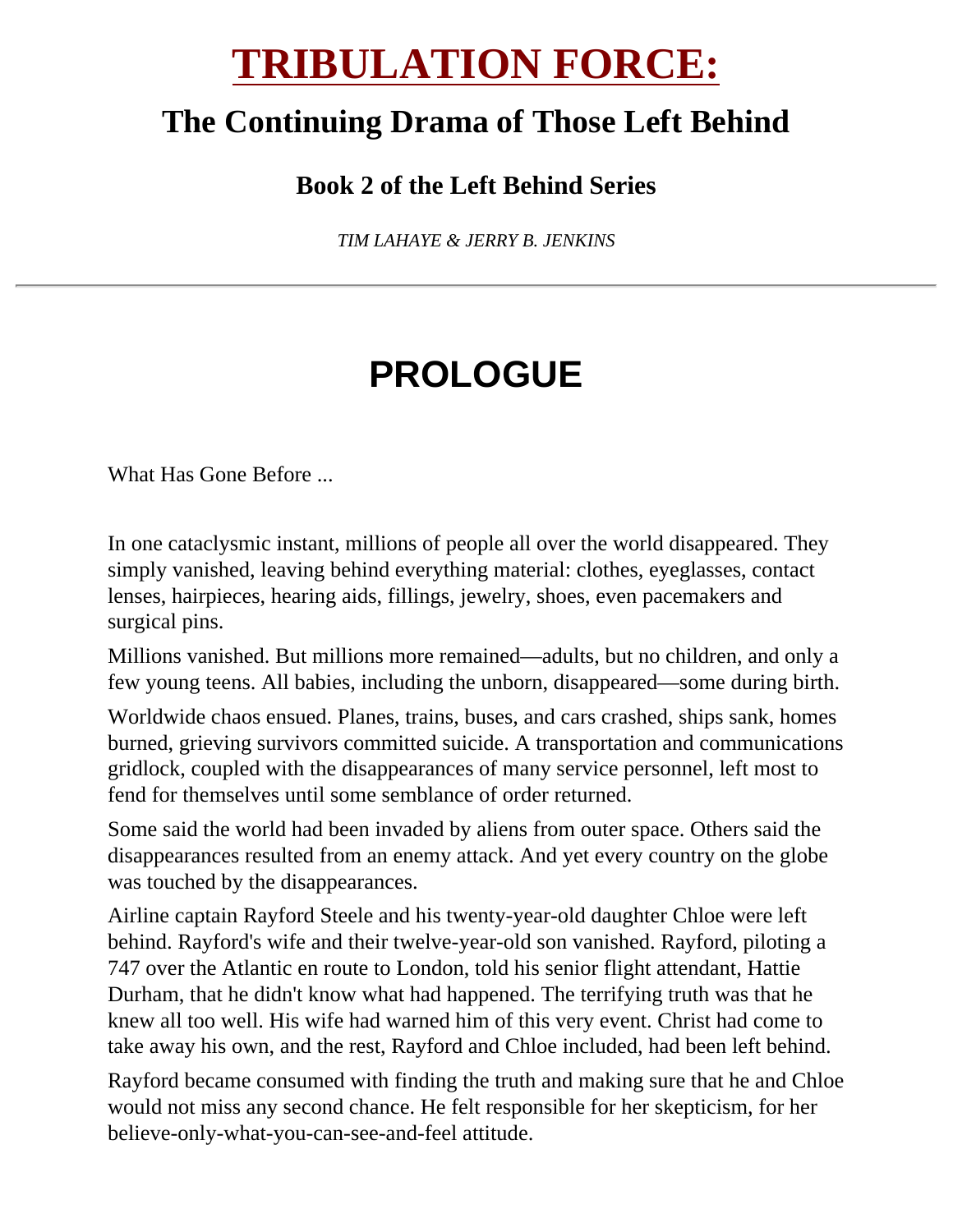His search took him to his wife's church, where a handful of people, including even one on the pastoral staff, had been left behind. Visitation Pastor Bruce Barnes had lost his wife and children, and he, above all others, knew immediately that his weak, phony faith had failed him at the most critical instant of his life. In a single moment, he became the most convinced skeptic on earth—an enthusiastic, unapologetic evangelist.

Under Bruce's tutelage and the influence of a videotape the senior pastor had left for just such a time, first Rayford and then Chloe came to believe in Christ. With their new pastor they formed what they call the Tribulation Force, a core group determined to challenge the forces of evil during the Tribulation period predicted in the Bible.

Meanwhile, Cameron—"Buck"—Williams, a senior staff writer for the prestigious newsmagazine *Global Weekly*, was on a quest of his own. Buck had been aboard Rayford Steele's plane when the Rapture occurred, and he was assigned to make some sense of the worldwide disappearances. His interviewing brought him into contact with one of the most powerful and charismatic personalities ever, the mysterious Romanian leader, Nicolae Carpathia. Within two weeks of the vanishings, Carpathia was swept to international power as head of the United Nations, promising to unite the devastated globe as one peaceful village.

Buck introduced flight attendant Hattie Durham to Carpathia, who quickly made her his personal assistant. After coming to faith in Christ under the influence of Rayford, Chloe, and Bruce, Buck felt responsible for Hattie and became desperate to get her away from Carpathia.

Demoted for allegedly blowing a major assignment, Buck relocated from New York to Chicago, where he joined Rayford, Chloe, and Bruce as the fourth member of the Tribulation Force. Together these four have determined to stand and fight against all odds, to never give in. Representing millions who missed the opportunity to meet Christ in the air, they have resolved not to lose hold of their newfound faith, no matter what the future might bring.

Buck Williams has witnessed the murderous evil power of Nicolae Carpathia, and Bruce Barnes knows from his study of Scripture that dark days lie ahead. The odds are, only one of the four members of the Tribulation Force will survive the next seven years.

But only Bruce has more than a hint of the terror to come. If the others knew, they might not venture so bravely into the future.

# **CHAPTER ONE**

It was Rayford Steele's turn for a break. He pulled the headphones down onto his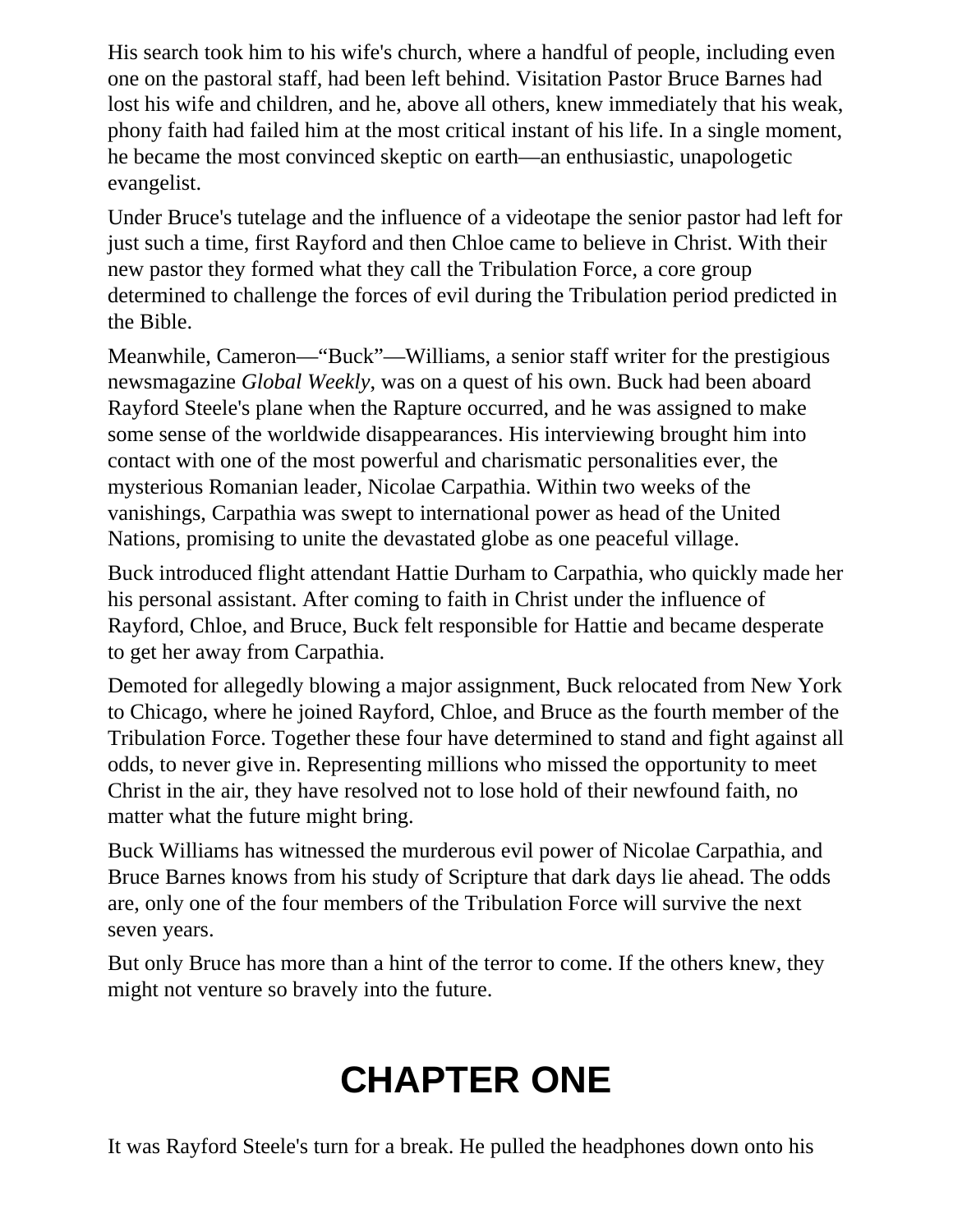neck and dug into his flight bag for his wife's Bible, marveling at how quickly his life had changed. How many hours had he wasted during idle moments like this, poring over newspapers and magazines that had nothing to say? After all that had happened, only one book could hold his interest.

The Boeing 747 was on auto from Baltimore to a four o'clock Friday afternoon landing at Chicago O'Hare, but Rayford's new first officer, Nick, sat staring ahead anyway, as if piloting the plane. *Doesn't want to talk to me anymore*, Rayford thought. *Knew what was coming and shut me down before I opened my mouth*.

"Is it going to offend you if I sit reading this for a while?" Rayford asked.

The younger man turned and pulled the left phone away from his own ear. "Say again?"

Rayford repeated himself, pointing to the Bible. It had belonged to the wife he hadn't seen for more than two weeks and probably would not see for another seven years.

"As long as you don't expect me to listen."

"I got that loud and clear, Nick. You understand I don't care what you think of me, don't you?"

"Sir?"

Rayford leaned close and spoke louder. "What you think of me would have been hugely important a few weeks ago," he said. "But—"

"Yeah, I know, OK? I got it, Steele, all right? You and lots of other people think the whole thing was Jesus. Not buying. Delude yourself, but leave me out of it."

Rayford raised his brows and shrugged. "You wouldn't respect me if I hadn't tried."

"Don't be too sure."

But when Rayford turned back to his reading, it was the *Chicago Tribune* sticking out of his bag that grabbed his attention.

The *Tribune*, like every other paper in the world, carried the front-page story: During a private meeting at the United Nations, just before a Nicolae Carpathia press conference, a horrifying murder/suicide had occurred. New U.N. Secretary-General Nicolae Carpathia had just installed the ten new members of the expanded Security Council, seeming to err by inaugurating two men to the same position of U.N. ambassador from the Great States of Britain.

According to the witnesses, billionaire Jonathan Stonagal, Carpathia's friend and financial backer, suddenly overpowered a guard; stole his handgun, and shot himself in the head, the bullet passing through and killing one of the new ambassadors from Britain.

The United Nations had been closed for the day, and Carpathia was despondent over the tragic loss of his two dear friends and trusted advisers.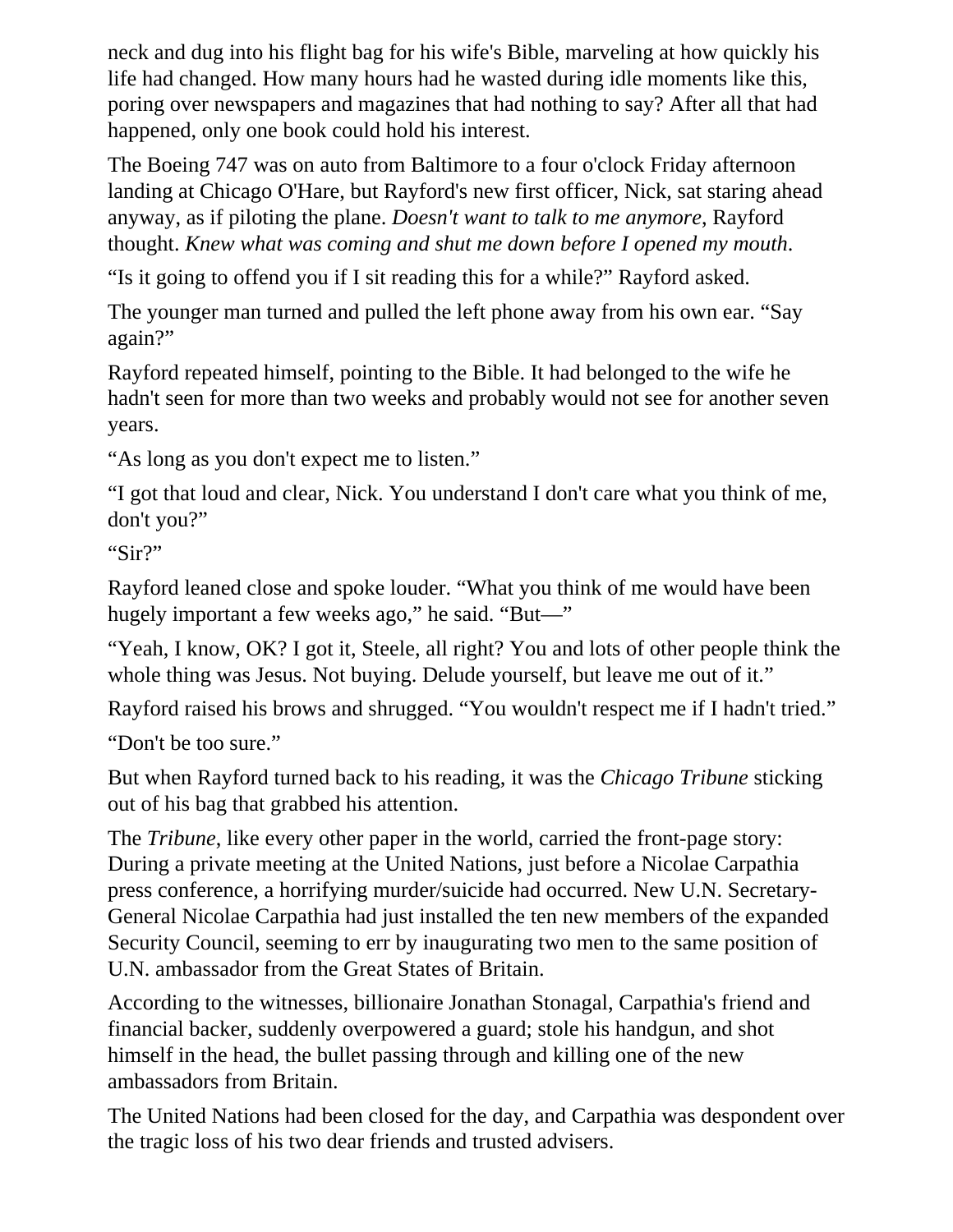Bizarre as it might seem, Rayford Steele was one of only four people on the planet who knew the truth about Nicolae Carpathia—that he was a liar, a hypnotic brainwasher, the Antichrist himself. Others might suspect Carpathia of being other than he seemed, but only Rayford, his daughter, his pastor, and his new friend journalist Buck Williams knew for sure.

Buck had been one of the seventeen in that United Nations meeting room. And he had witnessed something entirely different—not a murder/suicide, but a double murder. Carpathia himself, according to Buck, had methodically borrowed the guard's gun, forced his old friend Jonathan Stonagal to kneel, then killed Stonagal and the British ambassador with one shot.

Carpathia had choreographed the murders, and then, while the witnesses sat in horror, Carpathia quietly told them what they had seen—the same story the newspapers now carried. Every witness in that room but one corroborated it. Most chilling, they believed it. Even Steve Plank, Buck's former boss, now Carpathia's press agent. Even Hattie Durham, Rayford's onetime flight attendant, who had become Carpathia's personal assistant. Everyone except Buck Williams.

Rayford had been dubious when Buck told his version in Bruce Barnes's office two nights ago. "You're the only person in the room who saw it your way?" he had challenged the writer.

"Captain Steele," Buck had said, "we all saw it the same way. But then Carpathia calmly described what he wanted us to think we had seen, and everybody but me immediately accepted it as truth. I want to know how he explains that he had the dead man's successor already there and sworn in when the murder took place. But now there's no evidence I was even there. It's as if Carpathia washed me from their memories. People I know now swear I wasn't there, and they aren't joking."

Chloe and Bruce Barnes had looked at each other and then back at Buck. Buck had finally become a believer, just before entering the meeting at the U.N. "I'm absolutely convinced that if I had gone into that room without God," Buck said, "I would have been reprogrammed too."

"But now if you just tell the world the truth—"

"Sir, I've been reassigned to Chicago because my boss believes I missed that meeting. Steve Plank asked why I had not accepted his invitation. I haven't talked to Hattie yet, but you know she won't remember I was there."

"The biggest question," Bruce Barnes said, "is what Carpathia thinks is in your head. Does he think he's erased the truth from your mind? If he knows you know, you're in grave danger."

Now, as Rayford read the bizarre story in the paper, he noticed Nick switching from autopilot to manual. "Initial descent," Nick said. "You want to bring her in?"

"Of course," Rayford said. Nick could have landed the plane, but Rayford felt responsible. He was the captain. He would answer for these people. And even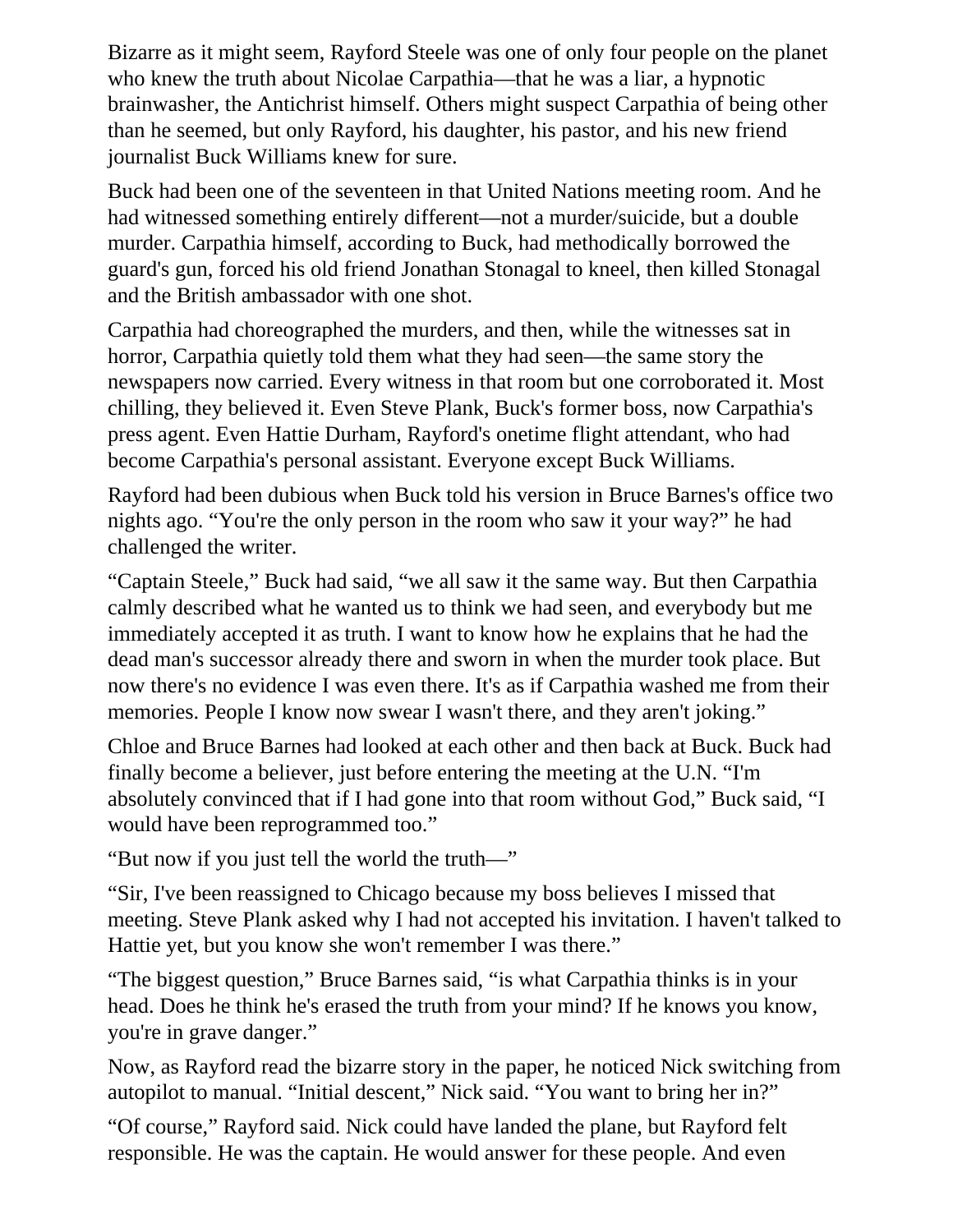though the plane could land itself, he had not lost the thrill of handling it. Few things reminded him of life as it had been just weeks before, but landing a 747 was one of them.

Buck Williams had spent the day buying a car—something he hadn't needed in Manhattan—and hunting for an apartment. He found a beautiful condo, at a place that advertised already-installed phones, midway between the *Global Weekly*  Chicago bureau office and New Hope Village Church in Mount Prospect. He tried to convince himself it was the church that would keep drawing him west of the city, not Rayford Steele's daughter, Chloe. She was ten years his junior, and whatever attraction he might feel for her, he was certain she saw him as some sort of a wizened mentor.

Buck had put off going to the office. He wasn't expected there until the following Monday anyway, and he didn't relish facing Verna Zee. When it had been his assignment to find a replacement for veteran Lucinda Washington, the Chicago bureau chief who had disappeared, he had told the militant Verna she had jumped the gun by moving into her former boss's office. Now Buck had been demoted and Verna elevated. Suddenly, she was *his* boss.

But he didn't want to spend all weekend dreading the meeting, and neither did he want to appear too eager to see Chloe Steele again right away, so Buck drove to the office just before closing. Would Verna make him pay for his years of celebrity as an award-winning cover-story writer? Or would she make it even worse by killing him with kindness?

Buck felt the stares and smiles of the underlings as he moved through the outer office. By now, of course, everyone knew what had happened. They felt sorry for him, were stunned by his lapse of judgment. How could Buck Williams miss a meeting that would certainly be one of the most momentous in news history, even if it hadn't resulted in the double death? But they were also aware of Buck's credentials. Many, no doubt, would still consider it a privilege to work with him.

No surprise, Verna had already moved back into the big office. Buck winked at Alice, Verna's spike-haired young secretary, and peered in. It looked as if Verna had been there for years. She had already rearranged the furniture and hung her own pictures and plaques. Clearly, she was ensconced and loving every minute of it.

A pile of papers littered Verna's desk, and her computer screen was lit, but she seemed to be idly gazing out the window. Buck poked his head in and cleared his throat. He noticed a flash of recognition and then a quick recomposing. "Cameron," she said flatly, still seated. "I didn't expect you till Monday."

"Just checking in," he said. "You can call me Buck."

"I'll call you Cameron, if you don't mind, and—"

"I do mind. Please call—"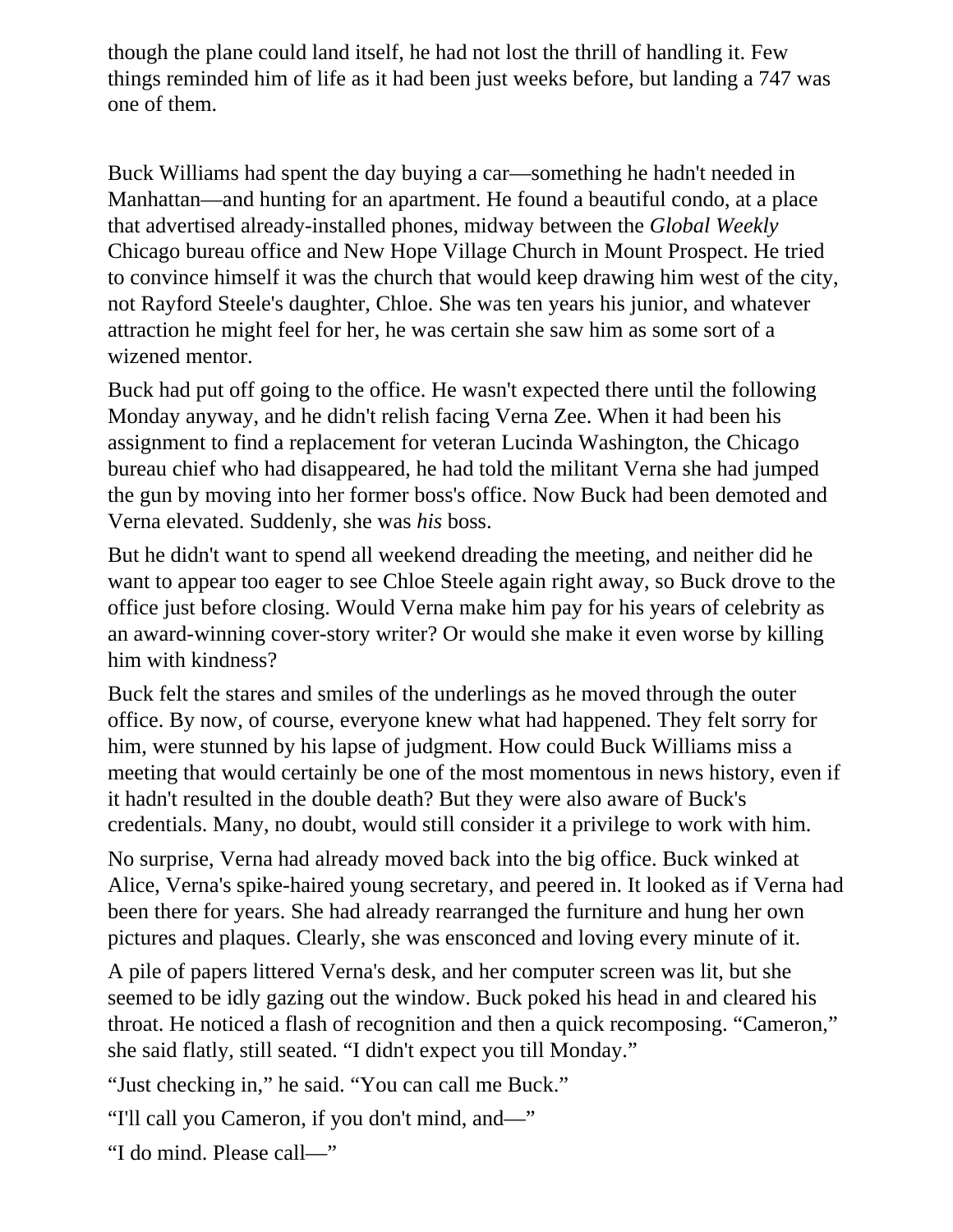"Then I'll call you Cameron even if you do mind. Did you let anyone know you were coming?"

"I'm sorry?"

"Do you have an appointment?"

"An appointment?"

"With me. I have a schedule, you know."

"And there's no room for me on it?"

"You're asking for an appointment then?"

"If it's not inconvenient. I'd like to know where I'm going to land and what kind of assignments you have in mind for me, that kind of—"

"Those sound like things we can talk about when we meet," Verna said. "Alice! See if I have a slot in twenty minutes, please!"

"You do," Alice called out. "And I would be happy to show Mr. Williams his cubicle while he's waiting, if you—"

"I prefer to do that myself, Alice. Thank you. And could you shut my door?"

Alice looked apologetic as she rose and moved past Buck to shut the door. He thought she even rolled her eyes. "*You* can call me Buck," he whispered.

"Thanks," she said shyly, pointing to a chair beside her desk.

"I have to wait here, like seeing the principal?"

She nodded. "Someone called here for you earlier. Didn't leave her name. I told her you weren't expected till Monday."

"No message?"

"Sorry."

"So, where is my cubicle?"

Alice glanced at the closed door, as if fearing Verna could see her. She stood and pointed over the tops of several partitions toward a windowless corner in the back.

"That's where the coffeepot was last time I was here," Buck said.

"It still is," Alice said with a giggle. Her intercom buzzed. "Yes, ma'am?"

"Would you two mind whispering if you must talk while I'm working?"

"Sorry!" This time Alice did roll her eyes.

"I'm gonna go take a peek," Buck whispered, rising.

"Please don't," she said. "You'll get me in trouble with you-know-who."

Buck shook his head and sat back down. He thought of where he had been, whom he had met, the dangers he had faced in his career. And now he was whispering with a secretary he had to keep out of trouble from a wanna-be boss who had never been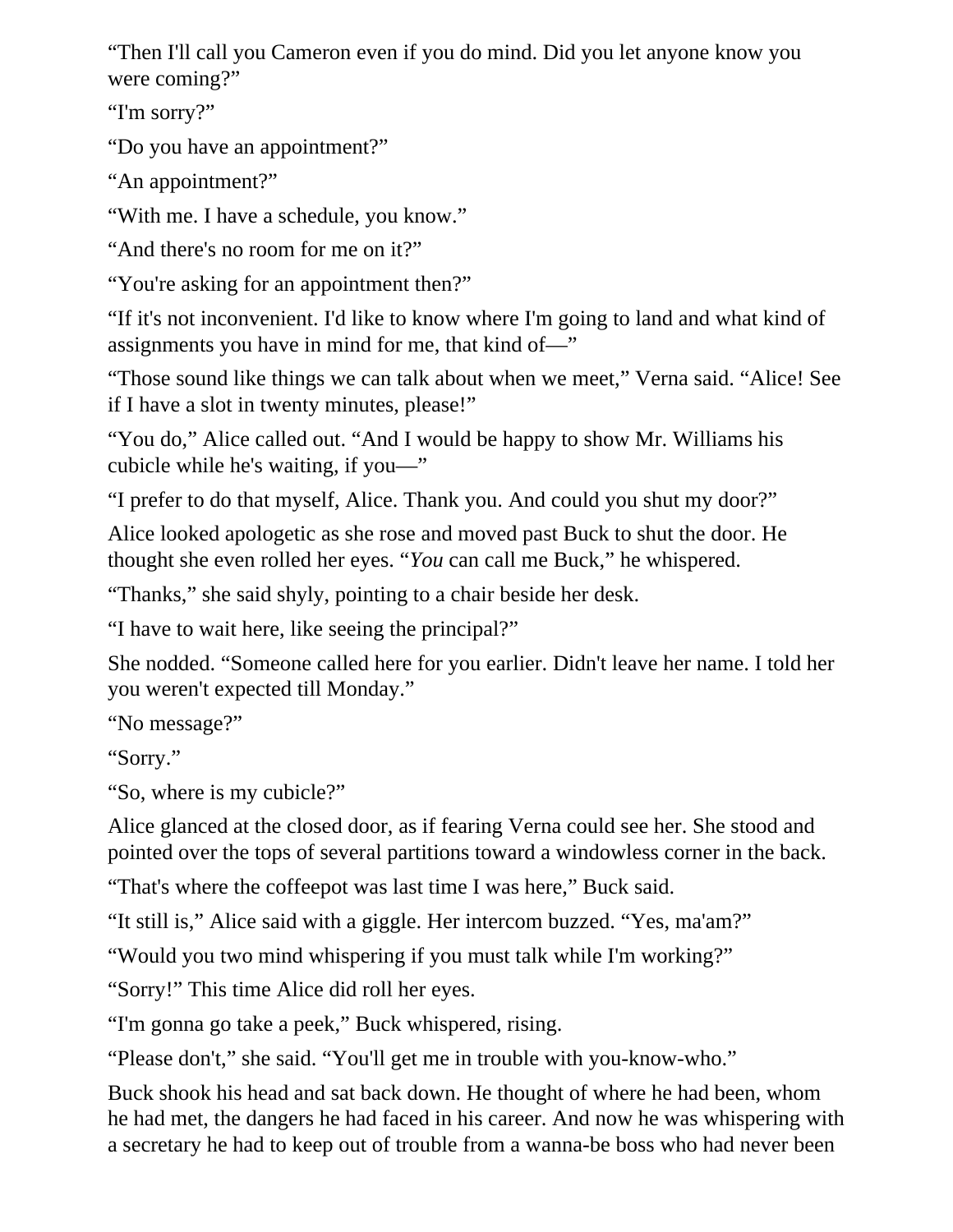able to write her way out of a paper bag.

Buck sighed. At least he was in Chicago with the only people he knew who really cared about him.

Despite his and Chloe's new faith, Rayford Steele found himself subject to deep mood swings. As he strode through O'Hare, passed brusquely and silently by Nick, he suddenly felt sad. How he missed Irene and Raymie! He knew beyond doubt they were in heaven, and that, if anything, they should be feeling sorry for him. But the world had changed so dramatically since the disappearances that hardly anyone he knew had recaptured any sense of equilibrium. He was grateful to have Bruce to teach him and Chloe and now Buck to stand with him in their mission, but sometimes the prospect of facing the future was overwhelming.

That's why it was such sweet relief to see Chloe's smiling face waiting at the end of the corridor. In two decades of flying, he had gotten used to passing passengers who were being greeted at the terminal. Most pilots were accustomed to simply disembarking and driving home alone.

Chloe and Rayford understood each other better than ever. They were fast becoming friends and confidants, and while they didn't agree on everything, they were knit in their grief and loss, tied in their new faith, and teammates on what they called the Tribulation Force.

Rayford embraced his daughter. "Anything wrong?"

"No, but Bruce has been trying to get you. He's called an emergency meeting of the core group for early this evening. I don't know what's up, but he'd like us to try to get hold of Buck."

"How'd you get here?"

"Cab. I knew your car was here."

"Where would Buck be?"

"He was going to look for a car and an apartment today. He could be anywhere."

"Did you call the *Weekly* office?"

"I talked to Alice, the secretary there, early this afternoon. He wasn't expected until Monday, but we can try again from the car. I mean, you can. You should call him, don't you think? Rather than me?"

Rayford suppressed a smile.

Alice sat at her desk leaning forward, her head cocked, gazing at Buck and trying not to laugh aloud as he regaled her with whispered wisecracks. All the while he wondered how much of the stuff from his palatial Manhattan office would fit into the cubicle he was to share with the communal coffeepot. The phone rang, and Buck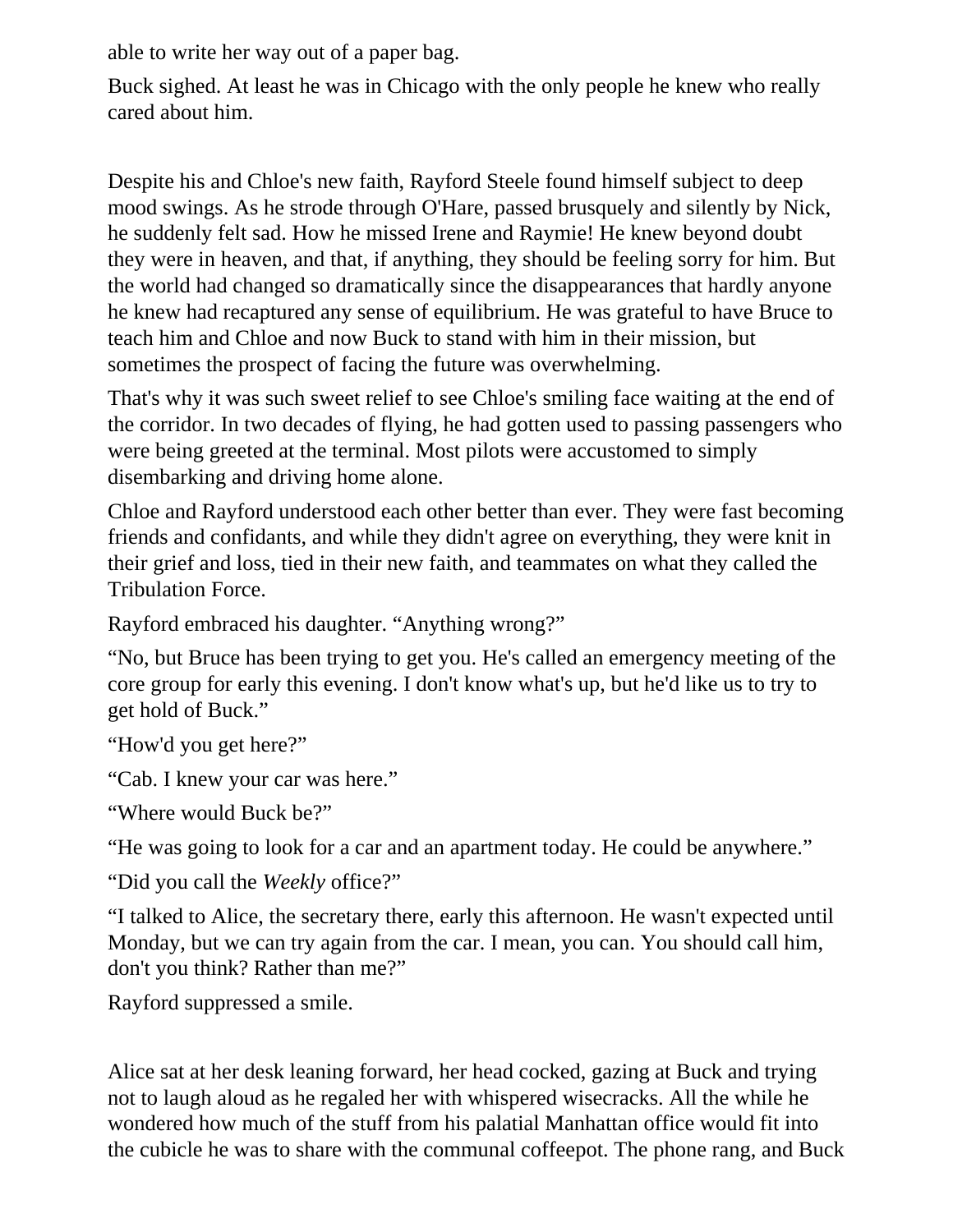could hear both ends of the conversation from the speakerphone. From just down the hall came the voice of the receptionist. "Alice, is Buck Williams still back there?"

"Right here."

"Call for him."

It was Rayford Steele, calling from his car. "At seven-thirty tonight?" Buck said. "Sure, I'll be there. What's up? Hm? Well, tell her I said hi, too, and I'll see you both at the church tonight."

He was hanging up as Verna came to the door and frowned at him. "A problem?" he said.

"You'll have your own phone soon enough," she said. "Come on in."

As soon as he was seated Verna sweetly informed him that he would no longer be the world-traveling, cover-story-writing, star headliner of *Global Weekly*. "We here in Chicago have an important but limited role in the magazine," she said. "We interpret national and international news from a local and regional perspective and submit our stories to New York."

Buck sat stiffly. "So I'm going to be assigned to the Chicago livestock markets?"

"You don't amuse me, Cameron. You never have. You will be assigned to whatever we need covered each week. Your work will pass through a senior editor and through me, and I will decide whether it is of enough significance and quality to pass along to New York."

Buck sighed. "I didn't ask the big boss what I was supposed to do with my works in progress. I don't suppose you know."

"Your contact with Stanton Bailey will now funnel through me as well. Is that understood?"

"Are you asking whether I understand, or whether I agree?"

"Neither," she said. "I'm asking whether you will comply."

"It's unlikely," Buck said, feeling his neck redden and his pulse surge. He didn't want to get into a shouting match with Verna. But neither was he going to sit for long under the thumb of someone who didn't belong in journalism, let alone in Lucinda Washington's old chair and supervising him.

"I will discuss this with Mr. Bailey," she said. "As you might imagine, I have all sorts of recourse at my disposal for insubordinate employees."

"I can imagine. Why don't you get him on the phone right now?"

"For what?"

"To find out what I'm supposed to do. I've accepted my demotion and my relocation. You know as well as I do that relegating me to regional stuff is a waste of my contacts and my experience."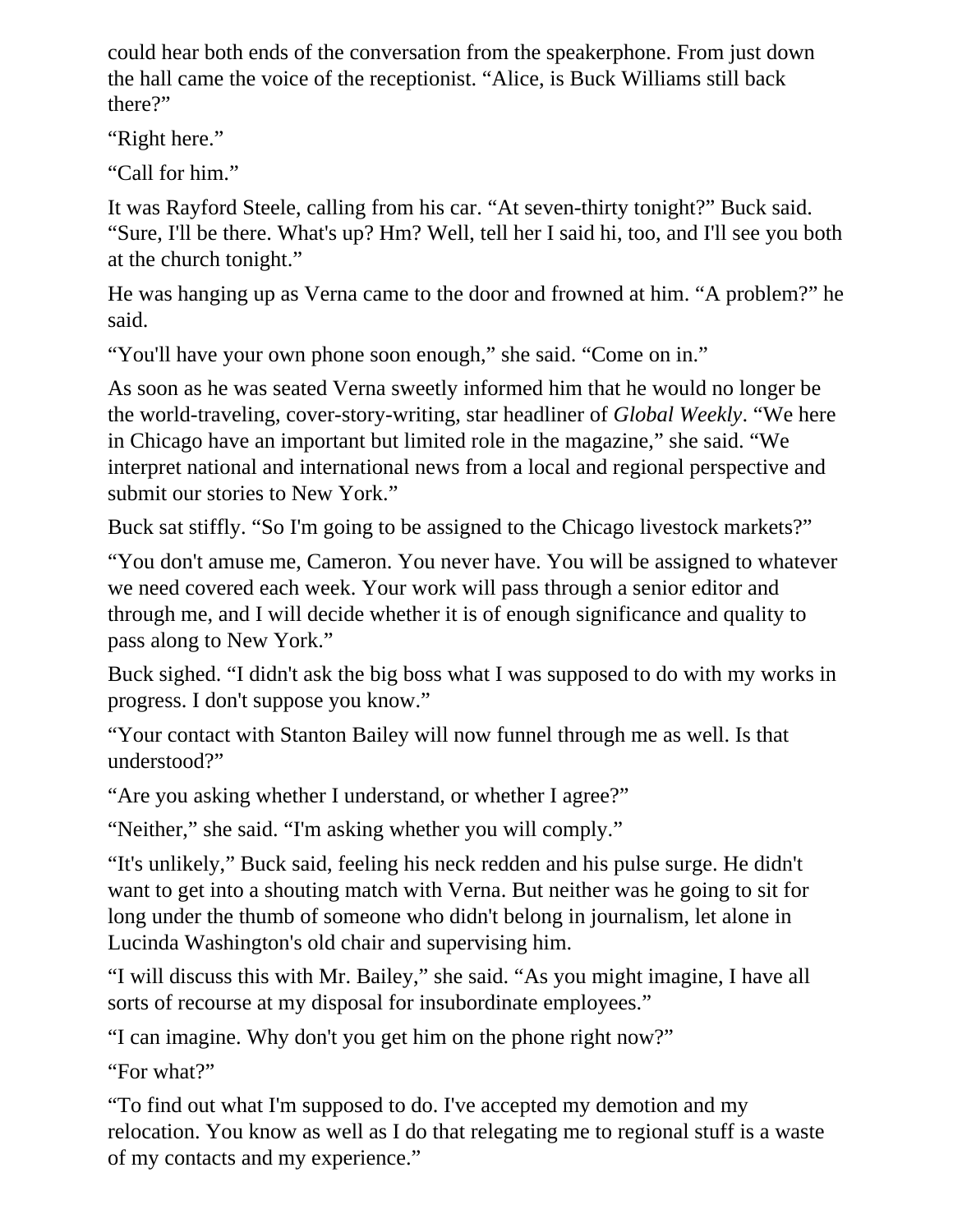"And your talent, I assume you're implying."

"Infer what you want. But before you put me on the bowling beat, I have dozens of hours invested in my cover story on the theory of the disappearances—ah, why am I talking to you about it?"

"Because I'm your boss, and because it's not likely a Chicago bureau staff writer will land a cover story."

"Not even a writer who has already done several? I dare you to call Bailey. The last time he said anything about my piece, he said he was sure it would be a winner."

"Yeah? The last time I talked to him, he told me about the last time he talked to you."

"It was a misunderstanding."

"It was a lie. You said you were someplace and everybody who was there says you weren't. I'd have fired you."

"If you'd had the power to fire me, I'd have quit."

"You want to quit?"

"I'll tell you what I want, Verna. I want—"

"I expect all my subordinates to call me Ms. Zee."

"You have no subordinates in this office," Buck said. "And aren't you—"

"You're dangerously close to the line, Cameron."

"Aren't you afraid *Ms. Zee* sounds too much like *Missy*?"

She stood. "Follow me." She bristled past him, stomping out of her office and down the long hallway in her sensible shoes.

Buck stopped at Alice's desk. "Thanks for everything, Alice," he said quickly. "I've got a bunch of stuff that's being shipped here that I might need to have you forward to my new apartment."

Alice was nodding but her smile froze when Verna hollered down the hall. "*Now*, Cameron!"

Buck slowly turned. "I'll get back to you, Alice." Buck moved deliberately enough to drive Verna crazy, and he noticed people in their cubicles pretending not to notice but fighting smiles.

Verna marched to the corner that served as the coffee room and pointed to a small desk with a phone and a file cabinet. Buck snorted.

"You'll have a computer in a week or so," she said.

"Have it delivered to my apartment."

"I'm afraid that's out of the question."

"No, Verna, what's out of the question is you trying to vent all your frustration from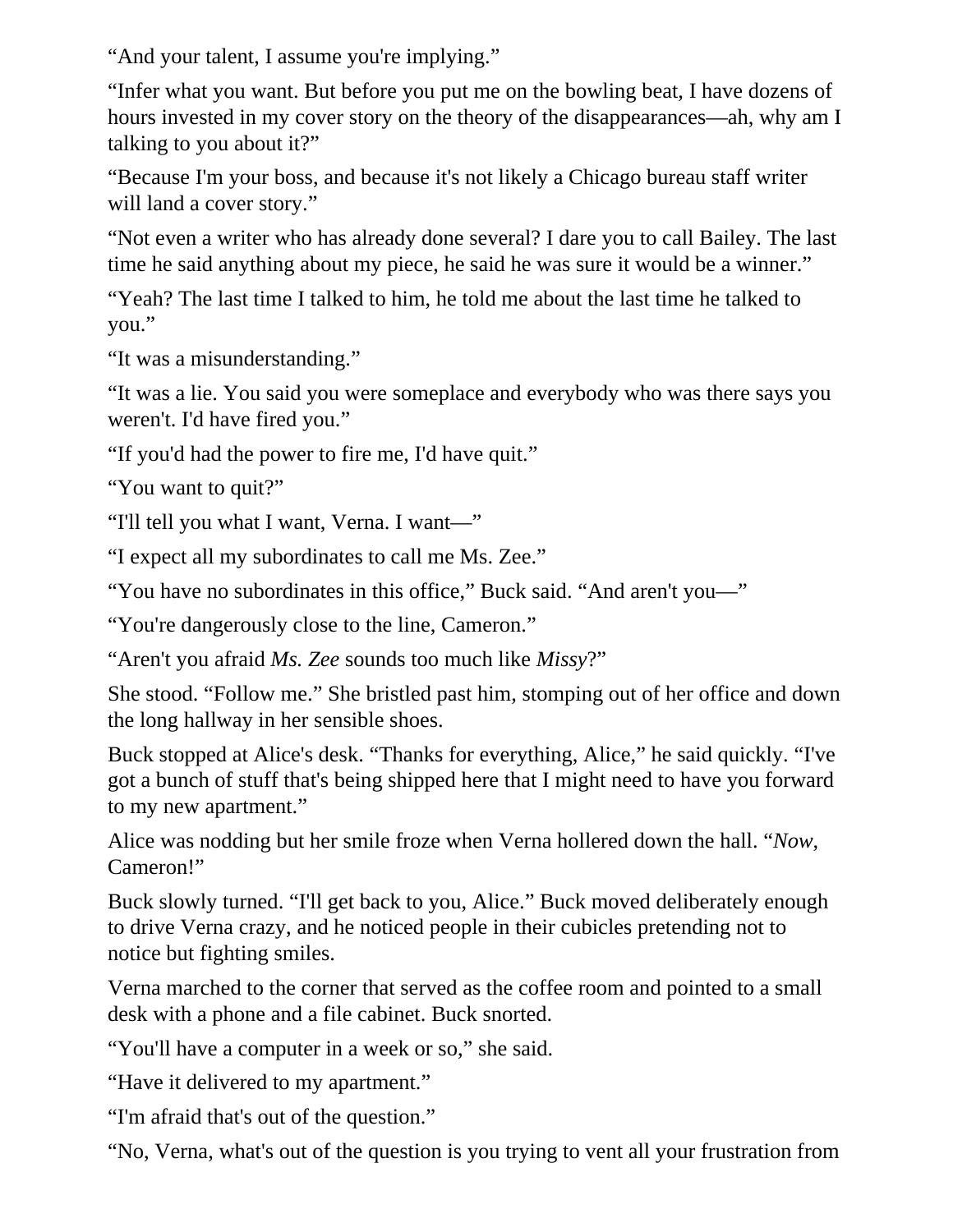who knows where in one breath. You know as well as I do that no one with an ounce of self-respect would put up with this. If I have to work out of the Chicago area, I'm going to work at home with a computer and modem and fax machine. And if you expect to see me in this office again for any reason, you'll get Stanton Bailey on the phone right now."

Verna looked prepared to stand her ground right there, so Buck headed back to her office with her trailing him. He passed Alice, who looked stricken, and waited at Verna's desk until she caught up. "Are you dialing, or am I?" he demanded.

Rayford and Chloe ate on the way home and arrived to an urgent phone message from Rayford's chief pilot. "Call me as soon as you get in."

With his cap under his arm and still wearing his uniform trench coat, Rayford punched the familiar numbers. "What's up, Earl?"

"Thanks for getting back to me right away, Ray. You and I go back a long way."

"Long enough that you should get to the point, Earl. What'd I do now?"

"This is not an official call, OK? Not a reprimand or a warning or anything. This is just friend to friend."

"So, friend to friend, Earl, should I sit down?"

"No, but let me tell you, buddy, you've got to knock off the proselytizing."

"The $-$ ?"

"Talking about God on the job, man."

"Earl, I back off when anyone says anything, and you know I don't let it get in the way of the job. Anyway, what do you think the disappearances were all about?"

"We've been through all that, Ray. I'm just telling you, Nicky Edwards is gonna write you up, and I want to be able to say you and I have already talked about it and you've agreed to back off."

"Write me up? Did I break a rule, violate procedure, commit a crime?"

"I don't know what he's going to call it, but you've been warned, all right?"

"I thought you said this wasn't official yet."

"It's not, Ray. Do you want it to be? Do I have to call you back tomorrow and drag you in here for a meeting and a memo for your file and all that, or can I just smooth everybody's feathers, tell 'em it was a misunderstanding, you're cool now, and it won't happen again?"

Rayford didn't respond at first.

"C'mon, Ray, this is a no-brainer. I don't like you having to think about this one."

"Well, I *will* have to think about it, Earl. I appreciate your tipping me off, but I'm not ready to concede anything just yet."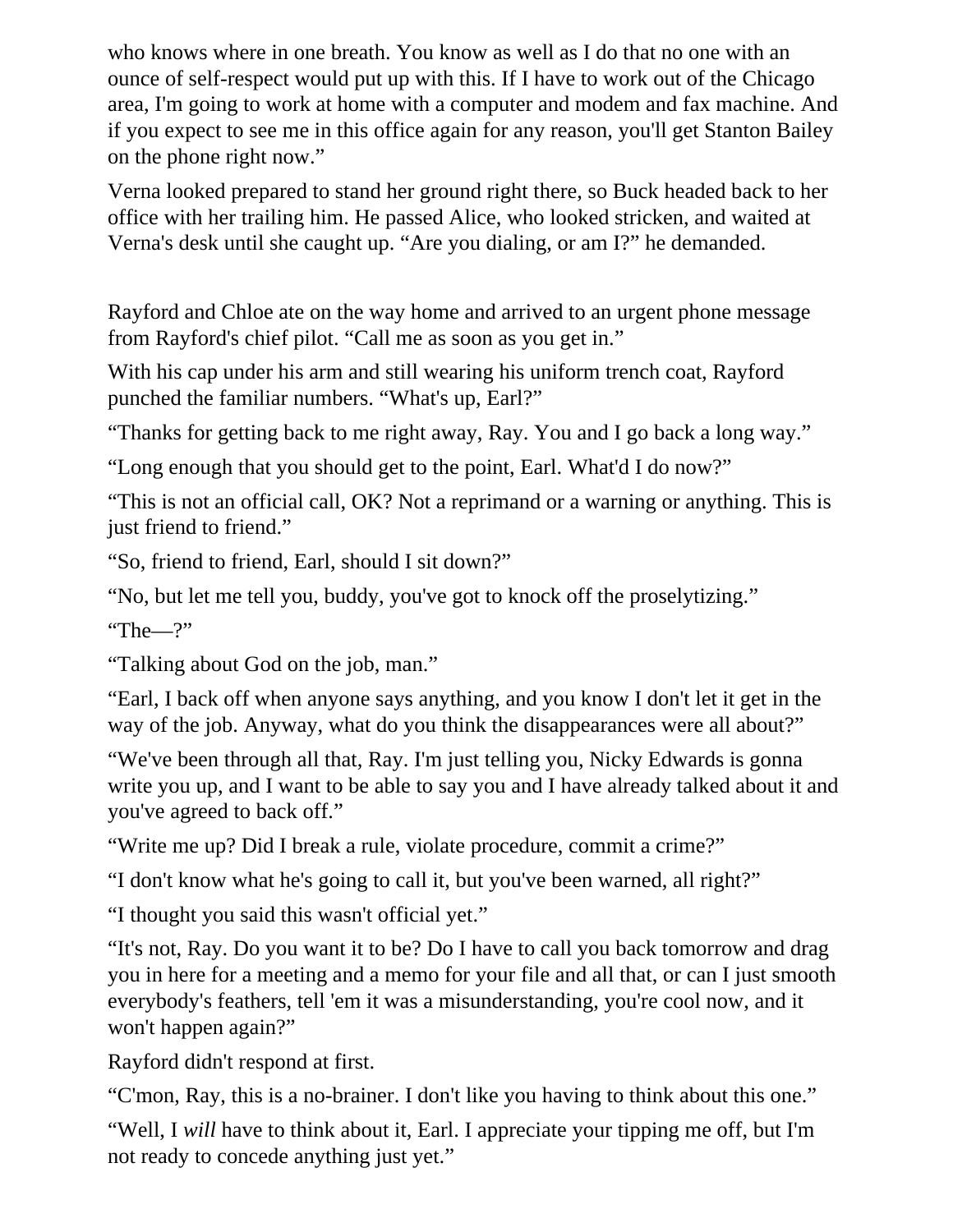"Don't do this to me, Ray."

"I'm not doing it to you, Earl. I'm doing it to myself."

"Yeah, and I'm the one who has to find a replacement pilot certified for the 'fortyseven and the 'fifty-seven."

"You mean it's that serious! I could lose my job over this?"

"You bet you could."

"I'll still have to think about it."

"You've got it bad, Ray. Listen, in case you come to your senses and we can make this go away, you need to recertify on the 'fifty-seven soon. They're adding a half dozen more within a month or so, and they're going to be running them out of here. You want to be on that list. More money, you know."

"Not that big a deal to me anymore, Earl."

"I know."

"But the idea of flying the 757 *is* attractive. I'll get back to you."

"Don't make me wait, Ray."

"I will get Mr. Bailey on the phone if I can," Verna said. "But you realize it's late in New York."

"He's always there, you know that. Use his direct, after-hours number."

"I don't have that."

"I'll write it down for you. He's probably interviewing a replacement for me."

"I'll call him, Cameron, and I will even let you have your say, but I am going to speak to him first, and I reserve the right to tell him how insubordinate and disrespectful you've been. Please wait outside."

Alice was gathering up her stuff as if about ready to leave when Buck emerged with a mischievous look. Others were streaming from the office to the parking lot and the train. "Did you hear all that?" Buck whispered.

"I hear everything," she mouthed. "And you know those new speakerphones, the ones that don't make you wait till the other person is done talking?"

He nodded.

"Well, they don't make it obvious you're listening in, either. You just shut off the transmit button, like this, and then if something happens to hit the speakerphone button, oops, then you can hear a conversation without being heard. Is that cool, or what?"

From the speakerphone on her desk came the sound of the phone ringing in New York.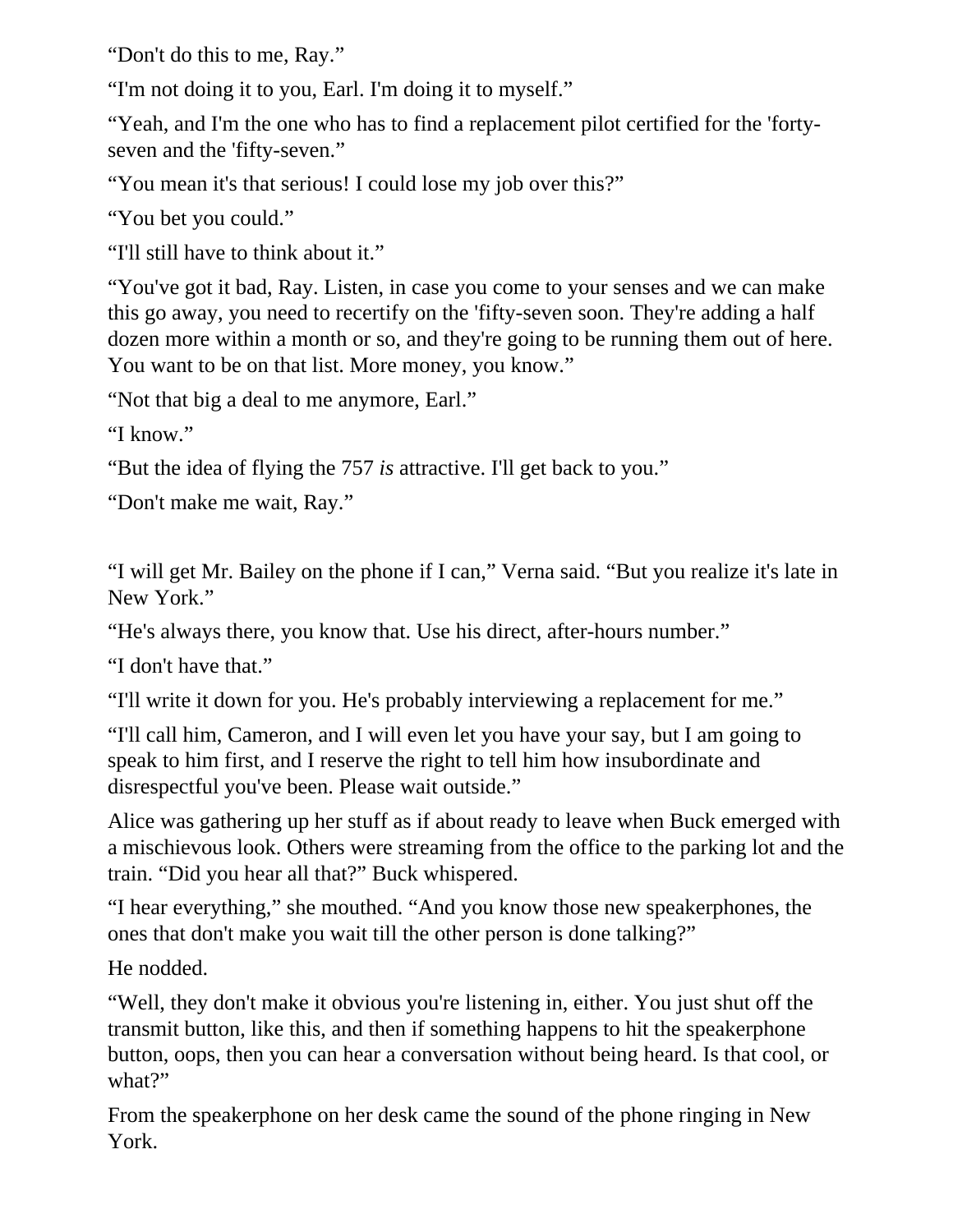"Stanton. Who's this?"

"Um, sir, sorry to bother you at this hour—"

"You got the number, you must have something important. Now who is this?"

"Verna Zee in Chicago."

"Yeah, Verna, what's happening?"

"I've got a situation here. Cameron Williams."

"Yeah, I was going to tell you to just stay out of his hair. He's working on a couple of big pieces for me. You got a nice spot there he can work in, or should we just let him work out of his apartment?"

"We have a place for him here, sir, but he was rude and insubordinate to me today and—"

"Listen, Verna, I don't want you to have to worry about Williams. He's been put out to pasture for something I can't figure out, but let's face it, he's still our star here and he's going to be doing pretty much the same thing he's been doing. He gets less money and a less prestigious title, and he doesn't get to work in New York, but he's going to get his assignments from here. You just don't worry yourself about him, all right? In fact, I think it would be better for you and for him if he *didn't* work out of that office."

"But, sir—"

"Something else, Verna?"

"Well, I wish you had let me know this in advance. I need you to back me on this. He was inappropriate with me, and—"

"What do you mean? He came on to you, made a pass at you, what?"

Buck and Alice pressed their hands over their mouths to keep from bursting with laughter. "No, sir, but he made it clear he is not going to be subordinate to me."

"Well, I'm sorry about that, Verna, but he's not, OK? I'm not going to waste Cameron Williams on regional stuff, not that we don't appreciate every inch of copy that comes out of your shop, understand."

"But, sir—"

"I'm sorry, Verna, is there more? Am I not being clear, or what's the problem? Just tell him to order his equipment, charge it to the Chicago account, and work directly for us here. Got that?"

"But shouldn't he apolog—"

"Verna, do you really need me to mediate some personality conflict from a thousand miles away? If you can't handle that job there ... "

"I can, sir, and I will. Thank you, sir. Sorry to trouble you."

The intercom buzzed. "Alice, send him in."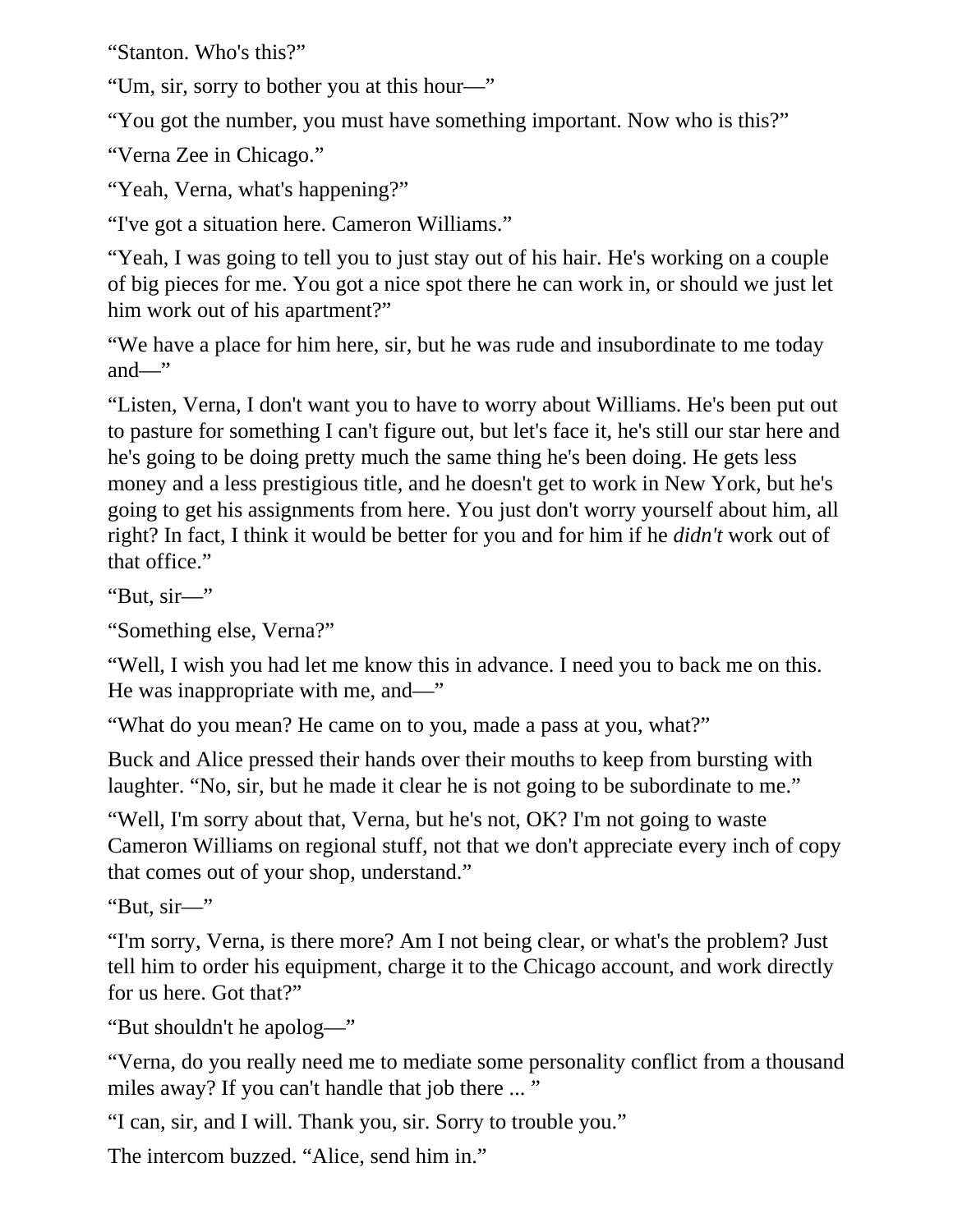"Yes, ma'am, and then may I—"

"Yes, you may go."

Buck sensed Alice taking her time gathering her belongings, however, staying within earshot. He strode into the office as if he expected to talk on the phone with Stanton Bailey.

"He doesn't need to talk with you. He made it clear that I'm not expected to put up with your shenanigans. I'm assigning you to work from your apartment."

Buck wanted to say that he was going to find it hard to pass up the digs she had prepared for him, but he was already feeling guilty about having eavesdropped on her conversation. This was something new. Guilt.

"I'll try to stay out of your way," he said.

"I'd appreciate that."

When he reached the parking lot, Alice was waiting. "That was great," she said.

"You ought to be ashamed of yourself." He smiled broadly.

"You listened too."

"That I did. See ya."

"I'm going to miss the six-thirty train," she said. "But it was worth it."

"How about if I drop you off? Show me where it is."

Alice waited while he unlocked the car door. "Nice car."

"Brand-new," he answered. And that was just how he felt.

Rayford and Chloe arrived at New Hope early. Bruce was there, finishing a sandwich he had ordered. He looked older than his early thirties. After greeting them, he pushed his wire rims up into his curly locks and tilted back in his squeaky chair. "You get hold of Buck?" he asked.

"Said he'd be here," Rayford said. "What's the emergency?"

"You hear the news today?"

"Thought I did. Something significant?"

"I think so. Let's wait for Buck."

"Then let me tell you in the meantime how I got in trouble today," Rayford said.

When he finished, Bruce was smiling. "Bet that's never been in your personnel file before."

Rayford shook his head and changed the subject. "It seems so strange to have Buck as part of the inner core, especially when he's so new to this."

"We're all new to it, aren't we?" Chloe said.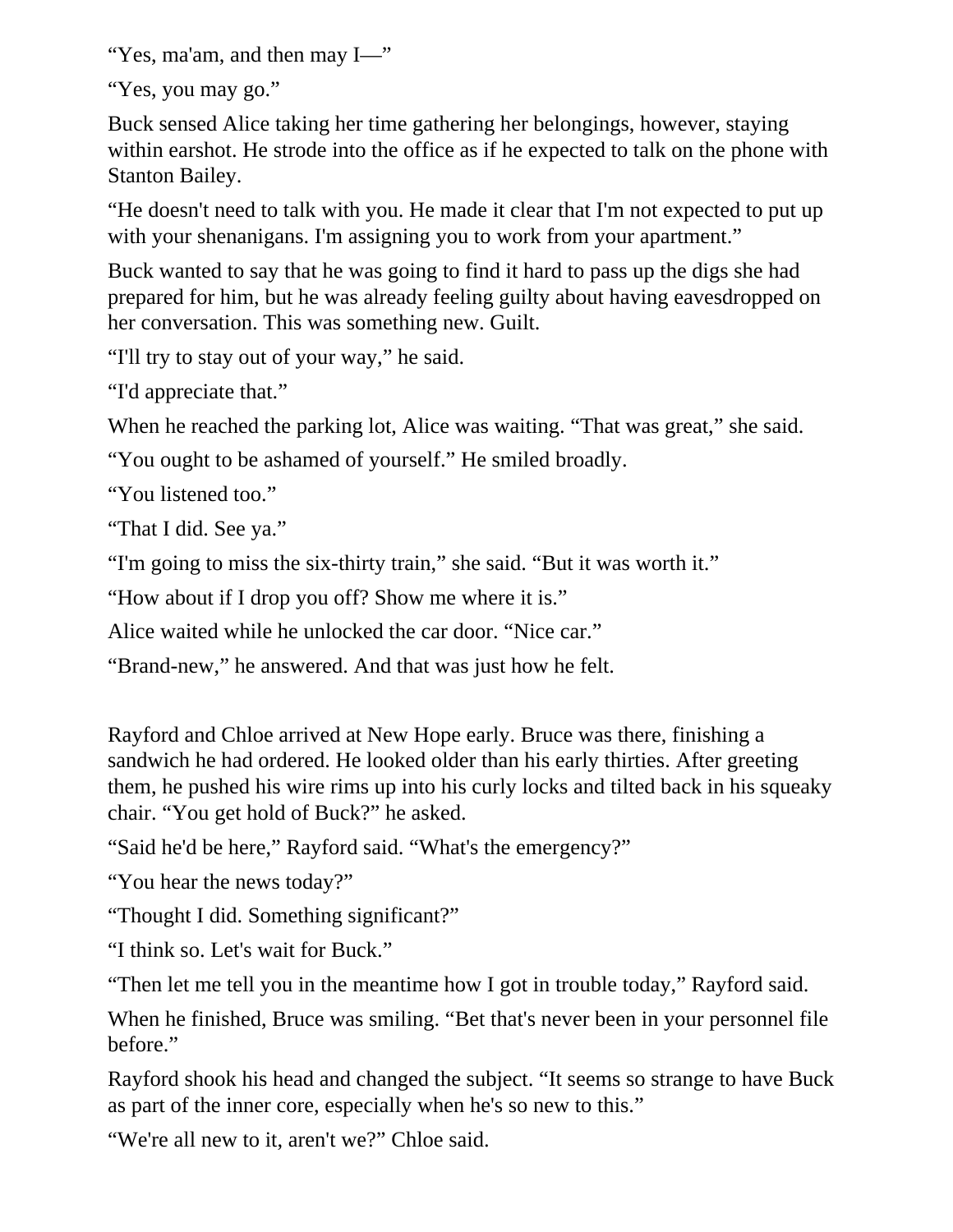"True enough."

Bruce looked up and smiled. Rayford and Chloe turned to see Buck in the doorway.

#### **CHAPTER TWO**

Buck didn't know how to respond when Rayford Steele greeted him warmly. He appreciated the warmth and openness of his three new friends, but something nagged at him and he held back a little. He still wasn't quite comfortable with this kind of affection. And what was this meeting about? The Tribulation Force was scheduled to meet regularly, so a specially called meeting had to mean something.

Chloe looked at him expectantly when she greeted him, yet she did not hug him, as Steele and Bruce Barnes had done. Her reticence was his fault, of course. They barely knew each other, but clearly there had been chemistry. They had given each other enough signals to begin a relationship, and in a note to Chloe, Buck had even admitted he was attracted to her. But he had to be careful. Both were brand-new in their faith, and they were only now learning what the future held. Only a fool would begin a relationship at a time like this.

And yet wasn't that exactly what he was—a fool? How could it have taken him so long to learn anything about Christ when he had been a stellar student, an international journalist, a so-called intellectual?

And what was happening to him now? He felt guilty about listening in on the phone while his bosses discussed him. He would never have given eavesdropping a second thought in the past. The tricks and schemes and outright lies he had told just to get a story would have filled a book. Would he be as good a journalist now with God in his life, seeming to prick his conscience over even little things?

Rayford sensed Buck's uneasiness and Chloe's hesitancy. But mostly he was struck by the nearly instantaneous change in Bruce's countenance. Bruce had smiled at Rayford's story of getting into trouble on the job, and he had smiled when Buck arrived. Suddenly, however, Bruce's face had clouded over. His smile had vanished, and he was having trouble composing himself.

Rayford was new to this kind of sensitivity. Before his wife and son had disappeared, he had not wept in years. He had always considered emotion weak and unmanly. But since the disappearances, he had seen many men weep. He was convinced that the global vanishings had been Christ rapturing his church, but for those who remained behind, the event had been catastrophic.

Even for him and for Chloe, who had become believers because of it, the horror of losing the rest of their family was excruciating. There were days when Rayford had been so grief-stricken and lonely for his wife and son that he wondered if he could go on. How could he have been so blind? What a failure he had been as a husband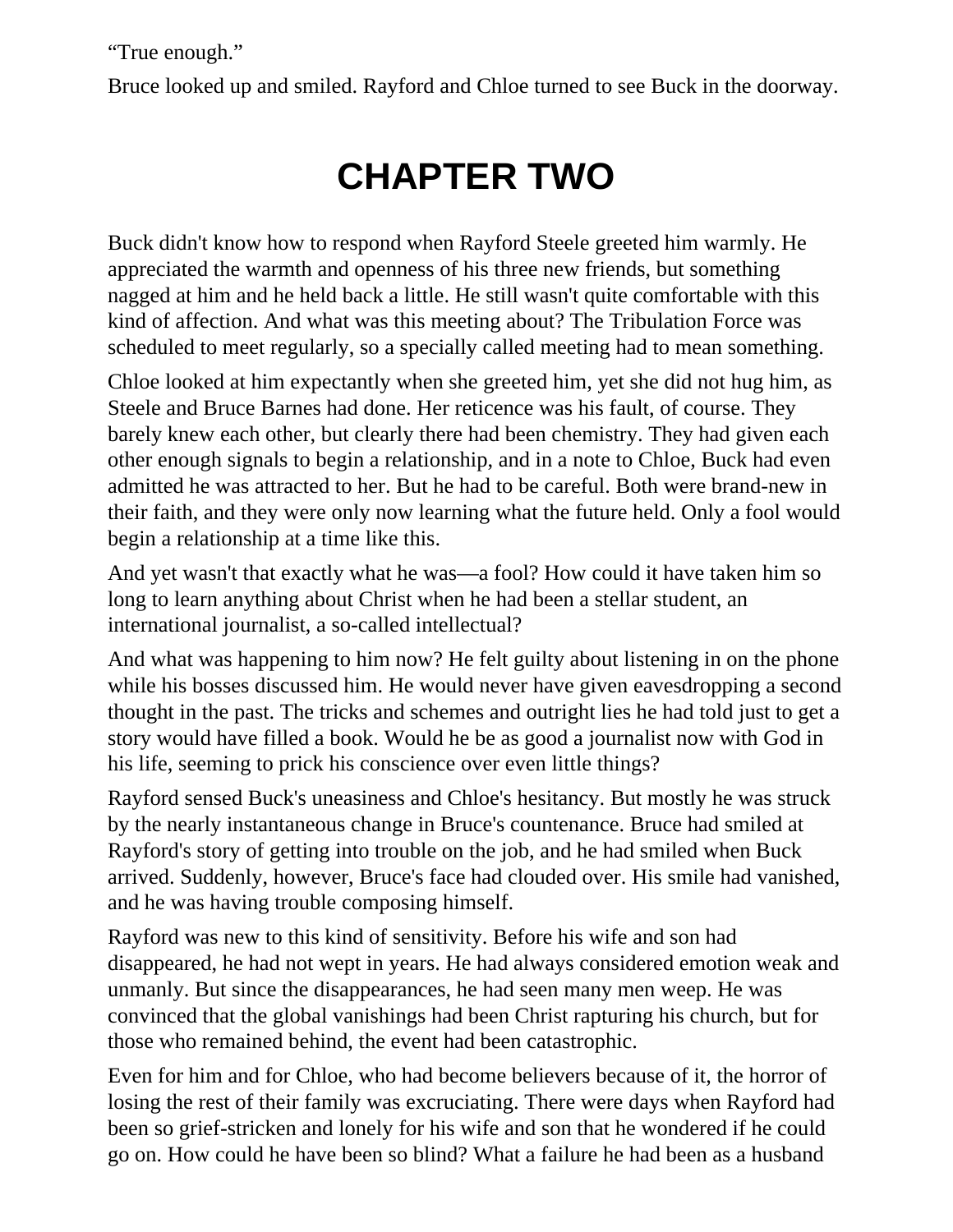and father!

But Bruce had been a wise counselor. He too had lost a wife and children, and he, of all people, should have been prepared for the coming of Christ. With Bruce's support and the help of the other two in this room, Rayford knew he could go on. But there was more on Rayford's mind than just surviving. He was beginning to believe that he—and all of them—would have to take action, perhaps at the risk of their very lives.

If there had been a moment's doubt or hesitation about that, it was dispelled when Bruce Barnes finally found his voice. The young pastor pressed his lips together to keep them from quivering. His eyes were filling.

"I, uh, need to talk to you all," he began, leaning forward and pausing to compose himself. "With all the news coming out of New York by the minute these days, I've taken it upon myself to keep CNN on all the time. Rayford, you said you hadn't heard the latest. Chloe?" She shook her head. "Buck, I assume you have access to every Carpathia announcement as it breaks."

"Not today," Buck said. "I didn't get into the office until the end of the day, and I didn't hear a thing."

Bruce seemed to cloud up again, then he gave an apologetic smile. "It isn't that the news is so devastating," he said. "It's just that I feel such a tremendous responsibility for you all. You know I'm trying to run this church, but that seems so insignificant compared to my study of prophecy. I'm spending most of my days and evenings poring over the Bible and commentaries, and I feel the press of God on me."

"The press of God?" Rayford repeated. But Bruce broke into tears. Chloe reached across the desk and covered one of his hands with hers. Rayford and Buck also reached to touch Bruce.

"It's so hard," Bruce said, fighting to make himself understood. "And I know it's not just me. It's you guys and everybody who comes to this church. We're all hurting, we've all lost people, we all missed the truth."

"But now we've found it," Chloe said, "and God used you in that."

"I know. I just feel so full of conflicting emotions that I wonder what's next," Bruce said. "My house is so big and so cold and so lonely without my family that sometimes I don't even go home at night. Sometimes I just study until I fall asleep, and I go home in the morning only to shower and change and get back here."

Uncomfortable, Rayford looked away. Had he been the one trying to communicate with his friends, he would have wanted someone to change the subject, to get him back to what the meeting was about. But Bruce was a different kind of a guy. He had always communicated in his own way and in his own time.

Bruce reached for a tissue, and the other three sat back. When Bruce spoke again, his voice was still husky.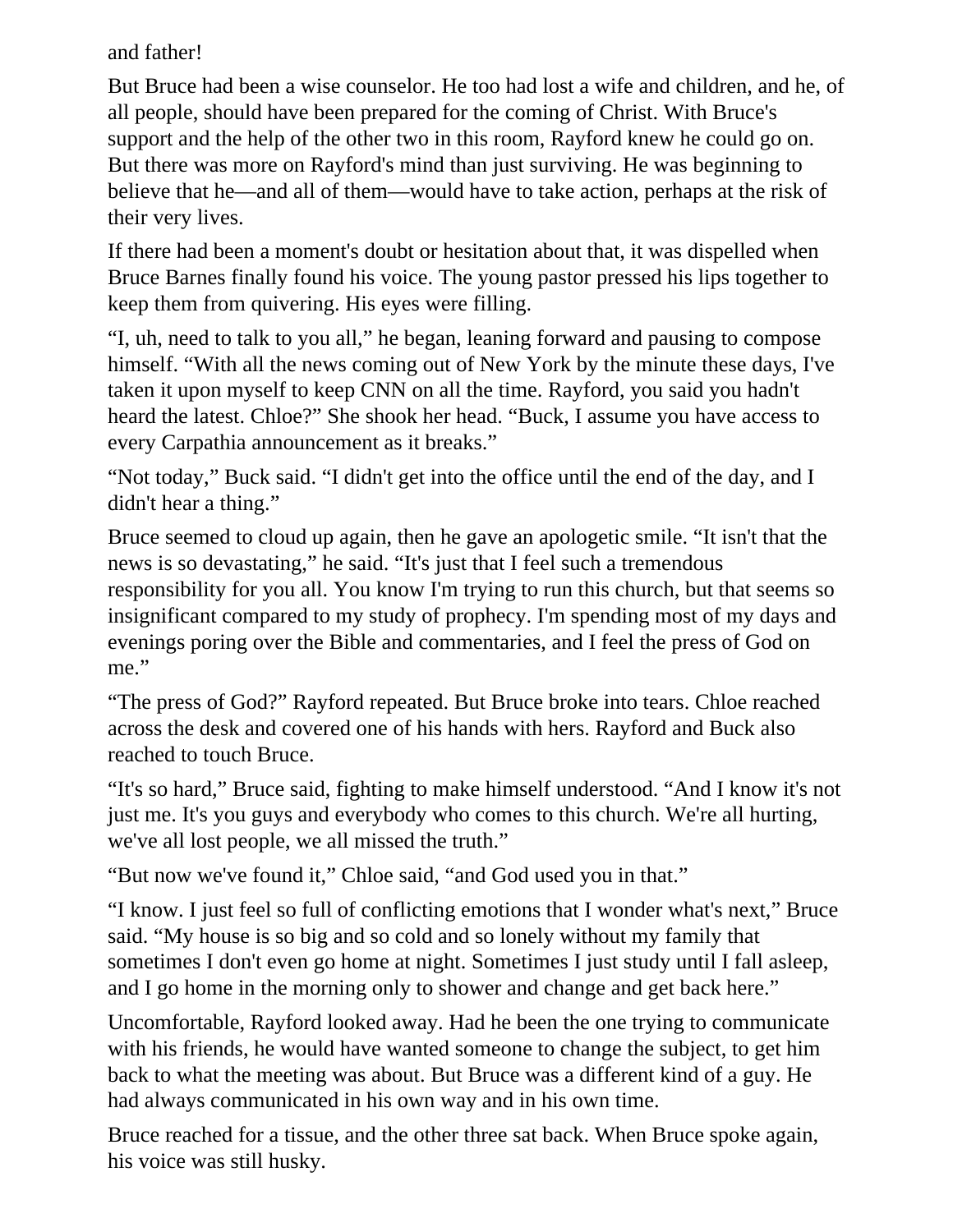"I feel an enormous weight on me," he said. "One of the things I had never been good at was reading the Bible every day. I pretended to be a believer, a so-called full-time Christian worker, but I didn't care about the Bible. Now I can't get enough of it."

Buck could identify. He wanted to know everything God had been trying to communicate to him for years. That was one reason, besides Chloe, that he didn't mind relocating to Chicago. He wanted to come to this church and hear Bruce explain the Bible every time the doors were opened. He wanted to immerse himself in Bruce's insight and teaching as a member of this little core group.

He still had a job and he was writing important stuff, but learning to know God and listening to him seemed his primary occupation. The rest was just a means to an end.

Bruce looked up. "Now I know what people meant when they said they feasted on the Word. Sometimes I sit drinking it in for hours, losing track of time, forgetting to eat, weeping and praying. Sometimes I just slip from my chair and fall to my knees, calling out to God to make it clear to me. Most frightening of all, he's doing just that."

Buck noticed Rayford and Chloe nodding. He was newer at this than they were, but he felt that same hunger and thirst for the Bible. But what was Bruce getting at? Was he saying that God had revealed something to him?

Bruce took a deep breath and stood. He stepped to the corner of the desk and sat on it, towering over the other three. "I need your prayers," he said. "God is showing me things, impressing truths on me that I can barely contain. And yet if I say them publicly, I will be ridiculed and maybe put myself in danger."

"Of course we'll pray," Rayford said. "But what does this have to do with today's news?"

"It has everything to do with the news, Rayford." Bruce shook his head. "Don't you see? We know Nicolae Carpathia is the Antichrist. Let's assume for the sake of argument that Buck's story of Carpathia's supernatural hypnotic power and the murder of those two men is ridiculous. Even so, there's plenty of evidence that Carpathia fits the prophetic descriptions. He's deceptive. He's charming. People are flocking to support him. He has been thrust to power, seemingly against his own wishes. He's pushing a one-world government, a one-world currency, a treaty with Israel, moving the U.N. to Babylon. That alone proves it. What are the odds that one man would promote all those things and *not* be the Antichrist?"

"We knew this was coming," Buck said. "But has he gone public with all that?" "All today."

Buck let out a low whistle. "What did Carpathia say?"

"He announced it through his media guy, your former boss, what's his name?"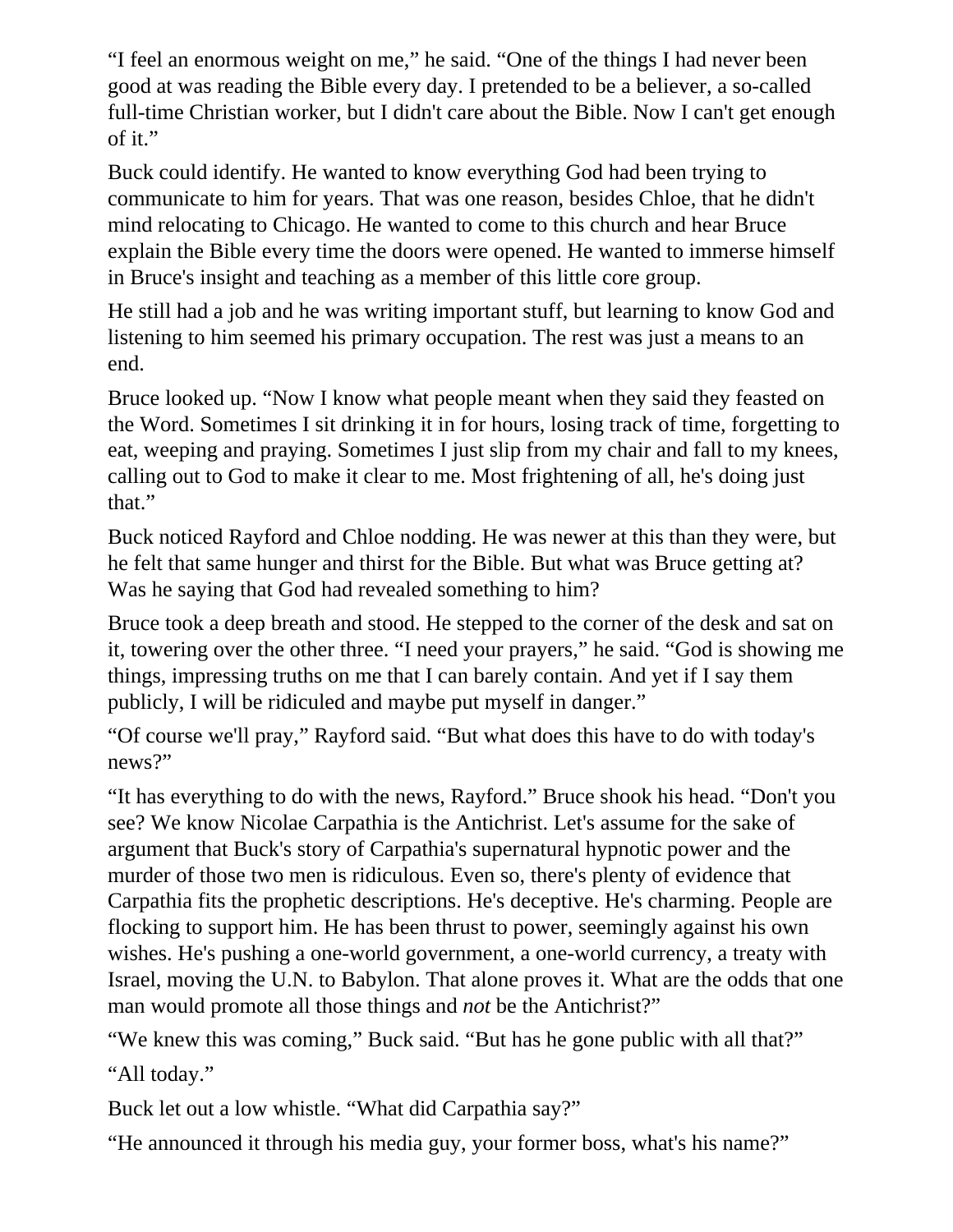"Plank."

"Right. Steve Plank. They held a press conference so he could inform the media that Carpathia would be unavailable for several days while he conducted strategic highlevel meetings."

"And he said what the meetings were about?"

"He said that Carpathia, while not seeking the position of leadership, felt an obligation to move quickly to unite the world in a move toward peace. He has assigned task forces to implement the disarming of the nations of the world and to confirm that it has been done. He is having the 10 percent of the weaponry that is not destroyed from each nation shipped to Babylon, which he has renamed New Babylon. The international financial community, whose representatives were already in New York for meetings, has been charged with the responsibility of settling on one currency."

"I never would have believed it." Buck frowned. "A friend tried to tell me about this a long time ago."

"That's not all," Bruce went on. "Do you think it was coincidental that leaders of the major religions were in New York when Carpathia arrived last week? How could this be anything but the fulfillment of prophecy? Carpathia is urging them to come together, to agree on some all-inclusive effort at tolerance that would respect their shared beliefs."

"Shared beliefs?" Chloe said. "Some of those religions are so far apart they would never agree."

"But they are agreeing," Bruce said. "Carpathia is apparently making deals. I don't know what he's offering, but an announcement is expected by the end of the week from the religious leaders. I'm guessing we'll see a one-world religion."

"Who'd fall for that?"

"Scripture indicates that many will."

Rayford's mind was reeling. It had been hard for him to concentrate on anything since the day of the disappearances. At times he still wondered if this was all a crazy nightmare, something he would wake up from and then change his ways. Was he Scrooge, who needed such a dream to see how wrong he'd been? Or was he George Bailey, Jimmy Stewart's character from *It's a Wonderful Life*, who got his wish and then wished he hadn't?

Rayford actually knew two people—Buck and Hattie—who had personally met the Antichrist! How bizarre was that? When he allowed himself to dwell on it, it sent a dark shiver of terror deep inside him. The cosmic battle between God and Satan had crashed into his own life, and in an instant he had gone from skeptical cynic, neglectful father, and lustful husband with a roving eye, to fanatical believer in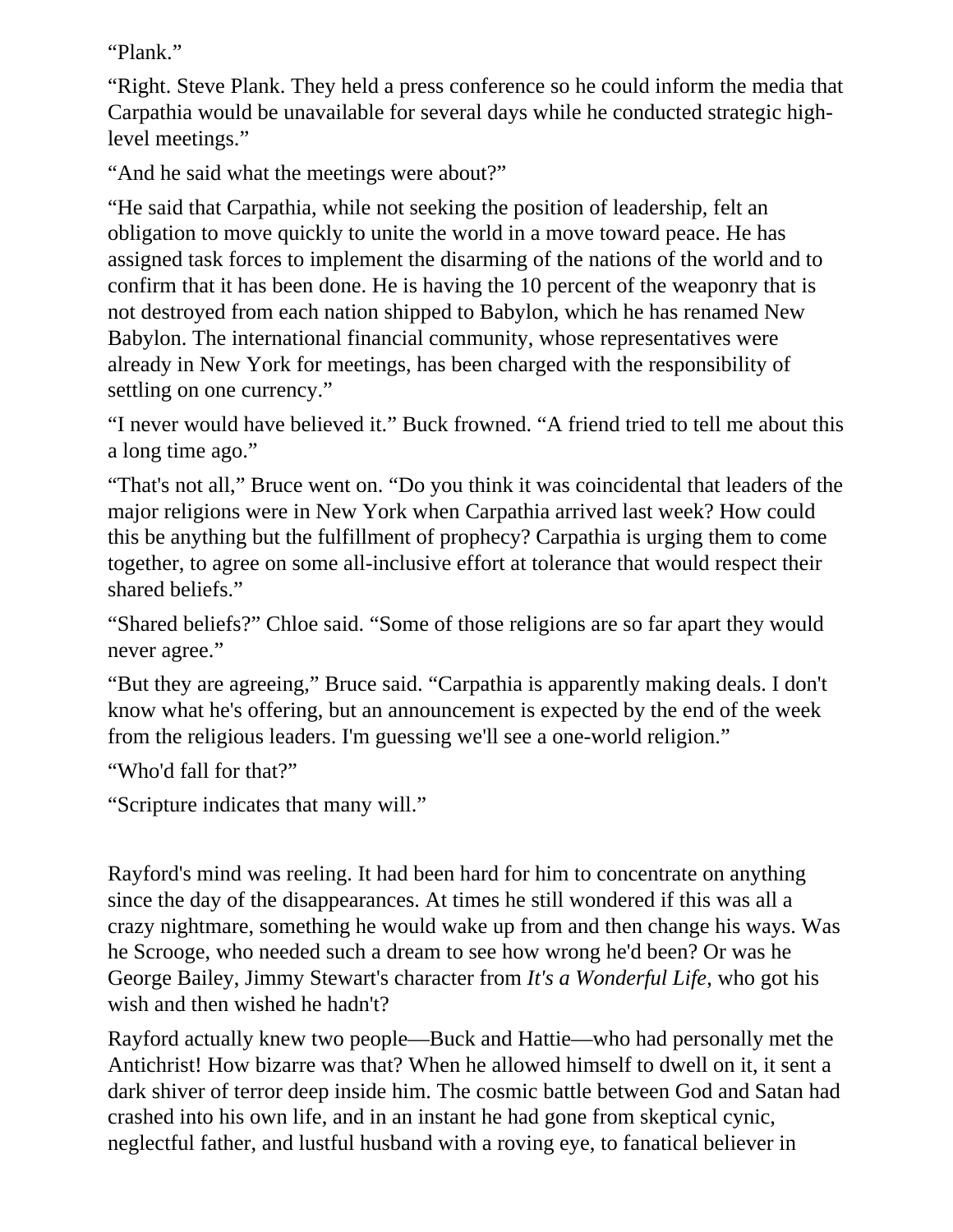Christ.

"Why has the news today set you off so much, Bruce?" Rayford asked. "I don't think any of us doubted Buck's story or had any lingering question about whether Carpathia was the Antichrist."

"I don't know, Rayford." Bruce returned to his chair. "All I know is that the closer I get to God, the deeper I get into the Bible, the heavier the burden seems on my shoulders. The world needs to know it is being deceived. I feel an urgency to preach Christ everywhere, not just here. This church is full of frightened people, and they're hungry for God. We're trying to meet that need, but more trouble is coming.

"The news that really got to me today was the announcement that the next major order of business for Carpathia is what he calls 'an understanding' between the global community and Israel, as well as what he calls 'a special arrangement' between the U.N. and the United States."

Buck sat up straighter. "What do you make of that?"

"I don't know what the U.S. thing is, because as much as I study I don't see America playing a role during this period of history. But we all know what the 'understanding' with Israel will be. I don't know what form it will take or what the benefit will be to the Holy Land, but clearly this is the seven-year treaty."

Chloe looked up. "And that actually signals the beginning of the seven-year period of tribulation."

"Exactly." Bruce looked at the group. "If that announcement says anything about a promise from Carpathia that Israel will be protected over the next seven years, it officially ushers in the Tribulation."

Buck was taking notes. "So the disappearances, the Rapture, didn't start the sevenyear period?"

"No," Bruce said. "Part of me hoped that something would delay the treaty with Israel. Nothing in Scripture says it has to happen right away. But once it does, the clock starts ticking."

"But it starts ticking toward Christ setting up his kingdom on earth, right?" Buck asked. Rayford was impressed that Buck had learned so much so quickly.

Bruce nodded. "That's right. And that's the reason for this meeting. I need to tell you all something. I am going to have a two-hour meeting, right here in this office, every weeknight from eight to ten. Just for us."

"I'll be traveling a lot," Buck said.

"Me too," Rayford added.

Bruce held up a hand. "I can't force you to come, but I urge you. Anytime you're in town, be here. In our studies we're going to outline what God has revealed in the Scriptures. Some of it you've already heard me talk about. But if the treaty with Israel comes within the next few days, we have no time to waste. We need to be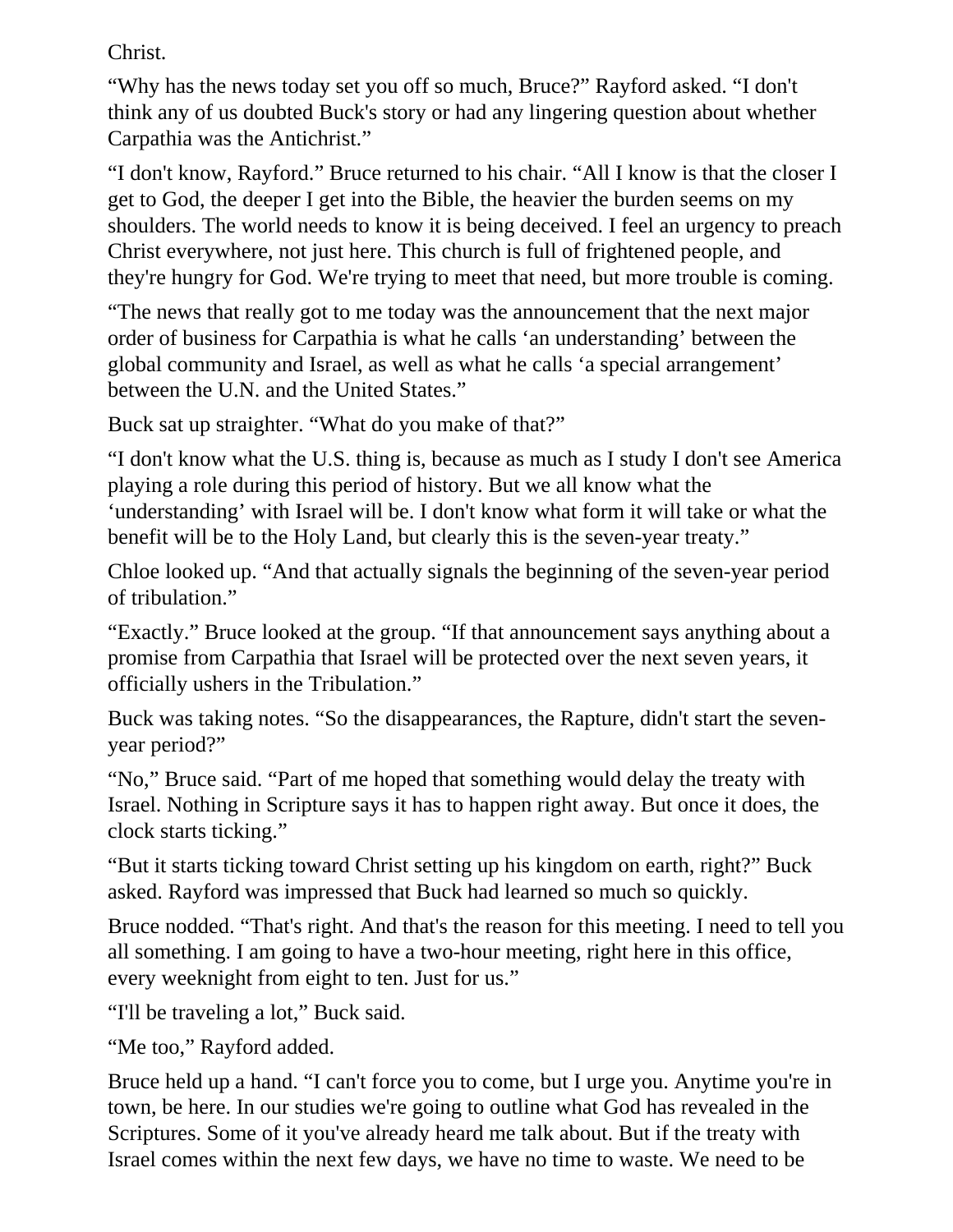starting new churches, new cell groups of believers. I want to go to Israel and hear the two witnesses at the Wailing Wall. The Bible talks about 144,000 Jews springing up and traveling throughout the world. There is to be a great soul harvest, maybe a billion or more people, coming to Christ."

"That sounds fantastic," Chloe said. "We should be thrilled."

"I *am* thrilled," Bruce said. "But there will be little time to rejoice or to rest. Remember the seven Seal Judgments Revelation talks about?" She nodded. "Those will begin immediately, if I'm right. There will be an eighteen-month period of peace, but in the three months following that, the rest of the Seal judgments will fall on the earth. One fourth of the world's population will be wiped out. I don't want to be maudlin, but will you look around this room and tell me what that means to you?"

Rayford didn't have to look around the room. He sat with the three people closest to him in the world. Was it possible that in less than two years, he could lose yet another loved one?

Buck closed his notebook. He was not going to record the fact that someone in that room might be dead soon. He recalled that during his first day at college he had been asked to look to his right and to his left. The professor had said, "One of the three of you will not be here in a year." That was almost funny compared to this.

"We don't want to simply survive, though," Buck said. "We want to take action."

"I know," Bruce said. "I guess I'm just grieving in advance. This is going to be a long, hard road. We're all going to be busy and overworked, but we must plan ahead."

"I was thinking about going back to college," Chloe mused. "Not to Stanford, of course, but somewhere around here. Now I wonder, what's the point?"

"You can go to college right here," Bruce said. "Every night at eight. And there's something else."

"I thought there might be," Buck said.

"I think we need a shelter."

"A shelter?" Chloe said.

"Underground," Bruce said. "During the period of peace we can build it without suspicion. When the judgments come, we wouldn't be able to get away with anything like that."

"What are you talking about?" Buck asked.

"I'm talking about getting an earthmover in here and digging out a place we can escape to. War is coming—famine, plagues, and death."

Rayford held up a hand. "But I thought we weren't going to turn tail and run."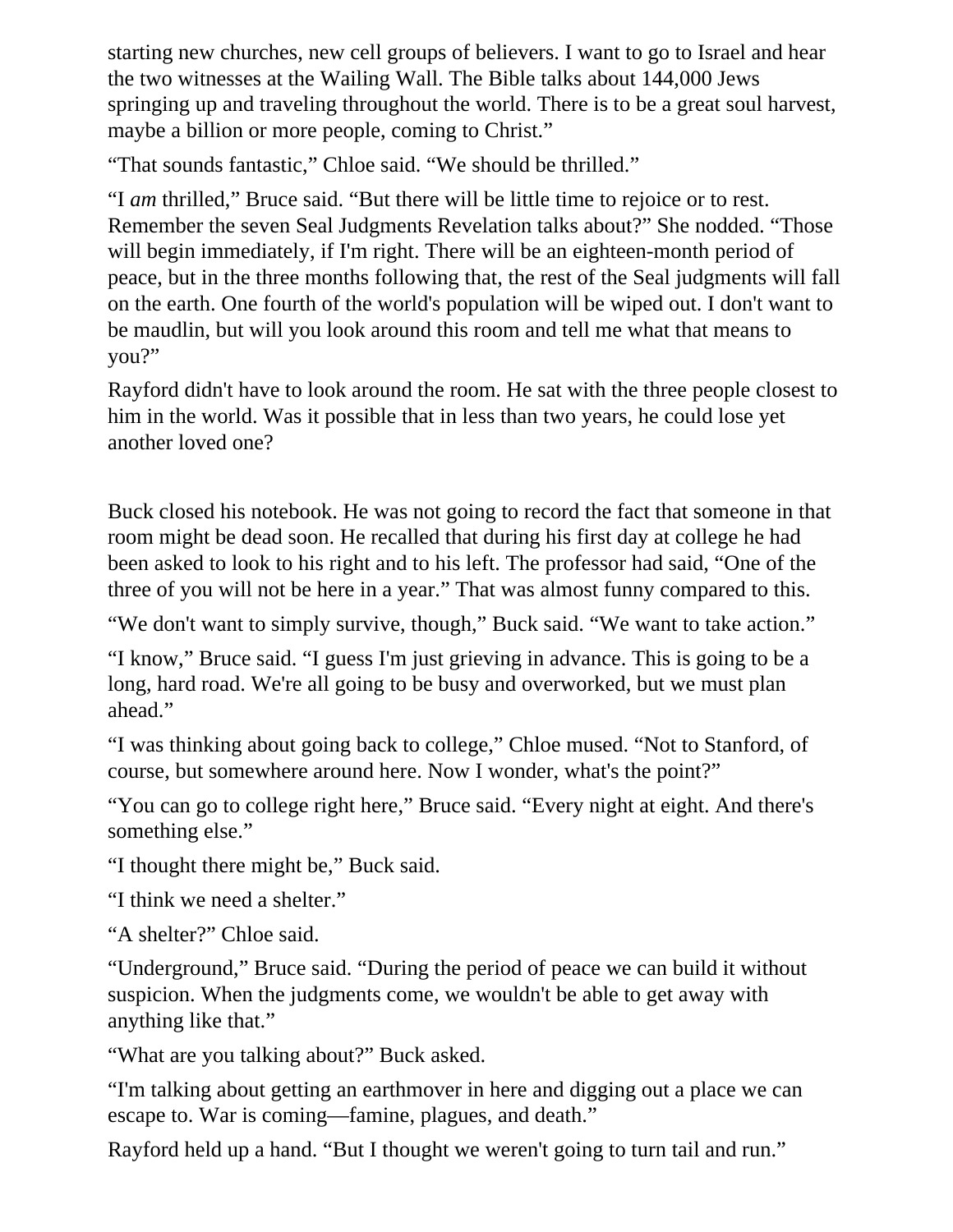"We're not," Bruce said. "But if we don't plan ahead, if we don't have a place to retreat to, to regroup, to evade radiation and disease, we'll die trying to prove we're brave."

Buck was impressed that Bruce had a plan, a real plan. Bruce said he would order a huge water tank and have it delivered. It would sit at the edge of the parking lot for weeks, and people would assume it was just some sort of a storage tank. Then he would have an excavator dig out a crater big enough to house it.

Meanwhile, the four of them would stud up walls, run power and water lines into the hole, and generally get it prepared as a hideout. At some point Bruce would have the water tank taken away. People who saw that would assume it was the wrong size or defective. People who didn't see it taken away would assume it had been installed in the ground.

The Tribulation Force would attach the underground shelter to the church through a hidden passageway, but they would not use it until they had to. All their meetings would be in Bruce's office.

The meeting that night ended with prayer, the three newest believers praying for Bruce and his weight of leadership.

Buck urged Bruce to go home and get some sleep. On his way out, Buck turned to Chloe. "I'd show you my new car, but it doesn't seem like that big a deal anymore."

"I know what you mean." She smiled. "It looks nice, though. You want to join us for some dinner?"

"I'm not really hungry. Anyway, I've got to get started moving into my new place."

"Do you have furniture yet?" she asked. "You could stay with us until you get some. We've got plenty of room."

He thought about the irony of that. "Thanks," he said. "It's furnished."

Rayford came up from behind. "Where'd you land anyway, Buck?"

Buck described the condo, halfway between church and the *Weekly.*

"That's not far."

"No," Buck said. "I'll have everybody over once I get settled."

Rayford had opened his car door, and Chloe waited at the passenger door. The three of them stood silent and awkward in the dim light from the streetlamps. "Well," Buck said, "I'd better get going." Rayford slid into the car. Chloe still stood there. "See ya."

Chloe gave a little wave, and Buck turned away. He felt like an idiot. What was he going to do about her? He knew she was waiting, hoping for some sign that he was still interested. And he was. He was just having trouble showing it. He didn't know if it was because her father was there or because too much was happening in their lives right now.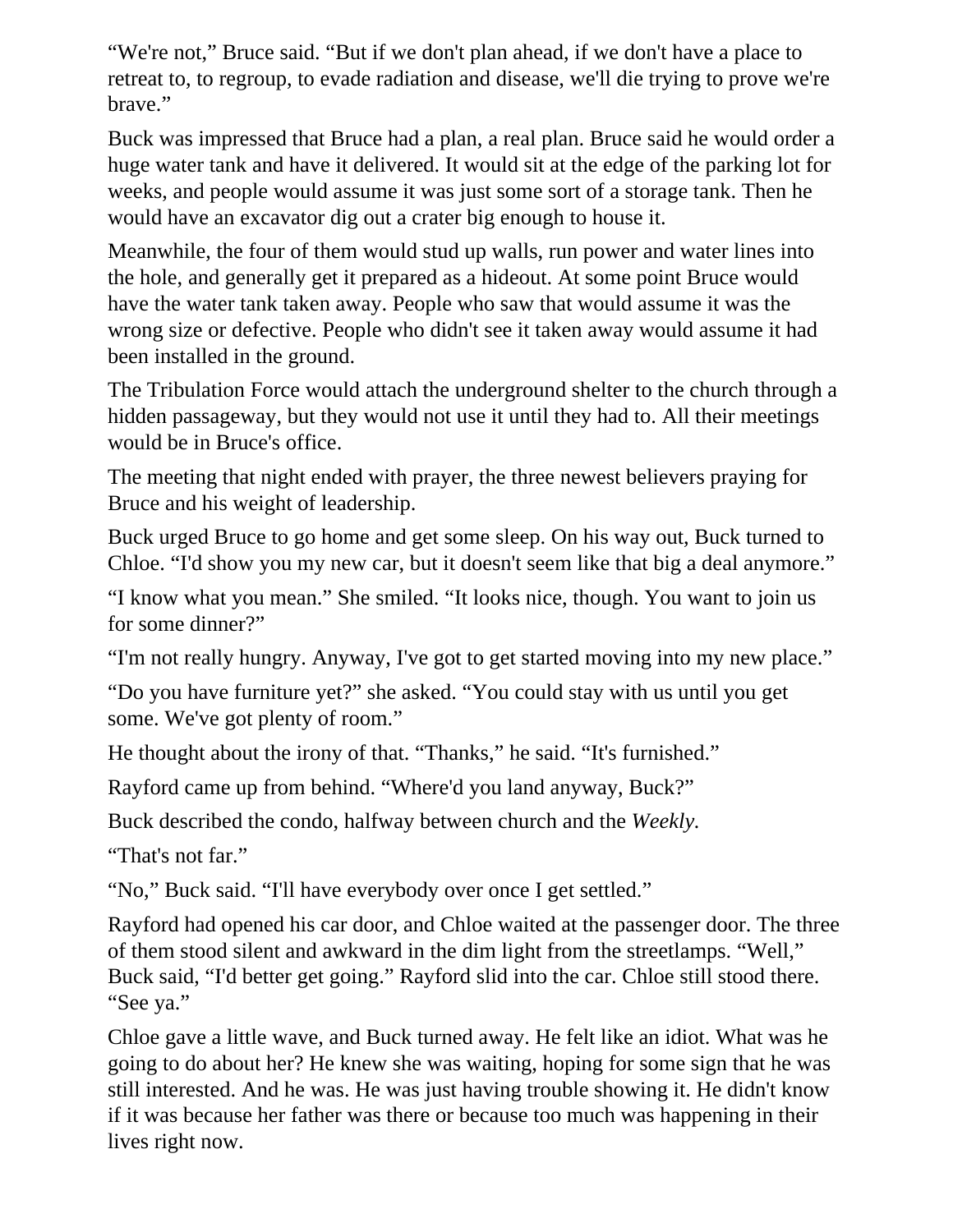Buck thought about Chloe's comment that there wasn't much use in going to college. That applied to romance as well, he thought. Sure, he was lonely. Sure, they had a lot in common. Sure, he was attracted to her, and it was clear she felt the same about him. But wasn't getting interested in a woman right now a little trivial, considering all Bruce had just talked about?

Buck had already fallen in love with God. That had to be his passion until Christ returned again. Would it be right, let alone prudent, to focus his attention on Chloe Steele at the same time? He tried to push her from his mind.

Fat chance.

"You like him, don't you?" Rayford said as he pulled the car out of the parking lot.

"He's all right."

"I'm talking about Buck."

"I know who you're talking about. He's all right, but he hardly knows I exist anymore."

"There's a lot on his mind."

"I get more attention from Bruce, and he's got more on his mind than any of us."

"Let Buck get settled in and he'll come calling."

"He'll come calling?" Chloe said. "You sound like Pa on *Little House on the Prairie*."

"Sorry."

"Anyway, I think Buck Williams is through calling."

Buck's apartment was antiseptic without his own stuff in it. He kicked off his shoes and called his voice mail in New York. He wanted to leave a message with Marge Potter, his former secretary there, asking when he could expect his boxes from the office. She beat him to the punch. The first of his three messages was from Marge. "I didn't know where to ship your stuff, so I overnighted it to the Chicago bureau office. Should be there Monday morning."

The second message was from the big boss, Stanton Bailey. "Give me a call sometime Monday, Cameron. I want to get your story by the end of next week, and we need to talk."

The third was from his old executive editor, Steve Plank, now Nicolae Carpathia's spokesman. "Buck, call me as soon as you can. Carpathia wants to talk to you."

Buck sniffed and chuckled and erased his messages. He recorded a thanks to Marge and an I-got-your-message-and-will-call-you to Bailey. He merely made a note with Steve's phone number and decided to wait to call him. *Carpathia wants to talk to*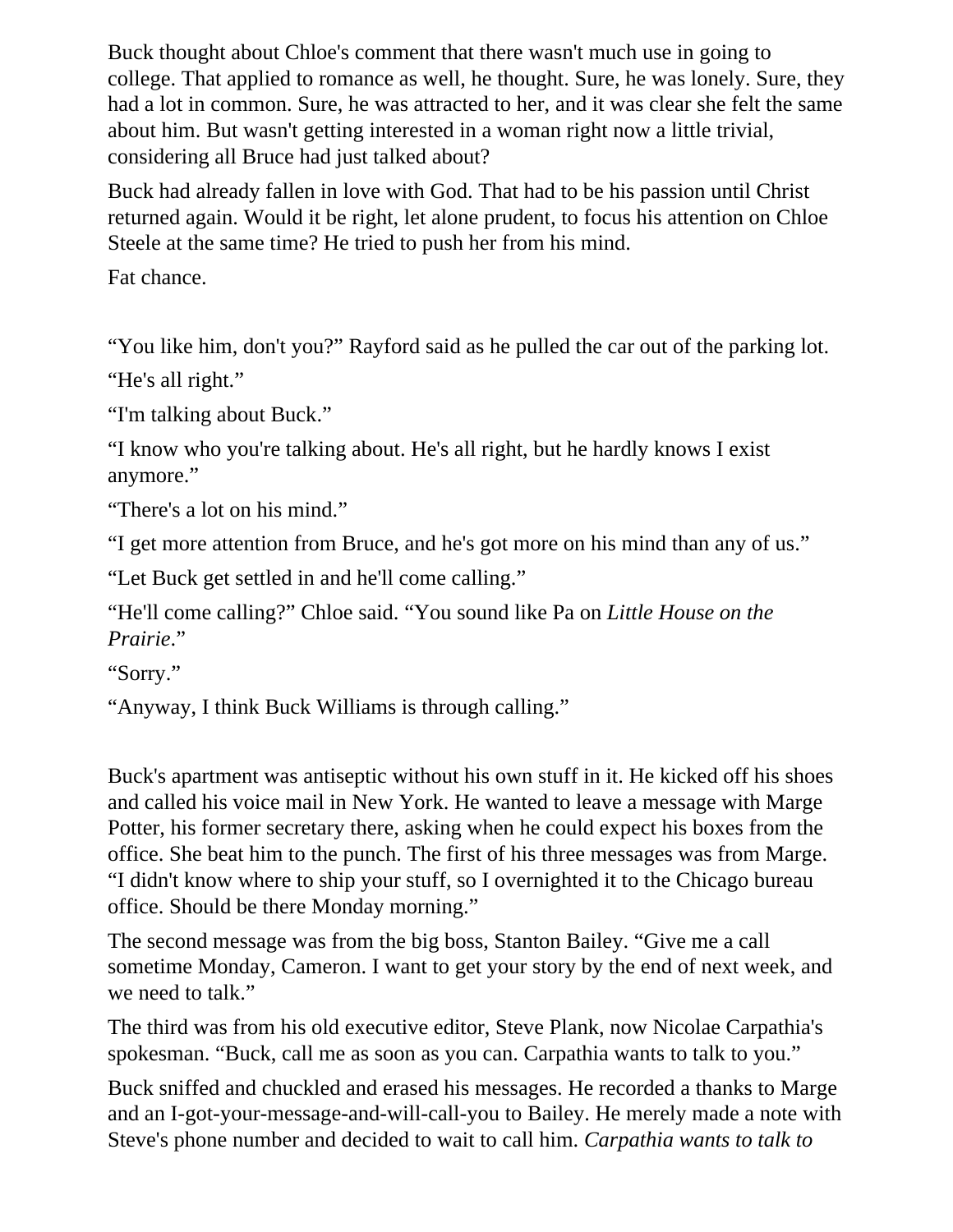*you.* What a casual way to say, *The enemy o f God is after you.* Buck could only wonder whether Carpathia knew he had not been brain-washed. What would the man do, or try to do, if he knew Buck's memory had not been altered? If he realized Buck knew he was a murderer, a liar, a beast?

Rayford sat watching the television news, hearing commentators pontificate on the meaning of the announcements coming out of the United Nations. Most considered the scheduled move of the U.N. to the ruins of Babylon, south of Baghdad, a good thing. One said, "If Carpathia is sincere about disarming the world and stockpiling the remaining 10 percent of the hardware, I'd rather he store it in the Middle East, in the shadow of Tehran, than on an island off New York City. Besides, we can use the soon-to-be-abandoned U.N. building as a museum, honoring the most atrocious architecture this country has ever produced."

Pundits predicted frustration and failure in the proposed outcomes of the meetings between both the religious leaders and the financial experts. One said, "No single religion, as attractive as that sounds, and no one-world currency, as streamlined as that would be. These will be Carpathia's first major setbacks, and perhaps then the masses will become more realistic about him. The honeymoon will soon be over."

"Want some tea, Dad?" Chloe called from the kitchen. He declined, and she came out a minute later with her own. She sat on the other end of the couch from him, her slippered feet tucked up under her robe. Her freshly washed hair was wrapped in a towel.

"Got a date this weekend?" Rayford asked when the news broke for a commercial.

"Not funny," she said.

"It wasn't meant to be. Would that be so strange, someone asking you out?"

"The only person I want to ask me out has apparently changed his mind about me."

"Nonsense," Rayford said. "I can't imagine all that must be on Buck's mind."

"I thought I was on his mind, Dad. Now I sit here like a schoolgirl, wondering and hoping. It's all so stupid. Why should I care? I just met him. I hardly know him. I just admire him, that's all."

"You admire him?"

"Sure! Who wouldn't? He's smart, articulate, accomplished."

"Famous."

"Yeah, a little. But I'm not going to throw myself at him. I just thought he was interested, that's all. His note said he was attracted to me."

"How did you respond to that?"

"To him, you mean?"

Rayford nodded.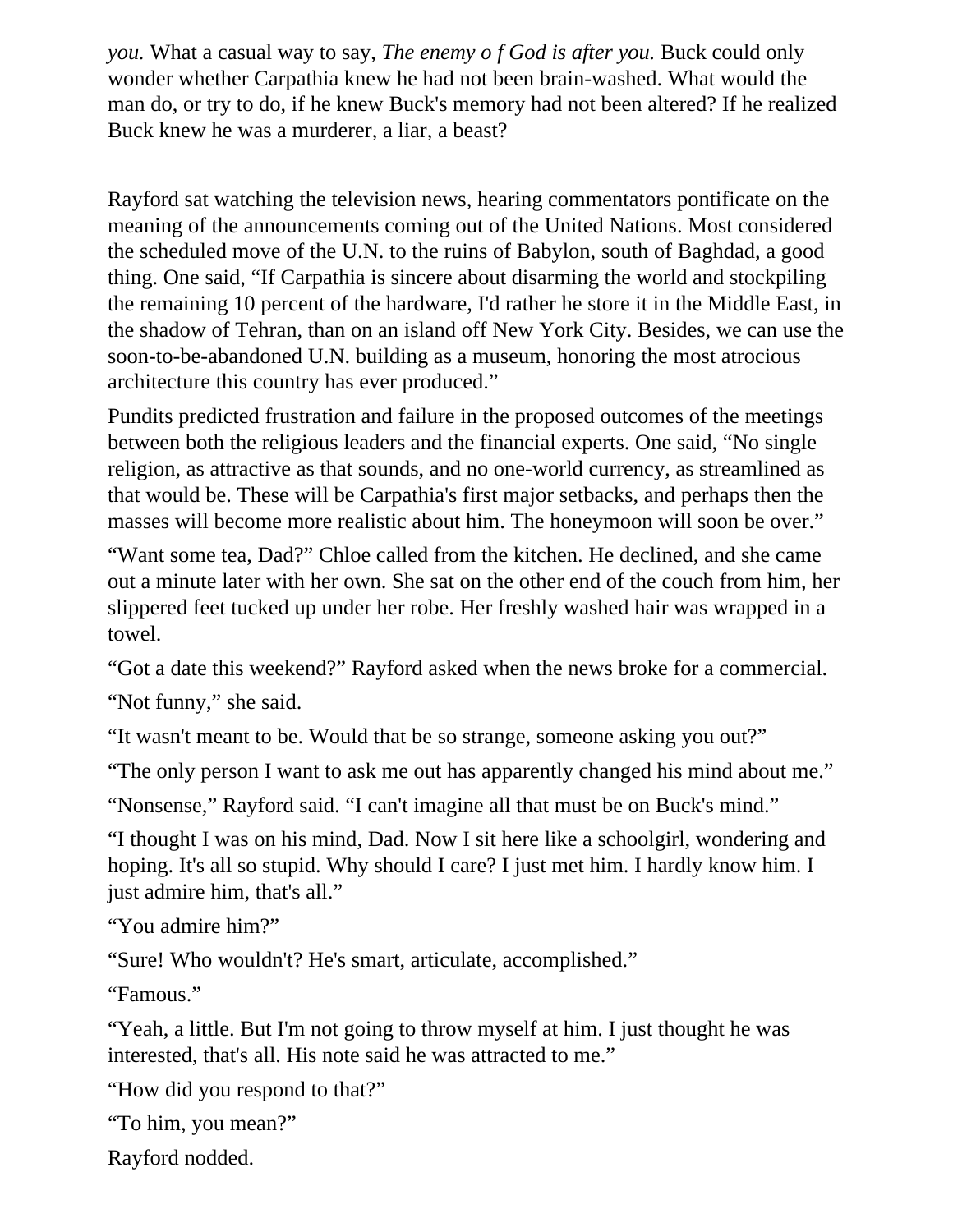"I didn't. What was I supposed to do? I was attracted to him, too, but I didn't want to scare him off."

"Maybe he thinks he's scared you off. Maybe he thinks he came on too strong too soon. But you didn't feel that way?"

"In a way I did, but down deep it was right. I thought just being open to him and staying friendly would make the point."

Dad shrugged. "Maybe he needs more encouragement."

"He's not going to get it from me. Not my style. You know that."

"I know, hon," Rayford said, "but a lot has changed about you recently."

"Yeah, but my style hasn't." That made even her laugh. "Daddy, what am I going to do? I'm not ready to give up on him, but couldn't you see it wasn't the same? He should have asked me out for something to eat, but he didn't even accept our invitation."

"*Our* invitation? I was in on that?"

"Well, it wouldn't have been appropriate for me to ask him out by myself."

"I know. But maybe he didn't want to go out with me around."

"If he felt about me the way I thought he did, he would have. In fact, he would have asked me first and left you out of it. I mean ... I didn't mean it that way, Dad."

"I know what you meant. I think you're being a little too gloomy too soon about this. Give him a day. See what a difference a night's sleep makes."

The news came back on, and Chloe sipped her tea. Rayford felt privileged that she would talk to him about things like this. He didn't remember that she had even talked to Irene much about guys. He knew he was her only port in a storm, but still he enjoyed her confidence. "I don't have to watch this if you want to talk some more," he told her. "There's nothing new here since what Bruce told us."

"No," she said, standing. "Frankly, I'm sick of myself. Sitting here talking about my love life, or lack of it, seems pretty juvenile at this point in history, don't you think? It's not like there's nothing to fill my time even if I don't go back to school. I want to memorize Ezekiel, Daniel, and Revelation for starters."

Rayford laughed. "You're kidding!"

"Of course! But you know what I mean, Dad? I never would have dreamed the Bible would even interest me, but now I'm reading it like there's no tomorrow."

Rayford fell silent, and he could tell Chloe was struck by her own unintentional irony. "I am too," he said. "I already know more about end-times prophecy than I ever knew existed. We're living it, right here, right now. There aren't many tomorrows left, are there?"

"Certainly not enough to waste pining away over a guy."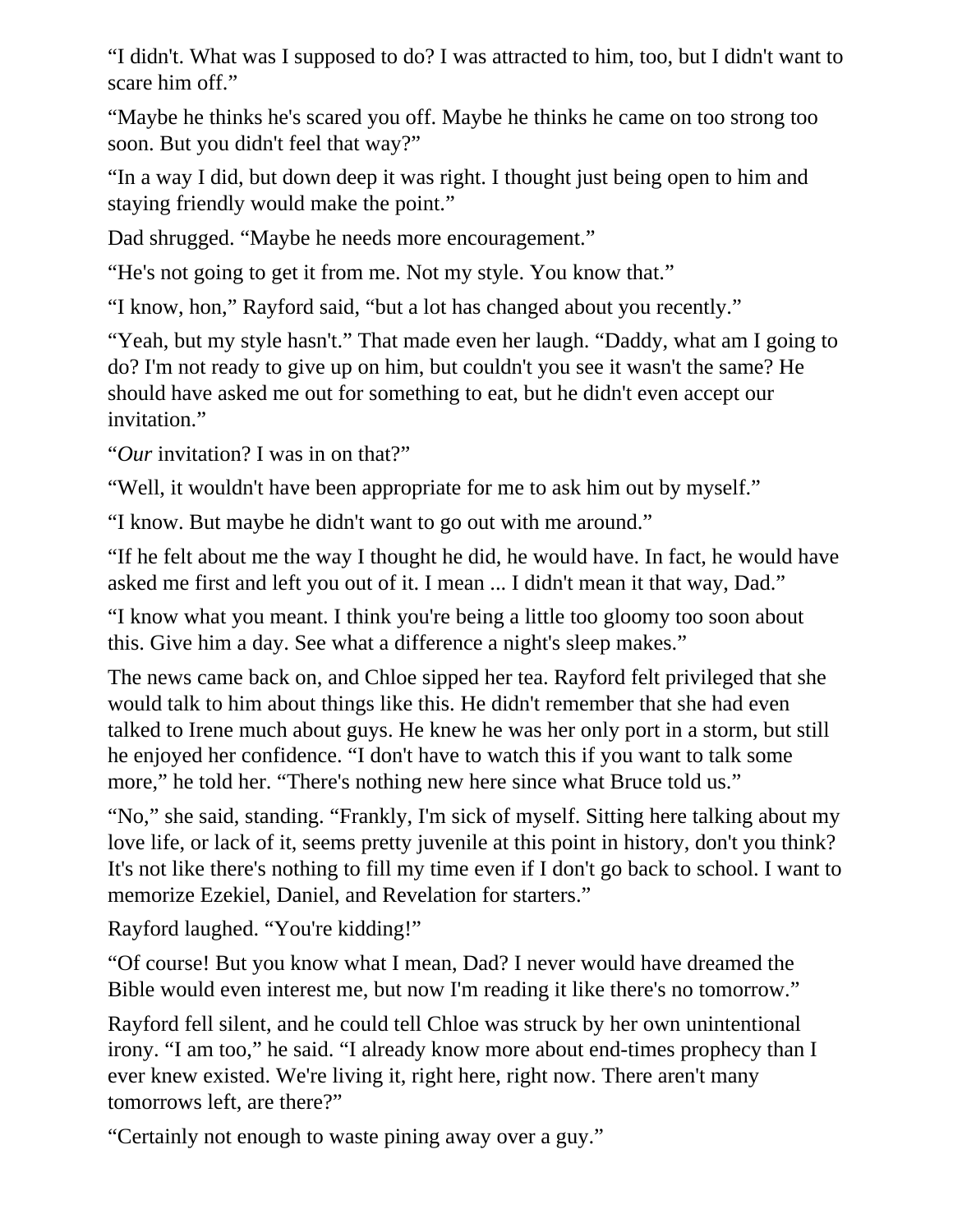"He's a pretty impressive guy, Chlo'."

"You're a big help. Let me forget him, will you?"

Rayford smiled. "If I don't mention him, you'll forget him? Should we get him kicked out of the Tribulation Force?"

Chloe shook her head. "And anyway, how long has it been since you called me Chlo'?"

"You used to like that."

"Yeah. When I was nine. 'Night, Dad."

"'Night, sweetheart. I love you."

Chloe had been heading toward the kitchen, but she stopped and turned and hurried back, bending to embrace him, careful not to spill her tea. "I love you too, Dad. More than ever and with all my heart."

Buck Williams lay on his stomach in his new bed for the first time. It felt strange. His was a nice place in a good building, but suburban Chicago was not New York. It was too quiet. He had brought home a bag of fresh fruit, ignored it, watched the news, and turned on soft music. He decided to read the New Testament until he fell asleep.

Buck had been soaking up whatever he could from Bruce Barnes about what was to come next, but he found himself turning to the Gospels rather than the Old Testament or the Revelation prophecies. What a revolutionary Jesus turned out to be. Buck was fascinated with the character, the personality, the mission of the man. The Jesus he had always imagined or thought he knew about was an impostor. The Jesus of the Bible was a radical, a man of paradoxes.

Buck set the Bible on the nightstand and rolled onto his back, shielding his eyes from the light. *If you want to be rich, give your money away,* he told himself. *That's the gist of it. If you want to be exalted, humble yourself. Revenge sounds logical, but it's wrong. Love your enemies, pray for those who put you down. Bizarre.*

His mind wandered to Chloe. What was he doing? She wasn't blind. She was young, but she was not stupid. He couldn't lead her on and then change his mind, not without being up front. But *was* he changing his mind? Did he really want to just forget about her? Of course not. She was a wonderful person, fun to talk to. She was a fellow believer and compatriot. She would be a good friend, regardless.

So it had already come to that? He would give her the let's-be-friends line? Was that what he wanted?

*God, what am I supposed to do?* he prayed silently. *To tell you the truth, I'd love to be in love. I'd love to start a relationship with Chloe. But is she too young? Is this the wrong time to even be thinking about such a thing? I know you have a lot for us*  to do. What if we did fall in love? Should we get married? What would we do about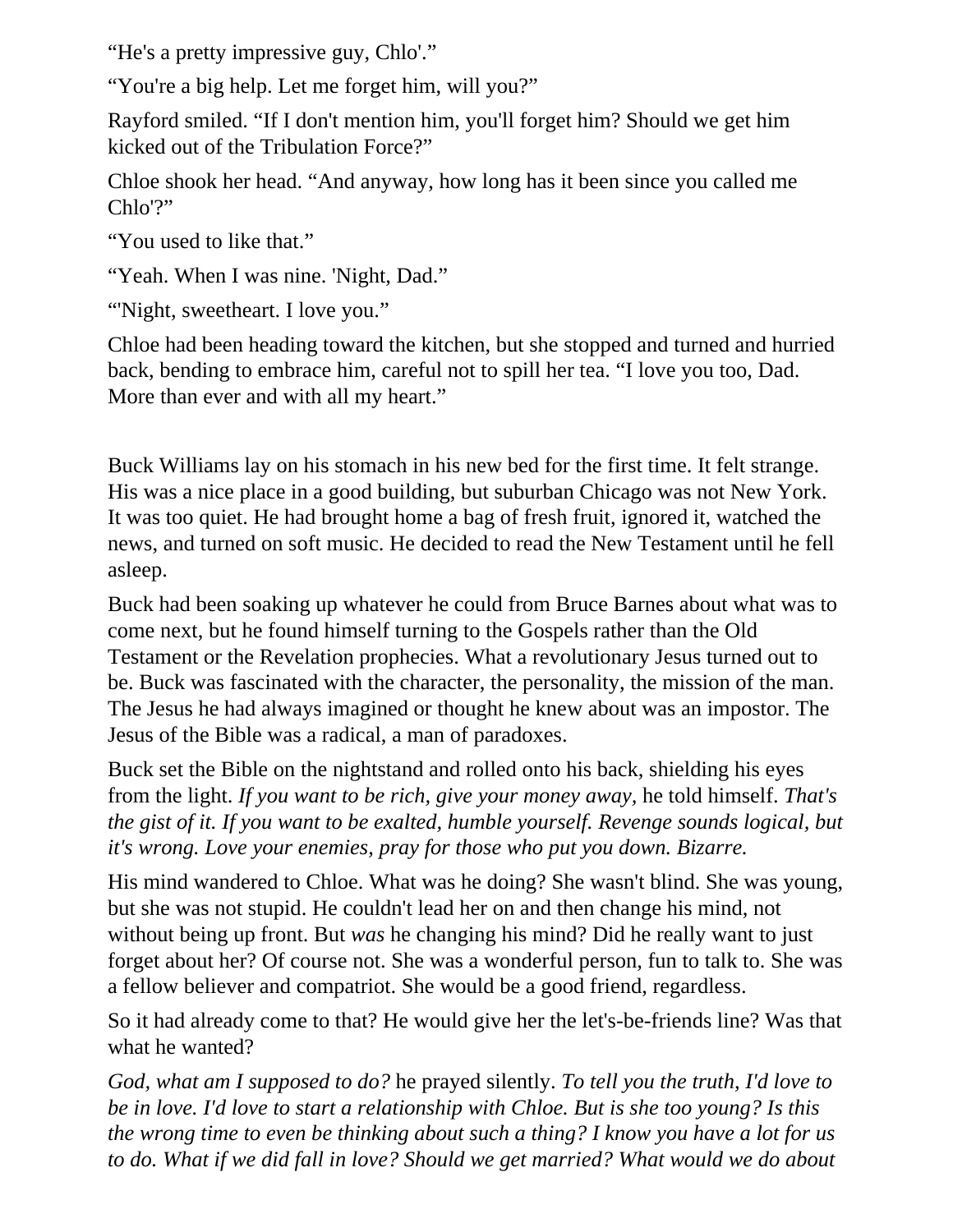*children, if you're coming back in seven years? If there was ever a time to wonder about bringing children into this world, it's now.*

Buck pulled his arm away from his eyes and squinted at the light. Now what? Was God supposed to answer him aloud? He knew better than that. He swung his legs over the side and sat on the bed, his head in his hands.

What had gotten into him? All he wanted to know was whether he should keep pursuing Chloe. He started praying about it, and all of a sudden he was thinking about marriage and children. Craziness. *Maybe that's how God works,* he thought. *He leads you to logical, or illogical, conclusions.*

Based on that, he thought he had better not encourage Chloe anymore. She was interested, he could see that. If he showed the same interest, it would lead only one direction. In the new chaotic world they lived in, they would eventually grow desperate for each other. Should he allow that?

It didn't make sense. How could he let anything compete with his devotion to God? And yet he couldn't just ignore her, start treating her like a sister. No, he would do the right thing. He would talk to her about it. She was worth it, that was for sure. He would set an informal date, and they would have a chat. He would tell her straight out that, left to his own wishes, he would want to get to know her better. That would make her feel good, wouldn't it? But would he have the courage to follow through and tell her what he really thought—that neither of them should pursue a romantic relationship now?

He didn't know. But he was sure of one thing: if he didn't set it up right now, he probably never would. He looked at his watch. A little after ten-thirty. Would she still be up? He dialed the Steeles.

Rayford heard the phone on his way up the stairs. He heard Chloe stir, but her light was off. "I'll get it, hon," he said. He hurried to his bed table and answered.

"Mr. Steele, it's Buck."

"Hey, Buck, you've got to quit calling me *Mister.* You're making me feel old."

"Aren't you old?" Buck said.

"Cute. Call me Ray. What can I do for you?"

"I was wondering if Chloe was still up."

"You know, I don't think she is, but I can check and see if she's still awake."

"No, that's all right," Buck said. "Just have her call me at her convenience, would you?" He gave Rayford his new number.

"Dad!" Chloe said a few minutes later. "You knew I was awake!"

"You didn't answer when I said I'd get it," he said. "I wasn't sure. Don't you think this is for the best? Let him wait till morning?"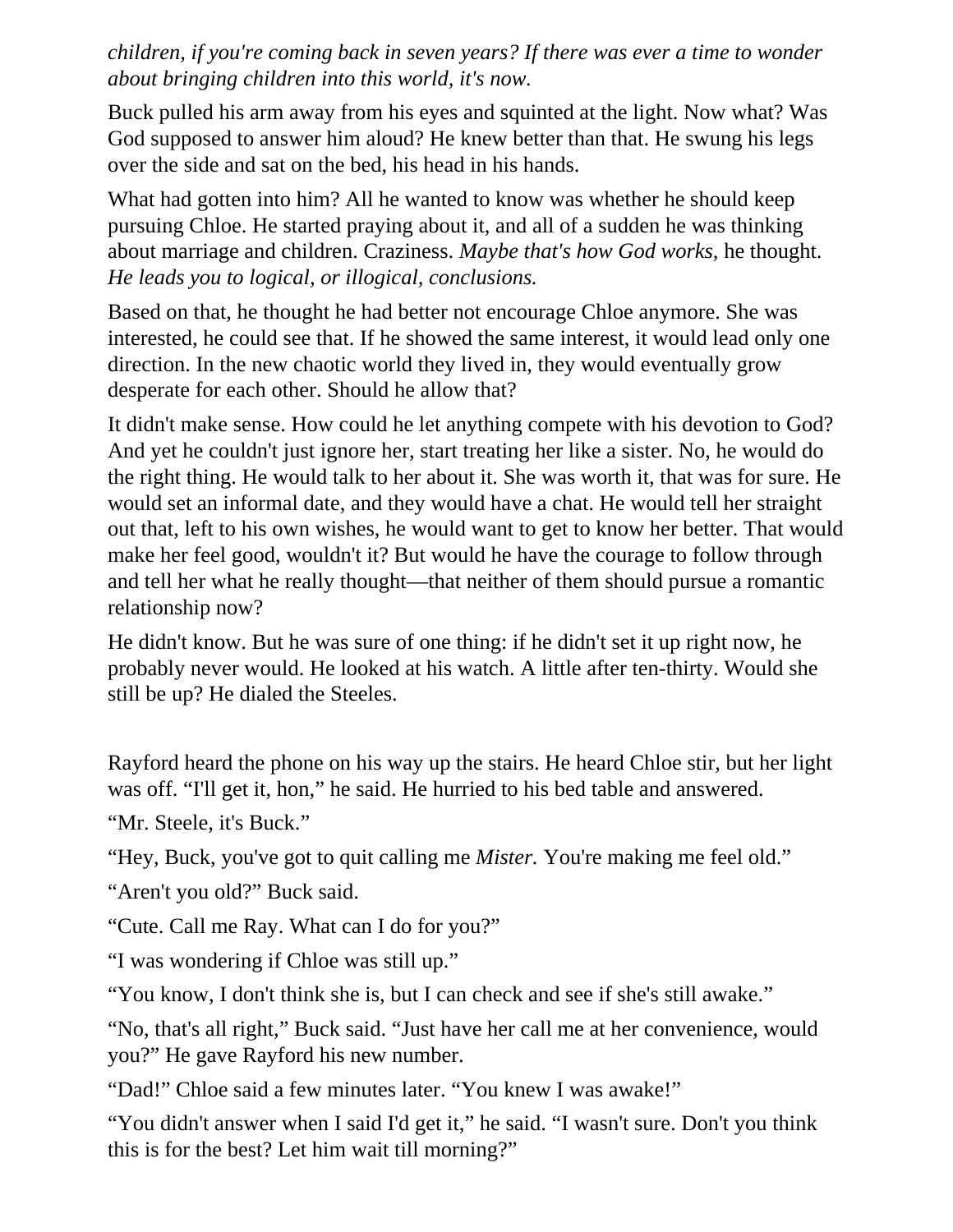"Oh, Dad!" she said. "I don't know. What do you think he wanted?"

"I have no idea."

"Ooh, I hate this!"

"I love it."

"You would."

# **CHAPTER THREE**

Saturday morning Buck drove to New Hope Village Church, hoping to catch Bruce Barnes in his office. The secretary told him Bruce was finishing up his sermon preparation, but that she also knew he would want to see Buck. "You're part of Bruce's inner circle, aren't you?" she said.

Buck nodded. He guessed he was. Should it have been an honor? He felt so new, like such a baby, as a follower of Christ. Who would ever have predicted this for him? And yet who would have dreamed the Rapture would take place? He shook his head. *Only the millions who were ready,* he decided.

With the announcement that Buck was waiting, Bruce immediately swung open his door and embraced him. That was something new for Buck, too, all this hugging, especially among men. Bruce looked haggard. "Another long night?" Buck asked.

Bruce nodded. "But another long feast on the Word. I'm making up for lost time, you know. I've had these resources on hand for years and never took advantage of them. I'm trying to decide how to tell the congregation, probably within the next month, that I feel called to travel. People here are going to have to step up and help lead."

"You're afraid they'll feel abandoned?"

"Exactly. But I'm not leaving the church. I'll be here as much as I can. As I told you and the Steeles yesterday, this is a weight I feel God has put on me. There's joy in it—I'm learning so much. But it's scary, too, and I know I'm not up to it, apart from the Spirit's power. I think it's just another price I have to pay for having missed the truth the first time. But you didn't come to hear me complain."

"I just have two quick things, and then I'll let you get back to your study. First, and I've been pushing this from my mind the last few days, but I feel terrible about Hattie Durham. Remember her? Rayford's flight attendant—"

"The woman you introduced to Carpathia? Sure. The one Rayford almost had a fling with."

"Yeah, I suppose he feels bad about her too."

"I can't speak for him, Buck, but as I recall, you tried to warn her about Carpathia."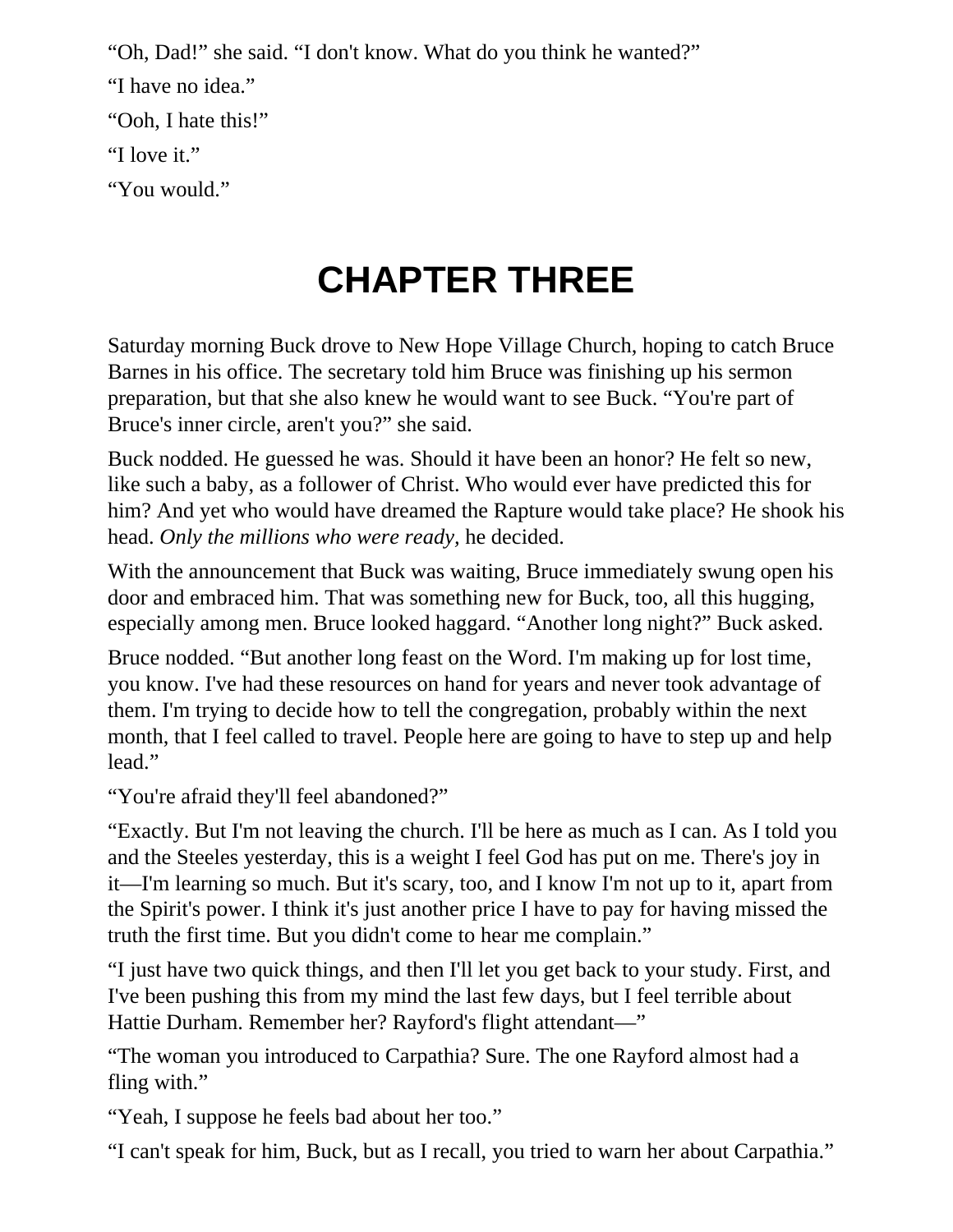"I told her she might wind up being his plaything, yes, but at the time I had no idea who he really was."

"She went to New York on her own. It was her choice."

"But, Bruce, if I hadn't introduced them, he wouldn't have asked to see her again."

Bruce sat back and folded his arms. "You want to rescue her from Carpathia, is that it?"

"Of course."

"I don't see how you could do it without putting yourself in danger. She's no doubt enamored with her new life already. She's gone from being a flight attendant to being the personal assistant to the most powerful man in the world."

"Personal assistant and who knows what else."

Bruce nodded. "Probably so. I don't imagine he chose her for her clerical skills. Still, what do you do? Call her and tell her her new boss is the Antichrist and that she should leave him?"

Buck said, "That's why I'm here. I don't know what to do."

"And you think I do."

"I was hoping."

Bruce smiled wearily. "Now I know what my former senior pastor, Vern Billings, meant when he said people think their pastor should know everything."

"No advice then?"

"This is going to sound trite, Buck, but you have to do what you have to do."

"Meaning?"

"Meaning if you've prayed about it and feel a real leading from God to talk with Hattie, then do it. But you can imagine the consequences. The next person to know about it will be Carpathia. Look what he's done to you already."

"That's the issue," Buck said. "Somehow I have to find out how much Carpathia knows. Does he think he wiped from my memory that I was at that meeting, the way he wiped it from everyone else's? Or does he know I know what went on and that's why he got me in trouble, demoted, relocated, and all that?"

"And you wonder why I'm weary?" Bruce said. "My gut feeling is that if Carpathia knew you were a believer now and that you had been protected from his brainwashing, he'd have you killed. If he thinks he still has power over you, as he does over people without Christ in their lives, he'll try to use you."

Buck sat back and stared at the ceiling. "Interesting you should say that," he said. "That leads me to the second thing I wanted to talk with you about."

Rayford spent the morning on the phone finalizing arrangements for his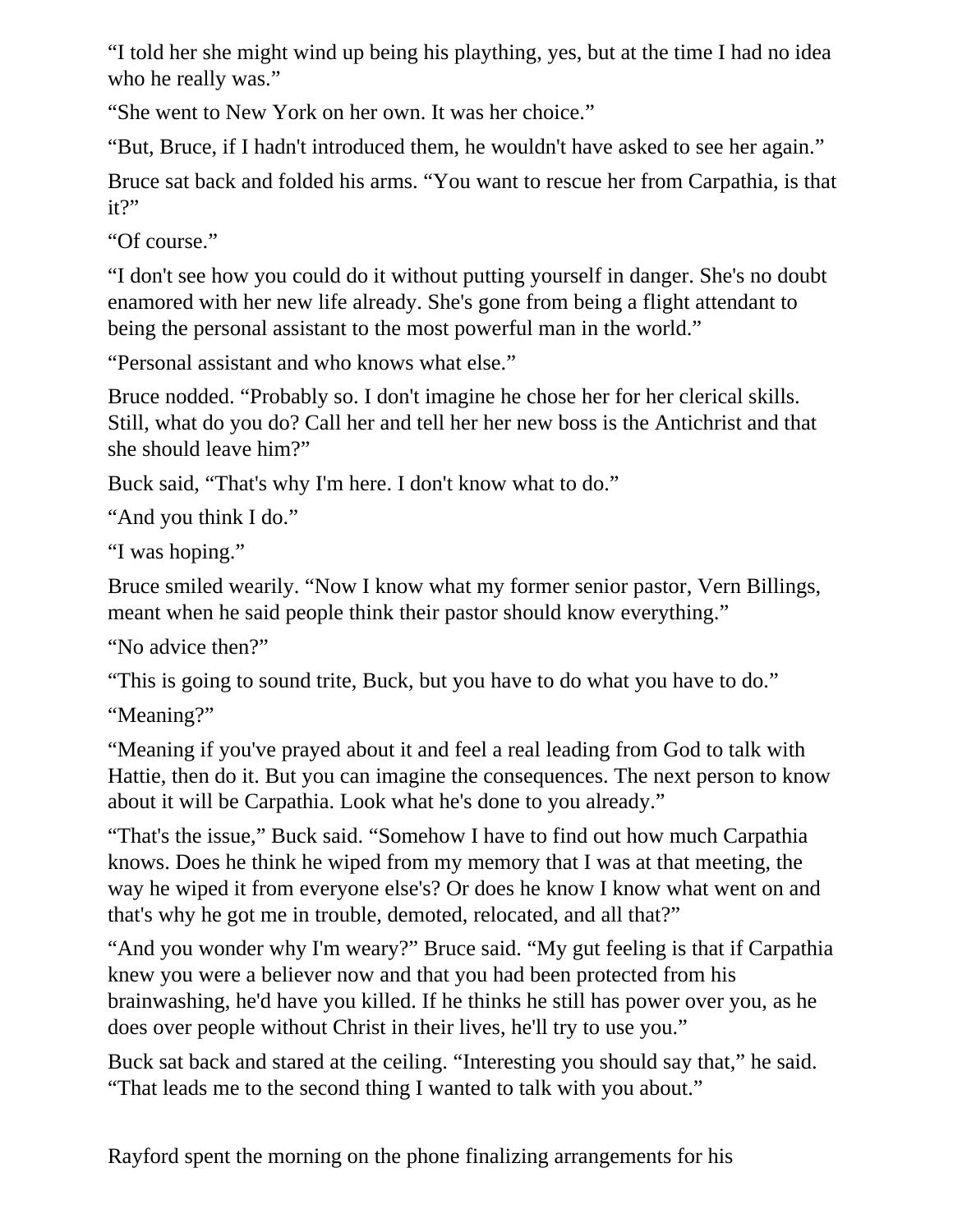recertification on the Boeing 757. Monday morning he was to fly as a passenger from O'Hare to Dallas, where he would practice takeoffs and landings on military runways a few miles from the Dallas-Fort Worth airport.

"I'm sorry, Chloe," he said when he was finally off the phone. "I forgot you wanted to call Buck back this morning."

"Correction," she said. "I wanted to call him back last night. In fact, I wanted to talk to him when he called."

Rayford held up both hands in surrender. "My mistake," he said. "Guilty. The phone is yours."

"No thanks."

Rayford raised his brows at his daughter. "What? Now you're going to punish Buck because of me? Call him!"

"No, the truth is I think this worked out for the best. I wanted to talk to him last night, but you were probably right. I would have seemed too eager, too forward. And he said I should call him back at my convenience. Well, first thing in the morning wouldn't be that convenient. In fact, I'll see him in church tomorrow, right?"

Rayford shook his head. "Now you're going to play games with him? You were worried about obsessing over him like a schoolgirl, and now you're acting like one."

Chloe looked hurt. "Oh, thanks, Dad. Just remember, letting him wait was your idea."

"That was just overnight. Don't involve me in this if it's going to get silly."

"Well, Buck, here's your chance to check in on Hattie," Bruce Barnes said. "What do you think Carpathia wants?"

Buck shook his head. "No idea."

"Do you trust this Steve Plank?"

"Yeah, I trust him. I worked for Steve for years. The scary thing is, he welcomed me to Carpathia's pre-press conference meeting, told me where to sit, told me who the various people were. Then later he asked why I hadn't shown up. Told me Carpathia was a little put out that I wasn't there."

"And you know him well enough to know whether he's being straight with you."

"Frankly, Bruce, he's the main reason I believe that Carpathia is the fulfillment of these prophecies we're studying. Steve is a hard-nosed journalist from the old school. That he could be talked into leaving legitimate news coverage to be spokesman for a world politician shows Carpathia's power of persuasion. Even I turned down that job. But to sit through that carnage and then forget that I was even there, that's just ... "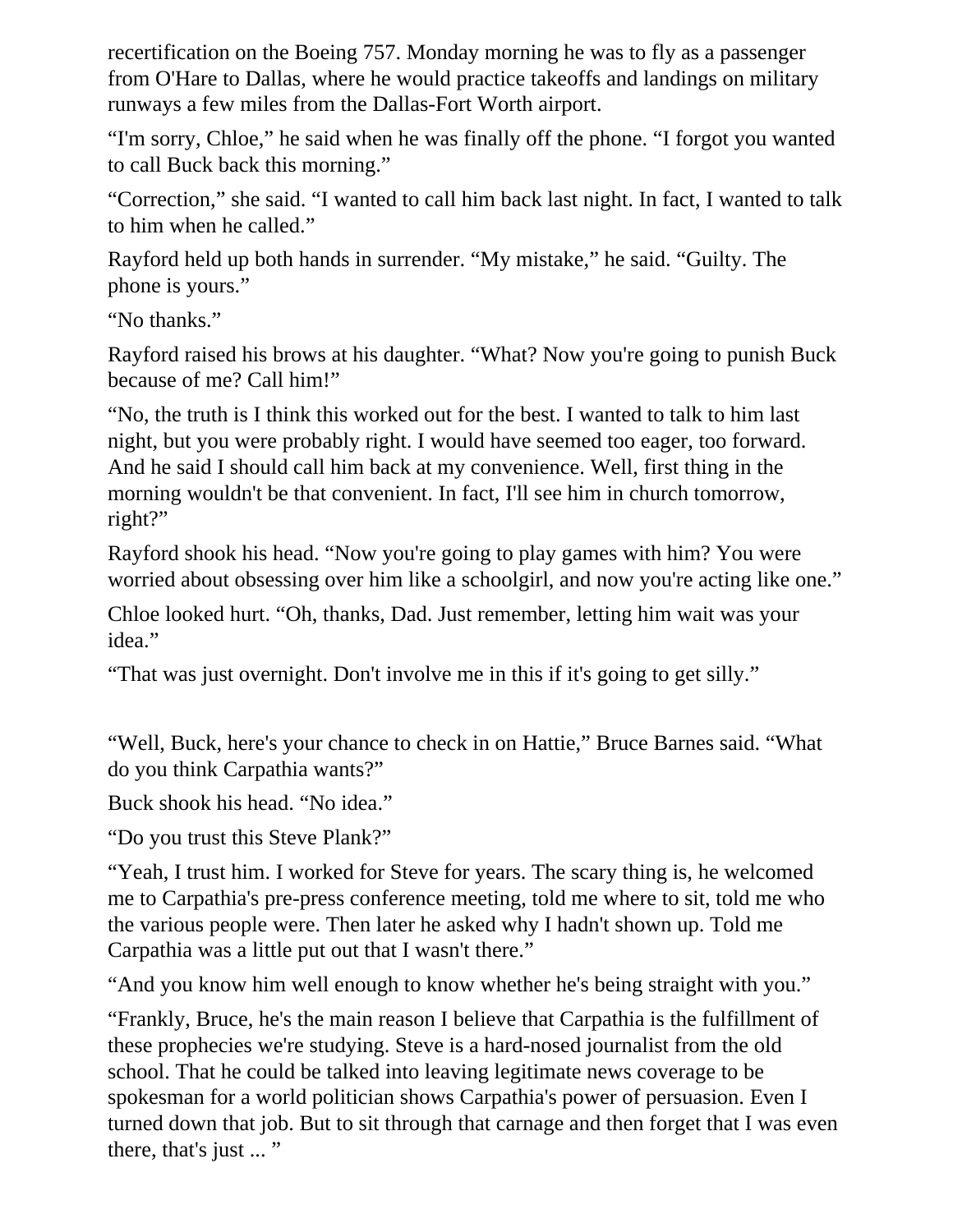"Unnatural."

"Exactly. I'll tell you what was weird, though. Something in me wanted to believe Carpathia when he explained what had happened. Pictures began forming in my mind of Stonagal shooting himself and killing Todd-Cothran in the process."

Bruce shook his head. "I confess that when you first told us that story, I thought you had gone mad."

"I would have agreed with you, except for one thing."

"What's that?"

"Well, all those other people saw it happen and remembered it one way. I remembered it entirely differently. If Steve had just told me I hadn't seen it right, maybe I would have thought I was going crazy and had myself committed. But instead he told me I wasn't even there! Bruce, *no one* remembers I was there! Well, tell me I'm in denial, but that's hogwash. I was back in my office recording every detail into my computer by the time the news media got Carpathia's version. If I wasn't there, how did I know that Stonagal and Todd-Cothran would be carried out of there in body bags?"

"You don't have to persuade me, Buck," Bruce said. "I'm on your side. The question now is, what does Carpathia want? Do you think if he talks to you in private he'll reveal his true self? or threaten you? or let you know he's aware that you know the truth?"

"For what purpose?"

"To intimidate you. To use you."

"Maybe. Maybe all he wants to do is try to read me, try to determine whether he succeeded in brainwashing me, too."

"It's pretty dangerous business, that's all I've got to say."

"I hope that's *not* all you've got to say, Bruce. I was hoping for a little more counsel."

"I'll pray about it," Bruce said. "But right now I don't know what to tell you."

"Well, at least I have to call Steve back. I don't know whether Carpathia wants to talk by phone or in person."

"Can you wait until Monday?"

"Sure. I can tell him I assumed he wanted me to call him back during business hours, but I can't guarantee he won't call me in the meantime."

"He has your new number?"

"No. Steve calls my voice mail in New York."

"Easy enough to ignore."

Buck shrugged and nodded. "If that's what you think I should do."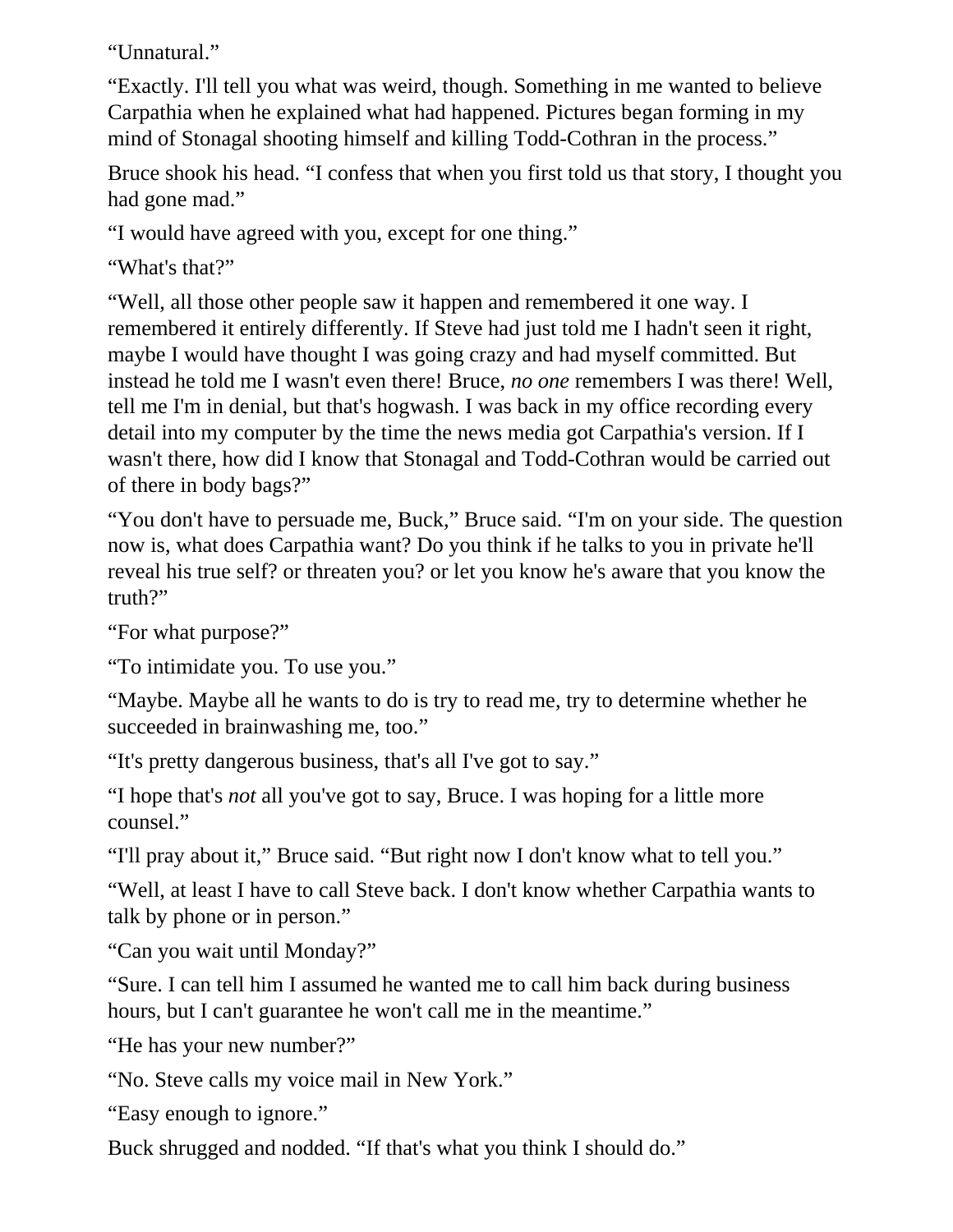"Since when have I become your adviser?"

"Since you became my pastor."

When Rayford returned from running errands that morning, he realized from her body language and terse comments that he had offended Chloe. "Let's talk," he said.

"About what?"

"About how you have to cut me some slack. I was never very good at this parenting thing, and now I'm having trouble treating you like the adult that you are. I'm sorry I called you a schoolgirl. You handle Buck any way you think is right, and ignore me, all right?"

Chloe smiled. "I was ignoring you already. I don't need your permission for that."

"Then you forgive me?"

"Don't worry about me, Dad. I can't stay mad at you for long anymore. Seems to me we need each other. I called Buck, by the way."

"Really?"

She nodded. "No answer. I guess he wasn't waiting by the phone."

"Did you leave a message?"

"No machine yet, I guess. I'll see him at church tomorrow."

"Will you tell him you called?"

Chloe smiled mischievously. "Probably not."

Buck spent the rest of the day tweaking his cover story for *Global Weekly* on the theories behind the disappearances. He felt good about it, deciding it might be the best work he had ever done. It included everything from the tabloidlike attack by Hitler's ghost, UFOs, and aliens, to the belief that this was some sort of cosmic evolutionary cleansing, a survival-of-the-fittest adjustment in the world's population.

In the middle of the piece, Buck had included what he believed was the truth, of course, but he did not editorialize. It was, as usual, a third-person, straight newsanalysis article. No one but his new friends would know that he agreed with the airline pilot and the pastor and several others he interviewed-that the disappearances had been a result of Christ's rapture of his church.

Most interesting to Buck was the interpretation of the event on the part of other churchmen. A lot of Catholics were confused, because while many remained, some had disappeared—including the new pope, who had been installed just a few months before the vanishings. He had stirred up controversy in the church with a new doctrine that seemed to coincide more with the "heresy" of Martin Luther than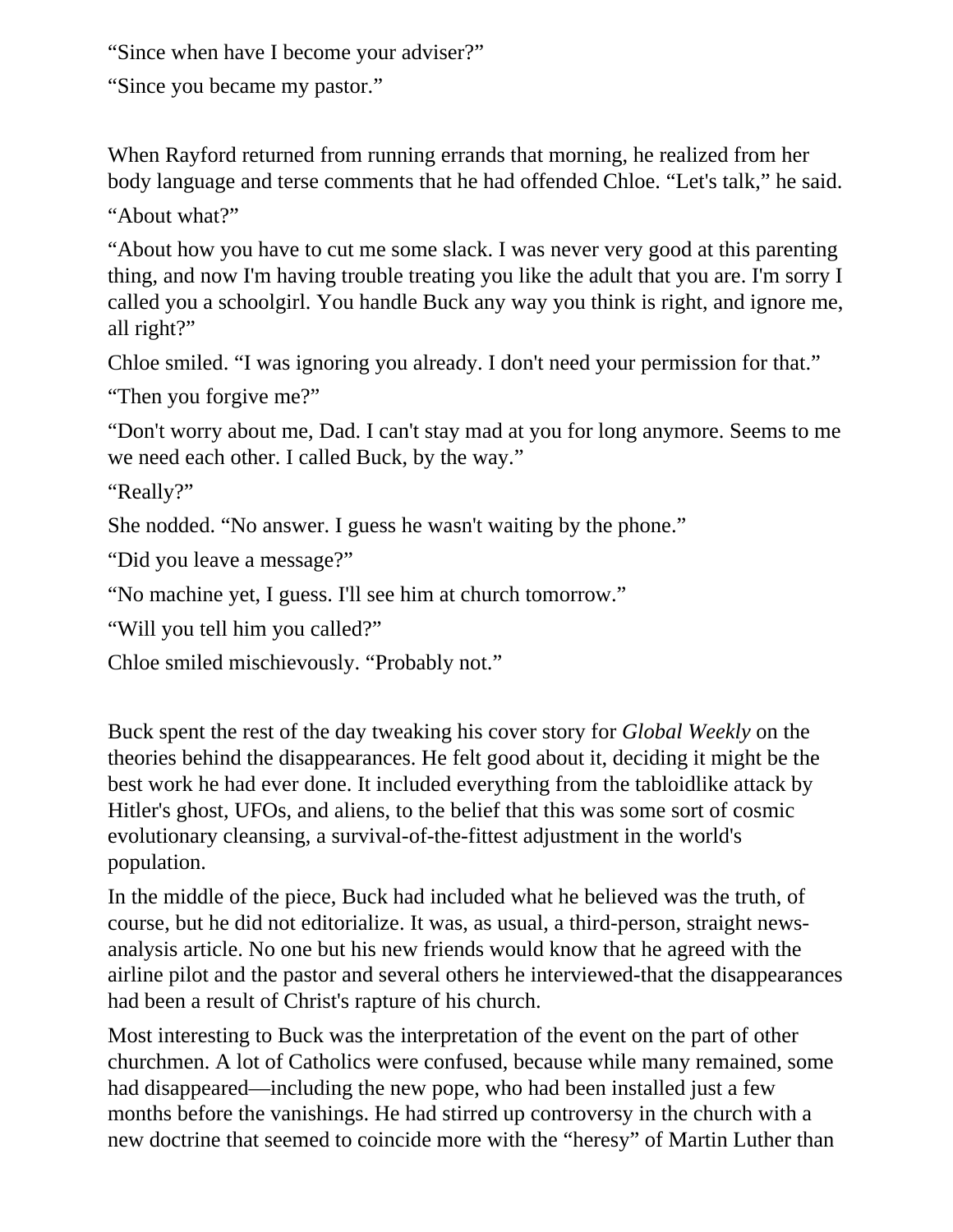with the historic orthodoxy they were used to. When the pope had disappeared, some Catholic scholars had concluded that this was indeed an act of God. "Those who opposed the orthodox teaching of the Mother Church were winnowed out from among us," Peter Cardinal Mathews of Cincinnati, a leading archbishop, had told Buck. "The Scripture says that in the last days it will be as in the days of Noah. And you'll recall that in the days of Noah, the good people remained and the evil ones were washed away."

"So," Buck concluded, "the fact that we're still here proves we're the good guys?"

"I wouldn't put it so crassly," Archbishop Mathews had said, "but, yes, that's my position."

"What does that say about all the wonderful people who vanished?"

"That perhaps they were not so wonderful."

"And the children and babies?"

The bishop had shifted uncomfortably. "That I leave to God," he said. "I have to believe that perhaps he was protecting the innocents."

"From what?"

"I'm not sure. I don't take the Apocrypha literally, but there are dire predictions of what might be yet to come."

"So you would not relegate the vanished young ones to the winnowing of the evil?"

"No. Many of the little ones who disappeared I baptized myself, so I know they are in Christ and with God."

"And yet they are gone."

"They are gone."

"And we remain."

"We should take great solace in that."

"Few people take solace in it, Excellency."

"I understand that. This is a very difficult time. I myself am grieving the loss of a sister and an aunt. But they had left the church."

"They had?"

"They opposed the teaching. Wonderful women, most kind. Most earnest, I must add. But I fear they have been separated as chaff from wheat. Yet those of us who remain should be confident in our standing with God as never before."

Buck had been bold enough to ask the archbishop to comment on certain passages of Scripture, primarily Ephesians 2:8-9: "For by grace you have been saved through faith, and that not of yourselves; it is the gift of God, not of works, lest anyone should boast."

"Now you see," the archbishop said, "this is precisely my point. People have been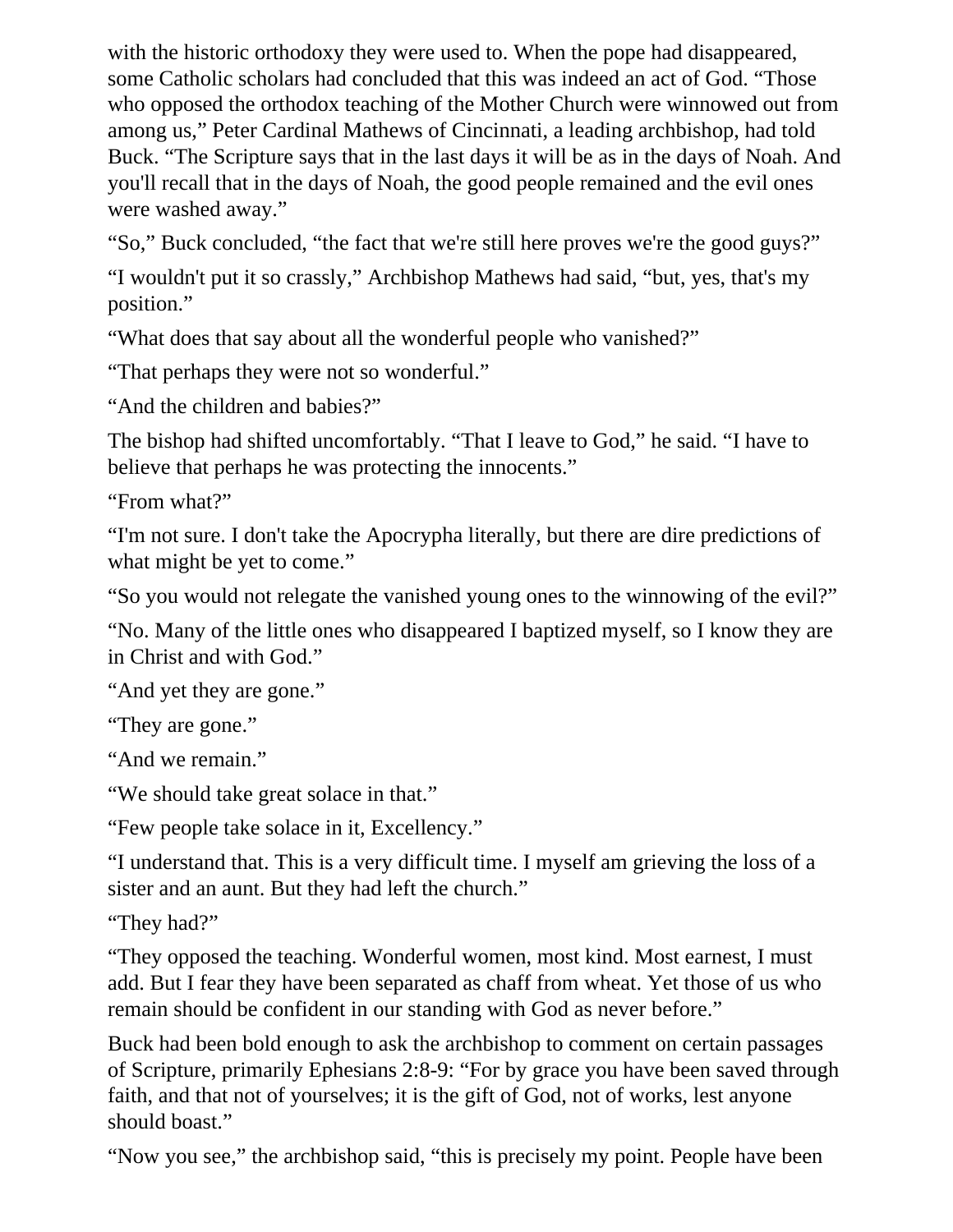taking verses like that out of context for centuries and trying to build doctrine on them."

"But there are other passages just like those," Buck said.

"I understand that, but, listen, you're not Catholic, are you?"

"No, sir."

"Well, see, you don't understand the broad sweep of the historical church."

"Excuse me, but explain to me why so many non-Catholics are still here, if your hypothesis is right."

"God knows," Archbishop Mathews had said. "He knows hearts. He knows more than we do."

"That's for sure," Buck said.

Of course Buck left his personal comments and opinions out of the article, but he was able to work in the Scripture and the archbishop's attempt to explain away the doctrine of grace. Buck planned to transmit the finished article to the *Global Weekly*  offices in New York on Monday.

As he worked, Buck kept an ear open for the phone. Very few people had his new number. Only the Steeles, Bruce, and Alice, Verna Zee's secretary. He expected his answering machine, his desktop computer, fax machine, and other office equipment, along with files from the office, to arrive at the Chicago bureau Monday. Then he would feel more at home and equipped to work out of the second bedroom.

Buck had half expected to hear from Chloe. He thought he had left it with Rayford that she would call at her convenience. Maybe she was the type who didn't call men, even when she had missed their call. On the other hand, she was not quite twentyone yet, and he admitted he had no idea about the customs and mores of her generation. Maybe she saw him as a big brother or even a father figure and was repulsed by the idea that he might be interested in her. That didn't jibe with her look and her body language from the night before, but he hadn't been encouraging then, either.

He simply wanted to do the right thing, to talk with her—to clarify that the timing was bad for them, and that they should become close friends and compatriots in the common cause. But then he felt foolish. What if she had not even considered anything more than that? He would be explaining away something that wasn't even there.

But maybe she had phoned when he was with Bruce that morning. He would just call her. Invite her to see his new place when she had time, and then they would have their talk. He would play it by ear, trying to determine what her expectations had been, and then either let her down easy or ignore a subject that didn't need to be raised.

Rayford answered the phone. "Chloe!" he called out. "Buck Williams for you!"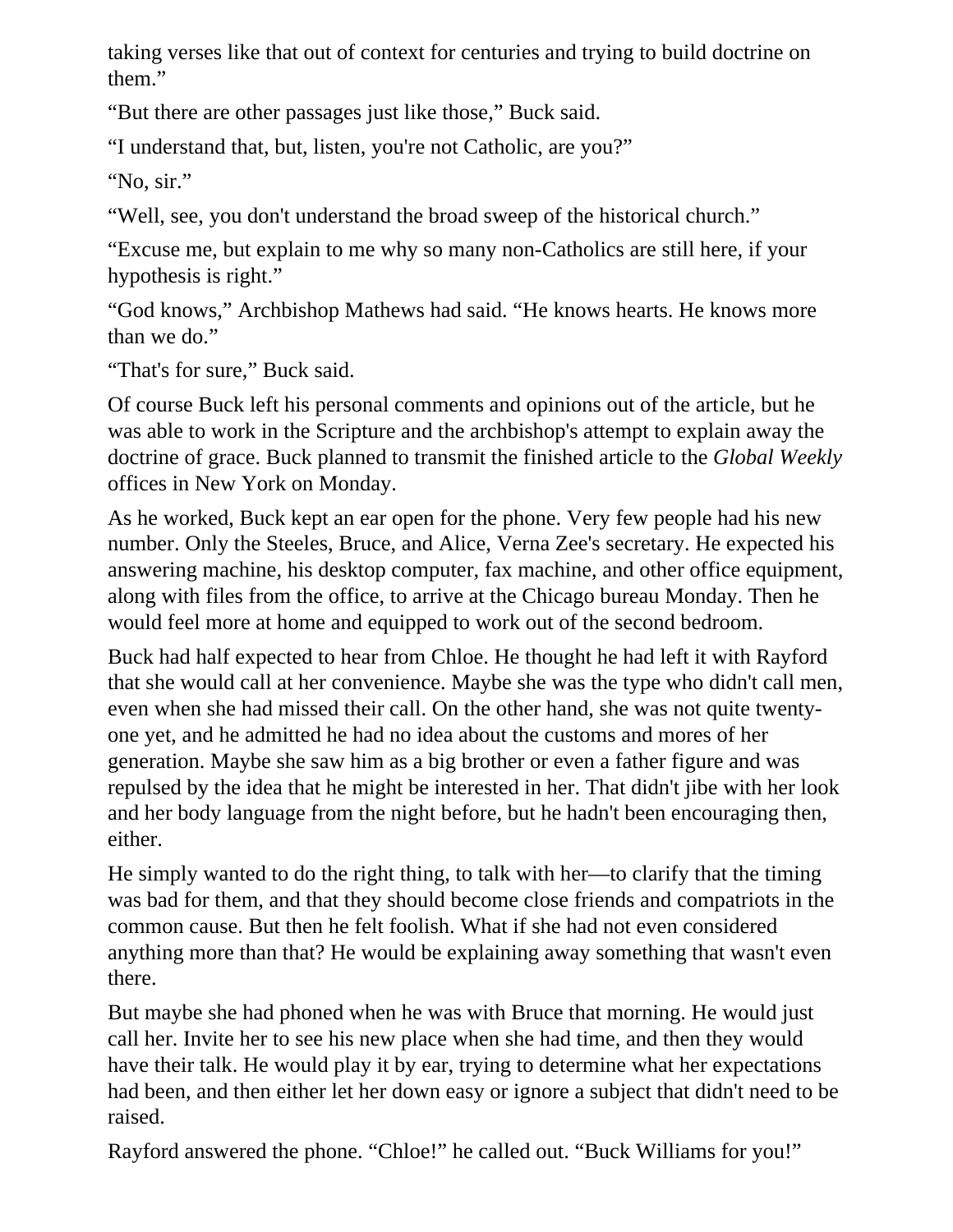He could hear her voice in the background. "Could you tell him I'll call him back? Better yet, I'll see him in church tomorrow."

"I heard that," Buck said. "Fair enough. See you then."

*Apparently she's not wasting any energy worrying about us,* Buck decided. He dialed his voice mail in New York. The only message was from Steve Plank.

"Buck, what's the deal? How long does it take to get settled? Do I have to call the Chicago bureau? I've left messages there, but old man Bailey told me you'd be working out of your own place.

"Did you get my message that Carpathia wants to talk to you? People don't make a habit of making him wait, my friend. I'm stalling him, telling him you're in transit, relocating, and all that. But he had sort of hoped to see you this weekend. I honestly don't know what he wants, except that he's still high on you. He's not holding a grudge over your standing him up on his invitation to that meeting, if you're worried about that.

"Tell you the truth, Buck, the newsman in you would have wanted to be there and should have been there. But you'd have been as rattled by it as I have been. A violent suicide before your eyes is no easy thing to forget.

"Listen, call me so I can get you two together. Bailey tells me you're putting the finishing touches on the theory article. If you can get with Carpathia soon enough, you can include his ideas. He's made no secret of them, but an exclusive quote or two wouldn't hurt either, right? You know where to reach me any time of the day or night."

Buck stored the message. What was he supposed to do? It sounded as if Carpathia wanted a private face-to-face. Not many days before, Buck would have jumped at the chance. To interview the leading personality in the world on the eve of the delivery of your most important cover story? Still, Buck was a new believer, convinced that Carpathia was the Antichrist himself. He had seen the man's power. And Buck was just getting started in his faith. He didn't know much about the Antichrist. Was the man omniscient like God? Could he read Buck's mind?

Carpathia obviously could manipulate people and brainwash minds. But did that mean he knew what people were thinking, too? Was Buck able to resist Carpathia only because he had the Spirit of Christ within him? He wished there was something in the Bible that specifically outlined the powers of the Antichrist. Then he would know what he was dealing with.

At the very least, Carpathia had to be curious about Buck. He must have wondered, when Buck slipped away from the conference room where the murders had been committed, whether there had been some glitch in his own mind-control powers. Otherwise, why erase from everyone else's mind not only the murders, replacing them with a picture of a bizarre suicide, but also the memory that Buck had been there at all?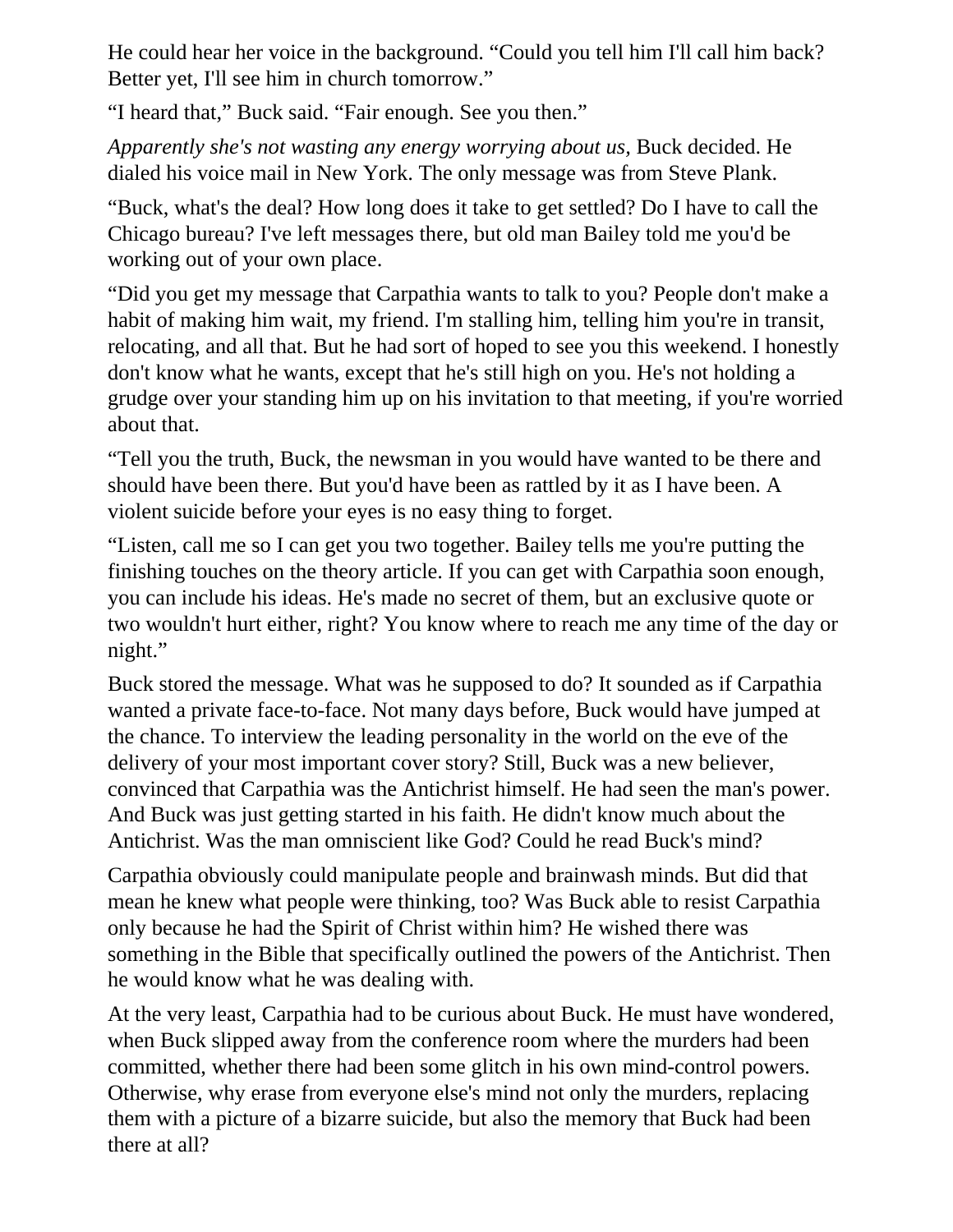Clearly, Nicolae had tried to cover himself by making everyone else forget Buck was there. If such a move was supposed to make Buck doubt his own sanity, it hadn't worked. God had been with Buck that day. He saw what he saw, and nothing could shake that. There was no second-guessing, no twinge of wondering if he was merely in denial. One thing was sure, he would not tell Carpathia what he knew. If Carpathia was certain Buck had not been tricked, he would have no recourse but to have him eliminated. If Buck could keep Carpathia thinking he had succeeded, it would give them one small advantage in the war against the forces of evil. What Buck or the Tribulation Force might do with that advantage, he could not fathom.

But he did know one thing. He would not return Steve Plank's call until Monday.

Rayford was glad he and Chloe had decided to go early to church. The place was jammed every week. Rayford smiled at his daughter. Chloe looked the best he had seen her since coming home from college. He wanted to tease her, to ask her if she was dressing for Buck Williams or for God, but he let it go.

He took one of the last spots in the parking lot and saw cars lined up around the block, looking for places on the street to park. People were grieving. They were terror-stricken. They were looking for hope, for answers, for God. They were finding him here, and the word was spreading.

Few people who sat under the earnest and emotional teaching of Bruce Barnes could come away doubting that the vanishings had been the work of God. The church had been snatched away, and they had all been left behind. Bruce's message was that Jesus was coming again in what the Bible called "the glorious appearing" seven years after the beginning of the Tribulation. By then, he said, three-fourths of the world's remaining population would be wiped out, and probably a larger percentage of believers in Christ. Bruce's exhortation was not a call to the timid. It was a challenge to the convinced, to those who had been persuaded by God's most dramatic invasion of human life since the incarnation of Jesus Christ as a mortal baby.

Bruce had already told the Steeles and Buck that a quarter of the earth's population would die during the second, third, and fourth judgments from the Seven-Sealed Scroll of Revelation. He cited Revelation 6:8, where the apostle John had written, "So I looked, and behold, a pale horse. And the name of him who sat on it was Death, and Hades followed with him. And power was given to them over a fourth of the earth, to kill with sword, with hunger, with death, and by the beasts of the earth."

But what was to come after that was even worse.

A minute or two after they had settled in their seats, Rayford felt a tap on the shoulder. He turned just as Chloe did. Buck Williams sat directly behind them in the fourth row and had touched them simultaneously. "Hey, strangers," he said. Rayford stood and embraced Buck. That alone told him how much had changed in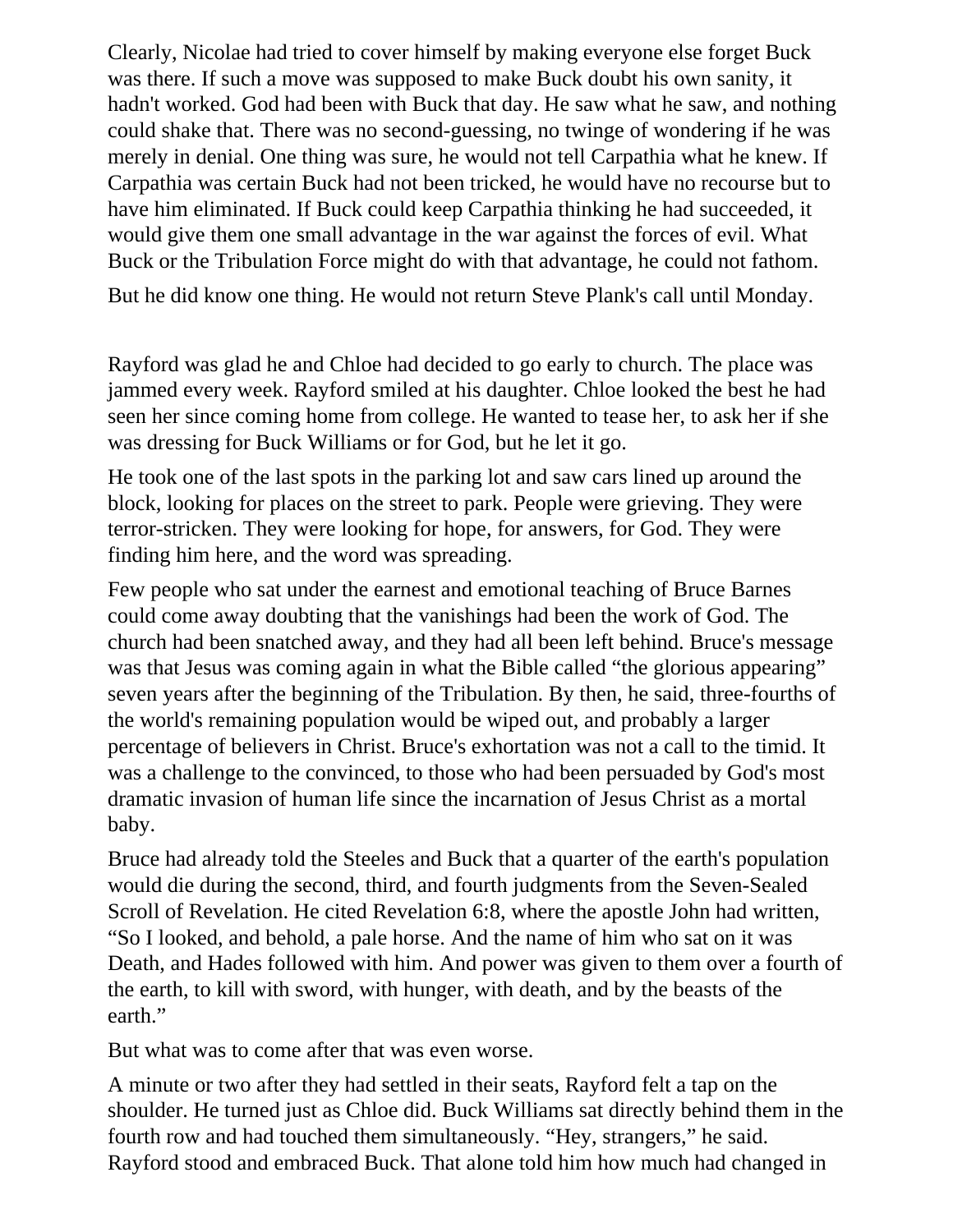him in just a matter of weeks. Chloe was cordial, shaking Buck's hand.

After they were seated again, Buck leaned forward and whispered, "Chloe, the reason I was calling was that I wondered—"

But the music had begun.

Buck stood to sing with everyone else. Many seemed to know the songs and the words. He had to follow as the words were projected on the wall and try to pick up the melodies. The choruses were simple and catchy, but they were new to him. Many of these people, he decided, had had plenty of exposure to church—more than he had. How had they missed the truth?

After a couple of choruses, a disheveled Bruce Barnes hurried to the pulpit—not the large one on the platform, but a small lectern at floor level. He carried his Bible, two large books, and a sheaf of papers he was having trouble controlling. He smiled sheepishly.

"Good morning," he began. "I realize a word of explanation is in order. Usually we sing more, but we don't have time for that today. Usually my tie is straighter, my shirt fully tucked in, my suit coat buttoned. That seems a little less crucial this morning. Usually we take up an offering. Be assured we still need it, but please find the baskets on your way out at noon, if indeed I let you out that early.

"I want to take the extra time this morning because I feel an urgency greater even than the last few weeks. I don't want you to worry about me. I haven't become a wild-eyed madman, a cultist, or anything other than what I have been since I realized I had missed the Rapture.

"I have told my closest advisers that God has weighed heavily upon me this week, and they are praying with me that I will be wise and discerning, that I will not go off half-cocked and shooting at some new and strange doctrine. I have read more, prayed more, and studied more this week than ever, and I am eager to tell you what God has told me.

"Does God speak to me audibly? No. I wish he would. I wish he had. If he had, I probably would not be here today. But he wanted me to accept him by faith, not by his proving himself in some more dramatic way than simply sending his Son to die for me. He has left us his Word, and it gives us all we need to know."

Buck felt a lump in his throat as he watched his new friend beg and plead and cajole his listeners to hear, to understand, to make themselves available to God for the instruction God wanted them to have. Bruce told his own story yet again, how he had lived a phony life of pietism and churchianity for years, and how when God came to call, he had been found wanting and had been left behind, without his wife and precious children. Buck had heard the story more than once, yet it never failed to move him. Some sobbed aloud. Those hearing it for the first time got Bruce's abbreviated version. "I never want to stop telling what Christ has done for me," he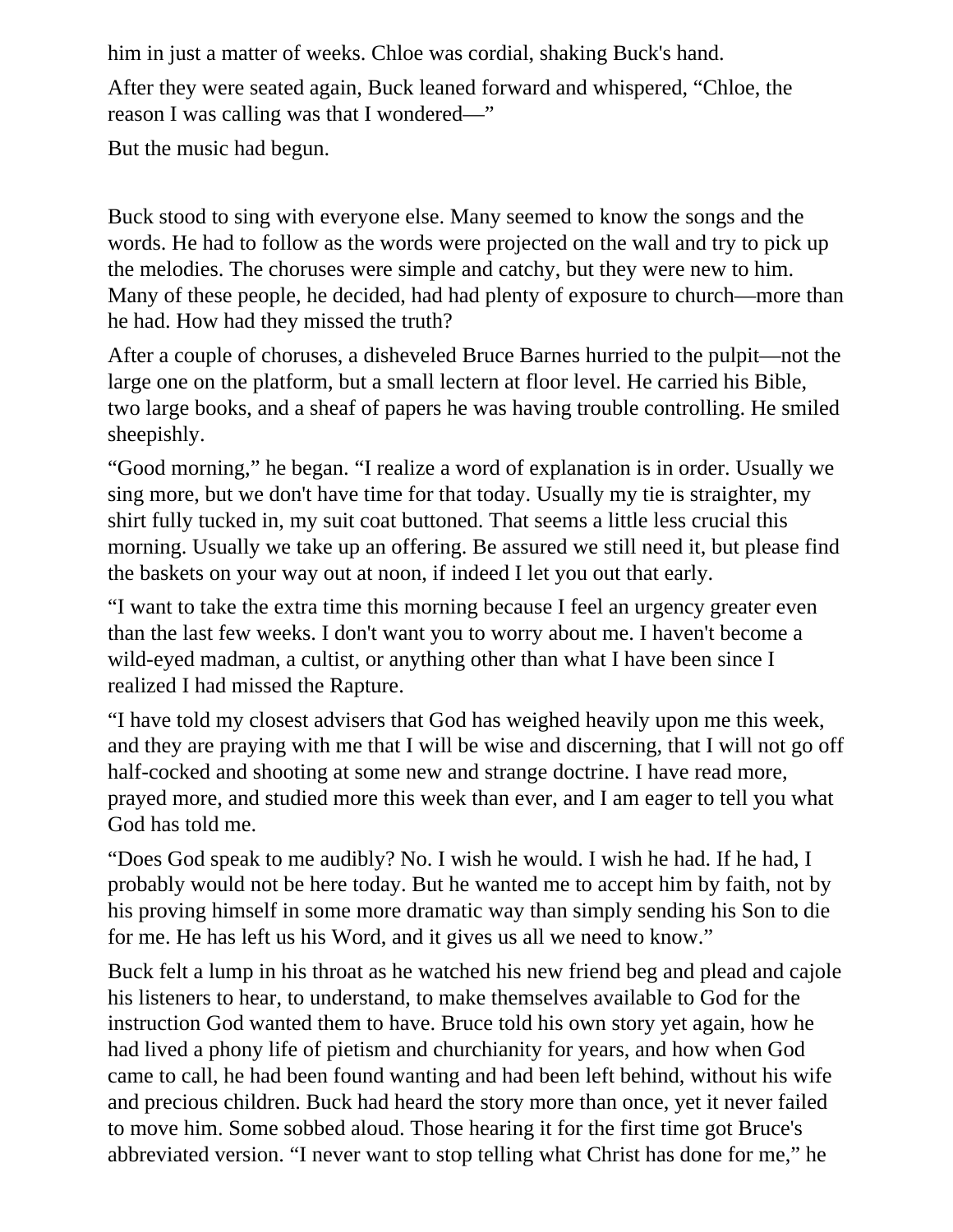said. "Tell your stories. People can identify with your grief and your loss and your loneliness. I will never again be ashamed of the gospel of Christ. The Bible says that the Cross offends. If you are offended, I am doing my job. If you are attracted to Christ, the Spirit is doing his work.

"We've already missed the Rapture, and now we live in what will soon become the most perilous period of history. Evangelists used to warn parishioners that they could be struck by a car or die in a fire and thus they should not put off coming to Christ. I'm telling you that should you be struck by a car or caught in a fire, it may be the most merciful way you can die. Be ready this time. Be ready. I will tell you how to get ready.

"My sermon title today is 'The Four Horsemen of the Apocalypse,' and I want to concentrate on the first, the rider of the white horse. If you've always thought the Four Horsemen of the Apocalypse was a Notre Dame football backfield, God has a lesson for you today."

Buck had never seen Bruce so earnest, so inspired. As he spoke he referred to his notes, to the reference books, to the Bible. He began to perspire and often wiped sweat from his brow with his pocket handkerchief, which he took time to admit he knew was a faux pas. It seemed to Buck that the congregants, as one, merely chuckled with him as encouragement to keep on. Most were taking notes. Nearly everyone followed along in a Bible, their own or one provided in the pews.

Bruce explained that the book of Revelation, John's account of what God had revealed to him about the last days, spoke of what was to come after Christ had raptured his church. "Does anyone here doubt we're in the last days right now?" he thundered. "Millions disappear, and then what? Then what?"

Bruce explained that the Bible predicts first a treaty between a world leader and Israel. "Some believe the seven-year tribulation period has already begun and that it began with the Rapture. We feel the trials and tribulations already from the disappearance of millions, including our friends and loved ones, don't we? But that is nothing compared to the tribulation to come.

"During these seven years, God will pour out three consecutive sets of judgmentsseven seals in a scroll, which we call the Seal judgments; seven trumpets; and seven bowls. These judgments, I believe, are handed down for the purposes of shaking us loose from whatever shred of security we might have left. If the Rapture didn't get your attention, the judgments will. And if the judgments don't, you're going to die apart from God. Horrible as these judgments will be, I urge you to see them as final warnings from a loving God who is not willing that any should perish.

"As the scroll is opened and the seals are broken, revealing the judgments, the first four are represented by horsemen—the Four Horsemen of the Apocalypse. If you have ever been exposed to such imagery and language before, you probably considered it only symbolic, as I did. Is there anyone here who still considers the prophetic teaching of Scripture mere symbolism?"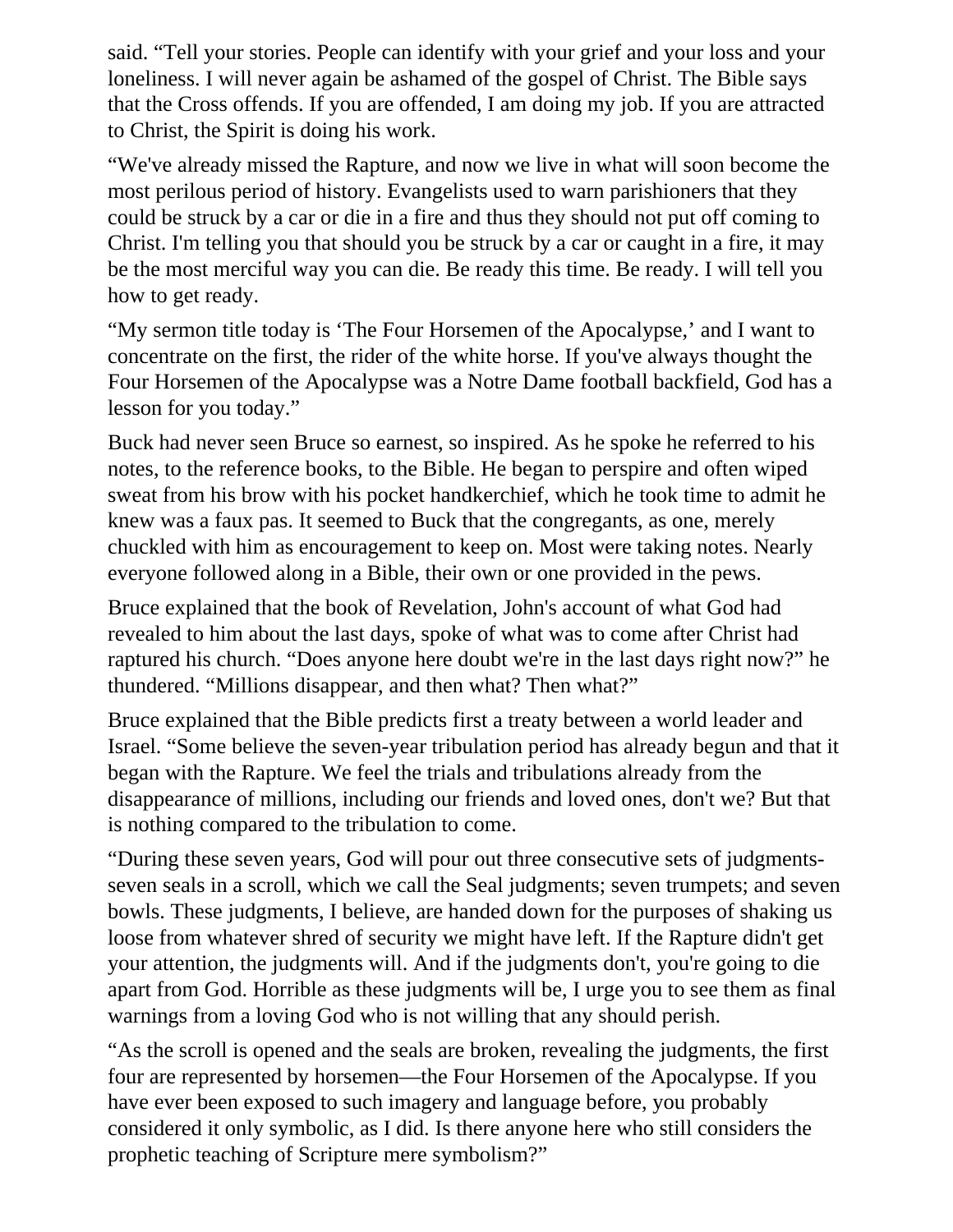Bruce waited a dramatic moment. "I thought not. Heed this teaching. The Seal judgments will take us about twenty-one months from the signing of the treaty with Israel. In the coming weeks I will teach about the fourteen remaining judgments that will carry us through the end of the seven-year period, but for now, let's concentrate on the first four of the seven seals."

As Bruce plunged ahead, Buck was struck that the last speaker he had heard who was so captivating was Nicolae Carpathia. But Carpathia's impression had been choreographed, manipulated. Bruce wasn't trying to impress anyone with anything but the truth of the Word of God. Would he tell this body that he believed he knew who the Antichrist was? In a way Buck hoped he would. But that might be considered slander, to publicly finger someone as the archenemy of almighty God.

Or would Bruce simply tell what the Bible said and let the people come to their own conclusions? The news was already full of rumors about some impending agreement between Carpathia—or at least the Carpathia-led U.N.—and Israel. If Bruce predicted a pact that was borne out over the next few days, who could doubt him?

Rayford was more than fascinated. He was stunned. In many ways, Bruce was reading his mind. Not long ago he would have scoffed at such teaching, at such a literal take on so clearly a poetic and metaphoric passage. But what Bruce said made sense. The young man hadn't been preaching more than a few weeks. That had not been his calling or his training. But this wasn't preaching as much as teaching, and Bruce's passion, the immersion of his soul into the subject, made it all the more compelling.

"I don't have time to get into the second and third and fourth horsemen this morning," Bruce said, "except to say that the rider on the red horse signifies war, the black horse famine, and the pale horse death. Just a little something to look forward to," he added wryly, and some chuckled nervously. "But I warned you this is not for the faint of heart."

He sped toward his point and his conclusion by reading from Revelation 6:1-2: "Now I saw when the Lamb opened one of the seals; and I heard one of the four living creatures saying with a voice like thunder, 'Come and see.' And I looked, and behold, a white horse. He who sat on it had a bow; and a crown was given to him, and he went out conquering and to conquer."

Bruce dramatically moved back a step and began clearing off the small lectern. "Don't worry," he said, "I'm not finished." To Rayford's surprise, people began to applaud. Bruce said, "Are you clapping because you want me to finish, or because you want me to go on all afternoon?"

And the people clapped all the more. Rayford wondered what was happening. He applauded too, and Chloe and Buck were doing the same. They were drinking this in, and they wanted more and more. Clearly Bruce had been in tune with what God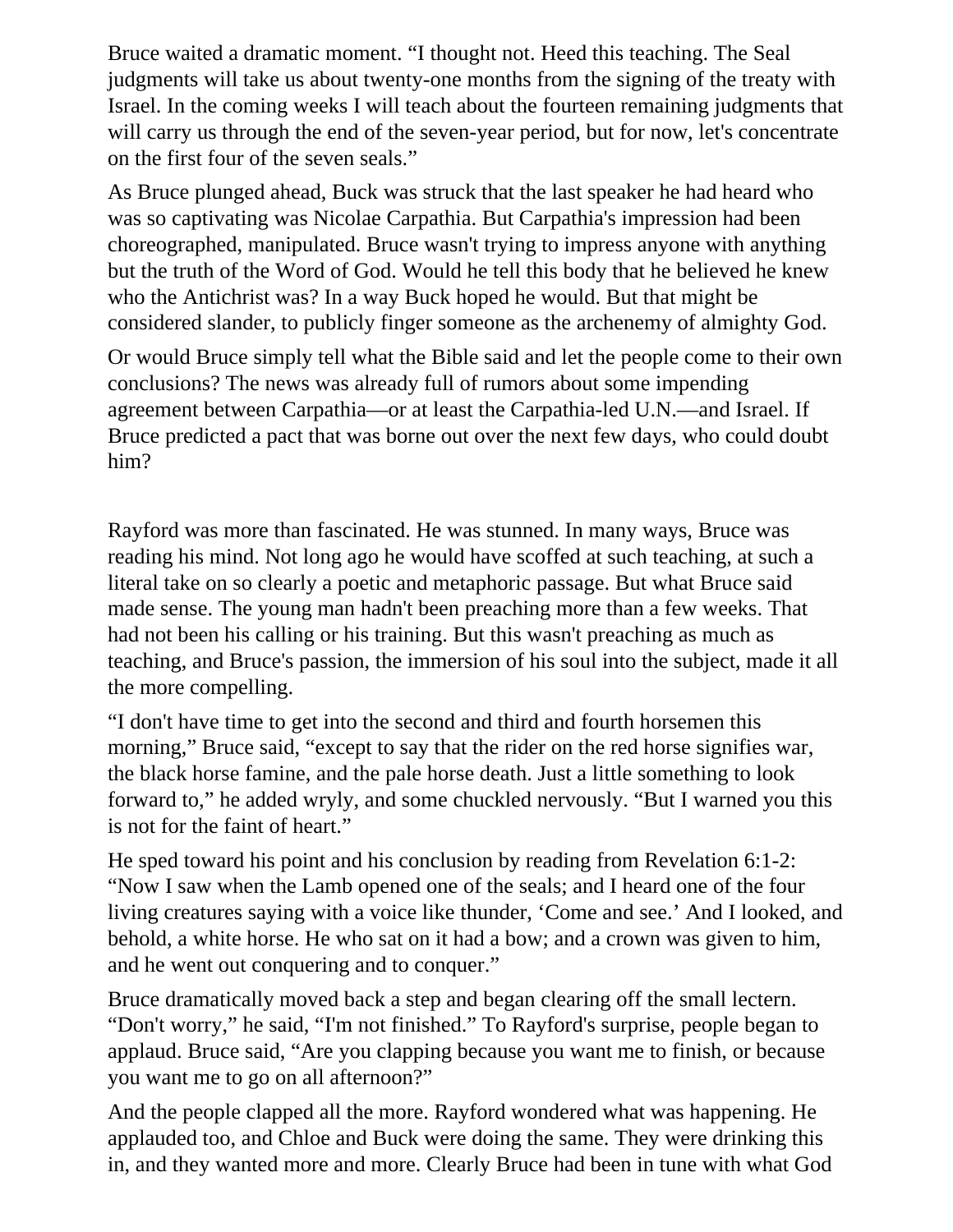was showing him. He had said over and over that this was not new truth, that the commentaries he cited were decades old and that the doctrine of the end times was much, much older than that. But those who had relegated this kind of teaching to the literalists, the fundamentalists, the closed-minded evangelicals, had been left behind. All of a sudden it was all right to take Scripture at its word! If nothing else convinced people, losing so many to the Rapture finally reached them.

Bruce stood before the bare lectern now with only his Bible in his hand. "I want to tell you now what I believe the Bible is saying about the rider of the white horse, the first horseman of the Apocalypse. I will not give my opinion. I will not draw any conclusion. I will simply leave it to God to help you draw any parallels that need to be drawn. I will tell you only this in advance: This millenniums-old account reads as fresh to me as tomorrow's newspaper."

## **CHAPTER FOUR**

BUCK sat in the pew behind Rayford and Chloe Steele and glanced at his watch. More than an hour had flown by since he had last checked. His stomach told him he was hungry, or at least that he could eat. His mind told him he could sit there all day, listening to Bruce Barnes explain from the Bible what was happening today and what would happen tomorrow. His heart told him he was on a precipice. He knew where Bruce was going with this teaching, with this imagery from the book of Revelation. Not only did he know who the rider of the white horse was, Buck knew the rider personally. He had experienced the power of the Antichrist.

Buck had spent enough time with Bruce and the Steeles, poring over the passages, to know beyond doubt that Nicolae Carpathia embodied the enemy of God. And yet he could not jump to his feet and corroborate Bruce's message with his own account. Neither could Bruce reveal that he knew precisely who the Antichrist was, or that someone in this very church had met him.

For years Buck had been an inveterate name-dropper. He had run in high circles for so long that it was not uncommon for him to be able to say, "Met him," "Interviewed her," "Know him," "Was with her in Paris," "Stayed in their home."

But that self-centeredness had been swept away by the disappearances and his experiences on the front lines of supernatural events. The old Buck Williams would have welcomed the prospect of letting on that he was a personal acquaintance of not only the leading personality in the world, but also the very Antichrist foretold in Scripture. Now he simply sat riveted as his friend preached on.

"Let me clarify," Bruce was saying, "that I don't believe it is God's intent to convey individual personality through the imagery of these horsemen, but rather world conditions. They don't all refer to specific people, because, for instance, the fourth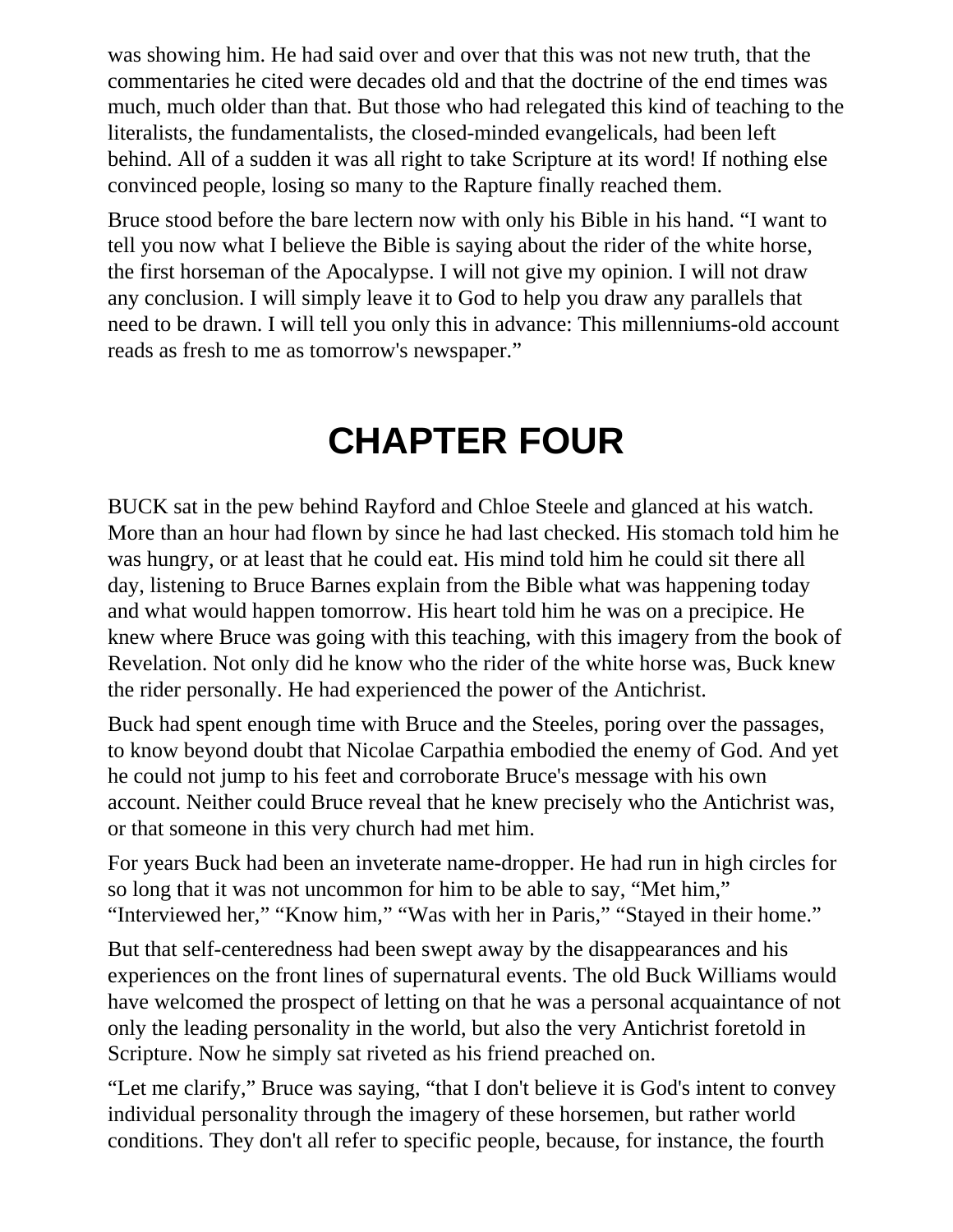horseman is called Death.

"Ah, but the first horseman! Notice that it is the Lamb who opens the first seal and reveals that horseman. The Lamb is Jesus Christ, the Son of God, who died for our sins, was resurrected, and recently raptured his church.

"In Scripture the first in a succession is always important—the firstborn, the first day of the week, the first commandment. The first rider, the first of the four horses of the first seven judgments, is important! He sets the tone. He is the key to understanding the rest of the horsemen, the rest of the Seal judgments, indeed, the rest of all of the judgments.

"Who is this first horseman? Clearly he represents the Antichrist and his kingdom. His purpose is 'conquering and to conquer.' He has a bow in his hand, a symbol of aggressive warfare, and yet there is no mention of an arrow. So how will he conquer? Other passages indicate that he is a 'willful king' and that he will triumph through diplomacy. He will usher in a false peace, promising world unity. Will he be victorious? Yes! He has a crown."

In one way, this was all new to Rayford, and he knew it was to Chloe as well. But they had been so immersed in this teaching with Bruce since they had come to faith in Christ that Rayford anticipated every detail. It seemed he was becoming an instant expert, and he could not recall having ever picked up on a subject so quickly. He had always been a good student, especially in science and math. He had been a quick study in aviation. But this was cosmic. This was life. This was the real world. It explained what had happened to his wife and son, what he and his daughter would endure, and what would happen tomorrow and for the next several years.

Rayford admired Bruce. The young man had instantly realized that his phony brand of Christianity had failed him at the most pivotal point in human history. He had immediately repented and dedicated himself to the task of rescuing everyone possible. Bruce Barnes had surrendered himself to the cause.

Under other circumstances, Rayford might have worried about Bruce, fearing he was wearing himself out, stretching himself too thin. But Bruce seemed energized, fulfilled. He would need more sleep, sure, but for now he was brimming with the truth and eager to share it. And if the others were like Rayford, they could think of nothing they would rather do than sit here under that instruction.

"We'll talk next week and following about the next three horsemen of the Apocalypse," Bruce was saying, "but let me just leave you with something to watch for. The rider of the white horse is the Antichrist, who comes as a deceiver promising peace and uniting the world. The Old Testament book of Daniel—chapter 9, verses 24 through 27—says he will sign a treaty with Israel.

"He will appear to be their friend and protector, but in the end he will be their conqueror and destroyer. I must close for this week, but we'll talk more about why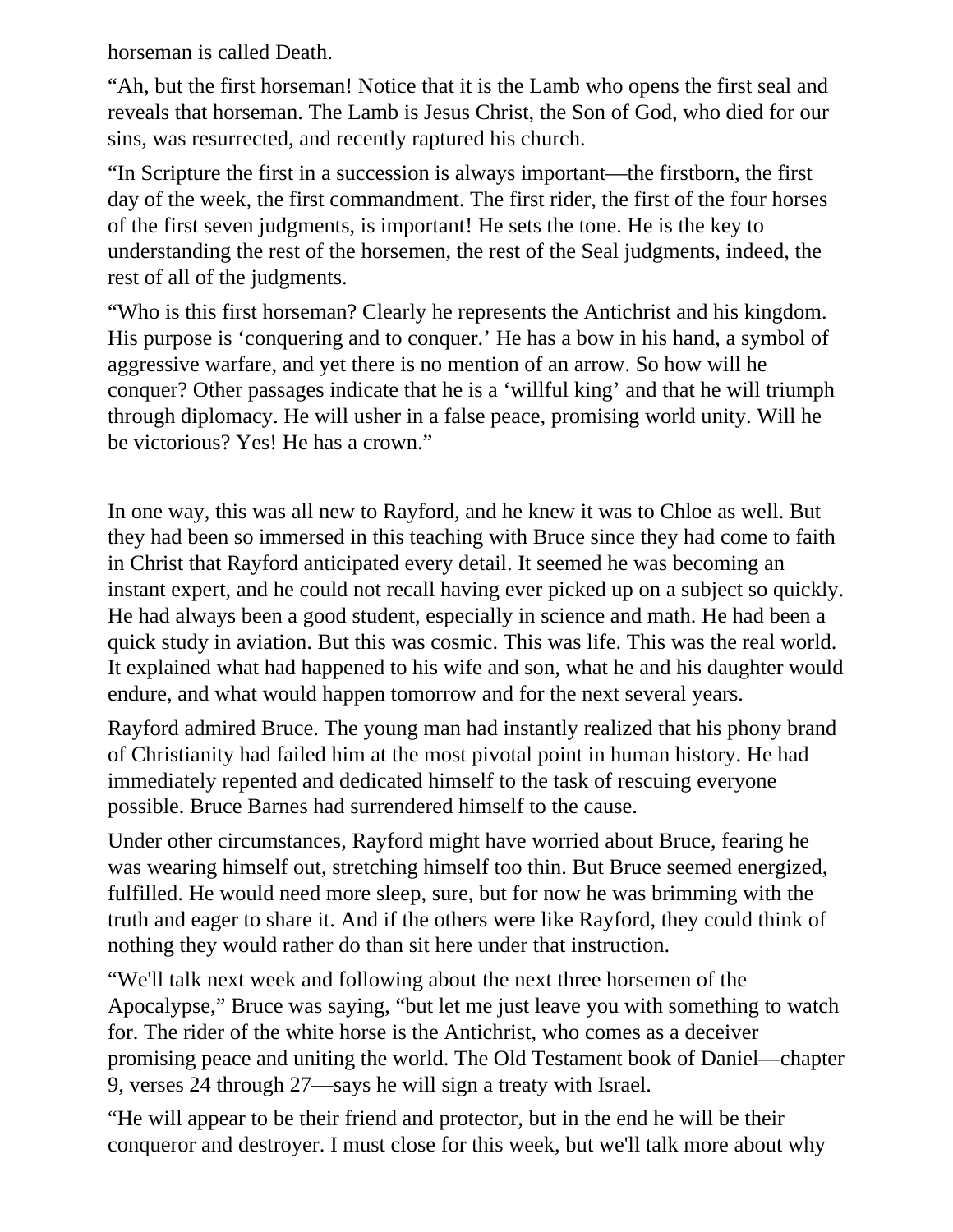this happens and what will come of it. Let me close by telling you how you can be sure I am not the Antichrist."

That got people's attention, including Rayford's. There was embarrassed laughter.

"I'm not implying that you suspect me," Bruce said, to more laughs. "But we may get to the point where every leader is suspect. Remember, however, that you will never hear peace promised from this pulpit. The Bible is clear that we will have perhaps a year and a half of peace following the pact with Israel. But in the long run, I predict the opposite of peace. The other three horsemen are coming, and they bring war, famine, plagues, and death. That is not a popular message, not a warm fuzzy you can cling to this week. Our only hope is in Christ, and even in him we will likely suffer. See you next week."

Rayford sensed a restlessness in the crowd as Bruce closed in prayer, as if others felt the same way he did. He wanted to hear more, and he had a million questions. Usually the organist began playing near the end of Bruce's prayer and Bruce immediately headed to the back of the church where he shook hands with people as they left. But today Bruce didn't get as far as the aisle before he was stopped by people who embraced him, thanked him, and began asking questions.

Rayford and Chloe were in one of the rows closest to the front, and though Rayford was aware that Buck was talking to Chloe, he also heard what people were asking Bruce.

"Are you saying that Nicolae Carpathia is the Antichrist?" one asked.

"Did you hear me say that?" Bruce said.

"No, but it was pretty clear. They're already talking on the news about his plans and some sort of deal with Israel."

"Keep reading and studying," Bruce said.

"But it can't be Carpathia, can it? Does he strike you as a liar?"

"How does he strike you?" Bruce said.

"As a savior."

"Almost like a messiah?" Bruce pressed.

"Yeah!"

"There is only one Savior, one Messiah."

"I know, spiritually, but politically I mean. Don't tell me Carpathia's not what he seems to be."

"I'll tell you only what Scripture says," Bruce said, "and I will urge you to listen carefully to the news. We must be wise as serpents and gentle as doves."

"That's how I would have described Carpathia," a woman said.

"Be careful," Bruce said, "about ascribing Christlike attributes to anyone who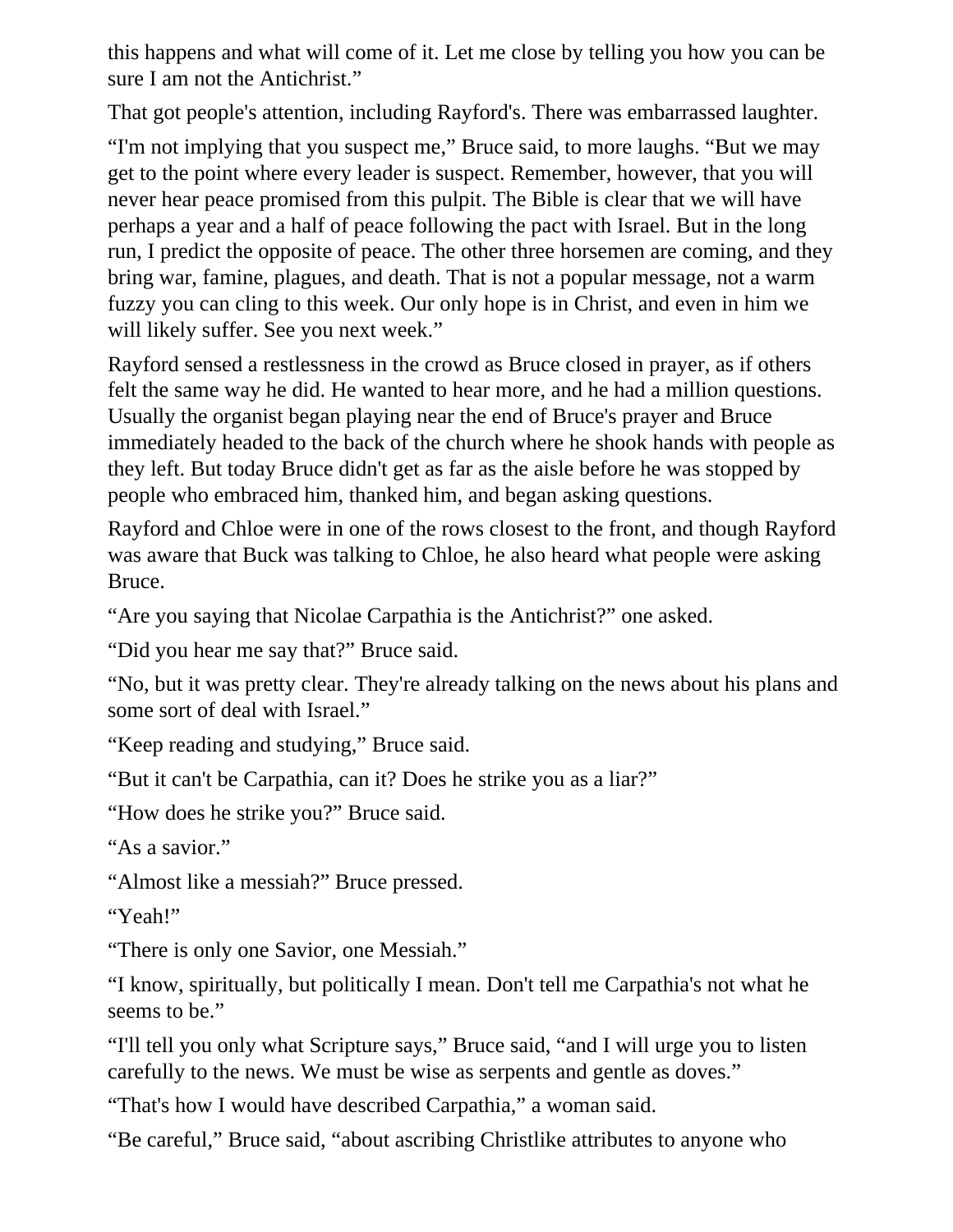As the service ended, Buck took Chloe's arm, but she seemed less responsive than he might have hoped. She turned slowly to see what he wanted, and her expression bore no sign of that expectant look she'd had Friday night. Clearly, he had somehow wounded her. "I'm sure you're wondering what I was calling about," he began.

"I figured you'd tell me eventually."

"I just wondered if you wanted to see my new place." He told her where it was. "Maybe you could drop over late tomorrow morning and see it, and then we could get some lunch."

"I don't know," Chloe said. "I don't think I can do lunch, but if I'm over that way maybe I'll stop by."

"OK." Buck was deflated. Apparently it wasn't going to be difficult to let her down gently. It certainly wasn't going to break her heart.

As Chloe slipped into the crowd, Rayford reached to shake Buck's hand. "So how are you, my friend?"

"I'm doing all right," Buck said. "Getting settled in."

A question gnawed at Rayford. He looked at the ceiling and then back at Buck. In his peripheral vision he saw hundreds of people milling about, wanting their individual moments with Bruce Barnes. "Buck, let me ask you something. Do you ever regret introducing Hattie Durham to Carpathia?"

Buck pressed his lips together and shut his eyes, rubbing his forehead with his fingers. "Every day," he whispered. "I was just talking to Bruce about that."

Rayford nodded and knelt on the pew seat, facing Buck. Buck sat. "I wondered," Rayford said. "I have a lot of regrets about her. We were friends, you know. Coworkers, but friends, too."

"I gathered," Buck said.

"We never had a relationship or anything like that," Rayford assured him. "But I find myself caring about what happens to her."

"I hear she's taken a thirty-day leave of absence from Pan-Con."

"Yeah," Rayford said, "but that's just window dressing. You know Carpathia's going to want to keep her around, and he'll find the money to pay her more than she's making with us."

"No doubt."

"She's got to be enamored of the job, not to mention him. And who knows where that relationship might go?"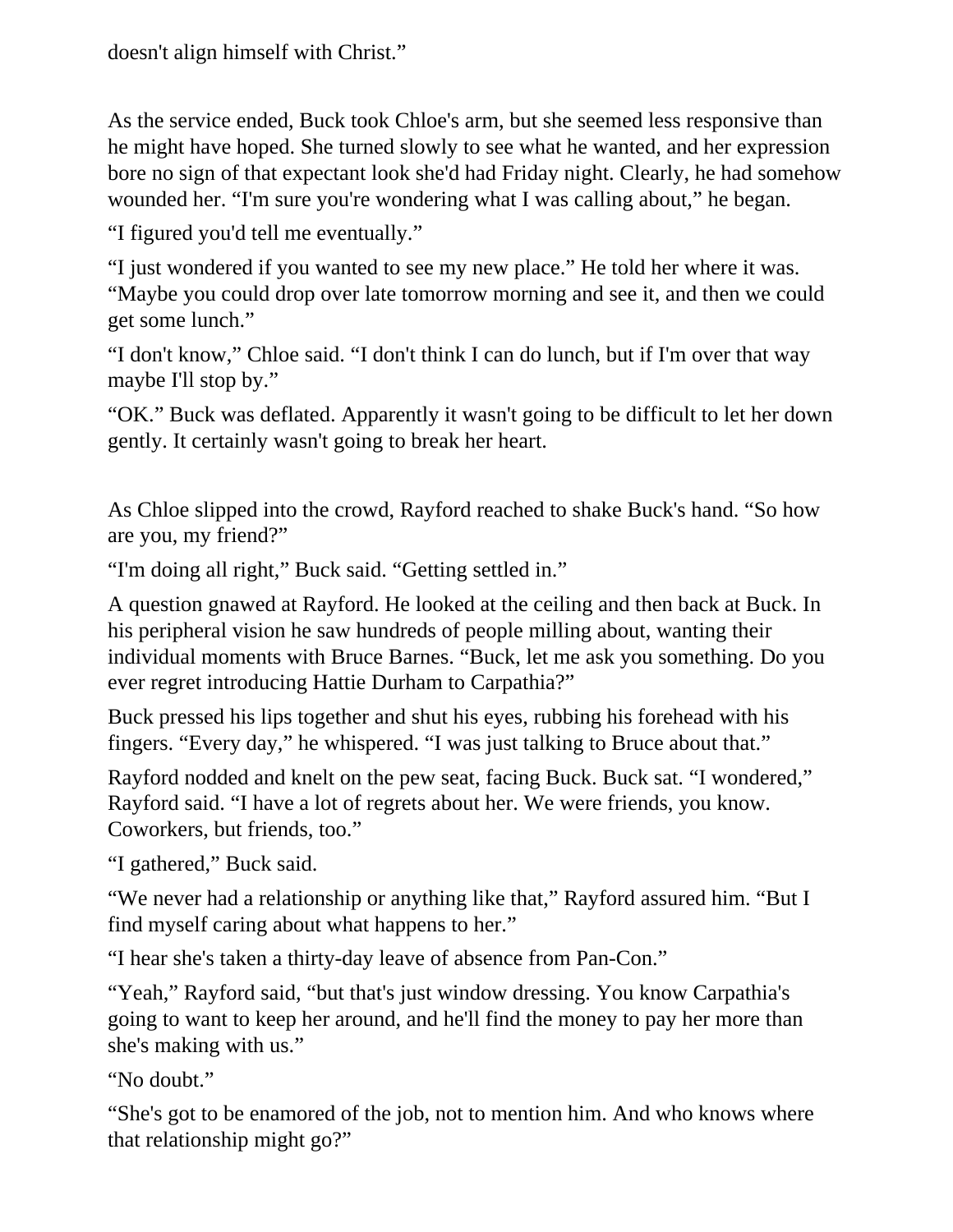"Like Bruce says, I don't think he hired her for her brain," Buck said.

Rayford nodded. So they agreed. Hattie Durham was going to become one of Carpathia's diversions. If there had ever been hope for her soul, it would be remote as long as she was in his orbit every day.

"I worry about her," Rayford continued, "and yet because of our friendship I don't feel I'm in a position to warn her. She was one of the first people I tried to tell about Christ. She was not receptive. Before that I had implied more of an interest in her than I had a right to have, and naturally she's not real positive about me just now."

Buck leaned forward. "Maybe I'll get a chance to talk to Hattie sometime soon."

"But what will you say?" Rayford asked. "For all we know they may already be intimate. She'll tell him everything she knows. If she tells him you've become a believer and that you're trying to rescue her, he'll know he had no impact on your mind when he was brainwashing everyone else."

Buck nodded. "I've thought about that. But I feel responsible for her being there. I am responsible for her being there. We can pray for her, but I'm going to feel pretty useless if I can't do something concrete to get her out of there. We've got to get her back here where she can learn the truth."

"I wonder if she's already moved to New York," Rayford said. "Maybe we'll find a reason for Chloe to call her apartment in Des Plaines."

As they separated and made their way out of the church, Rayford began wondering how much he should encourage the relationship between Chloe and Buck. He liked Buck a lot, what little he knew of him. He believed him, trusted him, considered him a brother. He was bright and insightful for a young guy. But the idea that his daughter might date or even fall in love with a man on speaking terms with the Antichrist ... it was too much to fathom. He would have to be frank with them both about it, if it appeared their relationship was going anywhere.

But once he joined Chloe in the car he realized that was not something he needed to fret about just yet.

"Don't tell me you've invited Buck to join us for lunch," she said.

"Didn't even think of it. Why?"

"He's treating me like a sister, and yet he wants me to drop in and see his place tomorrow."

Rayford wanted to say "So what?" and ask her if she didn't think she was reading too much into the words and actions of a man she barely knew. For all she knew, Buck could be madly in love with her and not know how to broach it. Rayford said nothing.

"You're right," she said. "I'm obsessing."

"I didn't say a word."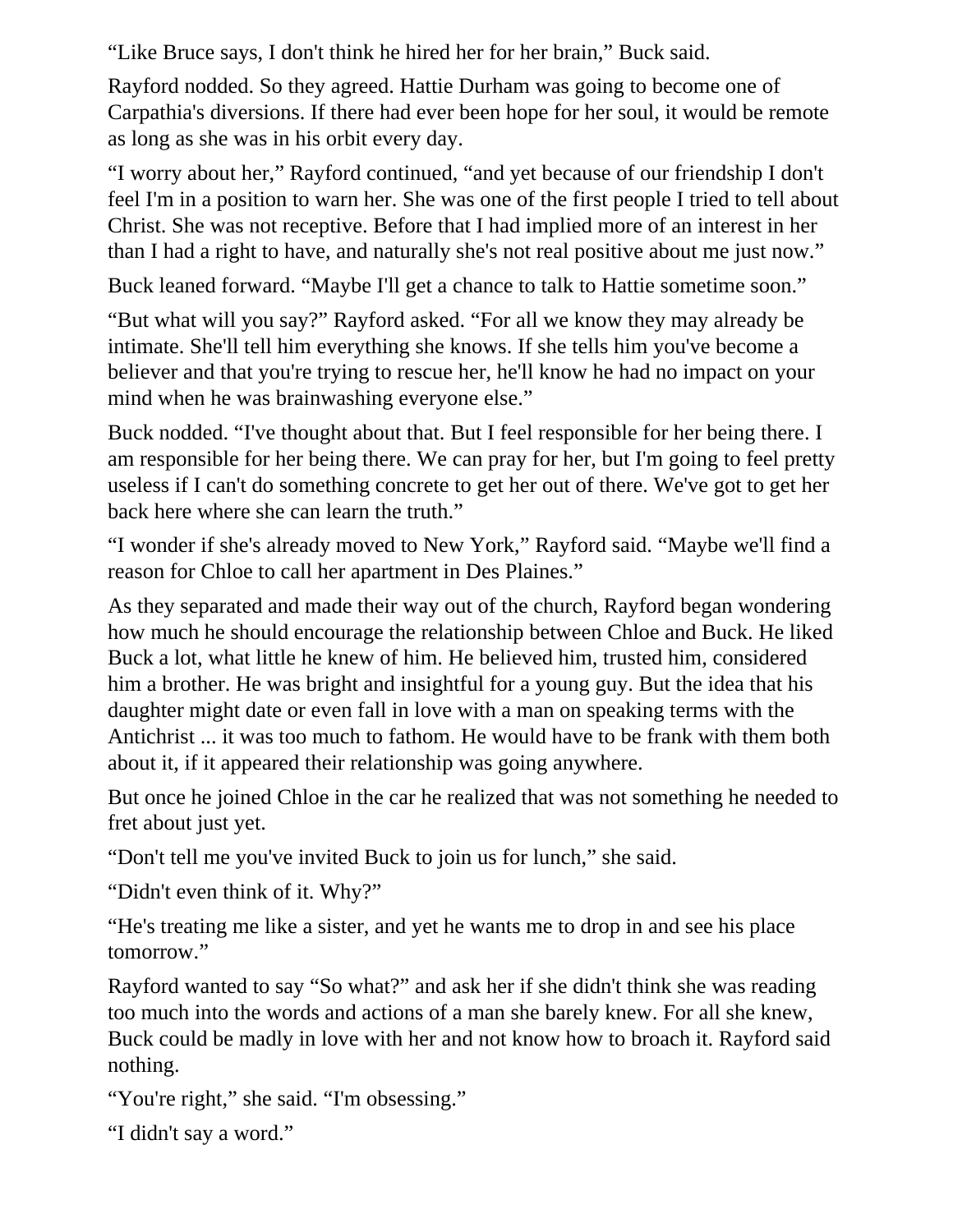"I can read your mind," she said. "Anyway, I'm mad at myself. I come away from a message like that one, and all I can think about is a guy I've somehow let slip away. It's not important. Who cares?"

"You do, apparently."

"But I shouldn't. Old things are passed away and all things have become new," she said. "Worrying about guys should definitely be an old thing. There's no time for trivia now."

"Suit yourself."

"That's just what I don't want to do. If I suited myself I'd see Buck this afternoon and find out where we stand."

"But you're not going to?"

She shook her head.

"Then would you do me a favor? Would you try to reach Hattie Durham for me?" "Why?"

"Actually, I'm just curious to know whether she's already moved to New York."

"Why wouldn't she have? Carpathia's hired her, hasn't he?"

"I don't know. She's on a thirty-day leave. Just call her apartment. If she's got a machine running, then she's not made up her mind yet."

"Why don't *you* call her?"

"I think I've intruded enough in her life."

Buck stopped for Chinese carryout on the way home and sat eating alone, staring out the window. He turned on a ball game but ignored it, keeping the sound low. His mind was full of conflict. His story was ready to be transmitted to New York, and he would be eager for a reaction from Stanton Bailey. He also looked forward to getting his office machines and files, which should arrive at the Chicago bureau office in the morning. It would be good to pick those up and get organized.

He couldn't shake Bruce's message, either. It wasn't so much the content as Bruce's passion. He needed to get to know Bruce better. Maybe that would be a cure for his loneliness—and Bruce's. If Buck himself were this lonely, it had to be much worse for a man who had had a wife and children. Buck was used to a solitary life, but he'd had a network of friends in New York. Here, unless he heard from the office or someone else in the Tribulation Force, the phone was not going to ring.

He certainly wasn't handling the Chloe situation well. When he had been demoted, Buck had considered the relocation from New York to Chicago a positive turn—he would get to see more of her, he'd be in a good church, get good training, have a core of friends. But he also felt he had been on the right track when he began to slow his pursuit of her. The timing was bad. Who pursues a relationship during the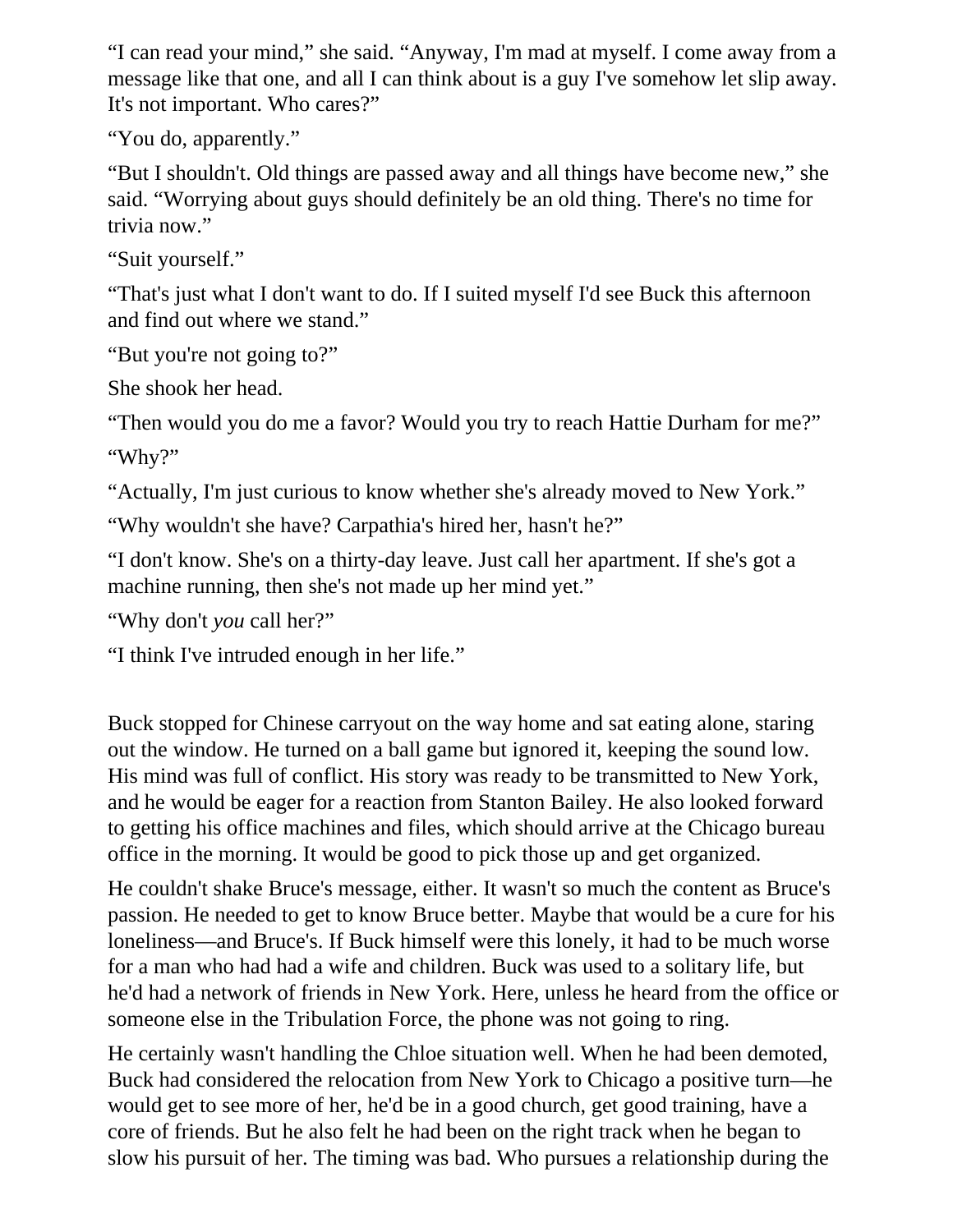end of the world?

Buck knew—or at least believed—that Chloe was not toying with him. She wasn't playing hard to get just to keep him interested. But whether she was doing it on purpose or not, it was working, and he felt foolish to be dwelling on it.

Whatever had happened, however she was acting, and for whatever reason, he owed it to her to have it out. He might regret the let's-be-friends routine, but he didn't see that he had any other choice. He owed it to her and to himself to just pursue the friendship and see what came of it. For all he knew, she wouldn't be interested in more than that anyway.

He reached for the phone, but when he put it to his ear, he heard a strange tone, and then a recorded voice. "You have a message. Please push star two to hear it."

*A message? I never ordered voice mail.* He pushed the buttons. It was Steve Plank.

"Buck, where the devil are you, man? If you're not going to answer your voice mail, I'm going to quit leaving messages there. I know you're unlisted there, but if you think Nicolae Carpathia is someone to trifle with, ask yourself how I got your phone number. You'll wish you had these resources as a journalist. Now, Buck, friend to friend, I know you check your messages often, and you know Carpathia wants to talk to you. Why didn't you call me? You're making me look bad. I told him I'd track you down and that you'd come and see him. I told him I didn't understand your not accepting his invitation to the installation meeting, but that I know you like a brother and you wouldn't stand him up again.

"Now he wants to see you. I don't know what it's all about or even whether I'll sit in on it. I don't know if it's on the record, but you can certainly ask him for a few quotes for your article. Just get here. You can hand deliver your article to the *Weekly,* say hi to your old friend Miss Durham, and find out what Nicolae wants. There's a first-class ticket waiting for you at O'Hare under the name of McGillicuddy for a nine o'clock flight tomorrow morning. A limo will meet your plane, and you'll have lunch with Carpathia. Just do it, Buck. Maybe he wants to thank you for introducing him to Hattie. They seem to be hitting it off.

"Now, Buck, if I don't hear from you, I'm going to assume you'll be here. Don't disappoint me."

"What's the scoop?" Rayford asked.

Chloe imitated the recorded voice. "'The number you have dialed has been disconnected. The new number is ... "

"Is what?"

She handed him a scrap of paper. The area code was for New York City. Rayford sighed. "Do you have Buck's new number?"

"It's on the wall by the phone."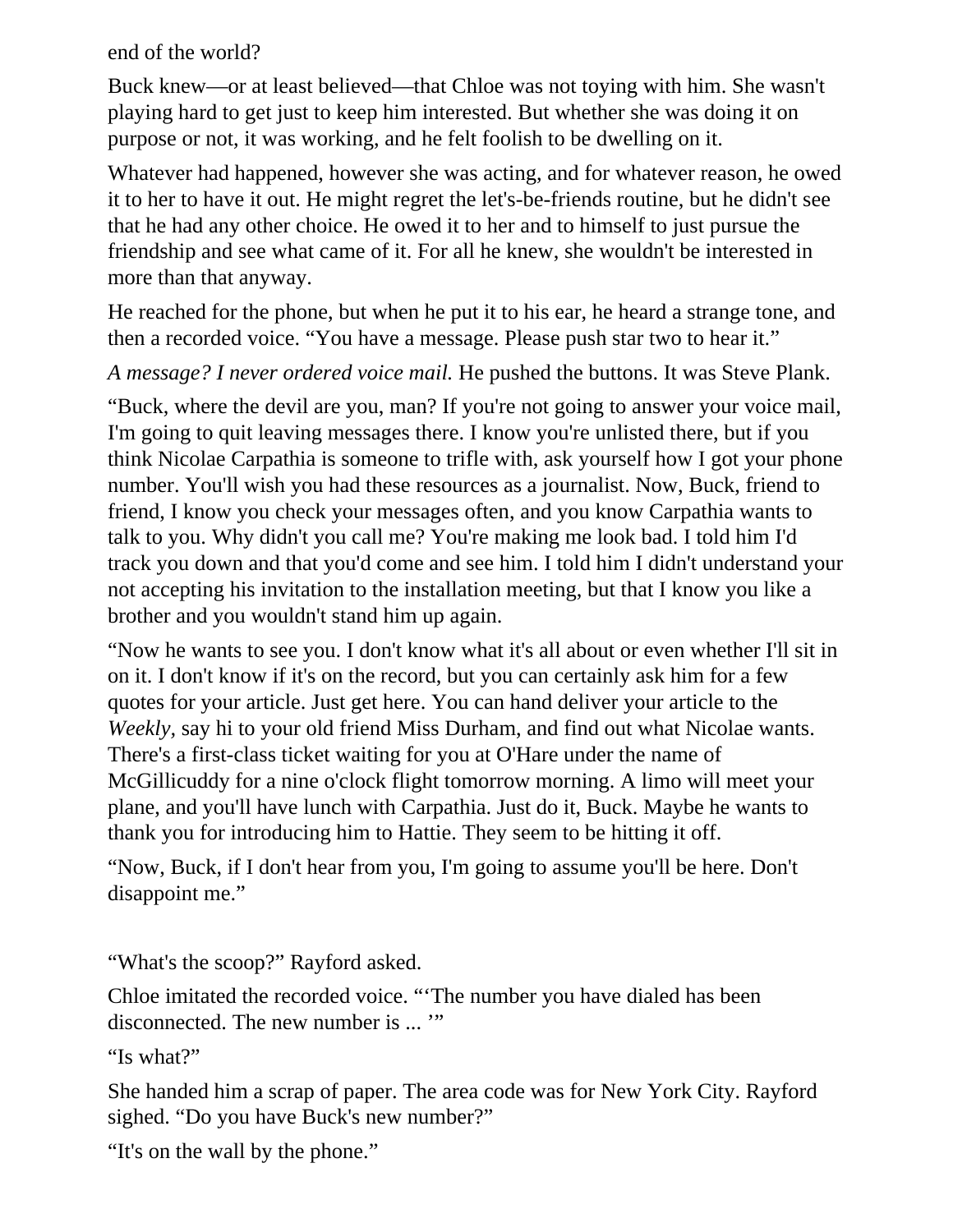Buck called Bruce Barnes. "I hate to ask you this, Bruce," he said. "But could we get together tonight?"

"I'm about to take a nap," Bruce said.

"You should sleep through. We can do it another time."

"No, I'm not going to sleep through. You want the four of us to meet, or just you and me?"

"Just us."

"How about I come to your place then? I'm getting tired of the office and the empty house."

They agreed on seven o'clock, and Buck decided he would take his phone off the hook after one more call. He didn't want to risk talking to Plank, or worse, Carpathia, until he had talked over and prayed about his plans with Bruce. Steve had said he would assume Buck was coming unless he heard back, but it would be just like Steve to check in with him again. And Carpathia was totally unpredictable.

Buck called Alice, the Chicago bureau secretary. "I need a favor," he said.

"Anything," she said.

He told her he might be flying to New York in the morning but he didn't want Verna Zee knowing about it. "I also don't want to wait any longer for my stuff, so I'd like to bring you my extra key before I head for the airport. If you wouldn't mind bringing that stuff over here for me and locking back up, I'd really appreciate it."

"No problem. I have to be going that way late morning anyway. I'm picking up my fiancé at the airport. Verna doesn't have to know I'm delivering your stuff on the way."

"You want to go to Dallas with me tomorrow morning, Chlo'?" Rayford asked.

"I don't think so. You're going to be in 757s all day anyway, right?"

Rayford nodded.

"I'll stay around here. Maybe I'll take Buck up on his offer to see his place."

Rayford shook his head. "I can't keep up with you," he said. "Now you want to go over there and see the guy who treats you like a sister?"

"I wouldn't be going to see him," she said. "I'd be going to see his place."

"Ah," Rayford said. "My mistake."

"You hungry?" Buck asked before Bruce had even gotten in the door that evening. "I could eat," Bruce said.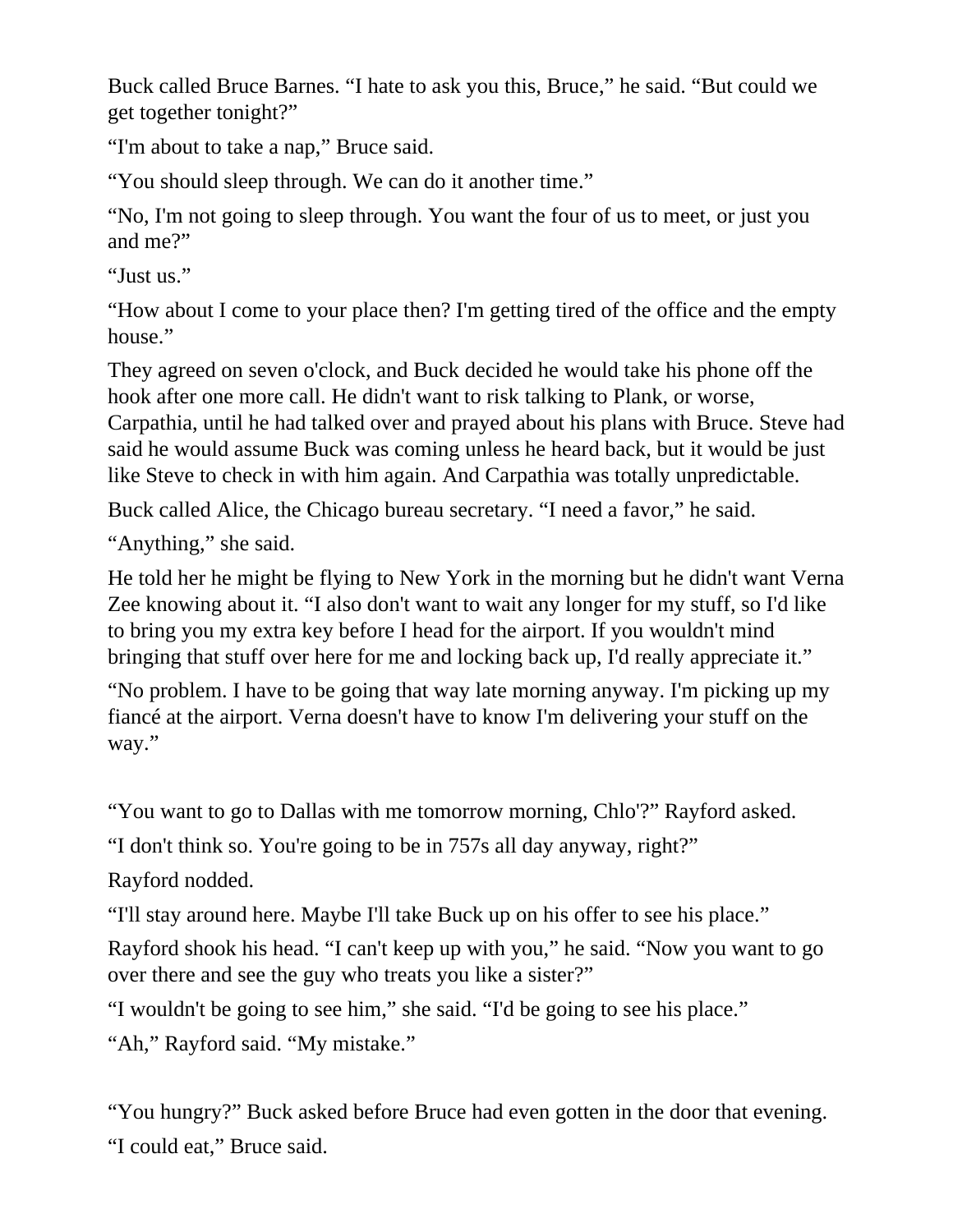"Let's go out," Buck suggested. "You can see the place when we get back."

They settled into a booth in a dark corner of a noisy pizza place, and Buck filled Bruce in on the latest from Steve Plank. "You thinking about going?" Bruce asked.

"I don't know what to think, and if you knew me better, you'd know that's pretty bizarre for me. My instincts as a journalist say yes, of course—go, no question. Who wouldn't? But I know who this guy is, and the last time I saw him he put a bullet through two men."

"I'd sure like to get Rayford's and Chloe's input on this."

"I thought you might," Buck said. "But I'd like to ask you to hold off on that. If I go, I'd rather they not know."

"Buck, if you go, you're going to want all the prayer support you can get."

"Well, you can tell them after I'm gone or something. I should be having lunch with Carpathia around noon or a little after, New York time. You can just tell them I'm on an important trip."

"If that's what you want. But you have to realize, this is not how I see the core group."

"I know, and I agree. But they both might see this as pretty reckless, and maybe it is. If I do it, I don't want to disappoint them until I've had a chance to debrief them and explain myself."

"Why not do that in advance?"

Buck cocked his head and shrugged. "Because I haven't sorted it out myself yet."

"It sounds to me like you've already made up your mind to go."

"I suppose I have."

"Do you want me to talk you out of it?"

"Not really. Do you want to?"

"I'm as much at a loss as you are, Buck. I can't see anything positive coming from it. He's a dangerous man and a murderer. He could wipe you out and get away with it. He did it before with a roomful of witnesses. On the other hand, how long can you dodge him? He gets access to your unlisted phone number two days after you move in. He can find you, and if you avoid him you'll certainly make him mad."

"I know. This way I can just tell him I was busy moving in and getting settled—"

"Which you were."

"—Which I was, and then I'm there on time, on his ticket, wondering what he wants."

"He'll be trying to read you, to find out how much you remember about what he did."

"I don't know what I'll say. I didn't know what I'd do at the installation meeting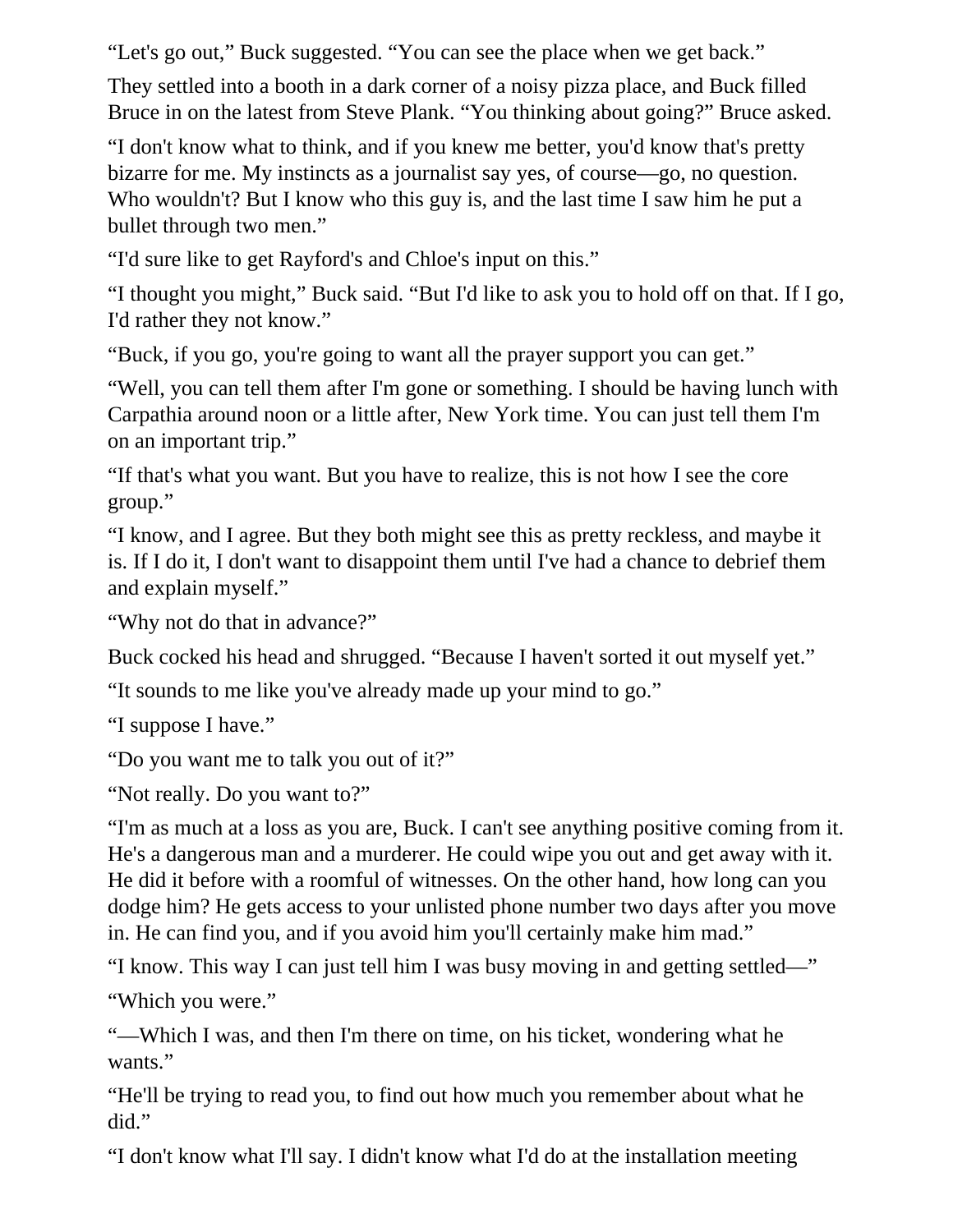either. I sensed the evil in that room, but I also knew God was with me. I didn't know what to say or how to react, but as I look back on it, God led me perfectly just to be silent and let Carpathia come to whatever conclusion he wanted to."

"You can depend on God this time, too, Buck. But you should have some sort of plan, go over in your mind what you might say or not say, that sort of thing."

"In other words, instead of sleeping tonight?"

Bruce smiled. "I don't suppose there's much prospect of that."

"I don't suppose."

By the time Buck gave Bruce the quick tour of his place, Buck had decided to go to New York in the morning.

"Why don't you just call your friend ... " Bruce began.

"Plank?"

"Yeah, Plank, and tell him you're coming. Then you can quit dreading his call and leave your phone open for me or whoever else might want to talk to you."

Buck nodded. "Good idea."

But after leaving a message for Steve, Buck got no more calls that night. He thought about calling Chloe to tell her not to come by the next morning, but he didn't want to have to tell her why or make up something, and he was convinced she wasn't coming anyway. She certainly hadn't sounded interested that morning.

Buck slept fitfully. Fortunately, the next morning he didn't see Verna until after he had dropped off his key to Alice and was driving out of the lot. Verna was driving in, and she did not see him.

Buck had no identification with the name *McGillicuddy* on it. At O'Hare he picked up an envelope under the phony name and realized that not even the young woman at the counter would have known a ticket was inside.

At the gate he checked in about half an hour before boarding was to begin. "Mr. McGillicuddy," the middle-aged man at the counter said, "you are free to preboard if you wish."

"Thanks," Buck said.

He knew that first-class passengers, frequent flyers, the elderly, and people with small children boarded first. But as Buck went to sit in the waiting area, the man asked, "You don't wish to board right away?"

"I'm sorry?" Buck said. "Now?"

"Yes, sir."

Buck looked around, wondering if he had missed something. Few people were even in line yet, let alone preboarding.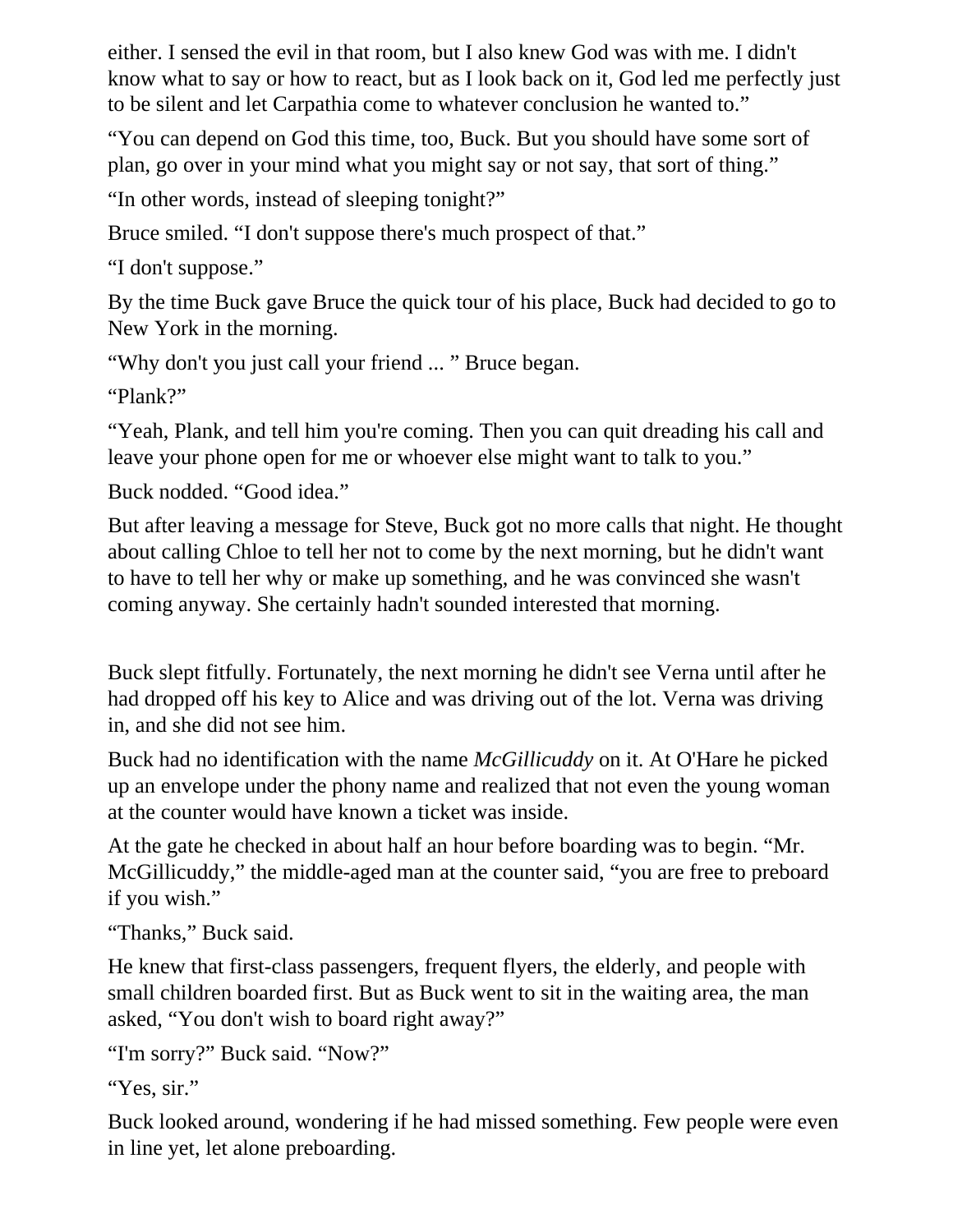"You have the exclusive privilege of boarding at your leisure, but of course it's not required. Your choice."

Buck shrugged. "Sure, I'll board now."

Only one flight attendant was on the plane. The coach section was still being cleaned. Nevertheless, the flight attendant offered him champagne, juice, or a soft drink and allowed him to look at a breakfast menu.

Buck had never been a drinker, so he declined the champagne, and he was too keyed up to eat. The flight attendant said, "Are you sure? An entire bottle has been set aside for you." She looked at her clipboard. "'Compliments of N. C.'"

"Thanks anyway." Buck shook his head. Was there no end to what Carpathia could—or would—do?

"You don't want to take it with you?"

"No, ma'am. Thanks. Would you like it?"

The attendant gave him a stunned look. "Are you kidding? It's Dom Pérignon!"

"Feel free."

"Really?"

"Sure."

"Well, would you sign that you accepted it so I don't get in trouble for taking it?" Buck signed the clipboard. What next?

"Um, sir?" the attendant said. "What is your name?"

"I'm sorry," Buck said. "I wasn't thinking." He took the clipboard, crossed out his own name, and signed "B. McGillicuddy."

Normally coach passengers would steal glances at those in first class, but now even the other first-class passengers checked Buck out. He had tried not to be showy, but clearly he was getting preferential treatment. He was waiting on board when they arrived, and during the flight the attendants hovered felicitously around him, topping off his drink and asking if he wanted anything else. Whom had Carpathia paid for this treatment, and how much?

At Kennedy International, Buck did not have to look for someone holding a placard with his name on it. A uniformed driver strode directly to him as he appeared at the end of the jetway, reached for his carry-on, and asked if he had checked any bags. "No."

"Very good, sir. Follow me to the car, please."

Buck was a world traveler and had been treated like both a king and a pauper over the years. Yet even he found this routine unsettling. He followed the driver meekly through the airport to a black stretch limo at the curb. The driver opened the door, and Buck stepped from the sun into the dark interior.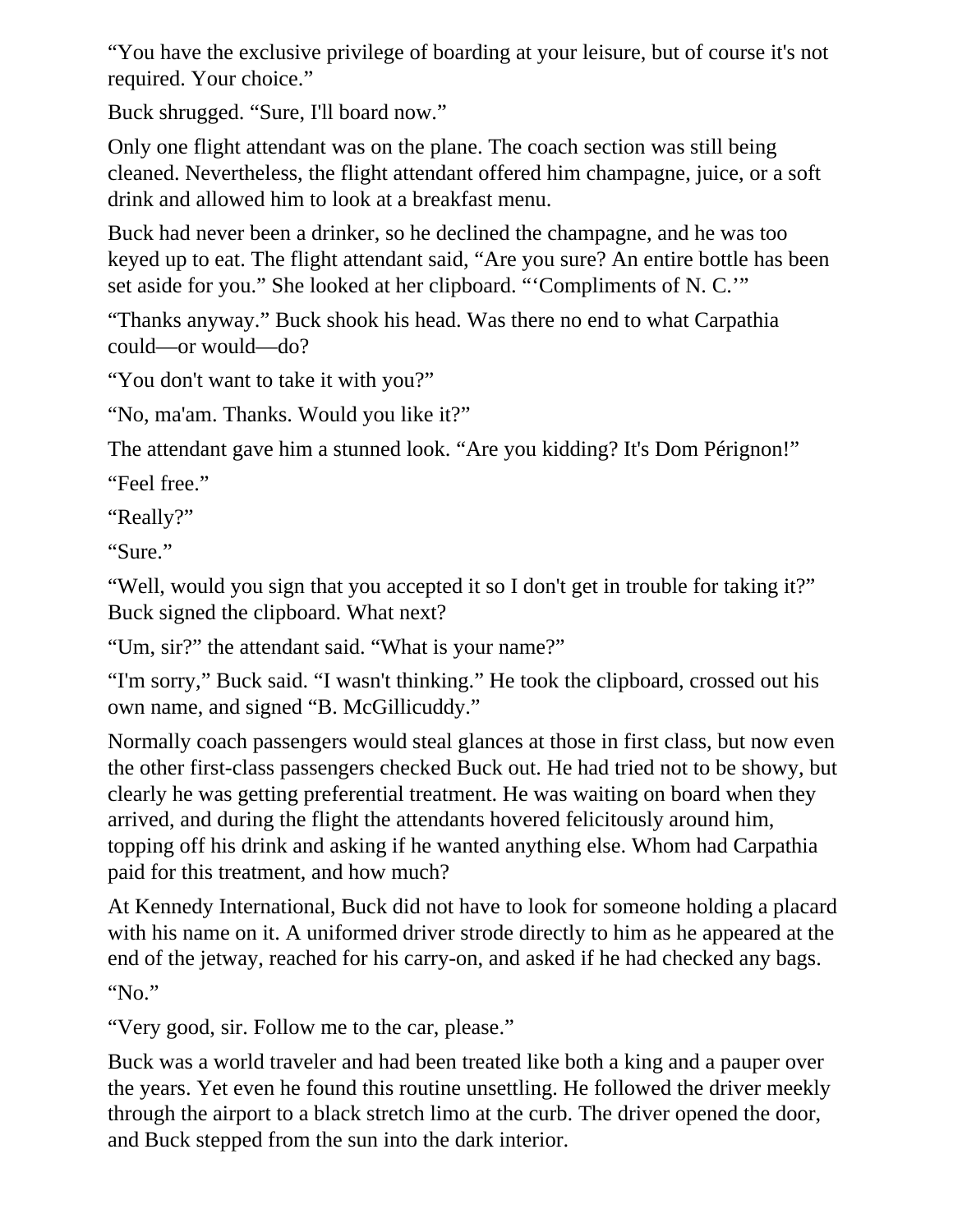He had not told the driver his name and had not been asked. He assumed this was all part of Carpathia's hospitality. But what if he had been mistaken for someone else? What if this was just a colossal blunder?

As his eyes adjusted to the low light and the tinted windows, Buck noticed a man in a dark suit sitting with his back to the driver, staring at him. "You with the U.N.," Buck asked, "or do you work directly for Mr. Carpathia?"

The man did not respond. Nor did he move. Buck leaned forward. "Excuse me!" he said. "Do you-"

The man put a finger to his lips. *Fair enough*, Buck thought. *I don't need to know.*  He was curious, though, whether he was meeting Carpathia at the U.N. or at a restaurant. And it would have been nice to know whether Steve Plank would be there.

"You mind if I talk to the driver?" Buck said. No reaction. "Excuse me, driver?"

But there was Plexiglas between the front seat and the rest of the chassis. The man who looked like a bodyguard still sat staring, and Buck wondered if this would be his last ride. Strangely, he didn't experience the dread that had overwhelmed him that last time. He didn't know if this was from God, or if he was just naive. For all he knew, he could be on his way to his own execution. The only record of his trip was a mistaken signature on the flight attendant's clipboard, and he had crossed that out.

Rayford Steele sat in the cockpit of a Boeing 757 on the military runway in the shadow of Dallas-Fort Worth. A certifying examiner in the first officer's seat had already clarified that he was there only to take notes. Rayford was to run through the proper preflight checklist, communicate to the tower, wait for clearance, take off, follow tower instructions for the proper flight path, enter a holding pattern, and land. He was not told how many times he might have to repeat that entire sequence, or whether anything else would be required.

"Remember," the examiner said, "I'm not here to teach you a thing or to bail you out. I answer no questions, and I touch no controls."

The preflight check went off without a hitch. Taxiing the 757 was different from the huge, bulky feel of the 747, but Rayford managed. When he received clearance, he throttled up and felt the unusually responsive thrust from the aerodynamic wonder. As the plane hurtled down the runway like a racehorse eager to run, Rayford said to the examiner, "This is like the Porsche of airplanes, isn't it?"

The examiner didn't even look at him, let alone answer.

The takeoff was powerful and true, and Rayford was reminded of flying the powerful but much smaller fighter planes from his military days. "More like a Jaguar?" he asked the examiner, and that at least elicited a tiny smile and a slight nod.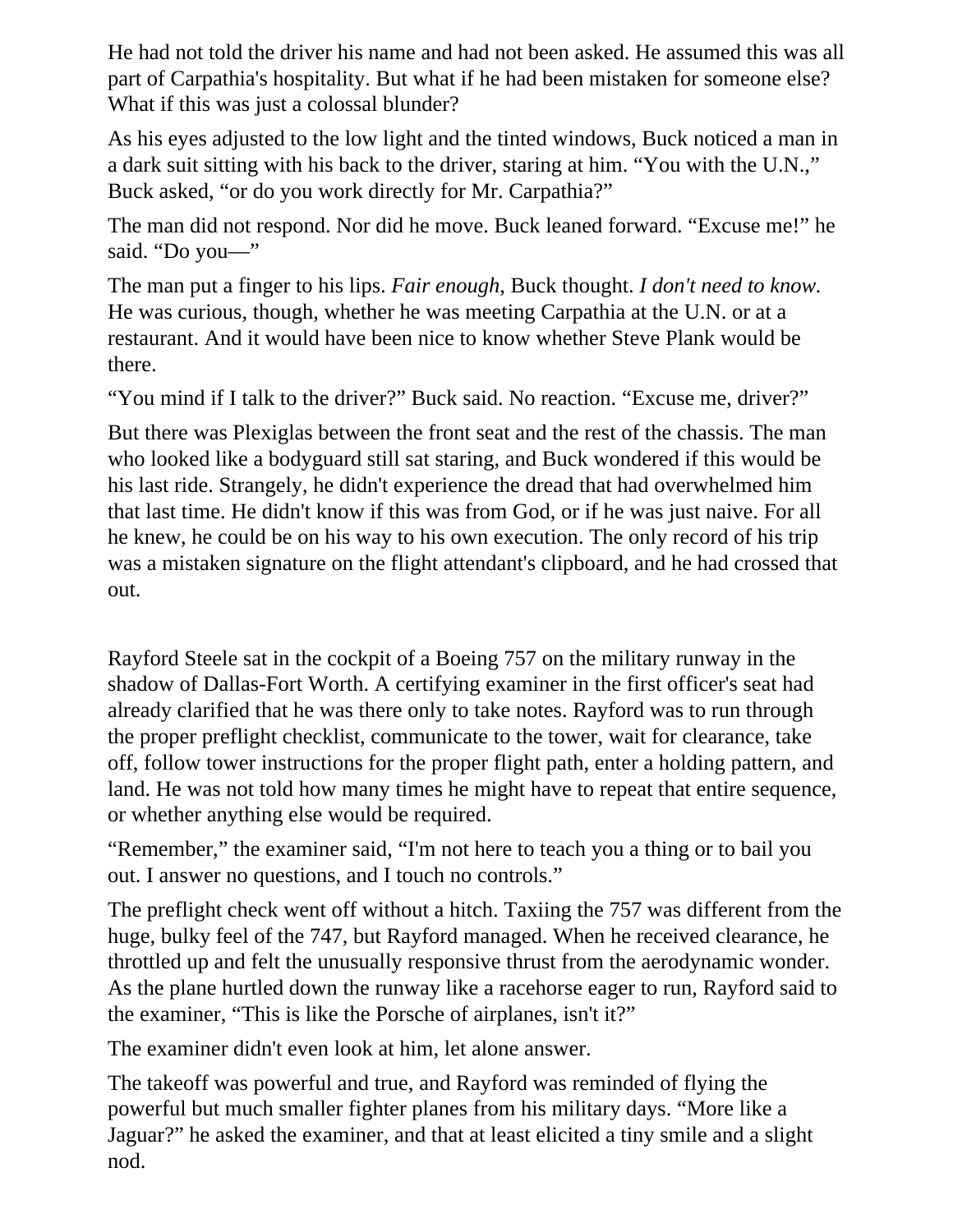Rayford's landing was picture-perfect. The examiner waited until he had taxied back into position and shut down the engines. Then he said, "Let's do that two more times and get you on your way."

Buck Williams' limo was soon stuck in traffic. Buck wished he'd brought something to read. Why did this have to be so mysterious? He didn't understand the point of his treatment on both ends of the plane ride. The only other time someone had suggested he use an alias was when a competing magazine was making an offer they hoped he couldn't refuse, and they didn't want *Global Weekly* to get wind he was even considering it.

Buck could see the United Nations headquarters in the distance, but he still didn't know whether that was his destination until the driver swept past the appropriate exit. He hoped they were headed somewhere nice for lunch. Besides the fact that he had skipped breakfast, he also liked the prospect of eating more than that of dying.

As Rayford was escorted to the Pan-Con courtesy van for his ride to DFW airport, his examiner handed him a business-size envelope. "So did I pass?" Rayford said lightly.

"You won't know that for about a week," the man said.

*Then what's this?* Rayford wondered, entering the van and tearing open the envelope. Inside was a single sheet of United Nations stationery, already embossed with *Hattie Durbam, Personal Assistant to the SecretaryGeneral*. The handwritten message read simply:

Captain Steele,

I assume you know that the brand-new Air Force One is a 757.

Your friend,

Hattie Durham

## **CHAPTER FIVE**

Buck began to feel more confident that he wasn't in mortal danger. Too many people had been involved in getting him from Chicago to New York and now to midtown. On the other hand, if Nicolae Carpathia could get away with murder in front of more than a dozen eyewitnesses, he could certainly eliminate one magazine writer.

The limo eventually wound its way to the docks, where it stopped on the circle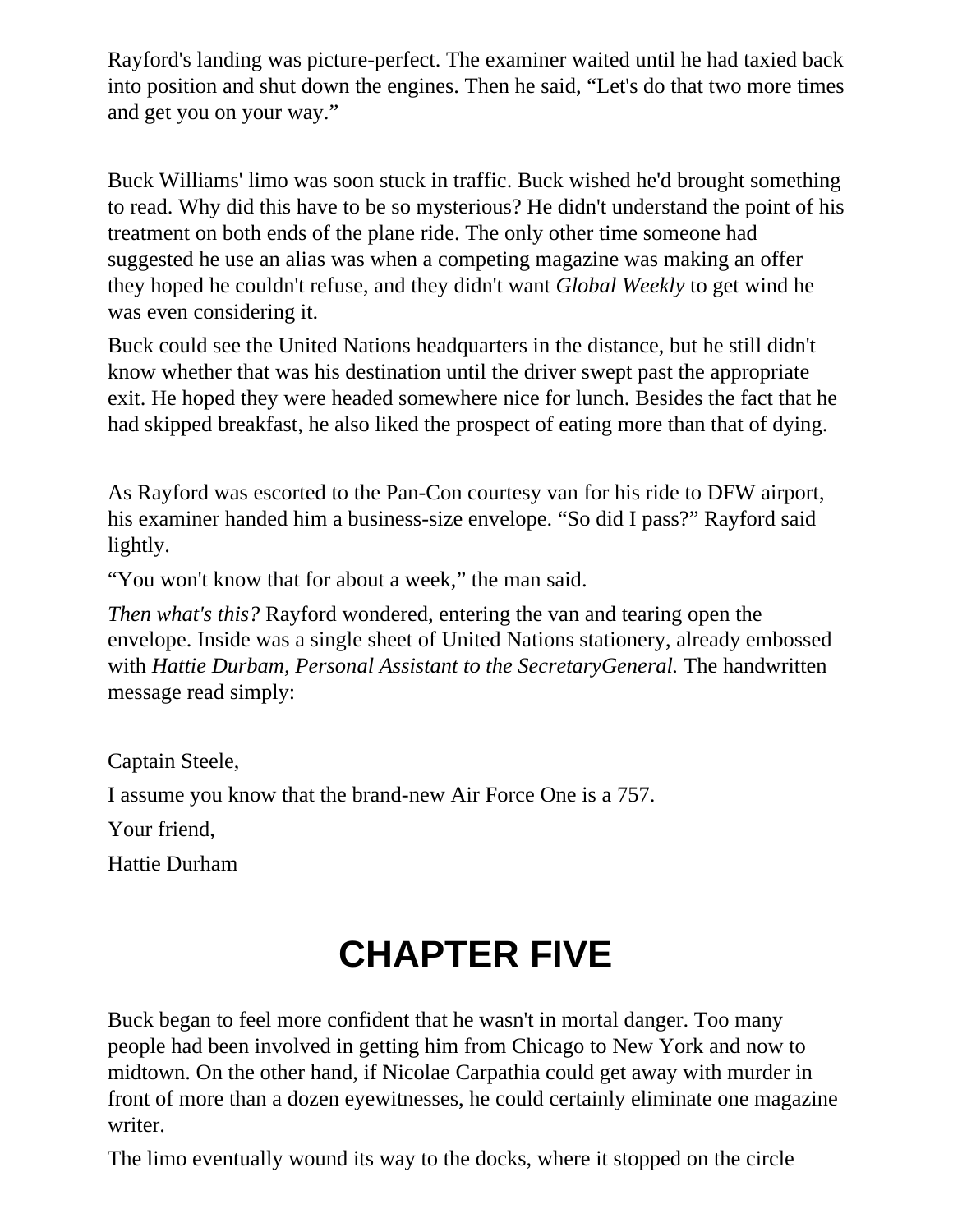drive in front of the exclusive Manhattan Harbor Yacht Club. As the doorman approached, the chauffeur lowered the front passenger window and waved a finger at him, as if warning him to stay away from the car. Then the bodyguard got out, holding the car door, and Buck stepped into the sunshine. "Follow, please," the bodyguard said.

Buck would have felt right at home in the Yacht Club except that he was walking with a suited man who conspicuously guided him past a long line of patrons waiting for tables. The maître d' glanced up and nodded as Buck followed his escort to the edge of the dining room. There the man stopped and whispered, "You will dine with the gentleman in the booth by the window."

Buck looked. Someone waved vigorously at him, drawing stares. Because the sun was to the man's back, Buck saw only the silhouette of a smallish, stooped man with wild wisps of hair. "I will be back for you at one-thirty sharp," the bodyguard said. "Don't leave the dining room without me."

"But—"

The bodyguard slipped away, and Buck glanced at the maître d', who ignored him. Still self-conscious, Buck made his way through the crowd of tables to the booth by the window, where he was exuberantly greeted by his old friend Chaim Rosenzweig. The man knew enough to whisper in public, but his enthusiasm was boundless.

"Cameron!" the Israeli exulted in his thick accent. "How good to see you! Sit down, sit down! This a lovely place, no? Only the best for friends of the secretarygeneral."

"Will he be joining us, sir?"

Rosenzweig looked surprised. "No, no! Much too busy. Hardly ever able to get away. Entertaining heads of state, ambassadors, everyone wants a piece of him. I hardly see him more than five minutes a day myself!"

"How long will you be in town?" Buck asked, accepting a menu and allowing the waiter to drape a linen napkin on his lap.

"Not much longer. By the end of this week Nicolae and I are to finish preparations for his visit to Israel. What a glorious day it will be!"

"Tell me about it, Doctor."

"I will! I will! But first we must catch up!" The old man suddenly grew serious and spoke in a somber voice. He reached across the table and covered Buck's hand with both of his. "Cameron, I am your friend. You must tell me straight out. How could you have missed such an important meeting? I am a scientist, yes, but I also consider myself somewhat of a diplomat. I worked hard behind the scenes with Nicolae and with your friend, Mr. Plank, to be sure you were invited. I don't understand."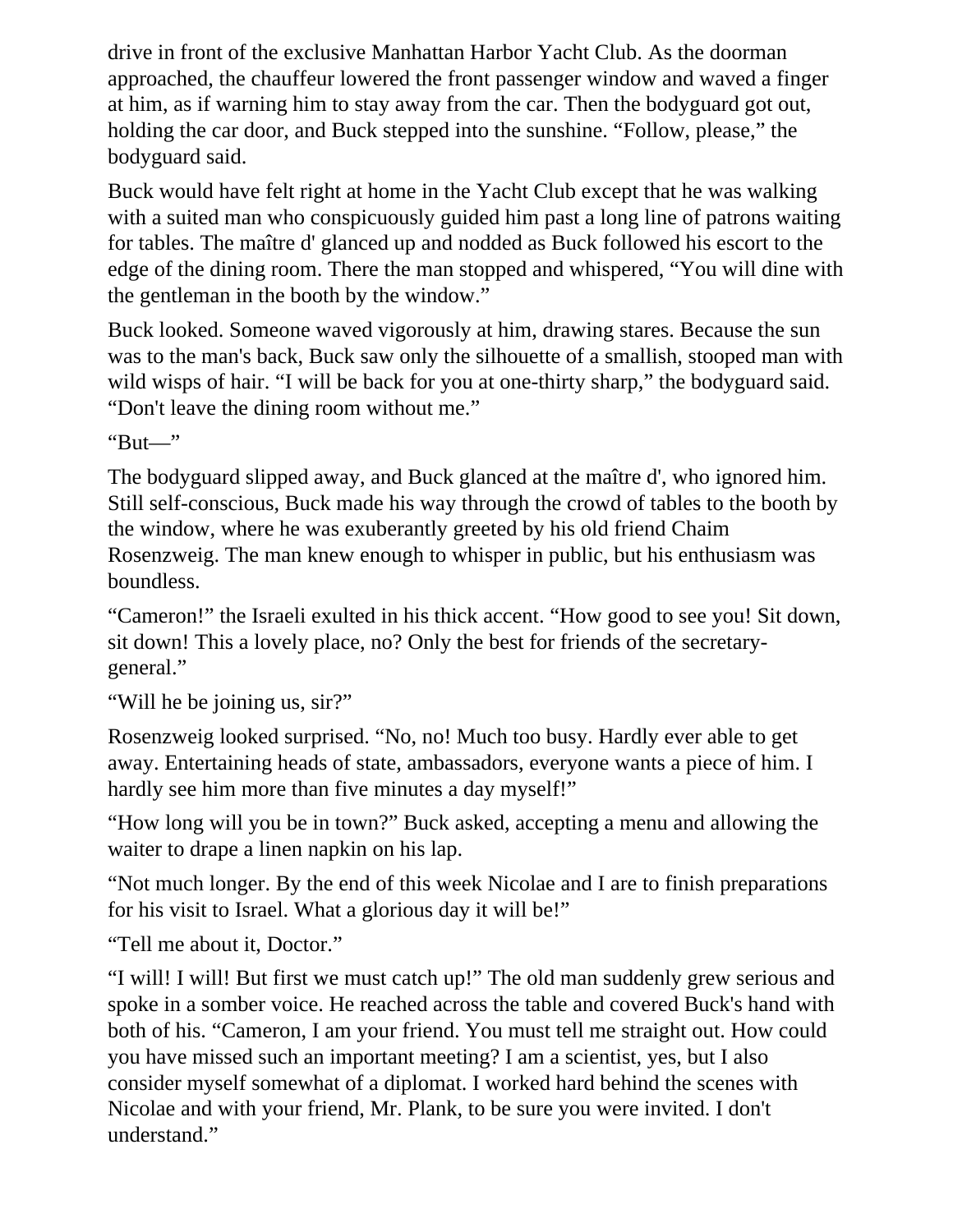"I don't understand either," Buck said. What else could he say? Rosenzweig, creator of a formula that made the Israeli deserts bloom like a greenhouse, had been his friend ever since Buck profiled him as *Global Weekly*'s Newsmaker of the Year more than a year before. Rosenzweig was the one who had first mentioned the name Nicolae Carpathia to Buck. Carpathia had been a low-level politico from Romania who had asked for a private audience with Rosenzweig after the formula had become famous.

Heads of state from all over the world had tried to curry favor with Israel to get access to the formula. Many countries sent diplomats to sweet-talk Rosenzweig himself when they got nowhere with the Israeli prime minister. Oddly, Carpathia was the one who most impressed Rosenzweig. He had arranged the visit himself and come on his own, and at the time he seemed to have no power to make any deals, even if Rosenzweig had been open to one. All Carpathia had sought from Rosenzweig was his good will. And he got it. Now, Buck realized, it was paying off.

"Where were you?" Dr. Rosenzweig asked.

"That's the question of the ages," Buck said. "Where are any of us?"

Rosenzweig's eyes twinkled, though Buck felt like a fool. He was talking gibberish, but he didn't know what else to say. He couldn't tell the man, *I was there! I saw the same thing you saw, but you were brainwashed by Carpathia because he's the Antichrist!*

Rosenzweig was a bright, quick man with a love for intrigue. "So, you don't want to tell me. All right. Not being there was your loss. Of course, you were spared the horror it turned into, but what a historic meeting nonetheless. Get the salmon. You'll love it."

Buck had always, *always* made it a habit to ignore recommendations in restaurants. It probably was one of the reasons for his nickname. He realized how rattled he was when he ordered what Rosenzweig suggested. And he loved it.

"Let me ask *you* something now, Dr. Rosenzweig."

"Please! Please, *Chaim*."

"I can't call you Chaim, sir. A Nobel Prize winner?"

"Please, you will honor me. Please!"

"All right, Chaim," Buck said, barely able to get the name out. "Why am I here? What is this all about?"

The old man pulled the napkin from his lap, wiped his whole bearded face with it, balled it up, and plopped it onto his plate. He pushed the plate aside, sat back, and crossed his legs. Buck had seen people warm to a subject before, but never with as much relish as Chaim Rosenzweig.

"So, the journalist in you comes out, eh? Let me begin by telling you that this is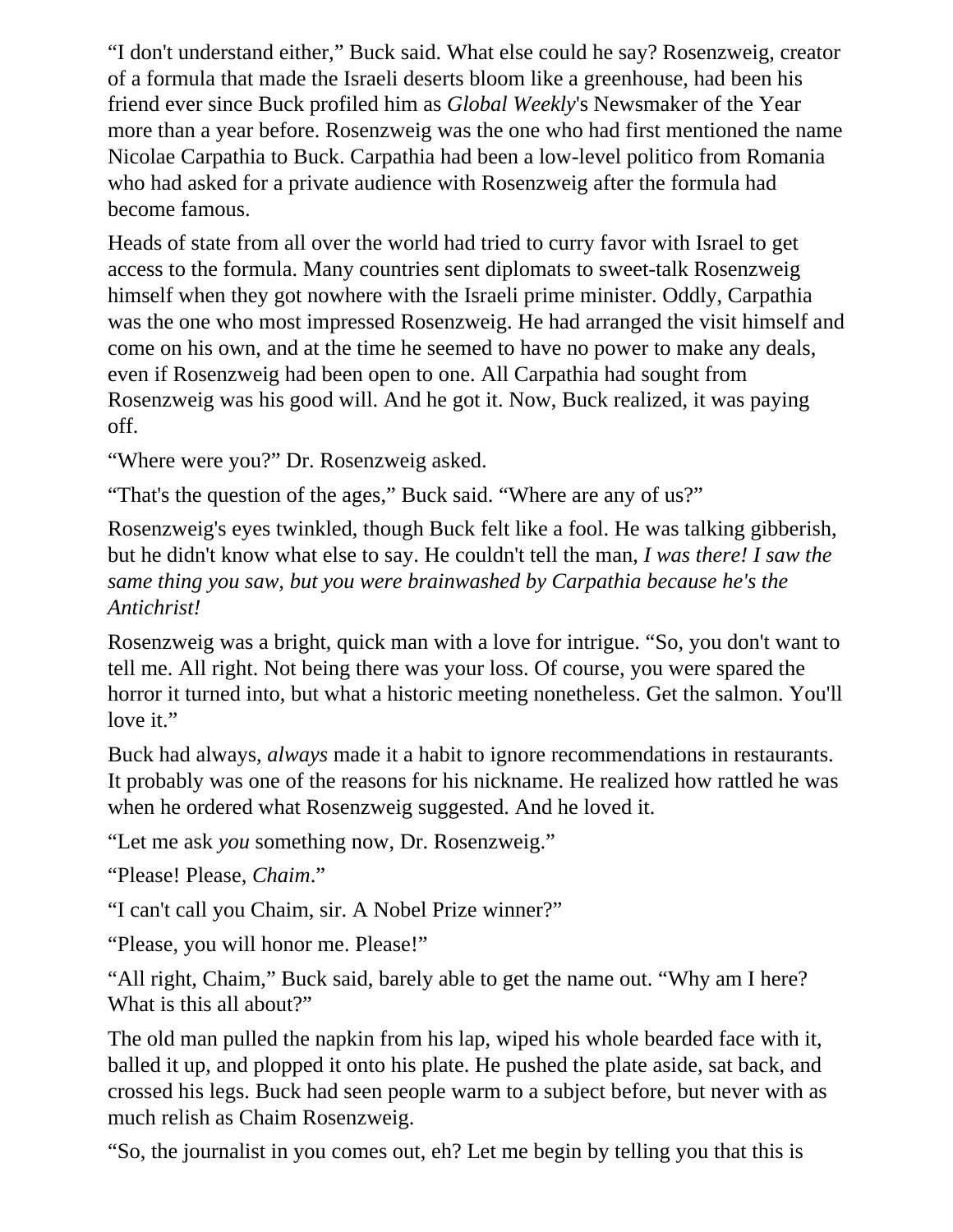your lucky day. Nicolae has in mind for you an honor that is such a privilege I cannot tell you."

"But you will tell me, won't you, sir?"

"I will tell you what I have been instructed to tell you, and no more. The rest will come from Nicolae himself." Rosenzweig glanced at his watch, a plastic-banded twenty-dollar toy that seemed incongruous with his international status. "Good. We have time. He has allotted thirty minutes for your visit, so please keep that in mind. I know you are friends and you may want to apologize for missing his meeting, but just remember that he has a lot to offer you and not much time to do it. He flies to Washington late this afternoon for a meeting with the president. By the way, the president offered to meet in New York, if you can imagine, but Nicolae, humble as he is, would hear nothing of it."

"You find Carpathia humble?"

"Probably as humble as any leader I have ever met, Cameron. Of course, I know many public servants and private people who are humble and have a right to be! But most politicians, heads of state, world leaders, they are full of themselves. Many of them have much to be proud of and in many ways it is their egos that allow them to accomplish what they accomplish. But never have I seen a man like this."

"He's pretty impressive," Buck admitted.

"That's not the half of it," Dr. Rosenzweig insisted. "Think about it, Cameron. He has not sought these positions. He rose from a low position in the Romanian government to become president of that nation when an election was not even scheduled. He resisted it!"

*I'll bet,* Buck thought.

"And when he was invited to speak at the United Nations not a month ago, he was so intimidated and felt so unworthy, he almost declined. But you were there! You heard the speech. I would have nominated him for prime minister of Israel if I thought he would have taken it! Almost immediately the secretary-general stepped down and insisted Nicolae replace him. And he was elected unanimously, enthusiastically, and he has been endorsed by nearly every head of state around the world.

"Cameron, he has ideas upon ideas! He is the consummate diplomat. He speaks so many languages that he hardly ever needs an interpreter, even for the chiefs of some of the remote tribes in South America and Africa! The other day he shared a few phrases understood only by an Australian Aborigine!"

"Let me just stop you for a second, Chaim," Buck said. "You know, of course, that in exchange for stepping down from the secretary-generalship of the U.N., Mwangati Ngumo was promised access to your formula for use in Botswana. It wasn't quite so selfless and altruistic as it seemed, and—"

"Of course, Nicolae has told me all about that. But it was not part of any agreement.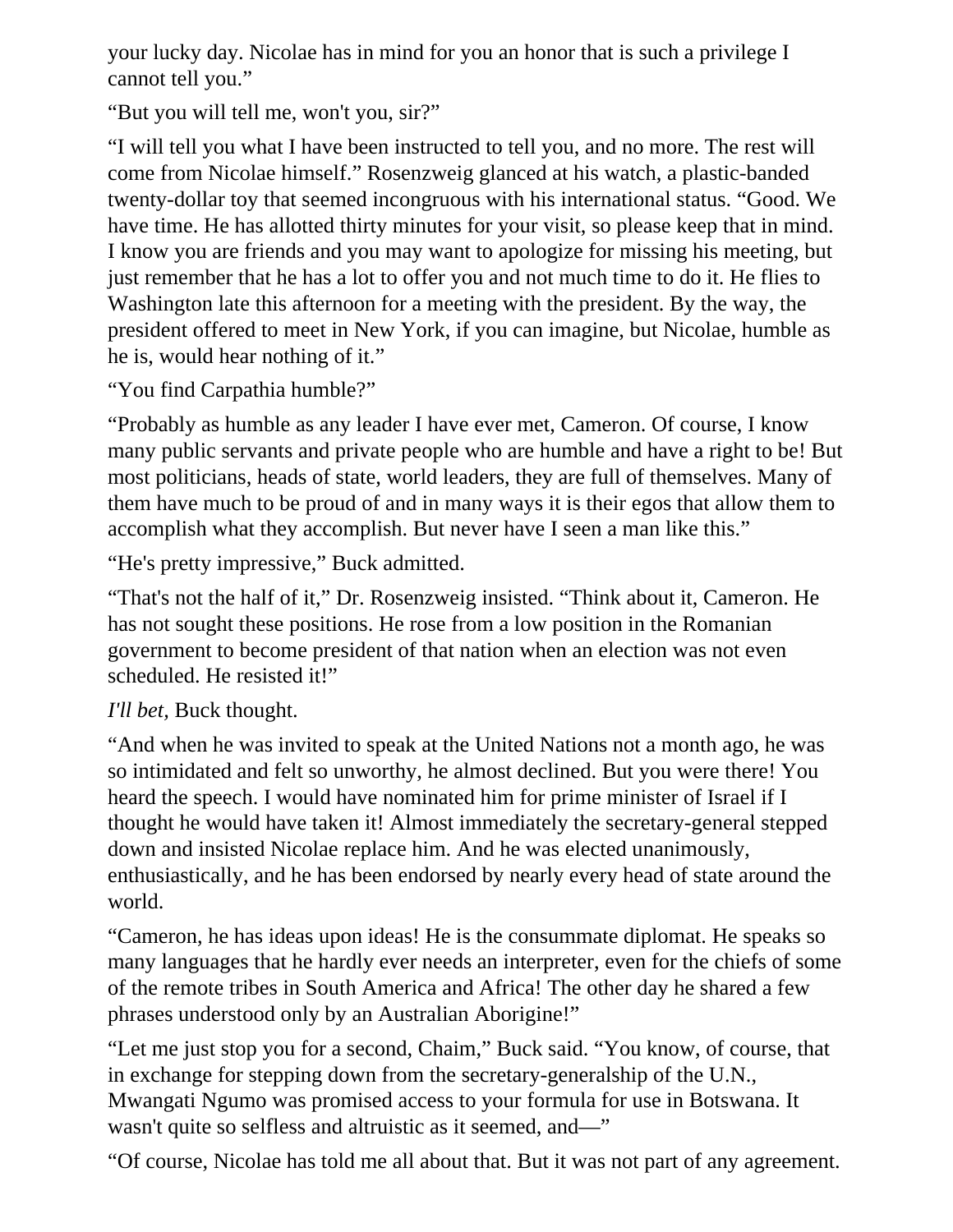It was a gesture of his personal gratitude for what President Ngumo has done for the United Nations over the years."

"But how can he show his personal gratitude by giving away *your* formula, sir? No one else anywhere has access to it, and—"

"I was more than happy to offer it."

"You were?" Buck's mind reeled. Was there no limit to Carpathia's persuasive power?

The old man uncrossed his legs and leaned forward, his elbows on the table. "Cameron, it all ties together. This is part of why you're here. The agreement with the former secretary-general was an experiment, a model."

"I'm listening, Doctor."

"It's too early to tell, of course, but if the formula works as well as it has in Israel, Botswana will immediately become one of the most fertile countries in all of Africa, if not the world. Already President Ngumo has seen his stature rise within his own nation. Everyone agrees he was distracted from his duties at the U.N. and that the world is better now for the new leadership."

Buck shrugged, but apparently Rosenzweig didn't notice. "And so Carpathia plans to do more of this, brokering your formula for favors?"

"No, no! You're missing the point. Yes, I have persuaded the Israeli government to license use of the formula to the secretary-general of the United Nations."

"Oh, Chaim! For what? Billions of dollars that Israel no longer needs? It makes no sense! Having the formula made you the richest nation on earth for its size and solved myriad problems, but it was the exclusivity that made it work! Why do you think the Russians attacked you? They don't need your land! There's no oil to be found! They wanted the formula! Imagine if all the vast reaches of that nation were fertile!"

Dr. Rosenzweig held up a hand. "I understand that, Cameron. But money has nothing to do with this. I need no money. Israel needs no money."

"Then what could Carpathia offer that is worthy of the trade?"

"What has Israel prayed for since the beginning of her existence, Cameron? And I am not talking about her rebirth in 1948. From the beginning of time as the chosen people of God, what have we prayed for?"

Buck's blood ran cold, and he could only sit there and nod resignedly. Rosenzweig answered his own question. "*Shalom*. Peace. 'Pray for the peace of Israel.' We are a fragile, vulnerable land. We know God Almighty supernaturally protected us from the onslaught of the Russians. Do you know that there was so much death among their troops that the bodies had to be buried in a common grave, a crater gouged from our precious soil by one of their bombs, which God rendered harmless? We had to burn some of their bodies and bones. And the debris from their weapons of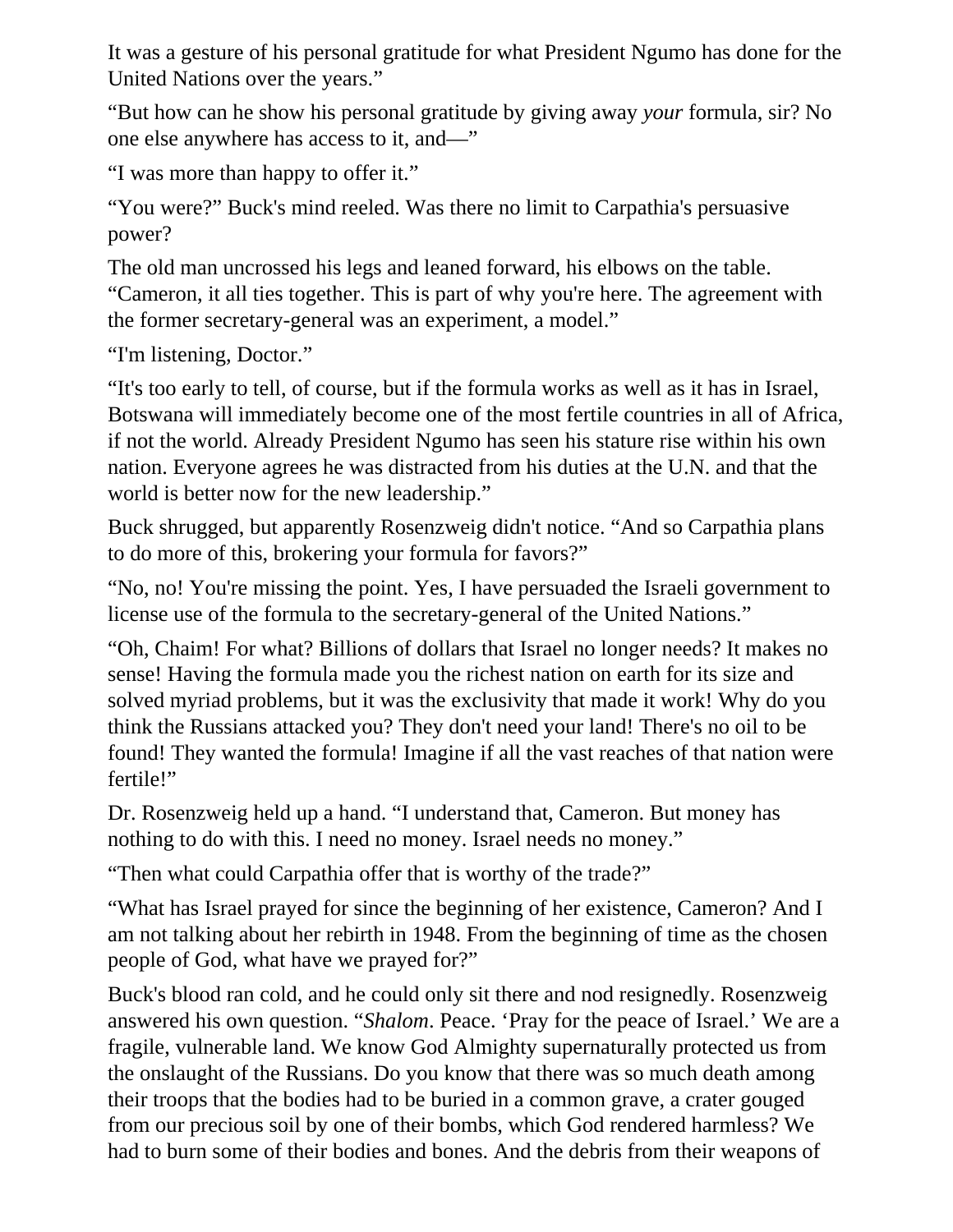destruction was so massive that we have used it as a raw resource and are refabricating it into marketable goods. Cameron," he added ominously, "so many of their planes crashed—well, all of them, of course. They still had burnable fuel, enough that we estimate we will be able to use it for five to eight more years. Can you see why peace is so attractive to us?"

"Chaim, you said yourself that God Almighty protected you. There could be no other explanation for what happened the night of that invasion. With God on your side, why do you need to barter with Carpathia for protection?"

"Cameron, Cameron," Rosenzweig said wearily, "history has shown our God to be capricious when it comes to our welfare. From the children of Israel wandering forty years in the desert to the Six-Day War to the Russian invasion to now, we do not understand him. He lends us his favor when it suits his eternal plan, which we cannot comprehend. We pray, we seek him, we try to curry his favor. But in the meantime we believe that God helps those who help themselves. You know, of course, that this is why you are here."

"I know nothing," Buck said.

"Well, it's part of why you're here. You understand that such an agreement takes a lot of homework—"

"What agreement are we talking about?"

"I'm sorry, Cameron, I thought you were following. You do not think it was easy even for me, despite my stature within my own country, to persuade the powers to release a license to the formula even to a man as attractive as Nicolae."

"Of course not."

"And you are right. Some of the meetings went long into the night, and every time I felt I had convinced someone, another was brought in. Every new ear had to be convinced. Many times I nearly gave up in despair. But finally, finally, with many conditions, I was empowered to hammer out an arrangement with the United Nations."

"With Carpathia, you mean."

"Of course. Make no mistake. He is the United Nations now."

"You got that right," Buck said.

"Part of the agreement is that I become part of his senior staff, an adviser. I will cochair the committee that decides where the formula will be licensed."

"And no money changes hands?"

"None."

"And Israel gets protection from her neighbors from the United Nations?"

"Oh, it is much more complex than that, Cameron. You see, the formula is now tied into Nicolae's global disarmament policy. Any nation even suspected of resisting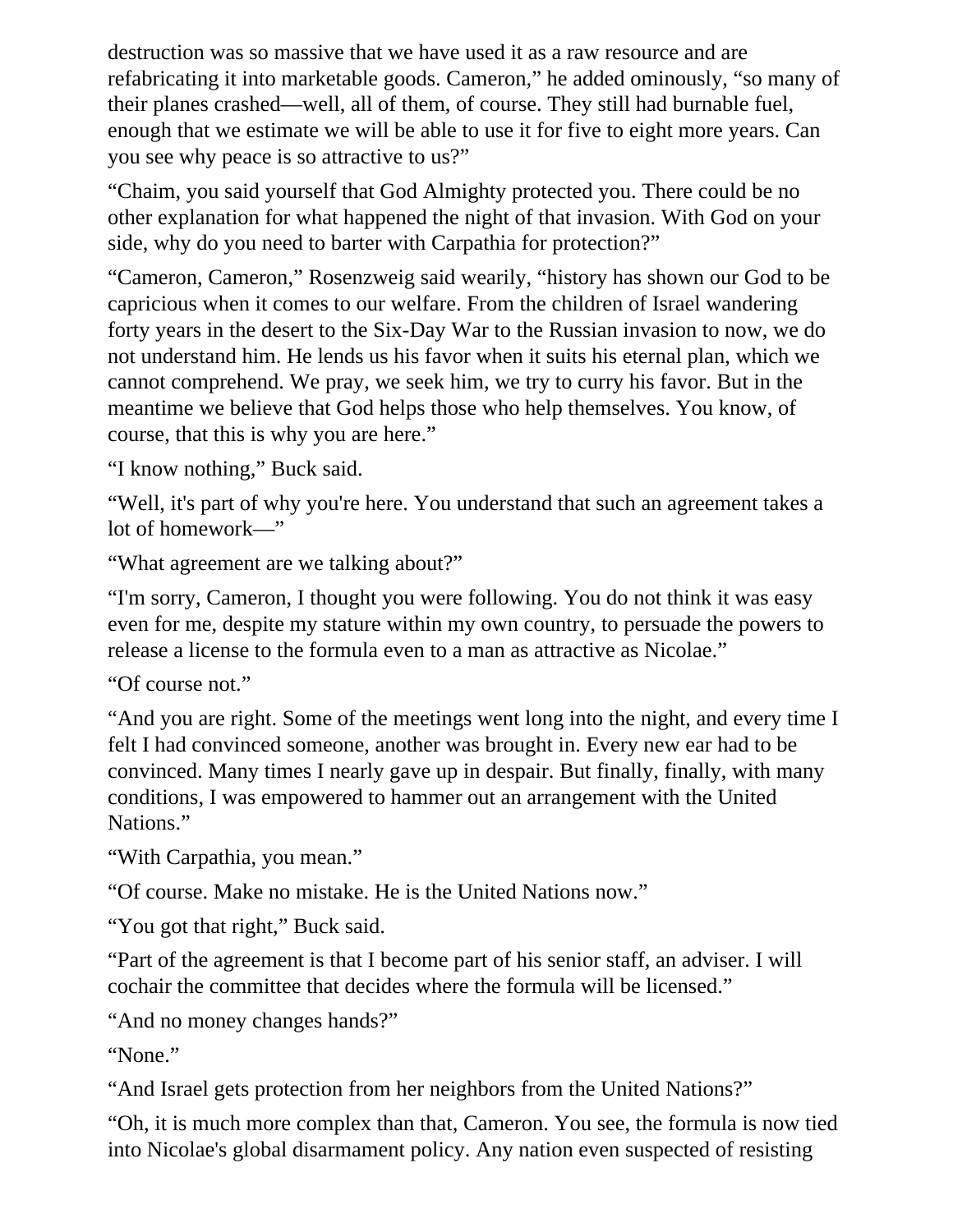the destruction of 90 percent of its weapons and the surrender of the remaining 10 percent to Nicolae—or I should say to the U.N.—will never be allowed to even be considered as an applicant for a license. Nicolae has pledged that he—and I will be there to ensure this, of course—will be more than judicious in licensing our nearest neighbors and most dangerous enemies."

"There has to be more than that."

"Oh, there is, but the crux of it is this, Cameron. Once the world has been disarmed, Israel should not have to worry about protecting her borders."

"That's naive."

"Not as naive as it might appear, because if there is one thing Nicolae Carpathia is not, it is naive. Knowing full well that some nations may hoard or hide weapons or produce new ones, the full agreement between the sovereign state of Israel and Security Council of the United Nations—with the personal signature of Nicolae Carpathia—makes a solemn promise. Any nation that threatens Israel will suffer immediate extinction, using the full complement of weaponry available to the U.N. With every country donating 10 percent, you can imagine the firepower."

"What I cannot imagine, Chaim, is an avowed pacifist, a rabid global-disarmament proponent for his entire political career, threatening to blow countries off the face of the earth."

"It's only semantics, Cameron," Rosenzweig said. "Nicolae is a pragmatist. There is a good bit of the idealist in him, of course, but he knows that the best way to keep the peace is to have the wherewithal to enforce it."

"And this agreement lasts for—?"

"As long as we want it. We offered ten years, but Nicolae said he would not require the freedom to license the formula for that long. He said he would ask for only seven years, and then the full rights to the formula return to us. Most generous. And if we want to renew the agreement every seven years, we are free to do that, too."

*You won't have any need for a peace treaty in seven years*, Buck thought. "So, what does this have to do with me?" he asked.

"That's the best part," Rosenzweig said. "At least for me, because it honors you. It is no secret that Nicolae is aware of your status as the most accomplished journalist in the world. And to prove that he bears no ill will for your snub of his last invitation, he is going to ask you to come to Israel for the signing of the treaty."

Buck shook his head.

"I know it is overwhelming," Rosenzweig said.

Rayford's plane hit the ground at O'Hare at one o'clock Chicago time. He called home and got the answering machine. "Yeah, Chloe," he said, "I'm back earlier than I thought. Just wanted you to know I'll be there within the hour and—"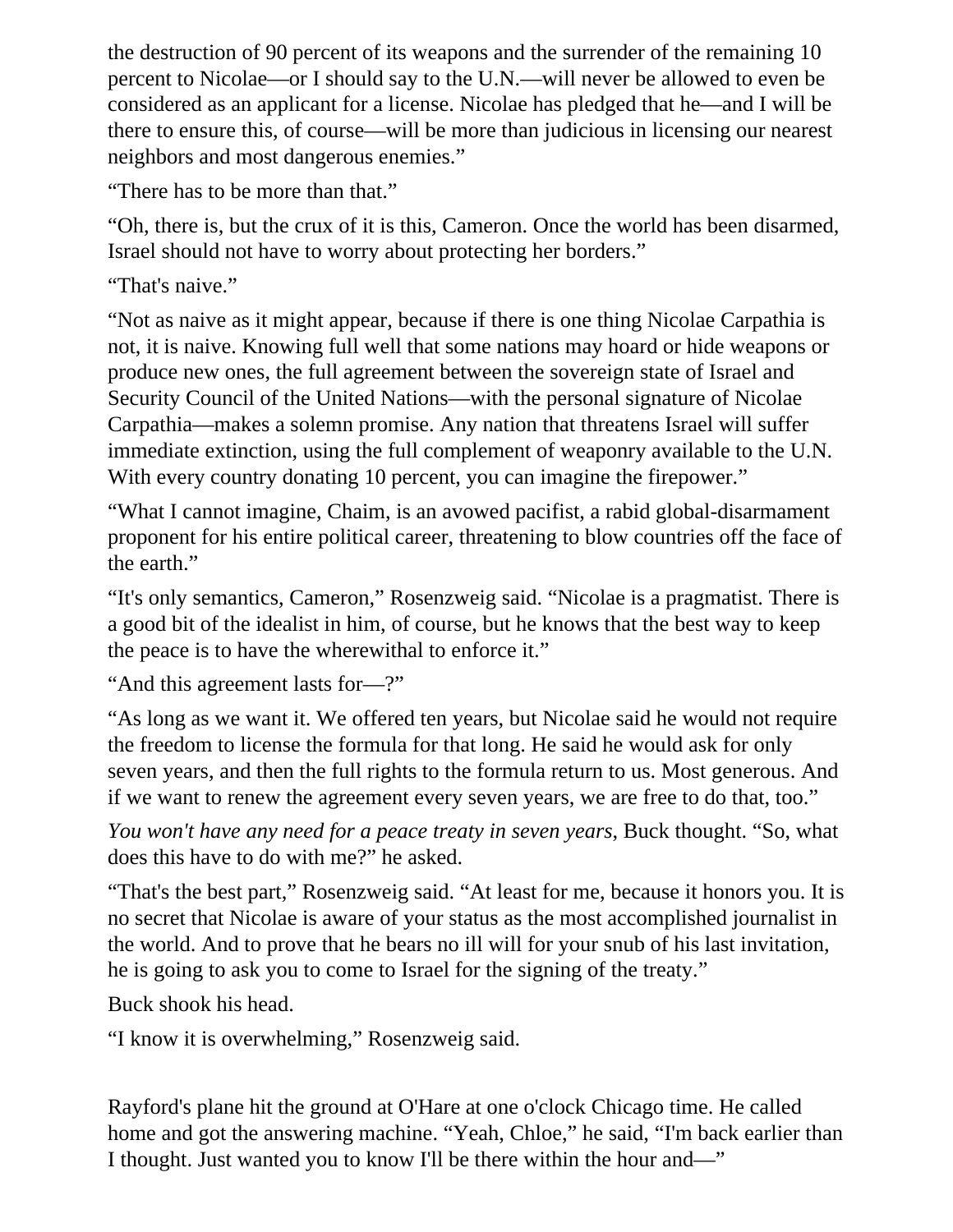Chloe grabbed the phone. She sounded awful. "Hi, Dad," she mumbled.

"You under the weather?"

"No. Just upset. Dad, did you know that Buck Williams is living with someone?" "What!?"

"It's true. And they're engaged! I saw her. She was carrying boxes into his condo. A skinny little spikehaired girl in a short skirt."

"Maybe you had the wrong place."

"It was the right place."

"You're jumping to conclusions."

"Dad, listen to me. I was so mad I just drove around a while, then sat in a parking lot and cried. Then around noon I went to see him at the *Global Weekly* office, and there she was, getting out of her car. I said, 'Do you work here?' and she said, 'Yes, may I help you?' and I said, 'I think I saw you earlier today,' and she said, 'You might have. I was with my fiancé. Is there someone here you need to see?' I just turned and left, Dad."

"You didn't talk to Buck then?"

"Are you kidding? I may never talk to him again. Just a minute. Someone's at the door."

A minute later Chloe came back on. "I can't believe it. If he thinks this makes any difference ... "

"What?"

"Flowers! And of course they're anonymous. He had to have seen me driving by and knew how I'd feel. Unless you want these, you'll find them in the trash when you get home."

At a few minutes after two in New York, Buck waited with Chaim Rosenzweig in the opulent waiting room outside the office of the secretary-general of the United Nations. Chaim was merrily going on about something, and Buck pretended to pay attention. He was praying silently, not knowing if his foreboding sense of evil was psychological because he knew Nicolae Carpathia was nearby, or if the man truly emitted some sort of demonic aura detectable to followers of Christ. Buck was warmed by the knowledge that Bruce was praying for him right then, and he was having second thoughts about not informing Rayford and Chloe of his trip. His return ticket was for the 5 P.M. flight, so he knew he'd be back in time for the first of the 8 P.M. study sessions Bruce had planned. Buck looked forward to it already. He might even see if Chloe wanted to have a late dinner, just the two of them, before the meeting. "So what do you think about that?" Dr. Rosenzweig said.

"I'm so sorry, Doctor," Buck said. "My mind was elsewhere."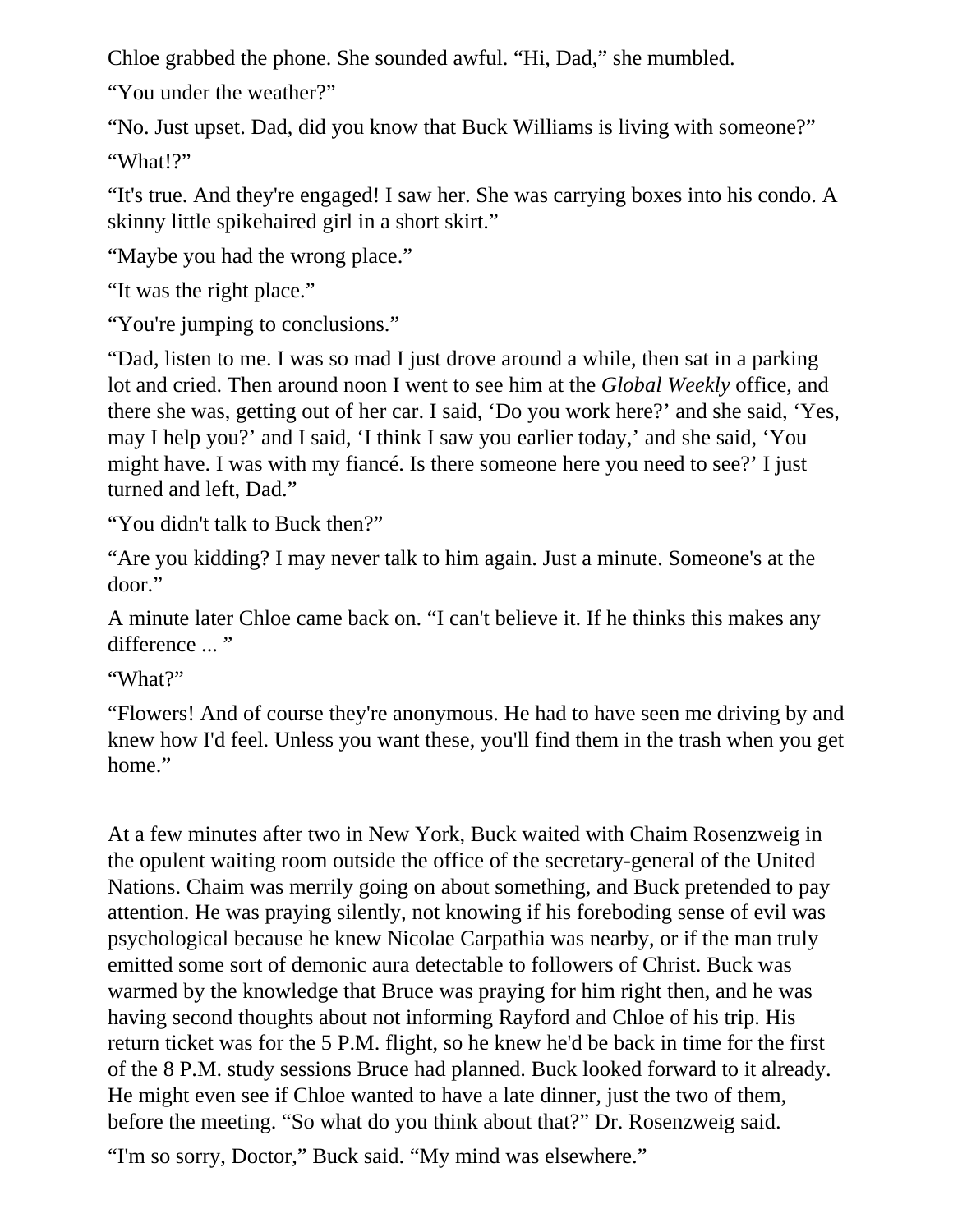"Cameron, don't be nervous. Nicolae was upset, yes, but he has only good things in store for you."

Buck shrugged and nodded.

"Anyway, I was saying. My dear friend Rabbi Tsion Ben-Judah has finished his three-year study, and it wouldn't surprise me if he wins a Nobel Prize for it."

"His three-year study?"

"You weren't listening at all, were you, my friend?"

"I'm sorry."

"You must do better when you are with Nicolae, promise me."

"I will. Forgive me."

"It's all right. But listen, Rabbi Ben-Judah was commissioned by the Hebrew Institute of Biblical Research to do a three-year study."

"A study of what?"

"Something about the prophecies relating to Messiah so we Jews will recognize him when he comes."

Buck was stunned. The Messiah had come, and the Jews left behind had missed him. When he had come the first time most did not recognize him. What should Buck say to his friend? If he declared himself a "Tribulation saint," as Bruce liked to refer to new believers since the Rapture, what might he be doing to himself? Rosenzweig was a confidant of Carpathia's. Buck wanted to say that a legitimate study of messianic prophecies could lead only to Jesus. But he said only, "What are the major prophecies pointing to the Messiah?"

"To tell you the truth," Dr. Rosenzweig said, "I don't know. I was not a religious Jew until God destroyed the Russian Air Force, and I can't say I'm devout now. I always took the messianic prophecies the way I took the rest of the Torah. Symbolic. The rabbi at the temple I attended occasionally in Tel Aviv said himself that it was not important whether we believed that God was a literal being or just a concept. That fit with my humanist view of the world. Religious people, Jewish or otherwise, seldom impressed me any more than the atheist with a good heart.

"Dr. Ben-Judah was a student of mine twenty-five years ago. He was always an unabashed religious Jew, Orthodox but short of a fundamentalist. Of course he became a rabbi, but certainly not because of anything I taught him. I liked him and always have. He recently told me he had finished the study and that it was the most fulfilling and rewarding work he has ever done." Rosenzweig paused. "I suppose you are wondering why I tell you this."

"Frankly, yes."

"I'm lobbying for Rabbi Ben-Judah's inclusion on Nicolae Carpathia's staff."

" $As?$ "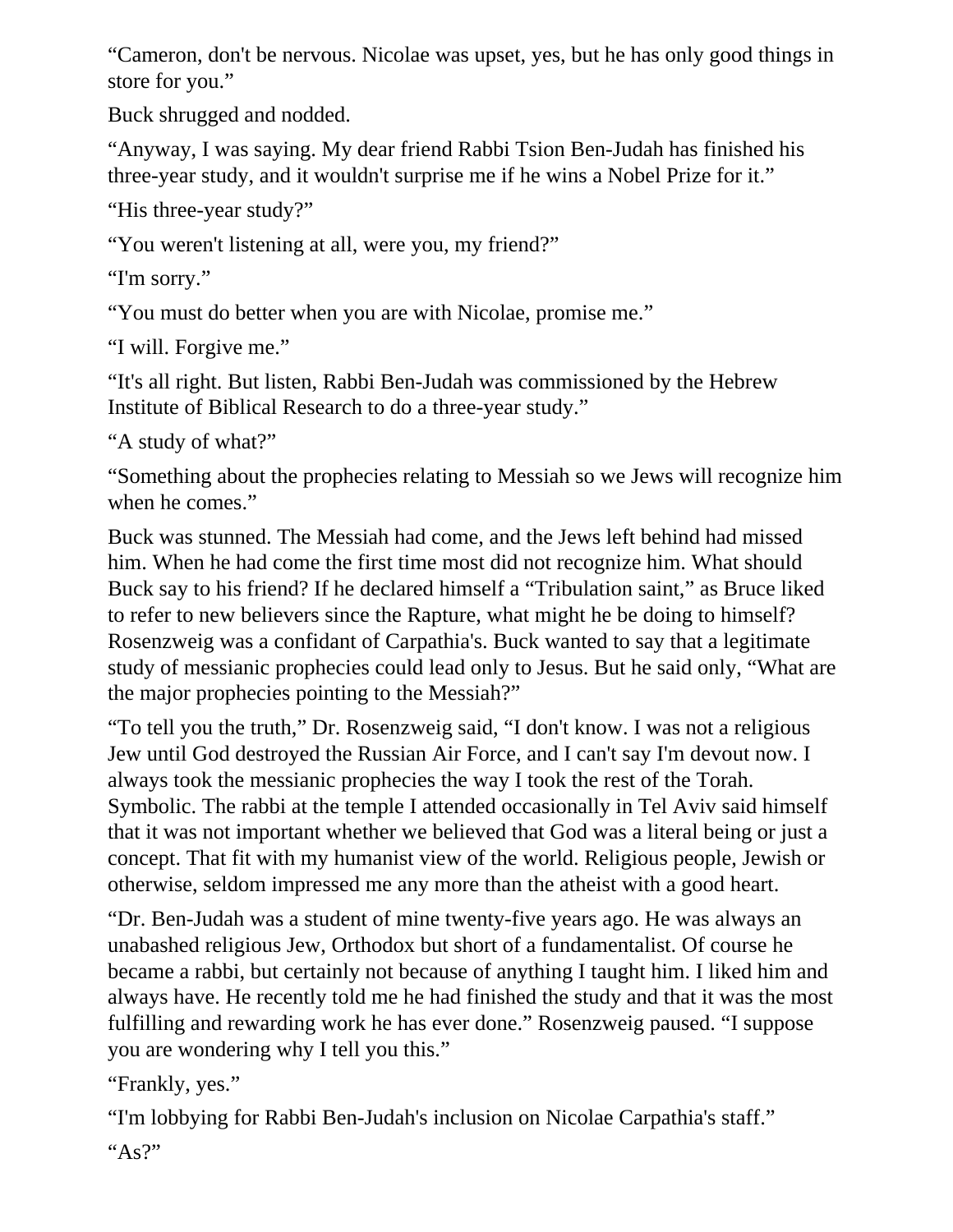"Spiritual adviser."

"He's looking for one?"

"Not that he knows of!" Rosenzweig said, roaring with laughter and slapping his knee. "But so far he has trusted my judgment. That's why you're here."

Buck lifted an eyebrow. "I thought it was because Carpathia thinks I'm the best journalist in the world."

Dr. Rosenzweig leaned forward and whispered conspiratorially, "And why do you think he believes that?"

Rayford had had trouble reaching Chloe from his car phone, but he finally got through. "Wondered if you wanted to go out with your old man tonight," he suggested, thinking she needed to be cheered up.

"I don't know," she said. "I appreciate it, Dad, but we're going to Bruce's eight o'clock meeting, aren't we?"

"I'd like to," Rayford said.

"Let's stay in. I'm all right. I was just on the phone with Bruce. I wanted to know if he knew whether Buck was coming tonight."

"And?"

"He wasn't entirely sure. He hoped so. I hope not."

"Chloe!"

"I'm just afraid of what I'll say, Dad. No wonder he's been cool toward me with that, that, whatever-you-call-her in his life. But the flowers! What was that all about?"

"You don't even know they were from him."

"Oh, Dad! Unless they were from you, they were from Buck."

Rayford laughed. "I wish I'd thought of it."

"So do I."

Hattie Durham approached Buck and Chaim Rosenzweig, and they both stood. "Mr. Williams!" she said, embracing him. "I haven't seen you since I took this job."

*Yes, you have,* Buck thought. *You just don't remember.*

"The secretary-general and Mr. Plank will see you now," she told Buck. She turned to Dr. Rosenzweig. "Doctor, the secretary-general asks that you be prepared to join the meeting in about twenty-five minutes."

"Certainly," the old man said. He winked at Buck and squeezed his shoulder.

Buck followed Hattie past several desks and down a mahogany-appointed hallway, and he realized he had never seen her out of uniform. Today she wore a tailored suit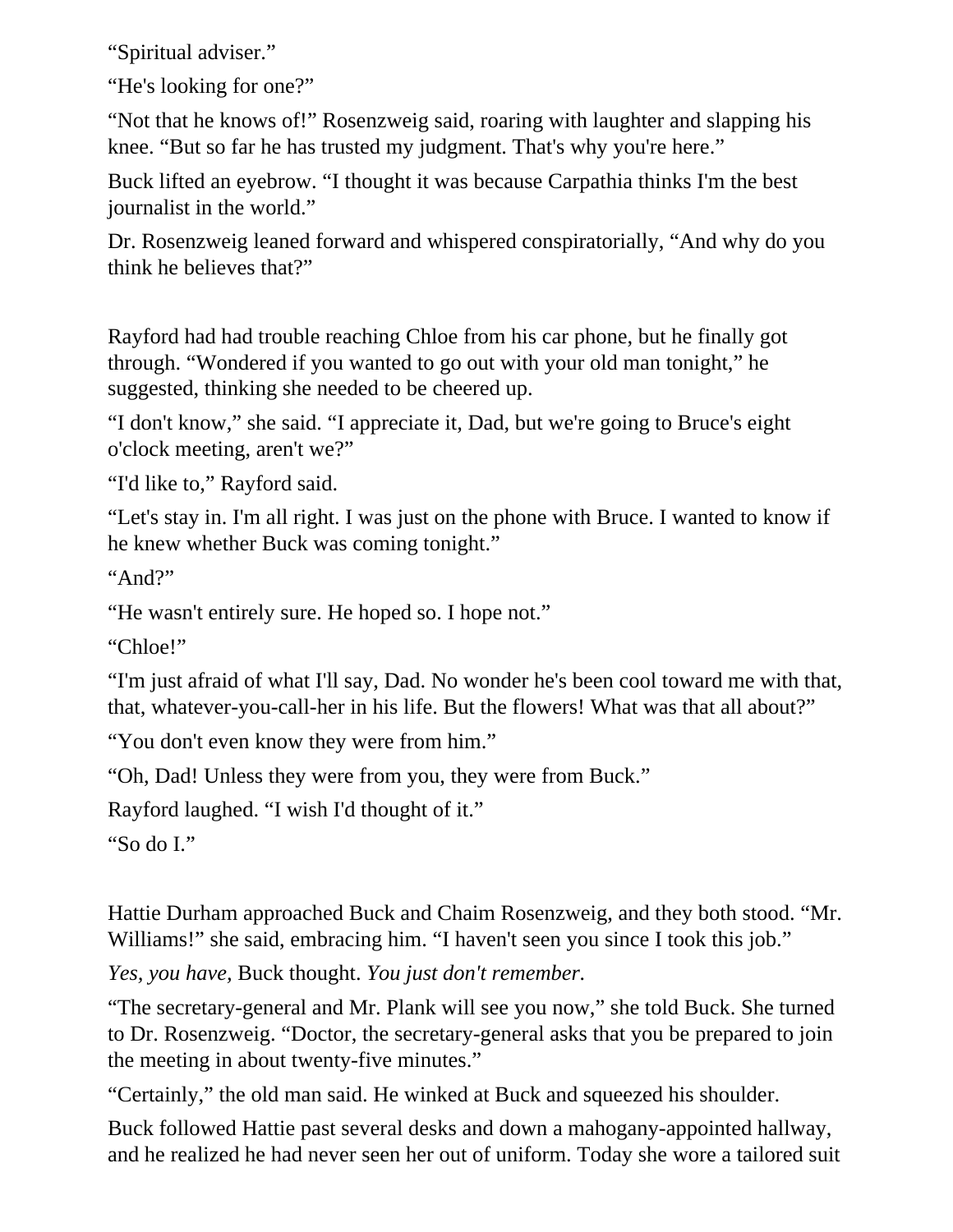that made her look like a classy, wealthy, sophisticated woman. The look only enhanced her stunning beauty. Even her speech seemed more cultured than he remembered. Her exposure to Nicolae Carpathia seemed to have improved her presence.

Hattie tapped lightly on the office door and poked her head in. "Mr. Secretary-General and Mr. Plank, Cameron Williams of *Global Weekly.*" Hattie pushed the door open and slipped away as Nicolae Carpathia advanced, reaching for Buck's hand with both of his. Buck seemed strangely calmed by the man and his smile. "Buck!" he said. "May I call you Buck?"

"You always have," Buck said.

"Come! Come! Sit! You and Steve know each other, of course."

Buck was more struck with Steve's appearance than with Carpathia's. Nicolae had always dressed formally, with perfectly coordinated accessories, suit coat buttoned, everything in place. But Steve, despite his position as executive editor of one of the most prestigious magazines in the world, had not always dressed the way you might expect a journalist to dress. He had always worn the obligatory suspenders and longsleeved shirts, of course, but he was usually seen with his tie loosened and his sleeves rolled up, looking like a middle-aged yuppie or an Ivy League student.

Today, however, Steve looked like a clone of Carpathia. He carried a thin, blackleather portfolio and from head to toe looked as if he had come off the cover of a Fortune 500 edition of *GQ*. Even his hairstyle had a European flair-razor cut, blowdried, styled, and moussed. He wore new, designer-frame glasses, a charcoal suit just this side of pitchblack, a white shirt with a collar pin and tie that probably cost what he used to pay for a sports coat. The shoes were soft leather and looked Italian, and if Buck wasn't mistaken, there was a new diamond ring on Steve's right hand.

Carpathia pulled an extra chair from his conference table, added it to the two before his desk, and sat with Buck and Steve. *Right out of a management book,* Buck thought. *Break down the barrier between the superior and the subordinate.*

Yet despite the attempt at an equal playing field, it was clear the intent of the meeting was to impress Buck. And he was impressed. Hattie and Steve had already changed enough to be nearly unrecognizable. And every time Buck looked at Carpathia's strong, angular features and quick, seemingly genuine disarming smile, he wished with everything in him that the man was who he appeared to be and not who Buck knew him to be.

He never forgot, never lost sight of the fact that he was in the presence of the slickest, most conniving personality in history. He only wished he knew someone as charming as Carpathia who was real.

Buck felt for Steve, and yet he had not been consulted before Steve had left *Global Weekly* for Carpathia's staff. Now, much as Buck wanted to tell him about his newfound faith, he could trust no one. Unless Carpathia had the supernatural ability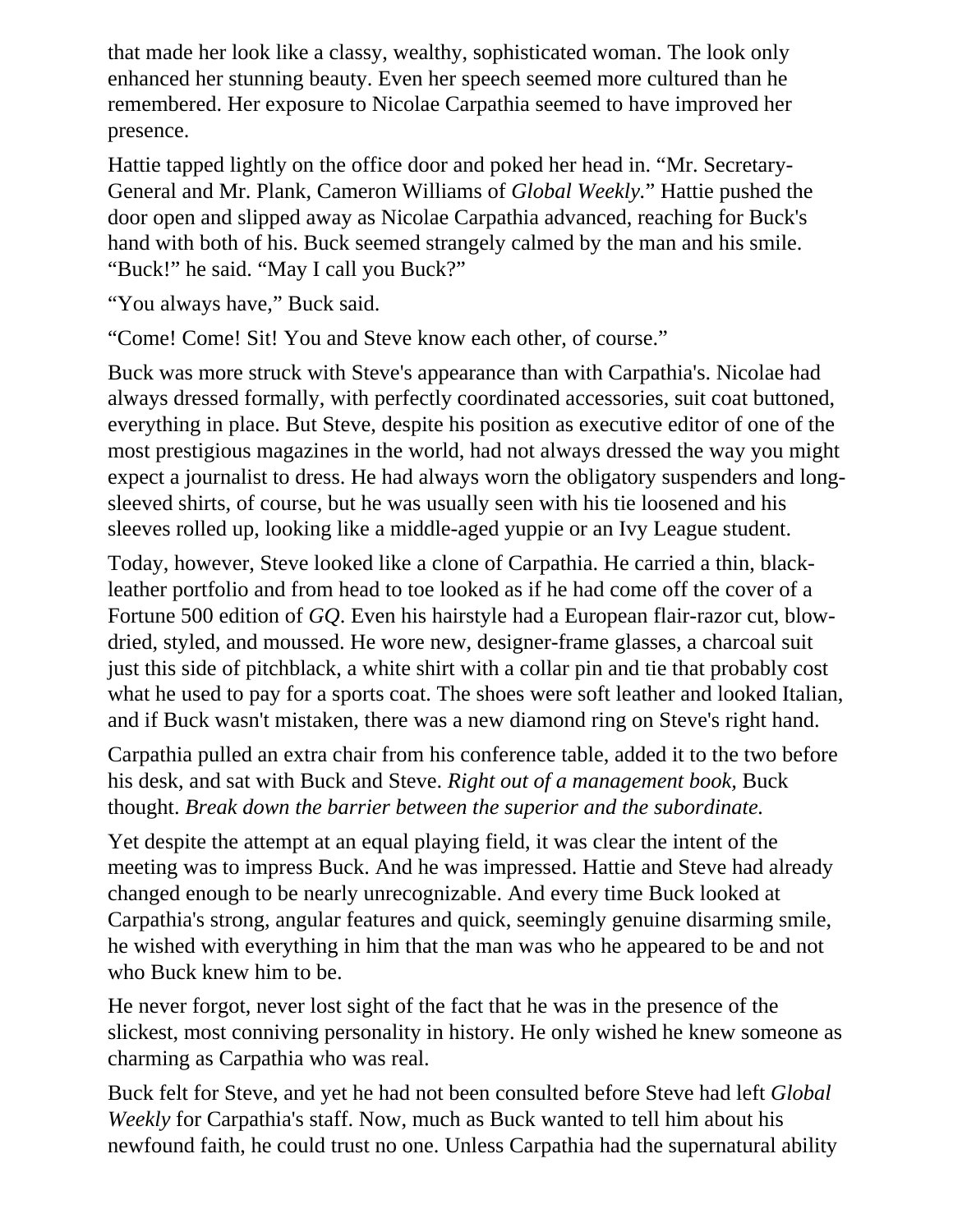to know everything, Buck hoped and prayed he would not detect that Buck was an enemy agent within his camp. "Let me begin with a humorous idiom," Carpathia said, "and then we will excuse Steve and have a heart-to-heart, just you and me, hmm?"

Buck nodded.

"Something I have heard only since coming to this country is the phrase 'the elephant in the room.' Have you heard that phrase, Buck?"

"You mean about people who get together and don't talk about the obvious, like the fact that one of them has just been diagnosed with a terminal illness?"

"Exactly. So, let us talk about the elephant in the room and be done with it, and then we can move on. All right?"

Buck nodded again, his pulse increasing.

"I confess I was confused and a little hurt that you did not attend the private meeting where I installed the new ambassadors. However, as it turned out, it would have been as traumatic for you as it was for the rest of us."

It was all Buck could do to keep from being sarcastic. One thing he could not and would not do was apologize. How could he say he was sorry for missing a meeting he had not missed?

"I wanted to be there and wouldn't have missed it for anything," Buck said. Carpathia seemed to look right through him and sat as if waiting for the rest of the thought. "Frankly," Buck added, "that whole day seems a blur to me now." A blur with vivid details he would never forget.

Carpathia seemed to loosen up. His formal pose melted and he leaned forward, elbows on his knees, and looked from Buck to Steve and back. He looked peeved. "So, all right," he said, "apparently there is no excuse, no apology, no explanation."

Buck glanced at Steve, who seemed to be trying to communicate with his eyes and a slight nod, as if to say, *Say something, Buck! Apologize! Explain!*

"What can I say?" Buck said. "I feel badly about that day." That was as close as he would come to saying what they wanted him to say. Buck knew Steve was innocent. Steve truly believed Buck had not been there. Carpathia, of course, had masterminded and choreographed the whole charade. Acting upset that he wasn't getting an apology or an explanation was the perfect move, Buck thought. Clearly, Carpathia was fishing for some evidence that Buck knew what had happened. All Buck could do was play dumb and be evasive and pray that God would somehow blind Carpathia to the truth that Buck was a believer and that he had been protected from susceptibility to Carpathia's power.

"All right," Carpathia said, sitting back and composing himself again. "We all feel bad, do we not? I grieve the loss of two compatriots, one a dear friend for many years." Buck felt his stomach turn. "Now, Buck, I want to talk to you as a journalist,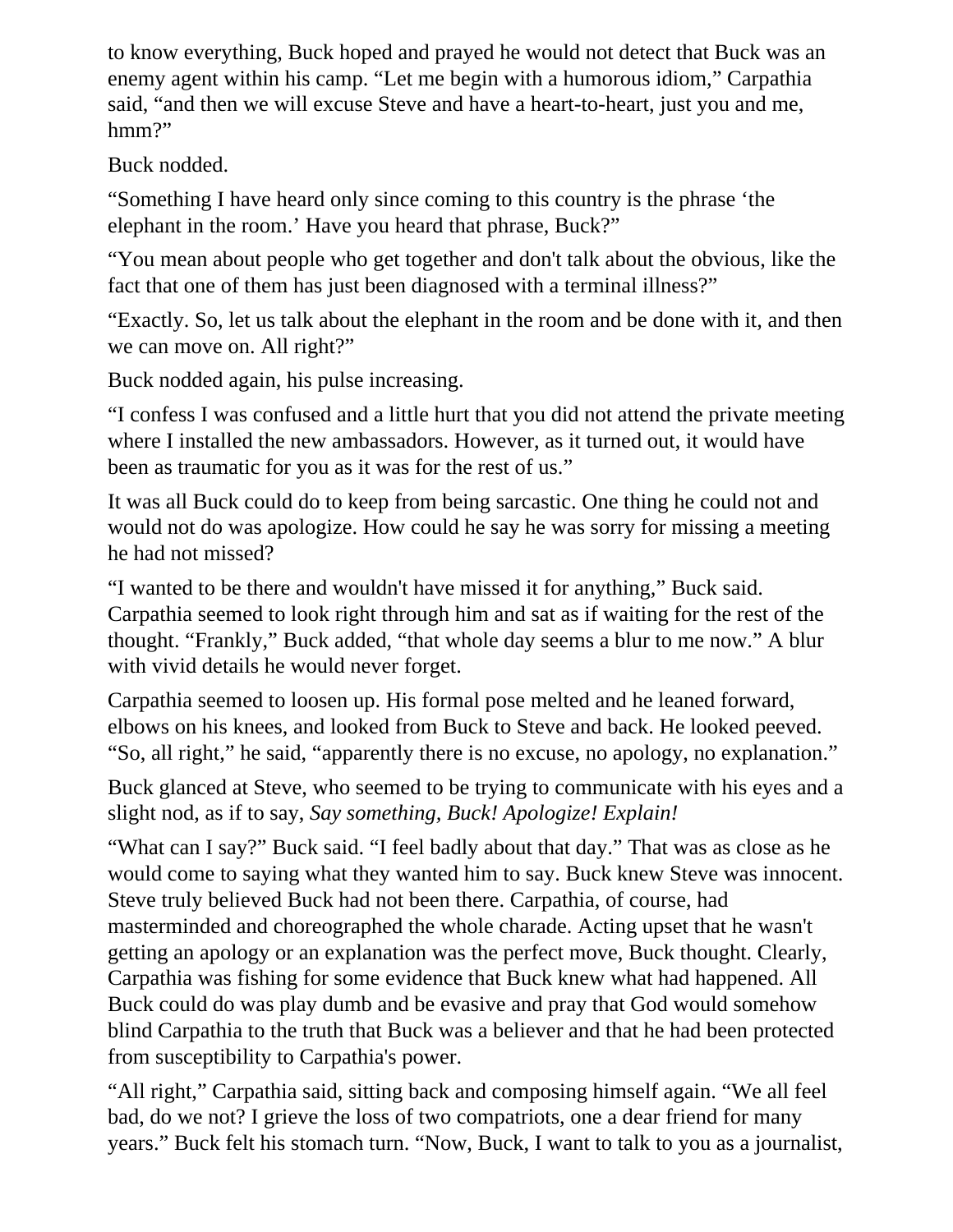and we will excuse our friend Mr. Plank."

Steve stood and patted Buck on the shoulder, leaving quietly. Buck became painfully aware that now it was just him and God sitting knee-to-knee with Nicolae Carpathia.

But it wasn't knee-to-knee for long. Nicolae suddenly rose and went back around his desk to the executive chair behind it. Just before he sat, he touched the intercom button, and Buck heard the door open behind him.

Hattie Durham whispered, "Excuse me," took the extra chair from in front of the desk, and put it back at the conference table. As she was leaving, she adjusted and straightened the chair Steve had used. Just as quietly, she slipped out. Buck thought that very strange, this seemingly scripted arrangement of the entire meeting, from the formal announcement of his presence, to the staging of who would be there and where they would sit. With the office now back to the way it was when Buck entered and Carpathia ensconced behind his massive desk, all pretense of equalizing the power base was gone.

Yet Carpathia still had the charm turned all the way up. He intertwined his fingers and stared at Buck, smiling. "Cameron Williams," he said slowly. "How does it feel to be the most celebrated journalist of your time?"

What kind of a question was that? It was precisely because Buck didn't ask such questions that he was a respected journalist. "Right now I'm just a demoted hack," he said.

"And humble besides," Carpathia said, grinning. "In a moment I am going to make clear to you that even though your stock may have fallen at *Global Weekly*, it has not fallen in the eyes of the rest of the world, and certainly not with me. I should have been more upset by your missing my meeting than your publisher was, and yet he overreacted. We can put these things behind us and move on. One mistake does not negate a lifetime of achievement."

Carpathia paused as if he expected Buck to respond. Buck was becoming more and more fond of silence. It seemed to be the right choice with Carpathia, and it certainly was the way God had led him during the murderous meeting when Carpathia had polled everyone to assess what they had seen. Buck believed silence had saved his life.

"By the way," Carpathia said when it was clear Buck had nothing to say, "do you have with you your cover story on the theories behind the vanishings?"

Buck couldn't hide his surprise. "As a matter of fact, I do."

Carpathia shrugged. "Steve told me about it. I would love to see it."

"I'm afraid I wouldn't be able to show it to anyone until the *Weekly* gets the final draft."

"Surely they have seen your working copy."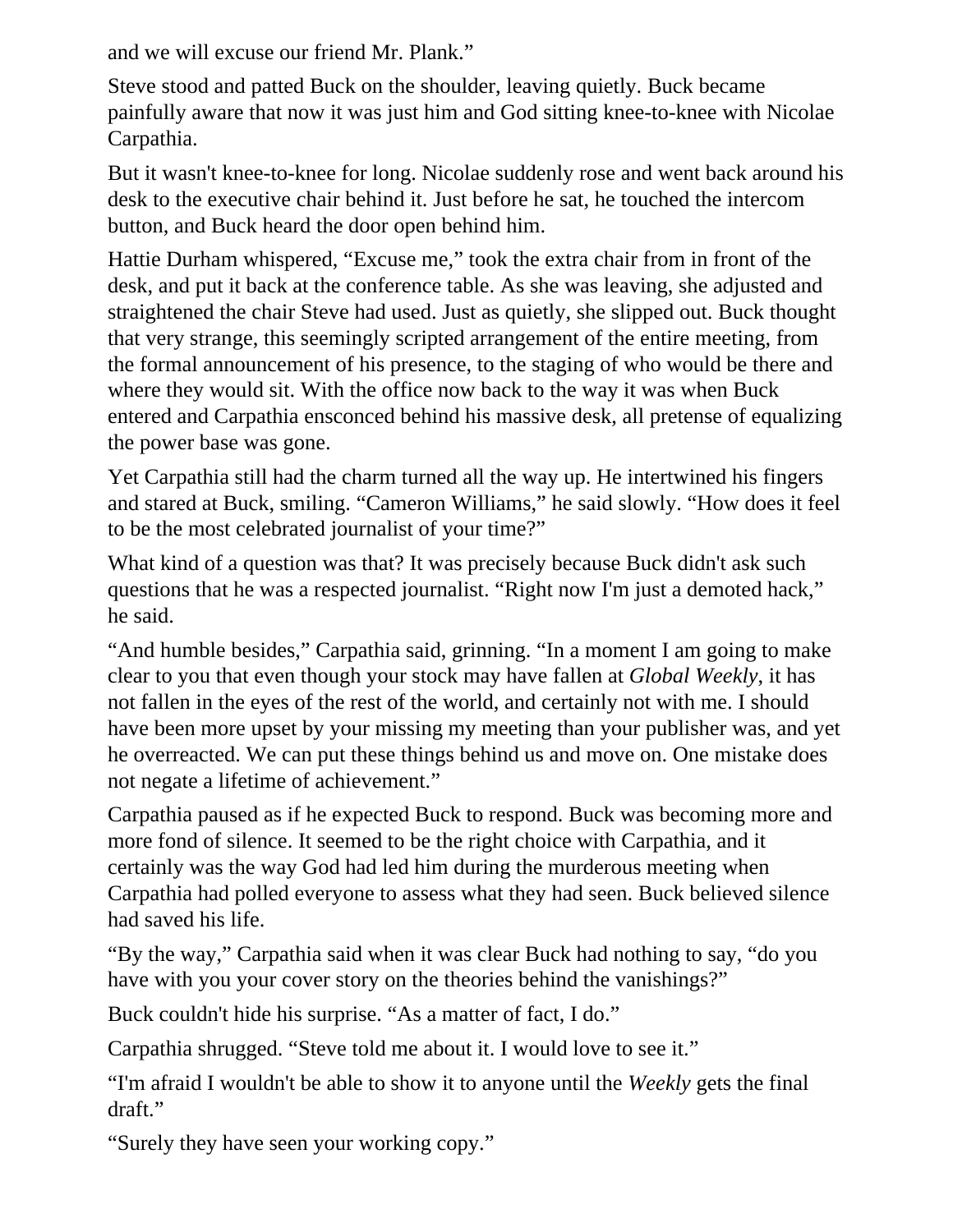"Of course."

"Steve said you might want a quote or two from me."

"Frankly, unless you have something new, I think your views have already been so widely broadcast that they would be old to our readers."

Carpathia looked hurt.

"I mean," Buck said, "you still hold to the nuclear reaction with natural forces idea, right? That lightning may have triggered some spontaneous interaction between all the stockpiled nuclear weapons, and—"

"You know your friend Dr. Rosenzweig also subscribes to that theory."

"I understand that, yes sir."

"But it will not be represented in your article?"

"Sure it will. I thought the question was whether I needed a fresh quote from you. Unless your view has changed, I do not."

Carpathia looked at his watch. "As you know, I am on a tight schedule. Your trip was all right? Accommodations acceptable? A good lunch? Dr. Rosenzweig filled you in some?"

Buck nodded to every question.

"Assuming he told you about the U.N. treaty with Israel and that the signing will be a week from today in Jerusalem, let me extend a personal invitation to you to be there."

"I doubt the *Weekly* would send a Chicago staff writer to an international event of that magnitude."

"I am not asking that you join the press corps of thousands from around the world who will be seeking credentials as soon as the announcement is made. I am inviting you to be part of my delegation, to sit at the table with me. It will be a privilege no other media person in the world will have."

"*Global Weekly* has a policy that its journalists are not to accept any favors that might—"

"Buck, Buck," Carpathia said. "I am sorry to interrupt, but I will be very surprised if you are still an employee of *Global Weekly* a week from today. Very surprised."

Buck raised his eyebrows and looked skeptically at Carpathia. "Do you know something I don't know?" And as soon as it was out of his mouth, Buck realized he had unintentionally asked the core question of this meeting.

Carpathia laughed. "I know of no plans to fire you, no. I think the punishment for your blown assignment has already been meted out. And though you turned down an offer of employment from me before, I truly believe I have an opportunity for you that will change your mind."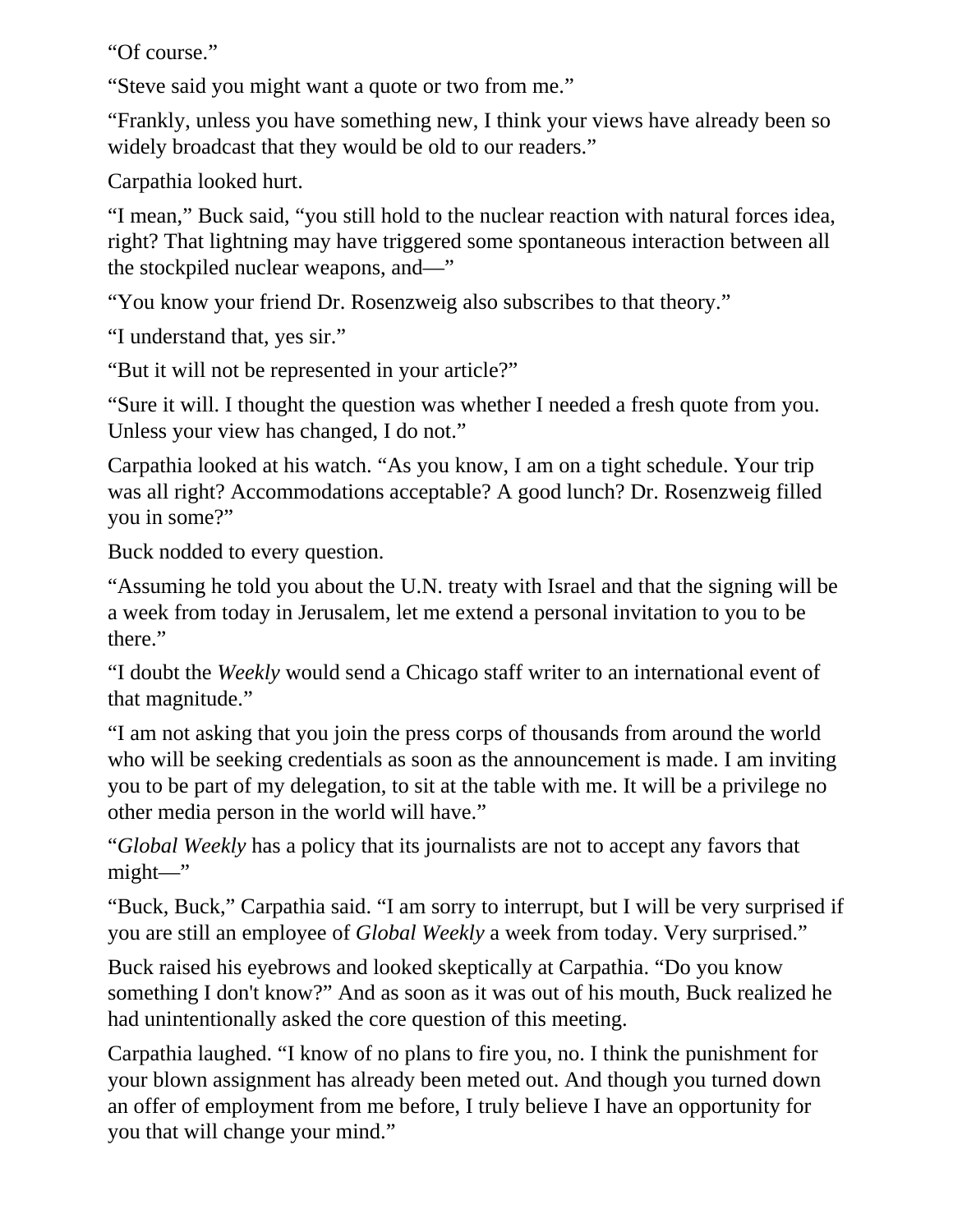*Don't count on it, Buck thought. But he said, "I'm listening."* 

## **CHAPTER SIX**

"Before I get into that," Carpathia said, stalling, a maddening trait of his that never failed to annoy Buck, "let me just reflect on something. Do you remember when I assured you that I could make a problem go away for you?"

Did Buck remember? Up to the day of the murders, it had been his most chilling look at Carpathia. An informant of Buck's, a Welshman with whom he had gone to college, had turned up dead after getting too close to an international banking scheme involving his own boss, Joshua Todd-Cothran, head of the London Exchange.

Buck had flown to England to investigate with a Scotland Yard friend, only to be nearly killed himself when the Yard agent died in a car bombing. Buck determined that what had been ruled the suicide of his Welsh friend had actually been a homicide, and Buck had had to escape Britain under a phony name. When he got back to New York, none other than Nicolae Carpathia promised him that if Todd-Cothran had been involved in anything underhanded, Carpathia himself would take care of it. Not long after, Todd-Cothran died before Buck's eyes at Carpathia's hand in a double murder that only Buck seemed to recall.

"I remember," Buck said flatly, the understatement of his life.

"I made clear that I would not tolerate insincerity or deviousness in my administration of the U.N. And the Todd-Cothran situation took care of itself, did it not?"

*Took care of itself?* Buck remained silent.

"Do you believe in luck, Mr. Williams?"

"No."

"You do not believe that luck comes to those who do the right things?"

"No."

"I do. I always have. Oh, the occasional bumbler or even criminal gets lucky once in a while. But usually the better someone does his job, the luckier he seems to be. You follow?"

"No."

"Let me simplify. You were in dire danger. People around you were dying. I told you I would take care of that, and yet obviously I could have nothing personally to do with it. I confess that when I so boldly assured you that I could make your problems go away, I was not sure how I would effect that. Not being a religious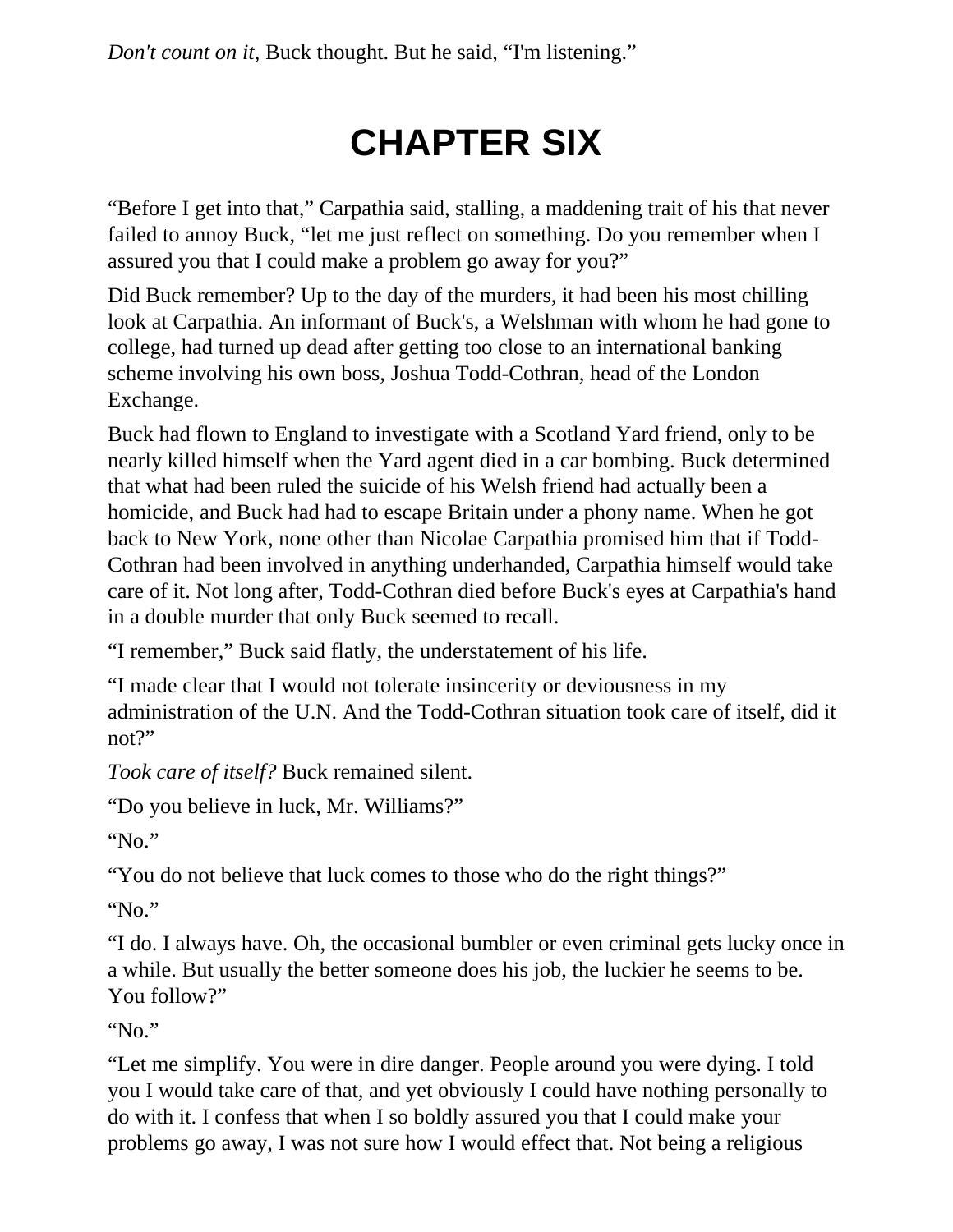person, I have to say that in this case, good karma was with me. Would you not agree?"

"To be perfectly honest with you, sir, I have no idea what you're saying."

"And you wonder why I like you so much?"

Carpathia smiled broadly. "You are a person I need! What I am saying is that you and I both had a problem. You were on someone's hit list, and I had two people in my trust who were involved in serious crimes. By committing suicide and killing Todd-Cothran in the process, my old friend Jonathan Stonagal took care of the problems we both had. That is good karma, if I understand my Eastern friends."

"So while you say you're grieving over the deaths of your friends, in reality you're glad they're both dead."

Carpathia sat back, looking impressed. "Precisely. Glad for your sake. I grieve their loss. They were old friends and once trusted advisers, even mentors. But when they went bad, I was going to have to do something about it. And make no mistake, I would have. But Jonathan did it for me."

"Imagine that," Buck said. Carpathia's eyes bored into him as he seemed to examine Buck's mind.

"I never cease to be amazed," Nicolae continued, "at how quickly things change."

"I can't argue with that."

"Not a month ago I served in the Romanian senate. The next minute I was president of the country, and an hour later I became secretary-general of the United Nations."

Buck smiled at Carpathia's attempt at hyperbole, and yet his ascent to power had seemed almost that fast. Buck's smile faded when Carpathia added, "It is almost enough to make an atheist believe in God."

"But you ascribe it to good karma," Buck said.

"Frankly," Carpathia said, "it merely humbles me. In many ways it does seem this has been my destiny, but I never would have dreamed it or imagined it, let alone planned it. I have sought no office since I ran for the Romanian senate, and yet this has been thrust upon me. I can do nothing less than give it my all and hope I act in a manner worthy of the trust that has been placed in me."

A month earlier, Buck would have cursed the man to his face. He wondered if his sentiment showed. Apparently it did not.

"Buck," Carpathia continued, "I need you. And this time I am not going to take no for an answer."

Rayford hung up his car phone after talking with Bruce Barnes. Rayford had asked if he could come a few minutes early that night to show Bruce something, but he did not tell him what it was. He pulled the note from Hattie from his breast pocket and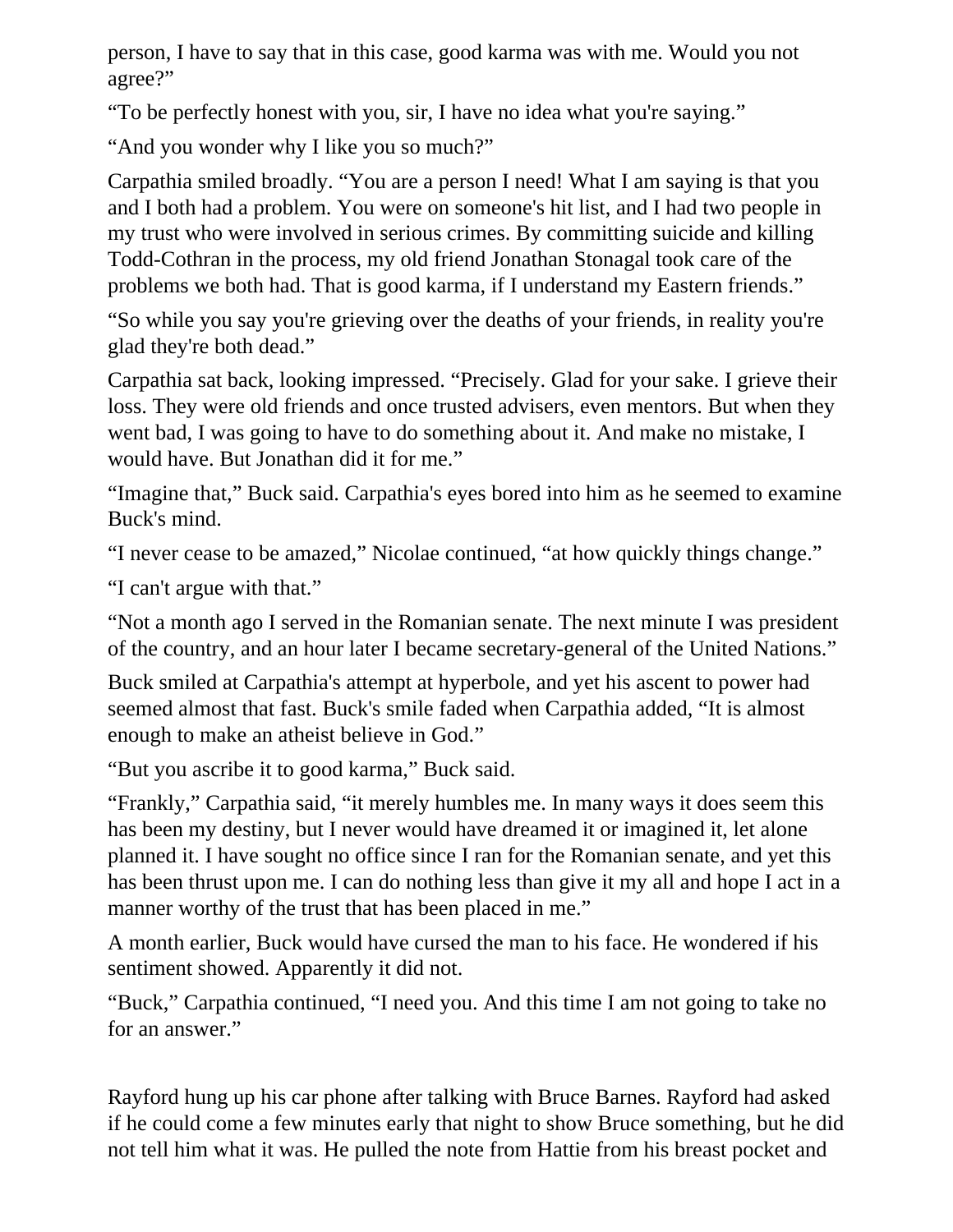spread it across the steering wheel. What in the world did it mean, and how did she, or obviously her boss, know where to find him?

His car phone rang. He pushed a button and spoke into the speaker embedded in the visor in front of him. "Ray Steele," he said.

"Daddy, have you been on the phone?"

"Yeah, why?"

"Earl's been trying to reach you."

"What's up?"

"I don't know. Sounds serious though. I told him you were on the way home and he was surprised. He said something about nobody ever keeping him informed about anything. He thought you were coming back from Dallas later and—"

"So did I."

"Anyway, he had been hoping to catch you at O'Hare before you left."

"I'll call him. See you tonight. I'm going to go a little early to talk with Bruce. You can come with me and wait in the outer office, or we can take two cars."

"Yeah, right, Dad. I'm so sure I'll wait in the outer office and have to face Buck alone. I don't think so. You go ahead. I'll be a few minutes late."

"Oh, Chloe."

"Don't start, Dad."

Buck felt bold. Curious, but bold. Certainly he wanted to hear what Carpathia had in mind, but it seemed the man was most impressed when Buck spoke his mind. Buck wasn't ready to tell him all that he knew and what he really thought, and he probably never would, but he felt he owed it to himself to speak up now.

"I probably shouldn't have come without knowing what you wanted," Buck said. "I almost didn't. I took my time getting back to Steve."

"Oh, let us be frank and serious," Carpathia said. "I am a diplomat, and I am sincere. You must know me well enough by now to know that." He paused as if waiting for Buck to assure him it was true. Buck did not even nod. "But, come, come. You do not apologize or explain why you ignored my last invitation, and yet I hold no grudge. You could not have afforded to snub me again."

"I couldn't? What would have happened to me?"

"Perhaps it would have gotten back to Stanton Bailey again, and you would have been demoted even further. Or fired. Disgraced either way. I am not naive, Buck. I know the origin of your nickname, and it is part of what I admire so much about you. But you cannot keep bucking me. It is not that I consider myself anything special, but the world and the news media do. People ignore me at their peril."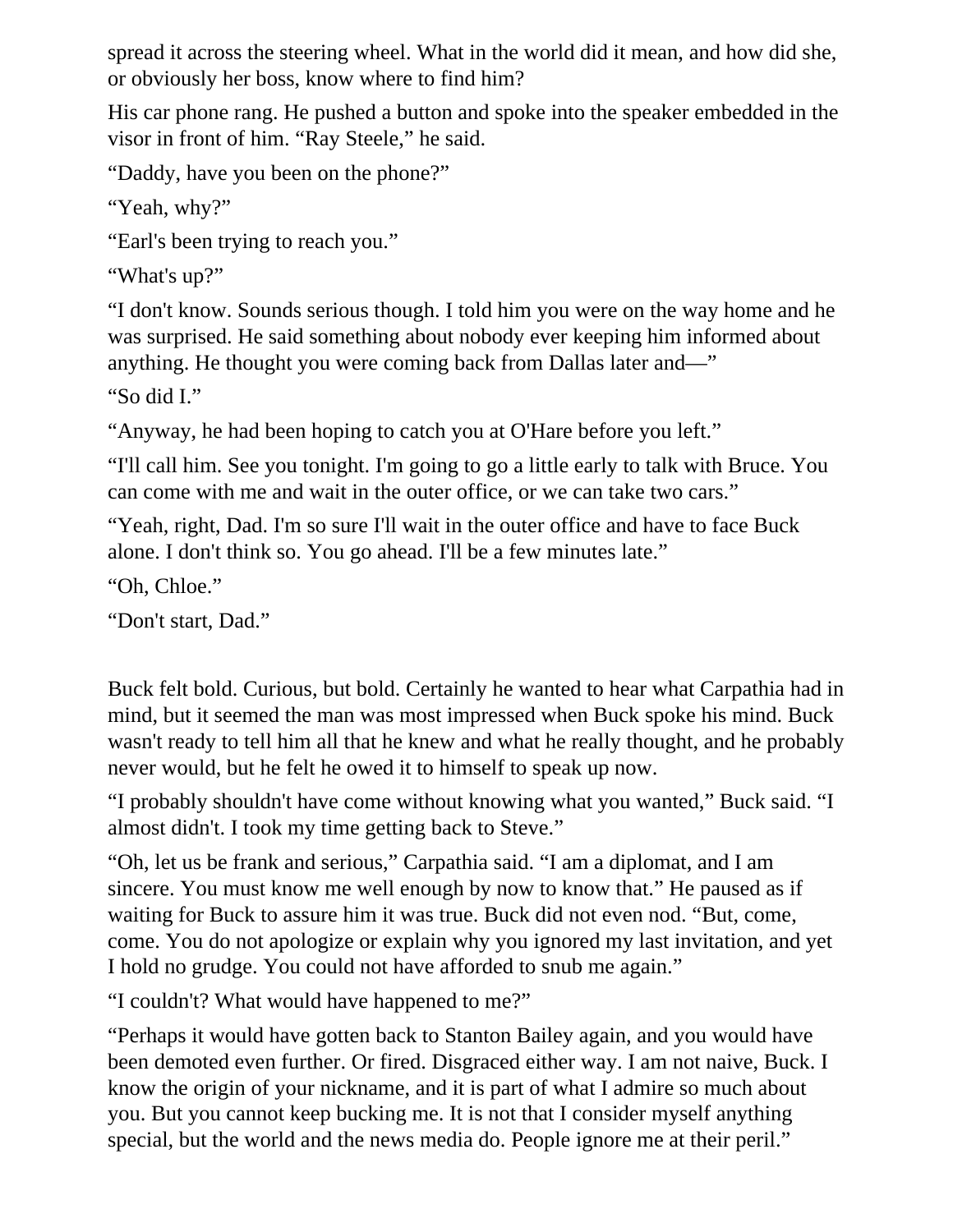"So I should be afraid of you, and that's why I should look favorably on whatever role you're about to offer me?"

"Oh, no! Afraid of ignoring me, yes, but only for the obvious, practical reasons I just outlined. But that fear should motivate you only to come when I ask and provide your way. It should never be the basis on which you decide to work with me. It will not take fear to persuade you on that score." Buck wanted to ask what it would take, but it was clear that was what Nicolae wanted him to ask, so he again said nothing.

"What is that old phrase from the movies you Americans are so fond of? 'An offer you cannot refuse'? That is what I have for you."

"Rayford, I hate to do this to you, but we've got to talk face-to-face, and this afternoon."

"Earl, I'm almost home."

"I'm sorry. I wouldn't ask you if it wasn't important."

```
"What's up?"
```
"If I could tell you over the phone, I wouldn't be apologizing about insisting on the face-to-face, would I?"

"You want me to head back there right now?"

"Yes, and I'm sorry."

"There are laws and there are rules," Carpathia was saying. "Laws I obey. Rules I do not mind ignoring if I can justify it. For instance, in your country you are not allowed to bring your own food into a sporting arena. Something about wanting to keep all the concession money for management. Fine. I can see why they would have such a rule, and if I were the owner, I would probably try to enforce the same. But I would not consider it a criminal act to smuggle in my own snack. You follow me?"

```
"I guess."
```
"There is a rule that pertains to heads of state and official bodies, like the United Nations. It is understood that only in a repressive dictatorship would the ruler have any ownership or financial interest in a major news media outlet."

```
"Absolutely."
```
"But is it a law?"

```
"In the United States it is."
```

```
"But internationally?"
```

```
"Not uniformly."
```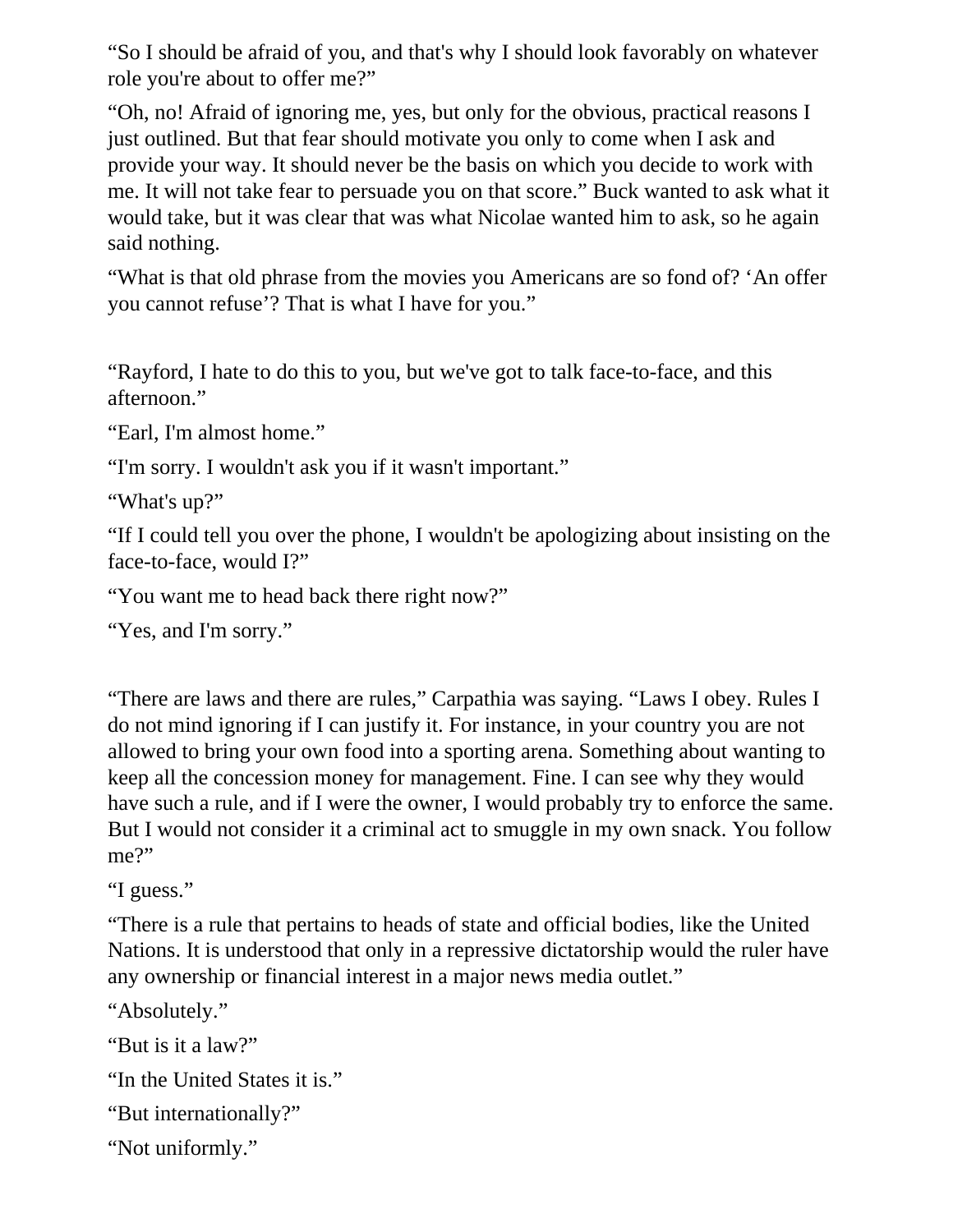"There you go."

Carpathia clearly wanted Buck to ask where he was going, but Buck would not. "You are fond of the term bottom *line*," Nicolae said. "I have heard you use it. I know what it means. The bottom line here is that I am going to purchase major media, and I want you to be part of it."

"Part of what?"

"Part of the management team. I will become sole owner of the great newspapers of the world, the television networks, the wire services. You may run for me any one of those you wish."

"The secretary-general of the U.N. owning major media? How could you ever possibly justify that?"

"If laws need to be changed, they will change. If ever the time was right to have a positive influence on the media, Buck, it is now. Do you not agree?"

"I do not"

"Millions have vanished. People are scared. They are tired of war, tired of bloodshed, tired of chaos. They need to know that peace is within our grasp. The response to my plan to disarm the world has been met with almost unanimous favor."

"Not by the American militia movement."

"Bless them," Carpathia said, smiling. "If we accomplish what I have proposed, do you really think a bunch of zealots running around in the woods wearing fatigues and shooting off popguns will be a threat to the global community? Buck, I am merely responding to the heartfelt wishes of the decent citizens of the world. Of course there will still be bad apples, and I would never forbid the news media to give them fair coverage, but I do this with the purest of motives. I do not need money. I have a sea of money."

"The U.N. is that flush?"

"Buck, let me tell you something that few others know, and because I trust you, I know you will keep my confidence. Jonathan Stonagal named me the sole beneficiary of his estate."

Buck could not hide his surprise. That Carpathia might be named in the multibillionaire's will would have shocked no one, but sole beneficiary? That meant Carpathia now owned the major banks and financial institutions in the world.

"But, but, his family ... " Buck managed.

"I have already settled out of court with them. They pledge to keep silence and never again contest the will, and they get 100 million dollars each."

"That would silence me," Buck said. "But how much did they sacrifice by not getting their fair share?"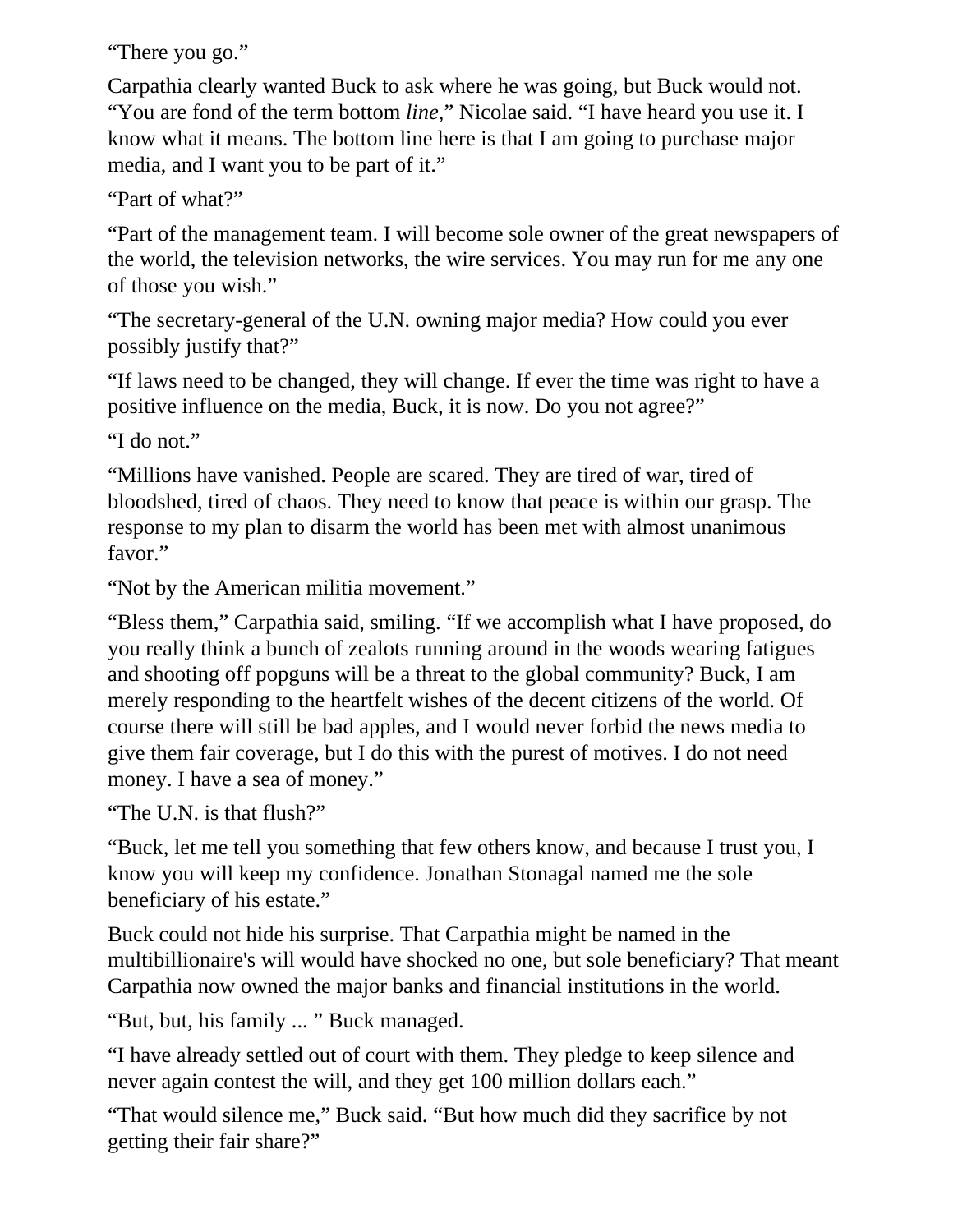Carpathia smiled. "And you wonder why I admire you? You know that Jonathan was the wealthiest man in history. To him money was simply a commodity. He did not even carry a wallet. In his own charming way, he was frugal. He would let a lesser man pick up a dinner check, and in the next breath buy a company for hundreds of millions. It was just numbers to him."

"And what will it be for you?"

"Buck, I say this from the bottom of my heart. What this tremendous resource gives me is the opportunity to achieve my lifelong dream. I want peace. I want global disarmament. I want the peoples of the world to live as one. The world should have seen itself as one village as soon as air travel and satellite communications brought us all together decades ago. But it took the vanishings—which may have been the best thing that ever happened to this planet—to finally bring us together. When I speak, I am heard and seen nearly all over the world.

"I am not interested in personal wealth," Nicolae continued. "My history proves that. I know the value of money. I do not mind using it as a form of persuasion, if it is what motivates a person. But all I care about is mankind." Buck was sick to his stomach, and his mind was flooded with images. Carpathia staged Stonagal's "suicide" and manufactured more witnesses than any court would ever need. Now was the man trying to impress him with his altruism, his largesse?

Buck's mind flew to Chicago, and he suddenly missed Chloe. What was this? Something in him longed to simply talk with her. Of all the times for it to become crystal clear that he did not want to be "just friends," this was the worst. Was it merely Carpathia's shocking admission that made him long for something or someone comfortable and safe? There was a purity, a freshness about Chloe. How had he mistaken his feelings for her as mere fascination with a younger woman?

Carpathia stared at him. "Buck, you will never tell a living soul what I have told you today. No one must ever know. You will work for me, and you will enjoy privileges and opportunities beyond your imagination. You will think about it, but you will say yes in the end."

Buck fought to keep his mind on Chloe. He admired her father, and he was developing a deep bond with Bruce Barnes, a person with whom he would never have had anything in common before becoming a follower of Christ. But Chloe was the object of his attention, and he realized that God had planted these thoughts to help him resist the hypnotic, persuasive power of Nicolae Carpathia.

Did he love Chloe Steele? He couldn't say. He hardly knew her. Was he attracted to her? Of course. Did he want to date her, to begin a relationship with her? Absolutely.

"Buck, if you could live anywhere in the world, where would it be?"

Buck heard the question and stalled, pursing his lips to appear to be thinking about it. All he could think of was Chloe. What would she think if she knew this? Here he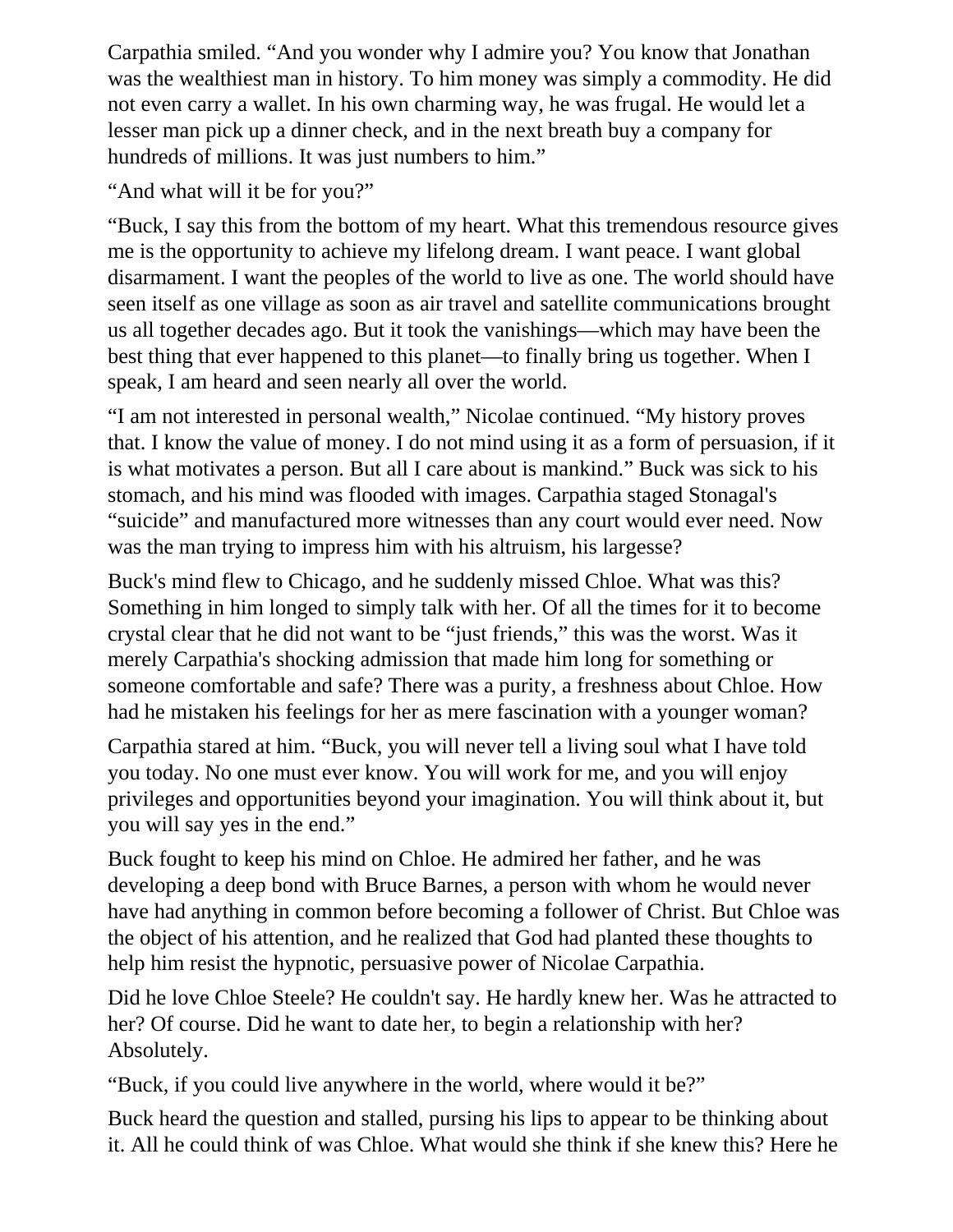sat as the most-talked-about man in the world offered him a blank check, and all he could think about was a twenty-year-old college dropout from Chicago.

"Where, Buck?"

"I'm living there now," Buck said.

"Chicago?"

"Chicago."

In truth, he suddenly couldn't imagine living apart from Chloe. Her body language and responses the last couple of days told him he had alienated her somehow, but he had to believe it was not too late to turn that around. When he showed interest, she had too. When he gave an unclear signal, so did she. He would clarify his interest and hope for the best. There were still serious questions to consider, but for now all he knew was that he missed her terribly.

"Why would anyone want to live in Chicago?" Carpathia asked. "I know the airport is central, but what else does it offer? I am asking you to expand your horizons, Buck. Think Washington, London, Paris, Rome, New Babylon. You have lived here for years, and you know it is the capital of the world—at least until we relocate our headquarters."

"You asked me where I would like to live if I could live anywhere," Buck said. "Frankly, I *could* live anywhere. With the Internet and fax machines, I can file a story from the North Pole. I did not choose Chicago, but now I would not want to leave there."

"What if I offered you millions to relocate?"

Buck shrugged and chuckled. "You have a corner on the wealth of the world, and you say you are not motivated by money. Well, I have very little, and I am truly not motivated by it."

"What motivates you?"

Buck prayed quickly and silently. God, Christ, salvation, the Tribulation, love, friends, lost souls, the Bible, learning, preparing for the Glorious Appearing, New Hope Village Church, Chloe. Those were the things that motivated him, but could he say that? Should he? *God, give me the words!*

"I am motivated by truth and justice," Buck said flatly.

"Ah, and the American way!" Carpathia said. "Just like Superman!"

"More like Clark Kent," Buck said. "I'm just a reporter for a great metropolitan weekly."

"All right, you want to live in Chicago. What would you like to do, if you could do anything you wanted?"

Suddenly Buck snapped back to reality. He wished he could retreat to his private thoughts of Chloe, but he felt the pressure of the clock. This trip, strange as it had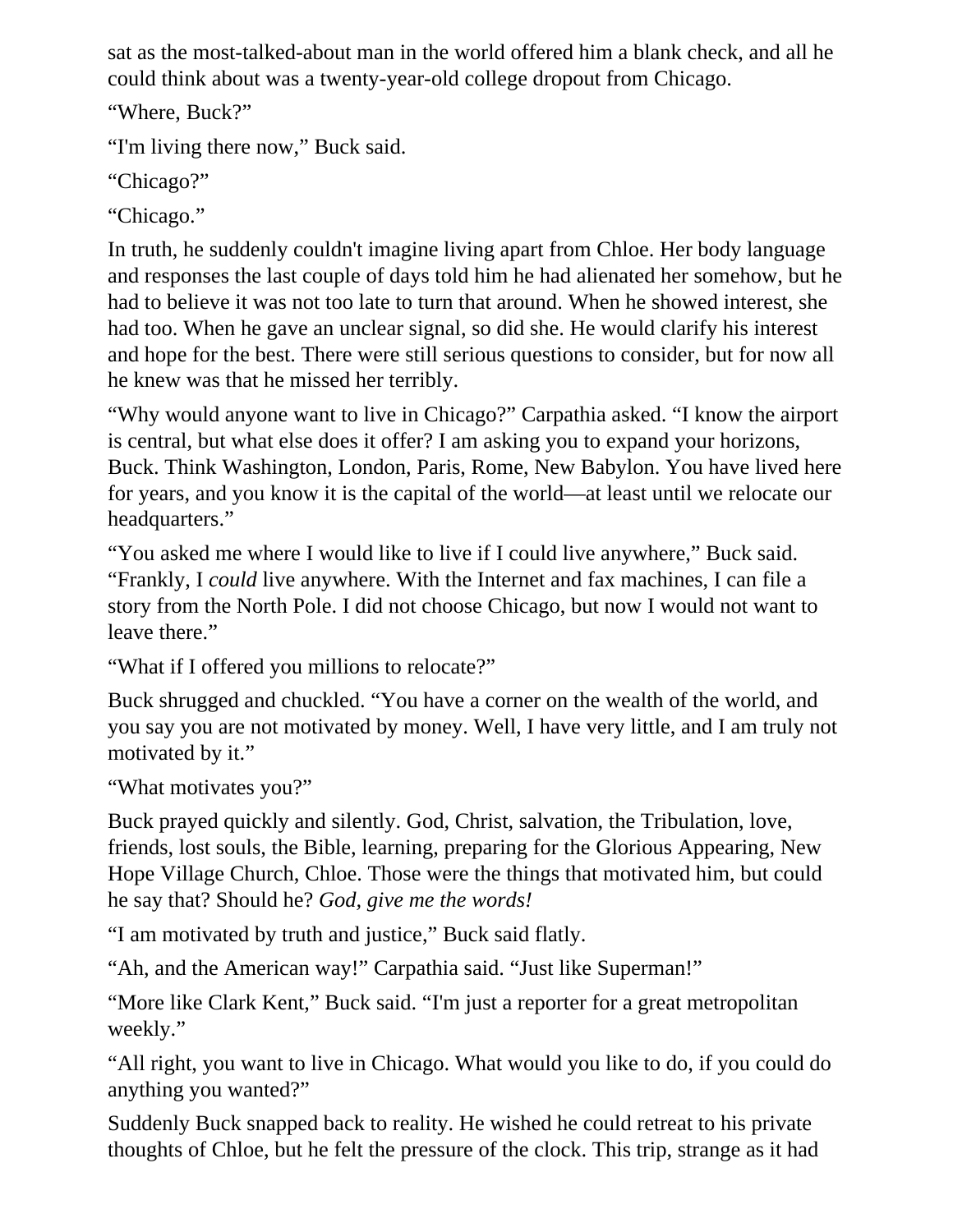been, had been worth the grief just for that morsel about Carpathia's inheritance from Stonagal. He didn't like sparring with Nicolae, and he worried about the minefield represented by this latest question.

"Anything I wanted? I suppose I used to see myself one day in a publisher's role, you know, when I'm a little long in the tooth to be running all over the world chasing down stories. It would have been fun to have a great team of talented people and assign them, coach them, and put together a publication that showcased their abilities. I'd miss the legwork though, the research, the interviewing, and the writing."

"What if you could do both? Have the authority and the staff and the publication, and also give yourself some of the best assignments?"

"I suppose that would have been the ultimate."

"Buck, before I tell you how I can make that happen, tell me why you talk about your dreams in the past tense, as if you no longer have them."

Buck had not been careful. When he had relied on God for an answer, he had been given one. When he ventured out on his own, he had slipped. He knew the world had only seven more years, once the treaty was signed between Carpathia and Israel.

"I guess I just wonder how long this old world has," Buck said. "We're still digging out from the devastation of the disappearances, and—"

"Buck! You insult me! We are closer to world peace now than we have been in a hundred years! My humble proposals have found such receptive ears that I believe we are about to usher in an almost utopian global society! Trust me! Stay with me! Join me! You can fulfill all your dreams! You are not motivated by money? Good! Neither am I. Let me offer you resources that will allow you to never think or worry about money again.

"I can offer you a position, a publication, a staff, a headquarters, and even a retreat, that will allow you to do all you have ever wanted to do and even live in Chicago."

Carpathia paused, as he always did, waiting for Buck to bite. And Buck bit.

"This I've got to hear," he said.

"Excuse me one moment, Buck," Carpathia said, and he buzzed Hattie. Apparently he signaled her in a different way than usual, because rather than answering on the intercom, she appeared at the door behind Buck. He turned to acknowledge her, and she winked at him.

"Ms. Durham," Carpathia said, "would you inform Dr. Rosenzweig, Mr. Plank, and President Fitzhugh that I am running a bit behind schedule. I am estimating ten more minutes here, another ten with Chaim and Steve, and then we will be in Washington by five."

"Very good, sir."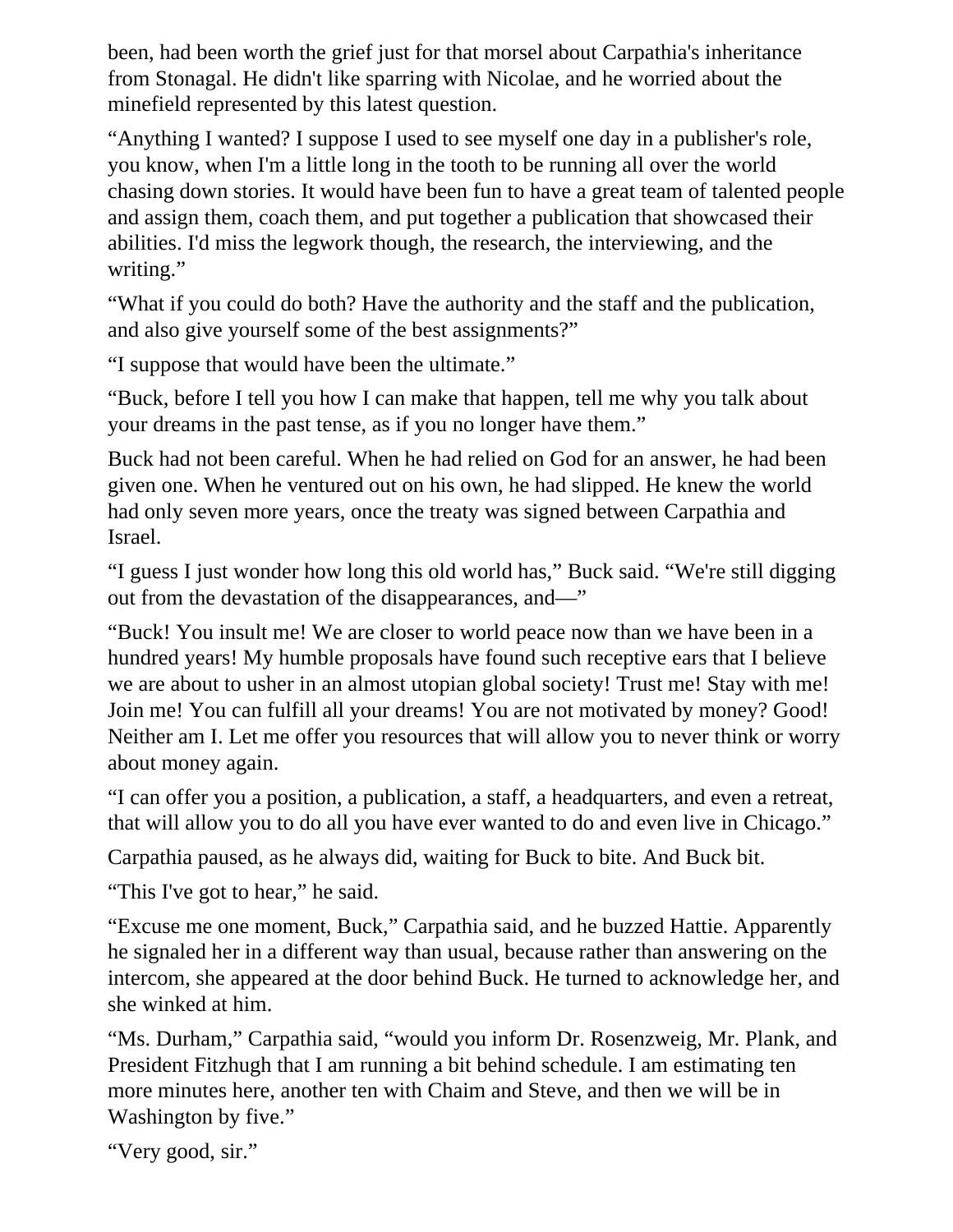Rayford parked at O'Hare and hurried through the terminal to the underground control center and Earl Halliday's office. Earl had been his chief pilot for years, and Rayford had grown from being one of his best young pilots to one of his veteran stars. Rayford felt fortunate to be at a place now where he and Earl could speak in shorthand, cutting through the bureaucratic red tape and getting to the heart of matters.

Earl was waiting outside his office door and looking at his watch when Rayford approached. "Good," Earl said. "C'mon in."

"Nice to see you, too," Rayford said, tucking his cap under his arm as he sat.

Earl sat in the only other chair in his cluttered office, the one behind his desk. "We've got a problem," he began.

"Thanks for easing into it," Rayford said. "Did Edwards write me up for, what did you call it, proselytizing?"

"That's only one part of the problem. If it wasn't for that, I'd be sitting here giving you some incredible news."

"Such as?"

"First tell me if I misunderstood you. When I first came down on you about talking about God on the job, you said you had to think about it. I said if you'd just assure me you'd back off, I'd make the write-up by Edwards go away. Right?"

"Right."

"Now, when you agreed to go to Dallas today to recertify, shouldn't I have been able to assume that meant you were going to play ball?"

"Not entirely. And I suppose you're wondering how my recert went."

"I already know how it went, Ray!" Earl snapped. "Now answer my question! Are you saying you went down there to get your papers on the 'five-seven and all the while you had no intention of backing off from sounding so religious on the job?"

"I didn't say that."

"Say what you mean, then, Ray! You've never played games with me, and I'm too old for this. You hit me with all that church and Rapture stuff, and I was polite, wasn't I?"

"A little too polite."

"But I took it as a friend, just like you listen to me when I brag about my kids, right?"

"I wasn't bragging about anything."

"No, but you were excited about it. You found something that gave you comfort and helped explain your losses, and I say, great, whatever makes your boat float. You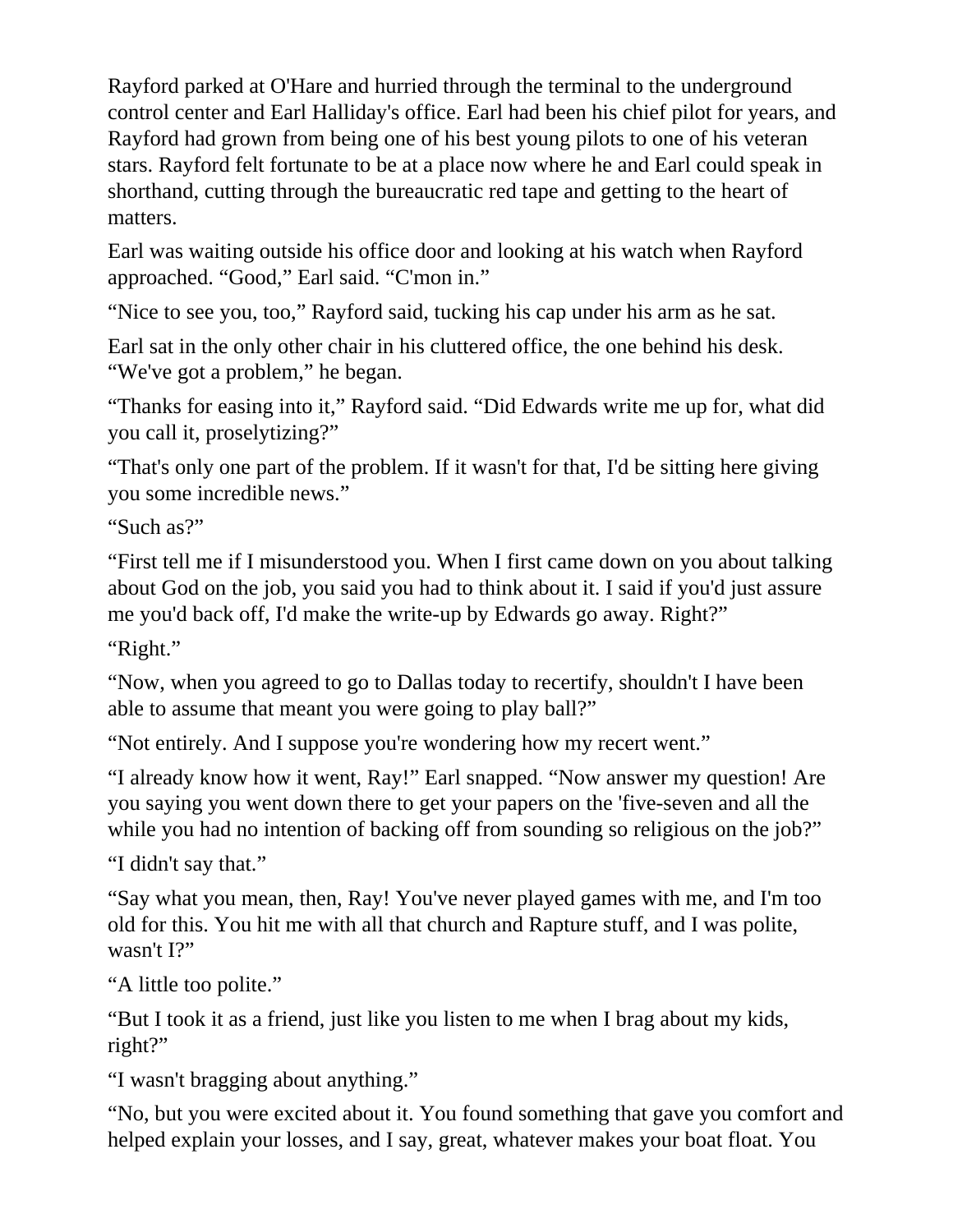started pressing me about coming to church and reading my Bible and all that, and I told you, kindly I hope, that I considered that personal and that I would appreciate it if you'd lay off."

"And I did. Though I still pray for you."

"Well, hey, thanks. I also told you to watch it on the job, but no, you were still too new to it, still flush with the novelty of it, high as a guy who's just found the latest get-rich-quick scheme. So what do you do? You start pushing Nick Edwards, of all people. He's a comer, Ray, and people in high places here like him."

"I like him, too. That's why I care about him and his future."

"Yeah, all right, but he made it pretty clear he didn't want to hear any more, just like I did. You let up on me, so why couldn't you let up on him?"

"I thought I did."

"You thought you did." Earl pulled a file from his drawer and fingered his way to a certain page. "Then you deny telling him, and I quote, 'I don't care what you think of me'?"

"That's a little out of context, but, no, I wouldn't deny the spirit of that. All I was saying was that—"

"I know what you were saying, Ray, all right, because you said it to me, too! I told you I didn't want to see you become one of these wild-eyed fanatics who thinks he's better than everybody else and tries to get 'em saved. You said you just cared about me, which I appreciate, but I said you were getting close to losing my respect."

"And I said I didn't care."

"Well, can't you see how insulting that is?"

"Earl, how can I insult you when I care enough about your eternal soul to risk our friendship? I told Nick the same thing I told you, that what people feel about me isn't that important anymore. Part of me still cares, sure. Nobody wants to be seen as a fool. But if I don't tell you about Christ just because I'm worried about what you'll think of me, what kind of friend would I be?"

Earl sighed and shook his head, staring at the file again. "So, you contend that Nick took you out of context, but everything you just said is right here in this report."

"It is?"

"It is."

Rayford cocked his head. "What do you know about that? He heard me. He got the point."

"He certainly must not have agreed with the point. Otherwise, why this?" Earl shut the folder and slapped it.

"Earl, I was right where you and Nick are the night before the disappearances. I—"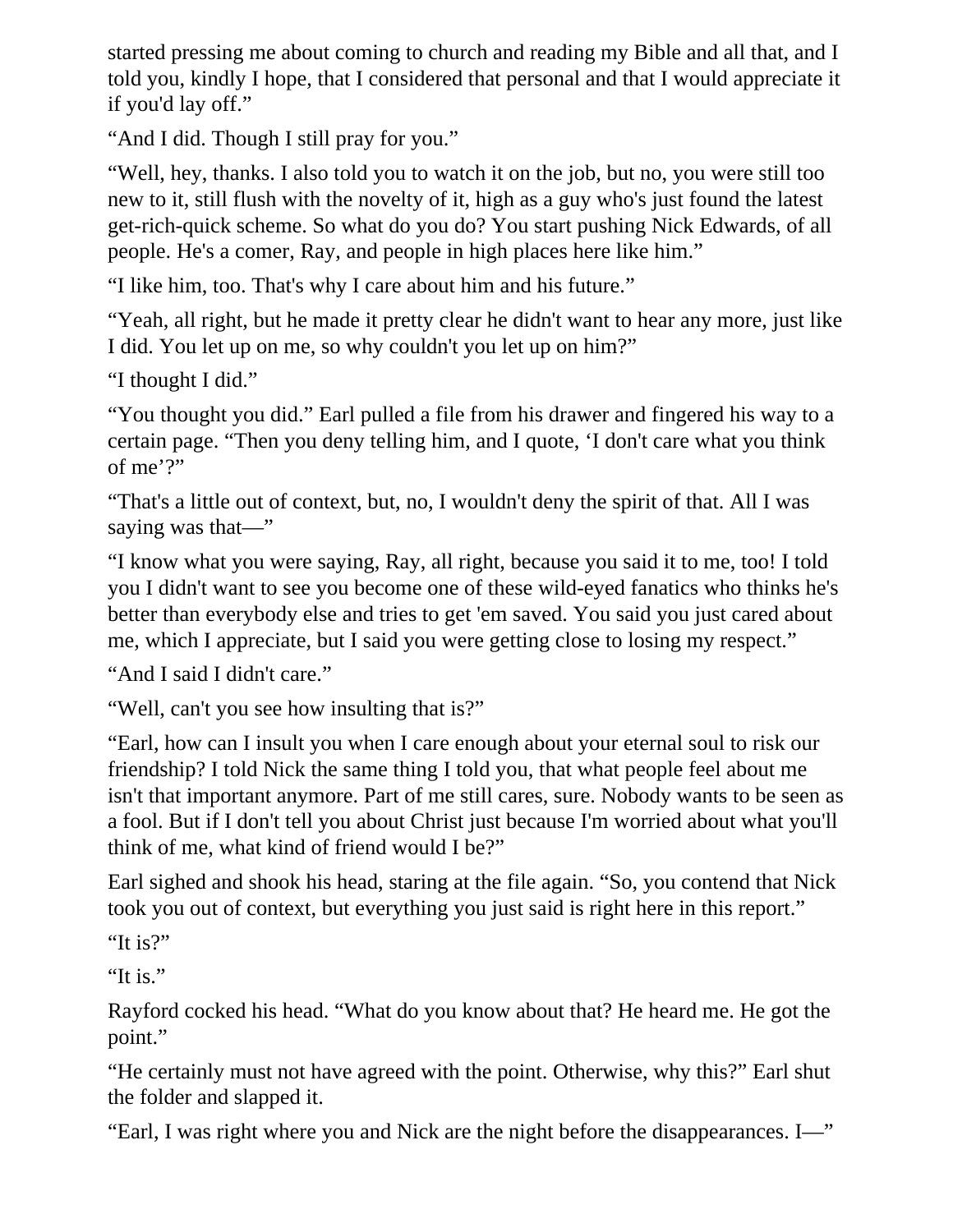"I've heard all this," Earl said.

"I'm just saying I understand your position. I was almost estranged from my wife because I thought she had become a fanatic."

"You told me."

"But my point now is that she *had* become a fanatic. She was right! She was proven right!"

"Rayford, if you want to preach, why don't you get out of aviation and into the ministry?"

"Are you firing me?"

"I hope I don't have to."

"Do you want me to apologize to Nicky, tell him I realized I pushed him too far but that my intentions were good?"

"I wish it was that easy."

"Isn't that what you offered the other day?"

"Yes! And I upheld my end of the bargain. I have not copied this file to Personnel or to my superiors, and I told Nicky I wouldn't. I said I would keep it, that it would become a permanent part of my personal file on you as my subordinate—"

"Which means nothing."

"Of course, you and I know that, and Nick is no dummy either. But it seemed to satisfy him. I assumed that your going to Dallas for recert was your way of telling me you heard what I was saying and that we were helping each other out."

Rayford nodded. "I had planned to be more judicious and try to be sure I didn't get you into trouble defending me for my actions."

"I didn't mind doing this, Ray. You're worth it. But you turned around and pulled the same stunt this morning. What were you thinking?"

Rayford flinched and sat back. He set his hat on the desk and held out both hands, palms up. "This morning? What are you talking about? I thought it went well, perfect in fact. Didn't I pass?"

Earl leaned across the desk and scowled. "You didn't pull the same thing with your examiner this morning that you've pulled with me and Nick and every other first officer you've worked with for the past few weeks?"

"Talk to him about God, you mean?"

"Yes!"

"No! In fact, I felt a little guilty about it. I said hardly anything to him. He was pretty severe, giving me the usual prattle about what he was and wasn't there for."

"You didn't preach at him?"

Rayford shook his head, trying to remember if he had done or said anything that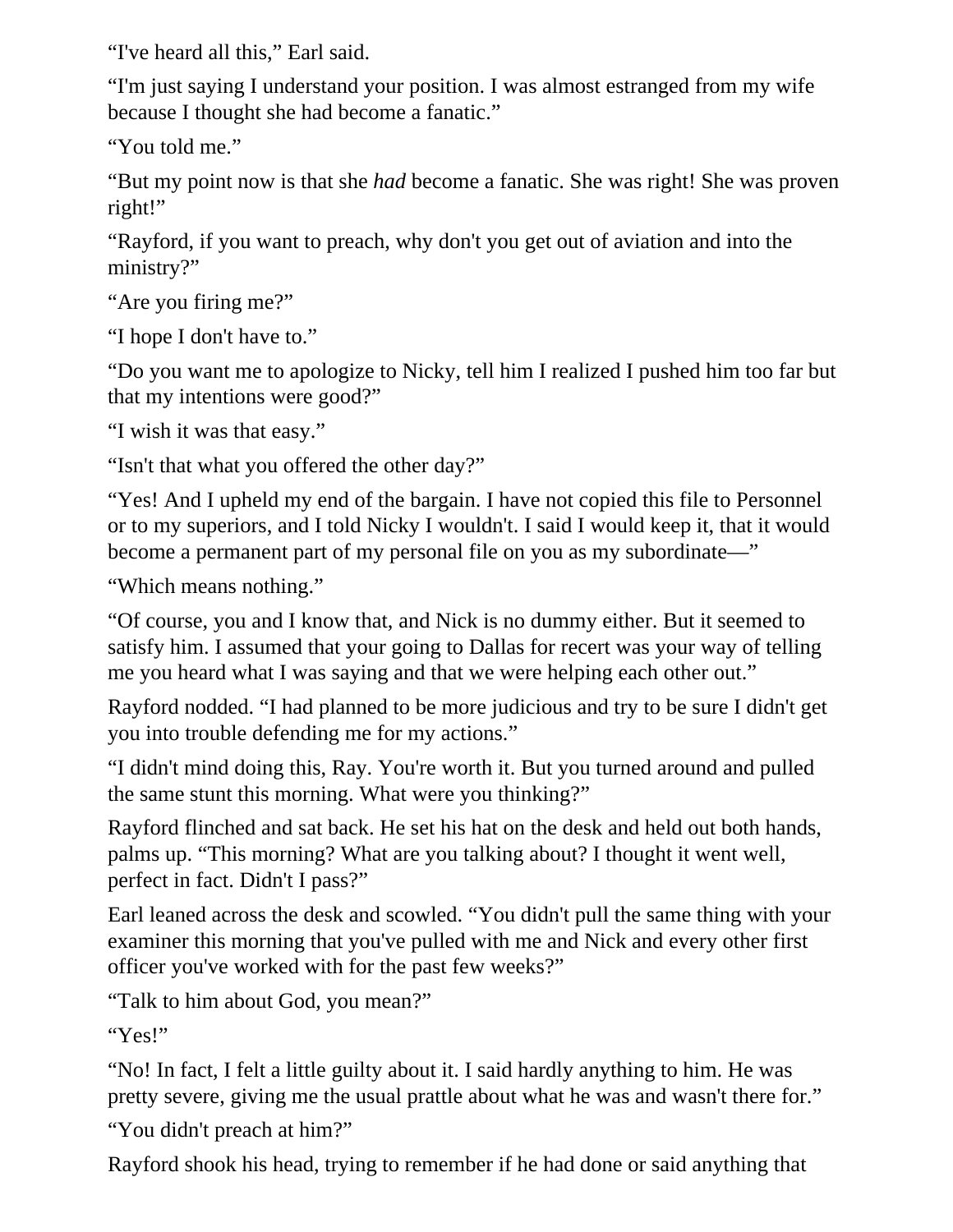could be misconstrued. "No. I didn't hide my Bible. Usually it's in my flight bag, but I had it out when I first met him, because I'd been reading it in the van. Hey, are you sure this complaint didn't come from the van driver? He saw me reading and asked about it, and we discussed what had happened."

"Your usual."

Rayford nodded. "But I didn't get any negative reaction from him."

"Neither did I. This complaint comes from your examiner."

"I don't understand it," Rayford said. "You believe me, don't you, Earl?"

"I wish I did," Earl said. "Now don't give me that look. I know we've been friends a long time, and I never once thought you lied to me. Remember that time you voluntarily grounded yourself because you didn't think your flight was going out and you'd had a few drinks?"

"I even offered to pay for another pilot."

"I know. But what am I supposed to think now, Ray? You say you didn't hassle this guy. I want to believe you. But you've done it to me and to Nick and to others. I gotta think you did it this morning, too."

"Well, I'm going to have to talk with this guy," Rayford said.

"No, you're not."

"What, I can't confront my accuser? Earl, I didn't say a word to the man about God. I wish I had, especially if I'm going to have to take grief for it. I want to know why he said that. It had to be a misunderstanding, some secondhand complaint from the van driver, but like I say, I didn't sense any resistance from him. He must have said something to the examiner, though. Otherwise, where would the examiner even get the idea that I've done this before, unless the Bible just set him off?"

"I can't imagine the van driver having any contact with the examiner. Why would he, Ray?"

"I'm at a loss, Earl. I'm not sure I would have apologized if I had legitimately been in trouble for this, so I sure can't apologize for something I didn't do."

Buck recalled Rosenzweig telling him how the president had offered to come to New York to meet with Carpathia, but out of his vast humility, Nicolae had insisted on going to Washington. Now Carpathia casually has his personal assistant send word that he'll be late? Had he planned this? Was he systematically letting everyone know where they stood with him?

A few minutes later Hattie knocked and entered.

"Mr. Secretary-General," she said, "President Fitzhugh is sending *Air Force One* for you."

"Oh, tell him that will not be necessary," Carpathia said.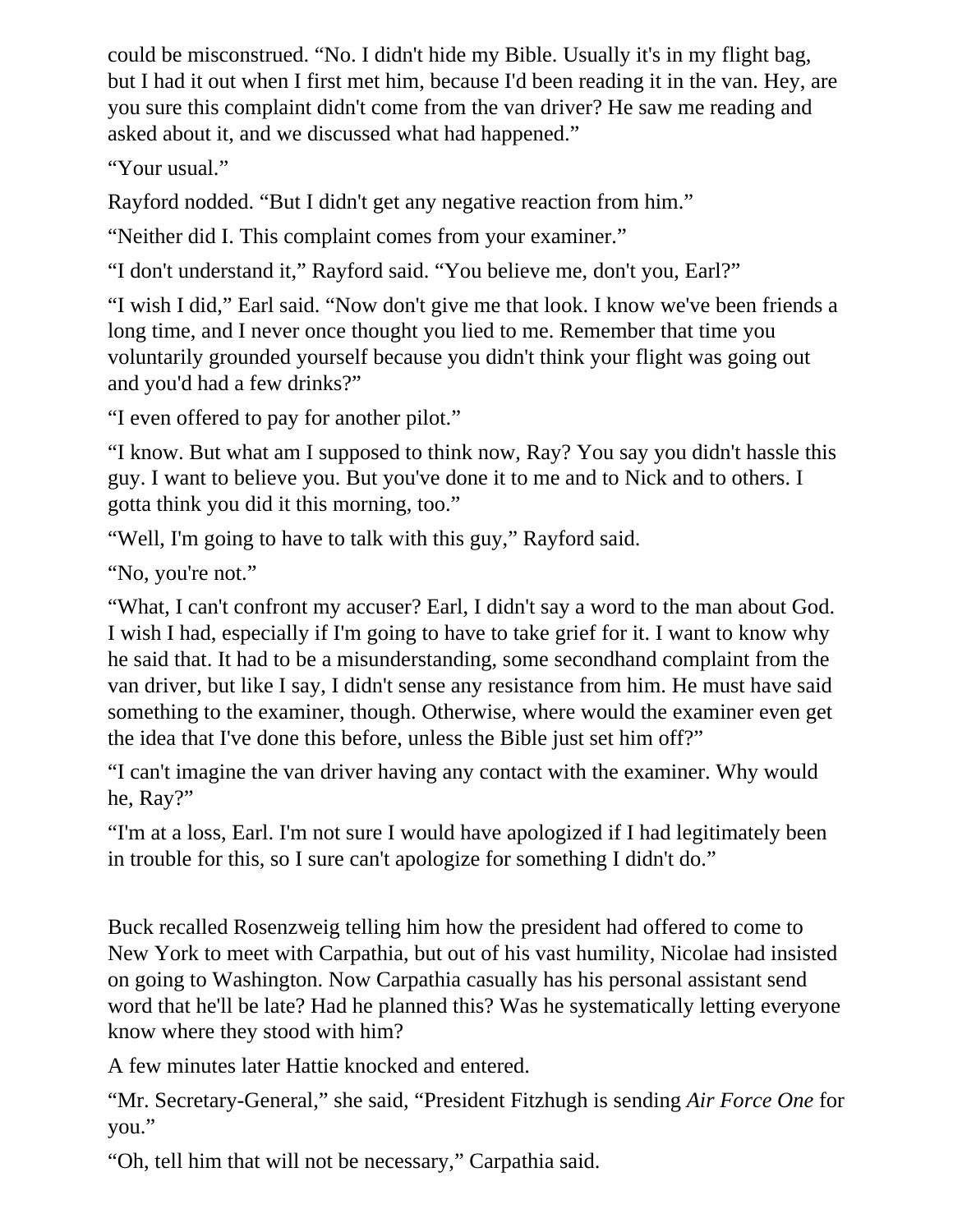"Sir, he said it's already in the air and that you should come at your leisure. The pilot will let the White House know when you're on your way."

"Thank you Ms. Durham," Carpathia said. And to Buck, "What a nice man! You have met him?"

Buck nodded. "My first Newsmaker of the Year subject."

"His first or second time winning?"

"His second." Buck marveled anew at the encyclopedic memory of the man. Was there any doubt who the subject of this year's Newsmaker would be? It was an assignment Buck did not relish.

Earl shifted nervously. "Well, let me tell you, this comes at the worst possible time. The new *Air Force One*, which is scheduled to go into service next week, is a sevenfive-seven."

Rayford was nonplussed. The note from Hattie Durham, saying the same thing, was still in his pocket.

## **CHAPTER SEVEN**

Rayford shifted in his chair and watched his chief pilot's face. "I had heard that, yes," he hedged. "Is there anyone in America who hasn't heard about the new plane? I wouldn't mind seeing it, with everything they say is in it."

"It's top of the line, for sure," Earl said. "Absolute latest in technology, communications, security, and accommodations."

"You're the second person who's reminded me about that plane today. What's the point?"

"The point is, the White House has contacted our brass. Seems they think it's time their current pilot be put out to pasture. They want us to recommend a new guy. The people in Dallas narrowed a list to a half dozen senior pilots, and it came to me because your name is on it."

"Not interested."

"Not so fast! How can you say that? Who wouldn't want to fly one of the most advanced planes in the world, one outfitted like that, for the most powerful man on earth? Or I guess I should say the *second* most powerful, now that we've got this Carpathia guy at the U.N."

"Simple. I'd have to move to Washington."

"What's keeping you here? Is Chloe going back to school?"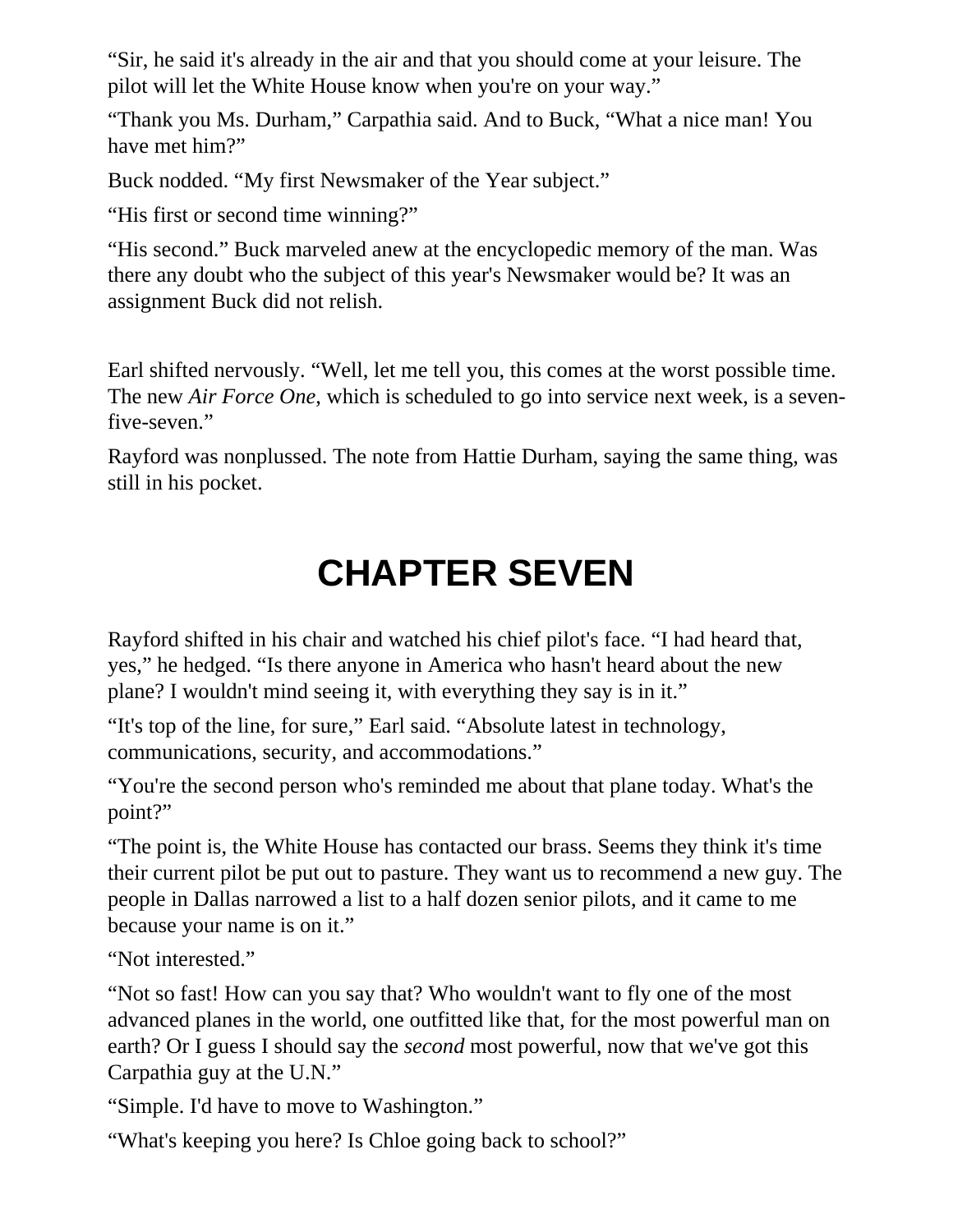"No."

"Then she's mobile too. Or does she have a job?"

"She's looking for one."

"Then let her find one in Washington. The job pays twice what you're making now, and you're already in the top 5 percent at Pan-Con."

"Money doesn't mean that much to me," Rayford said.

"Get off it!" Earl snapped. "Who calls me first when new numbers are in the air?"

"It's just not true of me anymore, Earl. And you know why."

"Yeah, spare me the sermon. But, Ray, the financial freedom to get a bigger, nicer place, run in different circles—"

"It's the circle I'm running in that's keeping me in Chicago. My church."

"Ray, the salary—"

"I don't care about the money. It's just Chloe and me now, remember?"

"Sorry."

"If anything, we ought to be downsizing. We've got more house than we need, and I've certainly got more money than I can spend."

"Then do it for the challenge! No regular route, a staff of first officers and navigators. You'll fly all over the world, a different place every time. It's an accomplishment, Ray."

"You said there were five other names."

"There are, and they're all good men. But if I lobby for you, you've got it. The problem is, I can't lobby for you with this Nick Edwards thing in the file."

"You said it was only in your file."

"It is, but with this morning's snafu, I can't risk hiding it. What if I get you the White House assignment and that examiner squawks? As soon as that gets out, Edwards sees it and corroborates the story. No assignment for you, and I look like an idiot for burying the complaint and championing you. End of story."

"It's the end of the story anyway," Rayford said. "I can't move."

Earl stood. "Rayford," he said slowly, "calm down and listen to me. Open your mind a little. Let me tell you what I'm hearing, and then just give me one chance to persuade you."

Rayford started to protest, but Earl cut him off.

"Please! I can't make your decision for you, and I won't try. But you have to let me finish. Even though I don't agree with your take on the disappearances, I'm happy for you that you've found some comfort in religion."

"It's not—"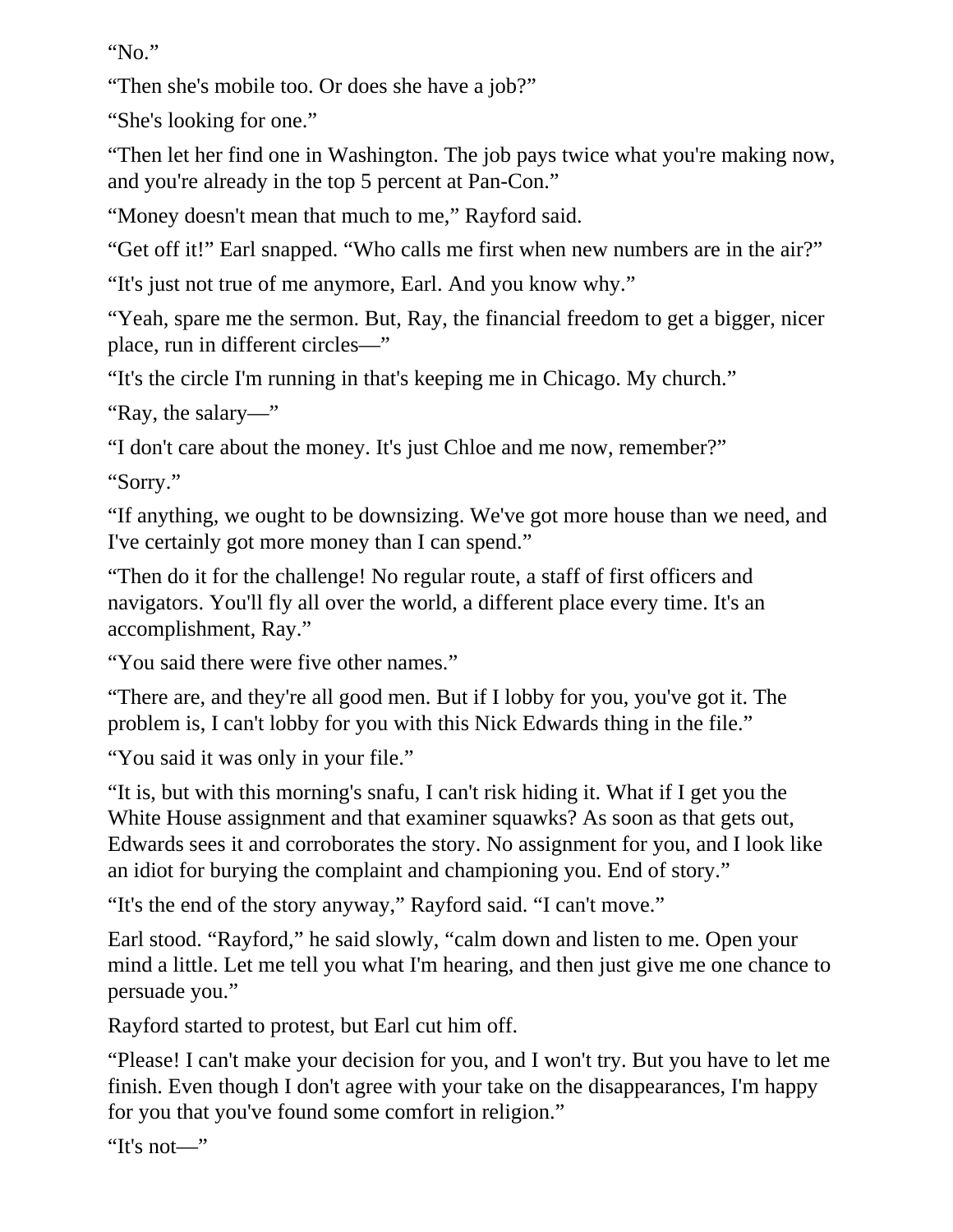"Ray, I know. I know. I've listened to you and I've heard you. To you it's not religion, it's Jesus Christ. Did I listen well, or what? I admire that you've given yourself to this. You're devout. I don't doubt you. But you don't just thumb your nose at an assignment that a thousand pilots would die for. Frankly, I'm not entirely sure you'd have to relocate. How often do you see a president of the United States traveling on a Sunday? Surely not more than you fly Sundays now."

"Because of seniority, I hardly ever fly Sundays."

"You can assign someone else to fly Sundays for you. You'll be the captain, the senior guy, in charge, the boss. You won't have me to answer to anymore."

"I'll do it!" Rayford said, smiling. "I'm kidding."

"Of course, it would make more sense for you to live in Washington, but I'll bet if your only condition is living in Chicago, they'd do it."

"No possible way."

"Why?"

"Because my church is not just about Sundays. We meet frequently. I'm close to the pastor. We meet almost every day."

"And you can't see living without that."

"I can't."

"Ray, what if this is a phase? What if you eventually lose your zeal? I'm not saying you're a phony or that you're going to turn your back on what you've found. I'm just saying the novelty might wear off, and you might be able to work somewhere else if you can get back to Chicago on the weekends."

"Why is this so important to you, Earl?"

"You don't know?"

"I don't."

"Because it's something I've dreamed of all my life," Earl said. "I kept up on all the latest certifications all my years in this position, and I've applied for the pilot's job with every new president."

"I never knew that."

"Of course you didn't. Who would admit that and let the world know he got his guts ripped out every four or eight years, seeing other guys get the job? Your getting it would be the next best thing. I could enjoy it vicariously."

"For that reason alone I wish I was free to take it."

Earl sat back down. "Well, thanks for that table scrap."

"I didn't mean it that way, Earl. I'm serious."

"I know you are. Truth is, I know a couple of the other yokels on the list, and I wouldn't let them drive my car."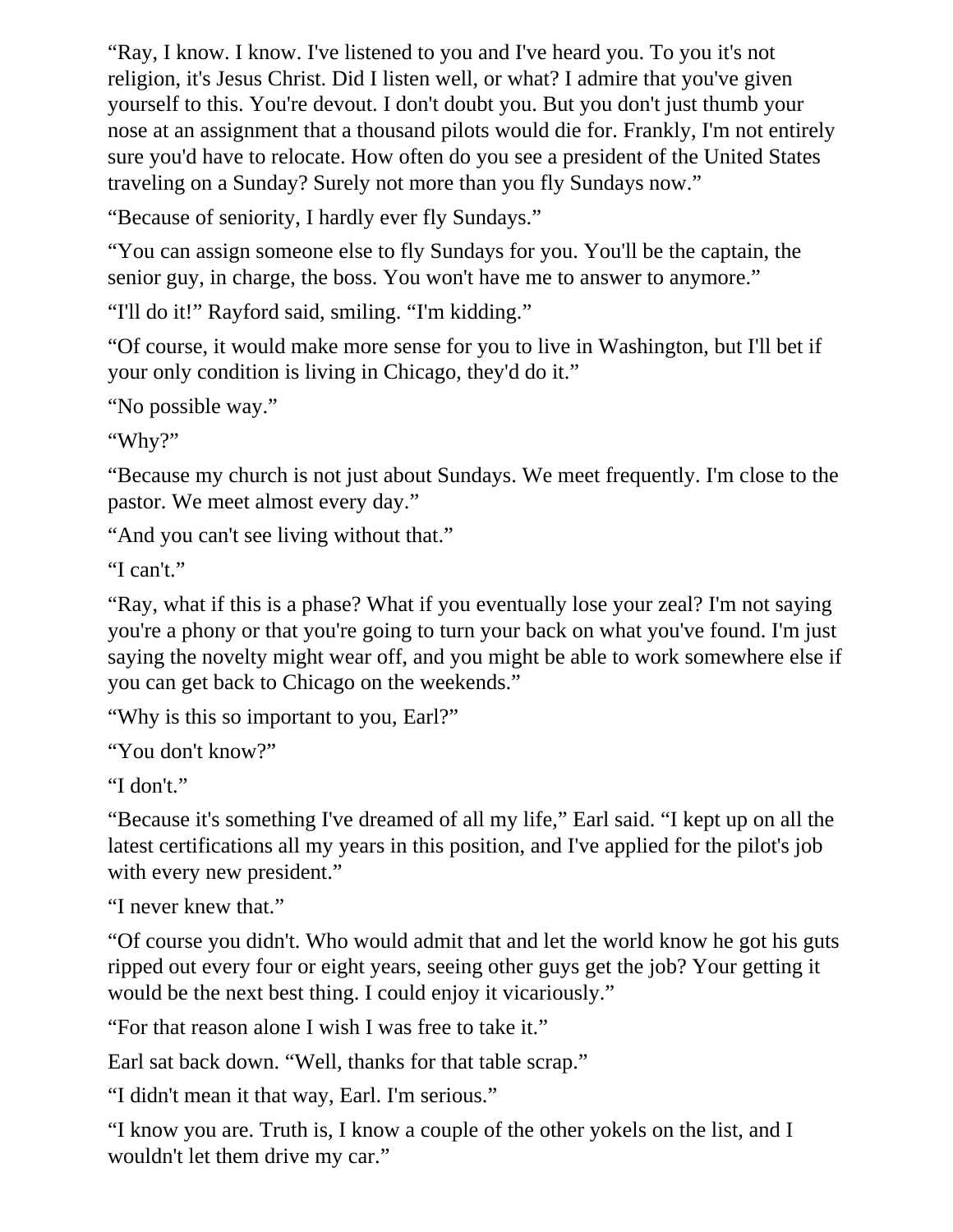"I thought you said they were good men."

"I'm just trying to tell you that if you don't take this, someone else will."

"Earl, I really don't think—"

Earl held up a hand. "Ray, do me a favor, will you? Will you not decide right now? I mean, I know you've pretty much already decided, but would you hold off telling me officially until you've slept on it?"

"I'll pray about it," Rayford conceded.

"I thought you might."

"Are you forbidding me from calling that examiner?"

"Absolutely. You want to file a grievance, do it on paper, through channels, the right way."

"You sure you want to recommend a guy you don't believe for a job like this?"

"If you tell me you didn't pressure the guy, I have to believe you."

"I didn't even broach the subject, Earl."

"This is crazy." Earl shook his head.

"Who did the complaint go to?"

"My secretary."

"From?"

```
"From his secretary, I guess."
```

```
"Can I see it?"
```

```
"I shouldn't."
```
"Let me see it, Earl. What do you think, I'm going to turn you in?"

Earl buzzed his secretary. "Francine, bring me your notes on the complaint you got from Dallas this morning." She brought him a single typed sheet. Earl read it and slid it across the desk to Rayford. It read:

Took a call at 11:37 A.M. from a woman who identified herself as Jean Garfield, secretary to Pan-Con Certification Examiner Jim Long of Dallas. Asked how to go about lodging a complaint of religious harassment against Rayford Steele due to his pressuring Long during his recert this A.M. Told her I would get back to her. She did not leave a number, but said she would call back later.

Rayford held up the paper. "Earl, you're a better detective than this."

```
"What do you mean?"
```

```
"This smells."
```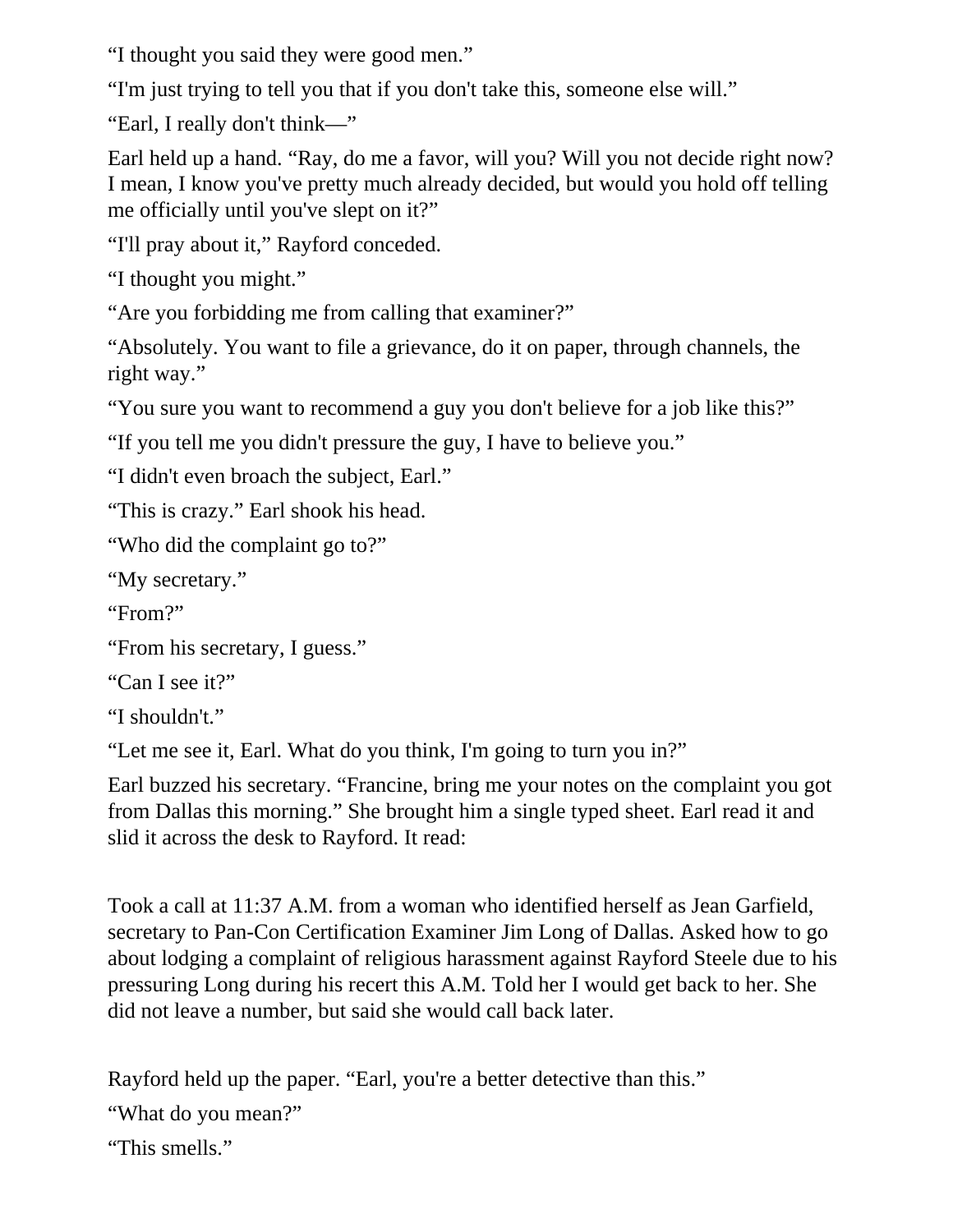"You don't think it's legit?"

"First of all, my guy had a two-syllable last name on his ID badge. And when was the last time you remember an examiner having a secretary?"

Earl made a face. "Good call."

"Speaking of calls," Rayford said, "I'd like to know where that call came from. How hard would that be to determine?"

"Not hard. Francine! Call security for me, please."

"Would you mind asking her to check something else for me?" Rayford said. "Ask her to call Personnel and see if we have a Jim Long or a Jean Garfield working for Pan-Con."

"If you do not mind," Carpathia said, "I would now like to ask your friends to join us."

*Now, already*? Buck wondered. *Just in time for the big news, whatever it is*?

"This is your show," Buck said, surprised at Carpathia's pained expression. "Your meeting, I mean. Sure, invite them in."

Buck didn't know whether it was just his imagination, but it seemed both Steve Plank and Chaim Rosenzweig had bemused, knowing looks when they entered, trailed by Hattie. She set a chair from the conference table on the other side of Buck, and the men sat. Hattie left again. "Mr. Williams has a prerequisite," Carpathia announced, to the low murmur from Plank and Rosenzweig. "He must be headquartered in Chicago."

"That just helps narrow it down," Dr. Rosenzweig said. "Does it not?"

"It does indeed," Carpathia said. Buck glanced at Plank, who was nodding. The secretary-general turned toward Buck. "Here is my offer: You become president and publisher of the *Chicago Tribune,* which I shall acquire from the Wrigley family within the next two months. I will rename it *The Midwest Tribune* and publish it under the auspices of Global Community Enterprises. The headquarters will remain Tribune Tower in Chicago. Along with your job comes a limousine with driver, a personal valet, whatever staff you deem necessary, a home on the North Shore with domestic help, and a retreat home on Lake Geneva in southern Wisconsin. Beyond naming the publication and the publishing company, I will not intrude on your decision making. You will have complete freedom to run the paper any way you wish." His voice took a tone of sarcasm. "With your twin towers of truth and justice undergirding every word."

Buck wanted to laugh aloud. It didn't surprise him that Carpathia could afford such a purchase, but there was no way a man so visible could hide behind a publishing company name and break every rule of journalistic ethics by owning a major media outlet while serving as secretary-general of the United Nations.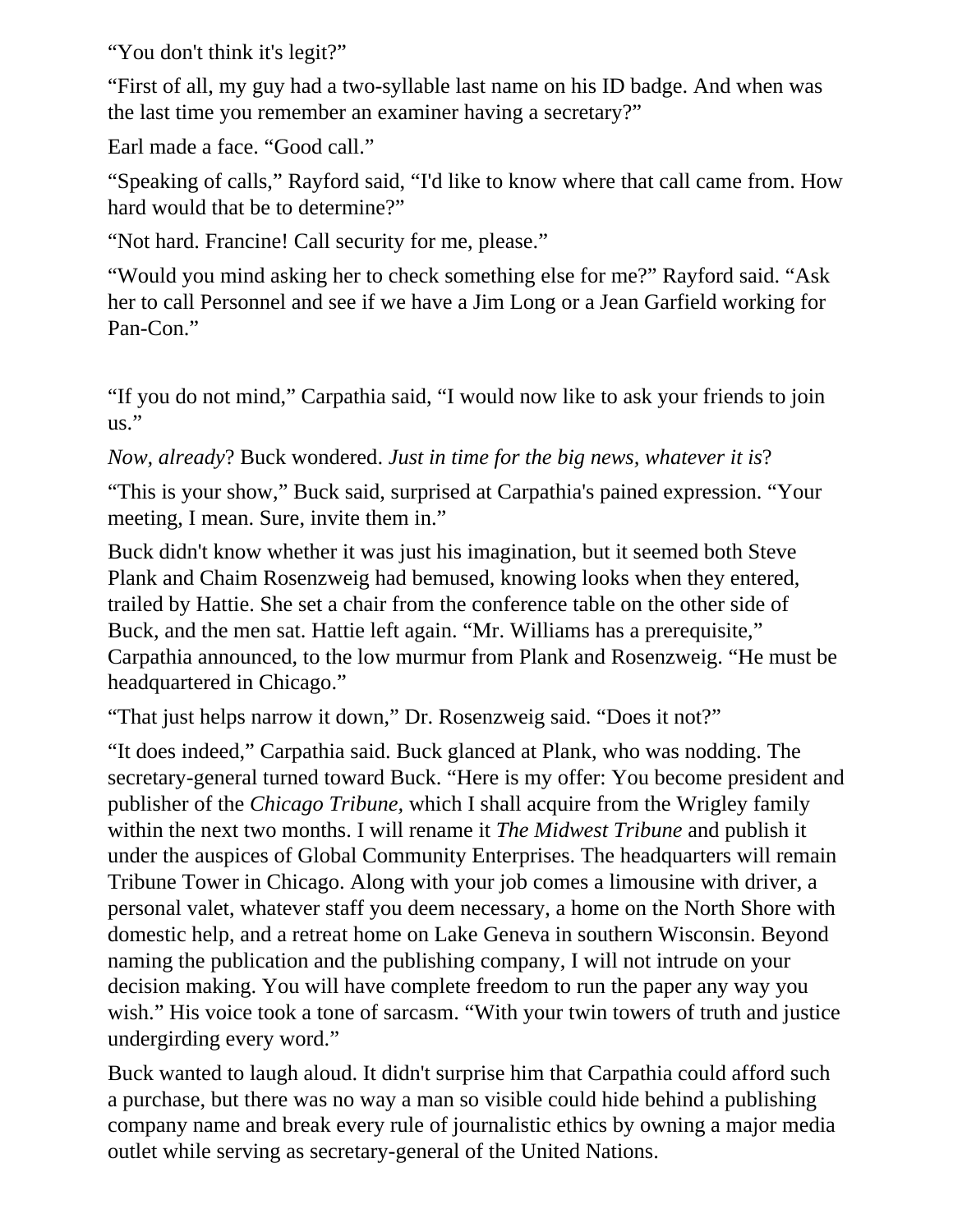"You'll never get away with it," Buck said. He kept silent about the real issue: that Carpathia would never give anyone in his charge complete freedom unless he believed he had total control of their mind.

"That will be *my* problem," Carpathia said.

"But with complete freedom," Buck said, "I would be your problem too. I am devoted to the tenet that the public has a right to know. So the first investigative piece I assign, or write myself, would be about ownership of the publication."

"I would welcome the publicity," Carpathia said. "What would be wrong with the United Nations owning a paper dedicated to news of the global community?"

"You wouldn't own it personally?"

"That is semantics. If it would be more appropriate for the U.N. to own it than for me, I would donate the money, or buy it and donate the company to the U.N."

"But then the *Tribune* becomes a house organ, an in-house sheet promoting the interests of the U.N."

"Which makes it legal."

"But which also makes it impotent as an independent news voice."

"That will be up to you."

"Are you serious? You would allow your own publication to criticize you? To take issue with the United Nations?"

"I welcome the accountability. My motives are pure, my goals are peaceful, and my audience is global."

Buck turned in frustration to Steve Plank, knowing full well that Steve was one who had already proven susceptible to Carpathia's power. "Steve, you're his media adviser! Tell him there's no credibility in such a venture! It would not be taken seriously."

"It wouldn't be taken seriously at first by other news media, Buck," Steve acknowledged. "But it won't be long before Global Community Publishing owns those media services too."

"So by monopolizing the publishing industry, you eliminate the competition and the public doesn't know the difference?"

Carpathia nodded. "That is one way to phrase it. And if my motives were anything but ideal, I would have a problem with it too. But what is wrong with controlling global news when we are headed toward peace and harmony and unity?"

"Where is the power to think for oneself?" Buck asked. "Where is the forum for diverse ideas? What happens to the court of public opinion?"

"The court of public opinion," Steve said, "is calling for more of what the secretarygeneral has to offer."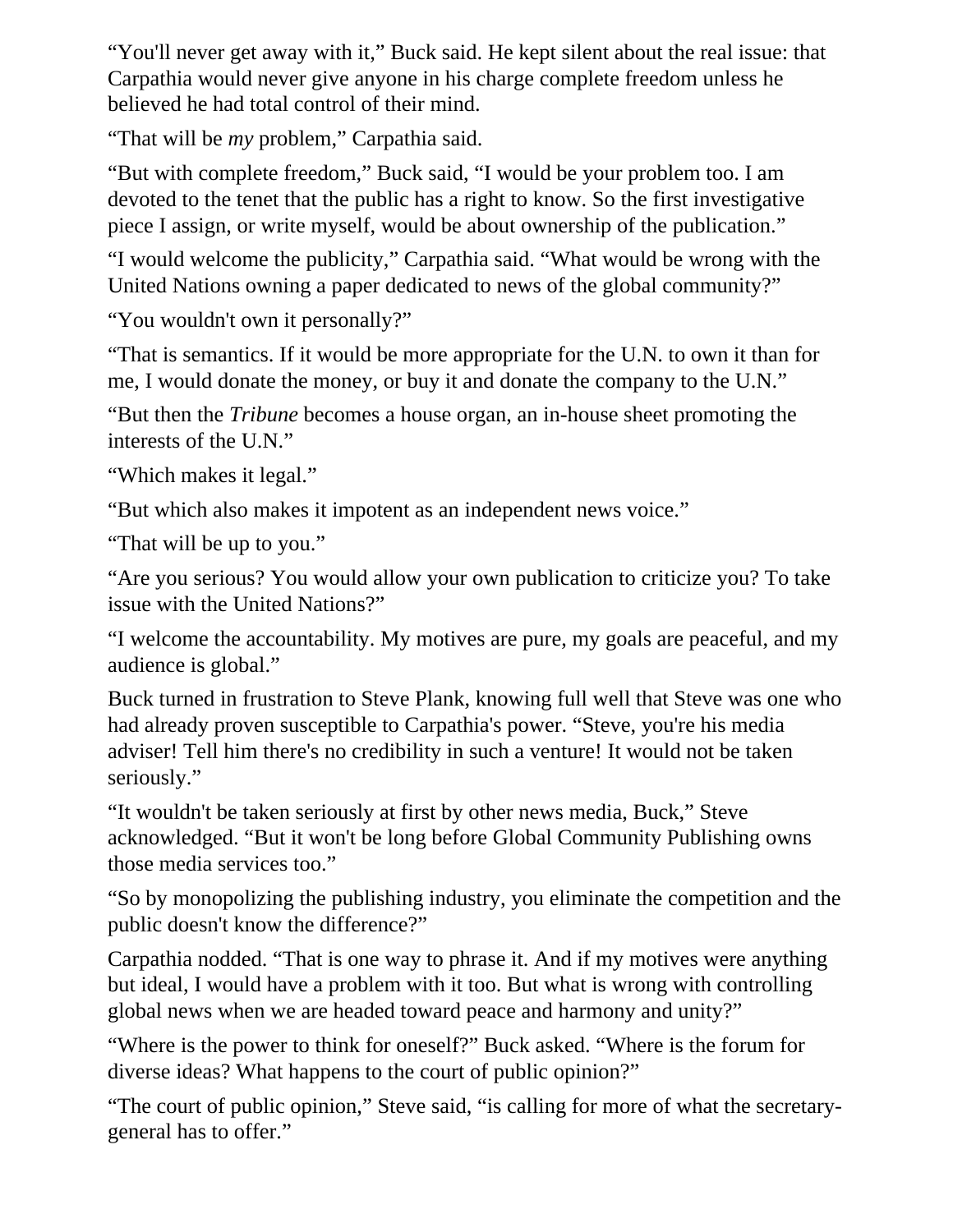Buck was defeated, and he knew it. He couldn't expect Chaim Rosenzweig to understand the ethics of journalism, but when a veteran like Steve Plank could support a puff sheet for a benevolent dictator, what hope was there?

"I can't imagine being involved in such a venture," Buck said.

"I love this man!" Carpathia exulted, and Plank and Rosenzweig smiled and nodded. "Think about it. Mull it over. Somehow I will make it legal enough to be acceptable even to you, and then I will not take no for an answer. I want the paper, and I am going to get it. I want you to run it, and I am going to get you. Freedom, Buck Williams. Total freedom. The day you believe I am intruding, you may quit with full pay."

Having thanked Earl Halliday for his confidence and promising not to declare himself just yet—though Rayford could not imagine taking the job—he stood in the terminal at an otherwise deserted bank of pay phones. Francine, Earl's secretary, had confirmed that there was no Jean Garfield working for Pan-Con. And while there were no fewer than six James Longs, four of them were baggage handlers and the other two were midlevel bureaucrats. None worked in Dallas, none was an examiner, and none had a secretary.

"Who's out to get you?" Earl had asked.

"I can't imagine."

Francine reported that the call she took that morning had been traced to New York. "It'll take them a few hours to get an exact phone number," she said, but Rayford knew in a flash who it was. He couldn't be sure why she would do it, but only Hattie Durham would pull a stunt like that. Only she would have access to Pan-Con people who would know where he was and what he was doing that morning. And what was that business about *Air Force One?*

He called information and got the number for the United Nations. After reaching the switchboard and then the administrative offices, he finally got Hattie, the fourth person to pick up the phone.

"Rayford Steele here," he said flatly.

"Oh, hi, Captain Steele!" The brightness in her voice made him cringe.

"I give up," Rayford said. "Whatever you're doing, you win."

"I don't follow."

"C'mon, Hattie, don't play dumb."

"Oh! My note! I just thought it was funny, because I was talking to a friend in Pan-Con traffic the other day, and she mentioned that my old friend was recerting on the 757 this morning in Dallas. Wasn't it funny that I had mail waiting for you? Wasn't that just the funniest?"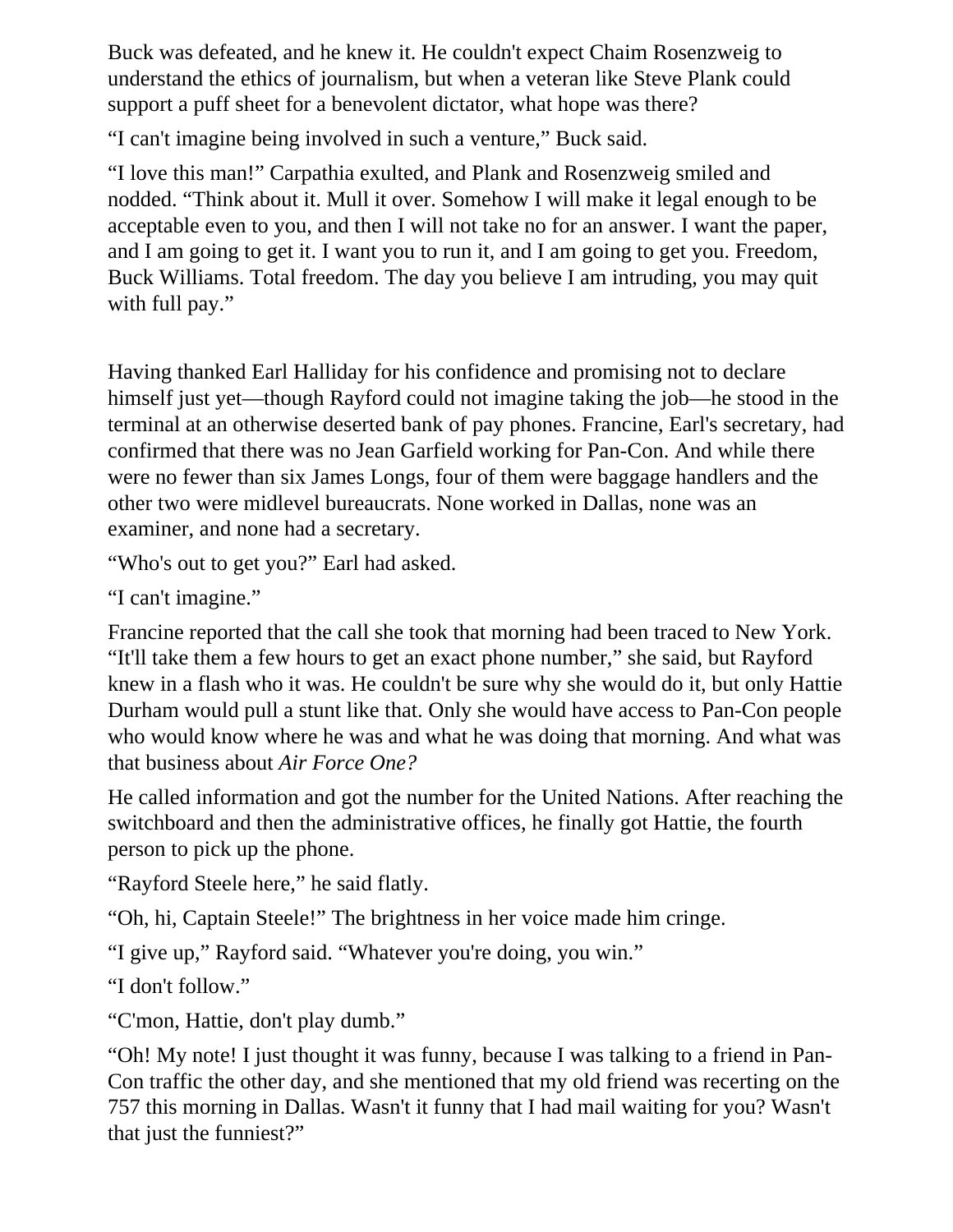"Yeah, hilarious. What does it mean?"

"The message? Oh, nothing. Surely you knew that, right? Everybody knows the new *Air Force One is* going to be a 'fiftyseven, don't they?"

"Yeah, so why remind me?"

"It was a joke, Rayford. I was kidding you about recertifying as if you were going to be the president's new pilot. Don't you get it?"

Was it possible? Could she be that naive and innocent? Could she have done something that vapid and have been so coincidentally lucky? He wanted to ask how she knew he would be offered the job, but if she didn't know it, he certainly did not want to tell her.

"I get it. Very funny. So what was the phony complaint all about?"

"The phony complaint?"

"Don't waste my time, Hattie. You're the only person who knew where I was and what I was doing, and I come back to some bogus charge about religious harassment."

"Oh, that!" she laughed. "That was just a wild guess. You had an examiner, didn't you?"

"Yes, but I didn't—"

"And you had to give him the big pitch, didn't you?"

"No."

"Come now, Rayford. You gave it to me, to your own daughter, to Cameron Williams, to Earl Halliday, to just about everybody you've worked with since. Really? You didn't preach to the examiner?"

"As a matter of fact, I didn't."

"Well, OK, so I guessed wrong. But it's still funny, don't you think? And the odds were with me. What would you have thought if you *had* come on strong with him and then came back to a complaint? You would have apologized to him, and he would have denied it. I love practical jokes! C'mon, give me some credit."

"Hattie, if you're trying to get back at me for how I treated you, I suppose I deserve it."

"No, Rayford, it's not that! I'm over it. I'm over you. If we'd had a relationship, I would never be where I am today, and believe me, I never want to be anywhere else. But this wasn't revenge. It was just supposed to be funny. If it doesn't amuse you, I'm sorry."

"It got me into trouble."

"Oh, come on! How long would it take to check out a story like that?"

"All right, you win. Any more surprises for me?"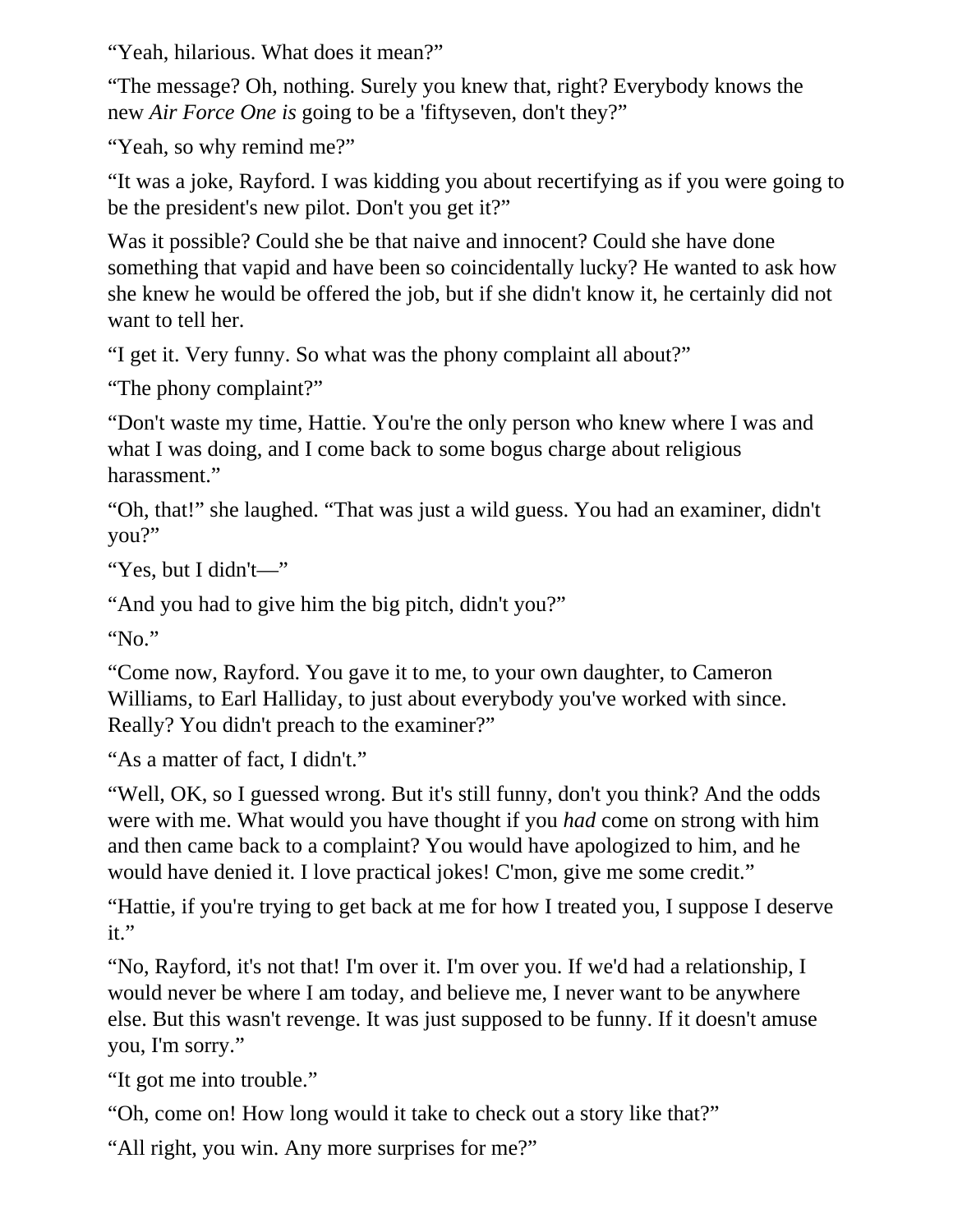"Don't think so, but stay on your toes."

Rayford didn't buy a word of it. Carpathia had to know about the White House offer. Hattie's note and that offer, and what her little joke almost did to scotch the deal, were too coincidental to be her lame attempt at a practical joke. Rayford was not in a good mood when he returned to the parking garage. He only hoped Chloe was not still upset. If she was, maybe both of them could cool down before the meeting that night.

Chaim Rosenzweig put a gnarled hand on Buck's knee. "I urge you to accept this most prestigious position. If you do not accept it, someone else will, and it will not be as good a paper."

Buck was not about to argue with Chaim. "Thank you," he said. "I have a lot to think about." But accepting the offer was not something he was going to consider. How he longed to talk about this, first to Chloe and then to Bruce and Rayford.

When Hattie Durham interrupted apologetically and moved to the desk to speak quietly with Carpathia, Steve began to whisper something to Buck. But Buck was blessed with the ability to discern what was worth listening to and what was worthy of ignoring. Right now he decided it would be more profitable to eavesdrop on Hattie and Nicolae than to pay attention to Steve. He leaned toward Steve, pretending to listen.

Buck knew Steve would be trying to sell him on the job, to assure him that it was Steve himself who lobbied for it, to admit that as a journalist it sounded crazy at first, but that this was a new world, blah, blah, blah. And so Buck nodded and maintained some eye contact, but he was listening to Hattie Durham and Carpathia.

"I just took a call from the target," she said.

"Yes? And?"

"It didn't take him long to figure it out."

"And *Air Force One*?"

"I don't think he has a clue."

"Good work. And the other?"

"No response yet."

"Thank you, dear."

*The target.* That didn't sound good. The rest of it he assumed had something to do with Carpathia's ride that afternoon on the president's plane.

Carpathia turned his attention back to his guest. "At the very least, Buck, talk this over with the people who care about you. And if you think of more specific dreams you would accomplish if resources were no object, remember that you are in the driver's seat right now. You are in a seller's market. I am the buyer, and I will get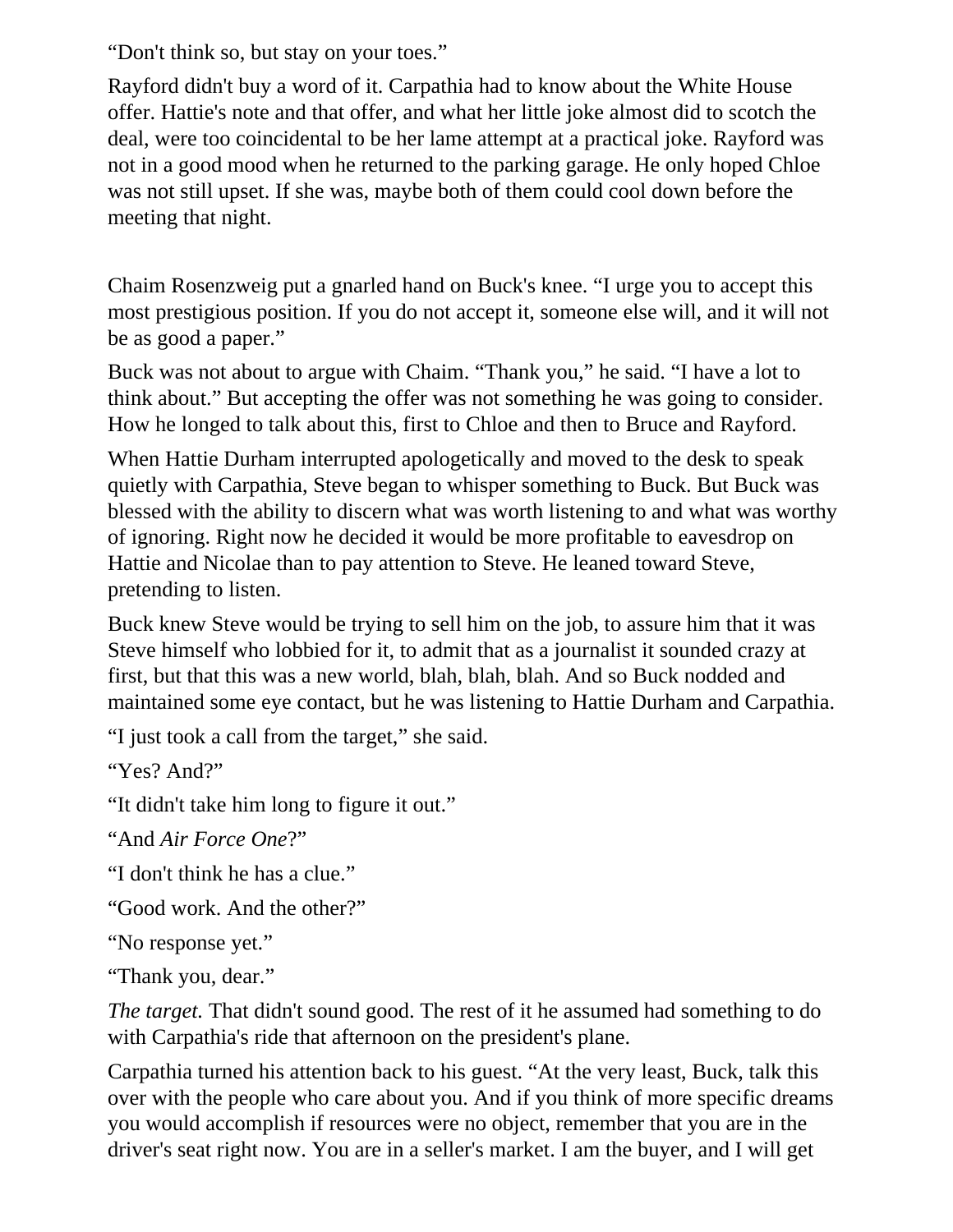the man I want."

"You make me want to turn you down, just to show I cannot be bought."

"And as I have said so many times, that is the very reason you are the man for the job. Do not make the mistake of passing up the opportunity of a lifetime just to prove a small point."

Buck felt caught. On one side of him was a man he had admired and worked with for years, a journalist with principle. On the other was a man he loved like a father, a brilliant scientist who was in many ways naive enough to be the perfect foil, one of the pawns in an end-of-the-world chess game. Outside the door was an acquaintance he had met on an airplane when God had invaded the world. He had introduced her to Nicolae Carpathia just to show off, and look where they were now.

Directly in front of him, smiling that handsome, disarming smile, was Carpathia himself. Of the four people Buck was dealing with that afternoon, Carpathia was the one he understood the most. He also understood that Carpathia was the one with whom he had the least influence. Was it too late to plead with Steve, to warn him of what he had gotten into? Too late to rescue Hattie from the stupidity of his introduction? Was Chaim too enamored with the geopolitical possibilities to listen to reason and truth?

And if he did confide in any of them, would that be the end of any hope that he could keep the truth from Carpathia—that Buck himself was protected from his power by God?

Buck couldn't wait to get back to Chicago. His condo was brand-new and didn't seem familiar. His friends were new too, but there was no one in the world he trusted more. Bruce would listen and study and pray and offer counsel. Rayford, with that scientific, analytical, pragmatic mind, would make suggestions, never forcing opinions.

But it was Chloe he missed the most. Was this of God? Had God impressed her upon Buck's mind at his most vulnerable moment with Carpathia? Buck hardly knew the woman. Woman? She was barely more than a girl, but she seemed ... what? Mature? More than mature. Magnetic. When she listened to him, her eyes seemed to drink him in. She understood, empathized. She could give advice and feedback without saying a word.

There was a comfort zone with her, a feeling of safety. He had barely touched her twice. Once to wipe from her mouth a dab of chocolate from a cookie, and in church the morning before, just to get her attention. And yet now, a two-hour plane ride from her, he felt an overwhelming need to embrace her.

He couldn't do that, of course. He scarcely knew her and didn't want to scare her away. And yet in his mind he looked forward to the day when they felt comfortable enough to hold hands or draw close to each other. He imagined them sitting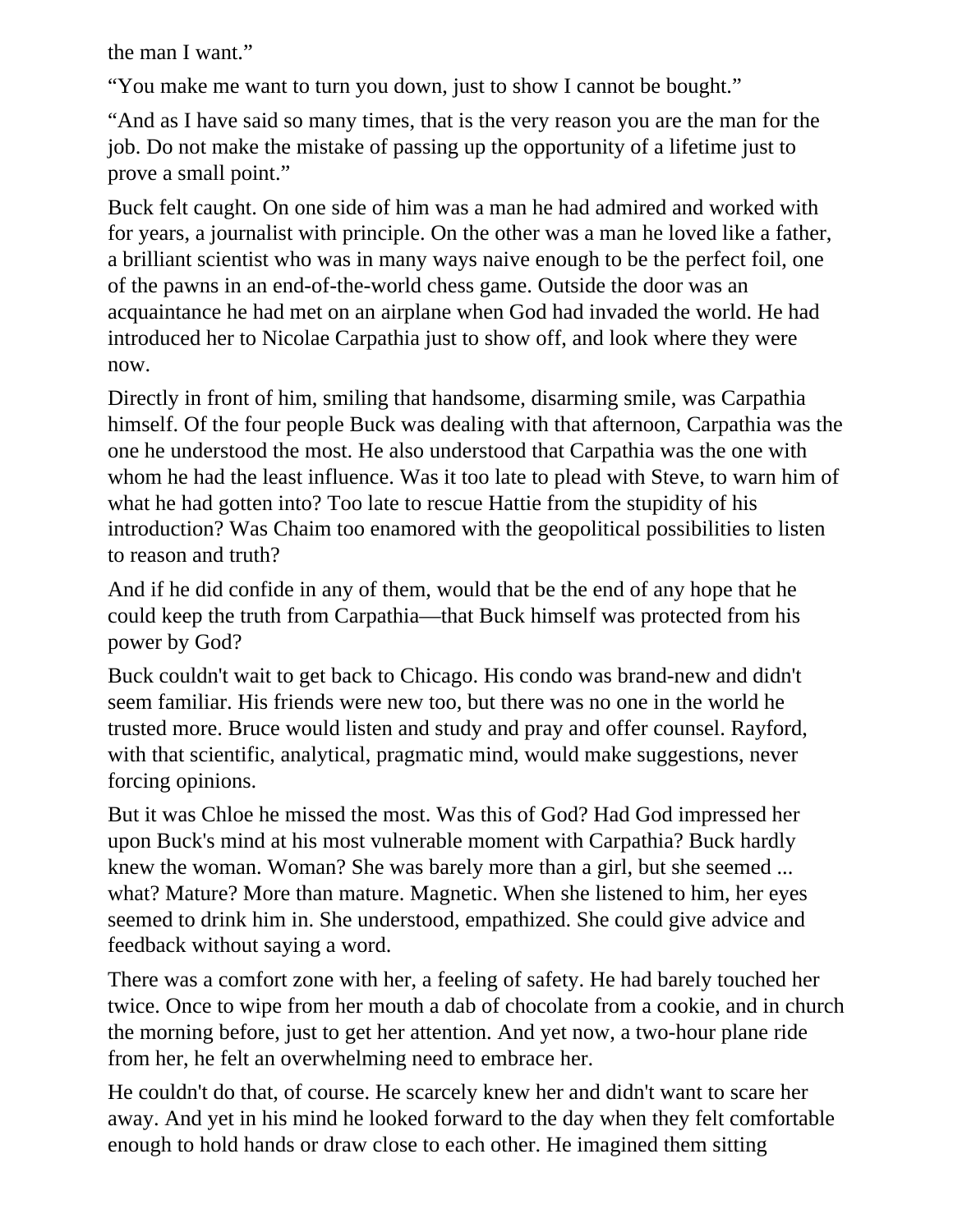somewhere, just enjoying each other's company, her head on his chest, his arm around her.

And he realized how desperately lonely he had become.

Rayford found Chloe miserable. He had decided not to tell her yet of the events of his day. It had been too weird, and she had apparently had a doozy of a day herself. He held her and she wept. Rayford noticed a huge bouquet of flowers sticking out of a wastebasket.

"Those made it worse, Dad. At least my reaction showed me something—how much I cared for Buck."

"That sounds pretty analytical for you," Rayford said, regretting it as soon as it was out of his mouth.

"I can't be analytical because I'm a woman, is that it?"

"Sorry! I shouldn't have said it."

"I'm sitting here crying, so my whole response to this is emotional, right? Don't forget, Dad, five semesters on the dean's list. That's not emotional; that's analytical. I'm more like you than like Mom, remember?"

"Don't I know it. And because we are the way we are, we're still here."

"Well, I'm glad we've got each other. At least I was until you accused me of being a typical woman."

"I never said that."

"It's what you were thinking."

"Now you're a mind reader, too?"

"Yeah, I'm an emotional fortune-teller."

"I surrender," Rayford said.

"Oh, come on, Dad. Don't give up so soon. Nobody likes an easy loser."

On the plane, again coddled in first class, Buck had trouble not chuckling aloud. Publisher of the *Tribune*! In twenty years, maybe, if it wasn't owned by Carpathia and Christ wasn't returning first. Buck felt as if he had won the lottery in a society where money was useless.

After dinner he settled back and gazed at the setting sun. It had been many, many years since he had been drawn to a city because of a person. Would he be back in time to see her before tonight's meeting? If the traffic wasn't too bad, he might have enough time to talk the way he really wanted to.

Buck didn't want to scare Chloe off by being too specific, but he wanted to apologize for his waffling. He didn't want to push anything. Who knew? Maybe she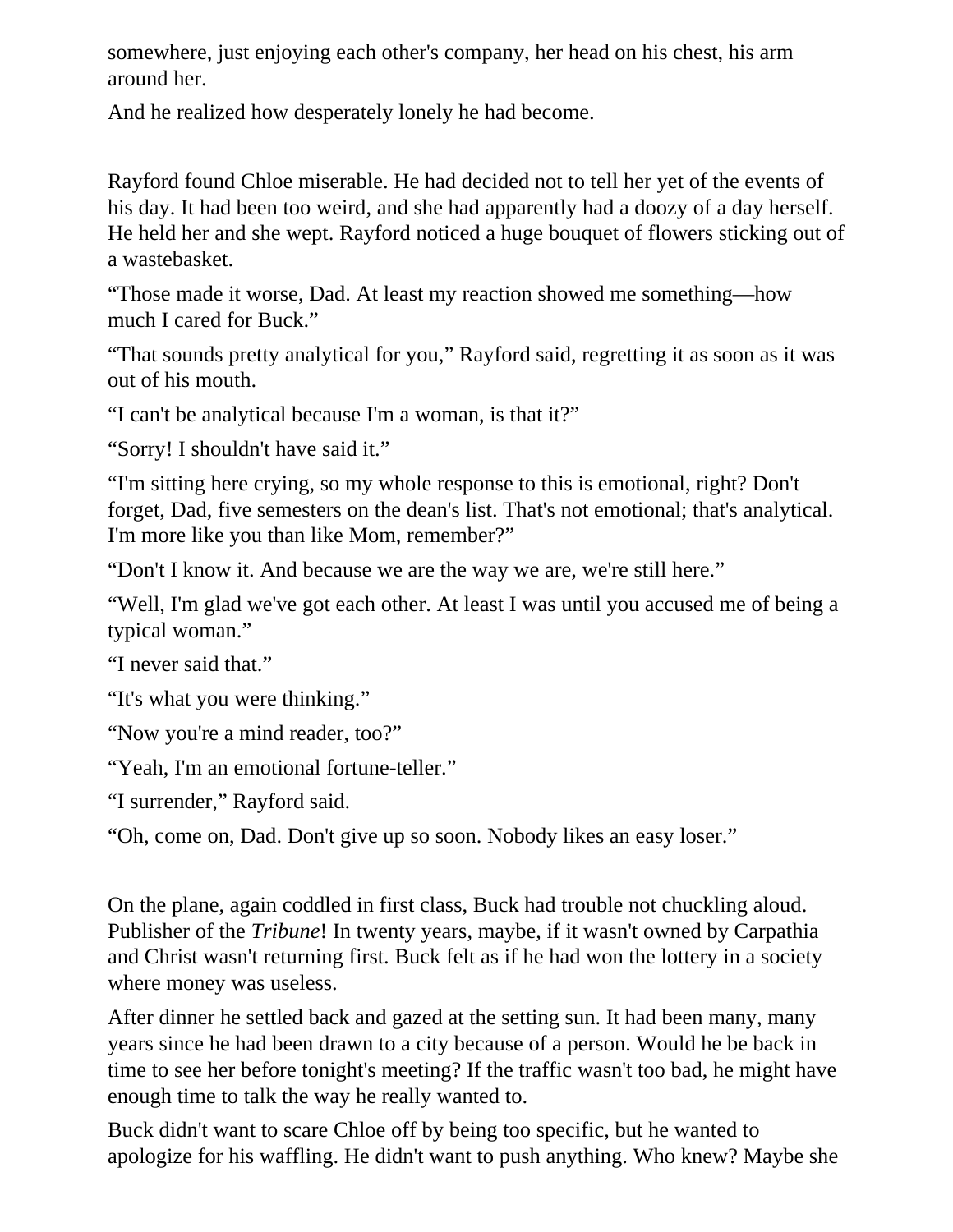had no interest. He was certain only that he did not want to be the one to close the door on any possibility. Maybe he should call her from the plane.

"Bruce offered me a job today," Chloe said.

"You're kidding," Rayford said. "What?"

"Something right up my alley. Study, research, preparation, teaching."

"Where? What?"

"At the church. He wants to 'multiply his ministry.'"

"A paid position?"

"Yep. Full time. I could work at home or at the church. He would give me assignments, help me develop curriculum, all that. He wants to go slow on the teaching part, since I'm so new at this. A lot of the people I'd be teaching have spent their lives in church and Sunday school."

"What would you teach?"

"The same things he's teaching. My research would help in his lesson preparation, too. I would eventually teach Sunday school classes and small groups. He's going to ask you and Buck to do the same, but of course he doesn't know yet what Buck's up to with his little fiancée."

"And you were prudent enough not to tell him."

"For now," Chloe said. "If Buck doesn't realize it's wrong—and maybe he doesn't—somebody needs to tell him."

"And you're signing up for the job."

"I will if no one else will. I'm the only one who knows firsthand right now."

"But don't you have just a little conflict of interest?"

"Dad, I had no idea how much I hoped that something would develop with Buck. Now I wouldn't want him if he threw himself at me."

The phone rang. Rayford answered it, then covered the mouthpiece. "Here's your chance to prove that," he said. "Buck calling from an airplane."

Chloe squinted as if trying to decide whether to be available. "Give me that," she said.

Buck was certain Rayford Steele would have told his daughter who was calling. But her hello sounded flat, and did not include his name, so he felt obligated to identify himself.

```
"Chloe, it's Buck! How are you?"
```
"I've been better."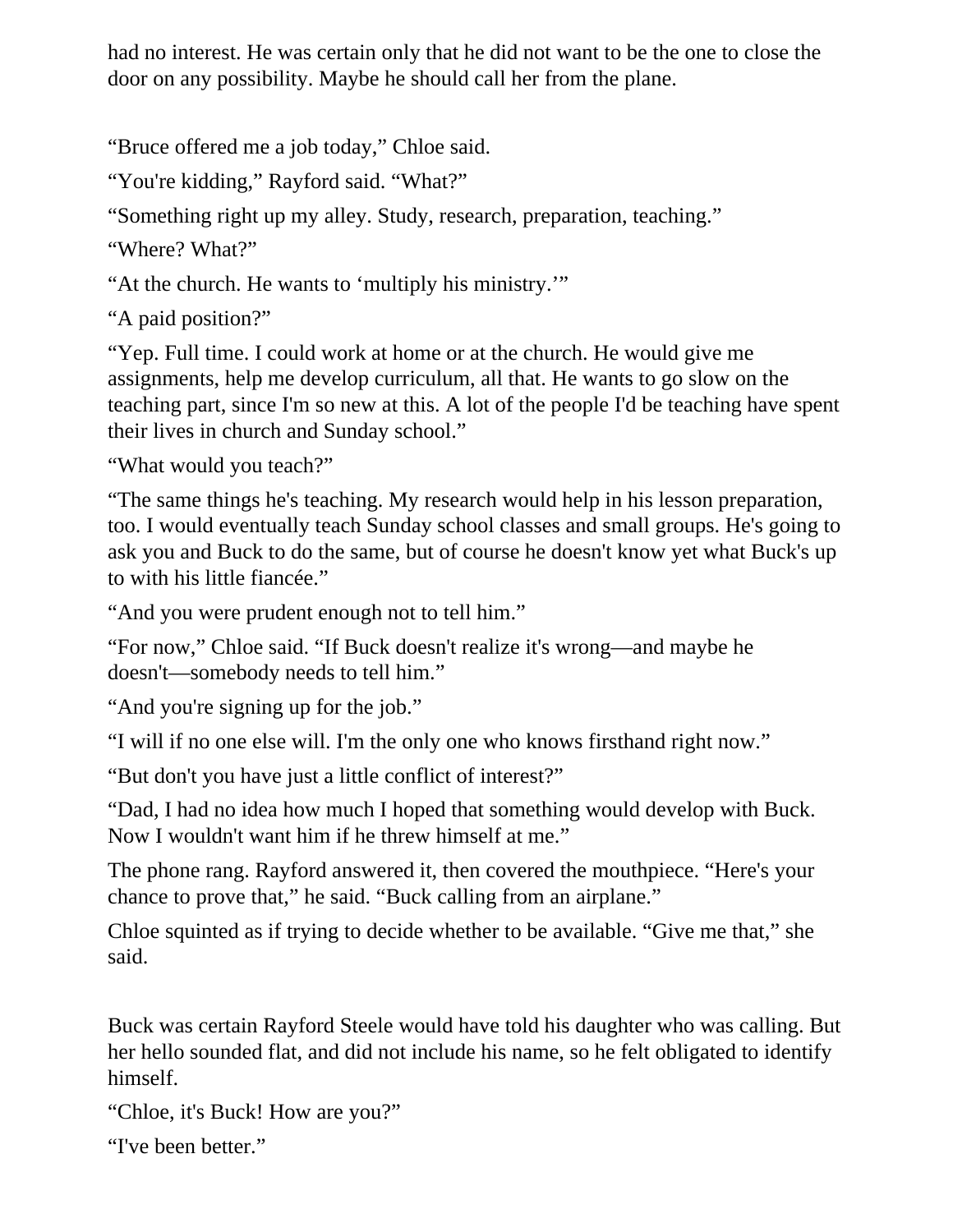"What's up? You sick?"

"I'm fine. Did you want something?"

"Um, yeah, I kind of wanted to see you tonight."

"Kind of?"

"Well, yeah, I mean I do. Can I?"

"I'll be seeing you at the meeting at eight, right?" she said.

"Yeah, but I was wondering if you'd have a little time before that."

"I don't know. What did you want?"

"Just to talk with you."

"I'm listening."

"Chloe, is something wrong? Am I missing something? You seem upset."

"The flowers are in the trash, if that's any hint," she said.

*The flowers are in the trash,* he repeated in his mind. That was an expression he hadn't heard. It must mean something to someone from her generation. He might be a famous writer, but he had sure missed that one.

"I'm sorry?" he said.

"It's a little too late for that," she said.

"I mean, I'm sorry—I missed what you were saying."

"You didn't hear me?"

"I heard you, but I don't get your meaning."

"What about 'the flowers are in the trash' do you not understand?"

Buck had been a little distant from her Friday night, but what was this? Well, she was worth the work. "Let's start with the flowers," he said.

"Yes, let's," she said.

"What flowers are we talking about?"

Rayford motioned with both hands for Chloe to take it easy. He was afraid she was going to blow, and whatever was going on, she sure wasn't giving Buck an inch. If there was any truth to what Chloe was alleging, she wasn't going to help restore him this way. Maybe Buck *hadn't* thrown off all the trappings of his former life. Maybe there *were* some areas that would have to be dealt with forthrightly. But wasn't that true of all four of them in the Tribulation Force?

"I'll see you tonight, OK?" Chloe concluded. "No, not before the meeting. I don't know if I'll have time afterward or not ... Well, it depends on what time we get out, I guess ... Yes, he said eight to ten, but, Buck, do you get it that I don't really want to talk to you right now? And I don't know if I'll want to talk later ... Yes, see you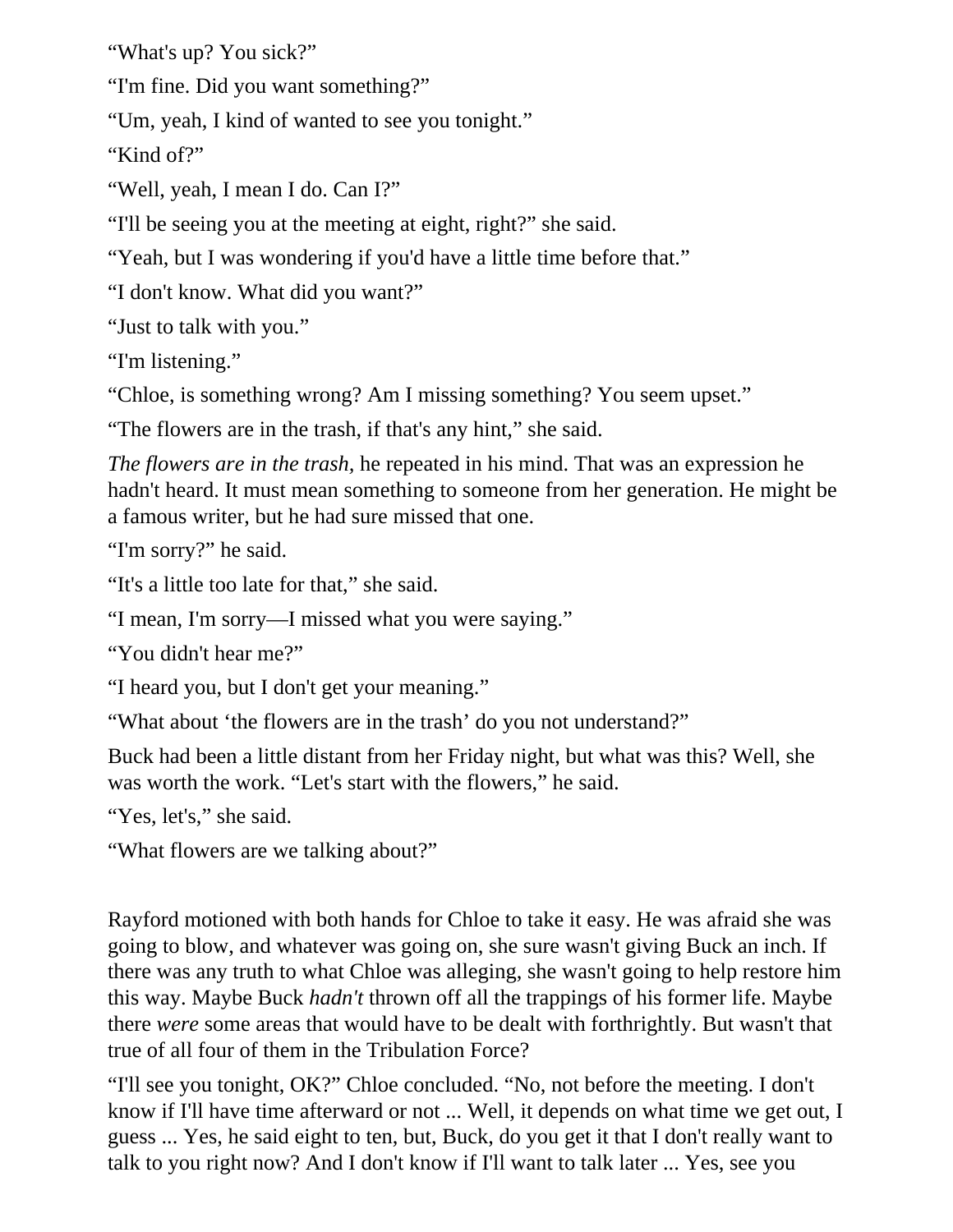then."

She hung up. "Ooh, that man is persistent! I'm seeing a side of him I never imagined."

"Still wish something would develop?" Rayford said.

She shook her head. "Whatever was there has been snuffed out now."

"But it still hurts."

"It sure does. I just didn't realize how much I was getting my hopes up."

"I'm sorry, honey."

She sank to the couch and rested her face in her hands. "Dad, I know we didn't owe each other anything, but don't you think he and I talked enough and connected enough that I should have known if there was someone in his life?"

"Seems like it, yes."

"Did I just totally misread him? Does he think it's OK to say he's attracted to me without telling me he's unavailable?"

"I can't imagine."

Rayford didn't know what else to say. If there was anything to what Chloe was saying, he was beginning to lose respect for Buck too. He seemed like such a good guy. Rayford only hoped they could help him.

Buck was wounded. He still longed to see Chloe, but it was not the idealistic dream he had imagined. He had done something or not done something, and it was going to take more than a little apology over mixed signals to get to the bottom of it.

*The flowers are in the trash,* he thought. Whatever in the world that meant.

## **CHAPTER EIGHT**

Buck's condo door nudged a stack of boxes when he entered. He'd have to send Alice a thank-you note. He only wished he had time to start arranging his home office, but he had to get going if he hoped to catch Chloe before the meeting.

He arrived at New Hope about half an hour early and saw Rayford's car parked next to Bruce's. *Good,* he thought, *everybody's here.* He glanced at his watch. Had he forgotten the time change? Was he late? He hurried into the office and knocked on Bruce's door as he stepped in. Bruce and Rayford looked up awkwardly. It was just the two of them.

"I'm sorry, I guess I'm a little early."

"Yeah, Buck," Bruce said. "We'll be a little while and we'll see you at eight, all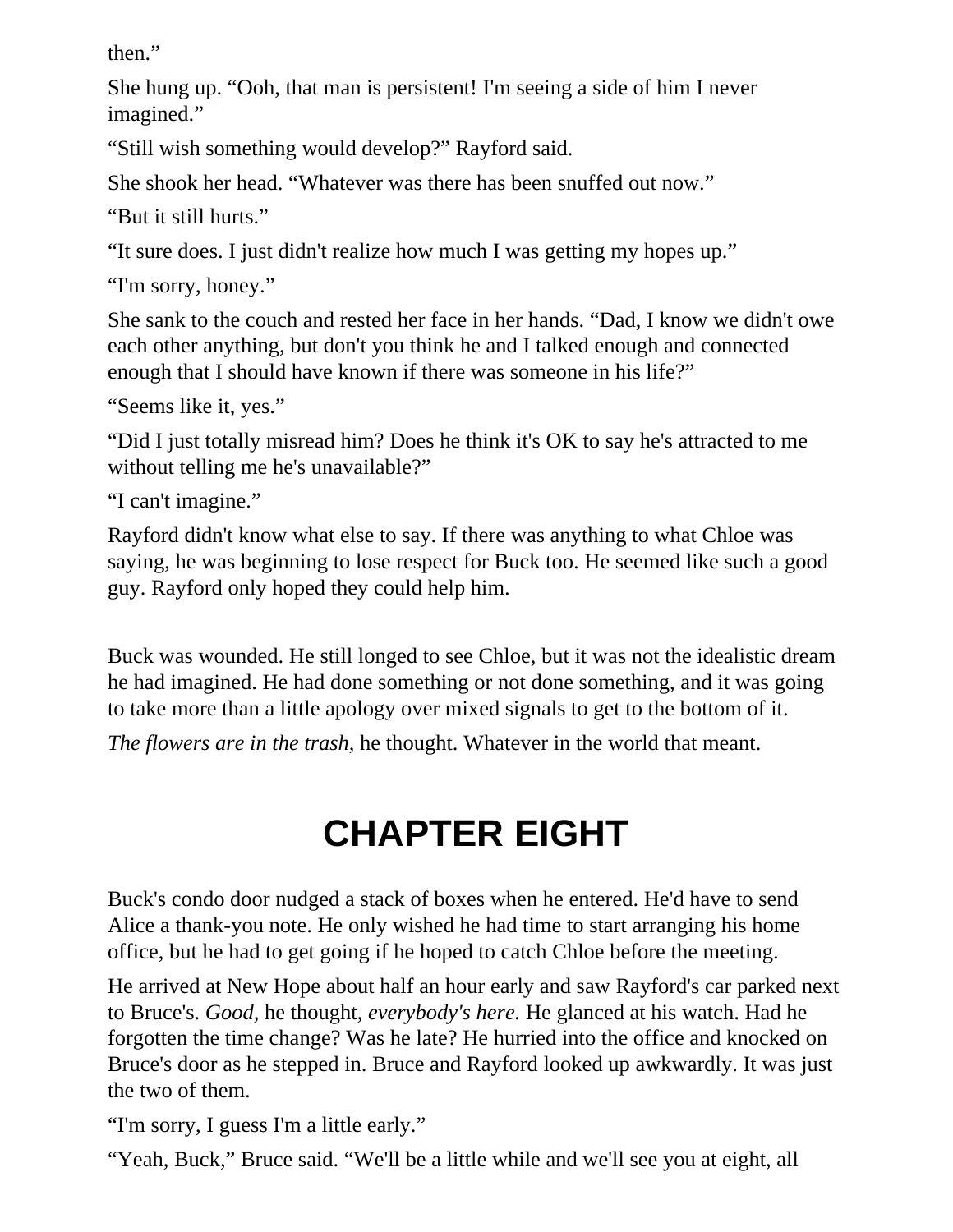right?"

"Sure. I'll just talk with Chloe. She here?"

"She'll be along a little later," Rayford said.

"OK, I'll just wait for her out here."

"Well, first of all," Bruce told Rayford, "congratulations. Regardless of what you decide to do, that is a fantastic honor and an accomplishment. I can't imagine many pilots turning down that offer."

Rayford sat back. "Truthfully, I haven't spent much time thinking of it that way. I guess I should be grateful."

Bruce nodded. "I guess you should. Did you want advice, or just an ear? Obviously, I'll pray with you about it."

"I'm open to advice."

"Well, I feel so inadequate, Rayford. I appreciate that you want to stay here in Chicago, but you also have to consider whether this opportunity is from God. I want to stay around here too, but I feel him leading me to travel, to start more small groups, to visit Israel. I know you're not staying here just for me, but—"

"That's part of it, Bruce."

"And I appreciate that, but who knows how long I'll be here?"

"We need you, Bruce. I think it's clear God has you here for a reason."

"I suppose Chloe told you that I'm looking for more teachers."

"She did. And she's excited about it. And I'm willing to learn."

"Normally a church wouldn't put brand-new believers in the positions of leaders or teachers, but there's no alternative now. I'm virtually a new believer myself. I know you'd make a good teacher, Rayford. The problem is, I can't shake the thought that this opportunity with the president is a unique one you should seriously consider. Imagine the impact you might have on the president of the United States."

"Oh, I don't think the president and his pilot interact much, if at all."

"He doesn't interview a new pilot?"

"I doubt it."

"You'd think he'd want to get to know the man who has his life in his hands every time that plane leaves the ground."

"I'm sure he trusts the people who make that decision."

"But surely there will be occasions when you might interact."

Rayford shrugged. "Maybe."

"President Fitzhugh, strong and independent as he is, must be as personally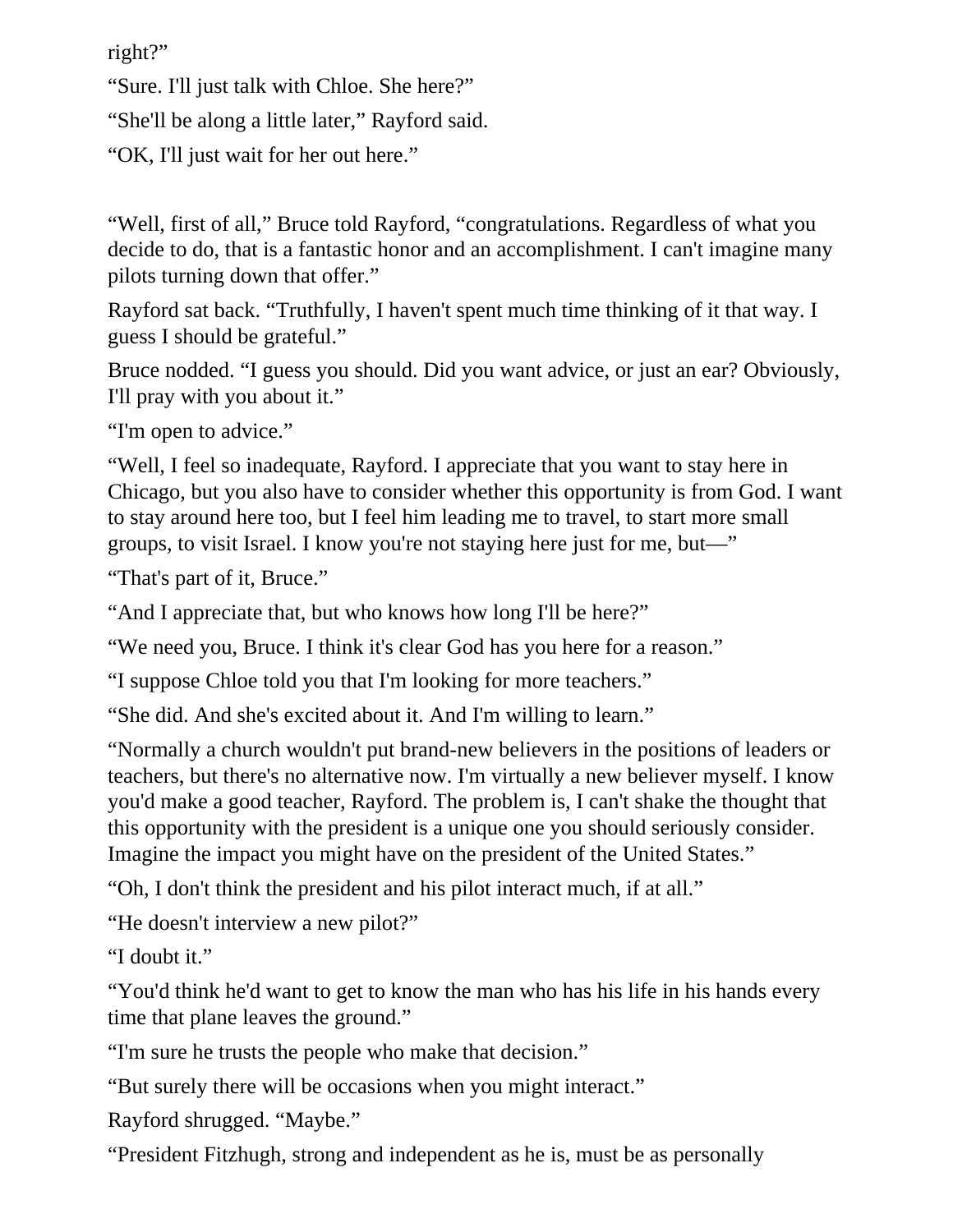frightened and searching as any private citizen. Think of the privilege of telling the leader of the free world about Christ."

"And losing my job over it," Rayford said.

"You'd have to pick your spots, of course. But the president lost several relatives in the Rapture. What was it he said when asked what he made of it? Something about being sure it wasn't God's doing, because he had always believed in God."

"You're talking about this as if I'm naturally going to take the job."

"Rayford, I can't make your decisions for you, but I need you to remember: Your loyalty now is not to this church or to the Tribulation Force or to me. Your loyalty is to Christ. If you decide not to pursue this opportunity, you had better be dead sure it's not of God."

It was just like Bruce, Rayford thought, to put a whole new spin on this. "Do you think I should say anything to Chloe or Buck?"

"We're all in this together," Bruce said.

"Meanwhile," Rayford said, "let me bounce something else off you. How do you feel about romance during this point of history?"

Bruce suddenly looked uncomfortable. "Good question," he said. "Frankly, I know why you're asking."

Rayford doubted that. "I know the loneliness you must feel. At least you have Chloe for companionship, but you must have that same aching emptiness that I feel after losing my wife. I've thought about whether I'm to go on alone through the next seven or so years. I don't like the prospect, but I know I'll be busy. To be very transparent with you, I suppose I harbor some hope that God might bring someone into my life. Right now is too soon, of course. I'll grieve and mourn my wife for a long time, as if she were dead. I know she's in heaven, but she's dead to me. There are days when I feel so alone I can hardly breathe."

This was as self-revelatory as Bruce had been since telling his own story of having missed the Rapture, and Rayford was stunned that he had been the one to instigate it. He had merely been asking for Chloe's sake. She had become enamored of Buck, and if that wasn't going to work out, should she put herself in a situation where someone else might come along, or was that inappropriate, given the few years left before Christ's return again?

"I'm just curious about the logistics," Rayford explained. "If two people fell in love, what should they do about it? Does the Bible say anything about marriage during this period?"

"Not specifically," Bruce said, "as far as I can tell. But it doesn't prohibit it, either."

"And kids? Would it be prudent for a couple to bring children in this world now?"

"I haven't thought about that," Bruce said. "Would you want another child at your age?"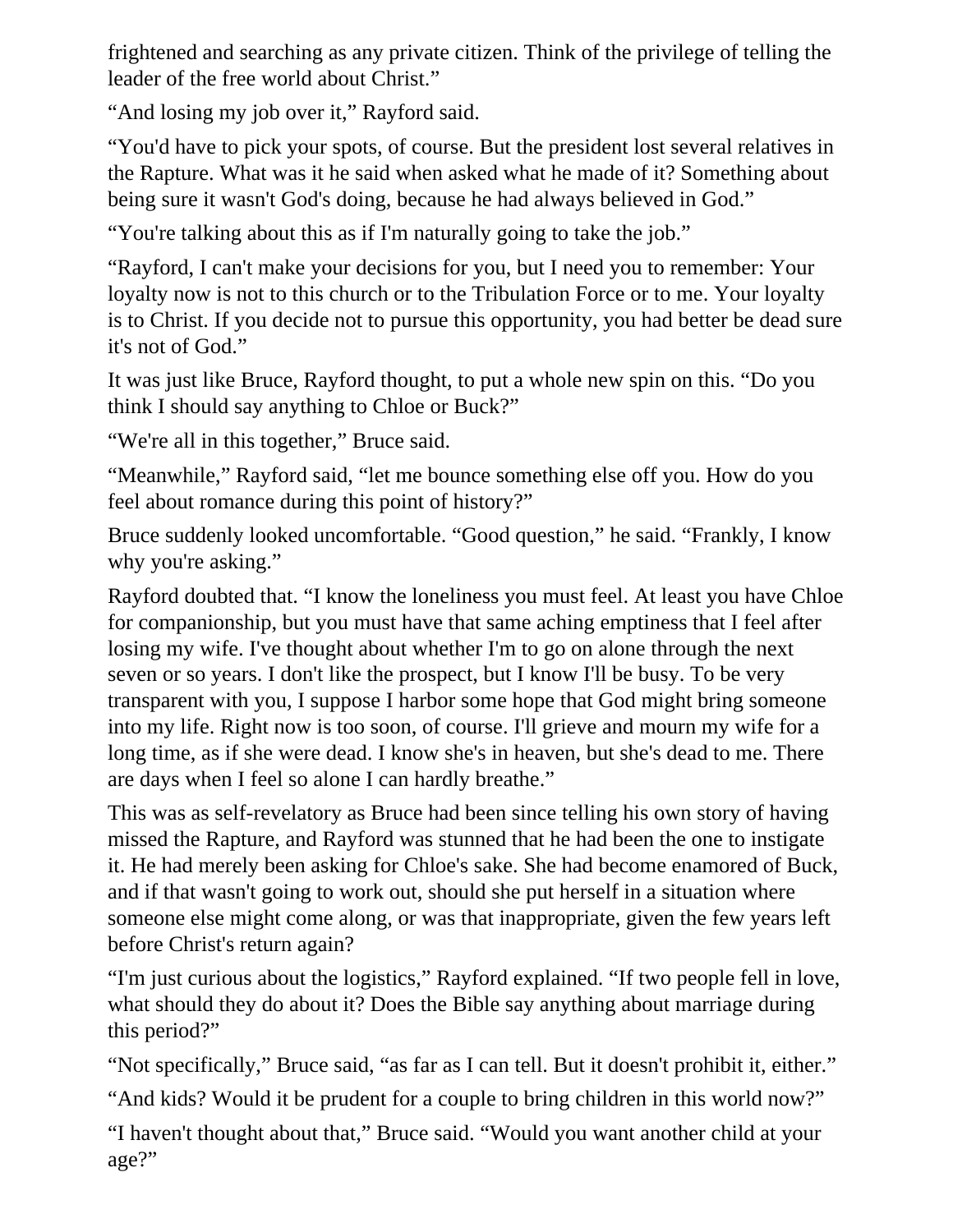"Bruce! I'm not looking to marry again. I'm thinking of Chloe. I'm not saying she has any prospects, but if she did ..."

Bruce squeaked back in his chair. "Imagine having a baby now," he said. "You wouldn't have to think about junior high school, let alone high school or college. You would be raising that child, preparing him or her for the return of Christ in just a few years."

"You'd also be guaranteeing a child a life of fear and danger and a 75 percent chance of dying during the judgments to come."

Bruce rested his chin in his hand, elbow on the desk. "True enough," he said. "I'd have to advise a lot of caution, prayer, and soul-searching before considering that."

Buck had never been good at waiting. He browsed the shelves of the sitting area outside Bruce's office. Apparently this was where the former pastor had stored his less frequently used reference works. There appeared to be dozens of books on esoteric Old Testament themes. Buck leafed through a few of them, finding them dry.

Then he came across a church photo directory dated two years earlier. There, under the B's, was a picture of a younger, longer-haired Bruce Barnes. He looked a bit fuller in the face, wore a pasted-on smile, and surrounding him were his wife and children. What a treasure Bruce had lost! His wife was pleasant looking and plump, with a weary but genuine smile.

On the next page was Dr. Vernon Billings, the now-departed senior pastor. He looked at least in his mid-sixties and was shown with his petite wife and three children and their respective spouses. Bruce had already said that the entire family had been raptured. Pastor Billings had a Henry Fonda-ish quality, with deep crow's feet and a crinkly smile. He looked like a man Buck would have enjoyed knowing.

Buck flipped to the other end of the directory and found the Steeles. There was Rayford in his pilot's uniform, looking pretty much the same as he did today with perhaps slightly less gray in the hair and a little more definition in his face. And Irene. It was the first picture of her he had seen. She looked bright and cheery, and if you could believe the faddish study of photo-psychology, she appeared more devoted to her husband than he did to her. Her body leaned toward him. He sat rigid, straight up.

Also in the picture was Rayford junior, identified in the caption as "Raymie, 10." He and his mother had asterisks by their names. Rayford did not. And neither did Chloe, who was listed as "18, Freshman, Stanford University, Palo Alto, California (not pictured)."

Buck flipped to the legend, which explained that an asterisk indicated a church member. The rest, he assumed, were mere attenders.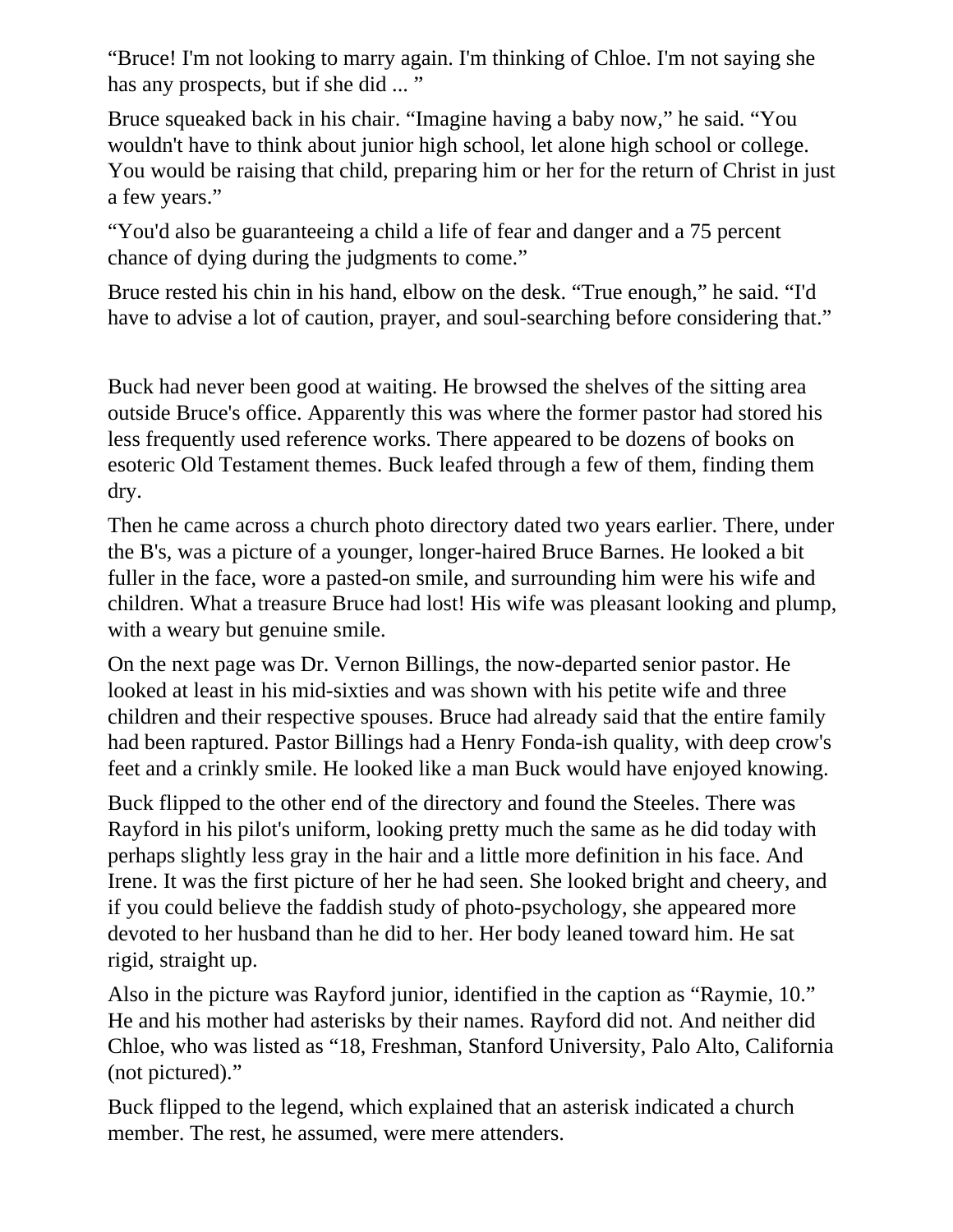Buck looked at his watch. Ten to eight. He peered out the window to the parking lot. The Steeles' second car was there, next to Rayford's and Buck's and Bruce's. He put his hand on the glass to cut the glare and could make out Chloe behind the wheel. Ten minutes was hardly enough time to talk, but he could at least greet her and walk her inside.

As soon as Buck stepped out the door, Chloe emerged from the car and hurried toward the church. "Hey!" he said.

"Hello, Buck," she said, clearly without enthusiasm.

"Flowers still in the trash?" he tried, hoping for some clue to what was up with her.

"As a matter of fact they are," she said, brushing past him and opening the door herself. He followed her up the stairs, through the foyer, and into the offices.

"I don't think they're ready for us yet," he said, as she went directly to Bruce's door and knocked.

Apparently Bruce told her the same thing, and she backed out with an apology. Obviously Chloe would rather be anywhere but there and looking at anything but him. She had been crying, and her face was red and blotchy. He ached to reconnect with her. Something told him this was not just a mood, a part of her personality he would have to get used to. Something specific was plainly wrong, and Buck was in the middle of it. There was nothing he would rather do right then than get to the bottom of it. But that would have to wait.

Chloe sat with her arms and legs crossed, her top leg swinging.

"Look what I found," Buck said, thrusting the old church directory under her nose. She didn't even reach for it.

"Um-hm," she said.

Buck opened it to the B's and showed her Bruce's and Dr. Billings's families. Suddenly she softened, took the directory, and studied it. "Bruce's wife," she said softly. "And look at those children!"

"Your family is in there too," Buck said.

Chloe took her time getting to the S's, studying page after page of pictures as if looking for anyone else she recognized. "Went to high school with him," she said idly. "She and I were in the same fourth grade. Mrs. Schultz was my freshman P.E. teacher."

When she finally got to her own family she was overcome. Her face contorted and she stared, the tears coming. "Raymie when he was ten," she managed. Buck instinctively put a hand on her shoulder, and she stiffened. "Please don't do that."

"Sorry," he said, and the office door opened.

"Ready," Rayford said. He noticed that Buck looked sheepish and Chloe looked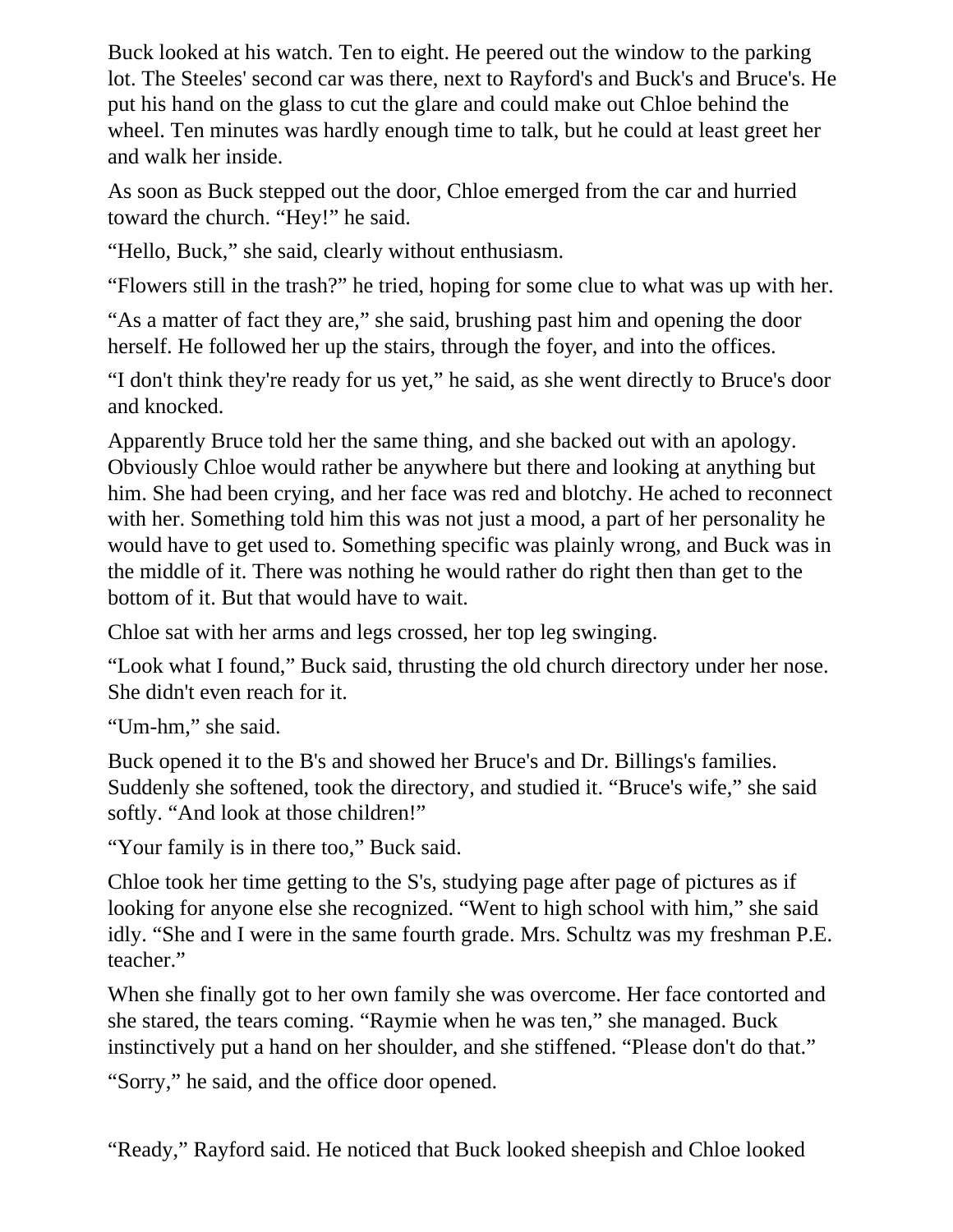terrible. He hoped she hadn't started in on him already.

"Daddy, look," she said, standing and handing him the directory.

Rayford's throat tightened and he sucked in a huge breath when he saw the photo. He sighed painfully. It was almost too much to take.

He closed the directory and handed it to Buck, but at the same time he heard Bruce's chair squeak. "What're you guys looking at?"

"Just this," Buck said, showing him the cover and trying to replace it in the bookshelf. But Bruce reached for it. "It's a couple of years old," Buck added.

"About a month after we started coming here," Rayford said.

Bruce flipped right to the picture of his family, stood studying it for several seconds, and said, "You're in here, Rayford?"

"Yes," Rayford said simply, and Buck noticed him trying to get Chloe to move into the office.

Bruce turned to the Steele picture and nodded, smiling. He brought the directory back into the office with him, tucked it under his Bible and notebook, and opened the meeting in prayer.

Bruce started a little emotionally, but he soon warmed to his topic. He was flipping from Revelation to Ezekiel and Daniel and back again, comparing the prophetic passages to what was happening in New York and the rest of the world.

"Any of you hear the news about the two witnesses in Jerusalem today?"

Buck shook his head, and Rayford did the same. Chloe did not respond. She was not taking notes either or asking any questions. "A reporter said that a little band of a half dozen thugs tried to charge the two, but they all wound up burned to death."

"Burned?" Buck said.

"No one knew where the fire came from," Bruce said. "But we know, don't we?" "Do we?"

"Look at Revelation 11. The angel tells the apostle John, 'And I will give power to my two witnesses, and they will prophesy one thousand two hundred and sixty days, clothed in sackcloth. These are the two olive trees and the two lampstands standing before the God of the earth. And if anyone wants to harm them, fire proceeds from their mouth and devours their enemies. And if anyone wants to harm them, he must be killed in this manner.'"

"They breathed fire on them like dragons?"

"It's right here in the book," Bruce said.

"I'd like to see that on CNN," Buck said.

"Keep watching," Bruce said. "We'll see more than that."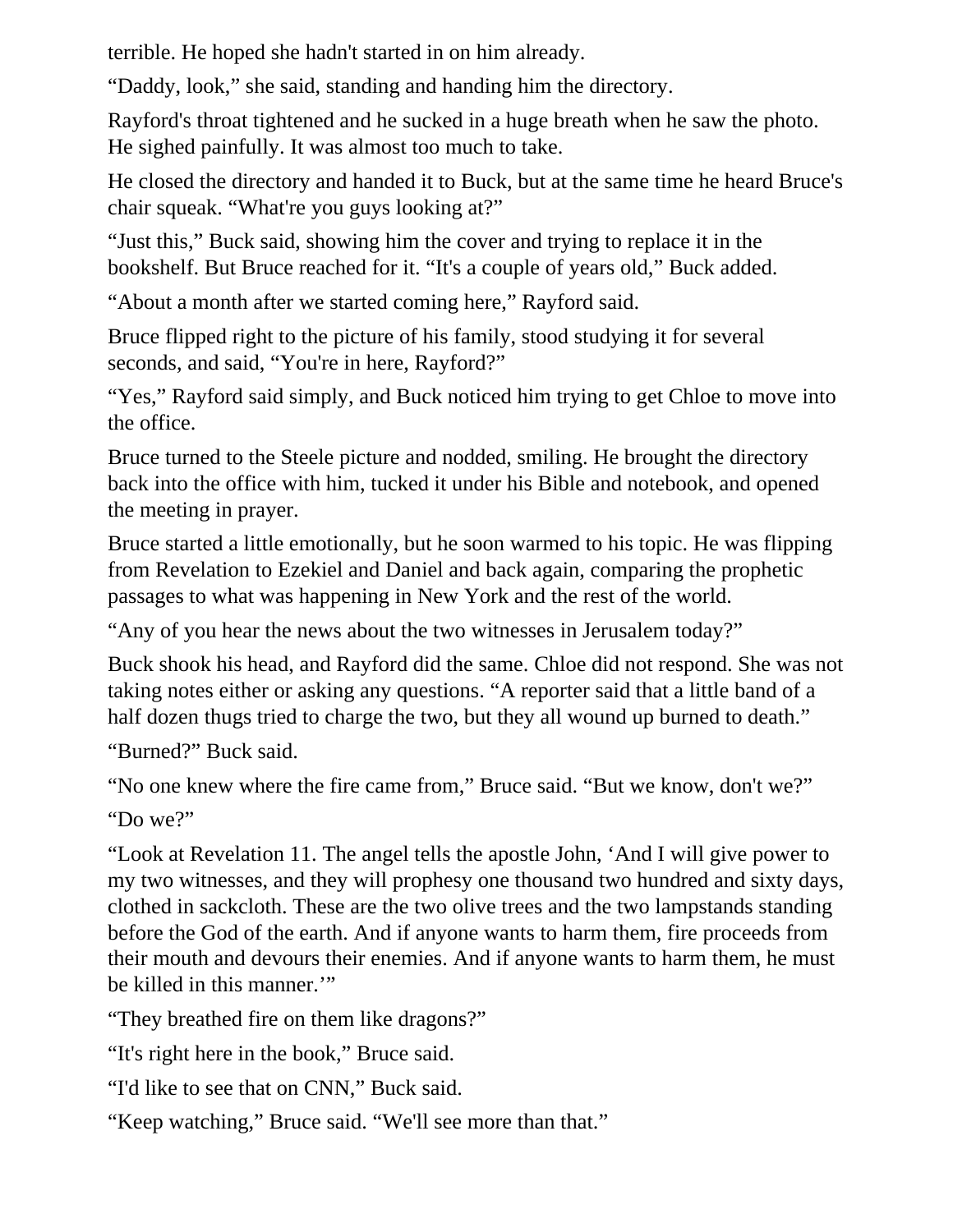Rayford wondered if he would ever get used to the things God was revealing to him. He could hardly fathom how far he'd come, how much he had accepted in less than a month. There was something about the dramatic invasion of God into humankind and into himself specifically that had changed the way he thought. From being a man who had to have everything documented, he suddenly found himself believing without question the most ludicrous news accounts, as long as they were corroborated by Scripture. And the opposite was also true: He believed everything in the Bible. Sooner or later the news would carry the same story.

Bruce turned to Buck. "How did your day go?" To Rayford, it seemed like an inside question.

"More to talk about than I can get into here," Buck said.

"No kidding," Chloe snapped. It was the first thing she had said.

Buck glanced at her and said, "I'll debrief you tomorrow, Bruce, and then we can talk about it here tomorrow night."

"Oh, let's talk about it now," Chloe said. "We're all friends here."

Rayford wished he could shush his own daughter, but she was an adult. If she wanted to press an issue, regardless of how she came across, that was her prerogative.

"You don't even know where I was today," Buck told her, clearly puzzled.

"But I know who you were with."

Rayford saw the glance Buck shot at Bruce, but he didn't understand it. Obviously, something had transpired between the two of them that wasn't public knowledge yet. Could he have told Chloe that Buck met with Carpathia?

"Did you—?" Bruce shook his head.

"I don't think you know, Chloe," Buck said. "Let me discuss it with Bruce tomorrow, and I'll bring it up for prayer in our meeting tomorrow night."

"Yeah, sure," Chloe said. "But I have a question and a prayer request for tonight." Bruce looked at his watch. "OK, shoot."

"I'm wondering what you think about dating relationships during this time."

"You're the second person who's asked me that today," Bruce said. "We must be lonely people." Chloe snorted, then scowled at Buck.

*She must assume it was Buck who asked Bruce that earlier, Rayford thought.* 

"Let me make that a topic for one of our sessions," Bruce said.

"How about the next one?" Chloe pressed.

"All right. We can discuss it tomorrow night."

"And can you add to it what the rules are for morality for new believers?" Chloe said.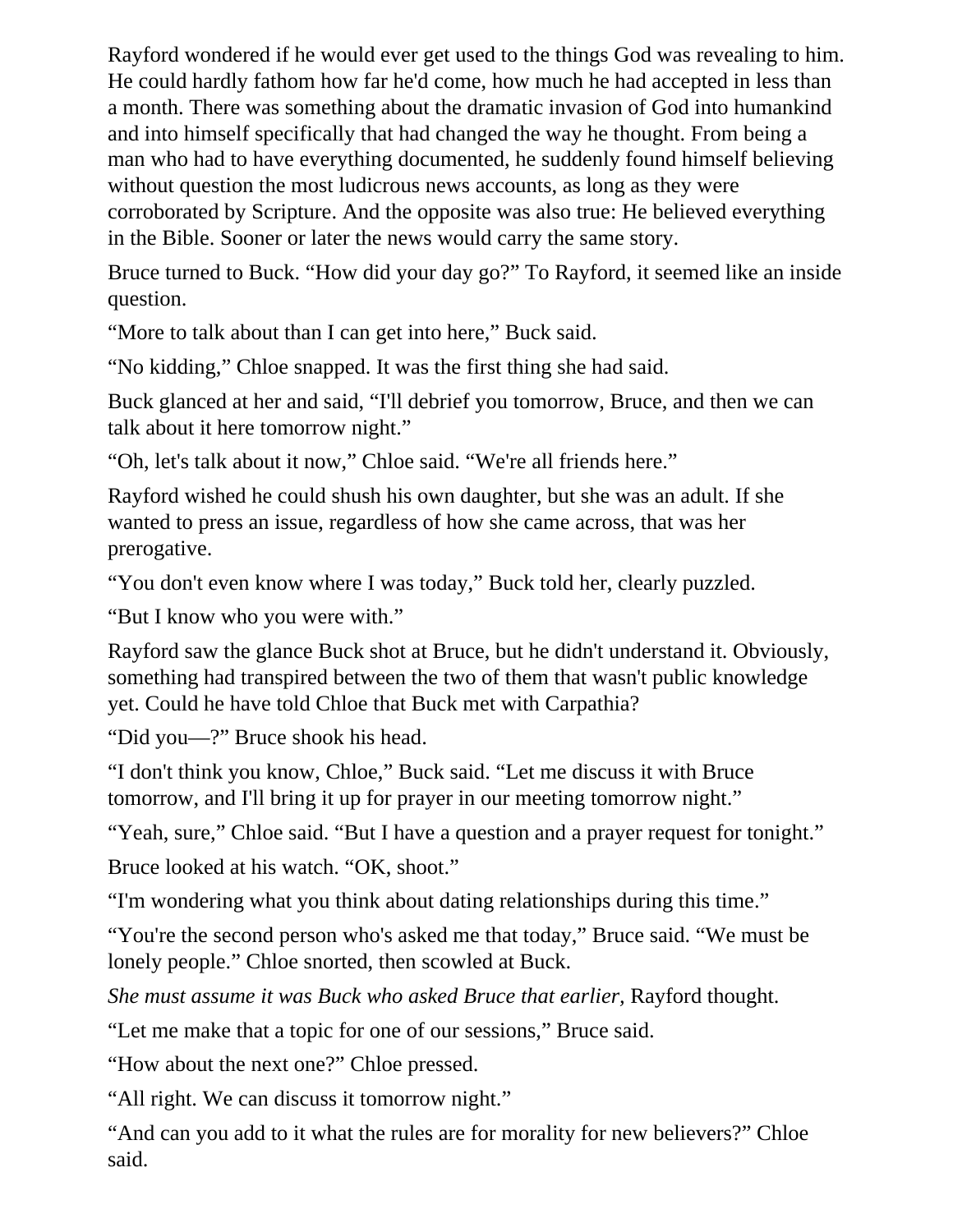"Excuse me?"

"Talk about how we're supposed to live, now that we call ourselves followers of Christ. You know, like morals and sex and all of that."

Buck winced. Chloe didn't sound like herself. "All right," Bruce said. "We can cover that. But I don't think it'll come as any great shock to you to know that the rules that applied before the Rapture still apply. I mean, this could be a short lesson. We're called to purity, and I'm sure it won't surprise you—"

"It might not be so obvious to all of us," Chloe said.

"We'll deal with it tomorrow night then," Bruce said. "Anything else for right now?"

Before anyone said anything or even offered closing prayer requests, Chloe said, "Nope. See you tomorrow night then." And she left.

The three men prayed, and the meeting ended awkwardly, none of them wanting to talk, as Nicolae Carpathia had put it, about the elephant in the room.

Buck arrived home frustrated. He was not used to being unable to fix something, and most maddening, he didn't even know what was wrong. He changed out of his traveling clothes and into hiking boots, khakis, denim shirt, and leather jacket. He phoned the Steeles. Rayford answered but after a few minutes came back to the phone to say that Chloe was unavailable. Buck was only guessing, but it sounded as if Rayford was as frustrated with her as he was.

"Rayford, is she standing right there?"

"That's correct."

"Do you have any idea what her problem is?"

"Not totally."

"I want to get to the bottom of it," Buck said.

"I concur with that."

"I mean tonight."

"Affirmative. Absolutely. You can try her again tomorrow."

"Rayford, are you telling me it's all right for me to come there right now?"

"Yes, you're right. I can't promise she'll be here, but try again tomorrow."

"So if I came there right now, I would not be offending you."

"Not at all. We'll expect your call tomorrow then."

"I'm on my way."

"OK, Buck. Talk to you then."

Rayford didn't like deceiving Chloe. It was almost like lying. But he had enjoyed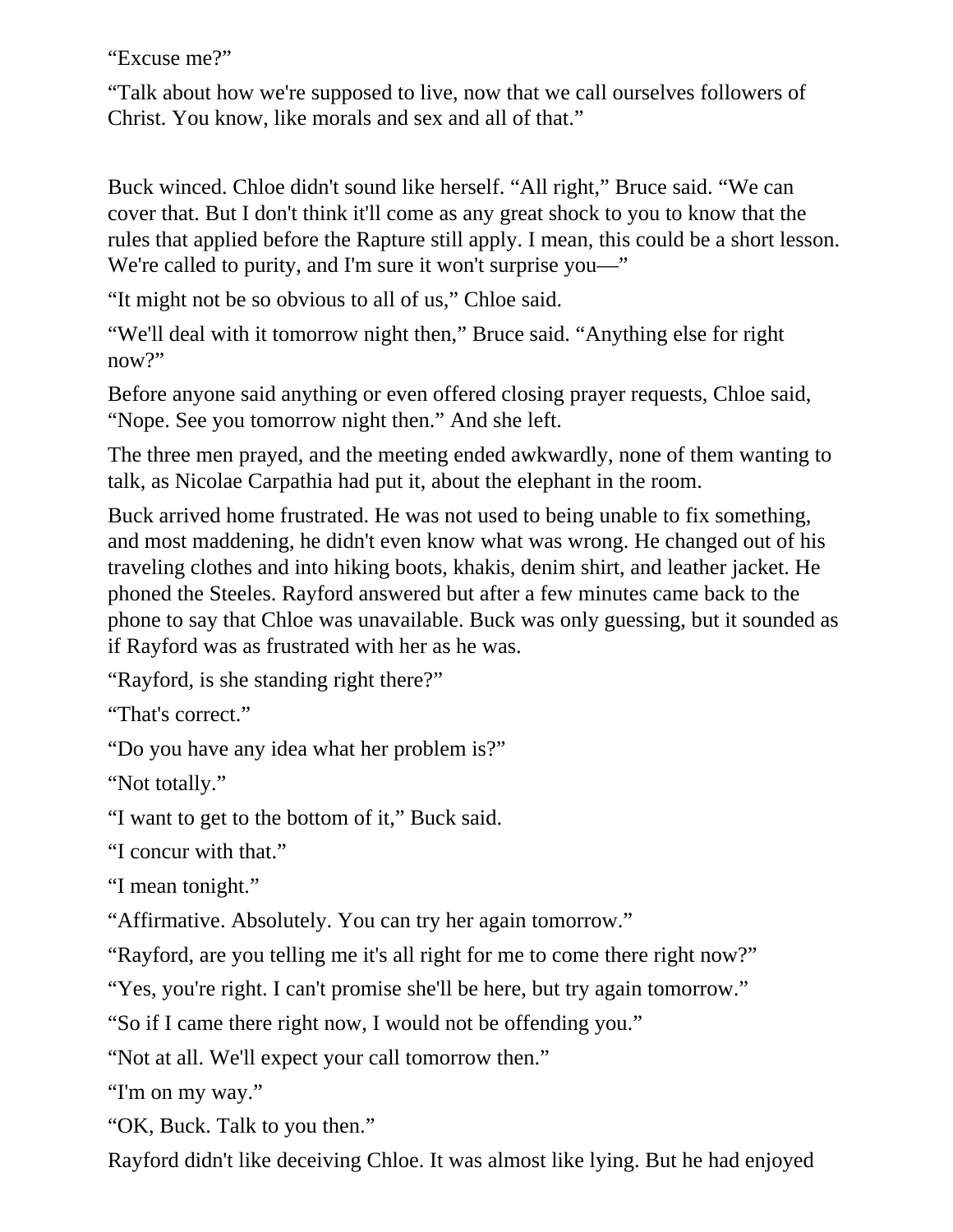the coded banter with Buck. He remembered a little tiff he'd had when dating Irene years before. She was very upset with him over something and told him she didn't want him to call her until he heard from her, and she stormed off.

He hadn't known what to do, but his mother gave him some advice. "You go to her right now, find her, and put the ball in her court. She can walk away from you once, but if she sends you away when you're coming after her, then you'll know she's serious. She may not know her own mind, but down deep, if I know women, I know she'd rather you pursue her than let her run."

And so, in a way, he had encouraged Buck's instinct to do the same with Chloe. He knew they weren't an item yet, but he thought they both wanted it that way. He had no idea what this other woman in Buck's life was all about, but he was sure that if Buck forced the issue, Chloe would confront him about her and find out. If Buck was living with someone, that was a problem for Rayford and Bruce as well as for Chloe. But Chloe's evidence seemed thin at best.

"So he's going to try to call me tomorrow?" Chloe said.

"That's what I told him."

"How did he react?"

"He was just clarifying."

"You sounded pretty clear."

"I tried to be."

"I'm going to bed," she said.

"Why don't we talk awhile first?"

"I'm tired, Dad. And I'm talked out." She moved toward the stairs.

Rayford stalled her. "So, will you take his call tomorrow, you think?"

"I doubt it. I want to see how he reacts to Bruce's teaching tomorrow night."

"How do you think he'll react?"

"Dad! How would I know? All I know is what I saw this morning. Now let me go to bed."

"I just want to hear you out on this, hon. Talk to me."

"I'll talk to you tomorrow."

"Well, would you stay up and talk to me if I talked about me and my job situation instead of you and Buck?"

"Don't put me and Buck in the same sentence, Dad. And no, unless you're getting fired or switching jobs or something, I'd really rather do it another time."

Rayford knew he could snag her attention with what had happened to him that day, from the note from Hattie to the bogus harassment charge to the meeting with Earl Halliday. But he was more in a mood to talk about all that than she was. "Want to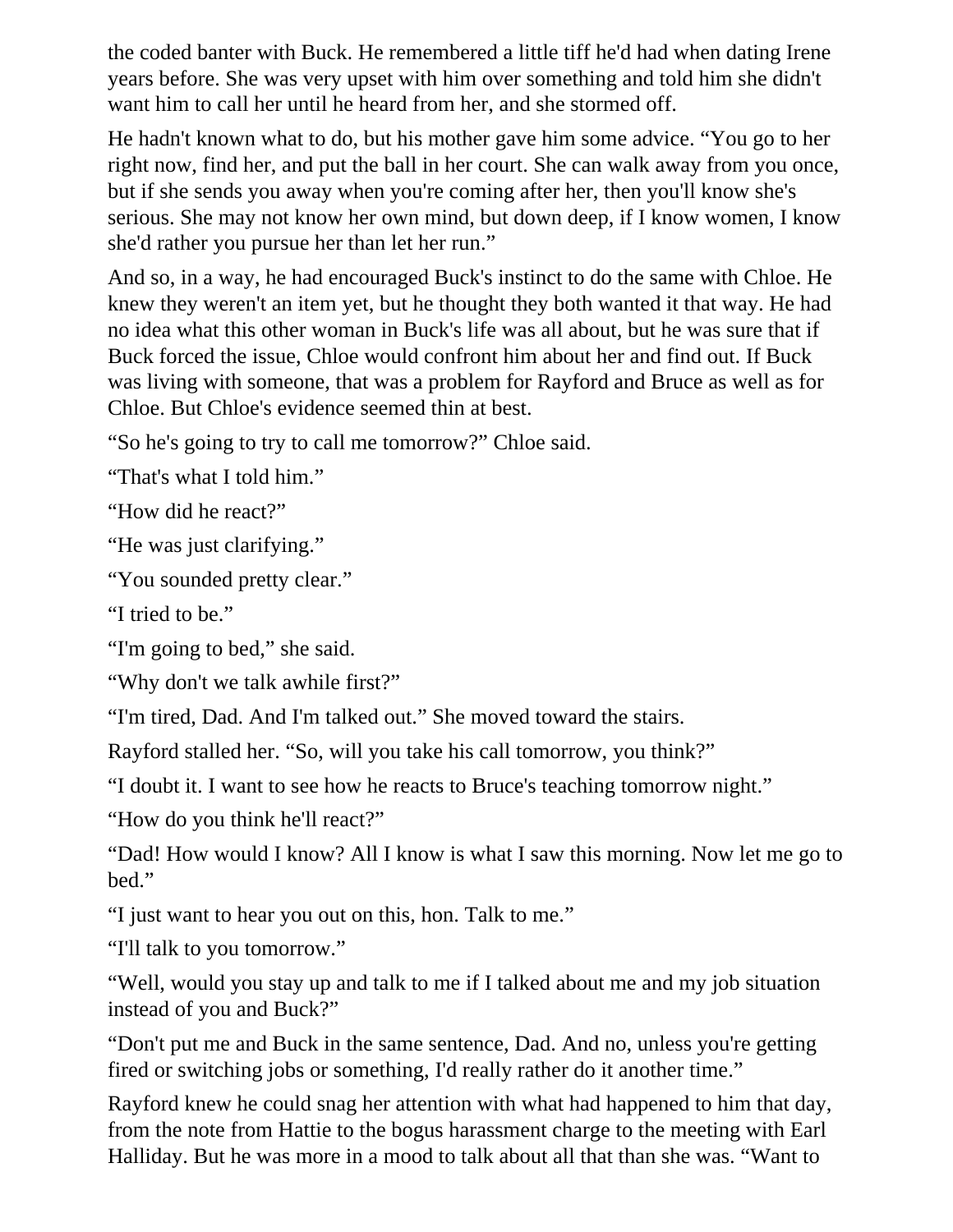help me tidy up the kitchen?"

"Daddy, the kitchen is spotless. Anything you need done around here I'll do tomorrow, all right?"

"Coffee timer set for the morning?"

"Programmed since the beginning of time, Dad. What's with you?"

"I'm just feeling a little lonely. Not ready to turn in yet."

"If you need me to stay up with you I will, Dad. But why don't you just watch some TV and relax?"

Rayford couldn't delay her any longer. "I'll do that," he said. "I'll be right down here in the living room with the TV on, OK?"

She gave him a funny look and matched his tone. "And I'll be right up in my room at the top of the stairs with my light off, OK?"

He nodded.

She shook her head. "Now that we have both reported in and we know where the other will be and what we'll be doing, am I excused?"

"You're excused."

Rayford waited until Chloe started up the stairs to turn on the front porch light. Buck knew the address and the general area, but he had not been there before.

The news was ending and only talk shows coming on, but Rayford didn't care. He was sitting there only as a diversion anyway. He glanced through the curtains, looking for Buck's car. "Dad?" Chloe called down.

"Could you turn that down a little? Or watch in your room?"

"I'll turn it down," he said, as headlights briefly flooded the living room and came up the drive. Before he adjusted the volume, he hurried to the door and intercepted Buck before he rang the bell. "I'm going upstairs to bed," he whispered. "Give me a second and then ring the bell. I'll be in the shower, and she'll have to answer it."

Rayford shut and deadbolted the door. He turned the television off and went upstairs.

As he passed Chloe's room he heard, "Daddy, you didn't have to turn it off. Just down."

"It's all right," he said. "I'm going to take a shower and get to bed."

"'Night, Dad."

"'Night, Chlo'."

Rayford stood in the shower with the water off and the master bath door open. As soon as he heard the doorbell, he turned on the water. He heard Chloe call, "Dad! Someone's at the door!"

"I'm in the shower!"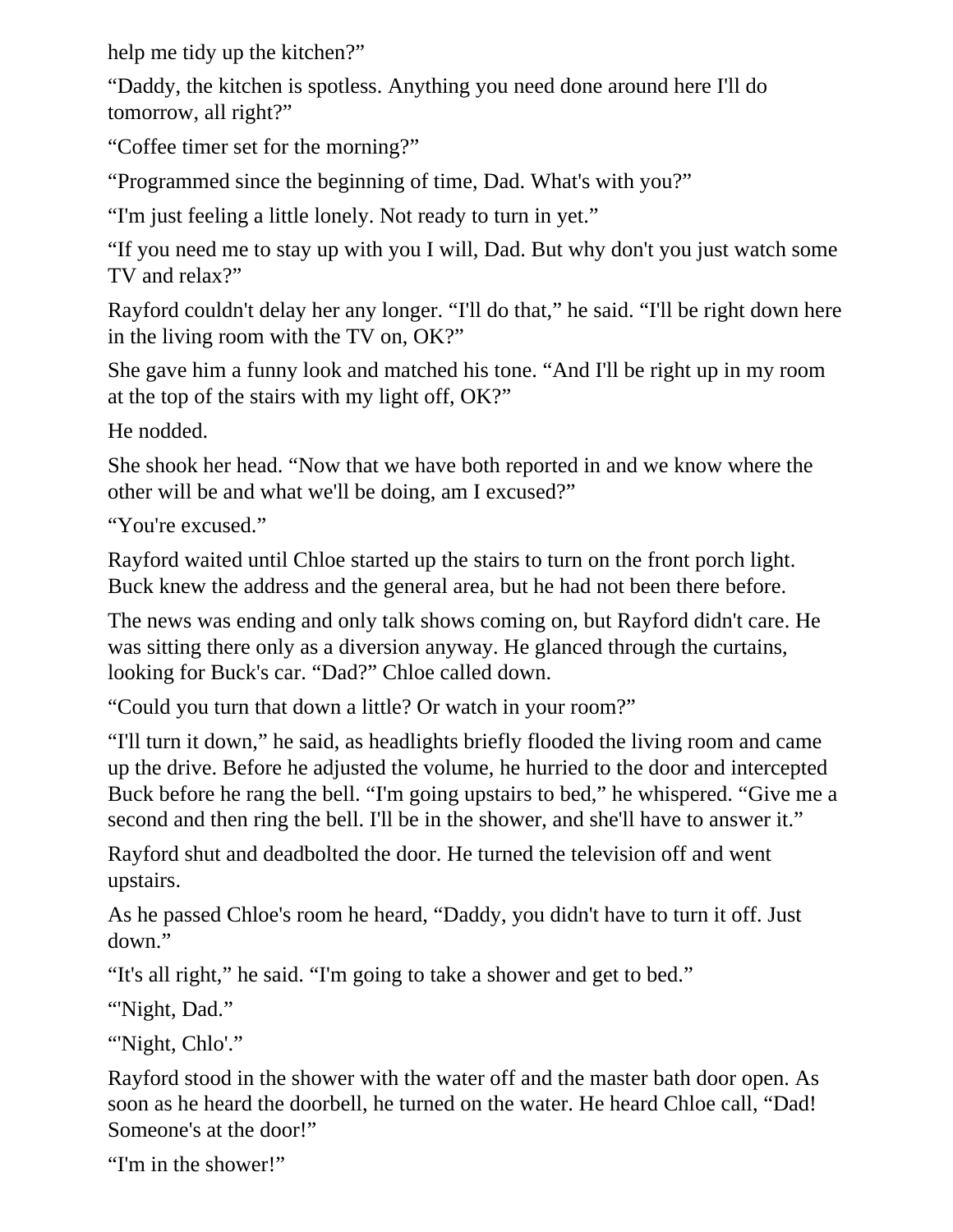*This was a great idea*! Buck thought, impressed that Rayford Steele trusted him enough to let him talk to his daughter when she obviously had something against him.

He waited a moment and rang the bell again. From inside he heard, "Just a minute, I'm coming!"

Chloe's face appeared in the tiny window in the middle of the ornate door. She rolled her eyes. "Buck!" she called through the closed door. "Call me tomorrow, will you? I was already in bed!"

"I need to talk to you!" Buck said.

"Not tonight."

"Yes, tonight," he said. "I'm not leaving till you talk to me."

"You're not?" she said.

"No, I'm not."

Chloe called his bluff. The porch light went out, and he heard her trotting up the stairs. He couldn't believe it. She was tougher than he thought. But he had said he wasn't leaving, and so he could not. If nothing else, Buck was a man of his word. Stubborn was more like it. But that had made him the journalist he was.

He still hadn't shaken the longing for Chloe that had come over him that afternoon in New York. He'd wait her out, he decided. He'd be on her stoop in the morning when she got up, if that's what it took.

Buck moved to the step at the edge of the porch and sat with his back to the front door, leaning on one of the stately pillars. He knew she would be able to see him if she came back to check. She'd probably be listening for his car, and she wouldn't hear a thing.

"Daddy!" Chloe called from Rayford's bedroom door. "Are you about done?"

"Not really! What's up?"

"Buck Williams is at the door, and he won't leave!"

"What do you want me to do about it?"

"Get rid of him!"

"You get rid of him! He's your problem!"

"You're my dad! It's your duty!"

"Did he harm you? Has he threatened you?"

"No! Now, Dad!"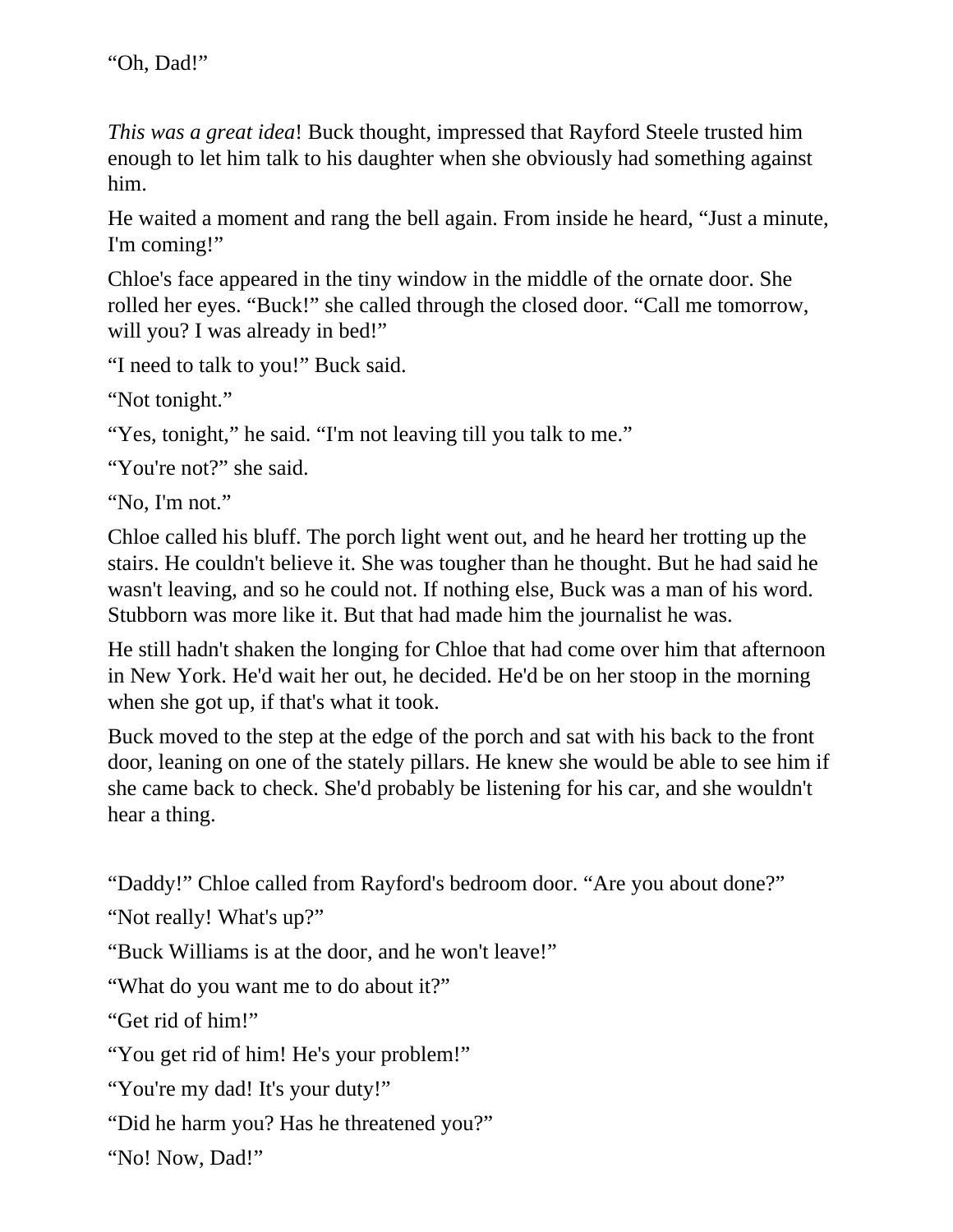"I don't want him to leave, Chloe! If you do, you send him away."

"I'm going to bed!" she said.

"So am I!"

Rayford turned off the shower and heard Chloe slam his bedroom door. Then hers. Would she really go to bed and leave Buck on the porch? Would Buck stay? Rayford tiptoed to his door and opened it far enough to be able to keep tabs on Chloe. Her door was still shut. Rayford slipped into bed and didn't move, listening. It was all he could do to keep from chuckling aloud. He had been put on the short list of candidates to be the new pilot for the president of the United States, and here he was, eavesdropping on his own daughter. It was the most fun he'd had in weeks.

Buck hadn't realized how chilly the night was until he had sat next to that cold pillar for a few minutes. His jacket squeaked when he moved, and he raised the fur-lined collar around his neck. The smell reminded him of the many places in the world he had dragged this old bomber jacket. More than once he had thought he'd die in the thing.

Buck stretched his legs in front of him and crossed them at the ankles, suddenly realizing how tired he was. If he had to sleep on this porch, he would.

Then, in the stillness, he heard the faint creaking of the steps inside. Chloe was creeping down to see if he was still there. If it had been Rayford, the steps would have been louder and more sure. Rayford would probably have told him to give it up and go home, that they would try to deal with the problem later. Buck heard the floor near the door creak. Just for effect, he tilted his head toward the pillar and rearranged his posture as if settling in for a snooze.

The footsteps back up the stairs were not so muffled. What now?

Rayford had heard Chloe open her door and make her way down the stairs in the darkness. Now she was on her way back up. She whipped her door open and slapped at the light switch. Rayford leaned so he could see her emerge, which she did a moment later just before she turned out the light. Her hair was pinned atop her head, and she wore her floorlength terry cloth robe. She turned on the light at the top of the stairs and descended with a purpose. If Rayford had to guess, he didn't think she was running the man off.

Buck saw his shadow on the lawn and knew a light was on behind him, but he didn't want to appear either overconfident or too eager. He stayed right where he was, as if already asleep. The door was unlocked and opened, but he heard nothing else. He sneaked a peek. That, apparently, was her invitation to come in. *I've come this far,*  Buck thought. *That's not good enough.* He resumed his position, his back to the door.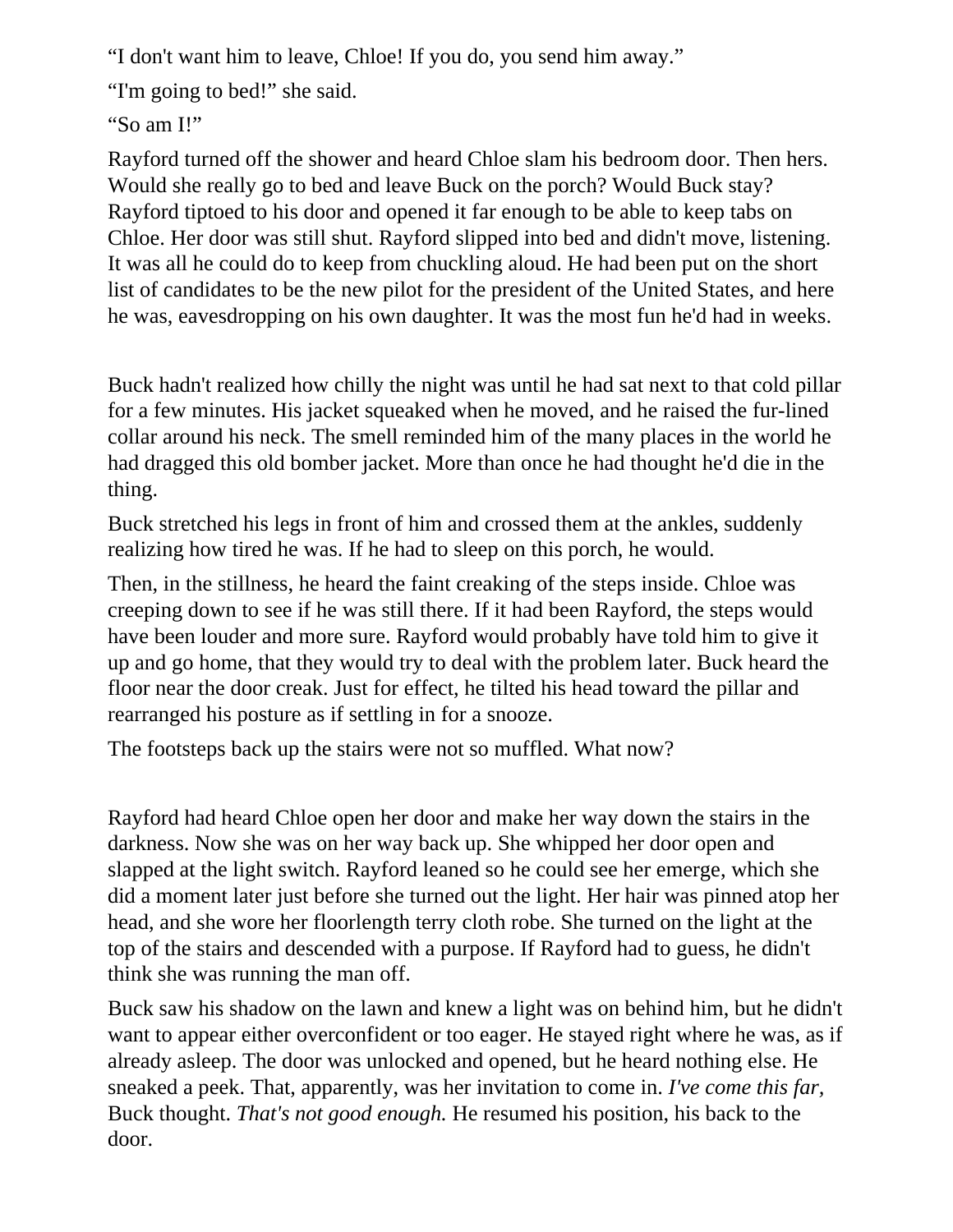Half a minute later he heard Chloe stomping to the door again. She swung open the storm door and said, "What do you want, an engraved invitation?"

"Wha—?" Buck said, pretending to be startled and turning around. "Is it morning already?"

"Very funny. Get in here. You've got ten minutes."

He stood to go in, but Chloe let the storm door slap shut as she went to sit on one end of the couch in the living room. Buck let himself in. "That's all right," he said, "I'll keep my coat."

"This visit was your idea, not mine," she said. "Forgive me if I don't treat you as if you were invited."

Chloe sat with her feet tucked under her, arms crossed, as if granting him an extremely reluctant audience. Buck draped his jacket across an easy chair and slid the footstool in front of Chloe. He sat there, staring at her, as if trying to think of where to begin.

"I'm hardly dressed for visitors," she said.

"You look great no matter what you're wearing."

"Spare me," she said. "What do you want?"

"Actually, I wanted to bring you flowers," he said. "Seeing as how yours are in the trash."

"Did you think I was kidding?" she said, pointing past him. He turned and looked. Sure enough, a huge bouquet of flowers was jammed in a wastebasket.

"I didn't think you were kidding," Buck said. "I just thought you were being figurative, and I hadn't heard the expression."

"What are you talking about?"

"When you told me the flowers were in the trash, I thought it was some sort of phrase I'd never heard. It had the flavor of 'the cat is out of the bag' or 'the water is under the bridge."

"I said the flowers were in the trash, and that's what I meant. I mean what I say, Buck."

Buck was at a loss. They seemed to be on different pages, and he wasn't even sure it was the same script. "Um, could you tell me why the flowers are in the trash? Maybe that would help clarify things for me."

"Because I didn't want them."

"Oh, silly me. Makes sense. And you didn't want them because ... " He stopped and shook his head, as if she should fill in the blank.

"They insult me because of where they came from."

"And where did they come from?"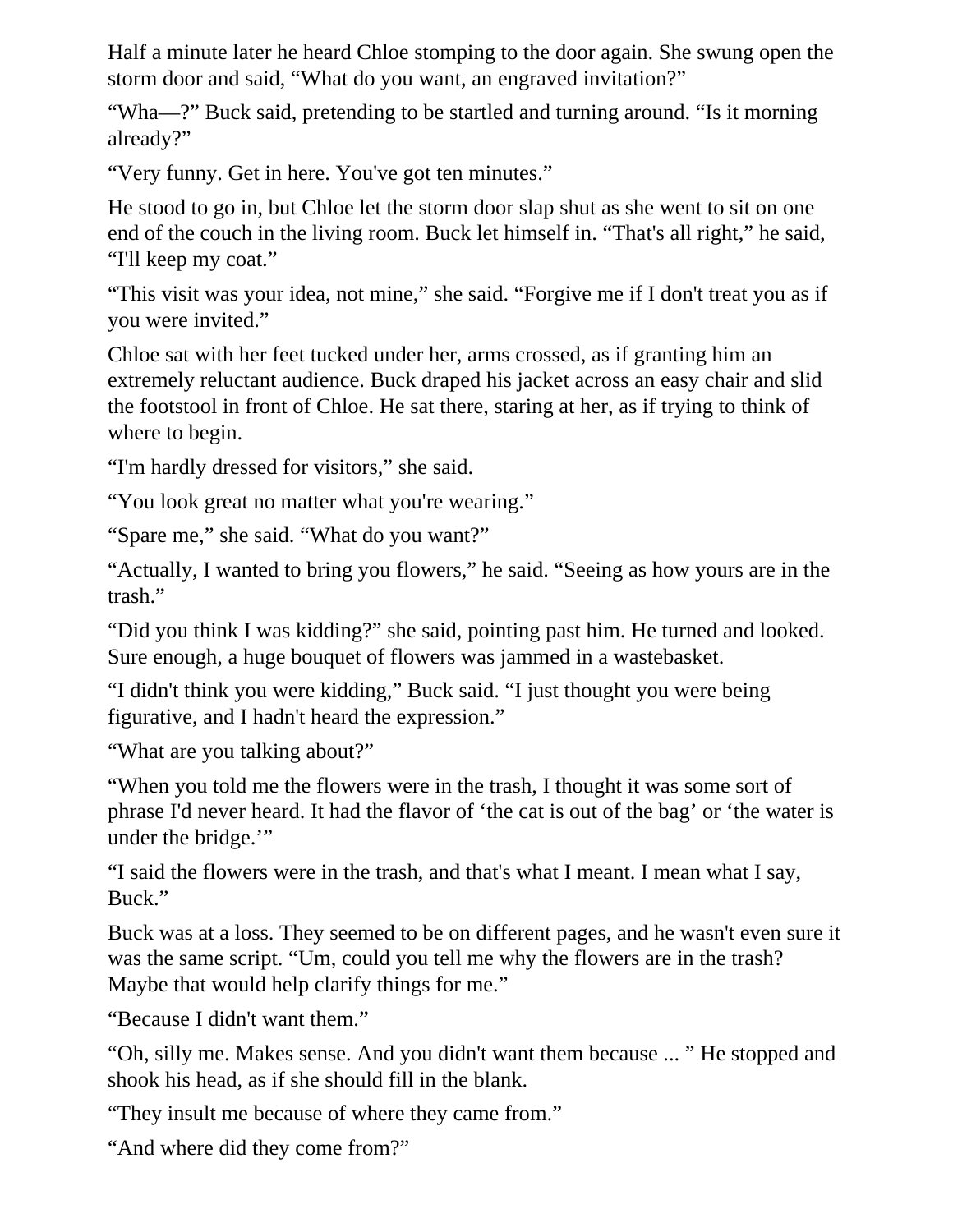"OK, then because of who they came from."

"And they came from whom?"

"Oh, Buck, really! I don't have time for this and I'm not in the mood."

Chloe moved to stand and suddenly Buck was angry. "Chloe, wait just a minute." She sat back down and folded up again, looking perturbed. "You owe me an explanation."

"No, you owe me an explanation."

Buck sighed. "I'll explain anything you want, Chloe, but no more games. It was clear we were attracted to each other, and I know I gave off some less-thaninterested signals Friday night, but today I realized—"

"This morning," she interrupted, obviously fighting tears, "I discovered why you seemed to have lost interest all of a sudden. You were feeling guilty about not telling me everything, and if you think those flowers fixed anything—"

"Chloe! Let's talk about real problems! I had nothing to do with those flowers."

For once, Chloe was silent.

## **CHAPTER NINE**

Chloe sat looking skeptically at Buck. "You didn't?" she managed finally.

He shook his head. "Apparently you have another admirer."

"Yeah, right," she said. "Another? As if that makes two?"

Buck spread his hands before him. "Chloe, there's obviously been a lack of communication here."

"Obviously."

"Call me presumptuous, but I was under the impression that we sort of hit it off from the moment we met." He paused and waited for a response.

She nodded. "Nothing serious," she said. "But yes, I thought we liked each other."

"And I was with you on the plane when you prayed with your dad," he said.

She nodded slightly.

"That was a special time," he continued.

"OK," she agreed.

"Then I went through my ordeal and couldn't wait to get back here to tell all of you about it."

Chloe's lip quivered. "That was the most incredible story I had ever heard, Buck, and I didn't doubt you for a second. I knew you were going through a lot, but I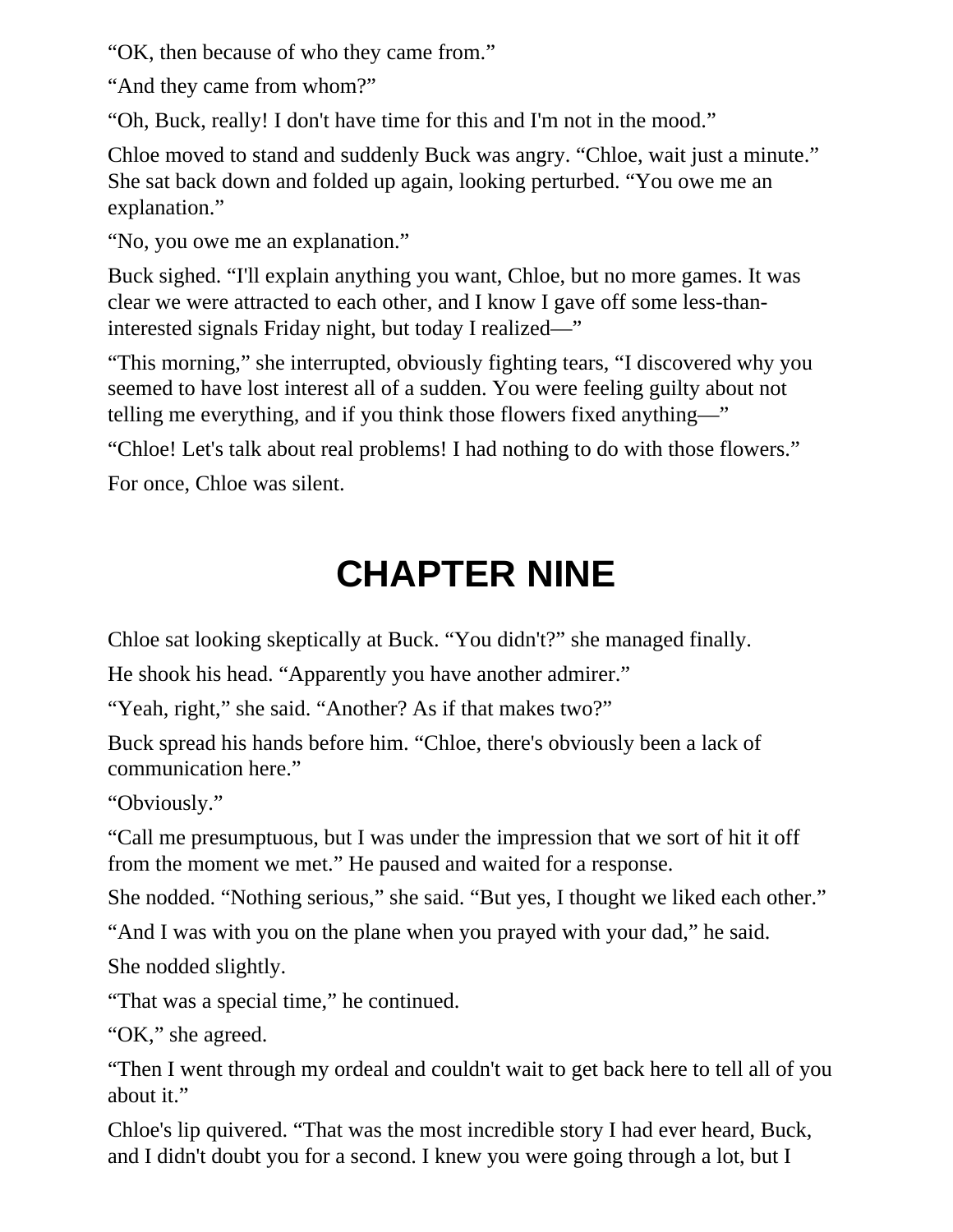thought we had connected."

"I didn't know what to call it," Buck said, "but as I told you in my note that Sunday, I was attracted to you."

"Not only to me, apparently."

Buck was speechless. "Not only to you?" he repeated.

"Just go on with your speech."

*Speech? She thinks this is a speech? And she thinks there's someone else? There hasn't been anyone else in years!* Buck was deflated and thought of giving up, but he decided she was worth it. Misguided, jumping to strange conclusions for some reason, but worth it.

"Between Sunday and Friday night I did a lot of thinking about us."

"Here it comes," she said, tearing up again. What did she think? That he was prepared to sleep on her porch just to dump her for someone else when she finally let him in?

"I realize that Friday night I was giving you mixed signals," he said. "Well, maybe not so mixed. I was pulling away."

"There wasn't much to pull away from."

"But we were getting there, weren't we?" Buck said. "Didn't you think we were going to progress?"

"Sure. Until Friday night."

"I'm a little embarrassed to admit this—" he said hesitantly.

"You should be," she said.

"—but I realized I was being pretty premature, given how recently we had met, and your age, and—"

"So, there it is. It's not your age that's the problem, is it? It's my age."

"Chloe, I'm sorry. The issue was not your age or my age. The issue was the *difference* in our ages. Then I realized that with only about seven more years ahead of us, that becomes a nonissue. But I was all mixed up. I was thinking about our future, you know, what might come of our relationship, and we don't even have a relationship yet."

"And we're not going to, Buck. I'm not going to share you. If there was a future for us, it would be an exclusive relationship, and—oh, never mind. Here I go talking about stuff neither of us even considered before."

"Apparently we did," Buck said. "I just said I did, and it sounds like you've been looking ahead a little, too."

"Not any more, not since this morning."

"Chloe, I'm going to have to ask you something, and I don't want you to take it the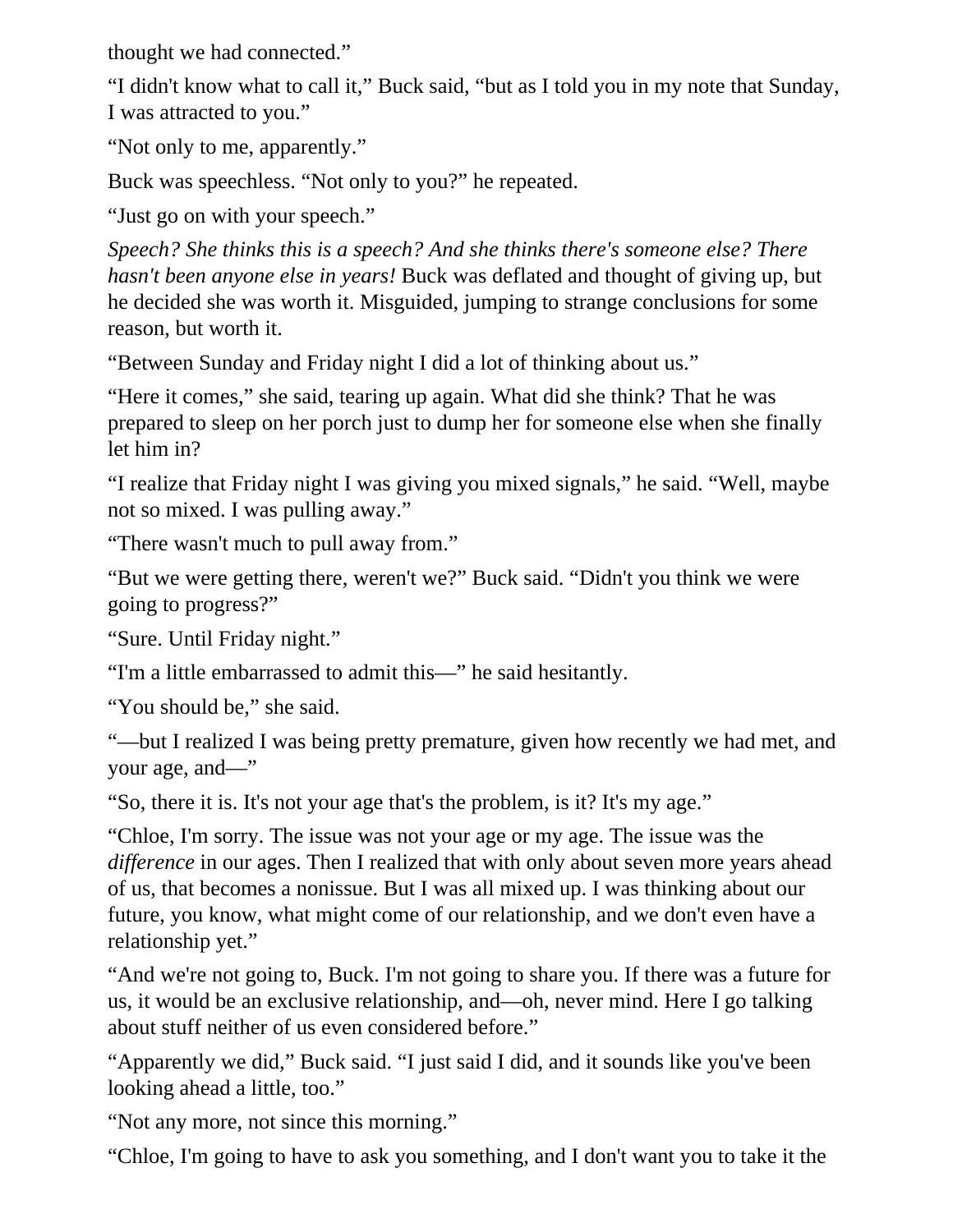wrong way. This may sound a little condescending, even parental, and I don't mean it to be." She sat stiffly, as if expecting a reprimand. "I'm going to ask you not to say anything for a minute, all right?"

"Pardon me?" she said. "I'm not allowed to speak?"

"That's not what I'm saying."

"It's what you just said."

Buck came just short of raising his voice. He knew his look and tone were stern, but he had to do something. "Chloe, you're not listening to me. You're not letting me finish a thought. There's some subtext here I know nothing about, and I can't defend myself against mysteries and fantasies. You keep talking about not sharing me—is there something you need to ask me or accuse me of before I can go on here?"

Rayford, who had been lying still and nearly holding his breath trying to listen, had heard very little of the conversation until Buck raised his voice. Rayford heard that and silently cheered. Chloe increased her volume, too. "I want to know about anybody else in your life before I even think—oh, Buck, what are we talking about? Aren't there a lot more important things to be thinking about right now?"

Rayford couldn't hear Buck's whispered response, and he was tired of trying. He moved to the doorway and called down to them. "Could you two either speak up or just whisper? If I can't hear, I'm going to sleep!"

"Go to sleep, Dad!" Chloe said.

Buck smiled. Chloe was also suppressing a grin.

"Chloe, all weekend I've been thinking about all the 'more important things' we have to think about. I almost had myself talked into giving you the let's-be-friends routine ... until I was sitting in that office this afternoon and you came over me."

"I came over you? You saw me at the *Global Weekly* office?"

"The *Global Weekly* office? What are you talking about?"

Chloe hesitated. "Well, what office were you talking about?"

Buck grimaced. He hadn't planned to talk about his meeting with Carpathia. "Can we save that until we're back on even ground here? I was saying I was suddenly overwhelmed with the need to see you, to talk to you, to get back to you."

"Back from where? Or back from whom, I should ask."

"Well, I'd rather not get into that until I think you're ready to hear it."

"I'm ready, Buck, because I already know."

"How do you know?"

"Because I was there!"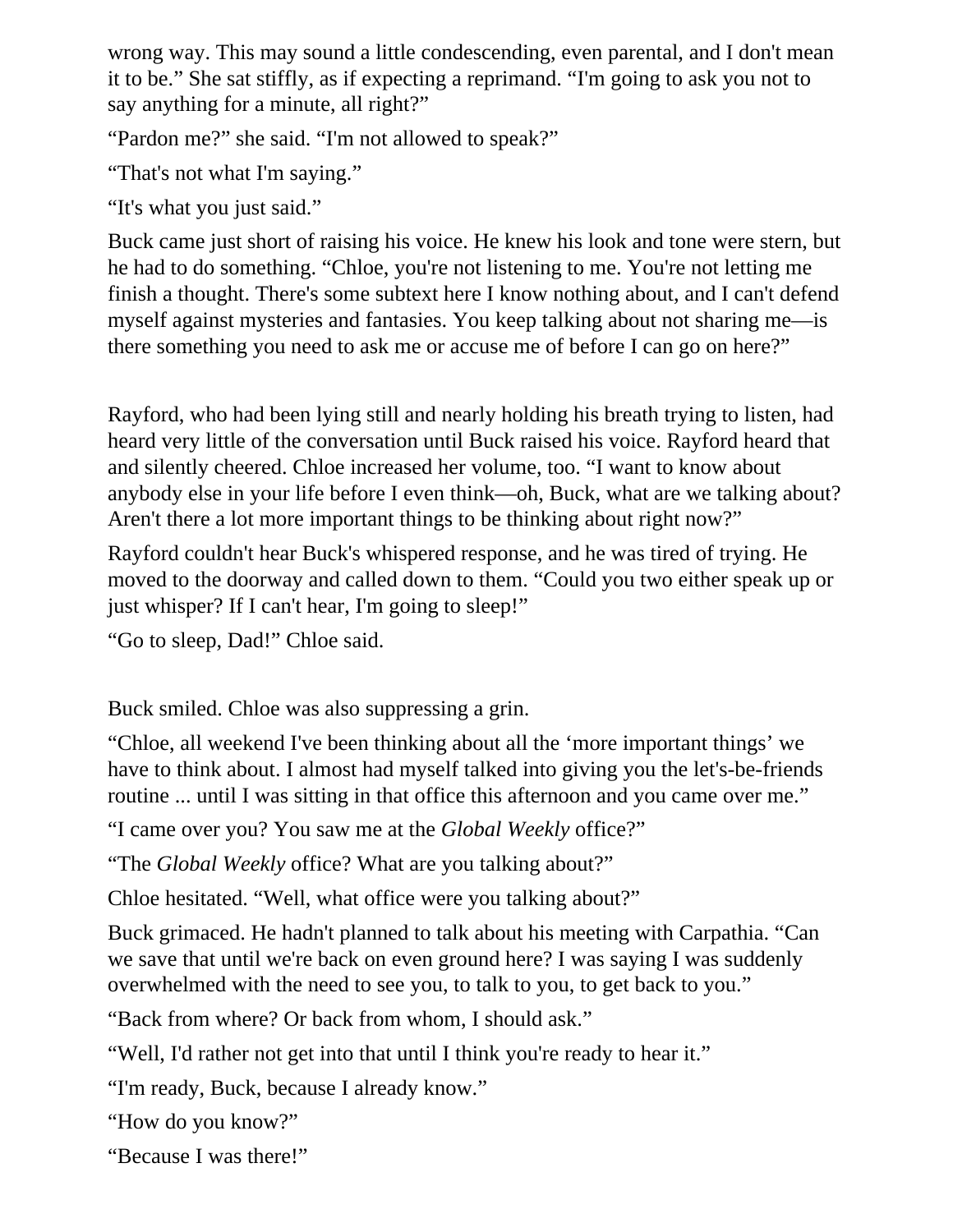"Chloe, if you were at the Chicago bureau office, then you know I wasn't there today, I mean, except for early this morning."

"So you *were* there."

"I was just dropping off some keys to Alice."

"Alice? That's her name?"

Buck nodded, lost.

"What's her last name, Buck?"

"Her last name? I don't know. I've always just called her Alice. She's new. She replaced Lucinda's secretary, who disappeared."

"You want me to believe you really don't know her last name?"

"Why should I lie about that? Do you know her?"

Chloe's eyes bored into him. Buck knew they were finally getting somewhere. He just didn't know where. "I can't say I know her, exactly," Chloe said. "I just talked to her, that's all."

"You talked to Alice," he repeated, trying to make it compute.

"She told me you and she were engaged."

"Oh, she did not!" Buck shouted, then quieted, peeking up the stairs. "What are you talking about?"

"We're talking about the same Alice, aren't we?" Chloe said. "Skinny, spiky dark hair, short skirt, works at *Global Weekly*?"

"That's her." Buck nodded. "But don't you think I'd know her last name if we were engaged? Plus, that would be mighty big news to her fiancé."

"So she's engaged, but not to you?" Chloe said, sounding doubtful.

"She told me something about picking up her fiancé today," he said. Chloe looked stricken. "Do you mind if I ask how you happened to be at the *Weekly* and talking to her? Were you looking for me?"

"As a matter of fact, I was," Chloe said. "I had seen her earlier, and I was surprised to see her there."

"Like I said, Chloe, I wasn't there today."

"Where were you?"

"I asked you first. Where had you seen Alice?"

Chloe spoke so softly Buck had to lean forward to hear. "At your condo."

Buck sat back, everything coming into focus. He wanted to laugh, but poor Chloe! He fought to stay serious. "It's my fault," he said. "I invited you, my plans changed, and I never told you."

"She had your keys," Chloe whispered.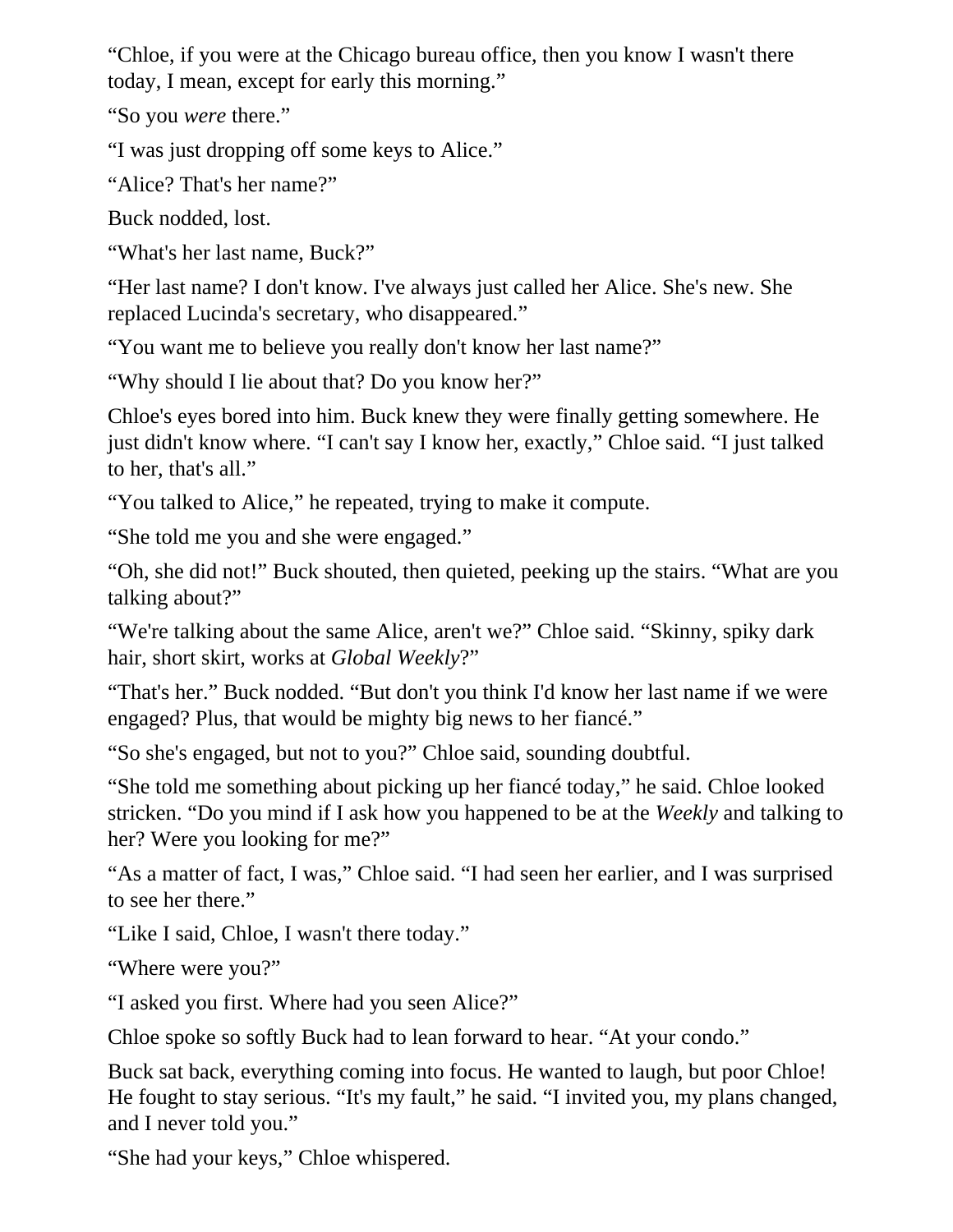Buck shook his head sympathetically. "I gave them to her so she could deliver some equipment I was expecting at the office. I had to be in New York today."

Buck's frustration with Chloe melted into sympathy. She couldn't maintain eye contact, and she was clearly on the verge of tears. "So you really didn't send the flowers," she whispered.

"If I'd known I needed to, I would have."

Chloe uncrossed her arms and buried her face in her hands. "Buck, I'm so embarrassed," she moaned, and the tears came. "I have no excuse. I was worried after Friday night, and then I just made a big thing out of nothing."

"I didn't know you cared that much," Buck said.

"Of course I cared. But I can't expect you to understand or to forgive me after I've been such a, such a—oh, if you don't even want to see me again, I'd understand." She was still hiding her face. "You'd better go," she added. "I wasn't presentable when you got here, and I'm certainly not now."

"Is it all right if I sleep on your porch? 'Cause I'd like to be here when you are presentable."

She peeked at him through her hands and smiled through her tears. "You don't have to do this, Buck."

"Chloe, I'm just sorry I contributed to this by not telling you about my trip."

"No, Buck. It was all my fault, and I'm so sorry."

"OK," he said. "You're sorry, and I forgive you. Can that be the end of it?"

"That's just going to make me cry more."

"What'd I do now?"

"You're just being too sweet about this!"

"I can't win!"

"Give me a minute, will you?" Chloe sprang from the couch and hurried up the stairs.

Ever since asking them to either speak up or quiet down, Rayford had been sitting just out of sight at the top of the stairs. He tried to get up and sneak back into the master bedroom, but he was just rising when Chloe nearly ran into him.

"Dad!" she whispered. "What are you doing?!"

"Eavesdropping. What does it look like?"

"You're awful!"

"*I'm* awful? Look what you did to Buck! Way to hang a guy before he's tried."

"Dad, I was such a fool."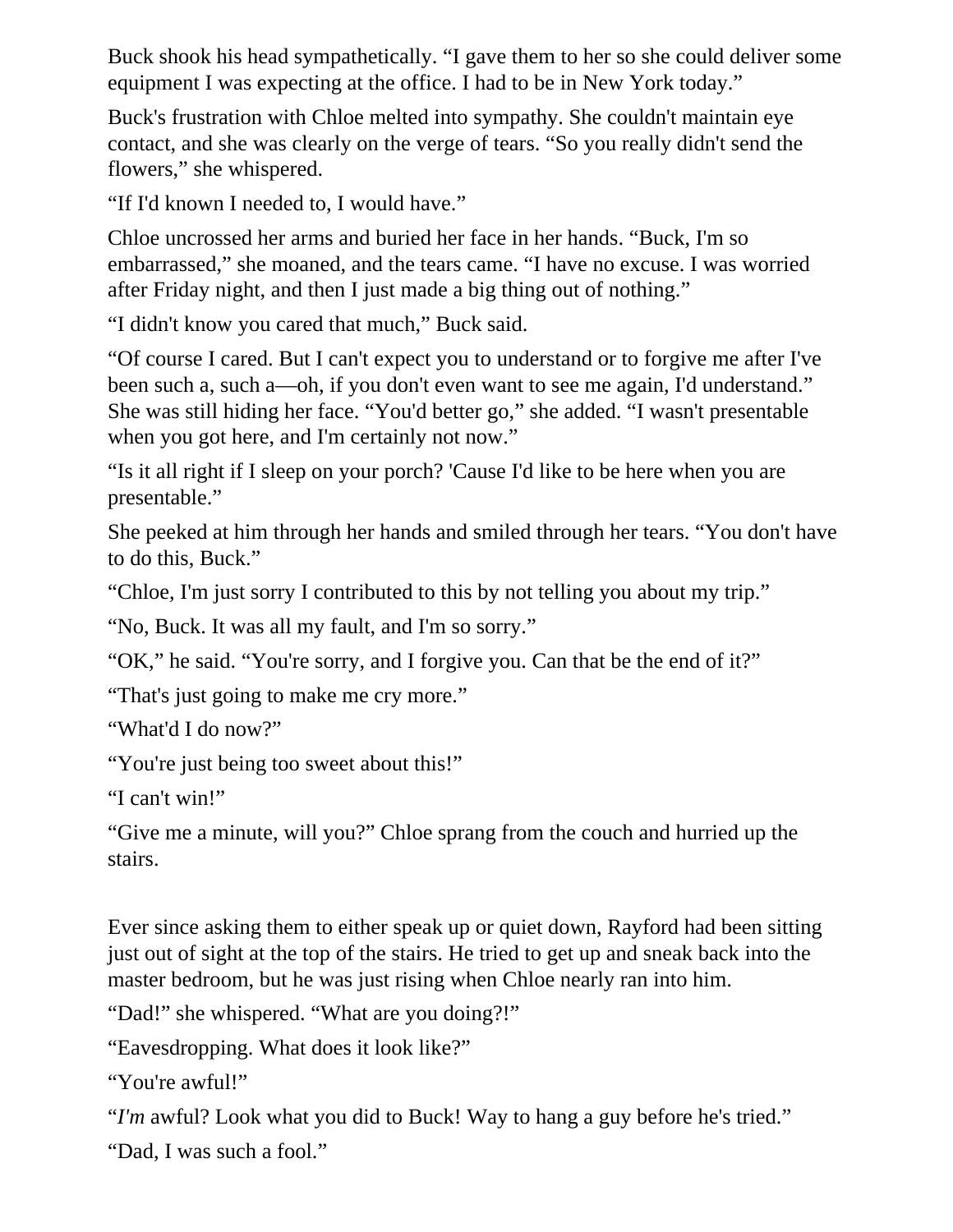"It was just a comedy of errors, hon, and like Buck said, it only shows how much you cared."

"Did you know he was coming?"

Rayford nodded.

"Tonight? You knew he was coming tonight?"

"Guilty."

"And you made me answer the door."

"So shoot me."

"I ought to."

"No, you ought to thank me."

"That's for sure. You can go to bed now. I'm going to change and see if Buck wants to take a walk."

"So you're saying I can't come along? Or even follow from a distance?"

Buck heard whispering upstairs, then water running and drawers opening and shutting. Chloe came back down in jeans and a sweatshirt, a jacket, a cap, and tennis shoes. "Do you have to go?" she said. "Or do you want to take a walk?"

"You're not kicking me out after all?"

"We need to talk somewhere else so Dad can get to sleep."

```
"We were keeping him up?"
```
"Sort of."

Rayford heard the front door shut, then knelt by his bed. He prayed Chloe and Buck would be good for each other, regardless of what the future held for them. Even if they became only good friends, he would be grateful for that. He crawled into bed, falling into a light, fitful sleep, listening for Chloe's return and praying about the opportunity that had been presented him that day.

The night was nippy but clear as midnight approached. "Buck," Chloe said as they turned a corner to wend their way through the fashionable Arlington Heights subdivision, "I just want to say again how—"

Buck stopped and snagged Chloe's jacket sleeve. "Chloe, don't. We've got only seven years. We can't live in the past. We've both stumbled this weekend, and we've apologized, so let's be done with it."

"Really?"

"Absolutely." They continued walking. "'Course, I'm gonna need to find out who's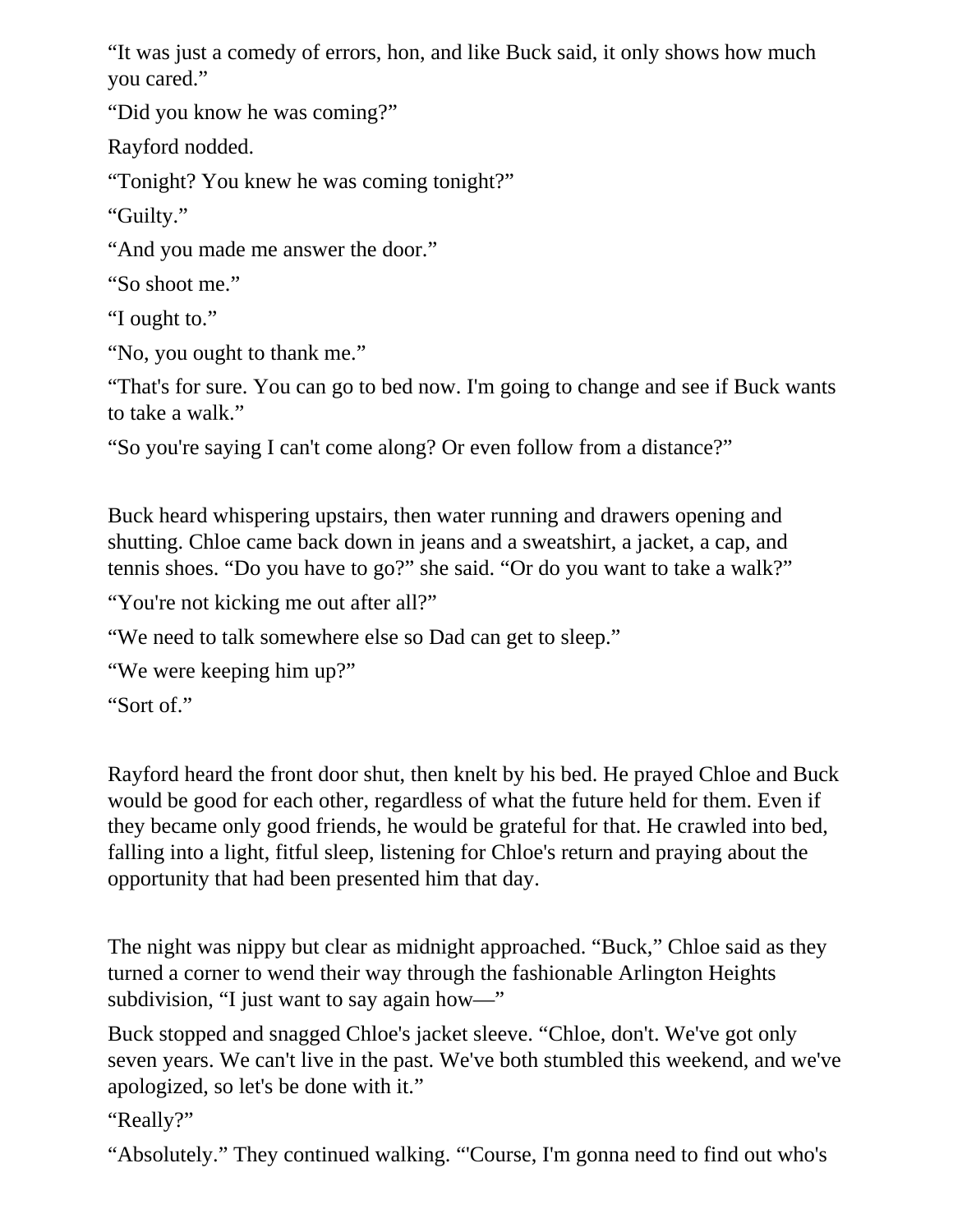sending you flowers."

"I've been thinking about that, and I have a suspicion."

"Who?"

"It's kind of embarrassing, because that might have been my fault too."

"Your old boyfriend?"

"No! I told you when we first met, we dated when I was a freshman and he was a senior. He graduated and I never heard from him again. He's married."

"Then it had better not be him. Any other guys at Stanford who wish you would come back?"

"Nobody with the style to send flowers."

"Your dad?"

"He already denied it."

"Who does that leave?"

"Think about it," Chloe said.

Buck squinted and thought. "Bruce!? Oh, no, you don't think ... ?"

"Who else is there?"

"How would you have encouraged him?"

"I don't know. I like him a lot. I admire him. His honesty moves me, and he's so passionate and sincere."

"I know, and he has to be lonely. But it's only been a few weeks since he lost his family. I can't imagine it would be him."

"I tell him I enjoy his messages," Chloe said. "Maybe I'm being more friendly than I need to be. It's just that I never thought of him that way, you know?"

"Could you? He's a sharp young guy."

"Buck! He's older than you!"

"Not much."

"Yeah, but you're on the very end of the age spectrum I'd even consider."

"Well, thank you so much! How soon before you have to have me back to the home?"

"Oh, Buck, it's so embarrassing! I need Bruce as a friend and as a teacher!"

"You're sure you wouldn't consider more?"

She shook her head. "I just can't see it. It's not that he's unattractive, but I can't imagine ever thinking of him that way. You know, he asked me to work for him, full-time. I never even thought there might be an ulterior motive."

"Now don't jump to conclusions, Chloe."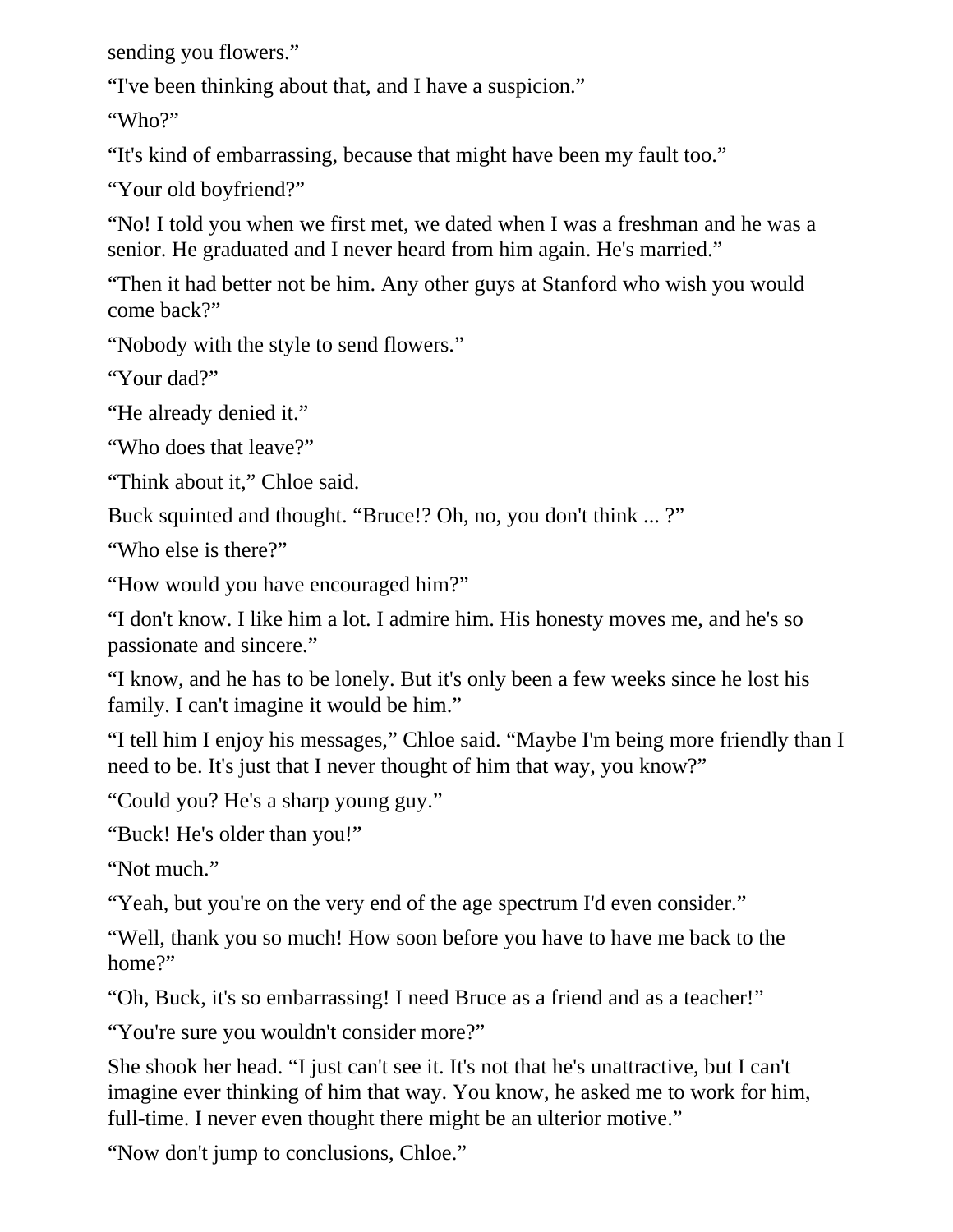"I'm good at that, aren't I?"

"You're asking the wrong person."

"What am I going to do, Buck? I don't want to hurt him. I can't tell him I don't think of him in that way. You know this all has to just be a reaction to his loss. Like he's on the rebound."

"I can't imagine what it would be like to lose a wife," Buck said.

"And kids."

"Yeah."

"You told me once that you were never serious about anyone."

"Right. Well, a couple of times I thought I was, but I had jumped the gun. One girl, a year ahead of me in grad school, dumped me because I was too slow to make a move on her."

"No!"

"Guess I'm a little old-fashioned that way."

"That's encouraging."

"I lost whatever feeling I had for her real quick."

"I can imagine. So you weren't the typical college guy?"

"You want the truth?"

"I don't know. Do I?"

"Depends. Would you rather hear that I have all kinds of experience because I'm such a cool guy, or that I'm a virgin?"

"You're going to tell me whatever I want to hear?"

"I'm going to tell you the truth. I just wouldn't mind knowing in advance which you'd want to hear."

"Experienced or a virgin," Chloe repeated. "That's a no-brainer. Definitely the latter."

"Bingo," Buck said softly, more from embarrassment than from braggadocio.

"Wow," Chloe said. "That's something to be proud of these days."

"I have to say I'm more grateful than proud. My reasons were not as pure as they would be today. I mean, I know it would have been wrong to sleep around, but I didn't abstain out of any sense of morality. When I had opportunities, I wasn't interested. And I was so focused on my studies and my future, I didn't have that many opportunities. Truth is, people always assumed I got around because I ran in pretty fast circles. But I was backward when it came to stuff like that. Kind of conservative."

"You're apologizing."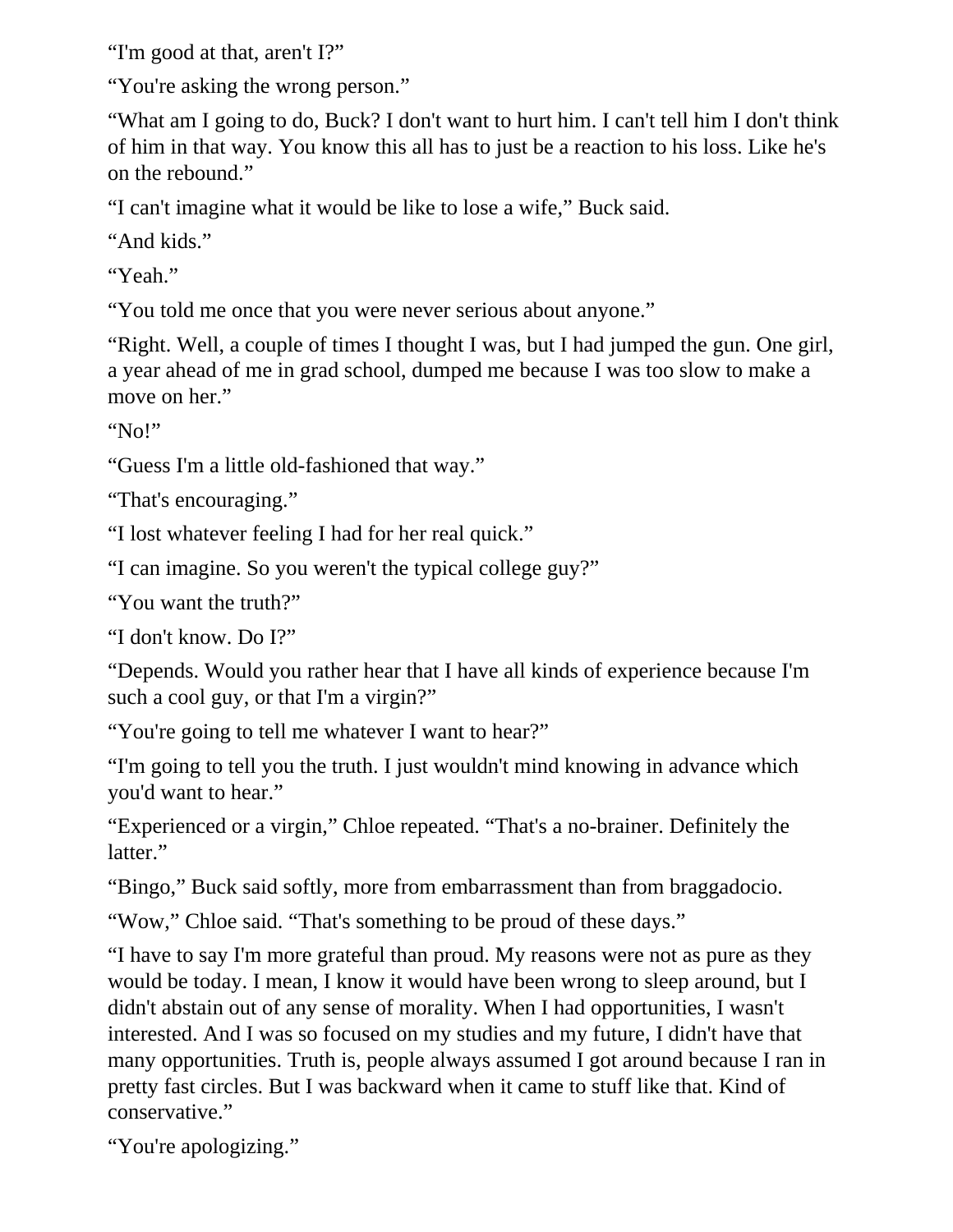"Maybe. I don't mean to be. It's kind of embarrassing to be my age and totally inexperienced. I've always been sort of ahead of my generation in other ways."

"That's an understatement," Chloe said. "You think God was protecting you, even before you were aware of him?"

"I never thought of it that way, but it very well could be. I've never had to worry about disease and all the emotional stuff that goes with intimate relationships."

Buck self-consciously rubbed the back of his neck.

"This is embarrassing you, isn't it?" Chloe said.

"Yeah, a little."

"So I suppose you'd rather not hear about my sexual experience or lack of it."

Buck grimaced. "If you don't mind. See, I'm only thirty and I feel like an old-timer when you even use the word ... sex. So maybe you should spare me."

"But Buck, what if something comes of our relationship? Aren't you going to be curious?"

"Maybe I'll ask you then."

"But what if by then you're already madly in love with me, and you find out something you can't live with?"

Buck was ashamed of himself. It was one thing to admit to a woman that you're a virgin when it seemed to put you in one of the smaller minorities in the world. But she was so straightforward, so direct. He didn't want to talk about this, to hear about it, to know, especially if she was more "experienced" than he. And yet she had a point. She seemed more comfortable talking about their future than he did, but he was the one who had decided to pursue a relationship. Rather than respond to her question, he just shrugged.

"I'll spare you the mystery," Chloe said. "My boyfriends in high school, and my boyfriend my freshman year at Stanford and I were not models of, what did my mother call it, propriety? But I'm happy to say we never had sex. That's probably the reason I never lasted with any of them."

"Um, Chloe, that's good news, but could we talk about something else?"

"You are an old codger, aren't you?"

"I guess." Buck blushed. "I can interview heads of state, but this kind of frankness is new to me."

"C'mon, Buck, you hear this and a lot worse on talk shows every day."

"But I don't put you in the category of a talk-show guest."

"Am I too blunt?"

"I'm just not used to it and not good at it."

Chloe chuckled. "What are the odds that two unmarried people are taking a walk at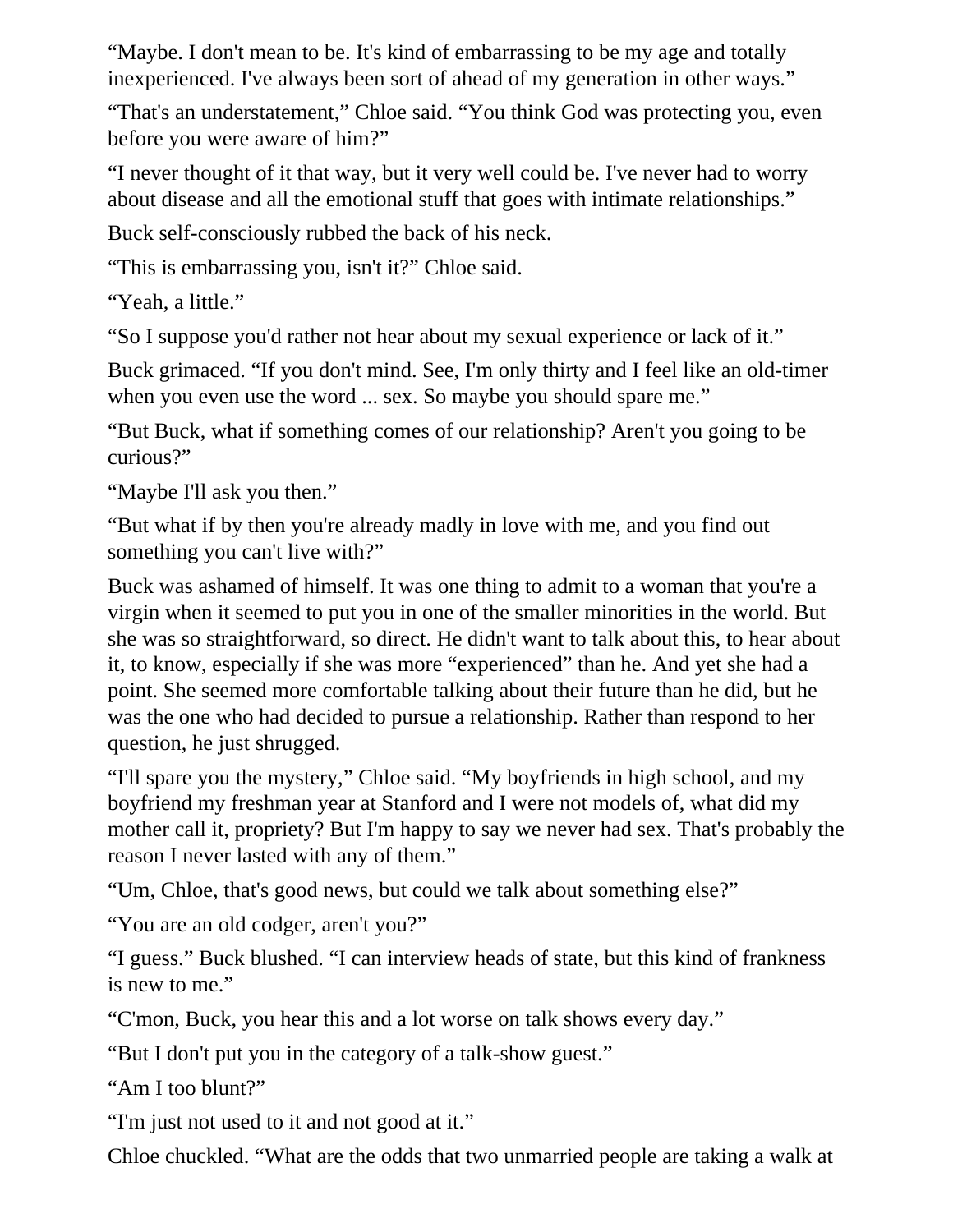midnight in America and both of them are virgins?"

"Especially after all the Christians were taken away."

"Amazing," she said. "But you want to talk about something else."

"Do I!"

"Tell me why you had to go to New York."

It was after one o'clock when Rayford stirred at the sound of the front door. It opened but did not close. He heard Chloe and Buck chatting from just inside the door. "I've really got to get going," Buck said. "I'm expecting a response from New York on my article tomorrow morning, and I want to be awake enough to interact."

After Buck left, Rayford heard Chloe close the door. Her footsteps on the stairs seemed lighter than they had earlier in the evening. He heard her tiptoe to his door and peek in. "I'm awake, hon," he said. "Everything all right?"

"Better than all right," she said, coming to sit on the edge of the bed. "Thanks, Dad," she said in the darkness.

"You have a good talk?"

"Yeah. Buck is incredible."

"He kiss you?"

"No! Dad!"

"Hold hands?"

"No! Now stop it! We just talked. You wouldn't believe the offer he got today."

"Offer?"

"I don't have time to get into it tonight. You flying tomorrow?"

"No."

"We'll talk about it in the morning."

"I want to tell you about an offer I got today, too," Rayford said.

"What was it?"

"Too involved for tonight. I'm not going to take it anyway. We can talk abut it in the morning."

"Dad, tell me one more time you didn't send those flowers just to cheer me up. I'll feel awful if you did and I trashed them."

"I didn't, Chlo'."

"That's good, I guess. But it wasn't Buck, either."

"You're sure?"

"Positive this time."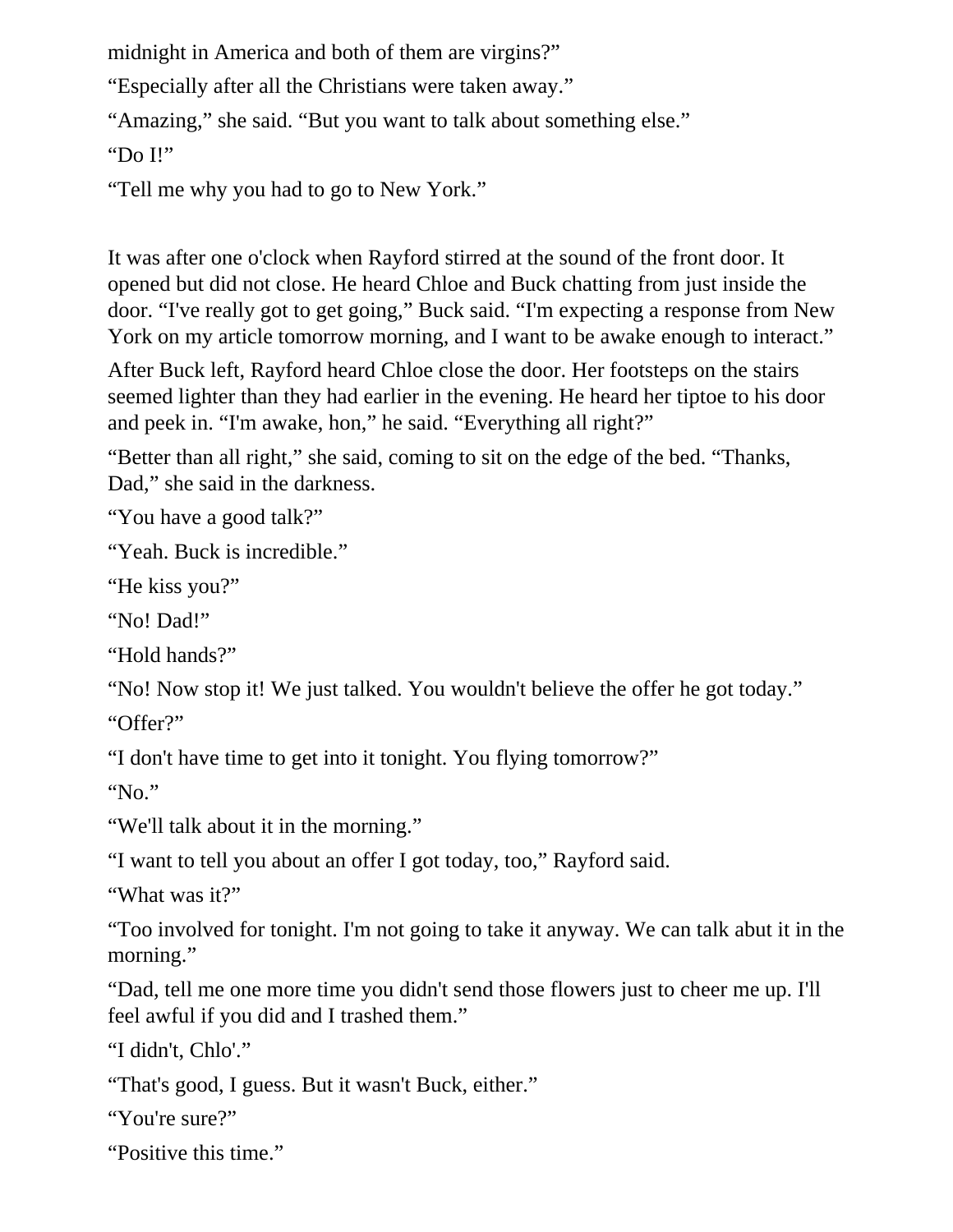"Uh-oh."

"You thinking what I'm thinking, Dad?"

"I've been wondering about Bruce ever since I heard Buck tell you it wasn't him."

"What am I going to do, Dad?"

"If you're going to work with the man, you'll have to have a talk with him."

"Why is it my responsibility? I didn't start this! I didn't encourage it—at least I didn't mean to."

"Well, you could ignore it. I mean, he sent them anonymously. How were you supposed to know who they were from?"

"Yeah! I don't really know, do I?"

"Of course not."

"I'm supposed to see him tomorrow afternoon," she said, "to talk about this job."

"Then talk about the job."

"And ignore the flowers?"

"You sort of already did that, didn't you?"

Chloe laughed. "If he's got the guts to own up to sending them, then we can talk about what it all means."

"Sounds good."

"But, Dad, if Buck and I keep seeing each other, it's going to become obvious."

"You don't want people to know?"

"I don't want to shove it in Bruce's face, knowing how he feels about me."

"But you *don't* know."

"That's right, isn't it? If he doesn't tell me, I don't know."

"G'night, Chloe."

"But it's going to be awkward working for him or with him, won't it, Dad?"

"'Night, Chloe."

"I just don't want to—"

"Chloe! It's tomorrow already!"

"'Night, Dad."

Buck was awakened midmorning Tuesday by a call from Stanton Bailey. "Cameron!" he shouted. "You awake?"

"Yes, sir."

"You don't sound like it!"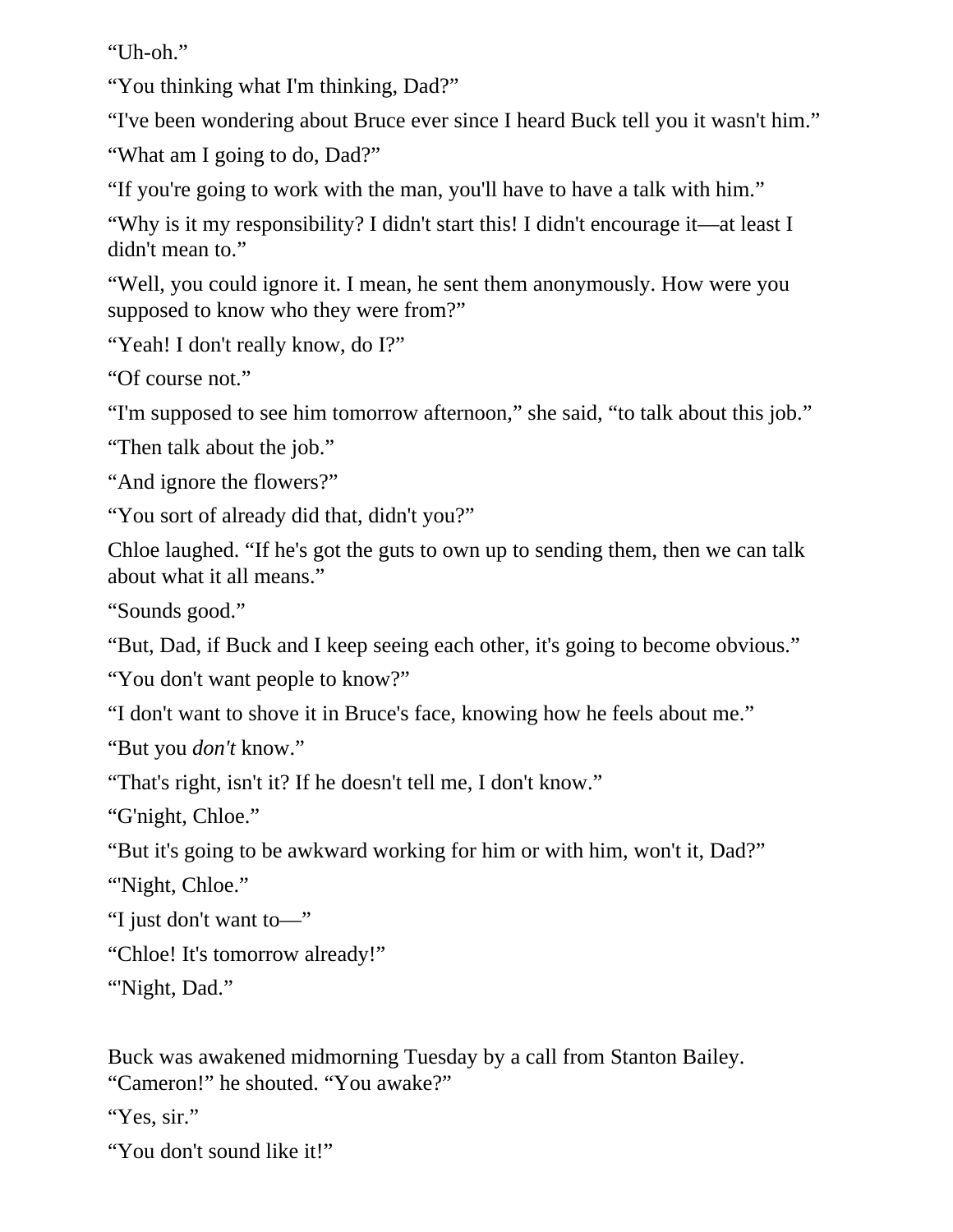"Wide-awake, sir."

"Late night?"

"Yes, but I'm awake now, Mr.—"

"You always were honest to a fault there, Cam. That's why I still don't understand your insisting you were at that meeting when—ah, that's behind us. You're exiled; I'm wishing you were replacing Plank here, but hey, what's done is done, huh?"

"Yes, sir."

"Well, you've still got it."

"Sir?"

"Still got the touch. How does it feel to write another award-winner?"

"Well, I'm glad you like it, Mr. Bailey, but I didn't write it for an award."

"We never do, do we? Ever craft one just to make it fit a category in some contest? Me neither. I've seen guys try it, though. Never works. They could take a lesson from you. Thorough, long but tight, all the quotes, all the angles, fair to every opinion. I thought it was real good of you not to make the alien kooks and the religious wackos look stupid. Everybody's got a right to his own opinion, right? And these represent the heartland of America, whether they believe it was something green from Mars or Jesus on a horse."

"Sir?"

"Or whatever imagery that is. You know what I mean. Anyway, this thing's a masterpiece, and I appreciate your usual great job and not letting this other business get you down. You keep up the good work, stay there in Chicago for an appropriate amount of time so it still looks like I've got some control over my star guy, and you'll be back in New York before you know it. When's your lease up?"

"A year, but actually I like it here, and—"

"Very funny. Just talk to me when they start pushing you on that lease, Cameron, and we'll get you back here. I don't know about executive editor, because we've got to fill that before then and it probably wouldn't make much sense, you going from the wilderness to the saddle. But we'll at least get your salary back up where it belongs, and you'll be back here doing what you do best."

"Well, thanks."

"Hey, take the day off! This thing'll hit the stands a week from yesterday and you'll be the talk of the town for a few days."

"I just might take you up on that."

"And listen, Cameron, stay out of that little gal's hair there. What's her name?"

"Verna Zee?"

"Yeah, Verna. She'll do all right, but just leave her alone. You don't even have to be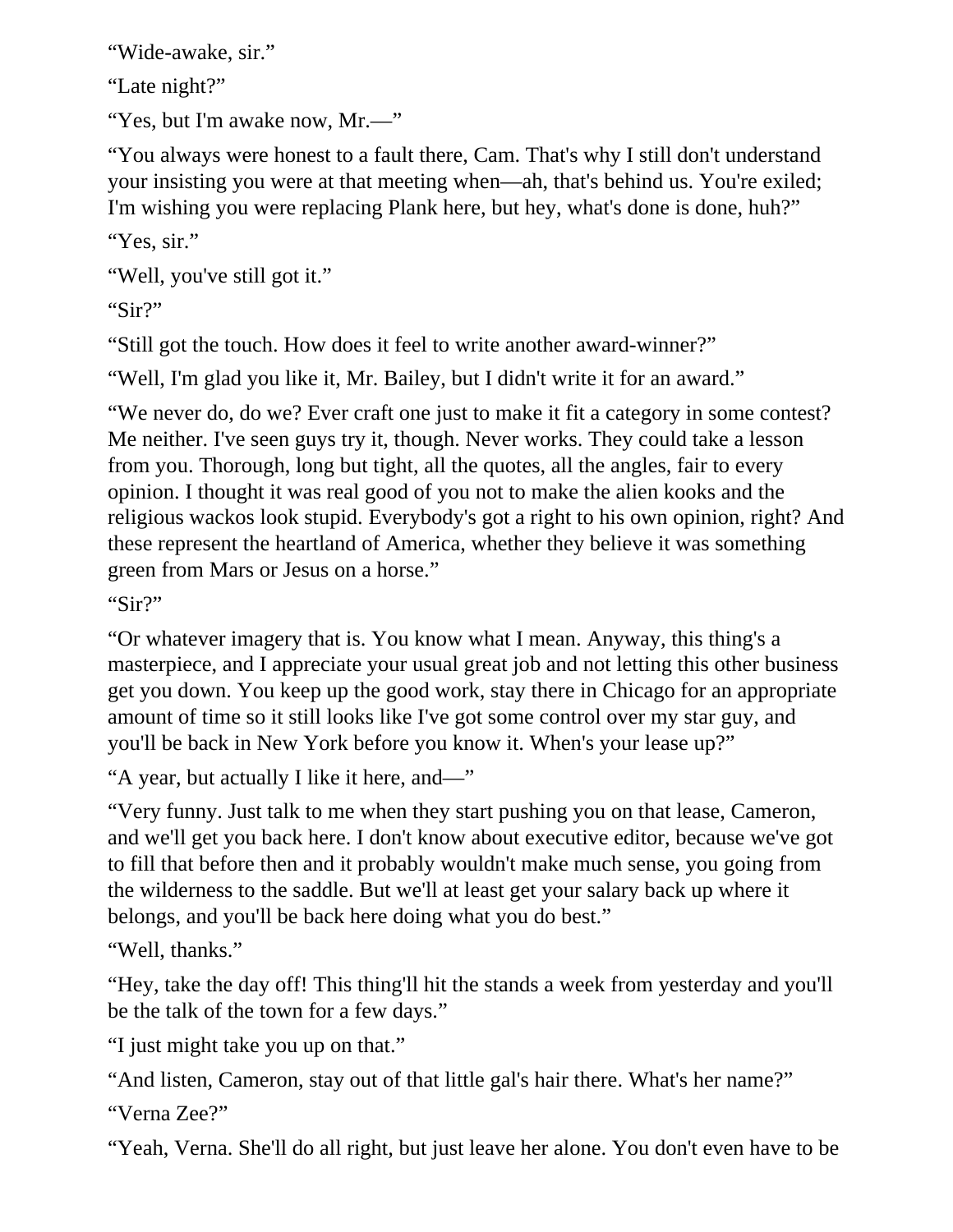over there unless you need to be for some reason. What's next on your plate?"

"Steve's trying to get me to go to Israel next week for the signing of the treaty between Israel and the U.N."

"We've got a slew of people going, Cameron. I was going to put the religion editor on the cover story."

"Jimmy Borland?"

"Problem?"

"Well, first, I don't see it as a religious story, especially with the one-world religion meeting going on in New York at the same time, the Jews talking about rebuilding the temple, and the Catholics voting on a new pope. And this is going to sound selfserving, but do you really think Jimmy can handle a cover story?"

"Probably not. It just seemed like a good fit. He's been over there so many times on his beat, and just about anything Israel does can be considered religious, right?"

"Not necessarily."

"I've always liked that you talk to me straight, Cameron. Too many yes people around here. So you don't think this is a religious thing just because it's happening in the so-called Holy Land."

"Anything Carpathia is involved in is geopolitical, even if it has some religious ramifications. A great religious angle over there, besides the temple thing, is those two preachers at the Wailing Wall."

"Yeah, what's with those crazies? Those two said it wasn't going to rain in Israel for three and a half years, and so far it hasn't! That's a dry land as it is, but if they go that long without rain, everything's gonna dry up and blow away. How dependent is that scientist guy's—uh, Rosenzweig's—formula on rain?"

"I'm not sure, sir. I know it requires less rain than if you tried to grow without it, but I think there still has to be water from somewhere to make it work."

"I'd like to see Jimmy get an exclusive with those two," Bailey said, "but they're dangerous, aren't they?"

"Sir?"

"Well, two guys tried to kill them and wound up dropping dead on the spot, and what was this thing the other day? A bunch of guys got burned up. People said those two called down fire from heaven!"

"Others were saying they breathed fire on them."

"I heard that too!" Bailey said. "That's some kind of halitosis problem, eh?"

Bailey was laughing, but Buck couldn't fake it. He believed the fire-breathing story because it was right out of Scripture, and neither did he put people who believed the Rapture in the same category as the UFO wackos.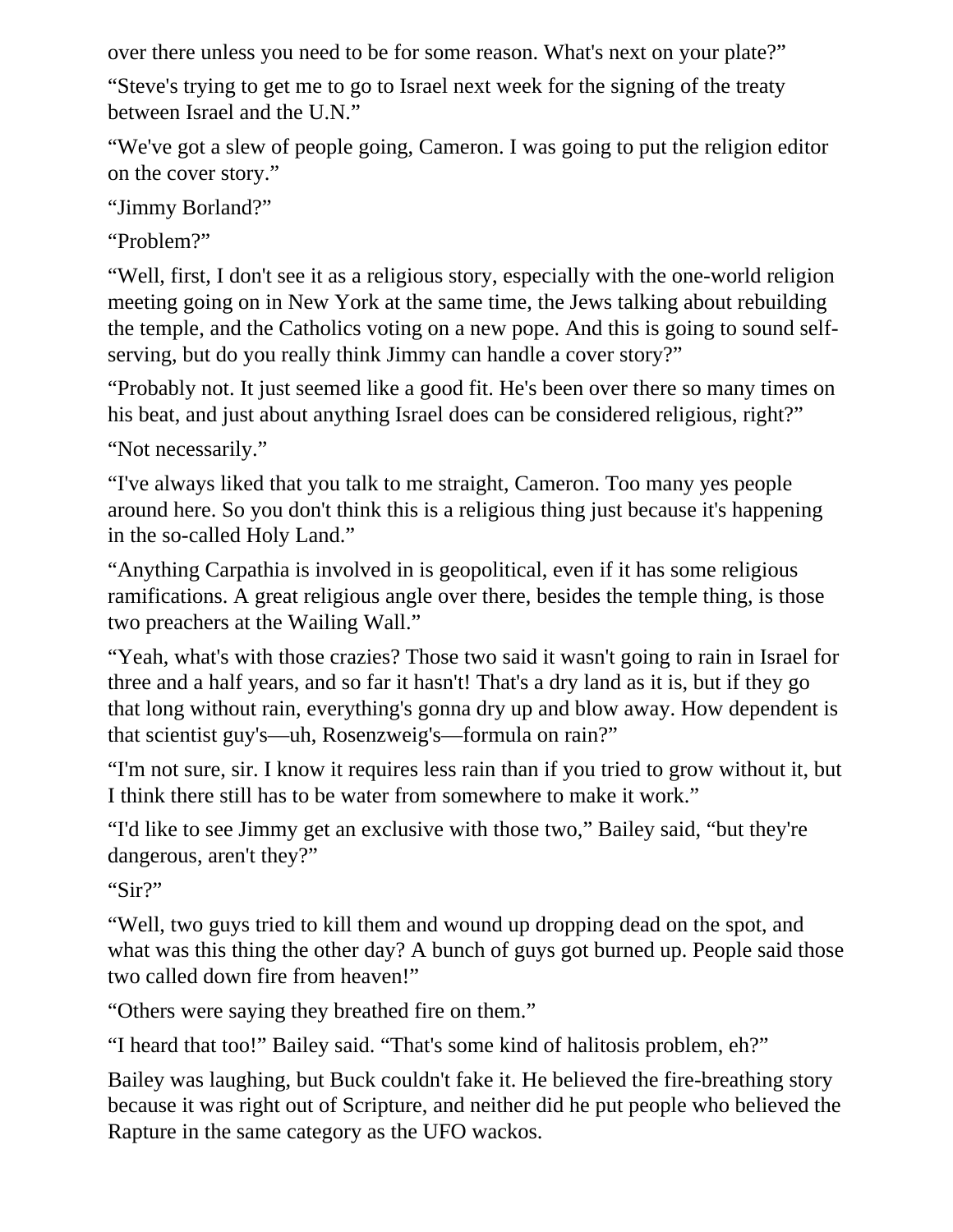"Anyway," Bailey continued, "I haven't told Borland he's got the cover, but I think rumor has it that he's in line for it. I could put you on it, and I'd rather, but somebody else would have to get bumped from the trip, because we're maxed out budgetwise. Maybe I could send one less photographer."

Buck was eager for a photographer to get some supernatural evidence on film. "No, don't do that," he said. "Plank is offering to let me fly over there as part of the U.N. contingency." There was a long silence. "Sir?"

"I don't know about that, Cameron. I'm impressed that they've apparently forgiven you for stiffing them last time, but how do you maintain objectivity when you're on their dime?"

"You have to trust me, sir. I have never traded favors."

"I know you haven't, and Plank knows you haven't. But does Carpathia understand journalism?"

"I'm not sure he does."

"Neither am I. You know what I'm afraid of."

"What's that?"

"That he'll try stealing you away."

"Not much chance of my going anywhere," Buck said.

"Still, I would have thought he'd be more upset at you than I was, and now he wants you to ride along on this deal-signing thing?"

"He actually wants me to sit in on the signing as part of his delegation."

"That would be totally inappropriate."

"I know."

"Unless you could make it clear that you're not part of the delegation. What a great spot! The only media person at the table!"

"Yeah, but how would I do that?"

"It could be something simple. Maybe you wear a patch on your jacket that makes it obvious you're with *Weekly*."

"I could do that."

"You could carry it with you and slap it on once everyone's in place."

"That sounds a little underhanded."

"Oh, don't kid yourself, son. Carpathia's a politician's politician, and he has all kinds of reasons for wanting you there with him. Not the least of which would be greasing the skids so you could slide out of *Global Weekly*."

"I have no such plans, sir."

"Well, I know you don't. Listen, do you think you could still get in on the signing, I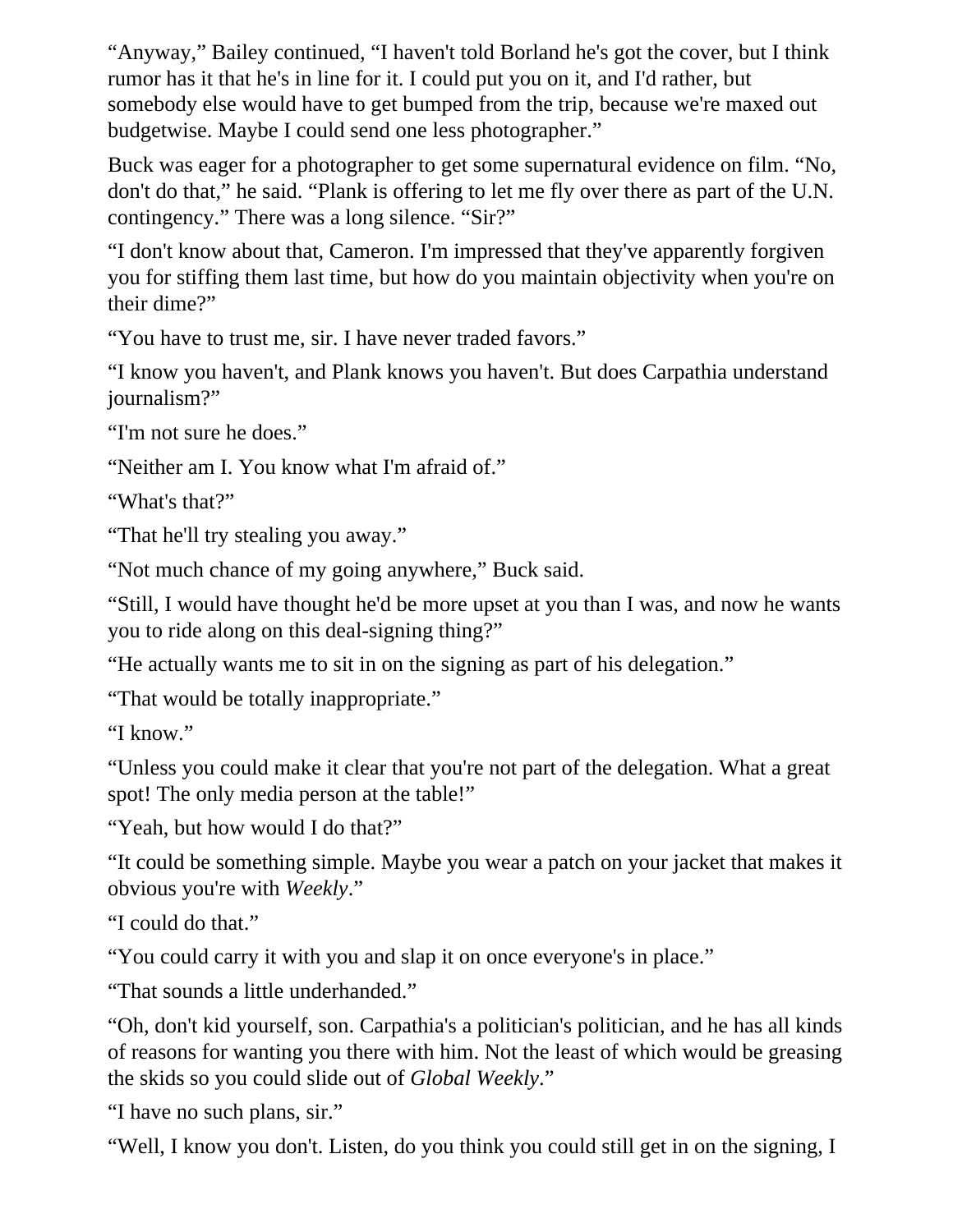mean be right there when it happens, with the involved parties instead of the press corps, even if you didn't ride with the U.N. delegation?"

"I don't know. I could ask."

"Well, ask. Because I'll spring for an extra ticket on a commercial flight before I'll see you go over there at U.N. expense. I don't want you owing Carpathia any favors, but there's not much I wouldn't do to see you peeking over his shoulder when he signs that treaty."

## **CHAPTER TEN**

Buck liked the idea of taking the day off, not that he had anything ambitious planned anyway. He puttered around in the spare bedroom, setting up his office. Once everything was plugged in and tested, he checked his E-mail and found one long message from James Borland, religion editor of *Global Weekly*.

*Uh-oh*, he thought.

I'd get on the phone and have it out with you voice to voice. But I think better on paper and want to vent a little here before I get your usual excuses. You knew full well that I was in line for the treaty signing cover story. The thing's happening in the religious capital of the world, Cameron. Who did you think would handle it?

Just because I'm not your typical cover-story writer and haven't done one before doesn't mean I couldn't handle it. I might have come to you for advice on it anyway, but you probably would have wanted to share the byline, your name first.

The old man tells me that your writing it was his idea, but don't think I can't envision you talking your way into this one and me out of it. Well, I'm going to be in Israel, too. I'll stay out of your hair if you'll stay out of mine.

Buck immediately phoned Borland. "Jimmy," he said, "it's Buck."

"You got my E-mail?"

"I did."

"I have nothing more to say."

"I imagine not," Buck said. "You were pretty clear."

"Then what do you want?"

"Just to set the record straight."

"Yeah, you're going to convince me that your story lines up with Bailey's, that you didn't even ask for the assignment."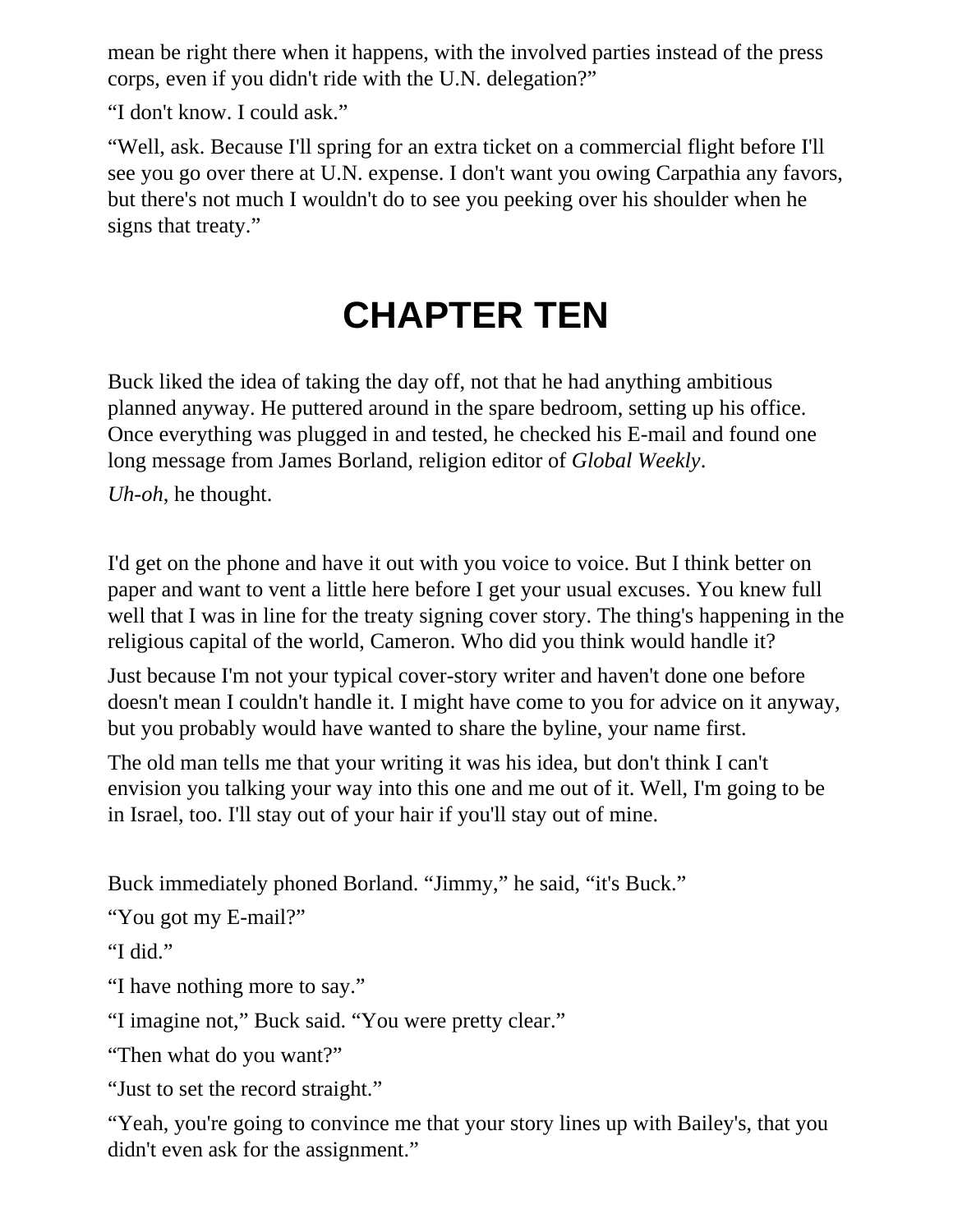"To tell you the truth, Jim, I did tell Bailey I saw it as more of a political than a religious story, and I even wondered aloud whether you were up to it."

"And you don't think that constitutes running me off the story so you can write it?"

"I may have, Jim, but it wasn't intentional. I'm sorry, and if it means that much to you, I'll insist that you do it."

"Right. What's the catch?"

"That I get your stories, and one new one."

"You want my beat?"

"Just for a few weeks. In my mind, you've got the most enviable job on the *Weekly*."

"Why don't I trust you, Buck? You sound like Tom Sawyer trying to get me to paint your fence."

"I'm dead serious, Jim. You let me cover the one-world religion story, the rebuilding of the temple story, the two preachers at the Wailing Wall story, the vote for a new pope story, and another one in your bailiwick I haven't told anyone about yet, and I'll see to it you get to do the cover story on the treaty."

"I'll bite. What's the big scoop on my beat that I've missed?"

"You didn't miss it. I just have a friend who was in the right place at the right time." "Who? What?"

"I won't reveal my source, but I happen to know that Rabbi Tsion Ben-Judah-"

"I know him."

"You do?"

"Well, I know of him. Everybody does. Pretty impressive guy."

"Have you heard what he's up to?"

"Some research project, isn't it? Something typically musty?"

"So that's another one you don't want. It sounds like I'm asking for Baltic and Mediterranean and offering Boardwalk and Park Place."

"That's exactly what it sounds like, Buck. You think I'm stupid?"

"I sure don't, Jimmy. That's one thing you don't understand. I'm not your enemy."

"Just my competitor, keeping the cover stories for yourself."

"I just offered you one!"

"Something doesn't wash, Buck. The one-world religion meeting is dry as dust, and the thing will never work anyway. Nothing's going to stand in the way of the Jews rebuilding their temple because no one but the Jews care. I'll grant you that those two guys at the Wailing Wall would be a great story, but more than a half-dozen people who've tried to get near them wound up dead. I have to think every journalist in the world has asked for an exclusive, but no one's had the guts to go in there.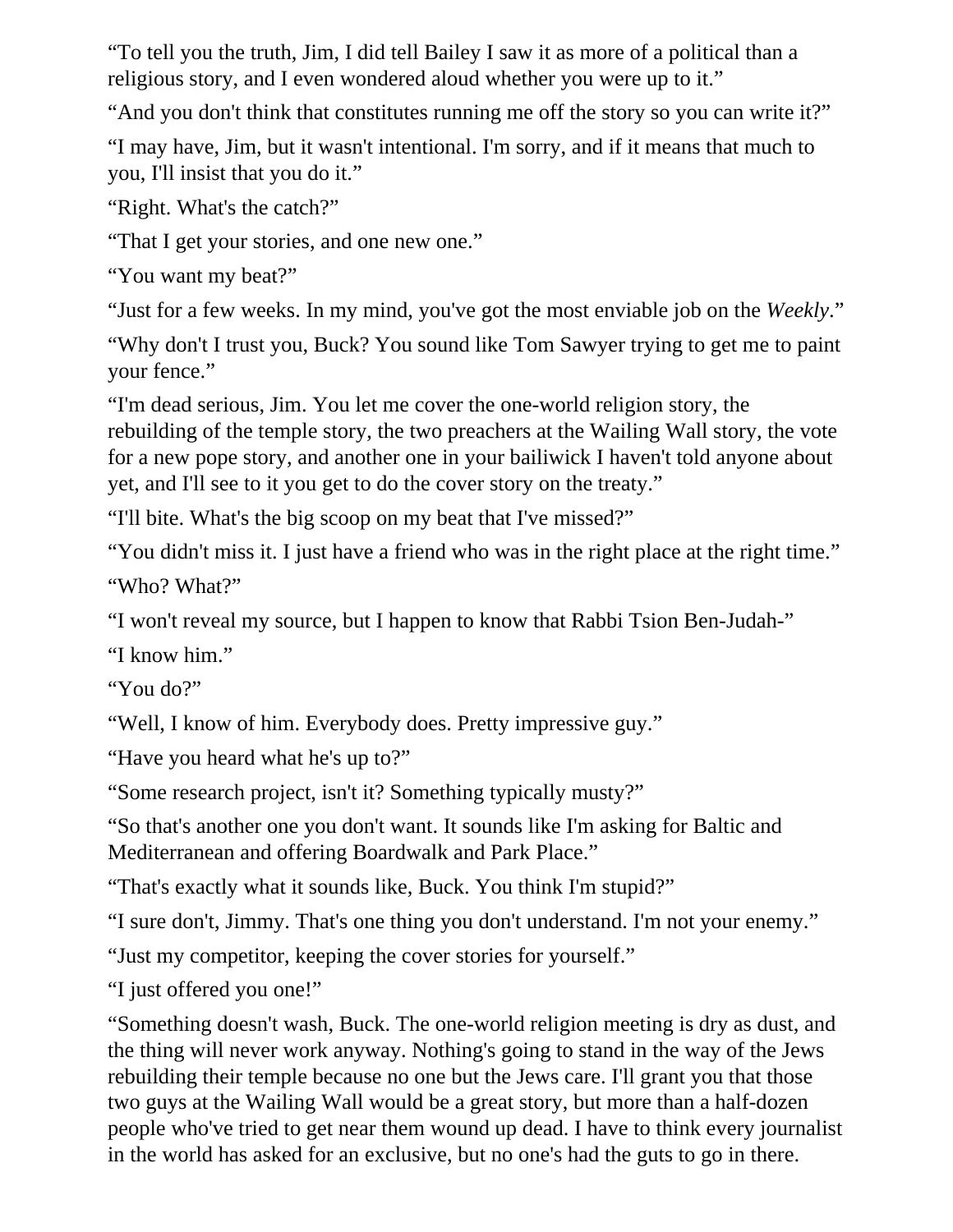Everybody knows who the new pope's gonna be. And who in the world cares about the rabbi's research?"

"Whoa, back up a second there, Jim," Buck said. "Now, see, you've got a leg up on me on the pope thing because I have no idea who the new one will be."

"Oh, come on, Buck. Where have you been? All the smart money is on Archbishop Mathews out of—"

"Cincinnati? Really? I interviewed him for the—"

"I know, Buck. I saw it. Everybody around here has seen your next Pulitzer."

Buck was silent. Did the depths of jealousy know no bounds?

Borland must have sensed he'd gone too far. "Truthfully, Buck, I've got to hand it to you. That's going to be one good read. But you got no hint that he's got the inside track on the papacy?"

"None."

"He's a pretty crafty guy. He's got support coming out his ears, and I think he's a shoo-in. So do a lot of other people."

"So, since I know him and I think he trusts me, you won't mind that story being part of the trade?"

"Oh, you just assume we're making this trade now, is that it?" Jimmy said.

"Why not? How bad do you want the cover?"

"Buck, you think I don't know you're going to be part of the U.N. contingent at the signing and that you're going to be wearing a *Global Weekly* blazer or hat or something to get us a little play?"

"So make it part of your cover story. 'Substitute Religion Editor Gets to Stand Next to Secretary-General.'"

"Not funny. No way Plank gives you that plum and then settles for someone else writing the piece."

"I'm telling you, Jim, I'll insist on it."

"You weren't supposed to have any more bargaining power after missing that Carpathia meeting before. What makes you think Bailey will listen to you? You're just a Chicago bureau writer now."

Buck felt his old ego kick in, and the words were out before he could measure them. "Yeah, just a Chicago bureau writer who wrote next week's cover story and has been assigned the following week's too."

"*Touché*!"

"I'm sorry, Jim. That was out of line. But I'm serious about this. I'm not just bluffing to make you think your beat is a bigger deal than a cover story. I'm convinced things are breaking religiously that make much more interesting stories than the treaty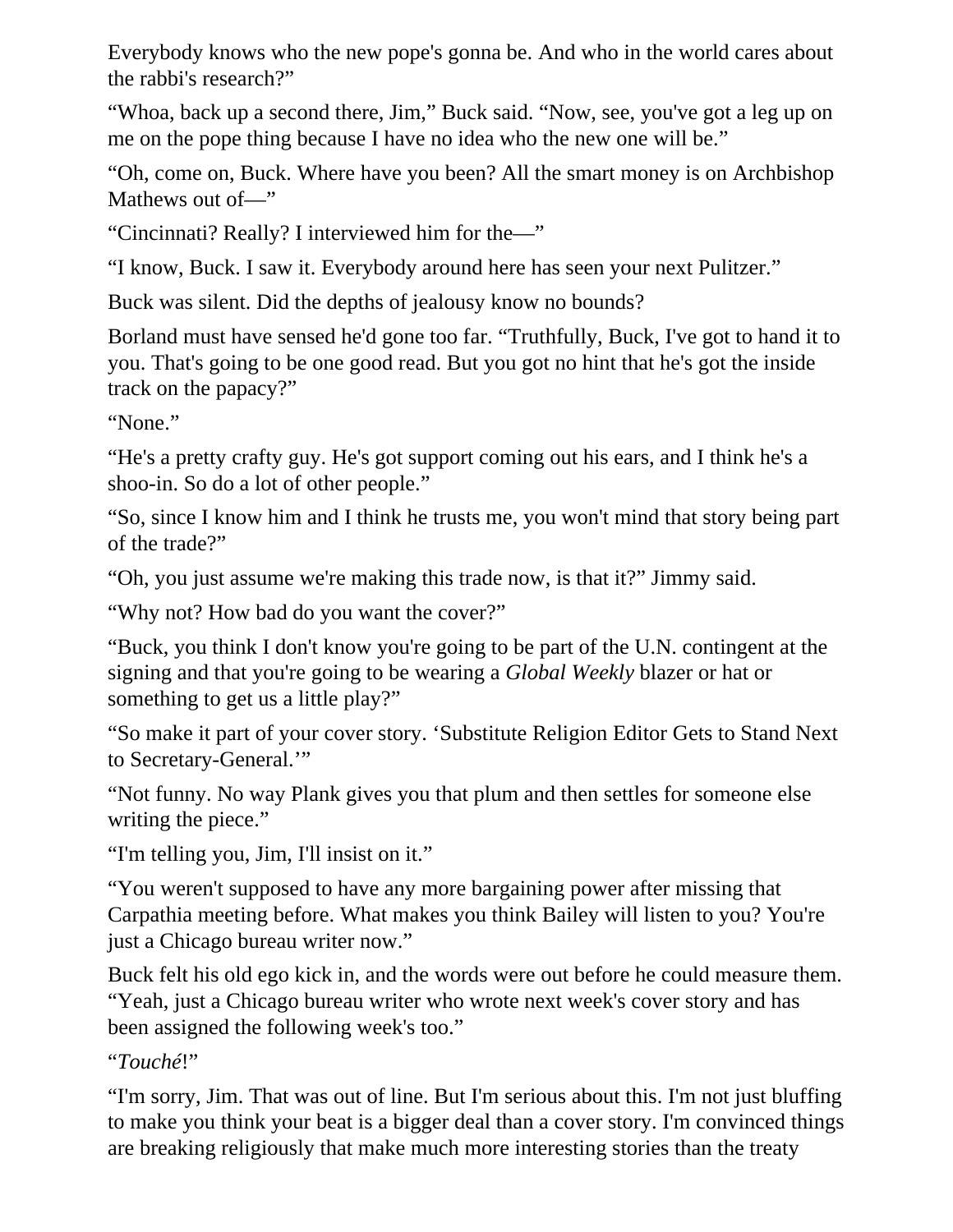signing."

"Wait a minute, Buck. You're not one of the suckers buying into the prophetic, apocalyptic, all-this-has-been-fore-told-in-the-Bible theories, are you?"

*That's exactly what I am, Buck thought, but he couldn't afford to go public yet.* "How widespread is that view?" Buck asked.

"You ought to know. You wrote the cover story."

"My story gives voice to all the opinions."

"Yeah, but you ran into the Rapture nuts. They'd love to see some spin on all these stories you want to do that shoehorns them into God's plan."

"You're the religion editor, Jim. Do they have a point?"

"Doesn't sound to me like something God would have done."

"You're allowing that there is a God."

"In a manner of speaking."

"What manner?"

"God is in all of us, Buck. You know my view."

"Your view hasn't changed since the disappearances?"

"Nope."

"Was God in the people who disappeared?"

"Sure."

"So now part of God is gone?"

"You're way too literal for me, Buck. Next you're going to tell me the treaty proves Carpathia's the Antichrist."

*How I'd love to convince you,* Buck thought. *And someday I'll try*. "I know the treaty is a big deal," he said. "Probably bigger than most people realize, but the signing is just the show. The fact that there's an agreement was the story, and that story has been told."

"The signing may just be show, but it's worth a cover, Buck. Why wouldn't you think I could handle it?"

"Tell me I can have the other stuff, and I'll see that you get it."

"Deal."

"You're serious?"

"'Course I'm serious. I'm sure you think you've pulled one over on me, but I'm no kid anymore, Buck. I don't care where this cover ranks with all the ones you've done. I'd like to have it for my scrapbook, my grandkids, all that."

"I understand."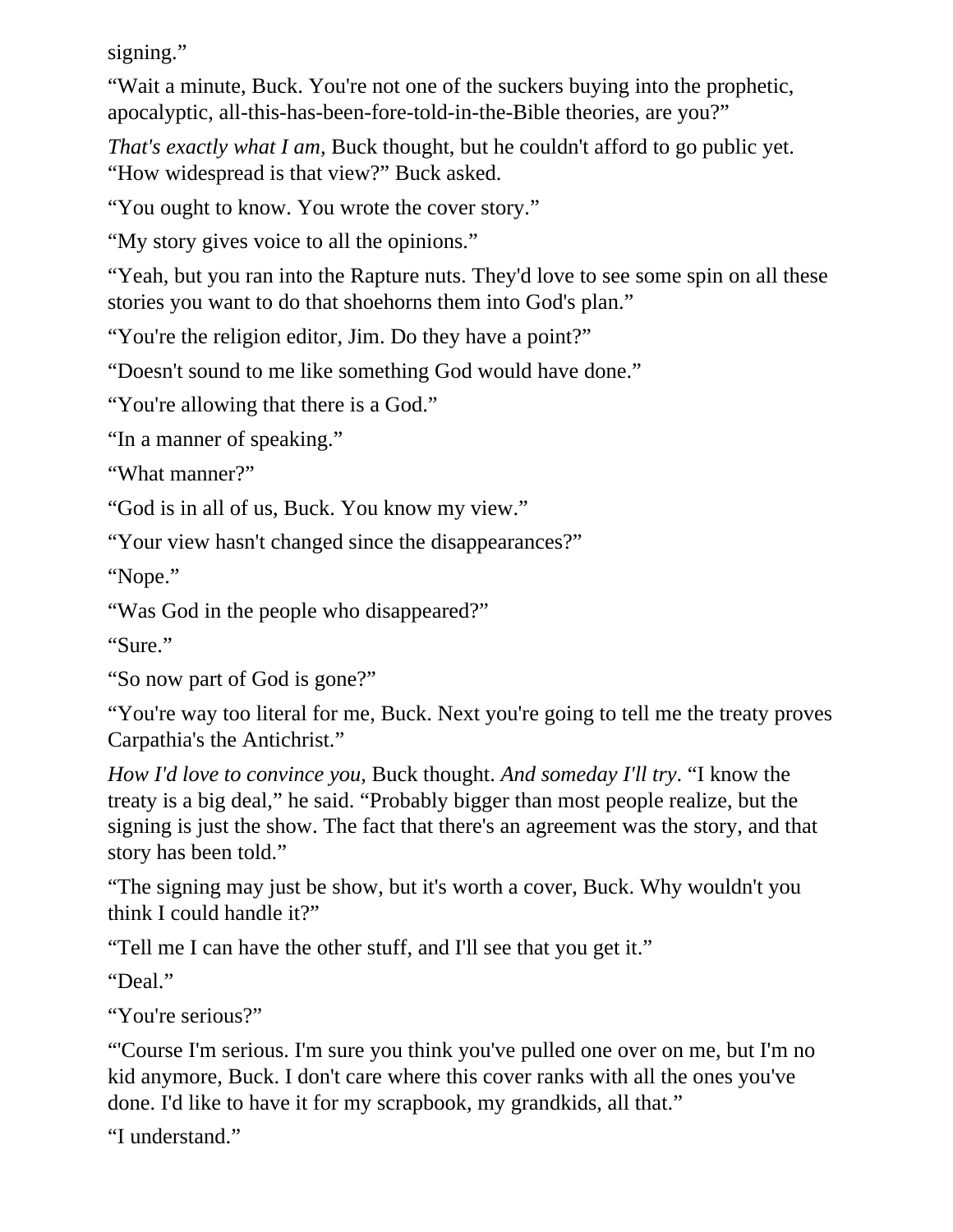"Yeah, you understand. You've got your whole life ahead of you, and you'll do twice as many covers as you've already done."

"Chloe! Come down here!"

Rayford stood in the living room, too stunned to even sit. He had just flipped on the TV and heard the special news bulletin.

Chloe came hurrying down the stairs. "I've got to get to the church," she said. "What's up?"

Rayford shushed her and they watched and listened. A CNN White House correspondent spoke. "Apparently this unusual gesture came as a result of a meeting early last evening between U.N. Secretary-General Nicolae Carpathia and President Gerald Fitzhugh. Fitzhugh has already led the way among heads of state in his unwavering support of the administration of the new secretary-general, but this lending of the new presidential aircraft sets a whole new standard.

"The White House sent the current *Air Force One* to New York late yesterday afternoon to collect Carpathia, and today comes this announcement that the maiden flight of the new *Air Force One* will carry Carpathia and not the president himself."

"What?" Chloe asked.

"The treaty signing in Israel," Rayford said.

"But the president is going, isn't he?"

"Yes, but on the old plane."

"I don't get it."

"Neither do I."

The CNN reporter continued, "Skeptics suspect a behind-the-scenes deal, but the president himself made this statement from the White House just moments ago."

CNN ran a tape. President Fitzhugh looked perturbed. "Naysayers and wholly political animals can have afield day with this gesture," the president said, "but peace-loving Americans and everyone tired of politics-as-usual will celebrate it. The new plane is beautiful. I've seen it. I'm proud of it. There's plenty of room on it for the entire United States and United Nations delegations, but I have decided it is only right that the U.N. contingency have the plane to themselves for this maiden voyage.

"Until our current *Air Force One* becomes *Air Force* Two, we will christen the new *757 'Global Community One'* and offer it to Secretary-General Carpathia with our best wishes. It's time the world rallies round this lover of peace, and I am proud to lead the way by this small gesture.

"I also call upon my colleagues around the globe to seriously study the Carpathia disarmament proposal. Strong defense has been a sacred cow in our country for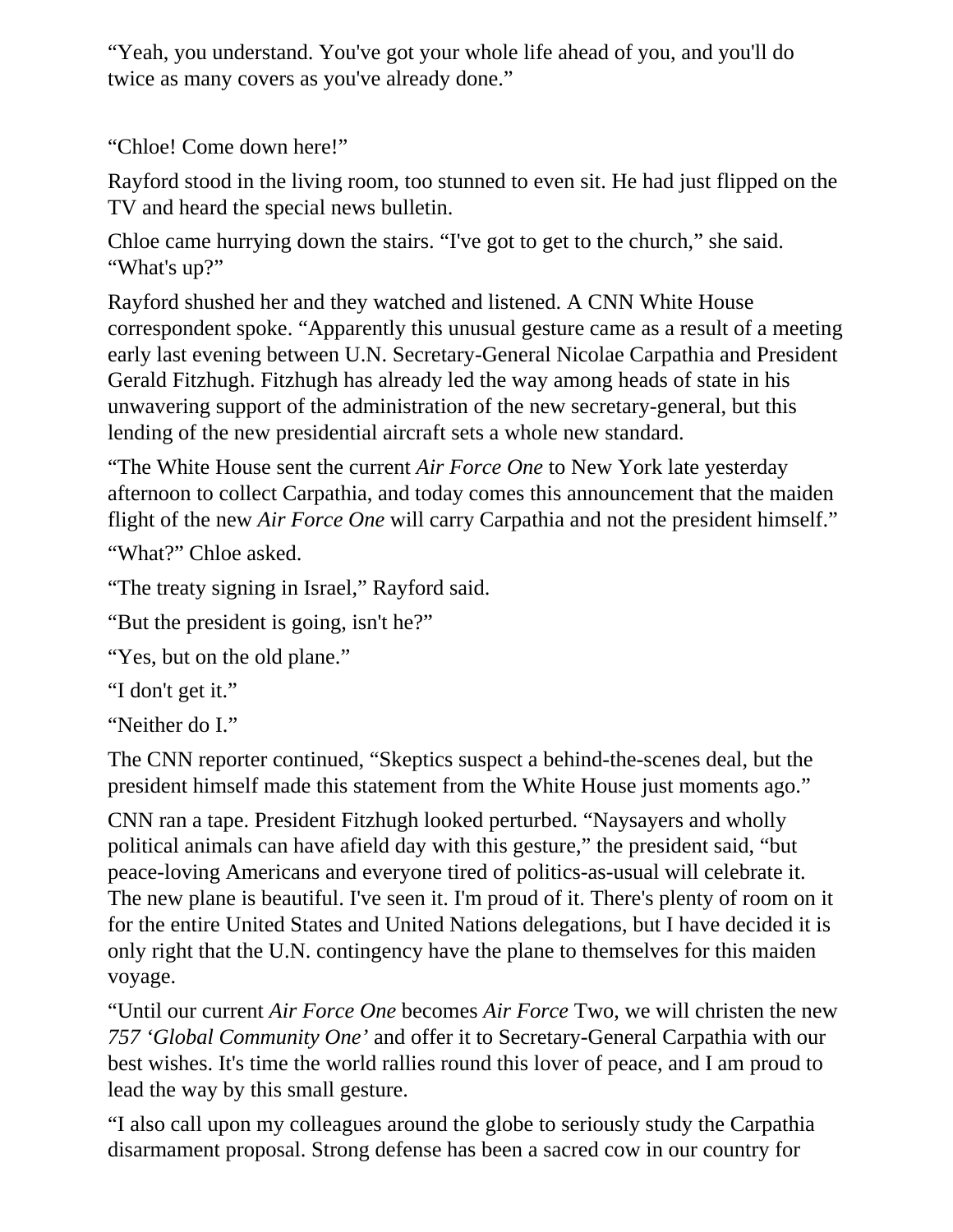generations, but I'm sure we all agree that the time for a true, weaponless peace is long past due. I hope to have an announcement soon on our decisions in this regard."

"Dad, does this mean you would—?"

But Rayford silenced Chloe again with a gesture as CNN cut to New York for a live response from Carpathia.

Nicolae gazed directly into the camera, appearing to look right into the eyes of each viewer. His voice was quiet and emotional. "I would like to thank President Fitzhugh for this most generous gesture. We at the United Nations are deeply moved, grateful, and humbled. We look forward to a wonderful ceremony in Jerusalem next Monday."

"Man, is he slick." Rayford shook his head.

"That's the job you told me about. You'd be flying that plane?"

"I don't know. I suppose. I didn't realize the old *Air Force One* was going to become *Air Force Two,* the vice president's plane. I wonder if they're really retiring the current pilot. It's like musical chairs. If the current pilot stays with the 747 when it becomes *AF2,* what happens to the current *AF2* pilot?"

Chloe shrugged. "You're sure you don't want the job flying the new plane?"

"Surer now than ever. I don't want to have anything to do with Carpathia."

Buck took a call from Alice at the Chicago office. "You'd better get two lines into there," she said, "if you're going to keep working from home."

"I've got two lines," Buck said. "But one of 'em's for my computer."

"Well, Mr. Bailey's been trying to reach you, and he's been getting a busy signal."

"What did he call there for? He has to know I'm here."

"He didn't call here. Marge Potter was on with Verna about something else and told her."

"Bet Verna loved that."

"She sure did. She all but danced. She thinks you're in trouble with the big boss again."

"I doubt it."

"Know what she's guessing?"

"I can't wait."

"That Bailey didn't like your cover story and he's firing you."

Buck laughed.

"Not true?" Alice said.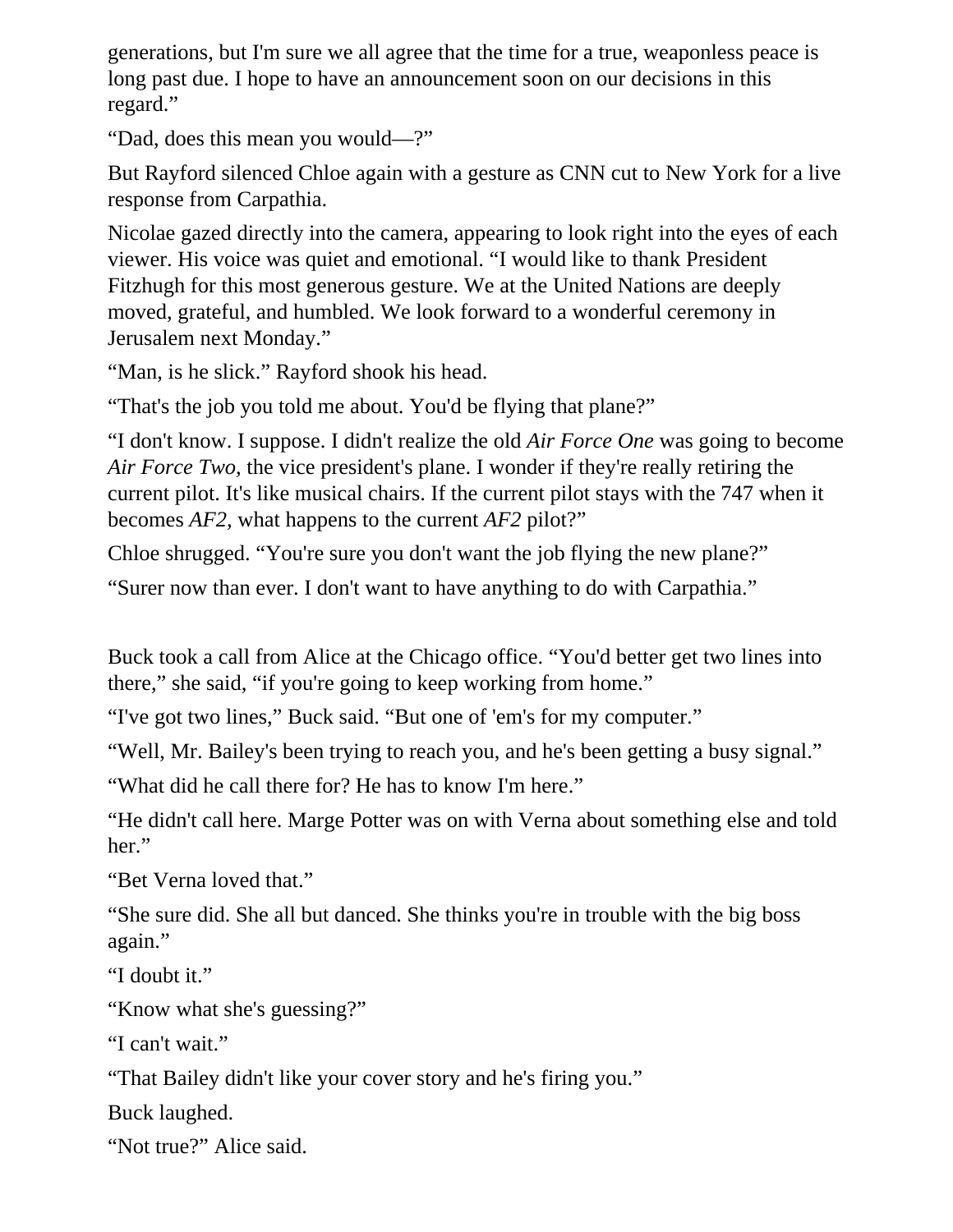"Quite the opposite," Buck said. "But do me a favor and don't tell Verna."

Buck thanked her for the deliveries the day before, spared her the story about Chloe having thought Alice was his fiancee, and got off so he could call Bailey. He got to Marge Potter first.

"Buck, I miss you already," she said. "What in the world happened?"

"Someday I'll lay it all out for you," he said. "I hear the boss has been trying to reach me."

"Well, I've been trying for him. Right now he's got Jim Borland in there, and I hear raised voices. Don't think I've ever heard Jim raise his voice before."

"You've heard Bailey raise his?"

Marge laughed. "Not more than twice a day," she said. "Anyway, I'll have him call you."

"You might want to interrupt them, Marge. Their meeting may be the reason he was trying to reach me."

Almost immediately Stanton Bailey was on the line. "Williams, you've got a lot of nerve acting like the executive editor you're not."

"Sir?"

"It's not your place to be assigning cover stories, telling Borland I originally had him in mind for the treaty piece, then kissing up to him by offering to take his garbage stories and letting him have your cover article."

"I didn't do that!"

"He didn't do that!" Borland hollered.

"I can't keep up with you two," Bailey said. "Now, what's the deal?"

With Chloe gone to see about her new job at the church, Rayford thought about calling his chief pilot. Earl Halliday wanted to hear from him as soon as possible and would likely call him if Rayford didn't get back to Earl soon.

Today's news was the very kind of development that would seal Rayford's decision. He couldn't deny the prestige that would accompany being the president's pilot. And being Carpathia's might be even noisier. But Rayford's motives and dreams had swung 180 degrees. Being known as the pilot of *Air Force One*—or even *Global Community One*—for seven years was simply not on his wish list.

The size of his own house had sometimes embarrassed Rayford, even when four people were living there. At other times he had been proud of it. It evidenced his status, his station in life, the level of his achievement. Now it was a lonely place. He was so grateful to have Chloe home. Though he would not have said a word if she had returned to college, he didn't know what he would have done with himself during his off-hours. It was one thing to busy your mind with all that is necessary to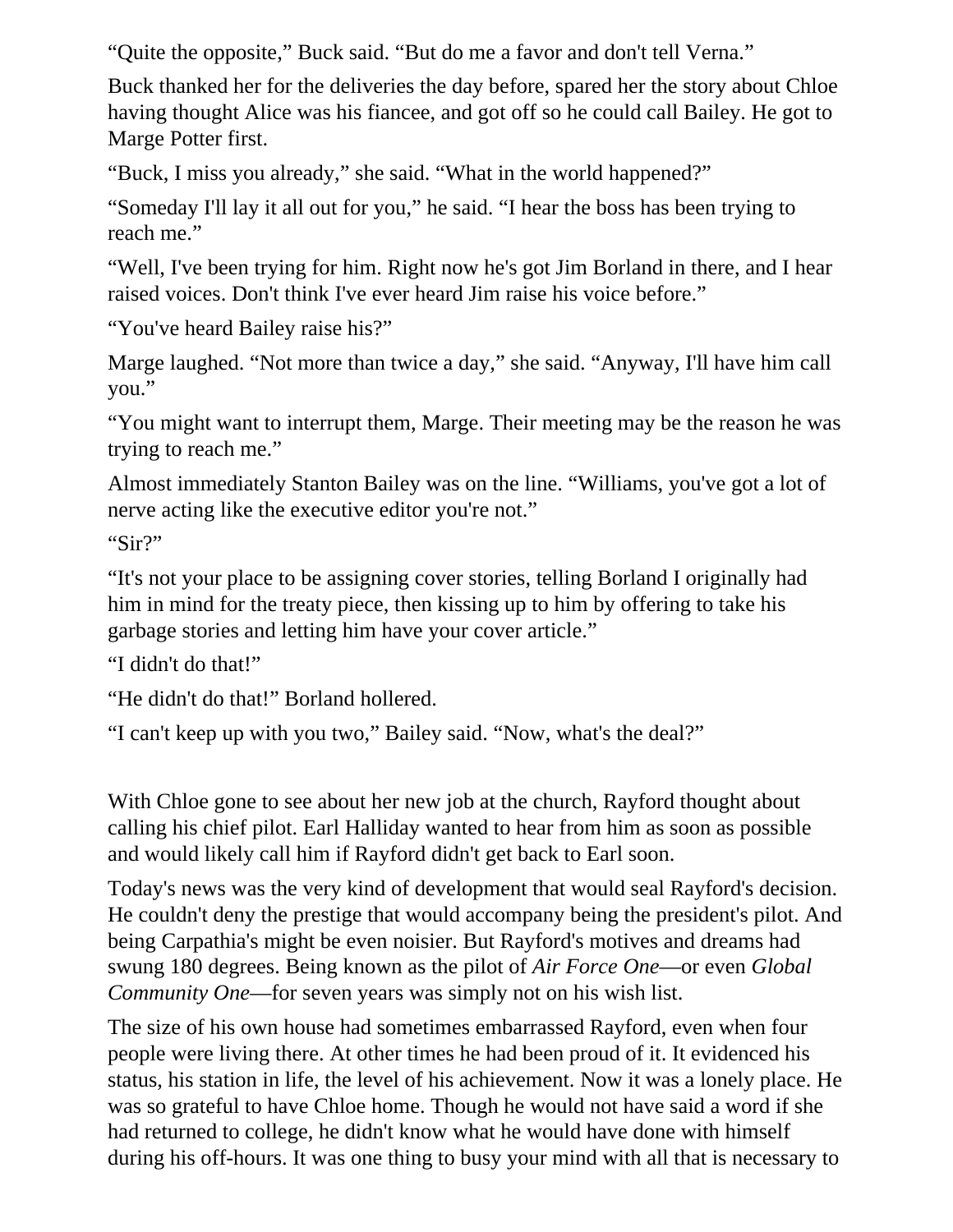transport hundreds of people safely by air. But to have virtually nothing to do at home but eat and sleep would have made the place unbearable.

Every room, every knickknack, every feminine touch reminded him of Irene. Occasionally something would jump out and flood his mind with Raymie, too. He found a piece of Raymie's favorite candy under a cushion on the couch. A couple of his books. A toy was hiding behind a potted plant.

Rayford was growing emotional, but he didn't mind as much any more. His grief was more melancholic than painful now. The closer he grew to God, the more he looked forward to being with him and with Irene and Raymie after the Glorious Appearing.

He allowed his memories to bring his loved ones closer in his mind and heart. Now that he shared their faith, he understood them and loved them all the more. When regret crept in, when he felt ashamed of the husband and father he had been, he merely prayed for forgiveness for having been so blind.

Rayford decided to cook for Chloe that night. He would prepare one of her favorite dishes—shrimp scampi with pasta and all the trimmings. He smiled. In spite of him and all the negative traits she had inherited, she had grown to be a wonderful person. If there was one clear example of how Christ could change a person, she was it. He wanted to tell her that, and dinner would be one expression. It was easy to buy things for her and take her out. He wanted to do something himself.

Rayford spent an hour at the grocery store and another hour and a half in the kitchen before he had everything cooking in anticipation of her arrival. He found himself identifying with Irene, remembering the hopeful expression on her face almost every night. He had said his thank-yous and complimented her enough, he supposed. But it wasn't until now that he realized she must have been doing that work for him out of the same love and devotion he felt for Chloe.

He had never grasped that, and his paltry attempts at compliments must have been seen as perfunctory as they were. Now there was no way to make it up to Irene, except to show up in the kingdom himself, with Chloe alongside.

Buck hung up from the call with Stanton Bailey and Jim Borland wondering why he didn't just accept Carpathia's offer to manage the *Chicago Tribune* and be done with it. He had convinced them both that he was sincere and finally got the old man's gruff approval, but he wondered if it was worth being in the doghouse again. His goal was to tie the religious stories together so neatly that Borland would get an idea how his job should be done and Bailey would get a picture of what he needed in an executive editor.

Buck didn't want that job any more than he had when Steve Plank left and Buck had been talked into it. But he sure hoped Bailey found someone who would make it fun to work there again.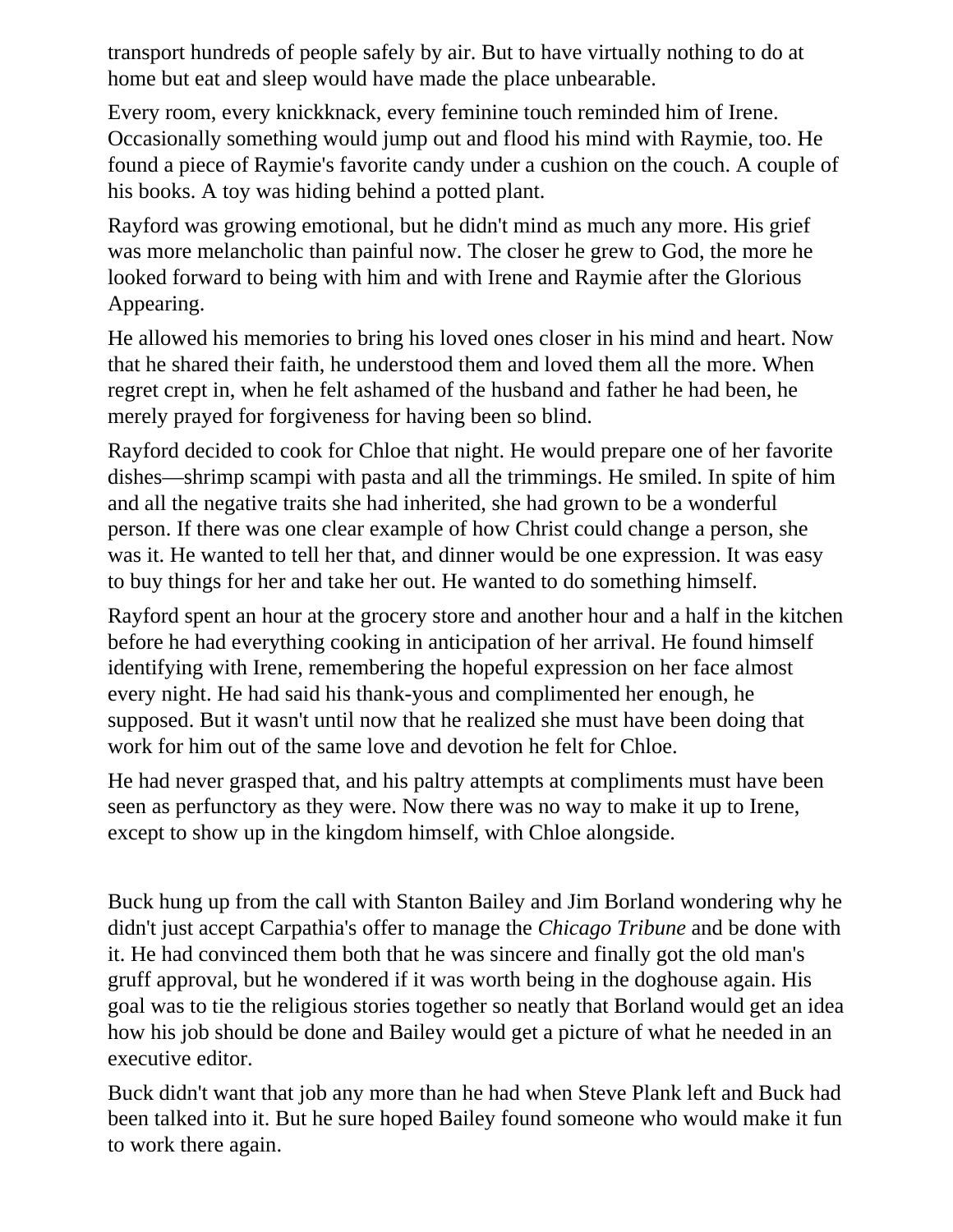He banged out some notes on his computer, in essence outlining the assignments he had acquired in the trade with Jimmy Borland. He had made the same initial assumptions Borland did about all the breaking stories. But that was before he had studied prophecy, before he knew where Nicolae Carpathia fit into the sweep of history.

Now he was hoping all these things would break at essentially the same time. It was possible he was sitting on the direct fulfillment of centuries-old prophecies. Cover stories or not, these developments would have as much impact on the short remaining history of mankind as the treaty with Israel.

Buck called Steve Plank. "Any word yet?" Steve said. "Anything I can tell the secretary-general?"

"Is that what you call him?" Buck said, astonished. "Not even you can call him by name?"

"I choose not to. It's a matter of respect, Buck. Even Hattie calls him 'Mr. Secretary-General,' and if I'm not mistaken, they spend almost as much time together off the job as on the job."

"Don't rub it in. I know well enough that I introduced them."

"You regret it? You provided a world leader with someone he adores, and you changed Hattie's life forever."

"That's what I'm afraid of," Buck said, realizing he was dangerously close to showing his true colors to a Carpathia confidant.

"She was a nobody from nowhere, Buck, and now she's on the front page of history." That was not what Buck wanted to hear, but then he wasn't planning to tell Steve what he wanted to hear either. "So, what's the story, Buck?"

"I'm no closer to a decision today," Buck said. "You know where I stand."

"I don't understand you, Buck. Where's the glitch? What's going to make this not work? It's everything you've ever wanted."

"I'm a journalist, Steve, not a public relations guy."

"Is that what you're calling me?"

"That's what you are, Steve. I don't fault you for it, but don't pretend to be something you're not."

Clearly, Buck had offended his old friend. "Yeah, well, whatever," Steve said. "You called me, so what did you want?"

Buck told him of the deal he had made with Borland.

"Big mistake," Steve said, still clearly steamed. "You'll recall I never assigned him a cover story."

"This shouldn't be a cover story. The other pieces, the ones he's letting me handle, are the big stories."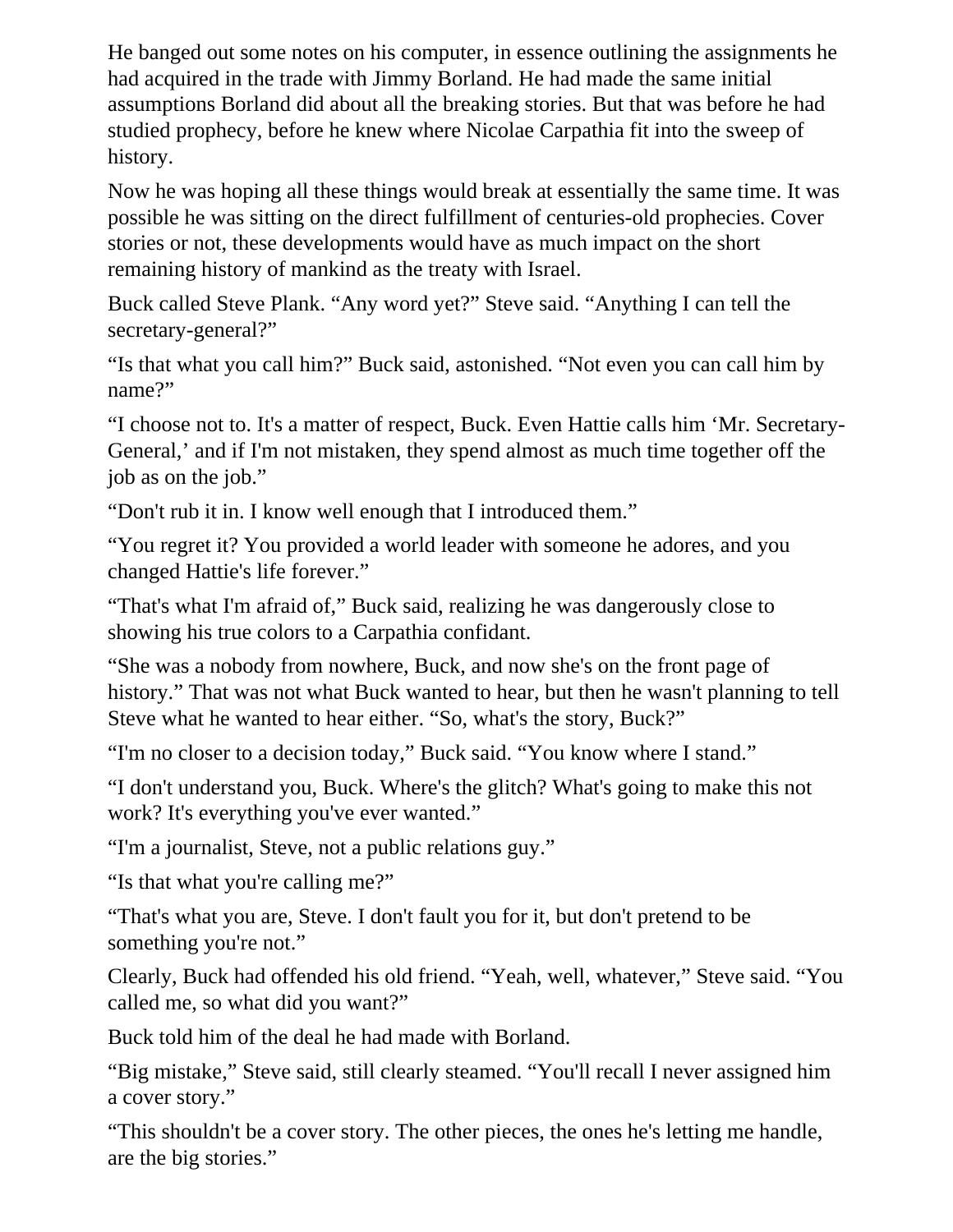Steve's voice rose. "This would have been the biggest cover story you've ever had! This will be the most widely covered event in history."

"You say that and tell me you're not a PR guy now?"

"Why? What?"

"The U.N. signs a peace treaty with Israel and you think it's bigger than the disappearances of billions all over the globe?"

"Well, yeah, that. Of course."

"Well, yeah, that. Of course,"' Buck mimicked. "Good grief, Steve. The story is the treaty, not the ceremony. You know that."

"So you're not coming?"

"Of course I'm coming, but I'm not riding along with you guys."

"You don't want to be on the new *Air force One*?"

"What?"

"C'mon, Mister International Journalist. Keep the news on, man."

Rayford looked forward to Chloe's arrival, but he also looked forward to the meeting of the core group that night. Chloe had told him Buck had been as much against accepting a job with Carpathia as Rayford was against accepting a job with the White House. But you never knew what Bruce would say. Sometimes he had a different view of things, and he often made a lot of sense. Rayford couldn't imagine how such changes could figure in to their new lives, but he was eager to talk about it and pray about it. He looked at his watch. His dinner should be done in half an hour. And that was when Chloe had said she'd be home.

"No," Buck said, "I wouldn't want to go over there on the new or the old *Air Force One*. I appreciate the invitation to be part of the delegation, and I'll still take you up on being at the table for the signing, but even Bailey agrees that *Global Weekly*  ought to send me."

"You told Bailey about our offer?!"

"Not the job offer, of course. But about riding along, sure."

"Why do you think the trip to New York was so clandestine, Buck? You think we wanted the *Weekly* to know about this?"

"I figured you didn't want them to know I was being offered a job, which they don't know. But how was I supposed to explain showing up in Israel and being in on the signing?"

"We hoped it wouldn't make any difference to your former employer by then."

"Just don't make any assumptions, Steve," Buck said.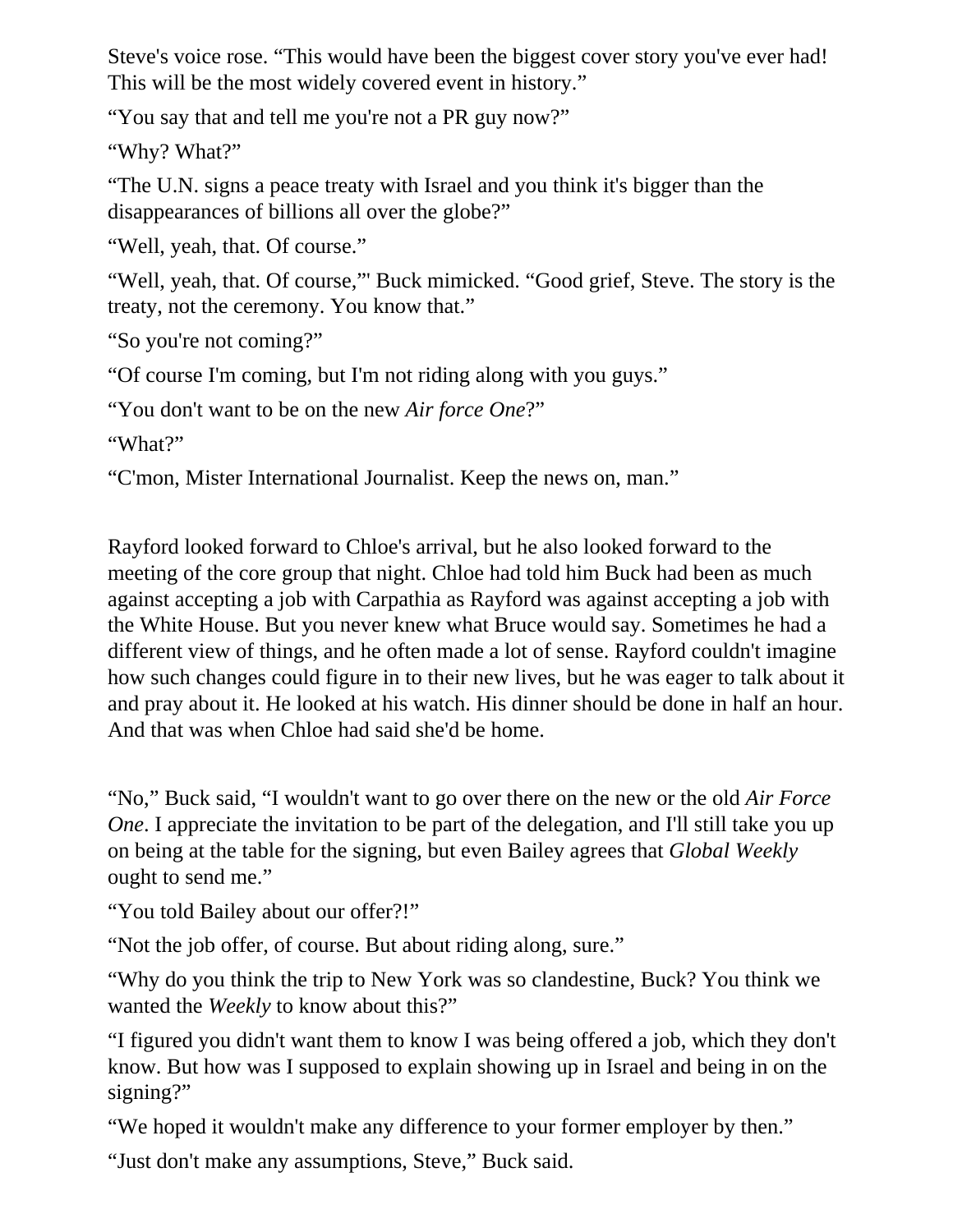"You, either."

"Meaning?"

"Don't expect the offer of a lifetime to stay on the table if you're going to thumb your nose at an invitation like you did last time."

"So the job is tied to playing ball on the PR trip."

"If you want to put it that way."

"You're not making me feel any better about the idea, Steve."

"You know, Buck, I'm not sure you're cut out for politics and journalism at this level."

"I agree it's sunk to a new low."

"That's not what I meant. Anyway, remember your big-shot predictions about a new one-world currency? That it would never happen? Watch the news tomorrow, pal. And remember that it was all Nicolae Carpathia's doing, diplomacy behind the scenes."

Buck had seen Carpathia's so-called diplomacy. It was likely the same way he got the president of the United States to hand over a brand-new 757, not to mention how he got eyewitnesses to a murder to believe they'd seen a suicide.

It was time to tell Bruce about his trip.

"Rayford, can you come in?"

"When, Earl?"

"Right now. Big doings with the new *Air Force One*. Have you heard?"

"Yes, it's all over the news."

"You say the word, and you'll be flying that plane to Israel with Nicolae Carpathia on board."

"Not ready to decide yet."

"Ray, I need you in here. Can you come or not?"

"Not today, Earl. I'm in the middle of something here, and I'll have to see you tomorrow."

"What's so important?"

"It's personal."

"What, you've got another deal cooking?"

"I'm cooking, but not another deal. I happen to be preparing dinner for my daughter."

Rayford heard nothing for a moment. Finally: "Rayford, I'm all for family priorities.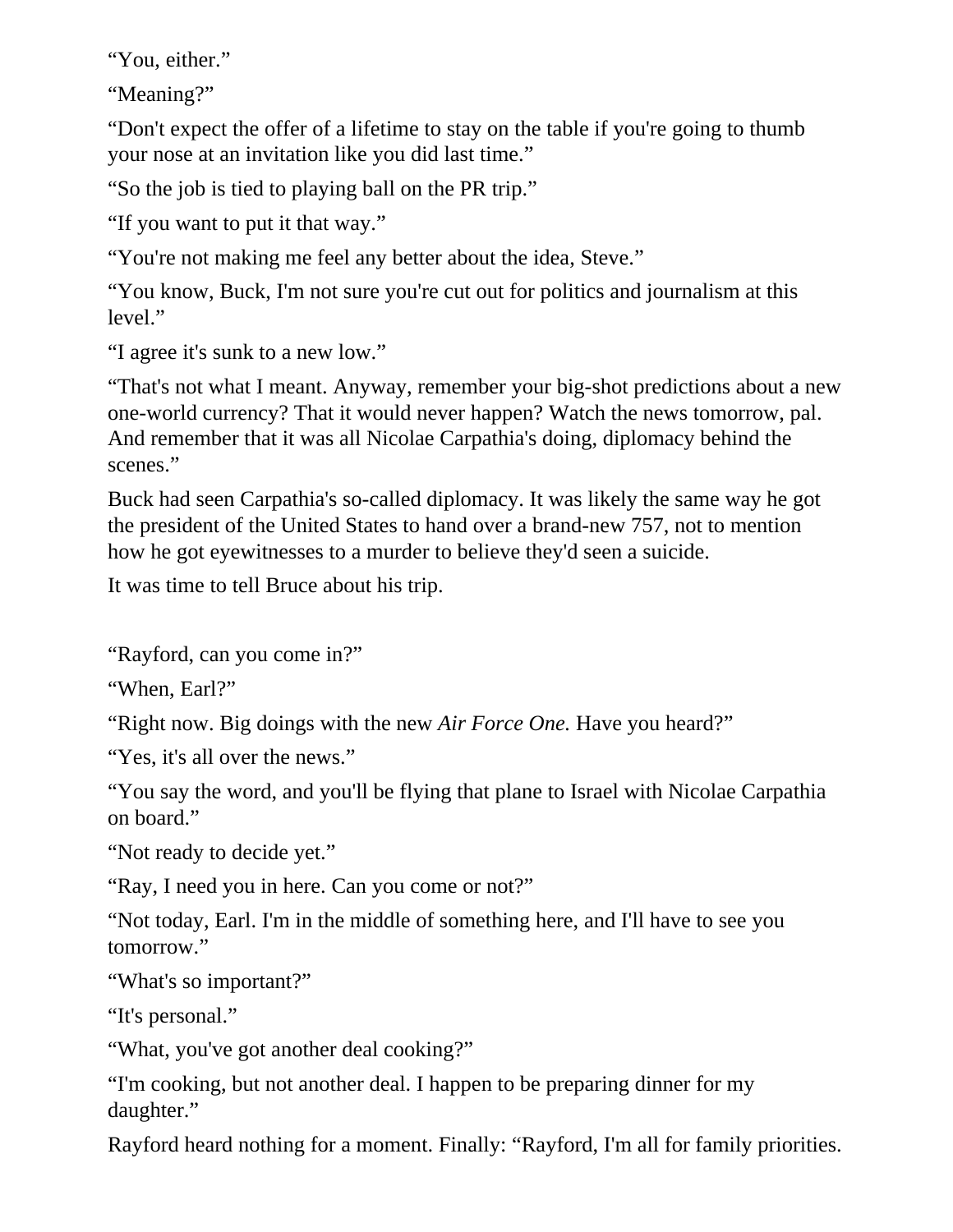Heaven knows we've got enough pilots with bad marriages and messed-up kids. But your daughter—"

"Chloe."

"Right, she's college age, right? She'd understand, wouldn't she? Couldn't she put off dinner with Dad for a couple hours, knowing he might get the best flying job in the world?"

"I'll see you tomorrow, Earl. I've got that Baltimore run late morning, back late afternoon. I can see you before that."

"Nine o'clock?"

"Fine."

"Rayford, let me just warn you: If the other guys on the short list ever wanted this job, they're going to be drooling over it now. You can bet they're calling in all their chips, lining up their endorsements, trying to find out who knows who, all that."

"Good. Maybe one of them will get it and I won't have to worry about it anymore."

Earl Halliday sounded agitated. "Now, Rayford—," he began, but Rayford cut him off.

"Earl, after tomorrow morning let's agree not to waste any more of each other's time. You know my answer, and the only reason I haven't made it final yet is because you asked me not to for the sake of our friendship. I'm thinking about it, I'm praying about it, and I'm talking about it with people who care for me. I'm not going to be badgered or shamed into it. If I turn down a job that everyone else wants, and later I regret it, that'll be my problem."

Buck was pulling into the parking lot at New Hope Village Church just as Chloe was pulling out. They drew up even with each other and rolled down their windows. "Hey, little girl," Buck said, "you know anything about this church?"

Chloe smiled. "Just that it's crowded every Sunday."

"Good. I'll try it. So, are you taking the job?"

"I could ask you the same question."

"I've already got a job."

"Looks like I have one, too," she said. "I learned more today than I learned in college last year."

"How'd it go with Bruce? I mean, did you tell him you knew he sent the flowers?"

Chloe looked over her shoulder, as if afraid Bruce might hear. "I'll have to tell you all about it," she said. "When we have time."

"After the meeting tonight?"

She shook her head. "I was up too late last night. Some guy, you know."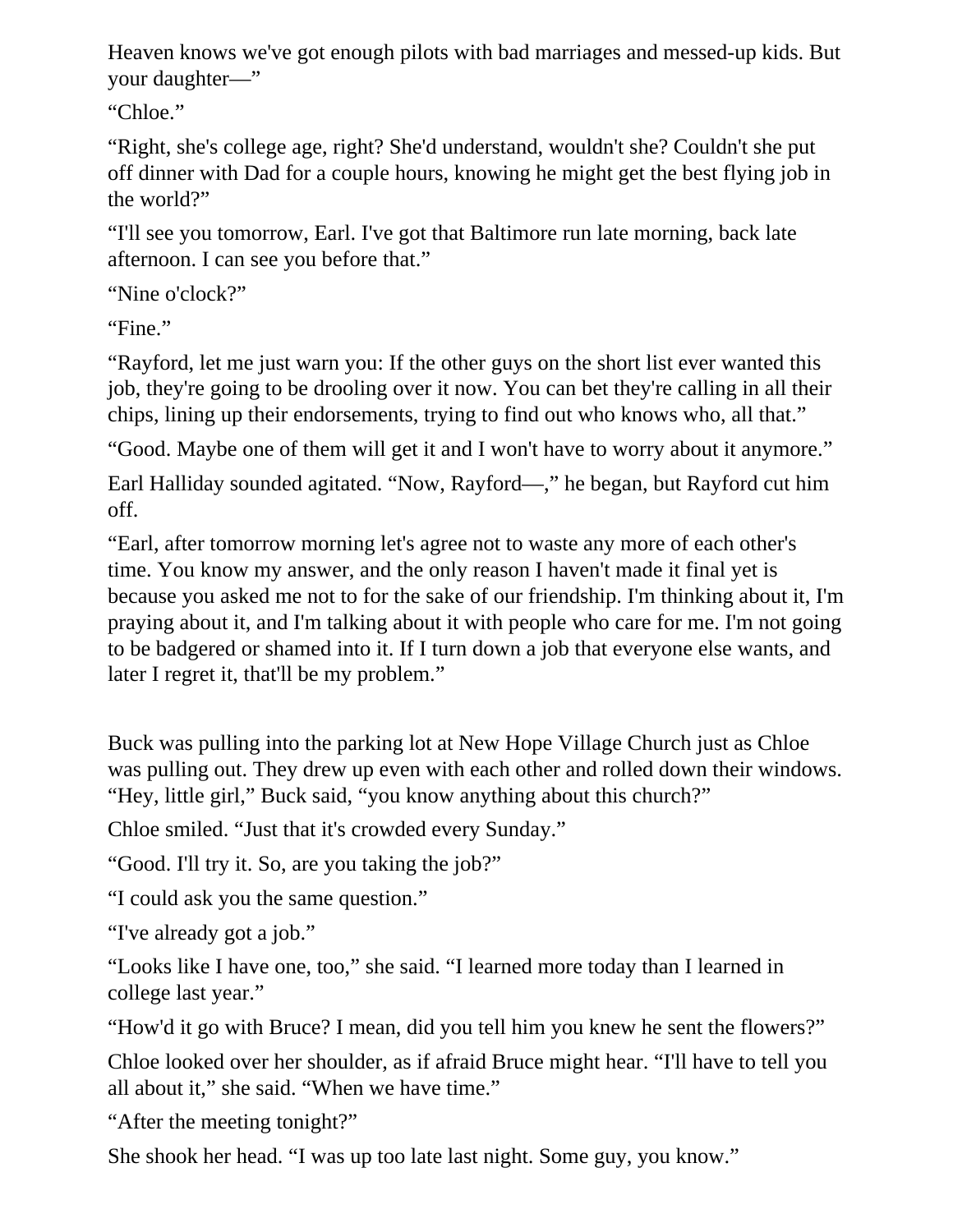"Really?"

"Yeah. Couldn't get rid of him. Happens to me all the time."

"Later, Chloe."

Buck couldn't blame Bruce for whatever level of interest he had in Chloe. It just felt strange, competing with your new friend and pastor for a woman.

"Is that what it smells like?" Chloe exulted as she came in from the garage. "Shrimp scampi?" She entered the kitchen and gave her dad a kiss. "My favorite! Who's coming over?"

"The guest of honor just arrived," he said. "Would you rather eat in the dining room? We could move in there easily."

"No, this will be perfect. What's the occasion?"

"Your new job. Tell me all about it."

"Dad! What possessed you?"

"I just got in touch with my feminine side," he said.

"Oh, please!" she groaned. "Anything but that!"

During dinner she told him of Bruce's assignments and all the research and study she had done already.

"So, you're going to do this?"

"Learn and study and get paid for it? I think that's an easy call, Dad."

"And what about Bruce?"

She nodded. "What *about* Bruce?"

## **CHAPTER ELEVEN**

By the time Rayford and Chloe were doing the dishes, Rayford had heard all about her awkward encounter with Bruce. "So he never owned up to sending the flowers?" Rayford said.

"It was so strange, Dad," she said. "I kept trying to get the subject back onto loneliness and how much we all meant to each other, all four of us, and he seemed not to pick up on it. He would agree we all had needs, and then he would shift back to the subject of study or some other thing he wanted me to look up. I finally said I was just curious about romantic relationships during this period of history, and he said he might talk about it tonight. He said others had raised the same subject with him recently and that he had some questions too, so he had been studying it."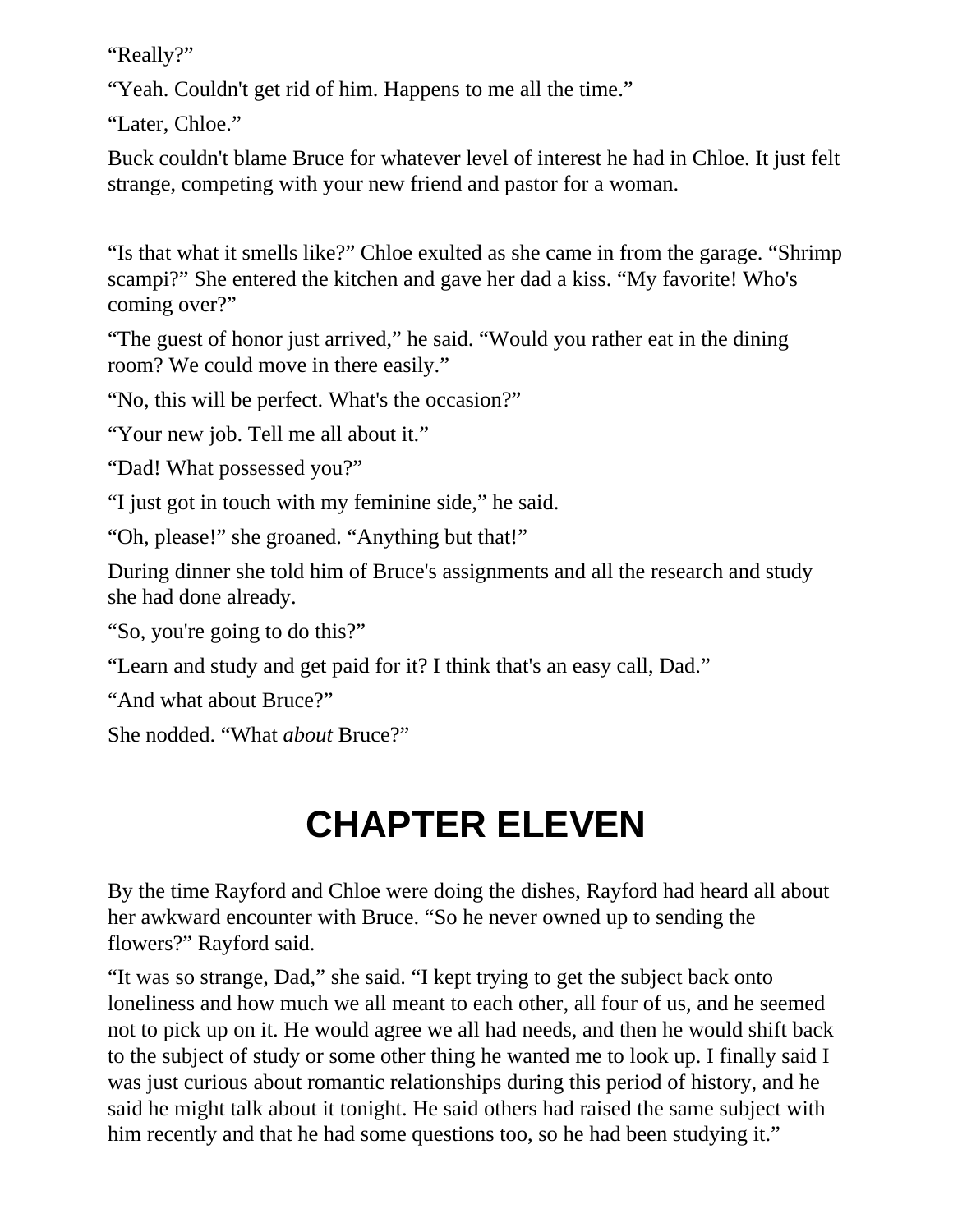"Maybe he'll come clean tonight."

"It isn't a matter of coming clean, Dad. I don't expect him to tell me in front of you and Buck that he sent me the flowers. But maybe we'll be able to read between the lines and find out why he did it."

Buck was still in Bruce's office when Rayford and Chloe arrived. Bruce began the nightly meeting of the Tribulation Force by getting everyone's permission to put on the table everything that was happening in each life. Everyone nodded.

After outlining the offers that Buck and Rayford had received, Bruce said he felt the need to confess his own sense of inadequacy for the role of pastor of a church of new believers. "I still deal with shame every day. I know I have been forgiven and restored, but living a lie for more than thirty years wears on a person, and even though God says our sins are separated as far as the east is from the west, it's hard for me to forget." He also admitted his loneliness and fatigue. "Especially," he said, "as I think about this pull toward traveling and trying to unite the little pockets of what the Bible calls 'tribulation saints.'"

Buck wanted to come right out and ask why he hadn't simply signed a card on Chloe's flowers, but he knew it wasn't his place. Bruce moved on to both Rayford's and Buck's new job opportunities. "This may shock all of you, because I have not expressed an opinion yet, but Buck and Rayford, I think both of you should seriously consider accepting these jobs."

That threw the meeting into an uproar. It was the first time the four of them had spoken so forcefully on such personal subjects. Buck maintained that he would never be able to live with himself if he sold out his journalistic principles and allowed himself to manipulate the news and be manipulated by Nicolae Carpathia. He was impressed that Rayford did not seem to have his head turned by such a choice job offer, but he found himself agreeing with Bruce that Rayford should consider it.

"Sir," Buck said, "the very fact that you're not angling for it is a good sign. If you wanted it, knowing what you know now, we would all be worried about you. But think of the opportunity to be near the corridors of power."

"What's the advantage?" Rayford said.

"Maybe little to you personally," Buck said, "except for the income. But don't you think it would be of great benefit to us to have that kind of access to the president?"

Rayford told Buck he thought they all had a mistaken notion that the pilot of the president's plane would have more real knowledge than anyone who read the daily papers.

"That might be true now," Buck said. "But if Carpathia really buys up the major media outlets, someone next to the president would be one of the few who knows what's really going on."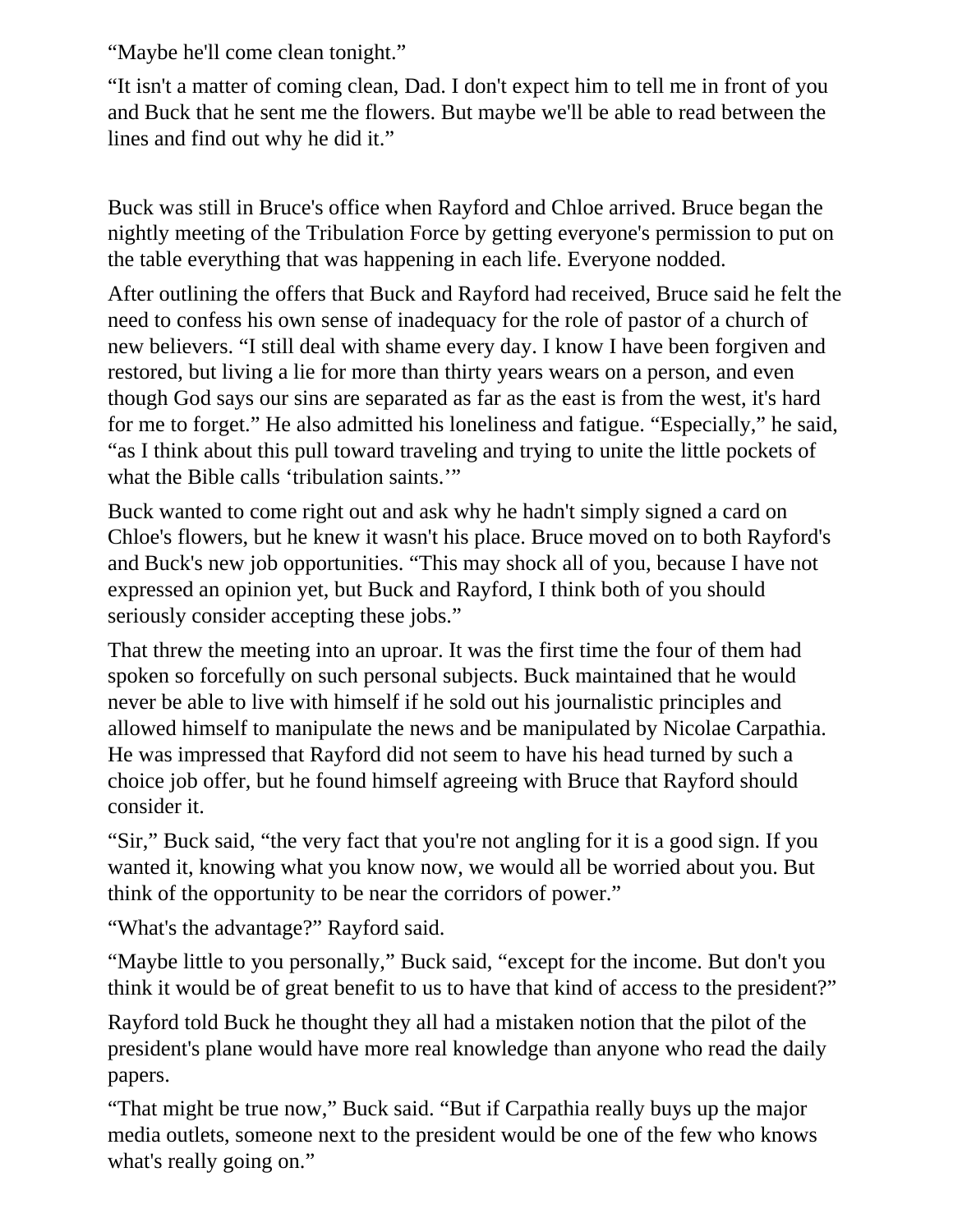"All the more reason for you to work for Carpathia," Rayford said.

"Maybe I should take your job and you should take mine," Buck said, and finally they were able to laugh.

"You see what's happening here," Bruce said. "We all see each other's situations more clearly and with more level heads than we see our own."

Rayford chuckled. "So you're saying we're both in denial."

Bruce smiled. "Maybe I am. It's possible God has sent these things your way just to test your motives and your loyalties, but they seem too huge to ignore."

Buck wondered if Rayford was wavering as much as he was now. Buck had been dead sure he would never consider such an offer from Carpathia. Now he didn't know what he thought. Chloe broke the logjam. "I think you should both take the jobs."

Buck found it strange that Chloe would wait until a meeting of the four of them to make such an announcement, and it was clear her father felt the same. "You said I should at least keep an open mind, Chlo'," Rayford said. "But you seriously think I should take this?"

Chloe nodded. "This isn't about the president. It's about Carpathia. If he is who we think he is, and we all know that he is, he'll quickly become more powerful than the president of the United States. One or both of you should get as close to him as possible."

"I *was* close to him once," Buck said. "And that's more than enough."

"If all you care about is your own sanity and safety," Chloe pressed. "I'm not discounting the horror you went through, Buck. But without someone on the inside, Carpathia is going to deceive everyone."

"But as soon as I tell what's really happening," Buck said, "he'll eliminate me."

"Maybe. But maybe God will protect you too. Maybe all you'll be able to do is tell us what's happening so we can tell the believers."

"I'd have to sell out every journalistic principle I have."

"And those are more sacred than your responsibilities to your brothers and sisters in Christ?"

Buck didn't know how to respond. This was one of the things he liked so much about Chloe. But independence and integrity had been so ingrained in him since the beginning of his journalism career that he could hardly get a mental handle on pretending to be something he was not. The idea of posing as a publisher while actually on Carpathia's payroll was too much to imagine.

Bruce jumped in and focused on Rayford. Buck was glad to have the spotlight off himself, but he could understand how Rayford must have felt. "I think yours is actually the easier decision, Rayford," Bruce said. "You put some major conditions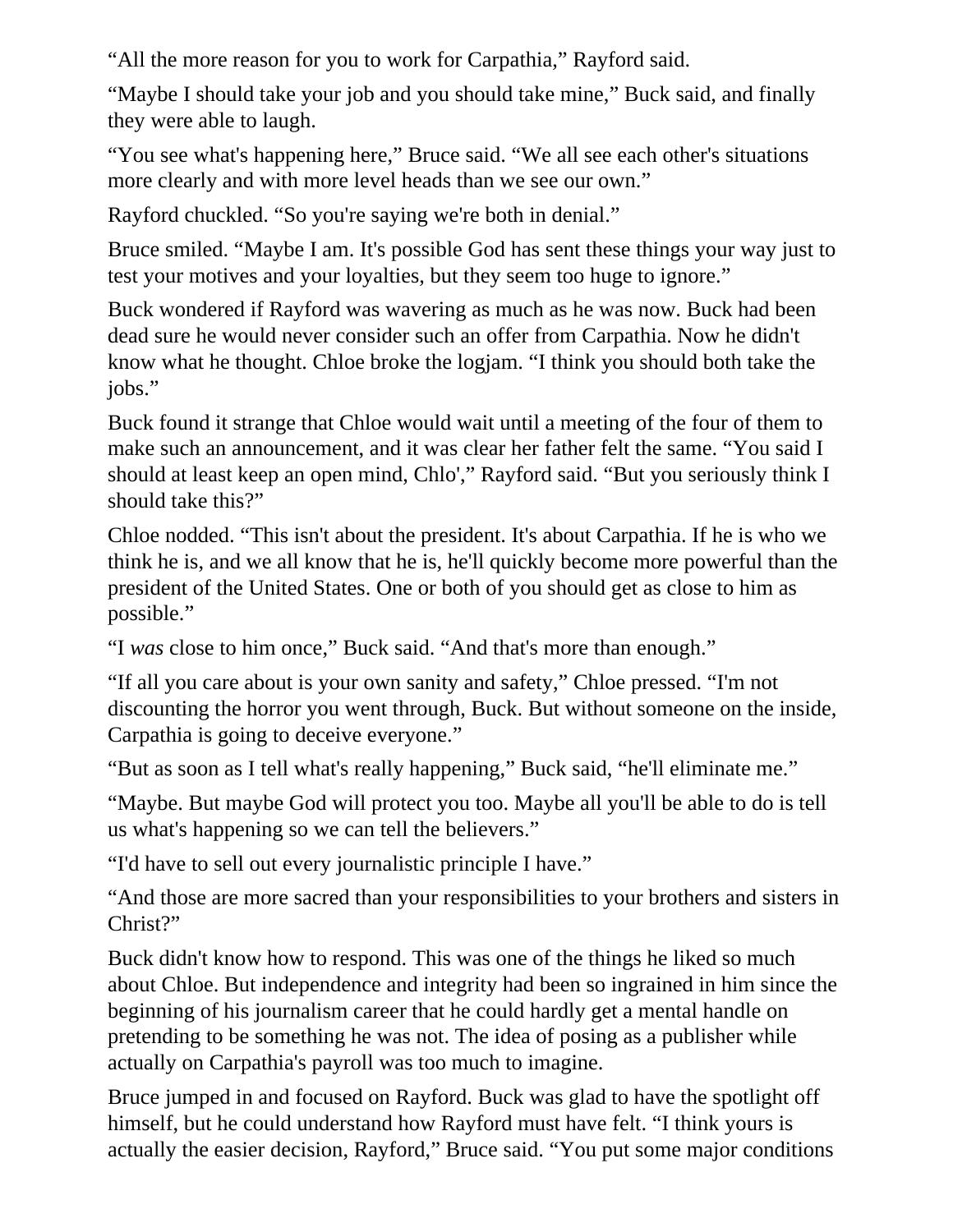on it, like being allowed to live here if it's that important to you, and see how serious they are."

Rayford was shaken. He looked at Buck. "If we were voting, would you make it three-to-one?"

"I could ask you the same," Buck said. "Apparently we're the only ones who don't think we should take, these jobs."

"Maybe you should," Rayford said, only half kidding.

Buck laughed. "I'm open to considering that I've been blind, or at least shortsighted."

Rayford didn't know what he was open to considering, and he said so. Bruce suggested they pray on their knees—something each had done privately, but not as a group. Bruce brought his chair to the other side of the desk, and the four of them turned and knelt. Hearing the others pray always moved Rayford deeply. He wished God would just tell him audibly what to do, but when he prayed, he simply asked that God would make it plain to all of them.

As Rayford knelt there, he realized he needed to surrender his will to God—again. Apparently this would be a daily thing, giving up the logical, the personal, the tightfisted, closely held stuff.

Rayford felt so small, so inadequate before God, that he could not seem to get low enough. He crouched, he squatted, he tucked his chin to his chest, and yet he still felt proud, exposed. Bruce had been praying aloud, but he suddenly stopped, and Rayford heard him weeping quietly. A lump formed in his own throat. He missed his family, but he was deeply grateful for Chloe, for his salvation, for these friends.

Rayford knelt there in front of his chair, his hands covering his face, praying silently. Whatever God wanted was what he wanted, even if it made no sense from a human standpoint. The overwhelming sense of unworthiness seemed to crush him, and he slipped to the floor and lay prostrate on the carpet. A fleeting thought of how ridiculous he must look assailed him, but he quickly pushed it aside. No one was watching, no one cared. And anyone who thought the sophisticated airplane pilot had taken leave of his senses would have been right.

Rayford stretched his long frame flat on the floor, the backs of his hands on the gritty carpet, his face buried in his palms. Occasionally one of the others would pray aloud briefly, and Rayford realized that all of them were now facedown on the floor.

Rayford lost track of the time, knowing only vaguely that minutes passed with no one saying anything. He had never felt so vividly the presence of God. So this was the feeling of dwelling on holy ground, what Moses must have felt when God told him to remove his shoes. Rayford wished he could sink lower into the carpet, could cut a hole in the floor and hide from the purity and infinite power of God.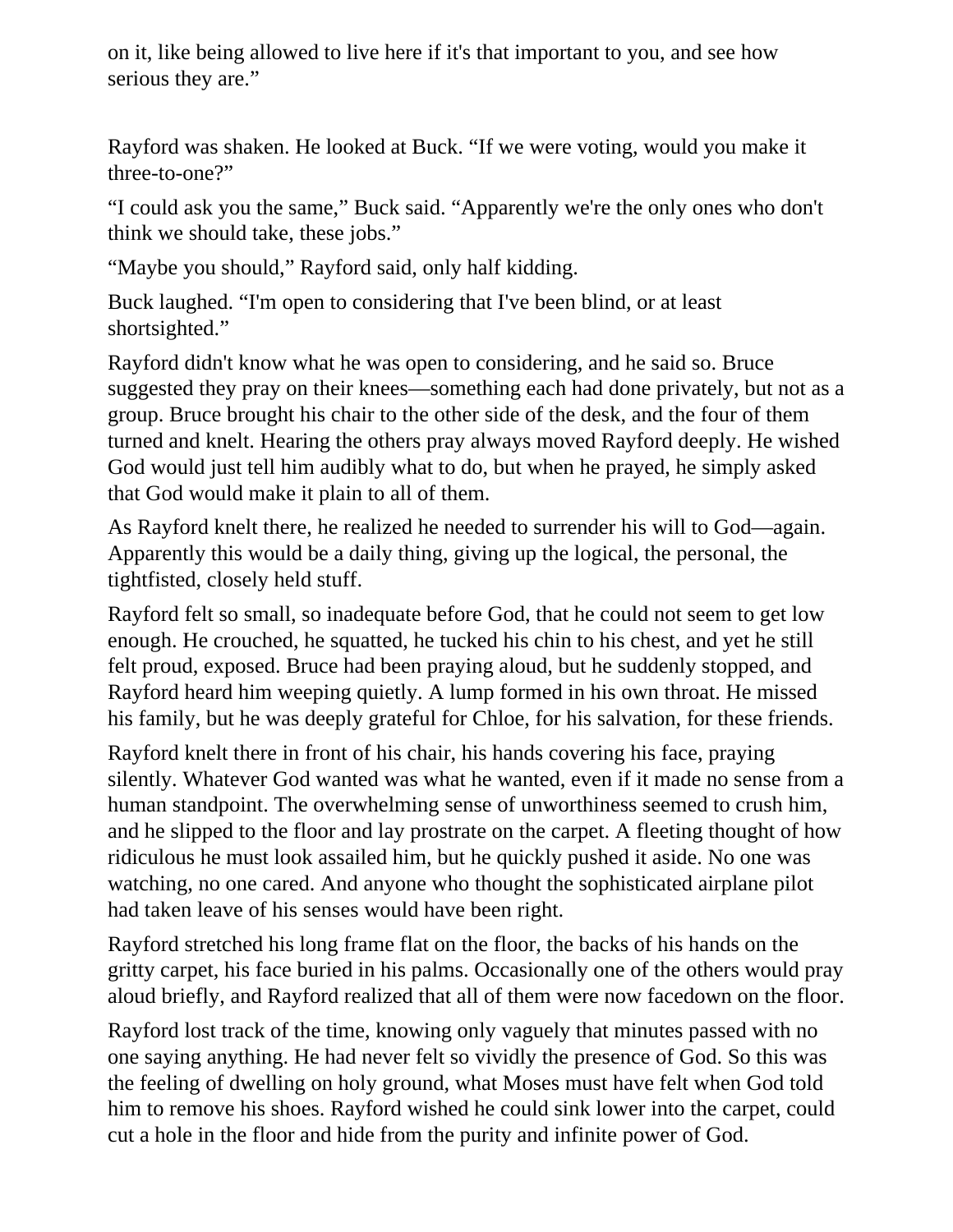He was not sure how long he lay there, praying, listening. After a while he heard Bruce get up and take his seat, humming a hymn. Soon they all sang quietly and returned to their chairs. All were teary-eyed. Finally Bruce spoke.

"We have experienced something unusual," he said. "I think we need to seal this with a recommitment to God and to each other. If there is anything between any of us that needs to be confessed or forgiven, let's not leave here without doing that. Chloe, last night you left us with some implications that were strong but unclear."

Rayford glanced at Chloe. "I apologize," she said. "It was a misunderstanding. Cleared up now."

"We don't need a session on sexual purity during the Tribulation?"

She smiled. "No, I think we're all pretty clear on that subject. There is something I would like clarified though, and I'm sorry to ask you this in front of the others—"

"That's all right," Bruce said. "Anything."

"Well, I received some flowers anonymously, and I want to know if they came from anyone in this room."

Bruce glanced away. "Buck?"

"Not me." Buck grimaced. "I've already suffered for being suspected."

When Bruce looked at him, Rayford just smiled and shook his head.

"That leaves me then," Bruce said.

"You?" Chloe said.

"Well, doesn't it? Didn't you just limit your suspects to those in this room?"

Chloe nodded.

"I guess you'll have to widen your search." Bruce said, blushing. "It wasn't me, but I'm flattered to be suspected. I only wish I'd thought of it."

Rayford's and Chloe's surprise must have showed, because Bruce immediately launched into an explanation. "Oh, I didn't mean what you think I mean," Bruce said. "It's just that ... well, I think flowers are a wonderful gesture, and I hope they encouraged you, whoever they were from."

Bruce seemed relieved to change the subject and return to his teaching. He let Chloe tell some of what she had researched that day. At ten o'clock, when they were getting ready to leave, Buck turned to Rayford. "As wonderful as that prayer time was, I didn't get any direct leading about what to do."

"Me either."

"You must be the only two." Bruce glanced at Chloe, and she nodded. "It's pretty clear to us what you should do. And it's clear to each of you what the other should do. But no one can make these decisions for you."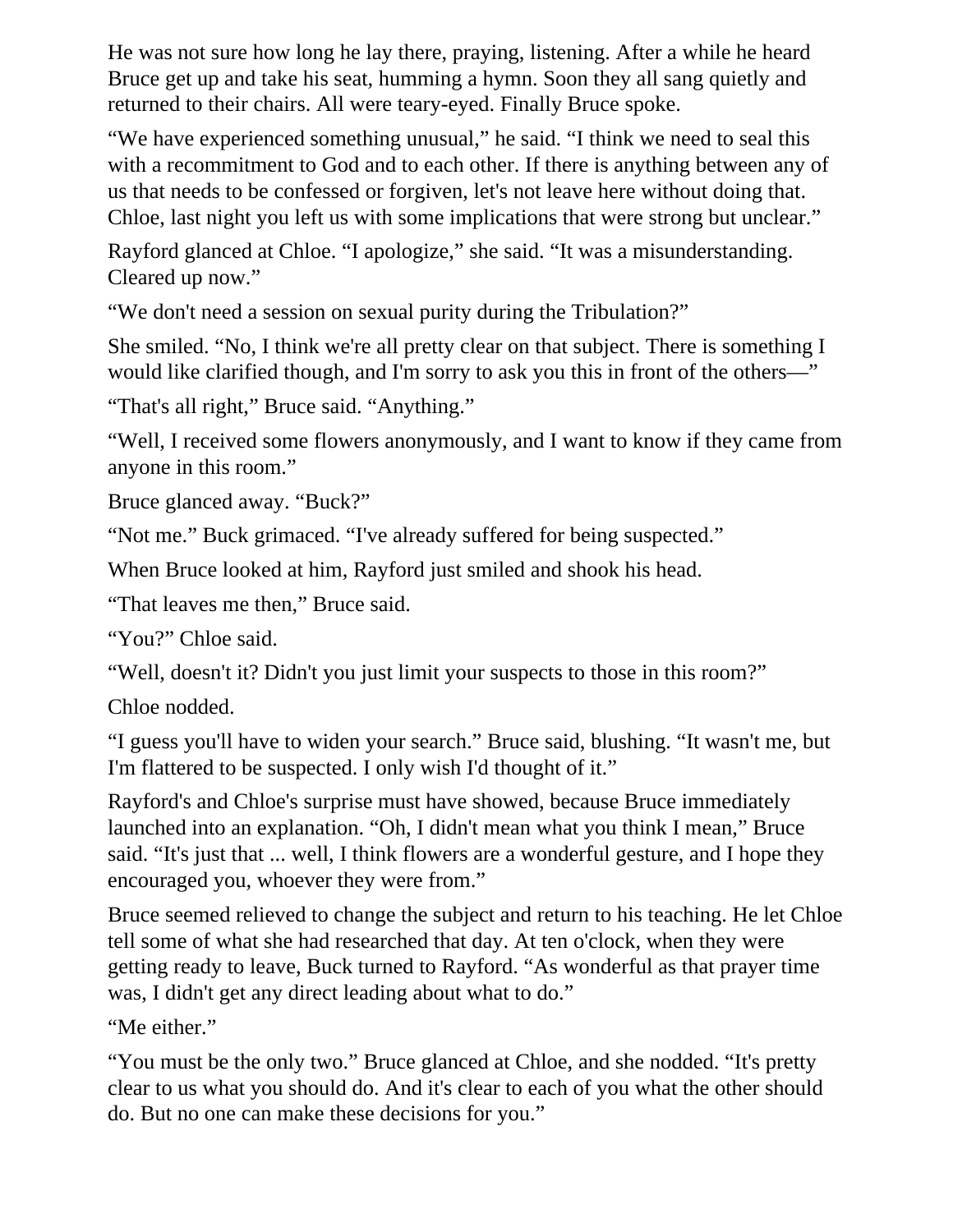Buck walked Chloe out of the church.

"That was amazing," she said.

He nodded. "I don't know where I'd be without you people."

"Us people?" She smiled. "You couldn't have left the last word off that sentence, could you?"

"How could I say that to someone who has a secret admirer?"

She winked at him. "Maybe you'd better."

"Seriously, who do you think it is?"

"I don't even know where to begin."

"That many possibilities?"

"That few. In fact, none."

Rayford was beginning to wonder whether Hattie Durham had had anything to do with Chloe's flowers, but he wasn't going to suggest that to his daughter. What kind of crazy idea would have gone through Hattie's mind to spur such an act? Another example of her idea of a practical joke?

Wednesday morning in Earl Halliday's office at O'Hare, Rayford was surprised to find the president of Pan-Con himself, Leonard Gustafson. He had met Gustafson twice before. Rayford should have known something was up when he got off the elevator on the lower level. The place looked different. Desks were neater, neckties were tied, people looked busier, clutter and mess had been swept out of sight. People raised their eyebrows knowingly at Rayford as he strode toward Earl's office.

Gustafson, former military, was shorter than Rayford and thinner than Earl, but his mere presence was too big for Earl's little office. Another chair had been dragged in, but as Rayford entered, Gustafson leaped to his feet, his trench coat still draped over one arm, and pumped Rayford's hand.

"Steele, man, how are you?" he said, pointing to a chair as if this were his office. "I had to come through Chicago today on another matter, and when I found out you were coming to see Earl, well, I just wanted to be here and congratulate you and release you and wish you the best."

"Release me?"

"Well, not fire you, of course, but to set your mind at ease. You can rest assured there'll be no hard feelings here. You've had a remarkable, no, a stellar career with Pan-Con, and we'll miss you, but we're proud of you."

"Is the news release already written?" Rayford said.

Gustafson laughed a little too loudly. "That can be done right away, and of course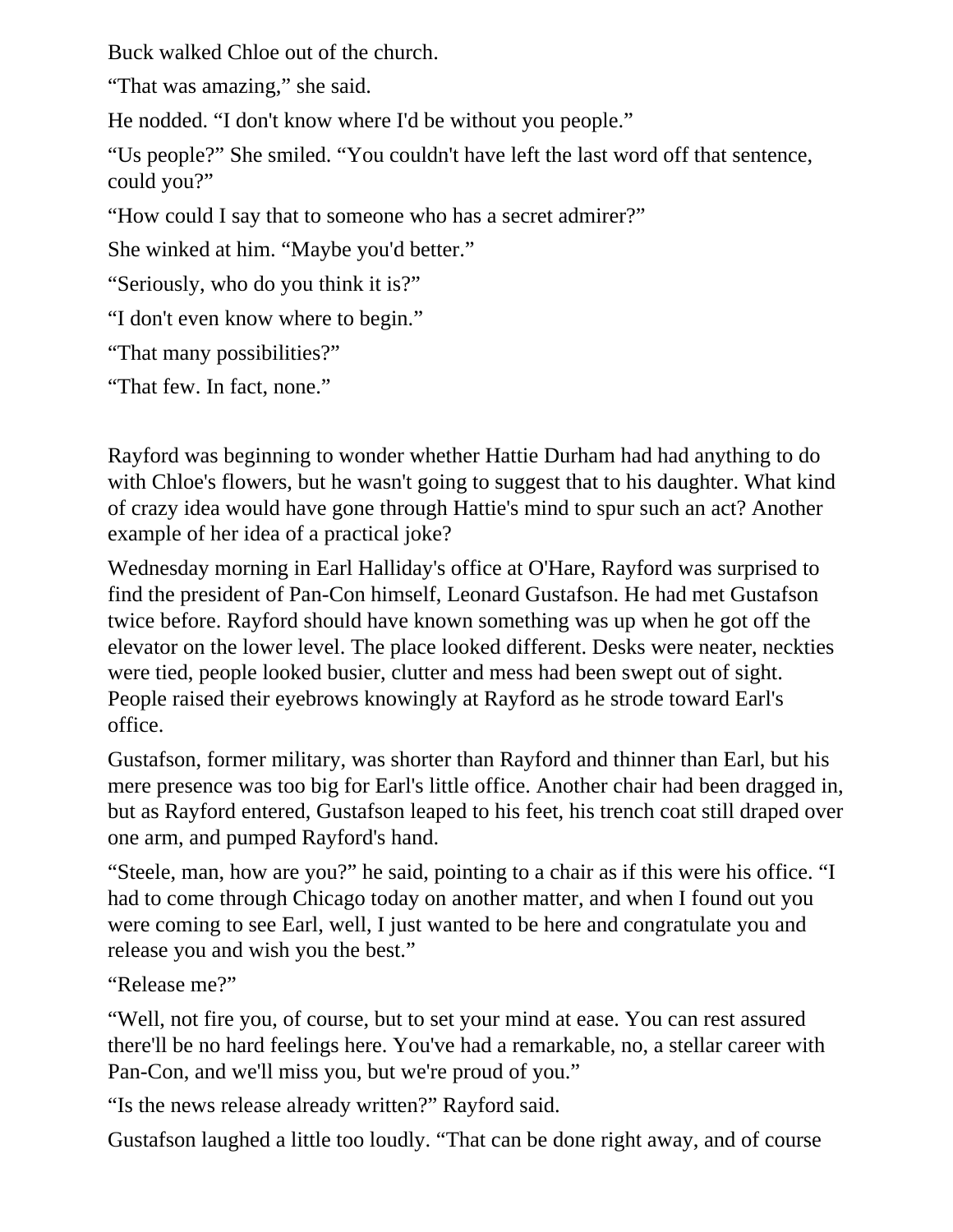we'll want to make the announcement. This will be a feather in your cap, just like it is in ours. You're our guy, and now you'll be his guy. You can't beat that, huh?"

"The other candidates have dropped out?"

"No, but suffice it to say we have inside information that the job is yours if you want it."

"How does that work? Somebody owed some favors?"

"No, Rayford, that's the crazy thing. You must have friends in high places."

"Not really. I've had no contact with the president, and I don't know anyone on his staff."

"Apparently you were recommended by the Carpathia administration. You know him?"

"Never met him."

"Know anyone who knows him?"

"As a matter of fact I do," Rayford muttered.

"Well, you played that card at the right time," Gustafson said. He clapped Rayford on the shoulder. "You're perfect for the job, Steele. We'll be thinking good thoughts about you."

"So I couldn't turn this down if I wanted to?"

Gustafson sat, leaning forward, elbows on his knees. "Earl told me you had some misgivings. Don't make the biggest mistake of your life, Rayford. You want this. You know you want this. It's here for the taking. Take it. I'd take it. Earl would take it. Anyone else on the list would die for it."

"It's too late to make the biggest mistake of my life," Rayford said.

"What's that?" Gustafson said, but Rayford saw Earl touch his arm, as if reminding him he was dealing with a religious fanatic who believed he had missed a chance to be in heaven. "Oh, yeah, that. Well, I mean since then," Gustafson added.

"Mr. Gustafson, how does Nicolae Carpathia tell the president of the United States who should pilot his plane?"

"I don't know! Who cares? Politics is politics, whether it's the Dems and the Repubs in this country or Labor and the Bolsheviks somewhere else."

Rayford thought the analogy a little sloppy, but he couldn't argue the logic. "So somebody's trading something for something, and I'm just the hired hand."

"Isn't that the truth with all of us?" Gustafson said. "But everybody loves Carpathia. He seems above all the politics. If I had to guess, I'd say the president is letting him use the new 'five-seven just because he likes him."

*Yeah*, Rayford thought, *and I'm the Easter bunny.*

"So will you take the job?"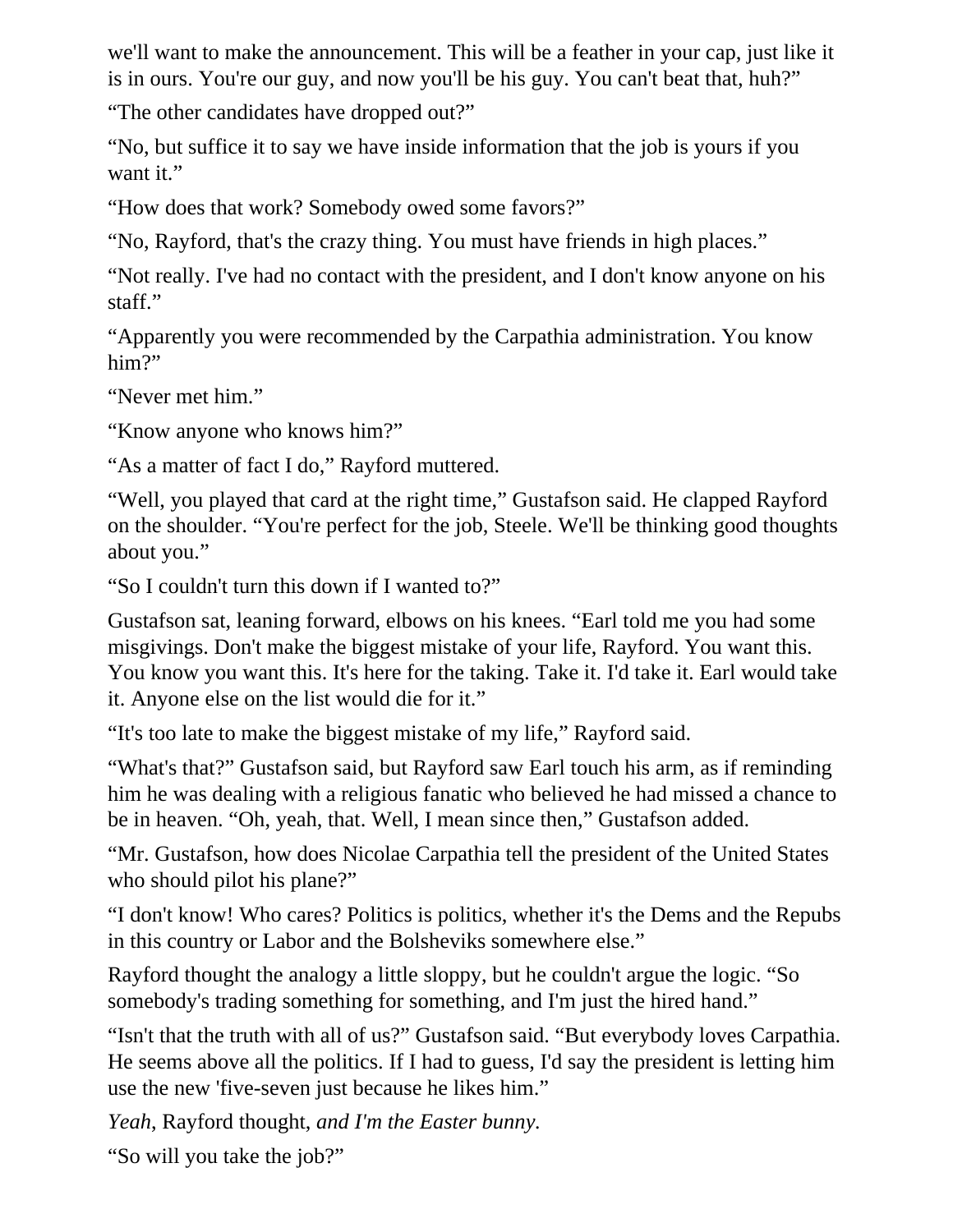"I've never been pushed out of a job before."

"You're not being pushed, Rayford. We love you here. We just wouldn't be able to justify not having one of our top guys get the best job in the world in his profession."

"What about my record? A complaint has been lodged against me."

Gustafson smiled knowingly. "A complaint? I know nothing of a complaint? Do you, Earl?"

"Nothing's come across my desk, sir," he said. "And if it did, I'm sure it could be expedited beyond danger in a very short time."

"By the way, Rayford," Gustafson said, "are you familiar with a Nicholas Edwards?"

Rayford nodded.

"Friend of yours?"

"First officer a couple of times. I'd like to think we're friends, yes."

"Did you hear he had been promoted to captain?"

Rayford shook his head. Politics, he thought glumly.

"Nice, huh?" Gustafson said.

"Real nice," Rayford said, his head spinning.

"Anything else standing in your way?" Gustafson said.

Rayford could see his choices disappearing. "At the very least, and I'm still not saying I'll take it, I would have to be headquartered in Chicago."

Gustafson grimaced and shook his head. "Earl told me that. I don't get it. I would think you'd want to be out of here, away from the memories of your wife and other daughter."

"Son."

"Yeah, the college boy."

Rayford didn't correct him, but he saw Earl wince.

"Anyway," Gustafson said, "you could get your daughter away from whoever might be stalking her, and—"

"Sir?"

"—and you could get yourself a nice place outside D.C."

"Stalking her?"

"Well, maybe it's not that obvious yet, Rayford, but I sure as blazes wouldn't want my daughter to be hearing from somebody anonymously. I don't care what they were sending."

"But how did you—?"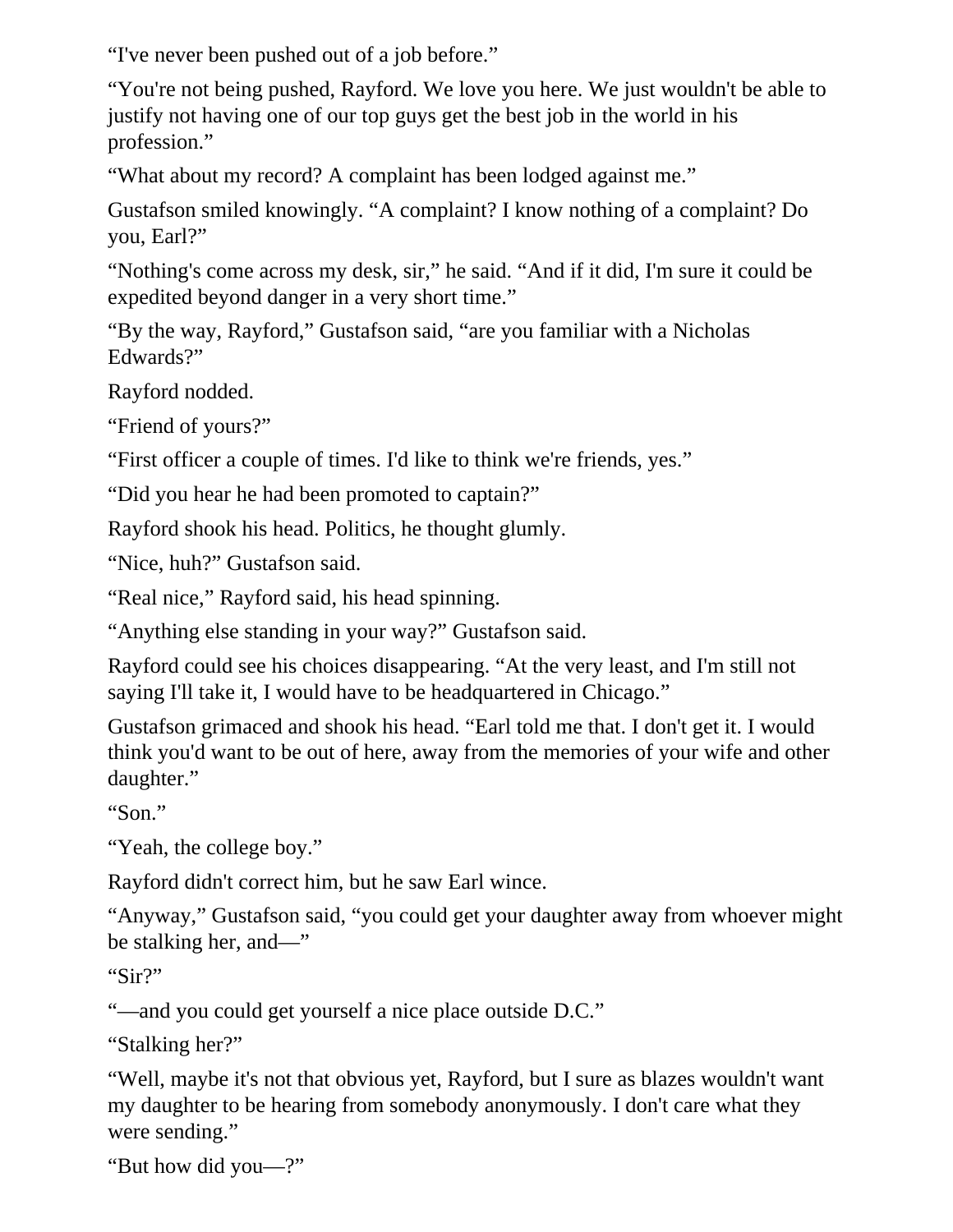"I mean, Rayford, you'd never forgive yourself if something happened to that little girl and you had a chance to get her away from whoever is threatening her."

"My daughter is not being stalked or threatened! What are you talking about?"

"I'm talking about the roses, or whatever the bouquet was. What was the deal with that?"

"That's what I'd like to know. As far as I know, only three people, besides whoever sent those, even know she got them. How did you find out?"

"I don't remember. Somebody just mentioned that sometimes a person has a reason to leave just as much as he has a reason to like the new opportunity."

"But if you're not pushing me out, I have no reason to leave."

"Not even if your daughter is getting hassled by someone?"

"Anyone who wanted to hassle her could find her in Washington just as easily as here," Rayford said.

"But still ... "

"I don't like the idea that you know all this."

"Well, don't turn down the job of a lifetime over an insignificant mystery."

"It's not insignificant to me."

Gustafson stood. "I'm not accustomed to begging people to do what I ask."

"So if I don't take this, I'm history with Pan-Con?"

"You ought to be, but I suppose we'd have a tough time with a suit from you after we encouraged you to take the job of piloting the president."

Rayford had no intention of filing a suit, but he said nothing.

Gustafson sat again. "Do me a favor," he said. "Go to Washington. Talk to the people, probably the chiefs of staff. Tell them you'll make the run to Israel for the peace-treaty signing. Then decide what you want to do. Would you do that for me?"

Rayford knew Gustafson would never tell him where he'd heard about Chloe's flowers, and he figured his best bet was to pry it out of Hattie. "Yes," Rayford said at last. "I'll do that."

"Good!" Gustafson said, shaking hands with both Rayford and Earl. "I think we're halfway home. And Earl, make this run to Baltimore today Rayford's last before the trip to Israel. In fact, he's going to be so close to Washington, let's get somebody else to fly his plane back so he can meet with people at the White House today. Can we arrange that?"

"It's already done, sir."

"Earl," Gustafson said, "if you were ten years younger, you'd be the man for the job."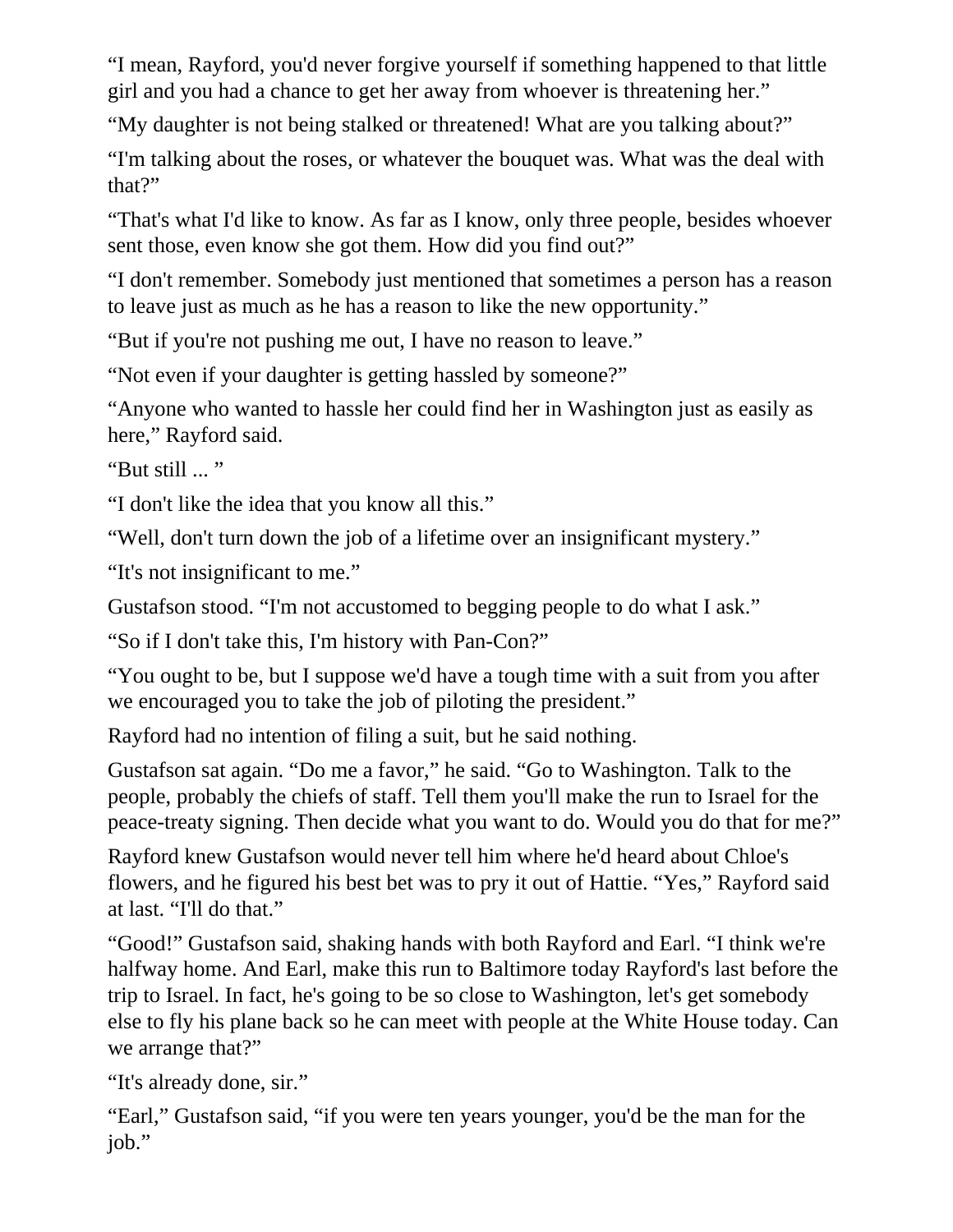Rayford noticed the pain on Earl's face. Gustafson couldn't know how badly Halliday had wanted that very job. On the way to his plane, Rayford checked his mail slot. There, among the packages and interoffice memos, was a note. It read simply, "Thanks for your endorsement on my early promotion. I really appreciate it. And good luck to you. Signed, Captain Nicholas Edwards."

Several hours later Rayford left the cockpit of his 747 in Baltimore and was met by a Pan-Con operative who presented him with credentials that would get him into the White House. Upon his arrival, he was quickly whisked through the gate. A guard welcomed him by name and wished him luck. When he finally got to the office of an assistant to the chief of staff, Rayford made clear that he was agreeing only to fill in as pilot for the trip to Israel the following Monday.

"Very good," he was told. "We have already begun the character and reference check, the FBI probe, and the Secret Service interviewing. It will take a bit longer to complete anyway, so you'll be in a position to impress us and the president without being responsible for him until you've passed all checkpoints."

"You can authorize me to fly the U.N. secretary-general with less clearance on me than you'd need for the president?"

"Precisely. Anyway, you've already been approved by the U.N."

"I have?"

"You have."

"By whom?"

"By the secretary-general himself."

Buck was on the phone to Marge Potter at *Global Weekly* headquarters in New York when he heard the news. The entire world would go to dollars for currency within one year, the plan to be initiated and governed by the United Nations, funded by a one-tenth of one percent tax to the U.N. on every dollar.

"That doesn't sound unreasonable, does it?" Marge asked.

"Ask the financial editor, Marge," Buck said. "It'll be gazillions a year."

"And just how much is a gazillion?"

"More than either of us can count." Buck sighed. "You were going to do some checking, Marge, about finding someone to help arrange these religion interviews."

He could hear her shuffling papers. "You can catch your one-world religion guys here in New York," she said. "They're heading out Friday, but very few of them will be in Israel. Your temple guys will be in Jerusalem next week. We'll try to get in touch with those two kooks you want at the Wailing Wall, but the smart money here says not to count on it."

"I'll take my chances."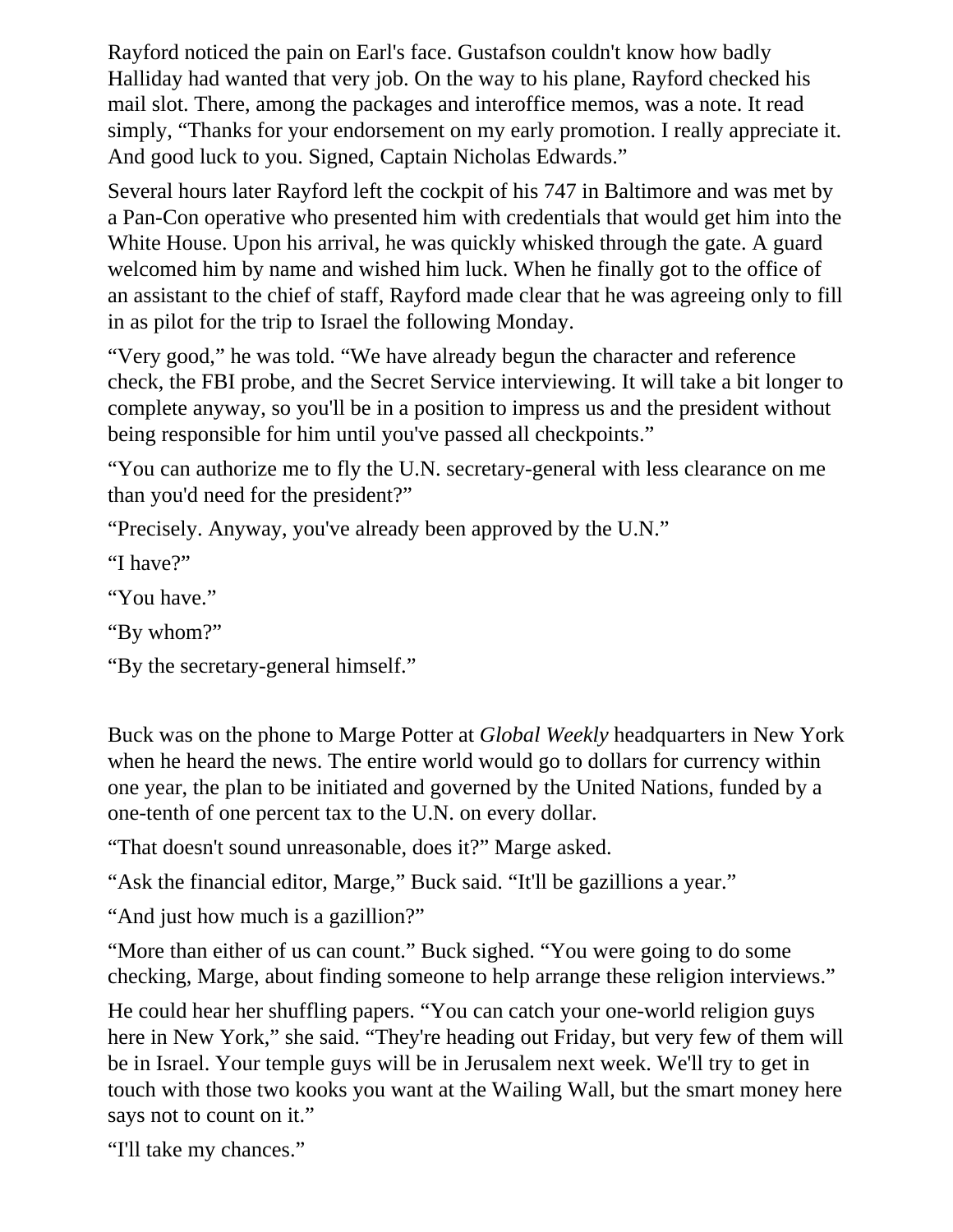"And where would you like us to send your remains?"

"I'll survive."

"No one else has."

"But I'm not threatening them, Marge. I'm helping them broadcast their message."

"Whatever that is."

"You see why we need a story on them?"

"It's your life, Buck."

"Thank you."

"And you'd better get to this Cardinal Mathews on your way here. He's shuttling back and forth between the one-faith meetings in New York and the Cincinnati archdiocese, and he's heading to the Vatican for the papal vote right after the treaty signing next Monday."

"But he *will* be in Jerusalem?"

"Oh, yes. There's some rumor floating around that in case he's the next pope he's making contacts in Jerusalem for some major shrine or something. But the Catholics would never leave the Vatican, would they?"

"You never know, Marge."

"Well, that's for sure. I hardly get time to think about these things, being gofer for you and everyone else around here who can't do his own legwork."

"You're the best, Marge."

"Flattery will get you, Buck."

"Get me what?"

"It'll just get you."

"What about my rabbi?"

"Your rabbi says he's refusing all news contacts until after he presents his findings."

"And when is that?"

"Word just came today that CNN is giving him an hour of uninterrupted time on their international satellite. Jews will be able to see it all over the world at the same time, but of course it will be in the middle of the night for some of them."

"And when is this?"

"Monday afternoon, after the signing of the treaty. Signing is at 10 A.M. Jerusalem time. Rabbi Ben-Judah goes on the air for an hour at two in the afternoon."

"Pretty shrewd, going on while the world's press elite is crowding Jerusalem."

"All these religious types are shrewd, Buck. The guy who'll probably be the next pope will be at the treaty signing, schmoozing the Israelis. This rabbi thinks he's so all-fired important that the treaty signing will be upstaged by the reading of his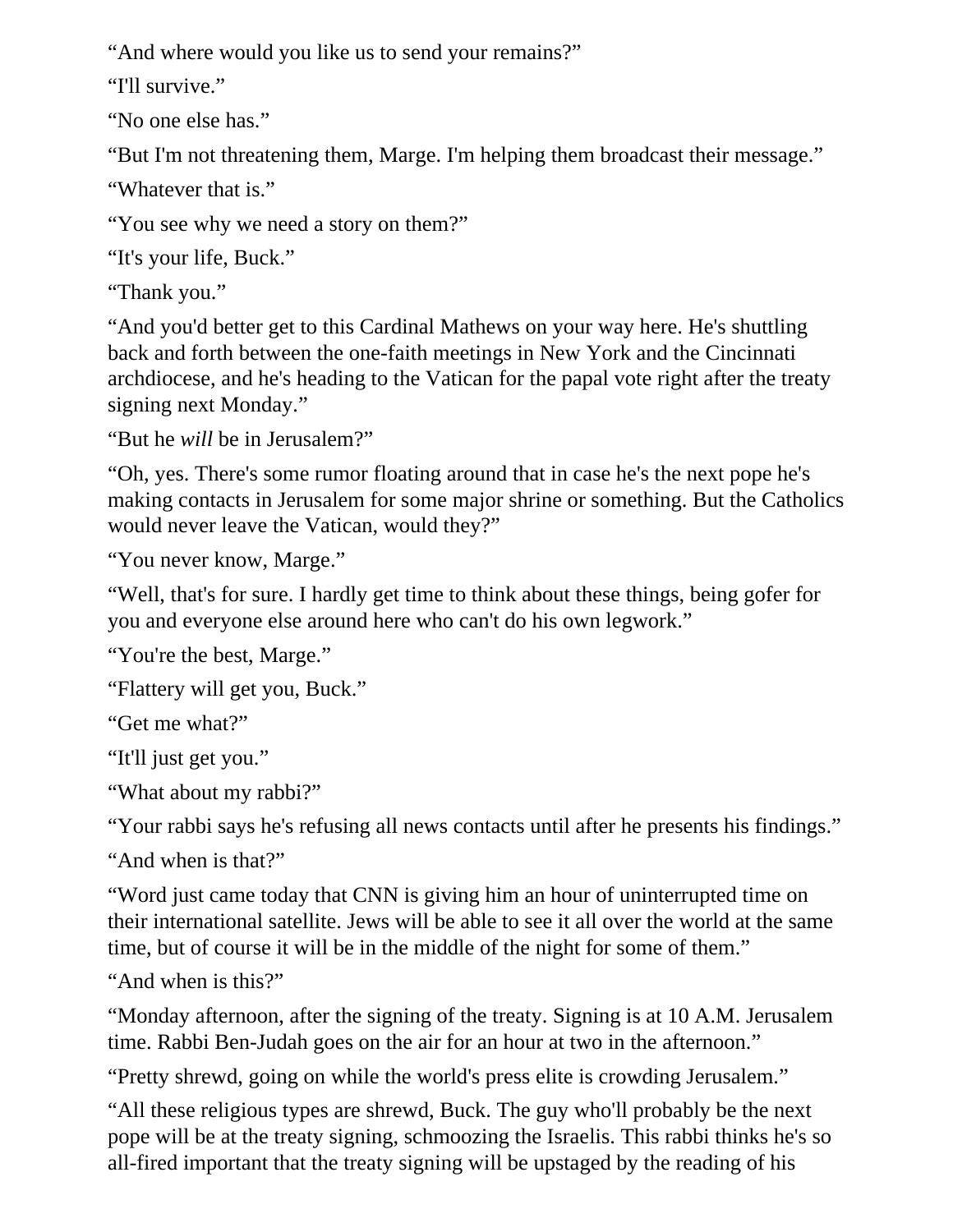research paper. Be sure I'm right on my TV schedule there, Buck. I want to be absolutely certain I miss that one."

"Aw, c'mon, Marge. He's going to tell you how to spot the Messiah."

"I'm not even Jewish."

"Neither am I, but I'd sure want to be able to recognize the Messiah. Wouldn't you?"

"You want me to get serious and tell you the truth one time here, Buck? I think I've seen the Messiah. I think I recognize him. If there's really supposed to be somebody sent from God to save the world, I think he's the new secretary-general of the United Nations."

Buck shivered.

Rayford was priority listed as a first-class passenger for the next flight to Chicago out of Baltimore. He called Chloe from the airport to let her know why he would be later than expected.

"Hattie Durham's been trying to reach you."

"What does she want?"

"She's trying to set up a meeting with you and Carpathia before you become his pilot."

"I'm going to fly him round-trip to Tel Aviv. Why do I have to meet him?"

"More likely he feels he has to meet you. Hattie told him you were a Christian."

"Oh, great! He'll never trust me."

"Probably wants to keep an eye on you."

"I want to talk to Hattie in person, anyway. When does he want to see me?" "Tomorrow."

"My life's getting too busy all of a sudden. What's new with you?"

"Something more from my secret admirer today," she said. "Candy this time."

"Candy!" Rayford said, spooked by the fears Leonard Gustafson had planted. "You didn't eat any of it, did you?"

"Not yet. Why?"

"Just don't touch that stuff till you know who it's from."

"Oh, Dad!"

"You never know, hon. Please, just don't take any chances."

"All right, but these are my favorites! They look so good."

"Don't even open them until we know, OK?"

"All right, but you're going to want some too. They're the same ones you always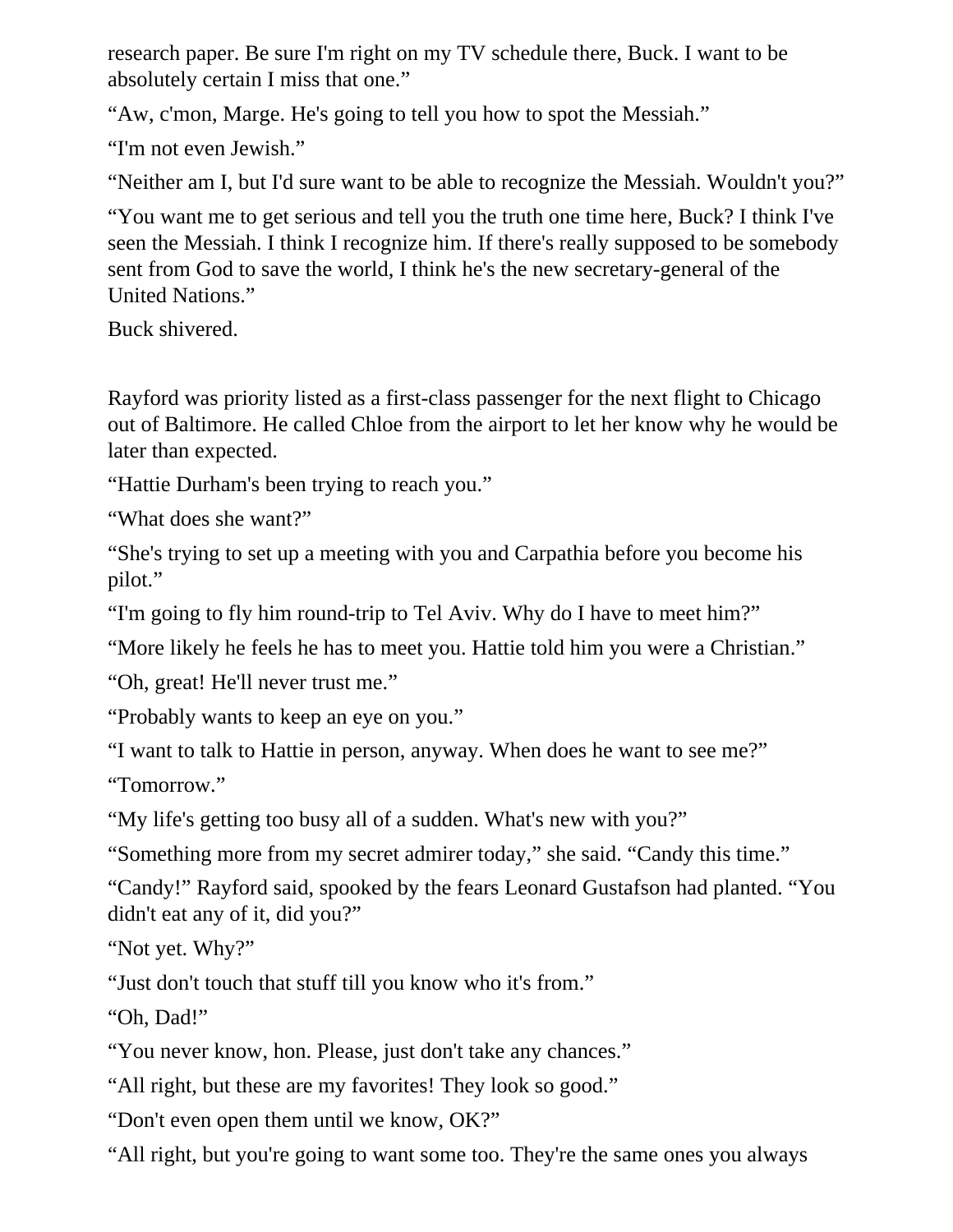bring me from New York, from that one little department-store chain."

"Windmill Mints from Holman Meadows?"

"Those are the ones."

That was the height of insult. How many times had Rayford mentioned to Hattie that he had to get those mints from that store during layovers in New York. She had even accompanied him more than once. So Hattie wasn't even trying to hide that she was sending the mysterious gifts. What was the point? It didn't seem to fit as vengeance for the cavalier way he had treated her. What did it have to do with Chloe? And was Carpathia aware of—or even behind—something so pedestrian?

Rayford would find out, that was sure.

Buck felt alive again. His life had been in such turmoil since the disappearances, he had wondered if it would ever settle back into the hectic norm he so enjoyed. His spiritual journey had been one thing, his demotion and relocation another. But now he seemed back in the good graces of the brass at *Global Weekly,* and he had used his instincts to trade for what he considered the top-breaking stories in the world.

He sat in his new makeshift home office, faxing, e-mailing, phoning, working with Marge and with reporters at *Weekly,* and making contacts for himself as well. He had a lot of people to interview in a short time, and all the developments seemed to be breaking at once.

Though part of him was horrified at what had happened, Buck enjoyed the rush of it. He desperately wanted to convince his own family of the truth. His father and brother would hear none of it, however, and if he had not been busy with challenging, exciting work, that fact alone would have driven him crazy.

Buck had just a few days to get his work done before and after the treaty signing. It seemed his whole life was on fast-forward now, trying to cram as much into seven years as he could. He didn't know what heaven on earth would be like, though Bruce was trying to teach him and Rayford and Chloe. He longed for the Glorious Appearing and the thousand-year reign of Christ on the earth. But in his mind, until he learned and knew more, anything normal he wanted to accomplish—like investigative reporting and writing, falling in love, getting married, maybe having a child—all had to be done soon.

Chloe was the best part of this new life. But did he have the time to do justice to a relationship that promised to be more than anything he had ever experienced? She was different from any woman he had known, and yet he couldn't put a finger on that difference. Her faith had enriched her and made her a new person, and yet he had been attracted to her before either of them had received Christ.

The idea that their meeting might have been part of some divine plan boggled his mind. How he wished they had met years before and had been ready together for the Rapture! If he was going to get any time with her before starting his trip to Israel, it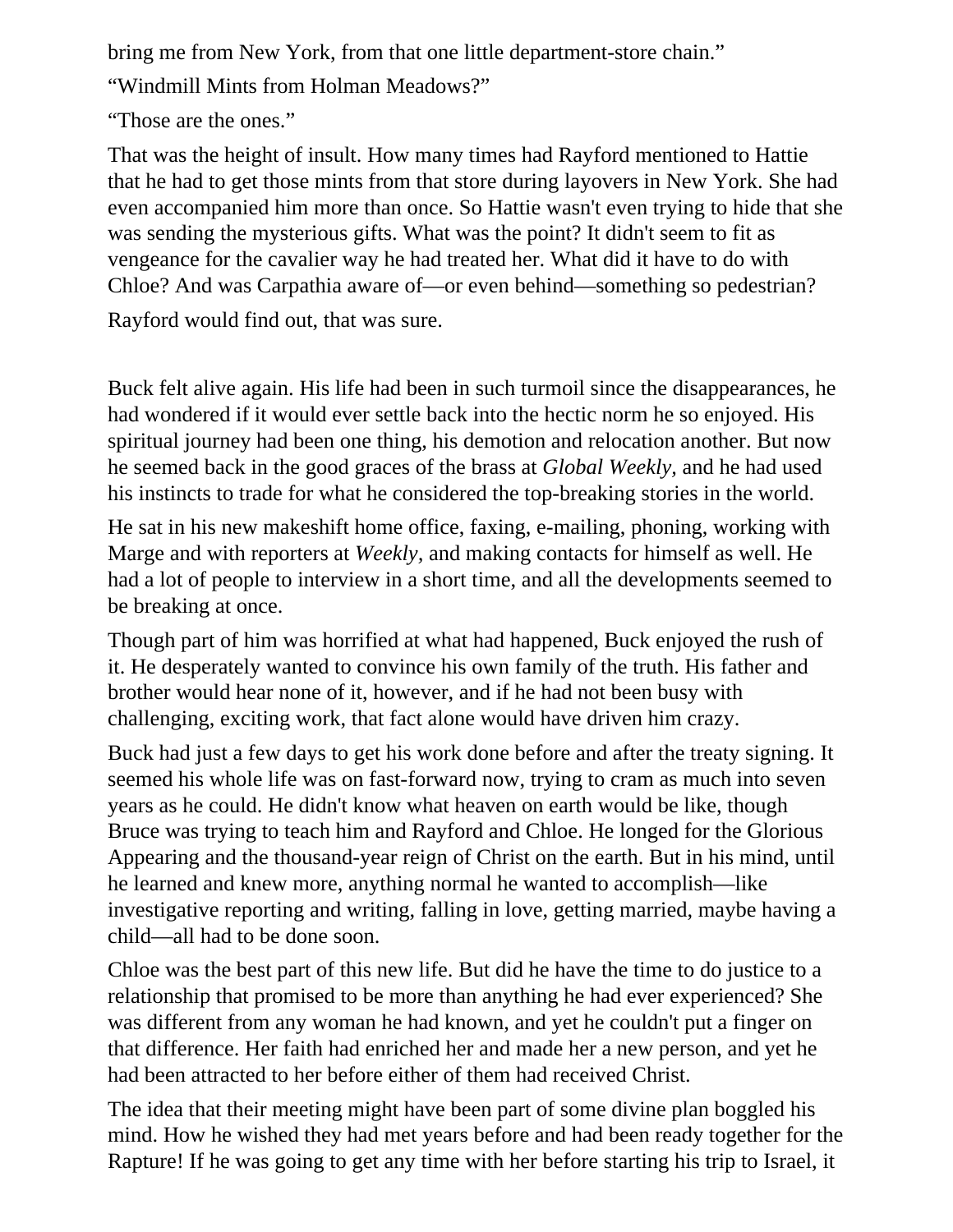would have to be that very day.

Buck looked at his watch. He had time for one more call, then he would reach Chloe.

Rayford dozed with his earphones on in first class. Images from the news filled the screen in front of him, but he had lost interest in reports of record crime waves throughout the United States. The name Carpathia finally roused him. The United Nations Security Council had been meeting several hours every day, finalizing plans for the one-world currency and the massive disarmament plan the secretary-general had instituted. Originally, the idea was to destroy 90 percent of weapons and donate the remaining 10 percent to the U.N. Now each contributing country would also invest its own soldiers in the U.N. peacekeeping forces.

Carpathia had asked the president of the United States to head up the verification committee, a highly controversial move. Enemies of the U.S. claimed Fitzhugh would be biased and untrustworthy, making certain they destroyed their weapons while the U.S. hoarded its own.

Carpathia himself addressed these issues in his customarily direct and sympathetic way. Rayford shuddered as he listened. Undoubtedly, he would have trusted and supported this man if Rayford hadn't been a Christian.

"The United States has long been a keeper of the peace," Carpathia said. "They will lead the way, destroying their weapons of destruction and shipping to New Babylon the remaining 10 percent. Peoples of the world will be free to come and inspect the work of the U.S., assuring themselves of full compliance and then following in like manner.

"Let me just add this," the secretary-general said. "This is a massive, major undertaking that could take years. Every country could justify month after month of procedural protocol, but we must not let this occur. The United States of America will set the example, and no other country will take longer than they do to destroy their weapons and donate the rest. By the time the new United Nations headquarters is completed in New Babylon, the weapons will be in place.

"The era of peace is at hand, and the world is finally, at long last, on the threshold of becoming one global community."

Carpathia's pronouncement was met with thunderous applause, even from the press.

Later, on the same newscast, Rayford saw a brief special on the new *Air Force One*, a 757 which would be delivered to Washington's Dulles Airport and then flown to New York to await its official maiden voyage under the control of "a new captain to be announced shortly. The new man has been culled from a list of top pilots from the major airlines."

In other news, Carpathia was quoted as saying that he and the ecumenical council of the meeting of religious leaders from around the world would have an exciting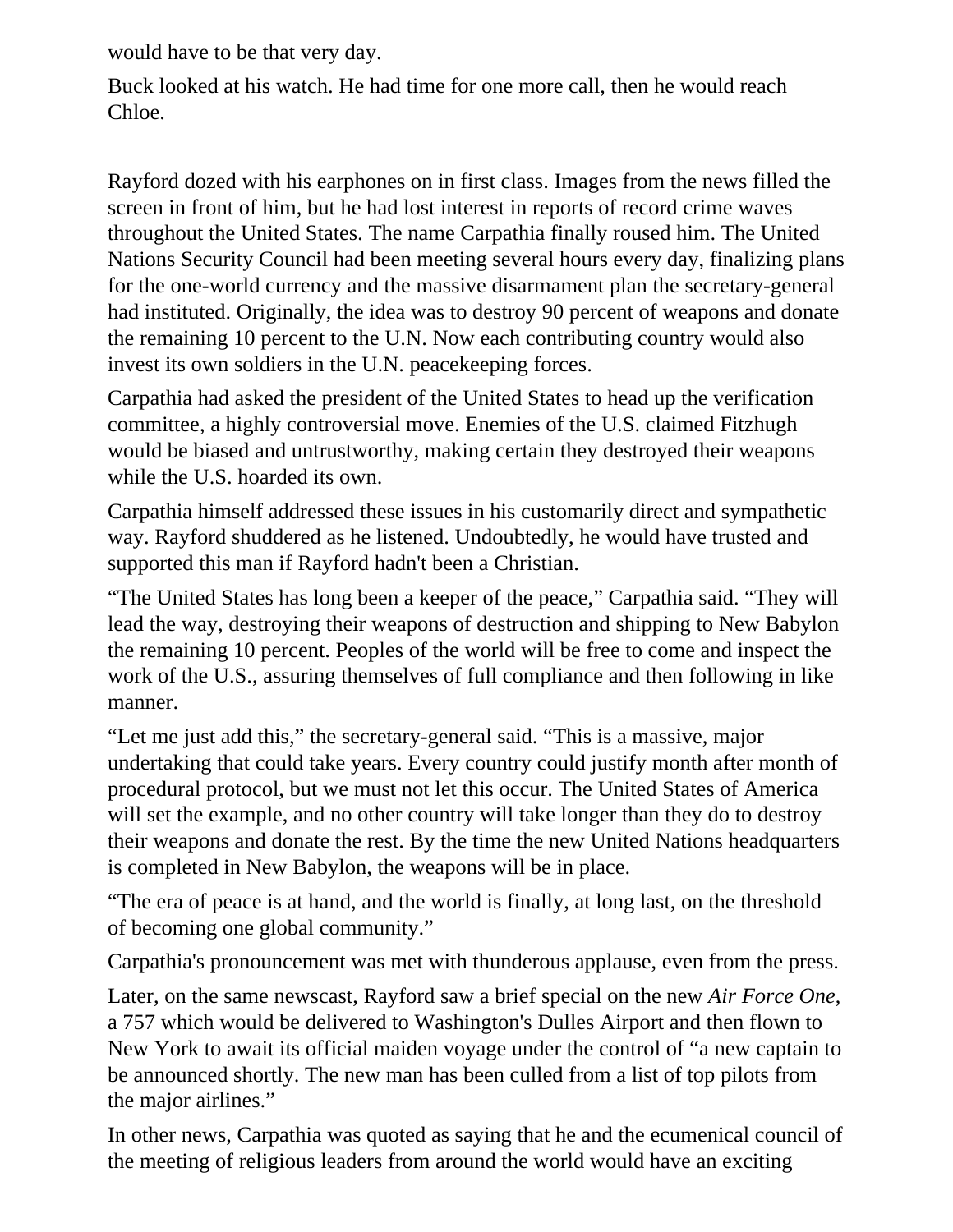announcement by the next afternoon.

Buck reached the assistant to Archbishop Peter Cardinal Mathews in Cincinnati. "Yes, he's here, but resting. He leaves tomorrow morning for New York for the final meeting of the ecumenical council, and then he'll be on to Israel and the Vatican."

"I would come anywhere, anytime, at his convenience," Buck said.

"I'll get back to you with an answer, one way or the other, within thirty minutes."

Buck phoned Chloe. "I've got only a few minutes right now," he said, "but can we get together, just the two of us, before the meeting tonight?"

"Sure, what's happening?"

"Nothing specific," he said. "It's just that I'd like to spend some time with you, now that you know I'm available."

"Available? That's what you are?"

"Yes, ma'am! And you?"

"I guess I'm available too. That means we've got something in common."

"Did you have plans this evening?"

"Nope. Dad's going to be a little late. He was interviewed at the White House today."

"He's taking the job then?"

"He's going to make the maiden voyage and then decide."

"I could have been on that flight."

"I know"

"Pick you up at six?" Buck said.

"I'd love it."

## **CHAPTER TWELVE**

As promised, Cardinal Mathews's assistant called Buck back, and the news was good. The cardinal had been so impressed with Buck's interview of him for the soonto-appear cover story that he said Buck could ride with him to New York the following morning.

Buck booked the last flight out of O'Hare to Cincinnati that evening. He surprised Chloe by showing up at six with Chinese food. He told her of his plans for the evening trip and added, "I didn't want to waste talking time trying to find a place to eat."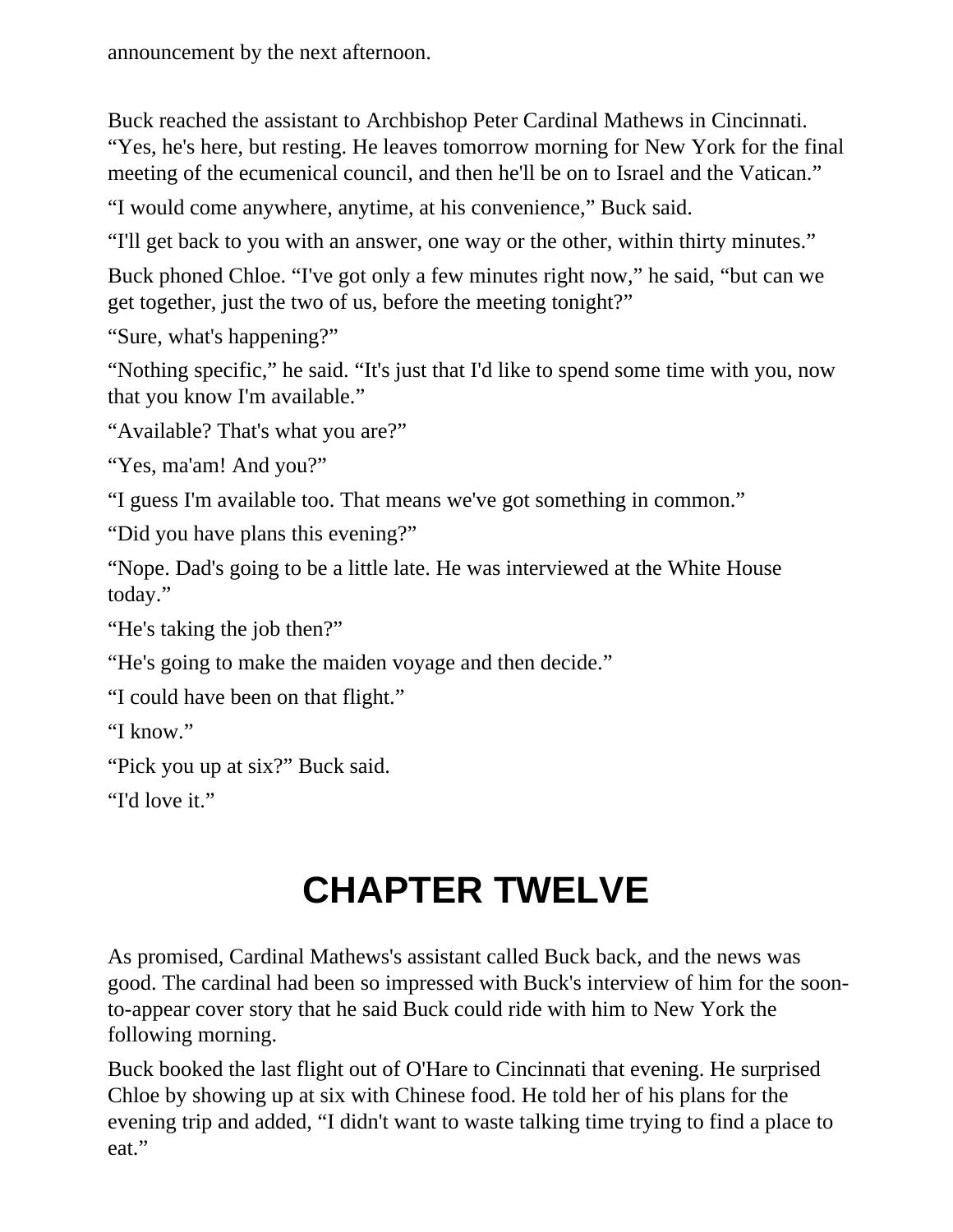"My dad's going to be jealous when he gets home," she said. "He loves Chinese."

Buck reached deep into the big sack, pulled out an extra order, and grinned. "Gotta keep the dad happy."

Buck and Chloe sat in the kitchen, eating and talking for more than an hour. They talked about everything—their respective childhoods, families, major events of their lives, hopes, fears, and dreams. Buck loved to hear Chloe talk, not just what she said, but even her voice. He didn't know whether she was the best conversationalist he had ever met, or if he was simply falling for her. *Probably both*, he decided.

Rayford arrived to find Buck and Chloe at Raymie's computer, which had not been turned on since the week of the disappearances. Within a few minutes, Buck had Chloe connected to the Internet and set up with an E-mail address. "Now you can reach me anywhere in the world," he said.

Rayford left Buck and Chloe at the computer and examined the mints from Holman Meadows. The candies were still shrink-wrapped and had been delivered by a reputable company. They had been addressed to Chloe, but with no message. Rayford decided they had not been tampered with, and even if they had come from Hattie Durham for some inexplicable reason, there was no sense in not enjoying them.

"Whoever's in love with your daughter sure has good taste," Buck said.

"Thank you," Chloe said.

"I mean good taste in chocolate mints."

Chloe blushed. "I know what you meant," she said.

At Rayford's insistence, Buck had agreed to leave his car in the Steele's garage during his trip. Buck and Chloe left the Tribulation Force meeting early to get to the airport. Traffic was lighter than he expected, and they arrived more than an hour before his flight. "We could have stayed longer at the church," he said.

"Better to be safe, though, don't you think?" she said. "I hate always running on the edge of lateness."

"Me too," he said, "but I usually do. You can just drop me at the curb."

"I don't mind waiting with you if you don't mind paying for the parking."

"You going to be all right going back to the car this time of night?"

"I've done it lots of times," she said. "There are a lot of security guards."

She parked and they strolled through the massive terminal. He lugged his leather over-the-shoulder case with his whole world in it. Chloe seemed awkward, but Buck had nothing for her to carry, and they weren't at the hand-holding stage yet, so they just kept moving. Every time he turned so she could hear him, his bag shifted and the strap slipped off his shoulder, so they eventually settled into a silent trek to the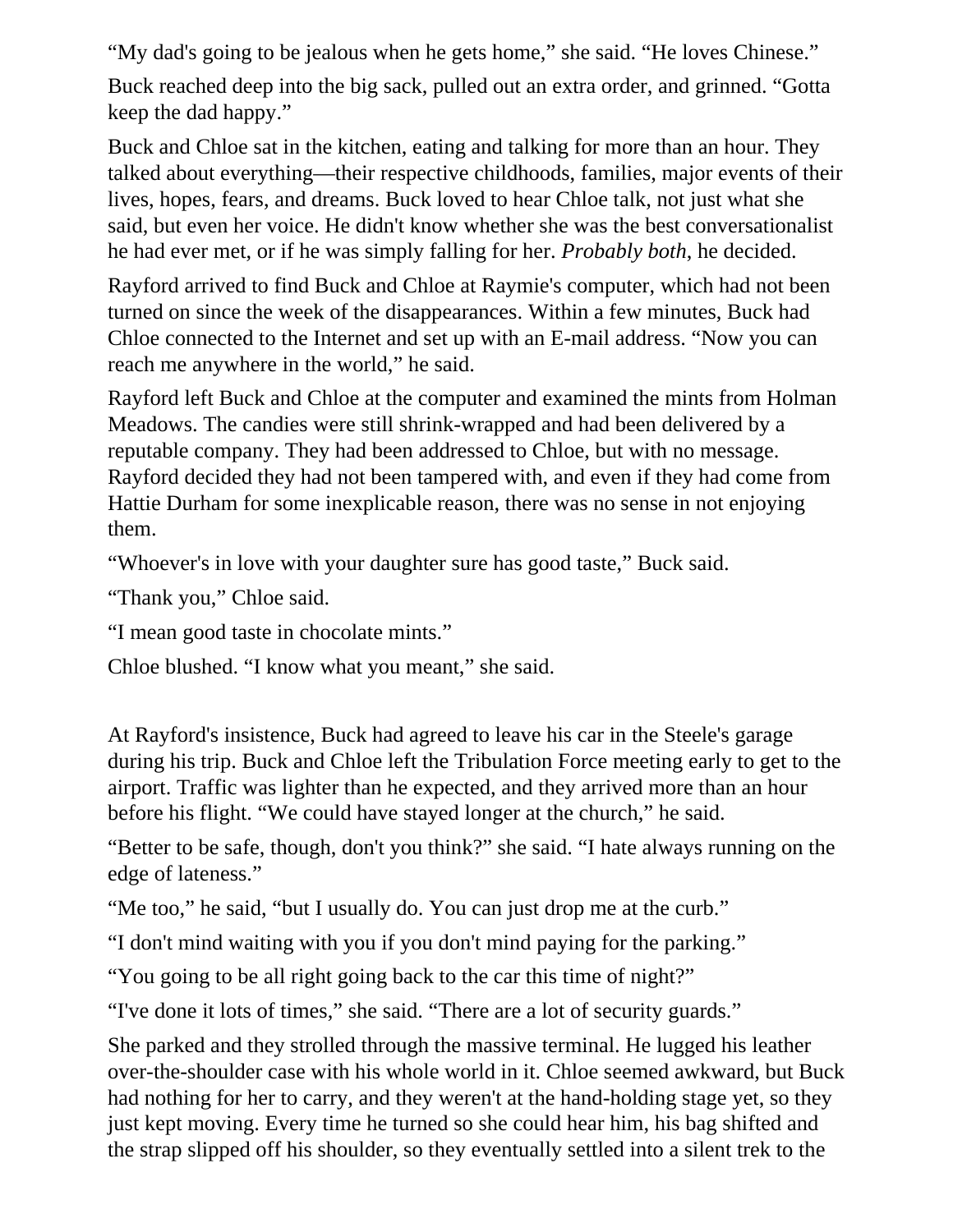gate.

Buck checked in and found that it was going to be a nearly empty flight. "Wish you could come with me," he said lightly.

"I wish—," she began, but apparently thought better of saying it.

"What?"

She shook her head.

"You wish you could come with me too?"

She nodded. "But I can't and I won't, so let's not start with any of that."

"What would I do with you?" he said. "Put you in my bag?"

She laughed.

They stood at the windows, watching baggage handlers and ground traffic controllers in the night. Buck pretended to look out the window as he stared at Chloe's reflection a few inches from his own. A couple of times he sensed her focus had shifted from the tarmac to the glass as well, and he imagined he was holding her gaze. *Wishful thinking*, he decided.

"We're going to be delayed twenty minutes," the woman at the counter announced.

"Don't feel obligated to stay, Chloe," Buck said. "You want me to walk you back to the car?"

She laughed again. "You're really paranoid about that big old parking garage, aren't you? No, see, the deal is that I bring you here, wait with you at your gate so you won't feel lonely, and then I stay until you're safely on the plane. I wave as it takes off, pretend to be rooted to the spot, and only when the jet trail fades out of sight do I venture out to the car."

"What, do you make this stuff up as you go along?"

"Of course. Now sit down and relax and pretend you're a frequent worldwide traveler."

"I wish for once I could pretend I'm not."

"And then you'd be nervous about the flight and need me here?"

"I need you here anyway."

She looked away. Slow *down*, he told himself. This was the fun part, the parrying stage, but it was also maddeningly uncertain. He didn't want to say things to her just because he would be gone for a few days that he wouldn't say otherwise.

"I need you here too," she said lightly, "but you're leaving me."

"That is something I would never do."

"What, leave me?"

"Absolutely." He kept a humorous tone in an effort not to scare her off.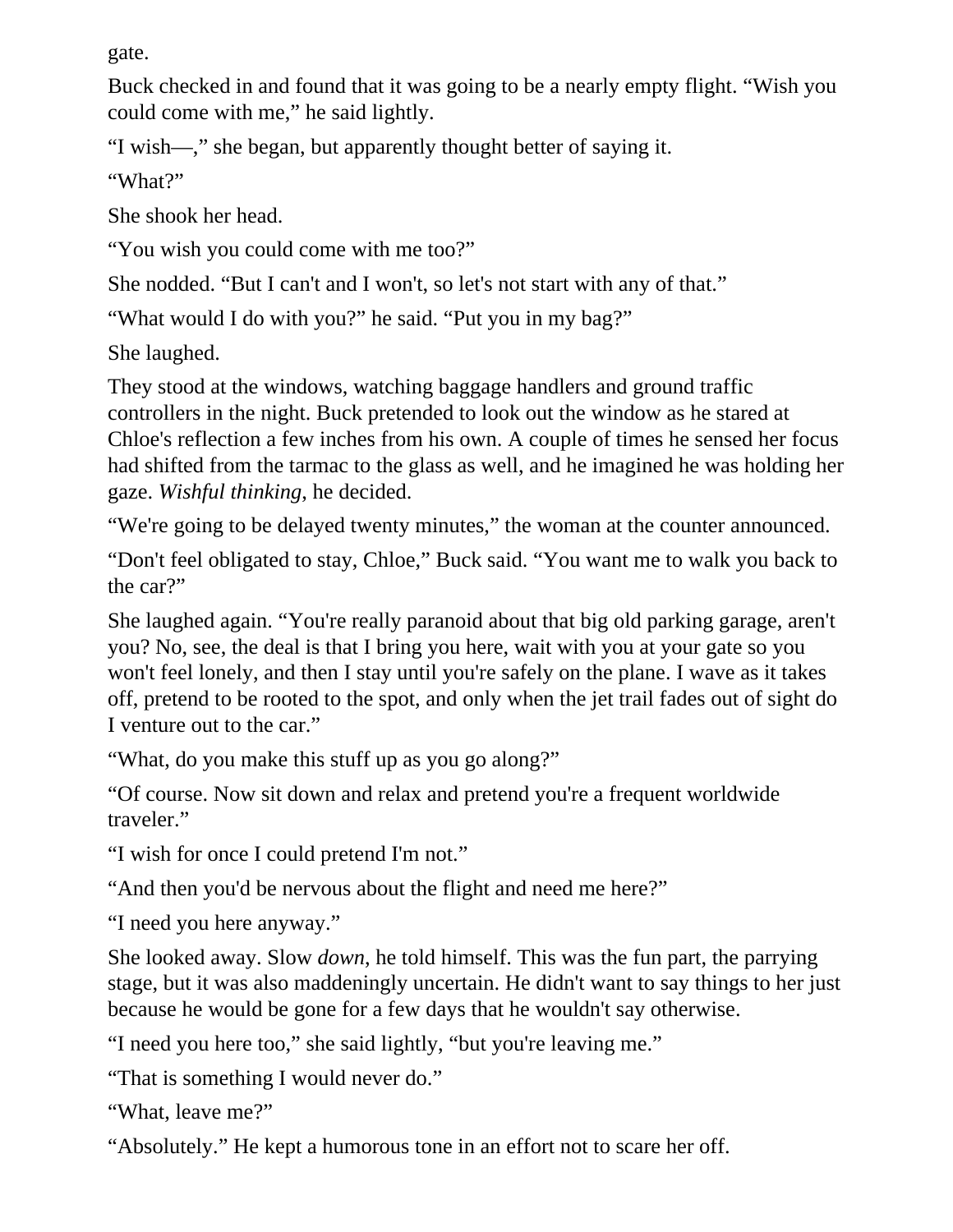"Well, that's encouraging. Can't have any of this leaving stuff."

Rayford kept an ear out for Chloe while packing for his quick trip to New York the next afternoon. Earl had called, wanting to know if Carpathia's office had reached him.

"And is that the same Hattie Durham who used to work for us?" Earl asked.

"One and the same."

"She's Carpathia's secretary?"

"Something like that."

"Small world."

"I guess it would be silly to tell you to be careful in Cincinnati and New York and Israel, considering all you've been through," Chloe said.

Buck smiled. "Don't start your good-byes until you're ready to leave."

"I'm not leaving till your plane is out of sight," she said. "I told you that."

"We have time for a cookie," he said, pointing at a vendor in the corridor.

"We already had dessert," she said. "Chocolates and a cookie."

"Fortune cookies don't count," he said. "Come on. Don't you remember our first cookie?"

The day they had met, Chloe had eaten a cookie and he had dabbed a tiny piece of chocolate from the corner of her mouth with his thumb. Not knowing what to do with it, he had licked it off.

"I remember I was a slob," she said. "And you tried a very old joke."

"You feel like a cookie?" he said, setting her up the way she had him in New York that first day.

"Why, do I look like one?"

Buck laughed, not because the joke was any funnier than the first time, he decided, but because it was theirs and it was stupid.

"I'm really not hungry," she said as they peered through the glass as a bored teenager waited for their order.

"Me either," Buck said. "These are for later."

"Tonight later or tomorrow later?" she asked.

"Whenever we synchronize our watches."

"We're going to eat them together? I mean, at the same time?"

"Doesn't that sound exciting?"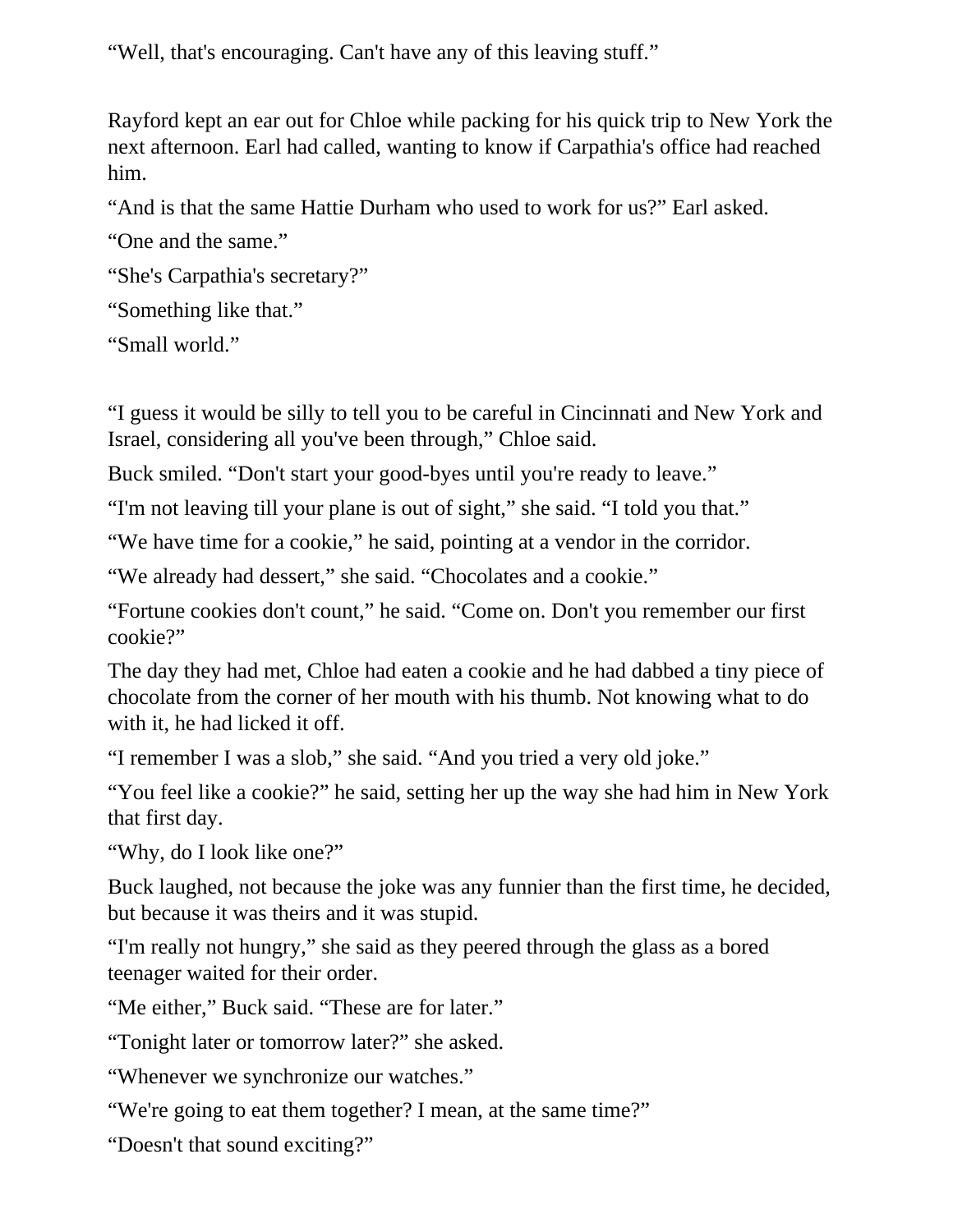"Your creativity never ceases."

Buck ordered two cookies in two bags.

"Can't do that," the teenager said.

"Then I want one cookie," he said, handing over the money and slipping some to Chloe.

"And I want one cookie," she said, money in hand.

The teenager made a face, bagged the cookies for each of them, and made change.

"More than one way to skin a cat," Buck said.

They moseyed back to the gate. A few more passengers had gathered, and the woman at the counter announced that their plane had finally arrived. Buck and Chloe sat watching as the arriving passengers filed past, looking tired.

Buck carefully folded his cookie sack and laid it in his carryon bag. "I'll be on a plane to New York at eight tomorrow morning," he said. "I'll have this with coffee and think of you."

"That'll be seven o'clock my time," Chloe said. "I'll still be in bed, anticipating my cookie and dreaming of you."

*We're still playing around the edges*, Buck thought. *Neither of us will say anything serious.*

"I'll wait till you're up, then," he said. "Tell me when you're going to eat your cookie."

Chloe studied the ceiling. "Hmm," she mused. "When will you be in your most important, most formal meeting?"

"Probably sometime late morning at a big hotel in New York. Carpathia is coming for some joint announcement with Cardinal Mathews and other religious leaders."

"Whenever that is, I'll eat my cookie," Chloe said. "And I dare you to eat yours then, too."

"You'll learn not to dare me." Buck smiled, but he was only half kidding. "I know no fear."

"Ha!" she said. "You're afraid of the parking garage here, and you're not even the one walking through it alone!"

Buck reached for her cookie sack.

"What're you doing?" she said. "We're not hungry, remember?"

"Just smell this," he said. "Fragrance is such a memory enhancer."

He opened her cookie sack and held it up to his face. "Mmm," he said. "Cookie dough, chocolate, nuts, butter, you name it."

He tilted it toward her, and she leaned to sniff it. "I do love that smell," she said.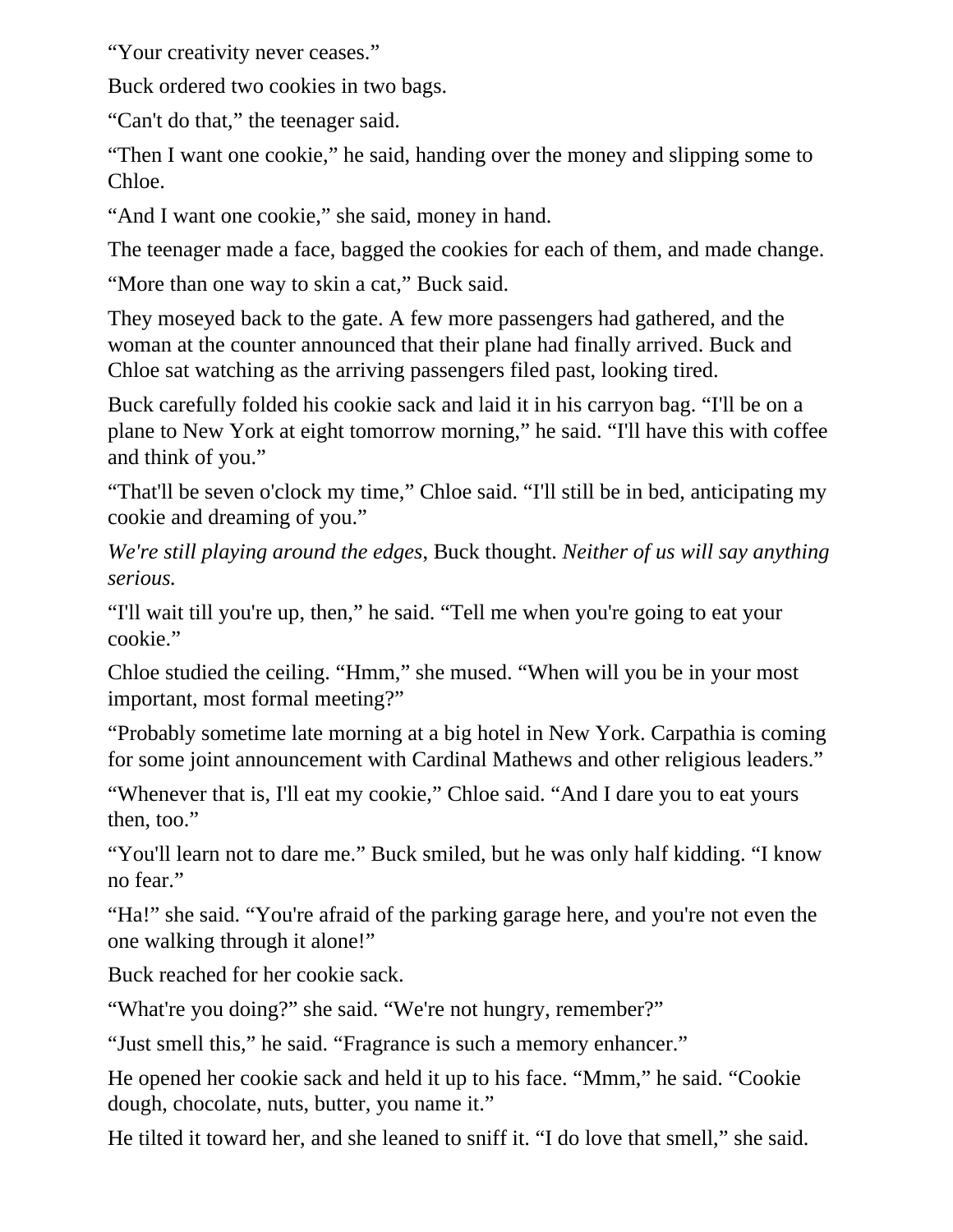Buck reached with his other hand and cupped her cheek in his palm. She didn't pull away but held his look. "Remember this moment," he said. "I'll be thinking of you while I'm gone."

"Me too," she said. "Now close that bag. That cookie has to stay fresh so the smell will remind me."

Rayford awoke earlier than Chloe and padded down to the kitchen. He lifted the small cookie bag from the counter. *One left*, he thought, and was tempted. Instead he wrote Chloe a note. "Hope you don't mind. I couldn't resist." On the back he wrote, "Just kidding," and laid the note atop the bag. He had coffee and juice, then changed into his workout clothes and went for a run.

Buck sat in first class with Cardinal Mathews on the Cincy to New York morning flight. Mathews was in his late fifties, a beefy, lowly man with close-cropped black hair that appeared to be his own natural color. Only his collar evidenced his station. He carried an expensive briefcase and laptop computer, and Buck noticed from his ticket sleeve that he had checked four bags.

Mathews traveled with an aide, who merely deflected other people and said little. The aide moved to a seat in front of them so Buck could sit next to the archbishop. "Why didn't you tell me you were a candidate for the papacy?" Buck began.

"So, we're just going to jump right into it, are we?" Mathews said. "Don't you like a little champagne in the morning?"

"No thanks."

"Well, you won't mind if I have a little pick-me-up."

"Suit yourself. Tell me when you're available to chat."

Mathews's aide heard the conversation and signaled the flight attendant, who immediately brought the cardinal a glass of champagne. "The usual?" she said.

"Thank you, Caryn," he said, as if to an old friend. Apparently she was. When she was gone he whispered, "The Litewski family, from my first parish. Baptized her myself. She's worked this flight for years. Now where were we?"

Buck did not respond. He knew the cardinal had heard and remembered the question. If he wanted it repeated for his own ego, he could repeat it himself.

"Oh, yes, you were wondering why I didn't mention the papacy. I guess I thought everyone knew. Carpathia knew."

*I'll bet he did*, Buck thought. *Probably engineered it.* "Is Carpathia hoping you'll get it?"

"Off the record," Mathews whispered, "there is no hoping anymore. We have the votes."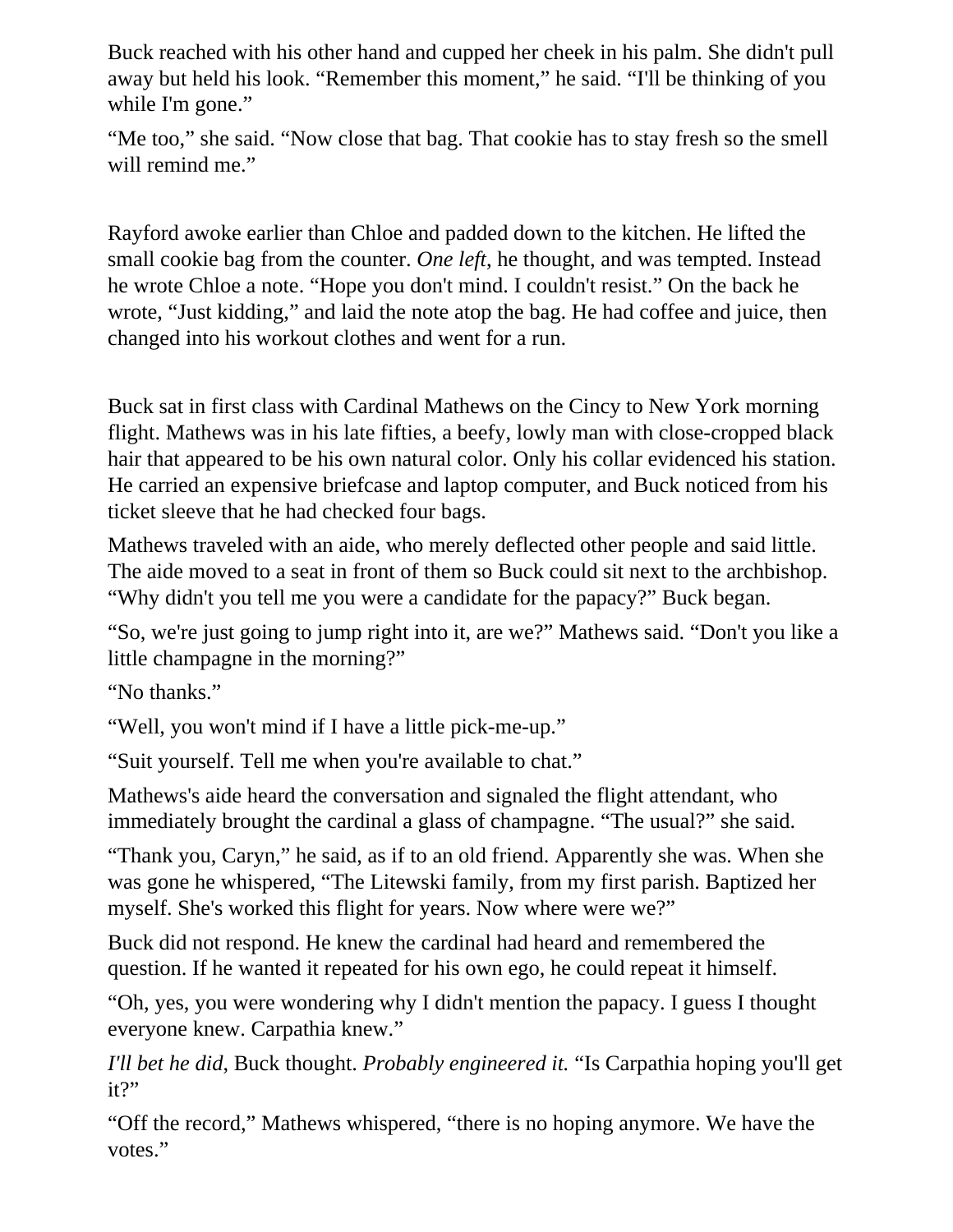"We?"

"That's the editorial *we.* We, us, me, I have the votes. Understand?"

"How can you be so sure?"

"I've been a member of the college of cardinals for more than ten years. I have never yet been surprised by a papal vote. You know what Nicolae calls me? He calls me P. M."

Buck shrugged. "He calls you by your initials? Is there some significance?"

Mathews's aide peeked back between the seats and shook his head. *So, I should know*, Buck surmised. But he had never been afraid of asking a dumb question.

"Pontifex Maximus," Mathews beamed. "Supreme Pope."

"Congratulations," Buck said.

"Thank you, but I trust you know that Nicolae has much more in mind for my papacy than merely leadership of the Holy Roman Catholic Mother Church." "Tell me."

"It'll be announced later this morning, and if you do not quote me directly, I'll give you the first shot at it."

"Why would you do that?"

"Because I like you."

"You hardly know me."

"But I know Nicolae."

Buck sank in his seat. "And Nicolae likes me."

"Exactly."

"So this little ride-along was not really entirely the result of my legwork."

"Ah, no," Mathews said. "Carpathia endorsed you. He wants me to tell you everything. Just don't make me look bad or self-serving for what I tell you."

"Will the announcement make you appear that way?"

"No, because Carpathia himself will make that announcement."

"I'm listening."

"Secretary-General Carpathia's office, Ms. Durham speaking."

"Rayford Steele here."

"Rayford! How are—"

"Let me get to the point, Hattie. I want to come early this afternoon so I can speak with you privately for a few minutes."

"That would be wonderful, Captain Steele. I should tell you in advance, however,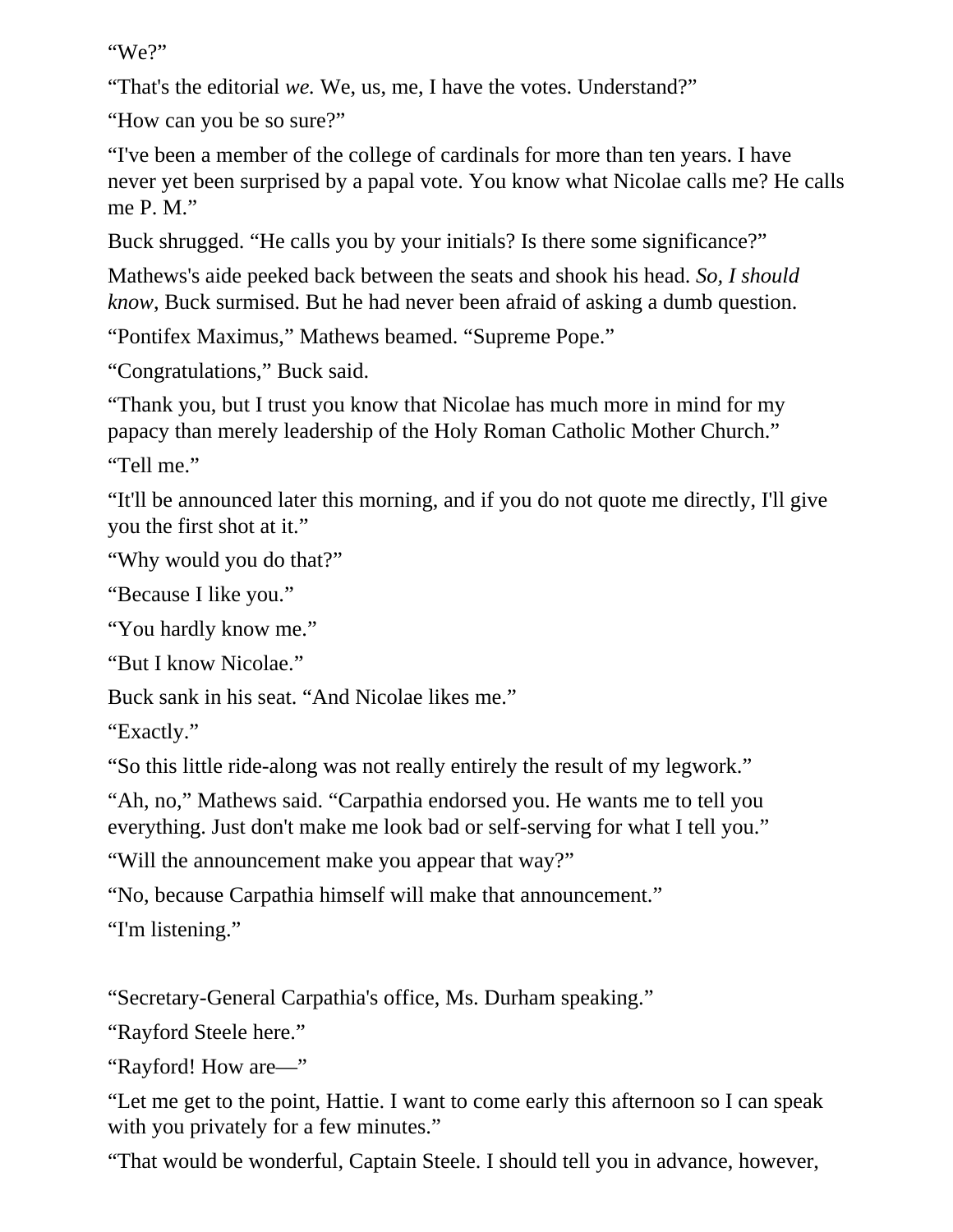that I am seeing someone."

"That's not funny."

"I didn't intend it to be."

"Will you have time?"

"Certainly. Secretary-General Carpathia can see you at four. Shall I look for you at three-thirty?"

Rayford hung up the phone as Chloe came into the kitchen, dressed for work at the church. She saw his note. "Oh, Dad! You didn't!" she said, and he thought she was on the verge of tears. She grabbed the bag and shook it. A relieved look came over her as she turned the note over and laughed. "Grow up, Dad. For once in your life, act your age."

He was getting ready to head to the airport and she for work when CNN broadcast a press conference live from the meeting of international religious leaders in New York. "Watch this, Dad," she said. "Buck is there."

Rayford set his carry-on bag on the floor and went to stand next to Chloe, who held a mug of coffee in both hands. The CNN correspondent intoned an explanation of what was to come. "We're expecting a joint statement from the coalition of religious leaders and the United Nations, represented by new Secretary-General Nicolae Carpathia. He seems the man of the hour here, having helped hammer out propositions and pulling together representatives of widely varying systems of belief. Since he has been in office, not a day has passed without some major development.

"Speculation here is that the religions of the world are going to make some fresh attempt at addressing global issues in a more cohesive and tolerant way than ever before. Ecumenism has failed in the past, but we'll soon see if this time around there is some new wrinkle that can finally make it work. Stepping to the podium is Archbishop Peter Cardinal Mathews, prelate of the Cincinnati archdiocese of the Roman Catholic Church and widely seen as a potential successor to Pope John XXIV who served only a controversial five months before being listed among the missing in the disappearances just weeks ago."

The camera panned to the press conference platform, where more than two dozen religious leaders from around the world, all dressed in their native garb, jockeyed for position. As Archbishop Mathews worked his way through to the bank of microphones, Rayford heard Chloe squeal.

"There's Buck, Dad! Look! Right there!"

She pointed to a reporter who was not in the crowd with the rest of the journalists but seemed to teeter on the back edge of the raised platform. Buck appeared to be trying to keep his balance. Twice he stepped down only to step back up again.

As Mathews droned on about international cooperation, Rayford and Chloe stared at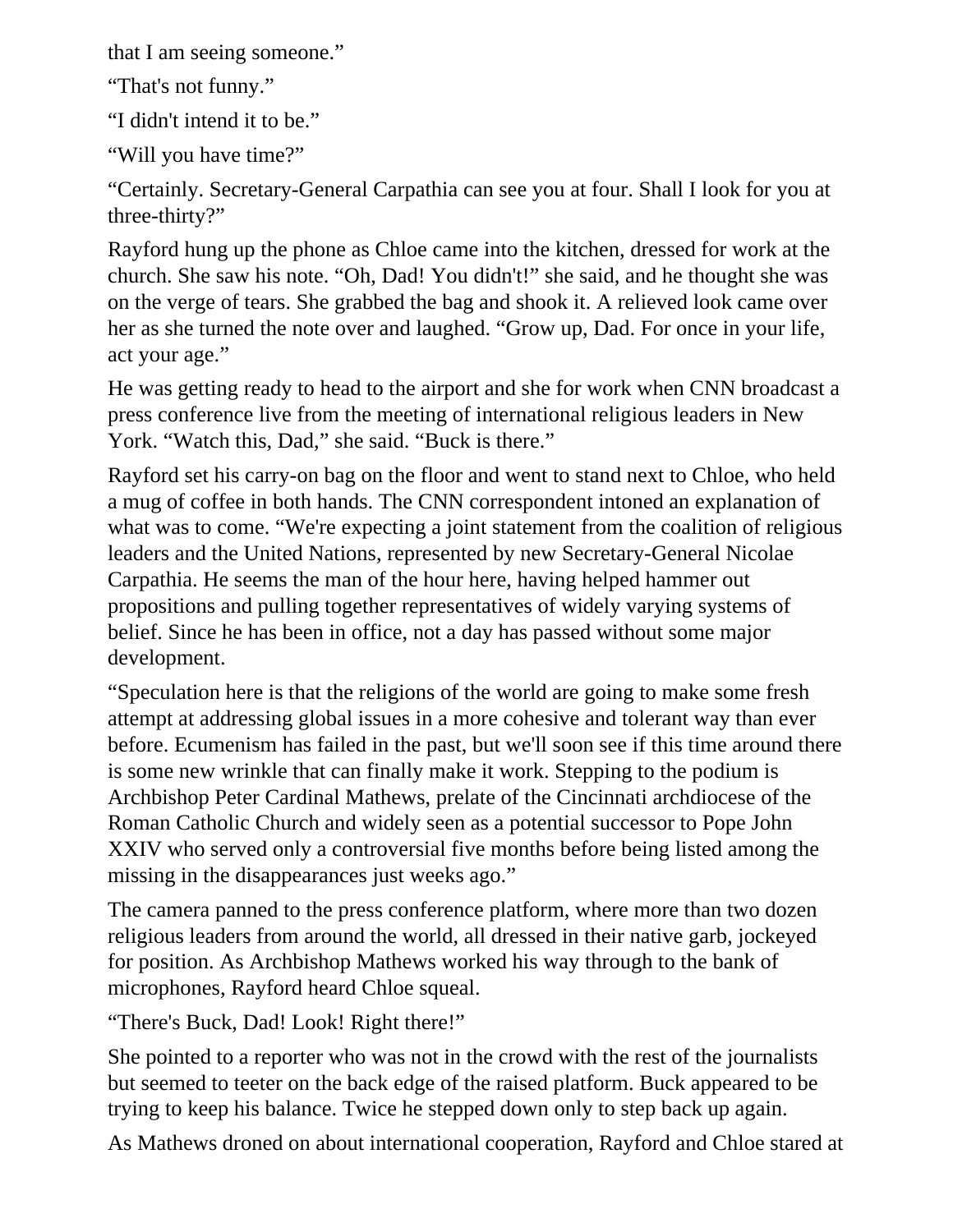Buck in the back corner. No one else would have even noticed him. "What's he got?" Rayford said. "Is that some sort of a notebook or tape recorder?"

Chloe looked close and gasped. She ran to the kitchen and returned with her cookie sack. "It's his cookie!" she said. "We're going to eat our cookies at the same time!"

Rayford was lost, but he was sure glad he hadn't eaten that cookie. "What—?" he began, but Chloe shushed him.

"It smells just like last night!" she said.

Rayford snorted. "Just what did last night smell like?" he said.

"Shhh!"

And sure enough, as they watched, Buck quickly and quietly reached into his little sack, surreptitiously and almost invisibly slid out the cookie, put it to his mouth, and took a bite. Chloe matched him gesture for gesture, and Rayford noticed she was smiling and crying at the same time.

"You've got it bad," he said, and he left for the airport.

Buck had no idea whether his little antic had been seen by anyone, let alone Chloe Steele. What was this girl doing to him? He had somehow gone from international star journalist to love-struck romantic doing silly things for attention. But, he hoped, not too much attention. Few people ever noticed anyone on the edge of a TV shot. For all he knew, Chloe could have been watching and not have seen him at all.

More important than his efforts was the major story that broke from what might otherwise have been labeled a typical international confab. Somehow Nicolae Carpathia, either by promising support for Mathews's papacy or by his uncanny ability to charm anyone, had gotten these religious leaders to produce a proposition of incredible significance.

They were announcing not only an effort to cooperate and be more tolerant of each other but also the formation of an entirely new religion, one that would incorporate the tenets of all.

"And lest that sound impossible to the devout members of each of our sects," Mathews said, "we are all, every one of us, in total unanimity. Our religions themselves have caused as much division and bloodshed around the world as any government, army, or weapon. From this day forward we will unite under the banner of the Global Community Faith. Our logo will contain sacred symbols from religions that represent all, and from here on will encompass all. Whether we believe God is a real person or merely a concept, God is in all and above all and around all. God is in us. God is us. We are God."

When the floor was opened to questions, many astute religion editors zeroed in. "What happens to the leadership of, say, Roman Catholicism? Will there be the need for a pope?"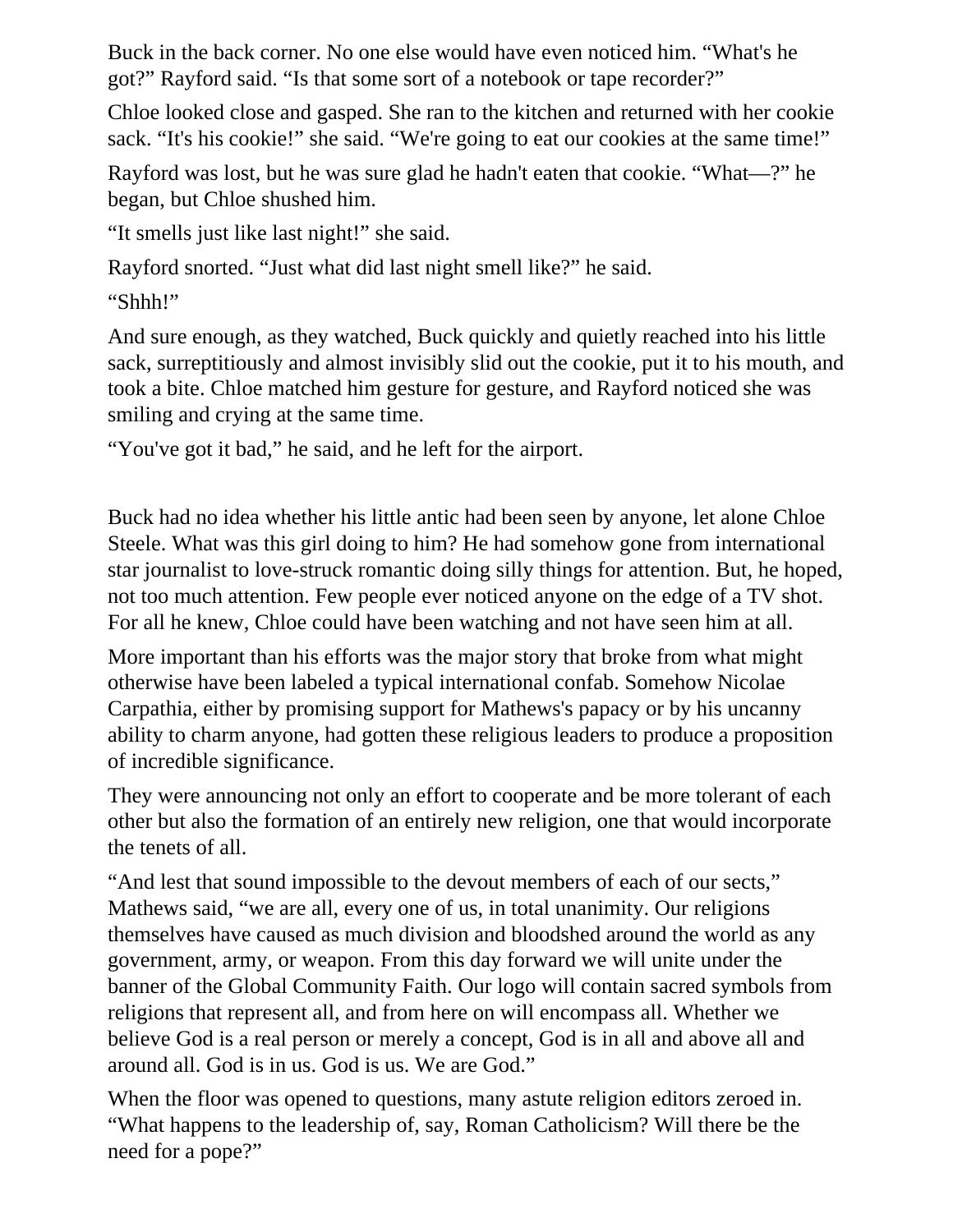"We will elect a pope," Mathews said. "And we expect that other major religions will continue to appoint leaders in their usual cycles. But these leaders will serve the Global Community Faith and be expected to maintain the loyalty and devotion of their parishioners to the larger cause."

"Is there one major tenet you all agree on?"

This was met with laughter by the participants. Mathews called on a Rastafarian to answer. Through an interpreter he said, "We believe two things concretely. First, in the basic goodness of humankind. Second, that the disappearances were a religious cleansing. Some religions saw many disappear. Others saw very few. Many saw none. But the fact that many were left from each proves that none was better than the other. We will be tolerant of all, believing that the best of us remain."

Buck moved around to the front and raised his hand. "Cameron Williams, *Global Weekly*," he said. "Follow-up question for the gentleman at the microphone or Mathews or whomever. How does this tenet of the basic goodness of humankind jibe with the idea that the bad people have been winnowed out? How did they miss possessing this basic goodness?"

No one moved to answer. The Rastafarian looked to Mathews, who stared blankly at Buck, clearly not wishing to act upset but also wanting to communicate that he felt ambushed.

Mathews finally took the microphone. "We are not here to debate theology," he said. "I happen to be one of those who believes that the disappearances constituted a cleansing, and that the basic goodness of humankind is the common denominator of those who remain. And this basic goodness is found in greater measure in no one other than United Nations Secretary-General Nicolae Carpathia. Welcome him, please!"

The platform erupted with religious leaders cheering.

Some of the press clapped, and for the first time Buck became aware of a huge public contingent behind the press. Due to the spotlights, he had not seen them from the platform, and he had not heard them until Carpathia appeared.

Carpathia was his typical masterful self, giving all the credit to the leadership of the ecumenical body and endorsing this "historic, perfect idea, whose time is long overdue."

He took a few questions, including what would happen to the rebuilding of the Jewish temple in Jerusalem. "That, I am happy to say, will proceed. As many of you know, much money has been donated to this cause for decades, and some prefabrication of the temple in other sites has been underway for years. Once the reconstruction begins, completion should be without delay."

"But what happens to the Islamic Dome of the Rock?"

"I am so glad you asked that question," Carpathia said, and Buck wondered if he hadn't planted it. "Our Muslim brothers have agreed to move not only the shrine but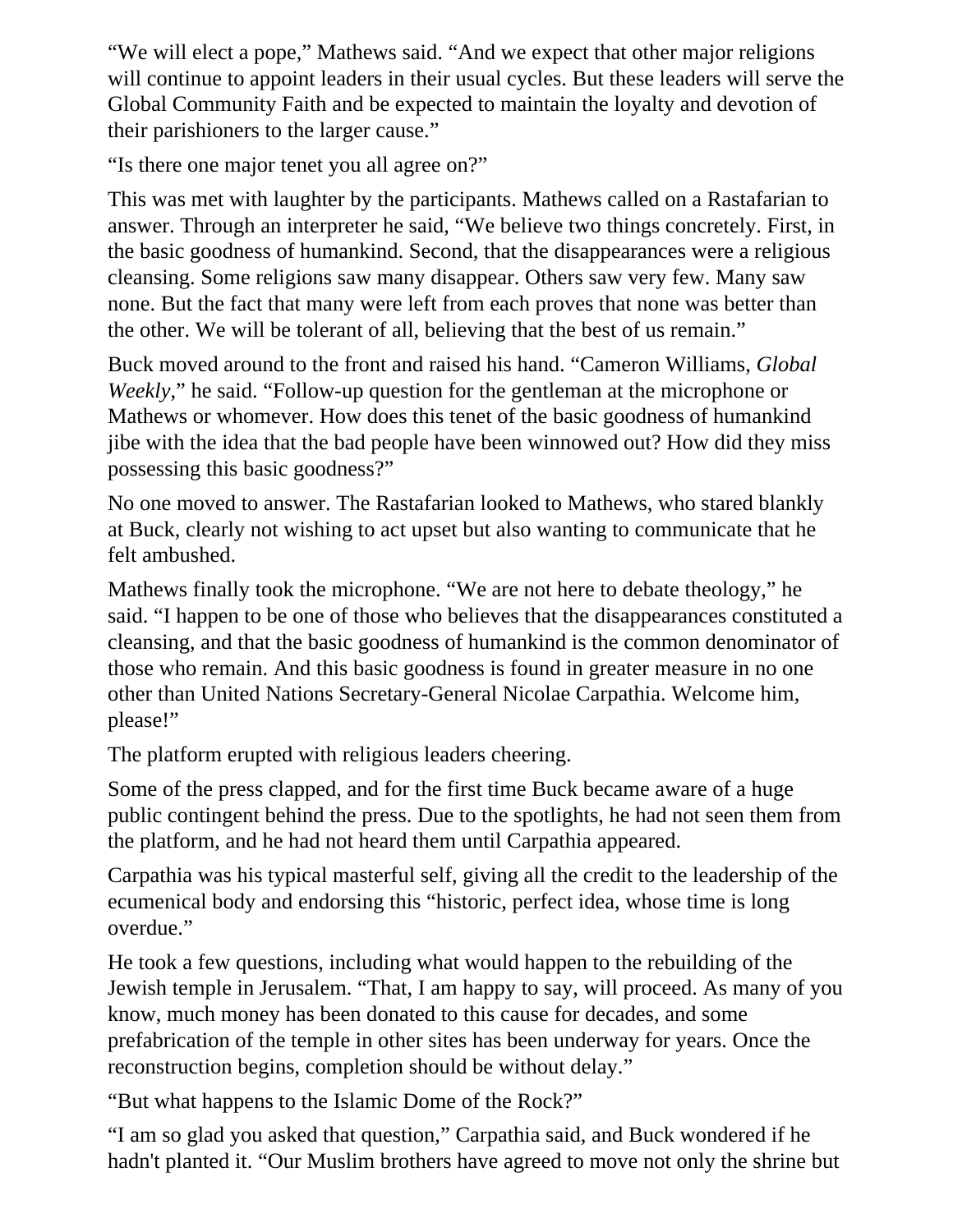also the sacred section of the rock to New Babylon, freeing the Jews to rebuild their temple on what they believe is the original site.

"And now, if you will indulge me for a moment longer, I would like to say that we clearly are at the most momentous juncture in world history. With the consolidation to one form of currency, with the cooperation and toleration of many religions into one, with worldwide disarmament and commitment to peace, the world is truly becoming one.

"Many of you have heard me use the term Global Community. This is a worthy name for our new cause. We can communicate with one another, worship with one another, trade with one another. With communications and travel advancements, we are no longer a conglomeration of countries and nations, but one complete global community, a village made up of equal citizens. I thank the leaders here who have assembled this piece of the beautiful mosaic, and I would like to make an announcement in their honor.

"With the move of the United Nations headquarters to New Babylon will come a new name for our great organization. We will become known as the Global Community!" When applause finally subsided, Carpathia concluded, "Thus the name of the new one-world religion, Global Community Faith, is precisely appropriate."

Carpathia was being whisked away as camera and sound crews began tearing down the press conference site. Nicolae saw Buck and broke stride, telling his bodyguards he wanted to talk with someone. They formed a human wall around him as Carpathia embraced Buck. It was all Buck could do to not recoil. "Be careful of what you're doing to my journalistic independence," he whispered in Carpathia's ear.

"Any good news for me yet?" Carpathia asked, holding Buck at arm's length and looking into his eyes.

"Not yet, sir."

"I will see you in Jerusalem?"

"Of course."

"You will keep in touch with Steve?"

"I will."

"You tell him what it will take, and we will do it. That is a promise."

Buck sidled over to a small group where Peter Mathews was holding court. Buck waited until the archbishop noticed him; then he leaned forward and whispered, "What'd I miss?"

"What do you mean? You were there."

"You said Carpathia would make some announcement about an expanded role for the next pope, something bigger and more important even than the Catholic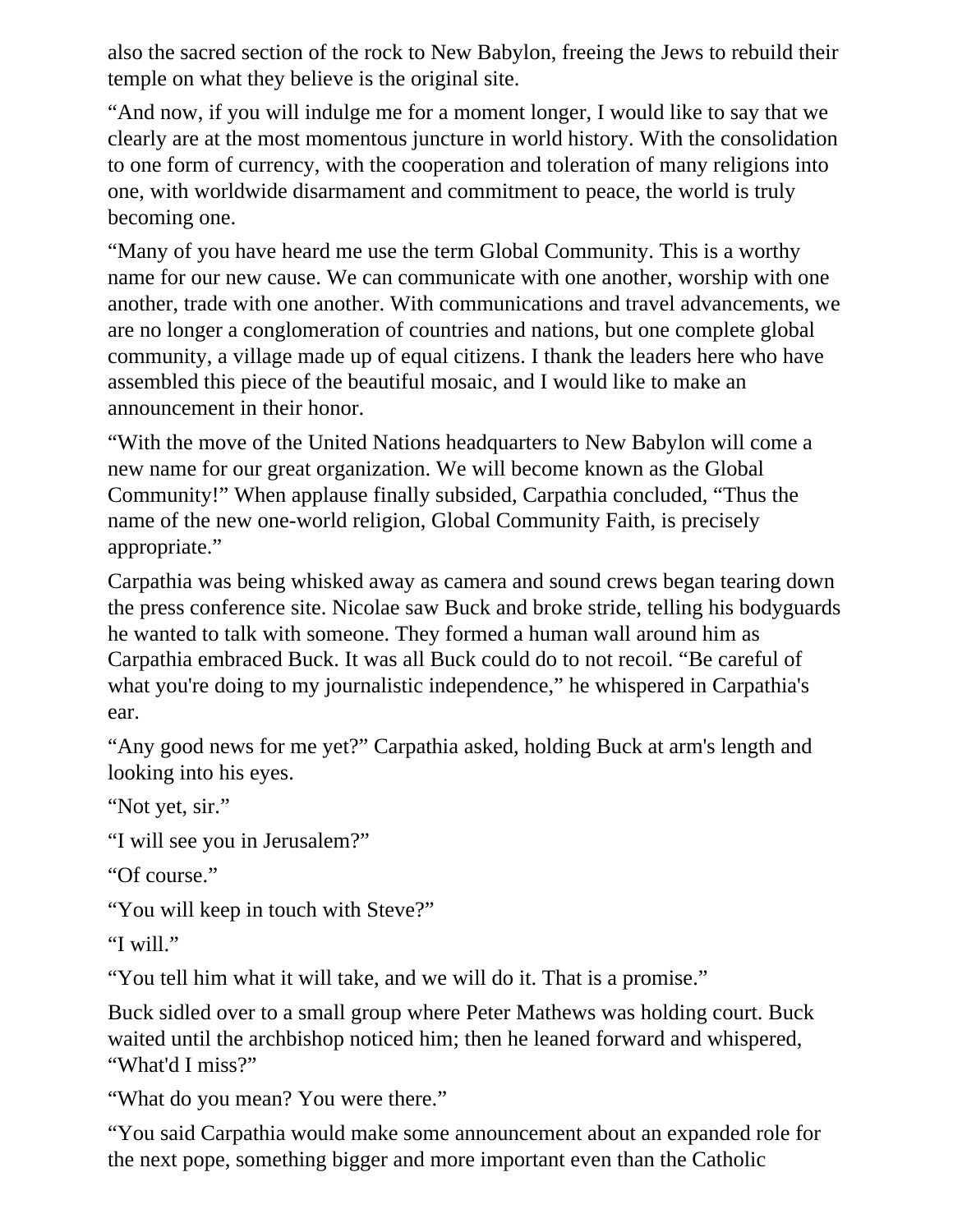Church."

Mathews stood shaking his head. "Perhaps I had you overrated, friend. I am not the pope yet, but couldn't you tell from the secretary-general's statement that there will be need for a head of the new religion? What better place to headquarter it than the Vatican? And who better to lead it than the new pope?"

"So you'll be the pope of popes."

Mathews smiled and nodded. "P. M.," he said.

Two hours later, Rayford Steele arrived at the United Nations. He had been praying silently since he phoned Bruce Barnes just before he boarded his flight. "I feel like I'm going to meet the devil," Rayford said. "Not much in this life scares me, Bruce. I've always taken pride in that. But I've got to tell you, this is awful."

"First, Rayford, only if you were encountering the Antichrist in the second half of the Tribulation would you actually be dealing with the person who was possessed by Satan himself."

"So what is Carpathia? Some second-rate demon?"

"No, you need prayer support. You know what happened in Buck's presence."

"Buck is ten years younger, and in better shape," Rayford said. "I feel as if I'll fall apart in there."

"You won't. Stay strong. God knows where you are, and he has perfect timing. I'll be praying, and you know Chloe and Buck will be too."

That was of great comfort to Rayford, and it was particularly encouraging to know that Buck was in town. Just knowing he was in close proximity made Rayford feel less alone. Yet in his anxiety over meeting Carpathia face-to-face, he did not want to look past the ordeal of confronting Hattie Durham.

Hattie was waiting when he stepped off the elevator. He had hoped to have a moment to get the lay of the land, to freshen up, to take a deep breath. But there she stood in all her youthful beauty, more stunning than ever because of a tan and expensively tailored clothes on a frame that needed no help. He did not expect what he saw, and he sensed evil in the place when a flash of longing for her briefly invaded his mind.

Rayford's old nature immediately reminded him why she had distracted him during a wintry season of his marriage. He prayed silently, thanking God for sparing him from having done something he would have regretted forever. And as soon as Hattie opened her mouth, he was brought back to reality. Her diction and articulation were more refined, but this was still a woman without a clue, and he could hear it in her tone.

"Captain Steele," she gushed. "How wonderful to see you again! How is everyone else?"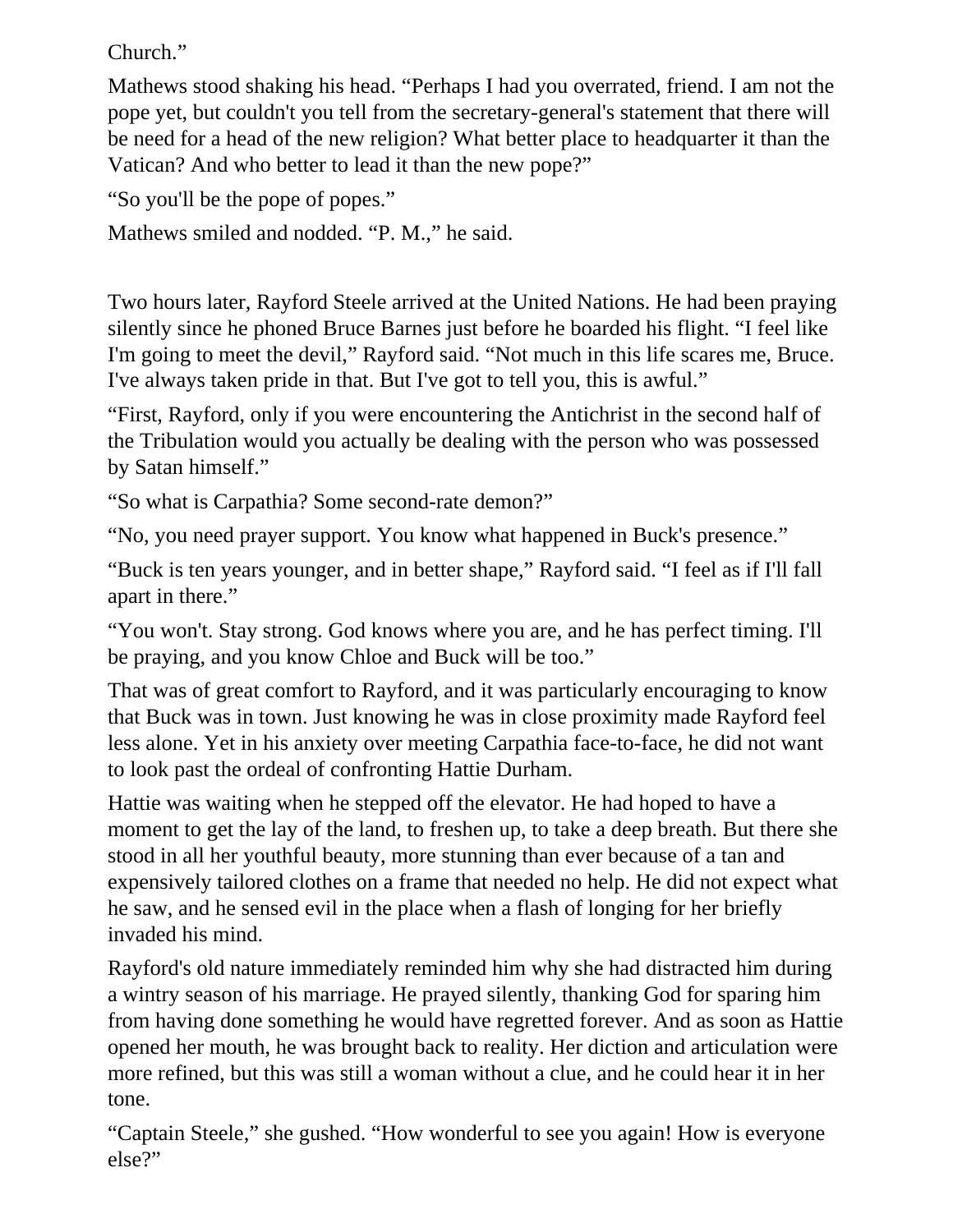"Everyone else?"

"You know, Chloe and Buck and everybody."

*Chloe and Buck* are *everybody,* he thought, but he didn't say so.

"Everybody's fine."

"Oh, that's wonderful."

"Is there a private place we can talk?"

She led him to her work area, which was disconcertingly open. No one was around to overhear them, but the ceilings were at least twenty feet high. Her desk and tables and file cabinets were set in a cavernous area, much like a railway station, with no confining walls. Footsteps echoed, and Rayford had the distinct impression that they were a long way from the offices of the secretary-general.

"So, what's new with you since I saw you last, Captain Steele?"

"Hattie, I don't want to be unkind, but you can stop with the 'Captain Steele' and the pretending to not know what's new. What's new is that you and your new boss have invaded my job and my family, and I seem powerless to do anything about it."

## **CHAPTER THIRTEEN**

Stanton Bailey gripped the armrests of his big chair and rocked back, studying Buck Williams.

"Cameron," he said, "I have never been able to figure you. What was that sack lunch business all about?"

"It was just a cookie. I was hungry."

"I'm always hungry," Bailey roared, "but I don't eat on TV!"

"I wasn't sure I could be seen."

"Well, now you know. And if Carpathia and Plank still let you at the signing table in Jerusalem, no sack lunches."

"It was a cookie."

"No cookies either!"

After years as Hattie Durham's captain, Rayford now felt like her subordinate, sitting across from her impressive desk. Apparently his coming straight to the point had sobered her.

"Rayford, listen," she said, "I still like you in spite of how you dumped me, all right? I would never do anything to hurt you."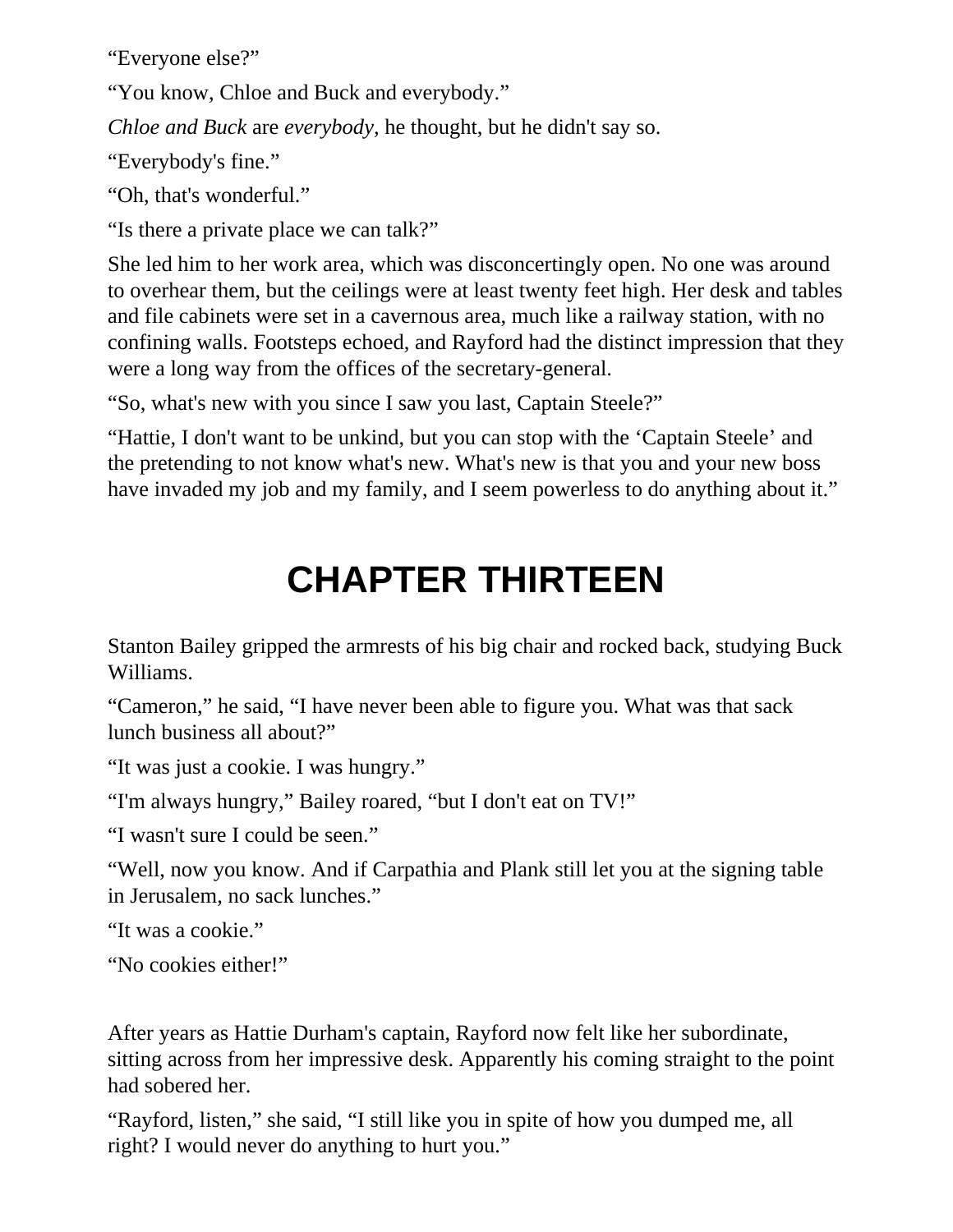"Trying to get a complaint about me into my personnel file is not going to hurt me?"

"That was just a joke. You saw right through it."

"It brought me a lot of grief. And the note waiting for me in Dallas about the new *Air Force One* being a 757."

"Same thing, I told you. A joke."

"Not funny. Too coincidental."

"Well, Rayford, if you can't take a little teasing, then fine, I won't bother. I just thought, friend to friend, a little fun wouldn't hurt."

"Come on, Hattie. You think I'm buying this? This is not your style. You don't pull practical jokes on your friends. It's just not you."

"OK, I'm sorry."

"That's not good enough."

"Well, excuse me, but I don't answer to you anymore."

Somehow Hattie Durham had the capacity to rattle Rayford more than anyone else did. He took a deep breath and fought for composure. "Hattie, I want you to tell me about the flowers and candy."

Hattie was the worst bluffer in the world. "Flowers and candy?" she repeated after a guilty pause.

"Stop with the games," Rayford said. "Just accept that I know it was you and tell me why."

"I only do what I'm told, Rayford."

"See? This is beyond me. I should be asking the most powerful man in the world why he sent my daughter, someone he has never met, flowers and candy? Is he pursuing her? And if he is, why doesn't he sign his name?"

"He's not pursuing her, Rayford! He's seeing someone."

"What does that mean?"

"He has a relationship."

"Anybody we know?" Rayford gave her a disgusted look.

Hattie seemed to be fighting a grin. "It's safe to say we're an item, but the press doesn't know, so we'd appreciate it—"

"I'll make a deal with you. You quit with the anonymous gifts to Chloe, tell me what the point was, and I'll keep your little secret—how's that?"

Hattie leaned forward conspiratorially. "OK," she said, "here's what I think, all right? I mean, I don't know. Like I said, I just do what I'm told. But that's one brilliant mind in there."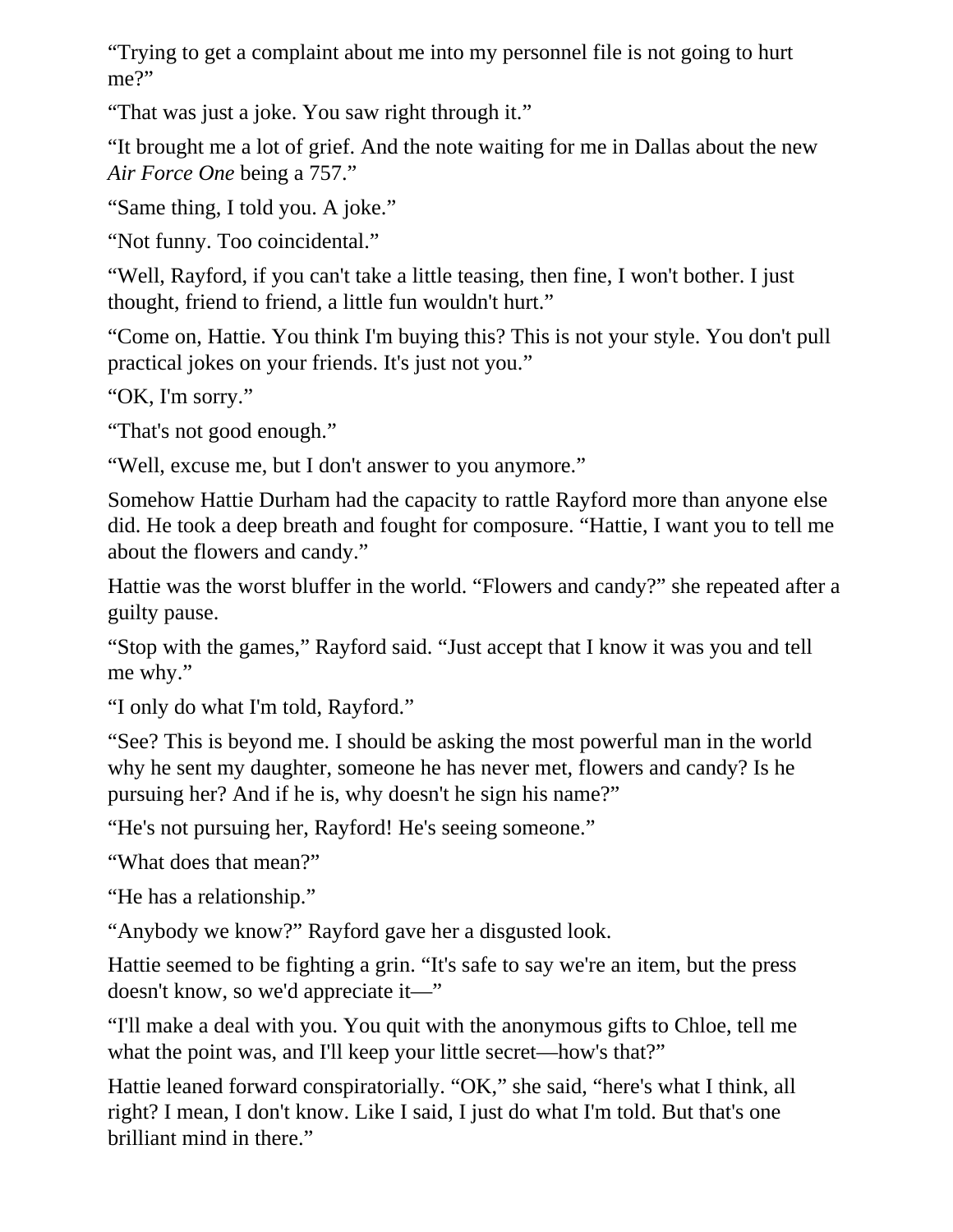Rayford didn't doubt that. He just wondered why Nicolae Carpathia was spending time on such trivia.

"Go on."

"He really wants you as his pilot."

"OK," Rayford said tentatively.

"You'll do it?"

"Do what? I'm just saying I follow you, though I'm not sure I really do. He wants me as his pilot, and so ... ?"

"But he knows you're happy where you are."

"Still with you, I think."

"He wants to provide not just a job that might lure you away, but also something on your end that might push you from where you are."

"My daughter being pursued by him would push me toward him?"

"No, silly. You weren't supposed to find out who it was!"

"I see. I would be worried that it was someone from Chicago, so I would be inclined to move and take another job."

"There you go."

"I've got lots of questions, Hattie."

"Shoot"

"Why would someone pursuing my daughter make me want to run? She's almost twenty-one. It's time she was pursued."

"But we did it anonymously. That should have seemed a little dangerous, a little upsetting."

"It was."

"Then we did our job."

"Hattie, did you think I wouldn't put two and two together when you sent Chloe's favorite mints, available only at Holman Meadows in New York?"

"Hmph," she said, "maybe that wasn't too swift."

"OK, let's say it worked. I think my daughter's being stalked or pursued by someone who seems sinister. As close as Carpathia is to the president, doesn't he know they're after me to pilot *Air Force One*?"

"Rayford! Duh! *That's* the job he wants you to take."

Rayford slumped and sighed. "Hattie, for the love of all things sacred, just tell me what's going on. I get hints from the White House and Pan-Con that it's Carpathia who wants me in there. I'm approved sight unseen to fly the U.N. delegation to Israel. Carpathia wants me as his pilot but first he wants me to be the captain of *Air*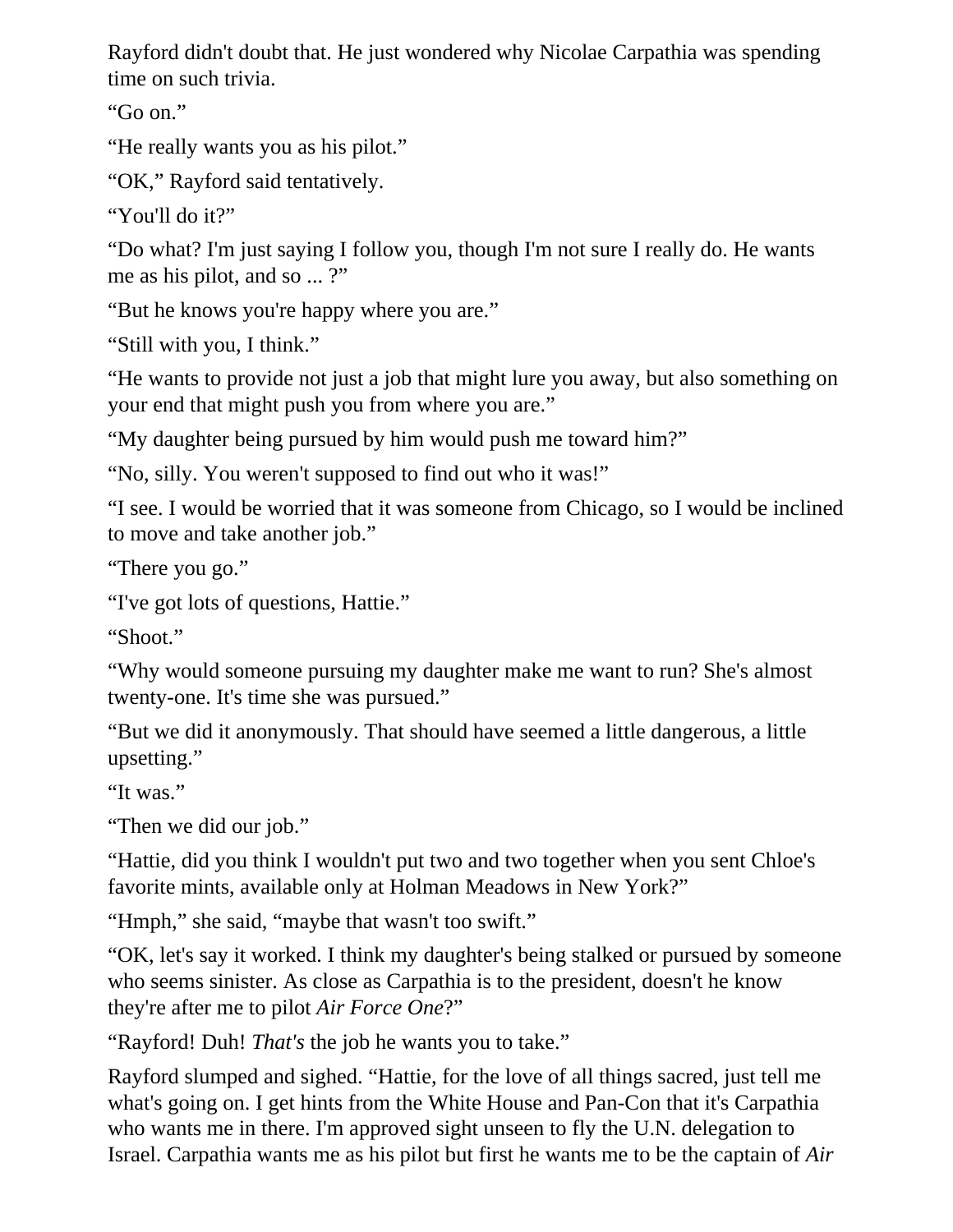## *Force One*?"

Maddeningly, Hattie turned a tolerant and condescending smile on him. "Rayford Steele," she said in a schoolmarmish tone, "you just don't get it yet, do you? You don't really know who Nicolae Carpathia is."

Rayford was stunned for a second. He knew better than she did who Nicolae Carpathia really was. The question was whether *she* had any inkling. "Tell me," he said. "Help me understand."

Hattie looked behind her, as if expecting Carpathia at any moment. Rayford knew no one could sneak up on them in this echoing, marble-floored edifice. "Nicolae is not going to give back the plane."

"Excuse me?"

"You heard me. It's already been flown to New York. You're going to see it today. It's being painted."

"Painted?"

"You'll see."

Rayford's mind reeled. The plane would have been painted in Seattle before being flown to D.C. Why would it be painted again?

"How's he going to get away with not returning it?"

"He's going to thank the president for the gift, and—"

"He already did that the other day. I heard him."

"But this time he will make it obvious he's thanking the president for a gift, not for a *loan*. You get hired by the White House first, and you come with the plane, on the president's salary budget. What can the president do, look betrayed? Say Nicolae is lying? He'll just have to find a way to look as generous as Nicolae makes him out to be. Is that brilliant?"

"It's boorish. It's thievery. Why would I want to work for a man like that? Why would you?"

"I'll work with and for Nicolae for as long as he'll let me, Rayford. I have never learned so much in so short a time. This is not thievery at all. Nicolae says the United States is looking for ways to support the U.N. now, and here is a way. You know the world is coming together, and someone is going to lead the new oneworld government. Getting this plane is one way to show that President Fitzhugh defers to Secretary-General Carpathia."

Hattie sounded like a parrot. Carpathia had taught her well, if not to understand, at least to believe.

"OK," Rayford summarized, "Carpathia somehow gets Pan-Con and the White House to put me at the top of the list of pilots for *Air Force One.* He has you agitate me at home so I'll want to move. I take the job, he gets the plane and never gives it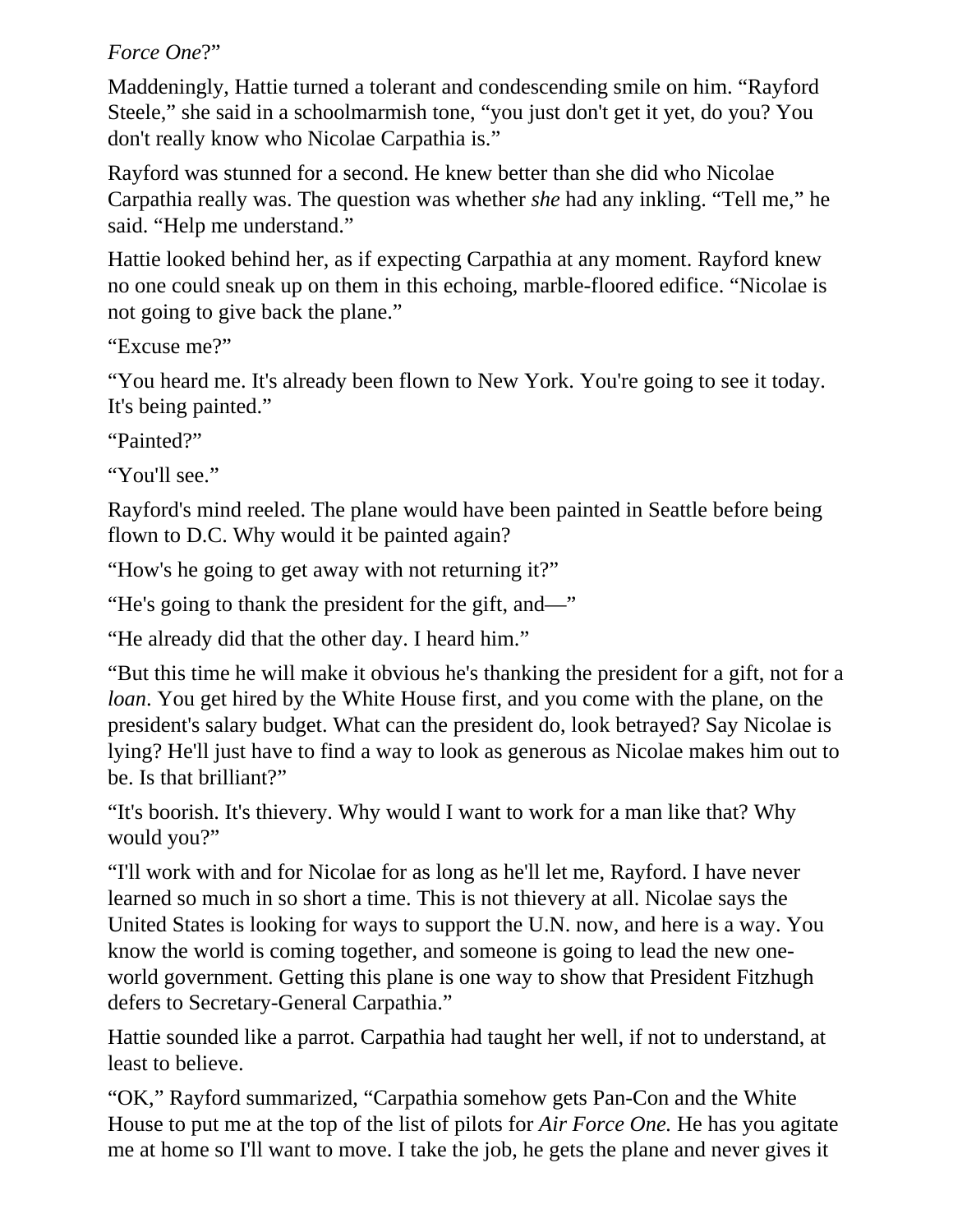back. I'm the pilot, but I'm paid by the U.S. government. And this all ties in with Carpathia eventually becoming the leader of the world."

Hattie rested her chin in her entwined fingers, elbows on the desk. She cocked her head. "That wasn't so complicated, was it?"

"I don't get why I'm so important to him."

"He asked who was the best pilot I ever worked for and why."

"And I won," Rayford said.

"You won."

"Did you tell him we almost had a fling?"

"Did we?"

"Never mind."

"Of course I didn't tell him that, and neither will you if you want to keep a good job."

"But you told him I was a Christian."

"Sure, why not? You tell everyone else. I think *he's* a Christian, anyway."

"Nicolae Carpathia?"

"Of course! At least he lives by Christian principles. He's always concerned for the greater good. That's one of his favorite phrases. Like this airplane deal. He knows the U.S. wants to do this, even if they didn't think of it. They might feel a little put out for a while, but since it is for the greater good of the world, they'll eventually see that and be glad they did it. They'll look like generous heroes, and he's doing that for them. That's Christian, isn't it?"

Buck was scribbling furiously. He had left his tape recorder in his bag at the hotel, expecting to get it when he returned from the *Global Weekly* office to interview Rabbi Marc Feinberg, one of the key proponents of rebuilding the Jewish temple. But when Buck had entered the hotel lobby, he had nearly run into Feinberg, who was pulling a large trunk on wheels. "I'm sorry, my friend. I was able to get an earlier flight, and I'm going. Walk with me."

Buck had dug his notebook from one pocket and pen from the other. "How do you feel about the pronouncements?" Buck asked.

"Let me say this: Today I have become a bit of a politician. Do I believe God is a concept? No! I believe God is a person! Do I believe that all the religions of the world can work together and become one? No, probably not. My God is a jealous God and will share his glory with no other. However, can we tolerate each other? Certainly.

"But, you may ask, why do I say I have become a politician? Because I will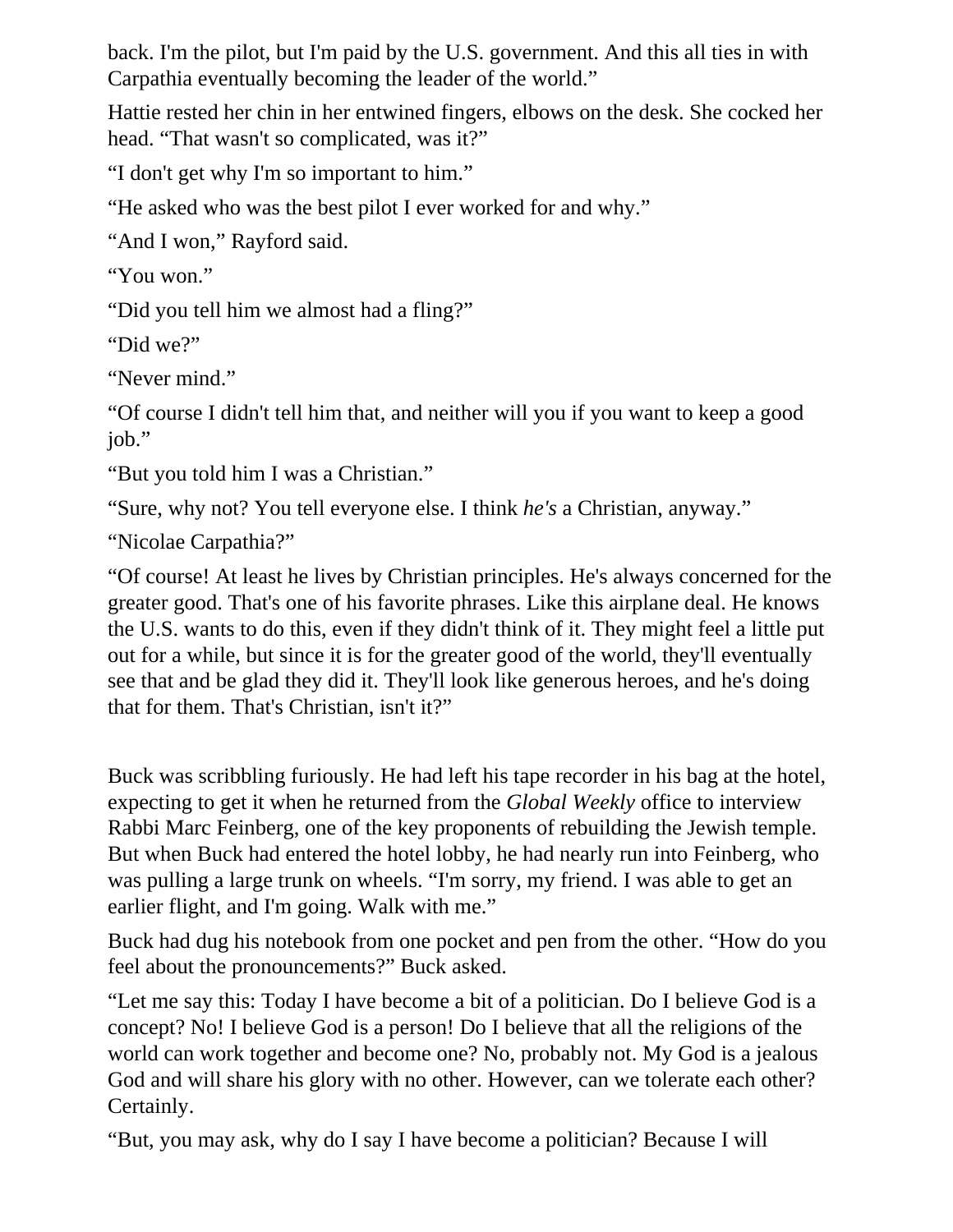compromise for the sake of rebuilding the temple. As long as I do not have to sacrifice my belief in the one true God of Abraham, Isaac, and Jacob, I will tolerate and cooperate with anyone with a good heart. I do not agree with them or with their methods, many of them, but if they want to get along, I want to get along. Above all, I want the temple rebuilt on its original site. This was virtually done as of today. I predict the temple will be constructed within the year."

The rabbi burst through the front doors and asked the doorman to hail him a cab. "But, sir," Buck said, "if the head of the new one-world religion considers himself a Christian—"

Feinberg waved Buck off. "Ach! We all know it will be Mathews, and that he will likely be the next pope, too! *Considers* himself a Christian? He *is* a Christian through and through! He believes Jesus was Messiah. I'd sooner believe Carpathia is Messiah."

"You're serious?"

"Believe me, I have considered it. Messiah is to bring justice and lasting peace. Look what Carpathia has done in just weeks! Does he fit all the criteria? We'll find out Monday. Are you aware that my colleague Rabbi Tsion Ben-Judah is—"

"Yes, I'll be watching." There were plenty of other sources Buck could talk to about Carpathia, and he wanted to speak with Ben-Judah personally. What he wanted from Feinberg was the temple story. He redirected the subject. "What is so important about the rebuilding of the temple?"

Rabbi Feinberg stepped and spun, watching the line of cabs, obviously worried about the time. But though he did not maintain eye contact with Buck, he continued to expound. He gave Buck the short course, as if teaching a class of Gentiles interested in Jewish history.

"King David wanted to build a temple for the Lord," he said. "But God felt David had shed too much blood as a man of war, so he let David's son Solomon build it. It was magnificent. Jerusalem was the city where God would place his name and where his people would come to worship. The glory of God appeared in the temple, and it became a symbol of the hand of God protecting the nation. The people felt so secure that even when they turned from God, they believed Jerusalem was impregnable, as long as the temple stood."

A cab pulled up and the doorman loaded the large valise into the trunk. "Pay the man and ride with me," Feinberg said. Buck had to smile as he pulled a bill from his pocket and pressed it into the doorman's hand. Even if he had to pay for the cab ride, it would be a cheap interview.

"Kennedy," Feinberg told the driver.

"Do you have a phone?" Buck asked the driver.

The driver handed him a cellular phone. "Credit-card calls only."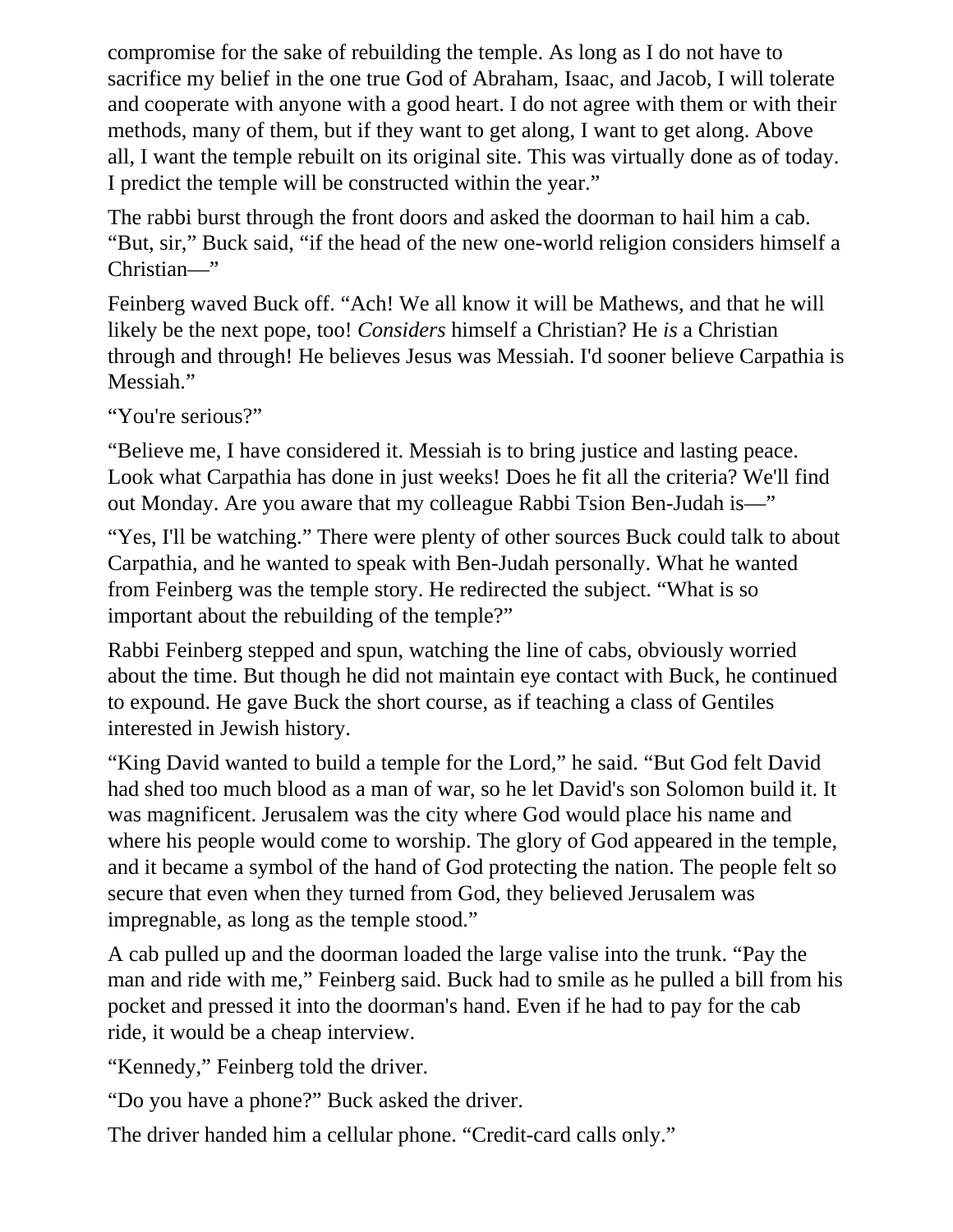Buck asked to see Feinberg's bill so he could get the number of the hotel. He called the concierge and told her he would need his bag stored longer than he had expected. "Sir, someone took that bag for you."

"Someone what?"

"Took that bag for you. Said he was your friend and would see that you got it."

Buck was stunned. "You let my bag be taken by a stranger who claimed to be a friend of mine?"

"Sir, it's not as bleak as all that. I think the man could easily be located if necessary. He's on the news every night."

"Mr. Carpathia?"

"Yes, sir. One of his people, a Mr. Plank, promised he would deliver it to you."

Feinberg seemed pleased when Buck finally got off the phone. "Back to the temple!" he shouted, and the driver pulled his foot off the gas. "Not you!" Feinberg said. "Us!"

Buck wondered what a man with such unbounded energy and enthusiasm might do in another profession. "You'd have been a killer racquetball player," he said.

"I *am* a killer racquetball player!" Feinberg said. "I'm an A-minus. What are you?"

"Retired."

"And so young!"

"Too busy."

"Never too busy for physical exercise," the rabbi said, smacking himself on his flat, hard stomach. "Ah, the temple," he said. The cab was soon stuck in traffic, and Buck kept scribbling.

When Hattie excused herself to answer the phone on her desk, Rayford slipped his New Testament and Psalms from his pocket. He had been memorizing verses from the Psalms, and as his anxiety over meeting Carpathia grew, he turned to those favorites and ran them over in his mind.

He found Psalm 91 and read verses he had underlined: "He who dwells in the secret place of the Most High shall abide under the shadow of the Almighty. I will say of the Lord, 'He is my refuge and my fortress; My God, in Him I will trust.' A thousand may fall at your side, and ten thousand at your right hand; but it shall not come near you. No evil shall befall you, nor shall any plague come near your dwelling; for He shall give His angels charge over you, to keep you in all your ways."

When he looked up, Hattie was off the phone and looking at him expectantly. "Sorry," he said, closing the Bible.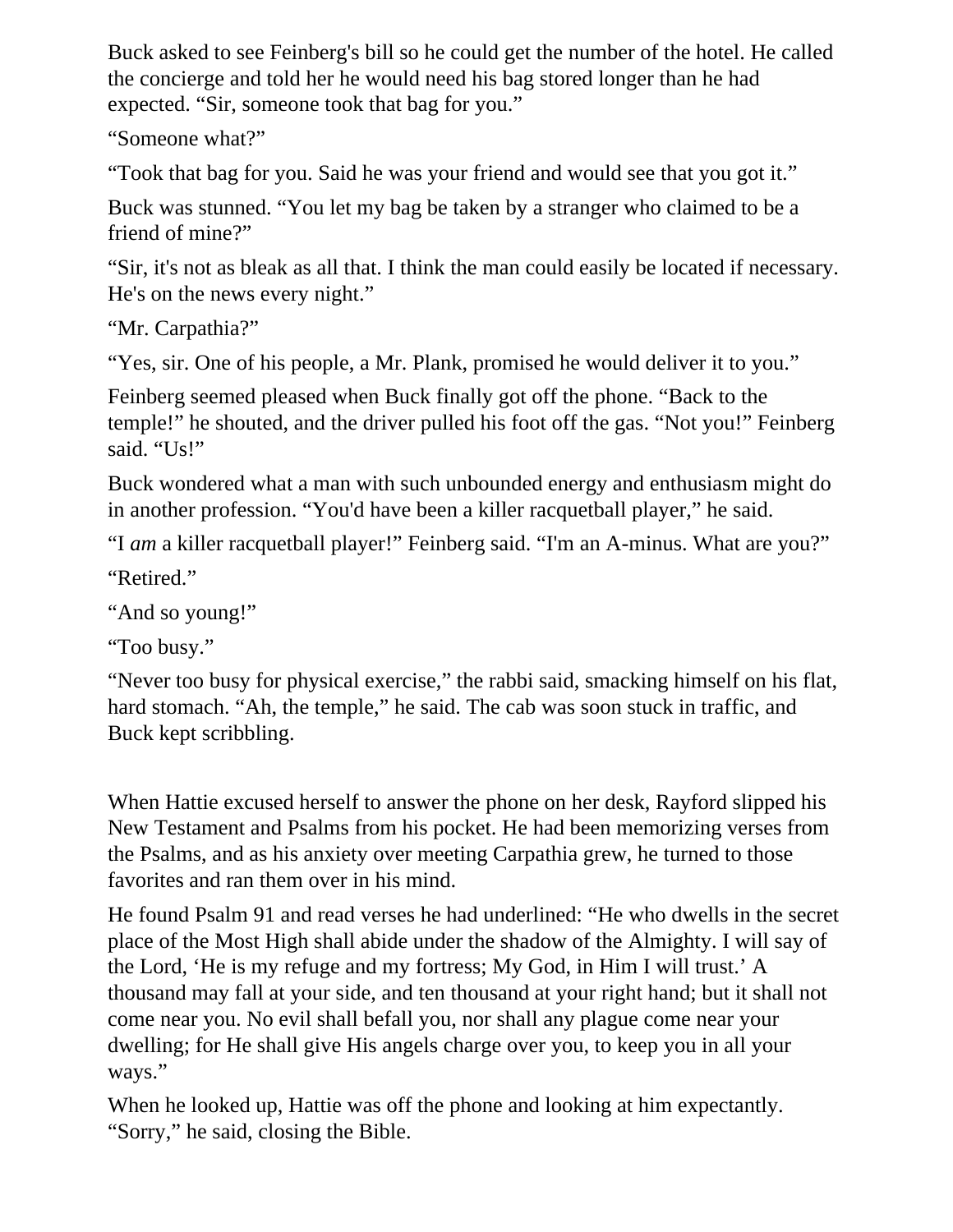"That's all right," she said. "The secretary-general is ready for you."

With the cabby's assurance that the rabbi was not going to miss his plane, Feinberg warmed to his subject. "The temple and the city of Jerusalem were destroyed by King Nebuchadnezzar. Seventy years later a decree was given to rebuild the city and eventually the temple. The new temple, under the direction of Zerubbabel and Joshua, the high priest, was so inferior to the temple of Solomon that some of the elders wept when they saw the foundation.

"Still, that temple served Israel until it was desecrated by Antiochus Epiphanes, a Greco-Roman ruler. About 40 B.C., Herod the Great had the temple destroyed piece by piece and rebuilt. That became known as Herod's Temple. And you know what became of that."

"I'm sorry, I don't."

"You're a religion writer and you don't know what happened to Herod's Temple?"

"I'm actually a pinch hitter for the religion writer on this story."

"A pinch hitter?"

Buck smiled. "You're an A-minus racquetball player and you don't know what a pinch hitter is?"

"It's not a racquetball term, I know that," Rabbi Feinberg said. "And other than football, which you call soccer, I don't care about other sports. Let me tell you what happened to Herod's Temple. Titus, a Roman general, laid siege to Jerusalem, and even though he gave orders that the temple not be destroyed, the Jews did not trust him. They burned it rather than allow it to fall into pagan hands. Today the Temple Mount, the site of the old Jewish temple, is occupied by the Mohammedans and houses the Muslim mosque called the Dome of the Rock."

Buck was curious. "How were the Muslims persuaded to move the Dome of the Rock?"

"That proves the magnificence of Carpathia," Feinberg said. "Who but Messiah could ask devout Muslims to move the shrine that in their religion is second in importance only to Mecca, the birthplace of Mohammed? But you see, the Temple Mount, the Dome of the Rock, is built right over Mount Moriah, where we believe Abraham expressed his willingness to God to sacrifice his son Isaac. Of course we do not believe Mohammed to be divine, so as long as a Muslim mosque occupies the Temple Mount, we believe our holy place is being defiled."

"So this is a great day for Israel."

"A great day! Since the birth of our nation, we have collected millions from around the world for the rebuilding of the temple. Work has begun. Many prefabricated walls are finished and will be shipped in. I will live to see the reconstruction of the temple, and it will be even more spectacular than in the days of Solomon!"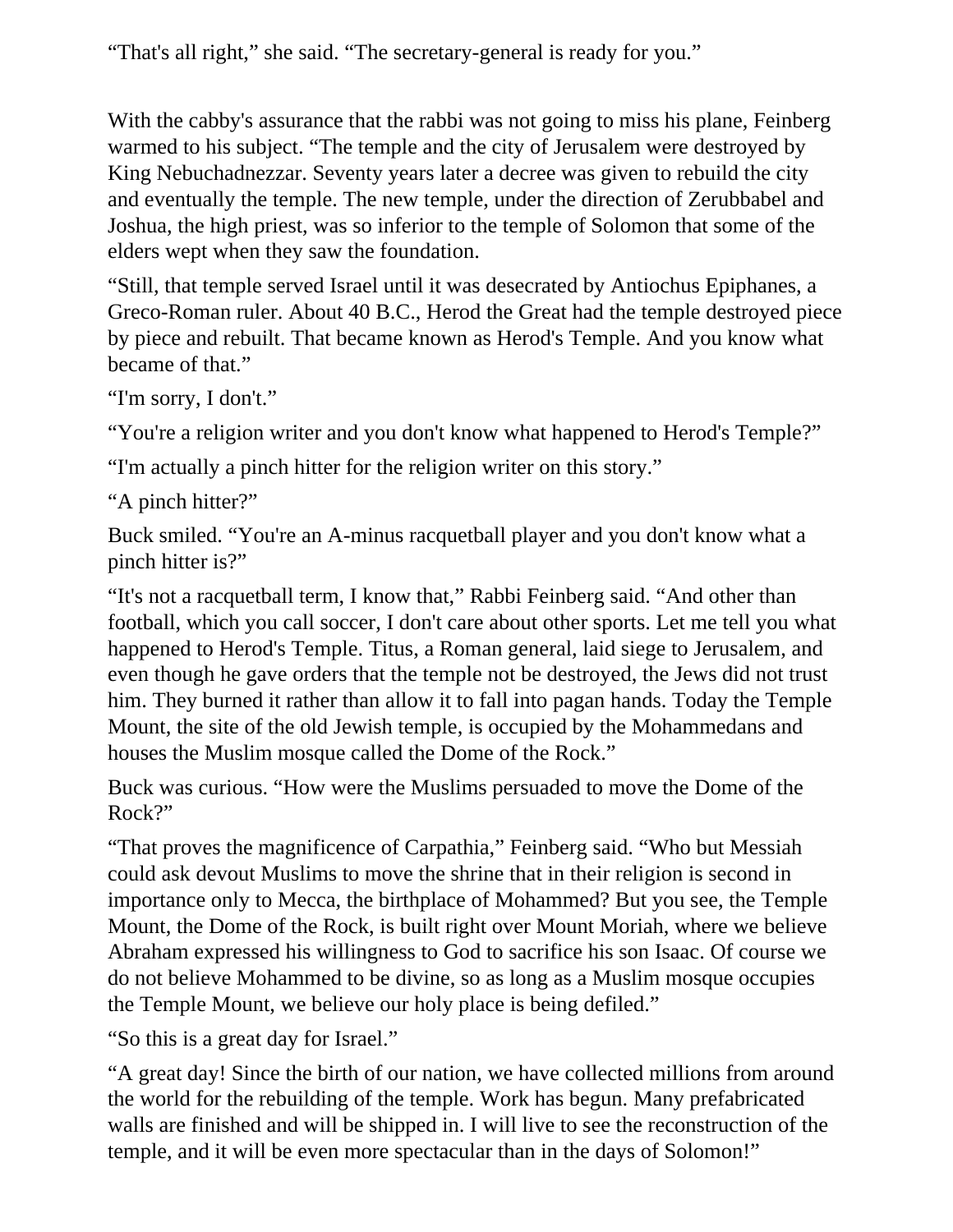"At last we meet," Nicolae Carpathia said, rising and coming around his desk to shake hands with Rayford Steele. "Thank you, Ms. Durham. We will sit right here."

Hattie left and shut the door. Nicolae pointed to a chair and sat down across from Rayford. "And so our little circle is connected."

Rayford felt strangely calmed. He was being prayed for, and his mind was full of the promises from the Psalms. "Sir?"

"It is interesting to me how small the world is. Perhaps that is why I believe so strongly that we are becoming truly a global community. Would you believe I met you through an Israeli botanist named Chaim Rosenzweig?"

"I know the name, of course, but we have never met."

"Indeed you have not. But you will. If not while you are here, then Saturday on the plane to Israel. He introduced me to a young journalist who had written about him. That journalist met your flight attendant, Ms. Durham, while on your plane, and eventually introduced her to me. She is now my assistant, and she introduced you to me. A small world."

Earl Halliday had said the same thing when he'd heard that Hattie Durham, a former Pan-Con employee, was working for the man who wanted Rayford as pilot of *Air Force One*. Rayford did not respond to Carpathia. He didn't believe they had met coincidentally. It was not such a small world. It was possible all had been where God had wanted them to be so Rayford could be sitting where he was today. This wasn't something he wanted or had sought, but he was finally open to it.

"So, you want to be the pilot of *Air Force One*."

"No, sir, that was not my desire. I am willing to fly her to Jerusalem with your delegation, at the request of the White House, and then decide about the request to become the pilot."

"You did not seek the position?"

"No, sir."

"But you are willing."

"To give it a try."

"Mr. Steele, I want to make a prediction. I want to presume that you will see this plane, experience the latest technology, and want never to fly anything less."

"That may very well be." *But not for that reason*, Rayford thought. *Only if it's what God wants*.

"I also want to let you in on a little secret, something that has not been announced yet. Ms. Durham has assured me that you are a man who can be trusted, a man of your word, and as of recently also a religious man."

Rayford nodded, unwilling to say anything.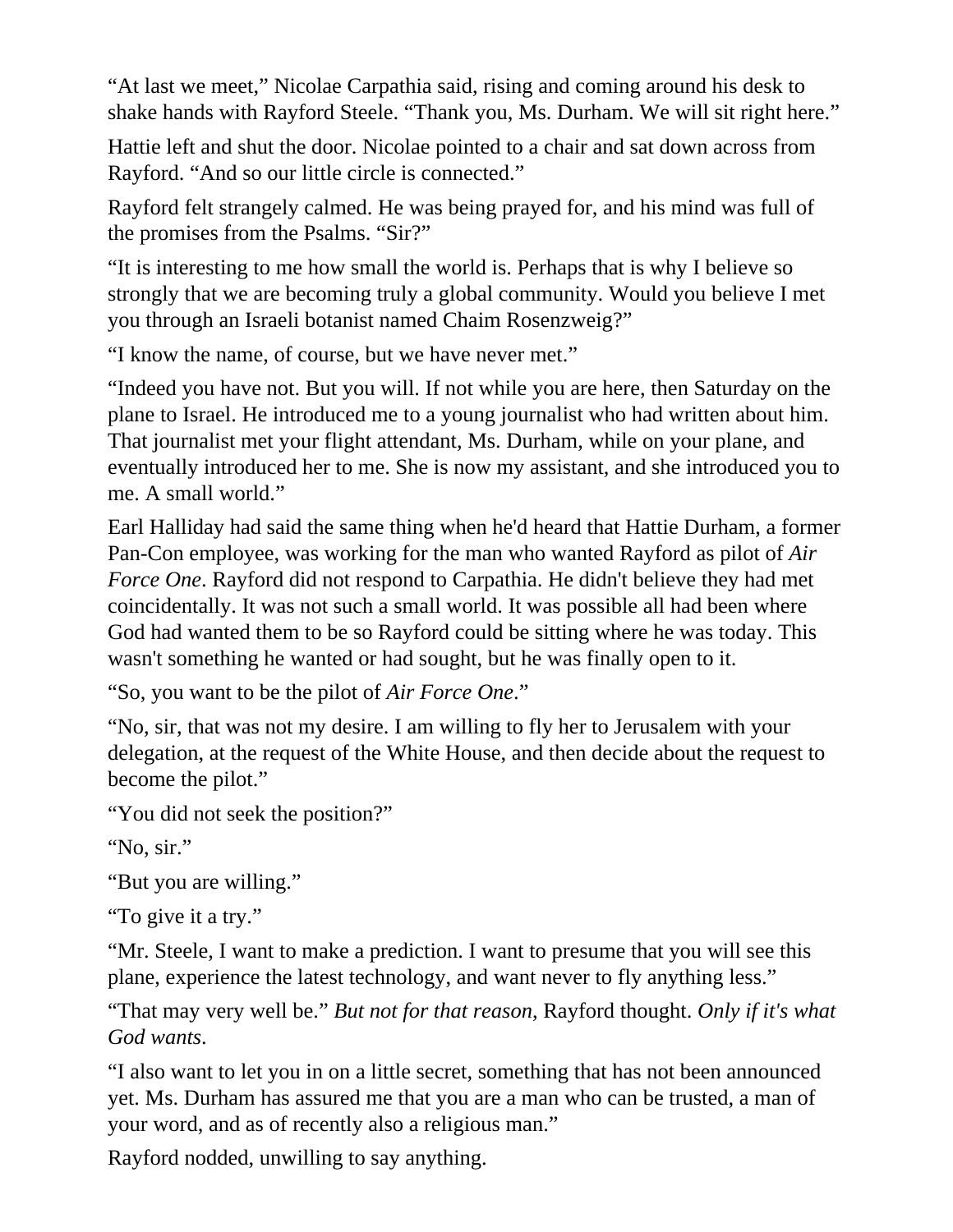"Then I will trust you to keep my confidence until this is announced. *Air Force One* is being lent to the United Nations as a gesture of support by the president of the United States."

"That's been on the news, sir."

"Of course, but what has not been announced is that the plane will then be given to us, along with the crew, for our exclusive use."

"How nice of President Fitzhugh to offer that."

"How nice indeed," Carpathia said. "And how generous."

Rayford understood how people could be charmed by Carpathia, but sitting across from him and knowing he was lying made it easier to resist his charm.

"When do you fly back?" Carpathia said.

"I left it open. I'm at your disposal. I do need to be home before we leave Saturday, however."

"I like your style," Carpathia said. "You are at my disposal. That is nice. You realize, of course, that should you get this job—and you will—that this is not a platform for proselytizing."

"Meaning?"

"Meaning that the United Nations, which shall become known as Global Community, and I in particular, are proactively nonsectarian."

"I am a believer in Christ," Rayford said. "I attend church. I read my Bible. I tell people what I believe."

"But not on the job."

"If you become my superior and that becomes a directive, I will be obligated to obey."

"I will and it will and you will," Carpathia said. "Just so we understand each other." "Clearly."

"I like you, and I believe we can work together."

"I don't know you, sir, but I believe I can work with anybody." Where had that come from? Rayford almost smiled. If he could work with the Antichrist, who couldn't he work with?

As the cab pulled up to the curb at Kennedy International, Rabbi Marc Feinberg said, "I'm sure you won't mind including my trip in your total, as you did interview me."

"Certainly," Buck said. "*Global Weekly* is more than happy to provide you a trip to the airport, provided we don't have to fly you to Israel."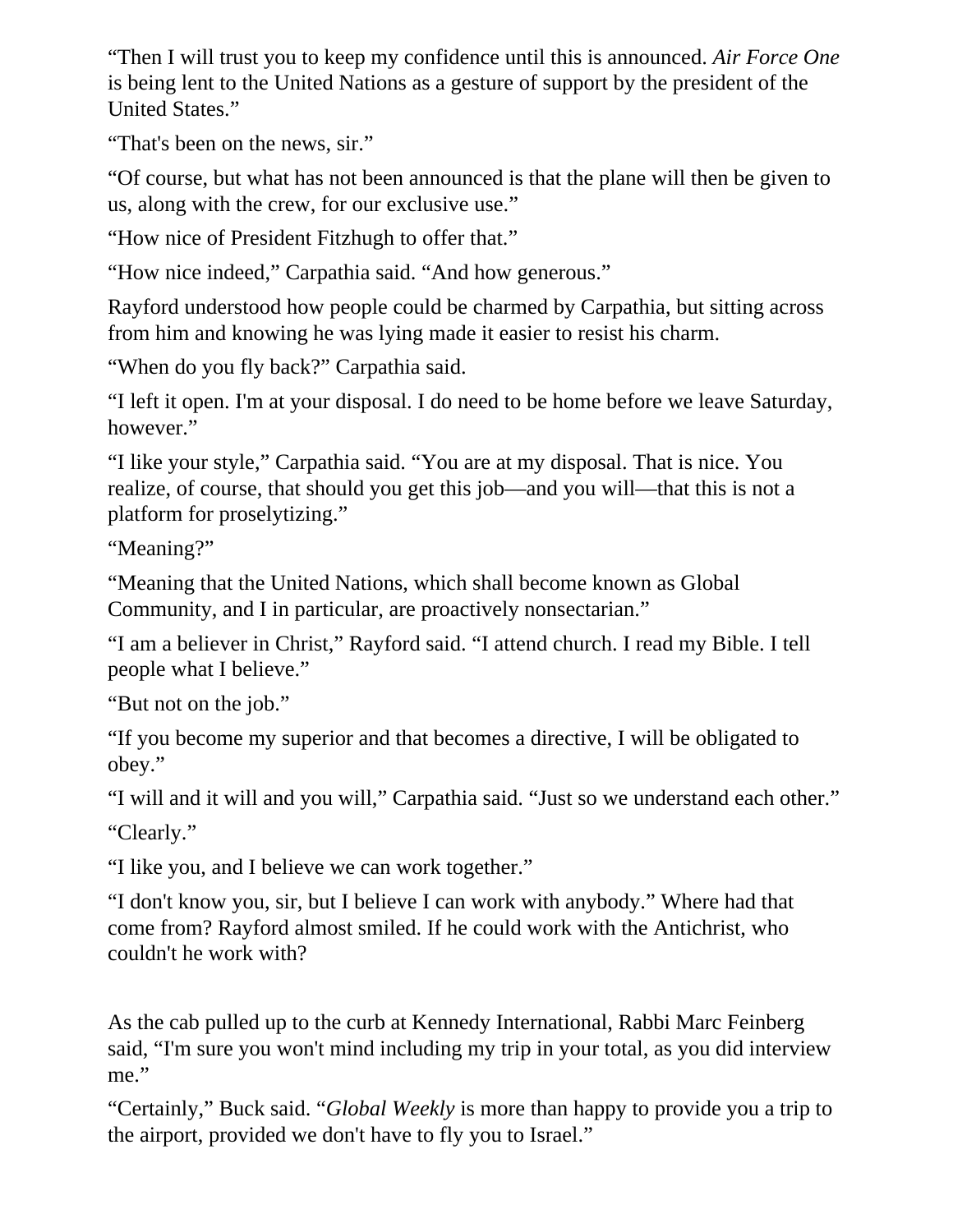"Now that you mention it—," the rabbi said with a twinkle, but he did not finish the thought. He merely waved, retrieved his valise from the cabby, and hurried into the terminal.

Nicolae Carpathia pressed the intercom button. "Ms. Durham, have you arranged for a car to the hangar?"

"Yes, sir. Rear entrance."

"We are ready."

"I'll buzz you when security arrives."

"Thank you." Nicolae turned to Rayford. "I want you to see the plane."

"Certainly," Rayford said, though he would rather have started toward home. Why on earth had he said he was at Carpathia's disposal?

"Back to the hotel, sir?"

"No," Buck said. "The U.N. building, please. And let me use your cell phone again, would you?"

"Credit—"

"Card calls only, I know." He phoned Steve Plank at the U.N. "What's the idea of absconding with my bag?"

"Just trying to do you a favor, old buddy. You at the Plaza? I'll bring it to you."

"That's where I'm staying, but let me come to you. That's what you intended anyway, wasn't it?"

"Yup."

"Be there in an hour."

"Carpathia may not be here."

"I'm not coming to see him. I'm coming to see you."

When Hattie buzzed, Carpathia stood and his door opened. Two security guards flanked Nicolae and Rayford as they made their way through the corridors to a freight elevator, down to the first floor below ground level, and into a parking dock, where a limousine waited. The driver leaped out to open the door for Carpathia. Rayford was walked around to the other side, where his door was opened.

Rayford found it strange that though he had been offered no refreshment at the office, Carpathia now insisted on showing him everything available in the limo, from whiskey to wine, to beer and soft drinks. Rayford accepted a Coke.

"Are you not a drinker?"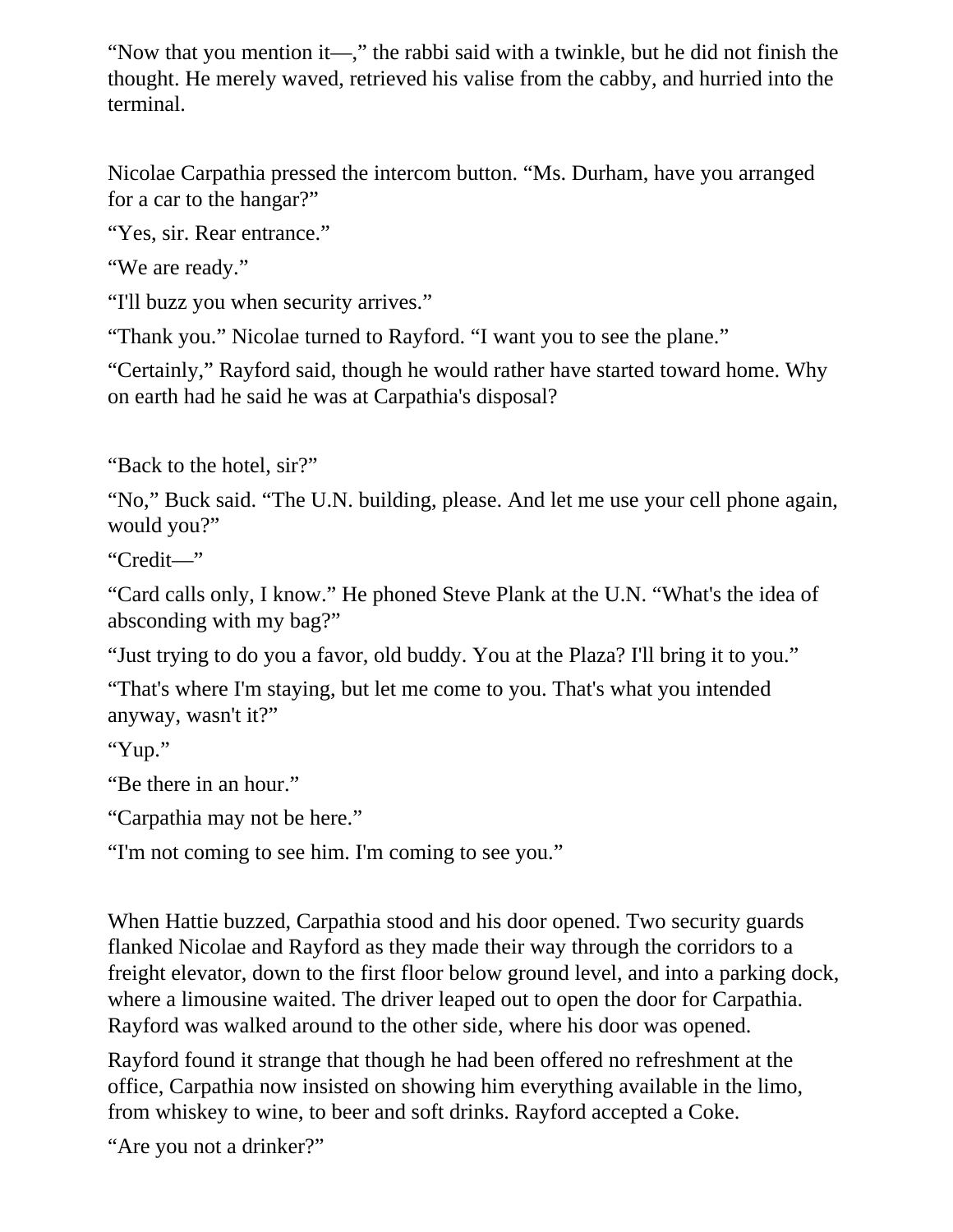"Not anymore."

"Used to be?"

"Never a hard drinker, but occasionally unwise. I haven't touched a drop since I lost my family."

"I was sorry to hear of that."

"Thank you, but I have come to terms with it. I miss them terribly—"

"Of course."

"But I have peace about it."

"Your religion believes that Jesus Christ has taken his own to heaven, is that it?"

"That's it."

"I will not pretend that I share that belief, but I respect any comfort the thought may bring you."

Rayford wanted to argue, but he wondered at the advisability of doing what Bruce Barnes would call 'witnessing' to the Antichrist.

"I am not a drinker either," Carpathia said, sipping seltzer water.

"So why didn't you let me come to you?" Steve Plank said. "I would have."

"I need a favor."

"We can trade favors, Buck. Say yes to Carpathia's offer and you'll never have to ask for anything again as long as you live."

"To tell you the truth, Steve, I have too many good stories in the hopper right now to even think about jumping."

"Write them for us."

"No can do. But help me if you can. I want to get in to see those two guys at the Wailing Wall."

"Nicolae hates those two. Thinks they're crazy. Obviously they are."

"Then he shouldn't have a problem with my trying to interview them."

"I'll see what I can do. He's with a pilot candidate today."

"You don't say."

Carpathia and Rayford stepped from the limo outside a huge hangar at Kennedy. Carpathia said to the driver, "Tell Frederick we would like the usual drama."

When the hangar doors opened, the plane was illuminated with brilliant spotlights. On the side facing Rayford were the words *Air Force One* and the seal of the president of the United States. As they walked around to the other side, however,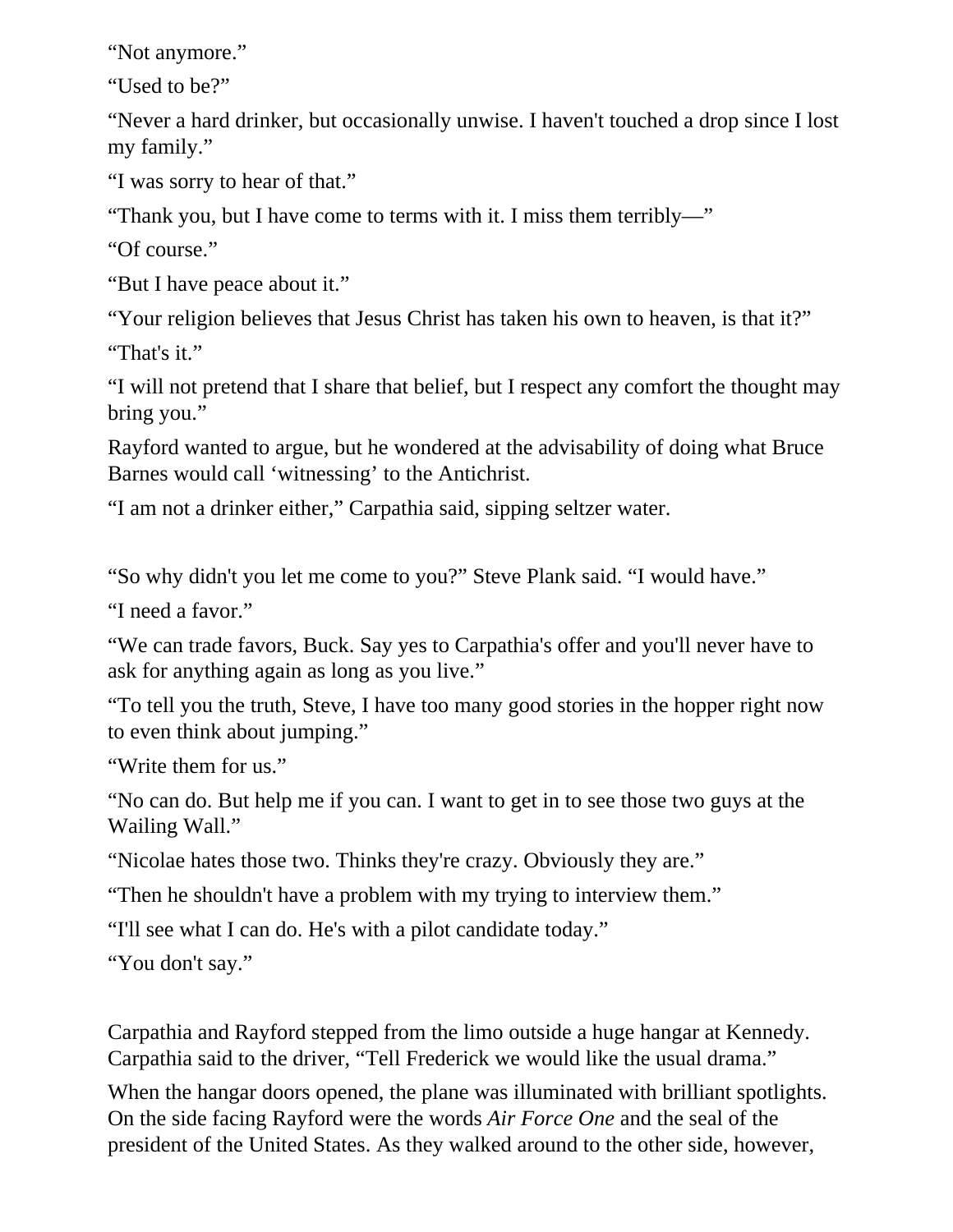Rayford saw the team of painters high on scaffolding. The seal and the name had been eliminated. In its place was the old logo of the United Nations but with the words *Global Community* in place of the current name. And in place of the name of the aircraft, painters were putting the finishing touches on *Global Community One.*

"How long until both sides are finished?" Carpathia called out to a foreman.

"It'll be dry on both sides by midnight!" came the answer. "This side took about six hours. Other side will go quicker. Airworthy by Saturday easily!"

Carpathia flashed a thumbs-up sign, and the workers in the hangar applauded. "We would like to board," Carpathia whispered, and within minutes a lift had been juryrigged that allowed them to enter from the rear of the sparkling new plane. Rayford had toured countless new aircraft and was usually impressed, but he had never seen anything like this.

Every detail was richly appointed, expensive, functional, and beautiful. In the rear were full bathrooms with showers. Then came the press area, large enough for parties. Every seat had its own phone, modem jack, VCR, and TV. A restaurant was midship, fully stocked and with room to move and breathe.

Closer to the front came the presidential living quarters and conference room. One room contained high-tech security and surveillance equipment, backup communications, and technology allowing the plane to communicate with anyone anywhere in the world.

Directly behind the cockpit were the crew living quarters, including a private apartment for the pilot. "You will not want to stay on the plane when we land somewhere for a few days," Nicolae said. "But you would be hard-pressed to find better accommodations anywhere."

Buck was in Steve's office when Hattie Durham dropped in to inform Steve that Nicolae was out for a while. "Oh, Mr. Williams!" she said. "I can't thank you enough for introducing me to Mr. Carpathia."

Buck didn't know what to say. He didn't want to tell her she was welcome. In truth he felt awful about it. He just nodded.

"You know who was in today?" she said.

He knew, but he didn't let on. "Who?"

Buck realized he would have to stay on his toes with her and with Steve, and especially with Carpathia. They must not know how close he was to Rayford, and if he could keep from them any knowledge of his developing relationship with Chloe, so much the better.

"Rayford Steele. He was the pilot the day I met you on the plane."

"I remember," he said.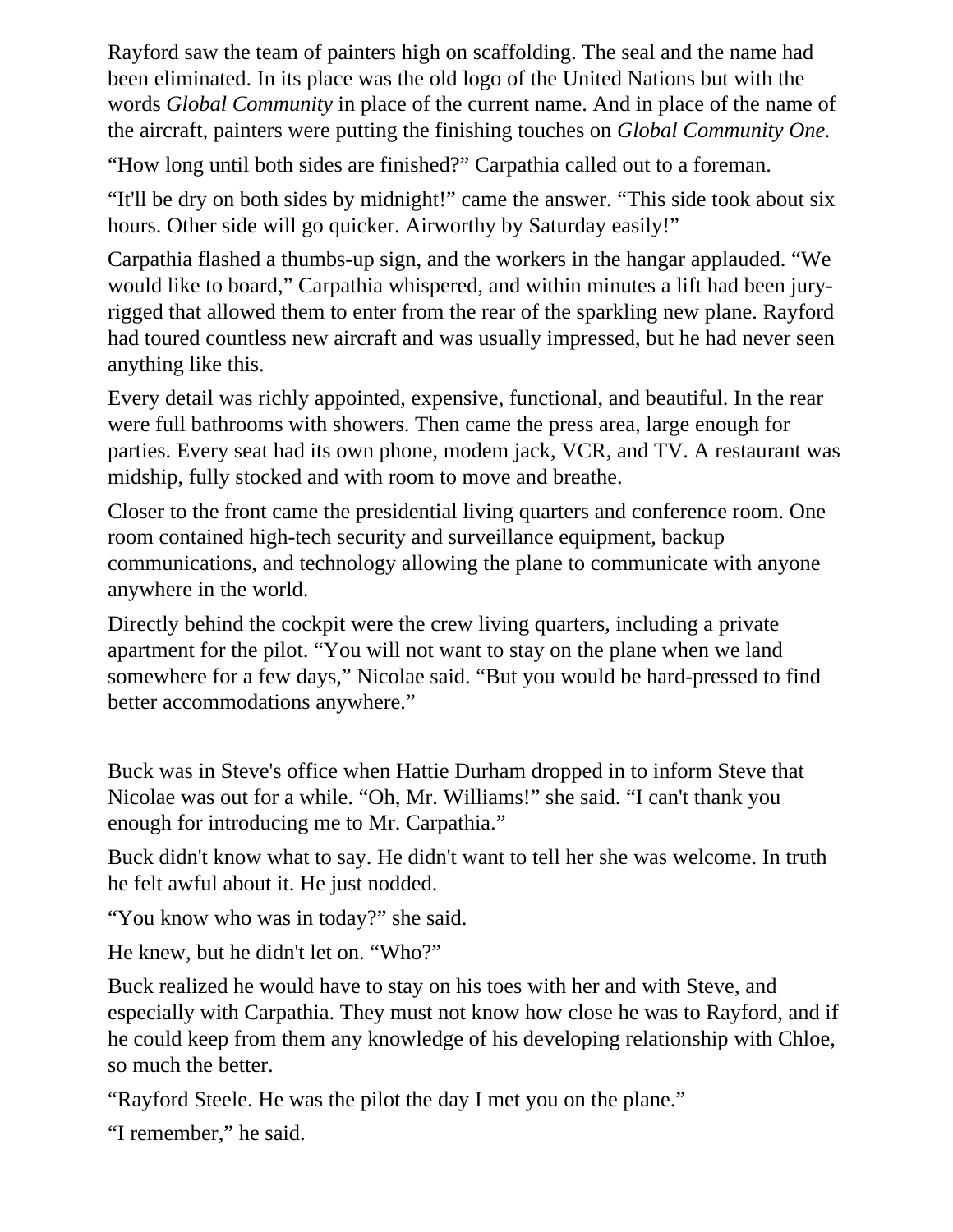"Did you know he was up for pilot of *Air Force One*?"

"That would be quite an honor, wouldn't it?"

"He deserves it. He's the best pilot I ever worked for."

Buck felt awkward, talking about his new friend and brother in Christ as if he barely knew him. "What makes a good pilot?" Buck asked.

"A smooth takeoff and landing. Lots of communication with the passengers. And treating the crew like peers rather than slaves."

"Impressive," Buck said.

"You want to see the plane?" Steve said.

"May I?"

"It's in an auxiliary hangar at Kennedy."

"I was just out there."

"Want to go back?"

Buck shrugged. "Someone else has already been assigned the story of the new plane and pilot and all that, but sure, I'd love to see it."

"You can still fly on it to Israel."

"No, I can't," Buck said. "My boss was crystal clear on that point."

When Rayford arrived home that evening, he knew Chloe would be able to tell he was pensive. "Bruce canceled the meeting for tonight," she said.

"Good," Rayford said. "I'm exhausted."

"So tell me about Carpathia."

Rayford tried. What was there to say? The man was friendly, charming, smooth, and except for the lying might have made even Rayford wonder if they had misjudged him. "But there's no longer any doubt about his identity, is there?" he concluded.

"Not in my mind," Chloe said. "But I haven't met him."

"Knowing you, he wouldn't fool you for a second."

"I hope so," she said. "But Buck admits he's amazing."

"Have you heard from Buck?"

"He's supposed to call at midnight his time."

"Do I need to stay up to make sure you're awake?"

"Hardly. He doesn't even know we ate our cookies at the same time. I wouldn't miss telling him that for anything."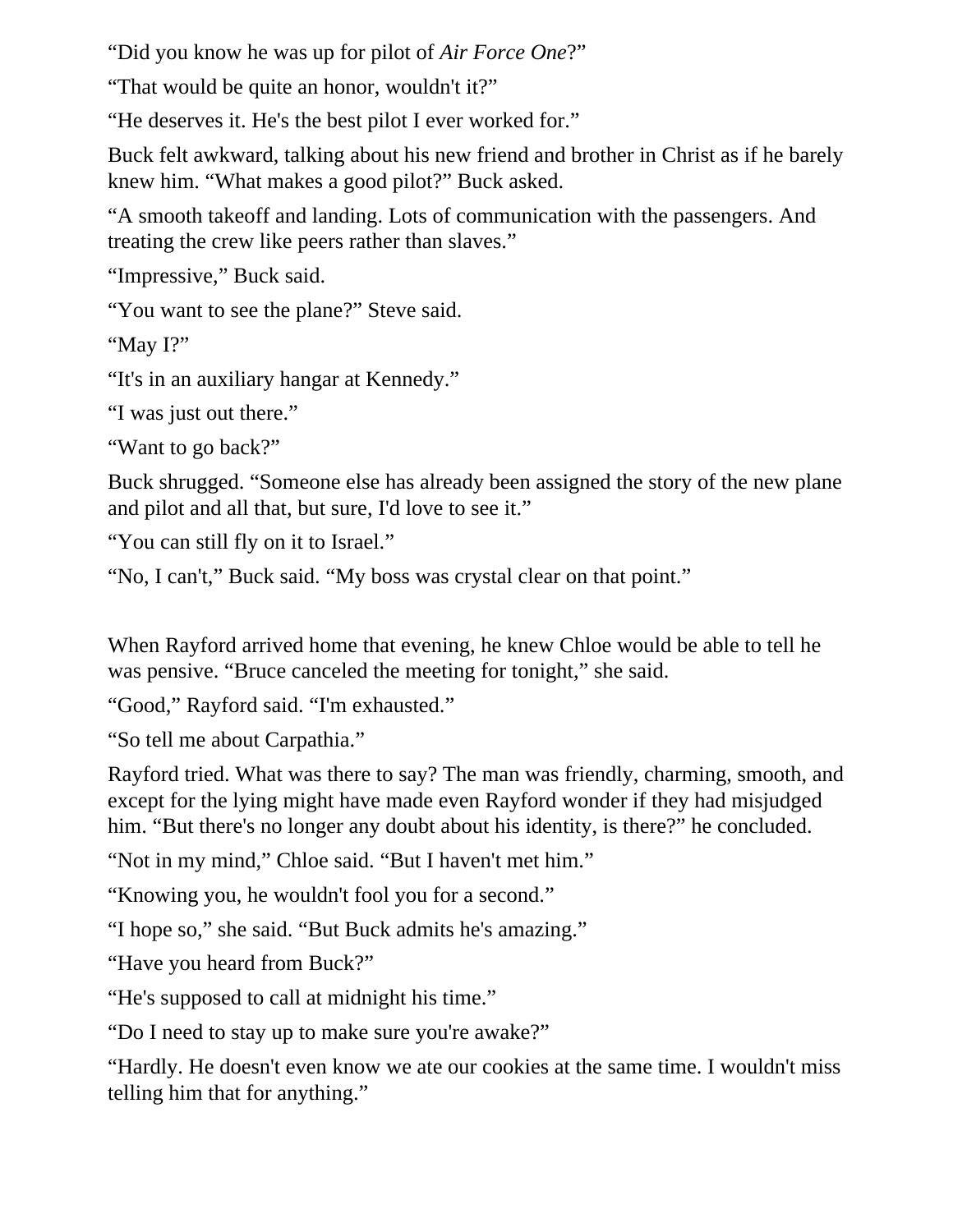## **CHAPTER FOURTEEN**

Buck Williams was cashing in all his journalistic chips. After trying to sleep off jet lag in the King David Hotel on Saturday, he had left messages for Chaim Rosenzweig, Marc Feinberg, and even Peter Mathews. According to Steve Plank, Nicolae Carpathia had turned down flat Buck's request for help in getting near the two preachers at the Wailing Wall.

"I told you," Steve said. "He thinks those guys are nuts, and he's disappointed you think they're worth a story."

"So he doesn't know anybody who can get me in there?"

"It's a restricted area."

"Precisely my point. Have we finally found something Nicolae the Great can't do?"

Steve had been angry. "You know as well as I do that he could buy the Wailing Wall," he spat. "But you're not going to get close to the place with his help. He doesn't want you there, Buck. For once in your life, get a clue and stay away."

"Yeah, that sounds like me."

"Buck, let me ask you something. If you defy Carpathia and then either turn down his offer or make him so irritated that he withdraws it, where are you going to work?"

"I'll work."

"Where? Can't you see that his influence reaches everywhere? People love him! They'll do anything for him. People come away from meetings with him doing things they never would have dreamed they'd do."

*Tell me about it*, Buck thought.

"I've got work to do," Buck said. "Thanks anyway."

"*Right now* you've got work to do. But nothing is permanent."

Steve had never spoken truer words, though he didn't know it.

Buck's second strikeout was with Peter Mathews. He was ensconced in a penthouse suite in a five-star hotel in Tel Aviv, and though he did take Buck's call, he was dismissive. "I admire you, Williams," he said, "but I think I've given you all the best stuff I know, on and off the record. I don't have any connection with the guys at the Wall, but I'll give you a quote, if that's what you want."

"What I want is to find someone who can get me close enough so I can talk to these two men myself. If they want to kill me or burn me up or ignore me, that'll be their prerogative."

"I am allowed close to the Wailing Wall because of my position, but I'm not interested in helping you get there. I'm sorry. On the record, I think these are two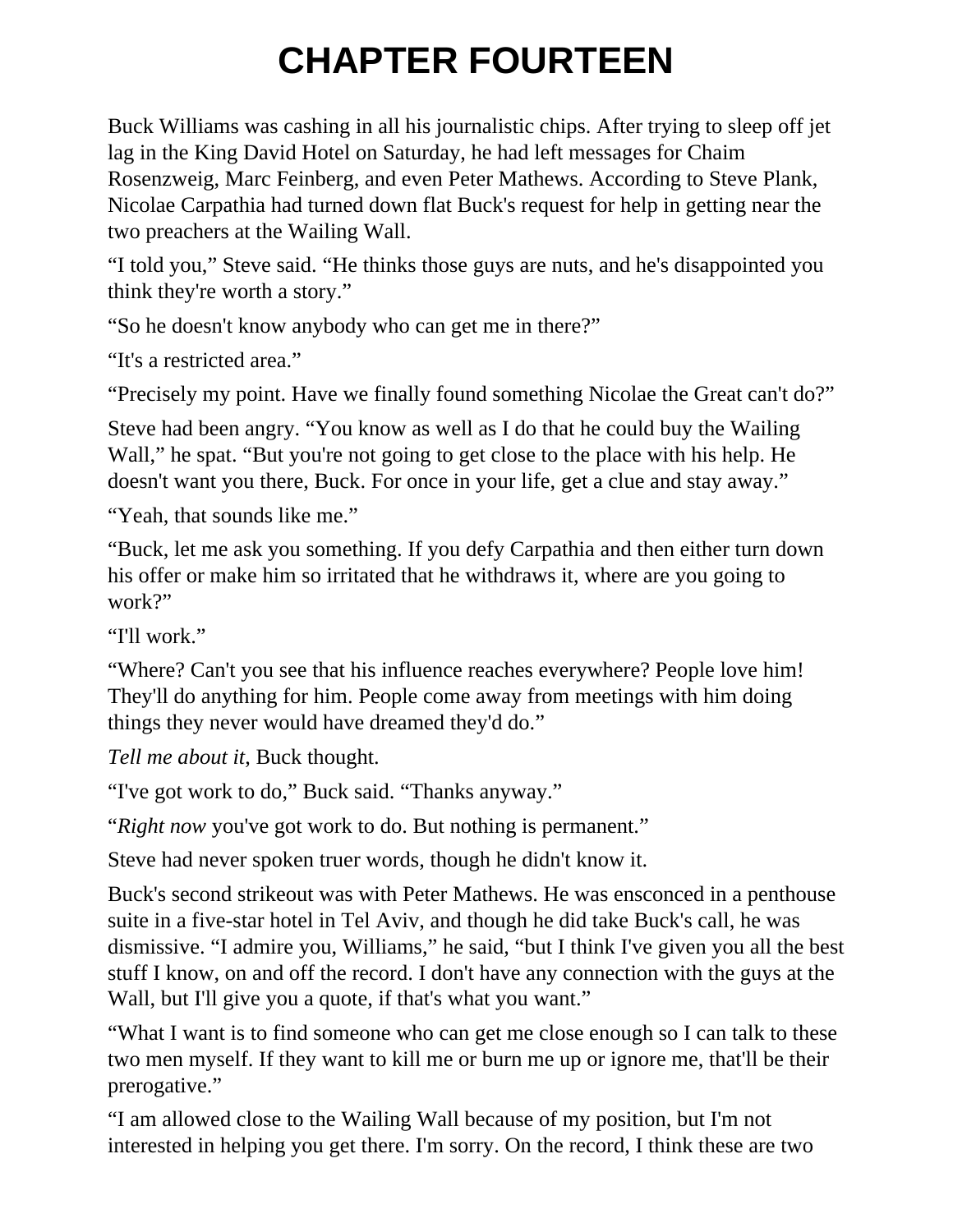elderly Torah students who are pretending to be Moses and Elijah reincarnated. Their costumes are bad, their preaching is worse. Why people have died trying to hurt them, I have no idea. Maybe these two old coots have compatriots hidden among the masses who pick people off who look like threats. Now, I've got to go. You'll be at the signing Monday?"

"That's why I'm here, sir."

"I'll see you there. Do yourself a favor and don't tarnish your reputation by making a story out of those two. If you want a story, you ought to tag along with me this afternoon as I tour possible sites for Vatican involvement in Jerusalem."

"But, sir, what do you make of the fact that it hasn't rained in Jerusalem since those two began preaching?"

"I don't make anything of it, except maybe that not even the clouds want to hear what they have to say. It hardly ever rains here anyway."

Rayford had met the crew of *Global Community One* just a couple of hours before takeoff. Not one had ever worked for Pan-Continental. In a brief pep talk he had emphasized that safety was paramount. "That is why every one of us is here. Proper procedure and protocol come next. We do everything by the book, and we keep our logs and checklists as we go. We look sharp, we stay in the background, we serve our hosts and passengers. While we are deferential to the dignitaries and serve them, their safety is our primary concern. The best airplane crew is an invisible one. People feel comfort and security when they see uniforms and service, not individuals."

Rayford's first officer was older than Rayford and probably had wanted the pilot's position. But he was friendly and efficient. The navigator was a young man Rayford would not have chosen, but he did his job. The cabin crew had worked together on *Air Force One* and seemed overly impressed with the new plane, but Rayford couldn't fault them for that. It was a technological marvel, but they would soon get used to it and take it for granted.

Flying the 757 was, as Rayford had commented to the certifying examiner in Dallas, like sitting behind the wheel of a Jaguar. But the excitement wore off as the flight stretched on. After a while he left the plane in the control of his first officer and slipped into his own living quarters. He stretched out on the bed and was suddenly struck by how utterly lonely he was. How proud Irene would have been of this moment, when he had the top job in the flying world. But to him it meant little, though he felt in his spirit that he was doing what God had led him to do. Why, he had no idea. But deep inside Rayford felt sure he had flown his last route for Pan-Con.

He phoned Chloe and woke her. "Sorry, Chlo'," he said.

"That's all right, Dad. Is it exciting?"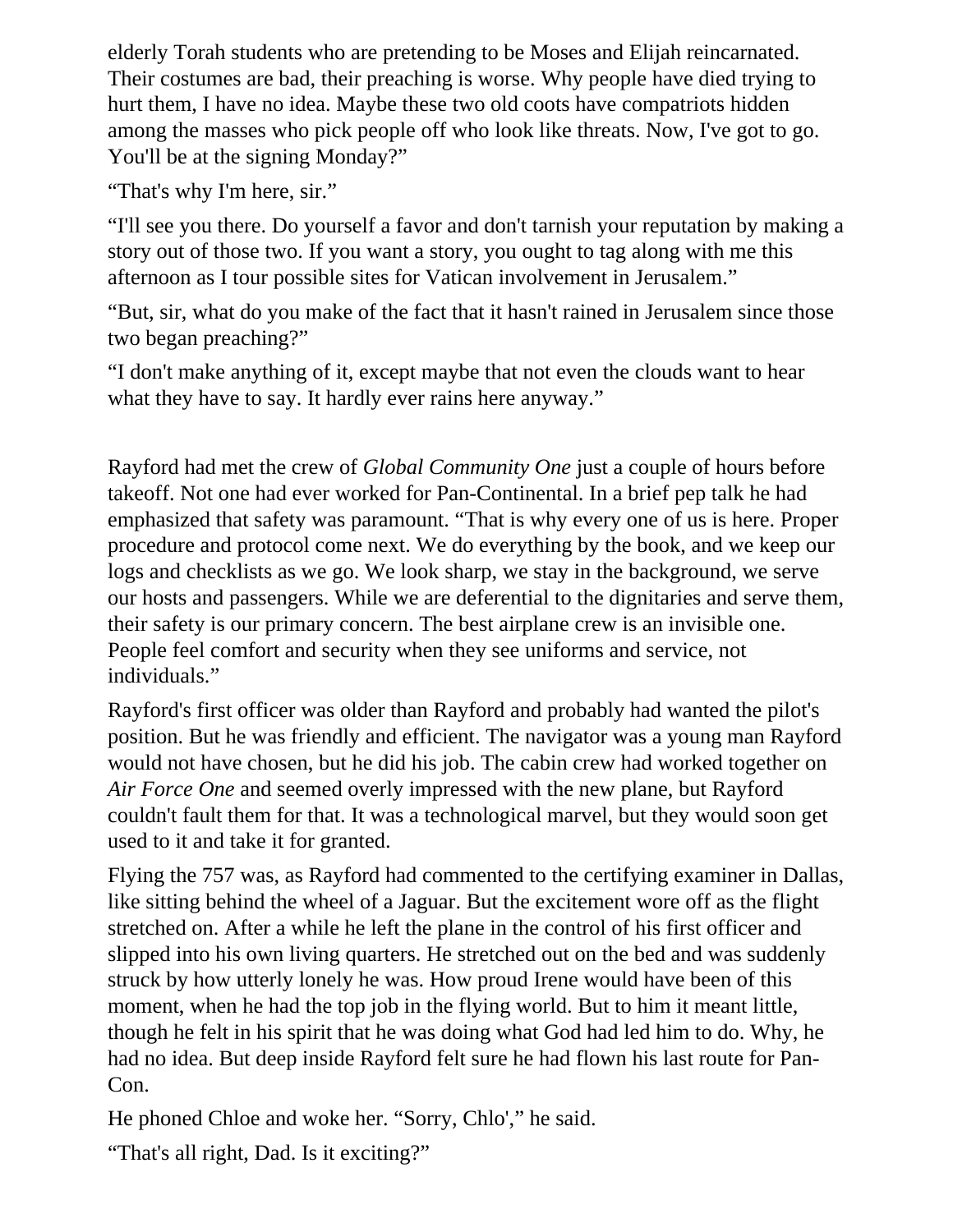"Oh, yeah, I can't deny that."

They had discussed that the plane-to-ground communications were likely under surveillance, so there would be no disparaging talk about Carpathia or anyone else in his orbit. And they would not mention Buck by name.

"Who do you know there?"

"Only Hattie really. I'm kind of lonely."

"Me too. I haven't heard from anyone else yet. I'm supposed to get a call early Monday morning, your time. When will you be in Jerusalem?"

"In about three hours we land in Tel Aviv and are transported by luxury motor coaches to Jerusalem."

"You aren't flying into Jerusalem?"

"No. A 757 can't land near there. Tel Aviv is only thirty-five miles from Jerusalem."

"When will you be home?"

"Well, we were scheduled to leave Tel Aviv Tuesday morning, but now they tell us that we'll be flying on to Baghdad Monday afternoon and we'll leave from there Tuesday morning. It adds six hundred air miles, about another hour, to the total trip."

"What's in Baghdad?"

"The only airport near Babylon that will take a plane this size. Carpathia wants to tour Babylon and show his people the plans."

"Will you go along?"

"I imagine I will. It's about fifty miles south of Baghdad by bus. If I take this job I imagine I'll be seeing a lot of the Middle East over the next few years."

"I miss you already. I wish I could be there."

"I know who you miss, Chloe."

"I miss you too, Dad."

"Ah, I'll be chopped liver to you within a month. I can see where you and what's-hisname are going."

"Bruce phoned. He said he got a strange call from some woman named Amanda White, claiming to have known Mom. She told Bruce she met Mom at one of the church's home Bible study groups and only just remembered her name. She said it came to her because she knew it sounded like iron and steel."

"Hm," Rayford said. "Irene Steele. Guess I never thought of it that way. What'd she want?"

"She said she finally became a Christian, mostly because of remembering things Mom said at that Bible study, and now she's looking for a church. She wondered if New Hope was still up and running."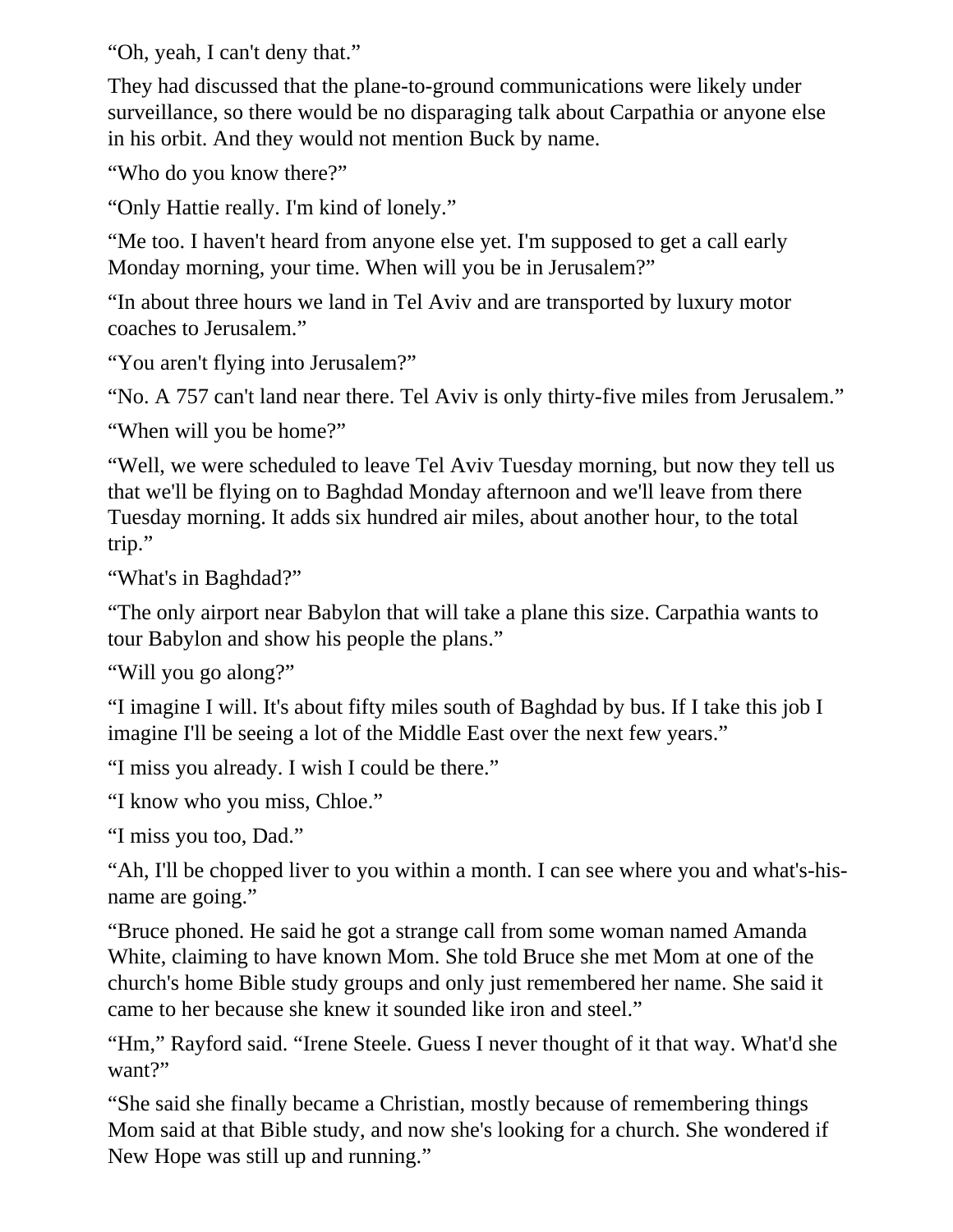"Where's she been?"

"Grieving her husband and two grown daughters. She lost them in the Rapture."

"Your mom was that instrumental in her life, and yet she didn't remember her name?"

"Go figure," Chloe said.

Buck napped for about an hour and a half before taking a call from Chaim Rosenzweig, who had just gotten in. "Even I will need to adjust to the time difference, Cameron," Dr. Rosenzweig said. "No matter how many times I make the trip, the jet lag attacks. How long have you been in the country?"

"I arrived yesterday morning. I need your help." Buck told Rosenzweig he needed to get closer to the Wailing Wall. "I tried," he said, "but I probably didn't get within a hundred yards. The two men were preaching, and the crowds were much bigger than I ever saw on CNN."

"Oh, there are bigger crowds now as we get closer to the signing of the covenant. Perhaps in light of the signing, the pair have stepped up their activities. More and more people are coming to hear them, and apparently they are even seeing Orthodox Jews converting to Christianity. Very strange. Nicolae asked about them on the way over and watched some of the coverage on the television. He was as angry as I have ever seen him."

"What did he say?"

"That was just it. He said nothing. I thought he looked flushed, and his jaw was set. I know him just a little, you understand, but I can tell when he is agitated."

"Chaim, I need your help."

"Cameron, I am not Orthodox. I do not go to the Wall, and even if I could, I would probably not risk the danger. I don't recommend that you do either. The bigger story here is the covenant signing Monday morning. Nicolae and the Israeli delegation and I finalized everything in New York Friday. Nicolae was brilliant. He is amazing, Cameron. I long for the day when we both are working for him."

"Chaim, please. I know every journalist in the world would love to have an exclusive with the two preachers, but I am the one who will not give up until I get it or die trying."

"That's just what you might do."

"Doctor, I've never asked you for anything but your time, and you've always been most generous."

"I don't know what I can do for you, Cameron. I would take you there myself if I thought I could get in. But you will not be able to get in anyway."

"But you must know someone with access."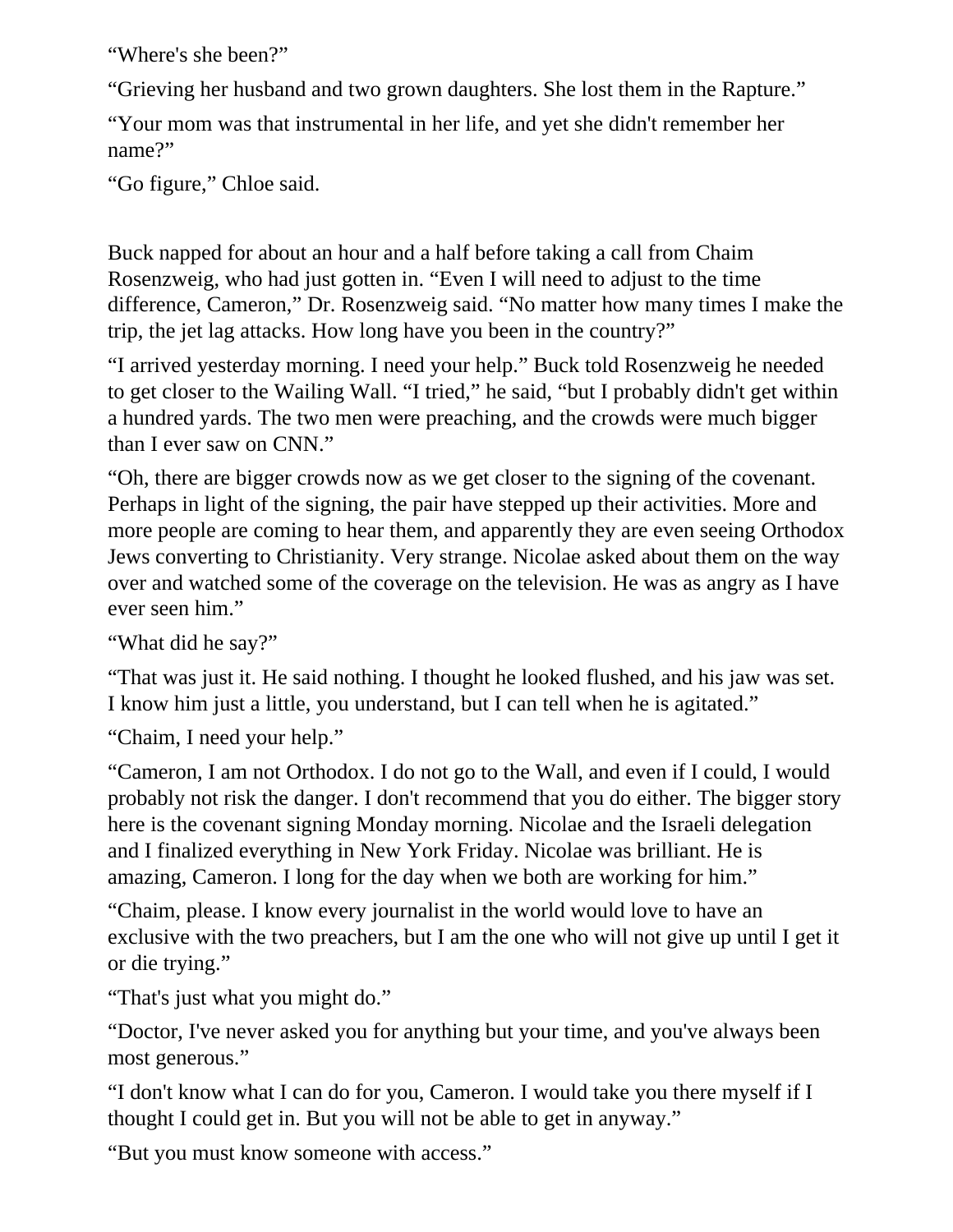"Of course I do! I know many Orthodox Jews, many rabbis. But—"

"What about Ben-Judah?"

"Oh, Cameron! He is so busy. His live report on the research project will be broadcast Monday afternoon. He must be cramming like a schoolboy before a final examination."

"But maybe not, Chaim. Maybe he has done so much research that he could talk about this for an hour without notes. Maybe he's ready now and is looking for something to occupy him so he doesn't overprepare or stress out waiting for his big moment."

There was silence on the other end, and Buck prayed Rosenzweig would yield. "I don't know, Cameron. I would not want to be bothered so close to a big moment."

"Would you do this, Chaim—just call and wish him the best and feel him out about his schedule this weekend? I'll come anywhere at any time if he can get me close to the Wall."

"Only if he is looking for a diversion," Rosenzweig said. "If I sense he is buried in his work, I won't even broach the subject."

"Thank you, sir! You'll call me back?"

"Either way. And Cameron, please don't get your hopes up, and don't hold it against me if he is unavailable."

"I would never do that."

"I know. But I also sense how important this is to you."

Buck was dead to the world and had no idea how long his phone had been ringing. He sat straight up in bed and noticed the Sunday afternoon sun turning orange, the stream of light making a weird pattern on the bed. Buck caught a glimpse of himself in the mirror as he reached for the phone. His cheek was red and creased, his eyes puffy and half open, his hair shooting out in all directions. His mouth tasted horrible, and he had slept in his clothes.

"Hello?"

"Ees dis Chamerown Weeleeums?" came the thick Hebrew accent.

"Yes, sir."

"Dees ist Dochtor Tsion Ben-Judah."

Buck jumped to his feet as if the respected scholar were in the room. "Yes, Dr. Ben-Judah. A privilege to hear from you, sir!"

"Thank you," the doctor managed. "I am calling you from out front of your hotel."

Buck fought to understand him. "Yes?"

"I have a car and a driver."

"A car and driver, yes sir."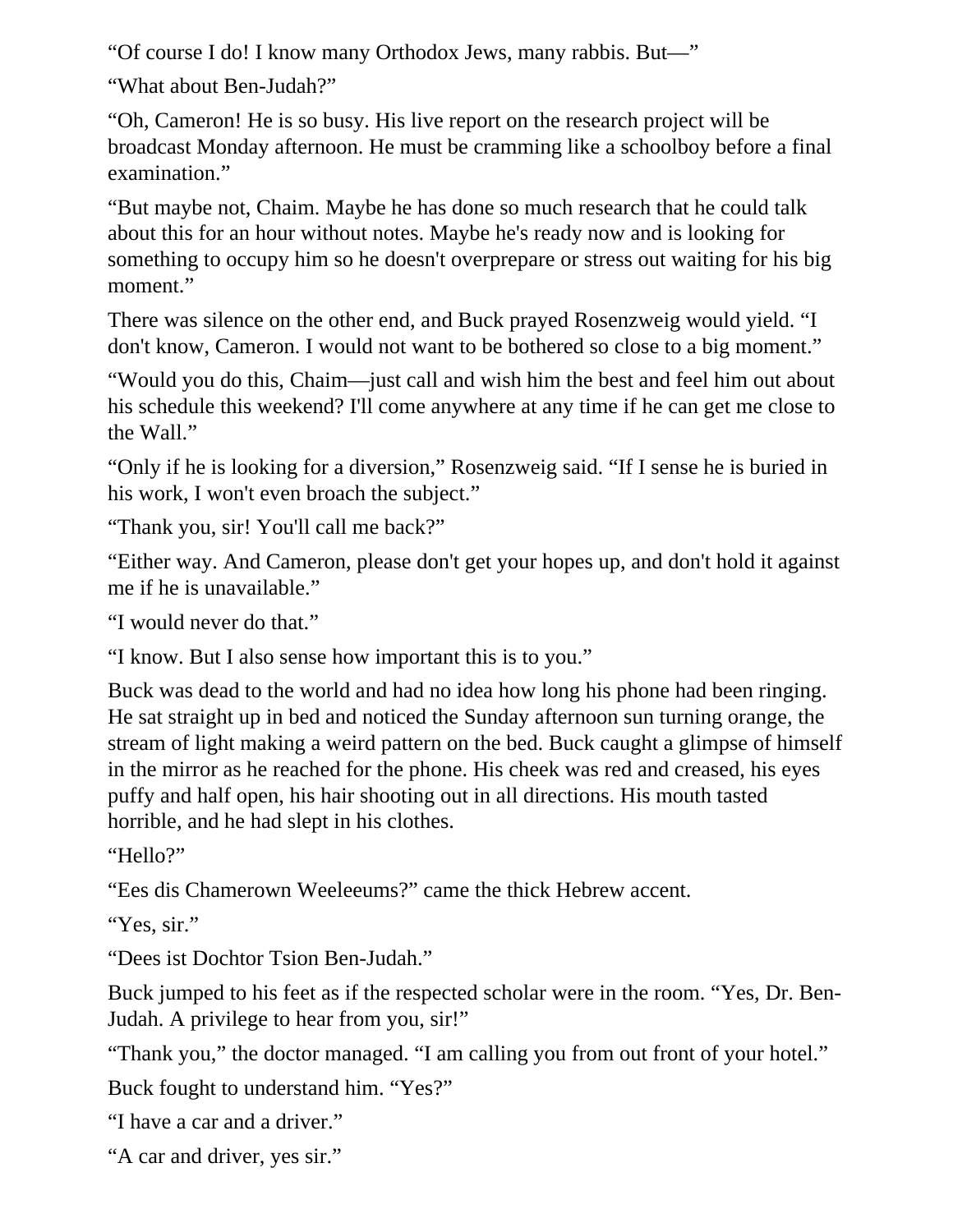"Are you ready to go?"

"To go?"

"To the Wall."

"Oh, yes, sir—I mean, no, sir. I'm going to need ten minutes. Can you wait ten minutes?"

"I should have called before arriving. I was under the impression from our mutual friend that this was a matter of some urgency to you."

Buck ran the strange-sounding English through his mind again. "A matter of urgency, yes! Just give me ten minutes! Thank you, sir!"

Buck tore off his clothes and jumped in the shower. He didn't give the water time to heat. He lathered up and rinsed off, then dragged his razor across his face.

He didn't take the time to find the electrical adapter for his hair dryer but just yanked a towel off the rack and attacked his long hair, feeling as if he were pulling half of it out of his scalp.

He jerked the comb through his hair and brushed his teeth. What did one wear to the Wailing Wall? He knew he wouldn't be getting inside, but would he offend his host if he was not wearing a coat and tie? He hadn't brought one. He hadn't planned on dressing up even for the treaty signing the next morning.

Buck chose his usual denim shirt, dressy jeans, ankle-high boots, and leather jacket. He dropped his tape recorder and camera into his smallest leather bag and ran down three flights of stairs. When he burst from the door he stopped. He had no idea what the rabbi looked like. Would he look like Rosenzweig, or Feinberg, or neither?

Neither, it turned out. Tsion Ben-Judah, in a black suit and black felt hat, stepped from the front passenger seat of an idling white Mercedes and waved shyly. Buck hurried to him. "Dr. Ben-Judah?" he said, shaking his hand. The man was middleaged, trim, and youthful with strong, angular features and only a hint of gray in his dark brown hair.

In his labored English, the rabbi said, "In your dialect, my first name sounds like the city, Zion. You may call me that."

"Zion? Are you sure?"

"Sure of my own name?" The rabbi smiled. "I am sure."

"No, I meant are you sure I can call you—"

"I know what you meant, Mr. Williams. You may call me Zion."

To Buck, Zion didn't sound too much different from Tsion in Dr. Ben-Judah's accent. "Please call me Buck."

"Buck?" The rabbi held open the front door as Buck slid in next to the driver.

"It's a nickname."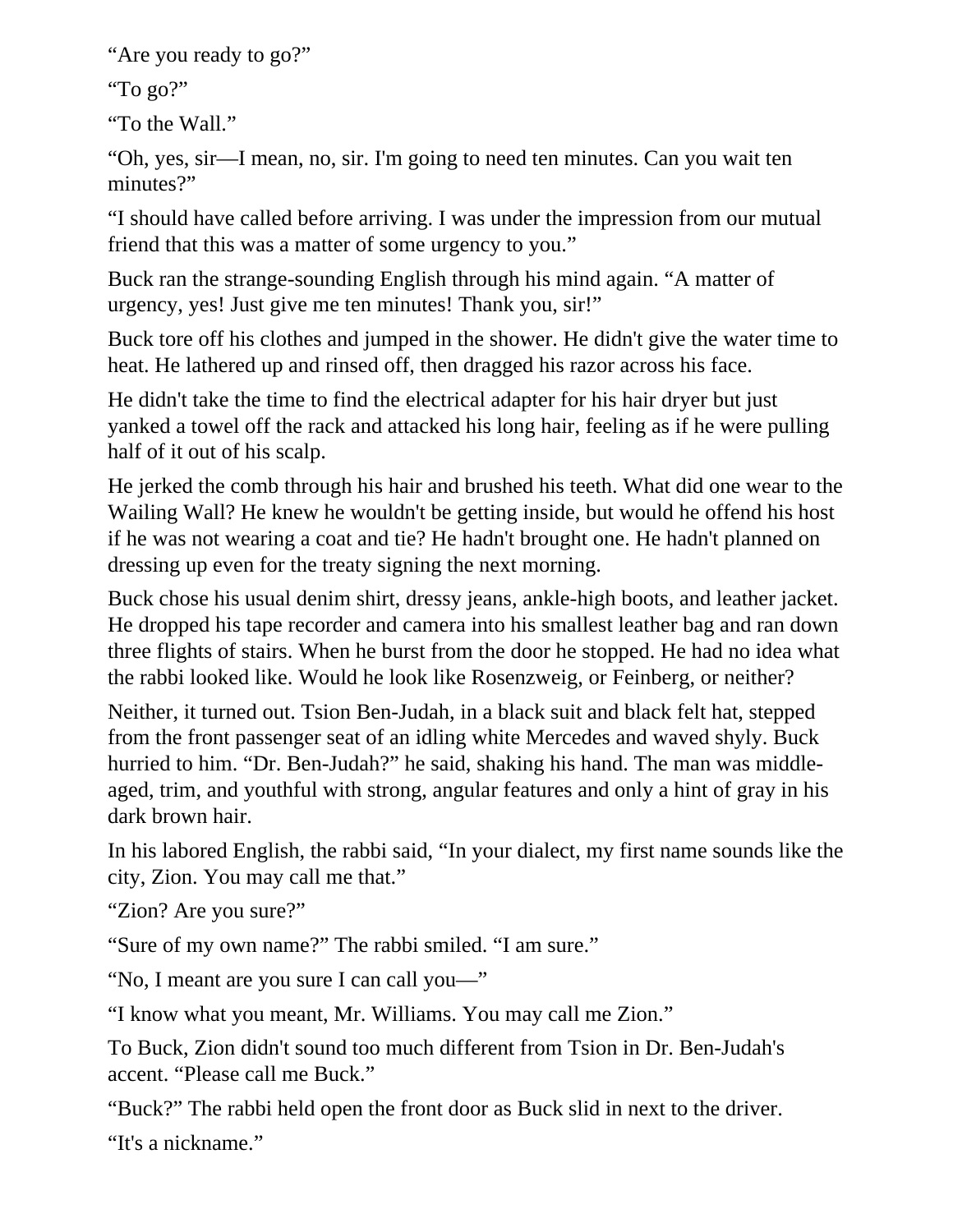"All right, Buck. The driver understands no English."

Buck turned to see the driver with his hand extended. Buck shook it and the man said something totally unintelligible. Buck merely smiled and nodded. Dr. Ben-Judah spoke to the driver in Hebrew, and they pulled away.

"Now, Buck," the rabbi said as Buck turned in his seat to face him, "Dr. Rosenzweig said you wanted access to the Wailing Wall, which you understand is impossible. I can get you close enough to the two witnesses so that you can get their attention if you dare."

"The two witnesses? You call them the two witnesses? That's what my friends and  $I_{\longrightarrow}$ "

Dr. Ben-Judah held up both hands and turned his head away, as if to indicate that was a question he would not answer or comment on. "The question is, do you dare?"

"I dare."

"And you will not hold me personally responsible for anything that might happen to you."

"Of course not, but I would like to interview you, too."

The hands came up yet again. "I made quite clear to the press, and to Dr. Rosenzweig, that I am not granting any interviews."

"Just some personal information, then. I won't ask about your research, because I am sure after boiling down three years into a one-hour presentation, you'll explain your conclusions fully tomorrow afternoon."

"Precisely. As for personal information, I am forty-four years old. I grew up in Haifa, the son of an Orthodox rabbi. I have two doctorates, one in Jewish history and one in ancient languages. I have studied and taught my whole life and consider myself more of a scholar and historian than an educator, though my students have been most kind in their evaluations. I think and pray and read mostly in Hebrew, and I am embarrassed to speak English so poorly, especially in an egalitarian country like this. I know English grammar and syntax better than most Englishmen and certainly most Americans, present company excepted I'm sure, but I have never had the time to practice, let alone perfect, my diction. I married only six years ago and have two teenage stepchildren, a boy and a girl.

"A little over three years ago, I was commissioned by a state agency to conduct an exhaustive study of the messianic passages so the Jews would recognize Messiah when he comes. This has been the most rewarding work of my life. In the process I added Greek and Aramaic to the list of my mastered languages, which now number twenty-two. I am excited about the completion of the work and eager to share my findings with the world by television. I don't pretend that the program will compete with anything containing sex, violence, or humor, but I expect it will be controversial nonetheless."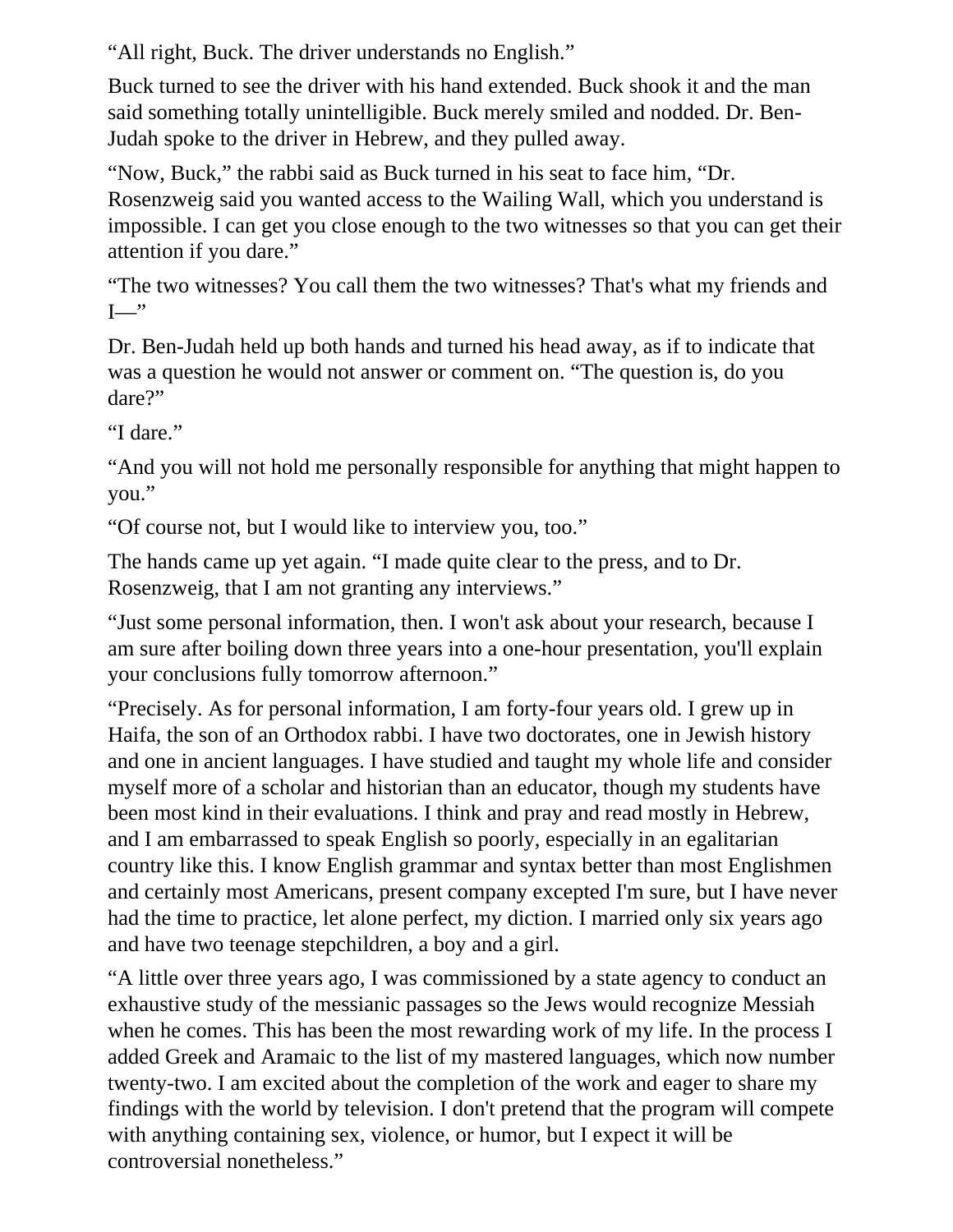"I don't know what else to ask," Buck admitted.

"Then we can be done with the interview and get on with the business at hand."

"I am curious about your taking the time to do this."

"Dr. Rosenzweig is a mentor, one of my most beloved colleagues. A friend of his is a friend of mine."

"Thank you."

"I admire your work. I read the articles about Dr. Rosenzweig that you have done, and many others, too. Besides, the men at the Wall intrigue me as well. Perhaps with my language proficiency we will be able to communicate with them. So far, all I have seen them do is communicate with the masses who assemble. They speak to people who threaten them, but otherwise, I know of no individual who has spoken with them."

The Mercedes parked near some tour buses, and the driver waited as Dr. Ben-Judah and Buck mounted a set of stairs to take in the view of the Wailing Wall, the Temple Mount, and everything in between. "These are the largest crowds I have seen," the rabbi said.

"But they are so quiet," Buck whispered.

"The two preachers do not use microphones," Dr. Ben-Judah explained. "People make noise at their own peril. So many want to hear what the men have to say that others threaten those who cause any distraction."

"Do the two ever take a break?"

"Yes, they do. Occasionally one will move around the side of that little building there and lie on the ground near the fence. They will often trade off resting and speaking. The men who were consumed by fire recently actually tried to attack them there from outside the fence when they both rested. That is why no one approaches them there."

"That might be my best opportunity," Buck said.

"That was my thinking."

"You will go with me?"

"Only if we make it plain we mean them no harm. They have killed at least six and have threatened many more. A friend of mine stood on this very spot the day they burned up four attackers, and he swears the fire came from their mouths."

"Do you believe that?"

"I have no reason to doubt my friend, though we are several hundred feet away."

"Is there a better time than another to approach, or should we just play that by ear?"

"I propose we join the crowds first."

They descended the stairs and moved toward the Wall. Buck was impressed that the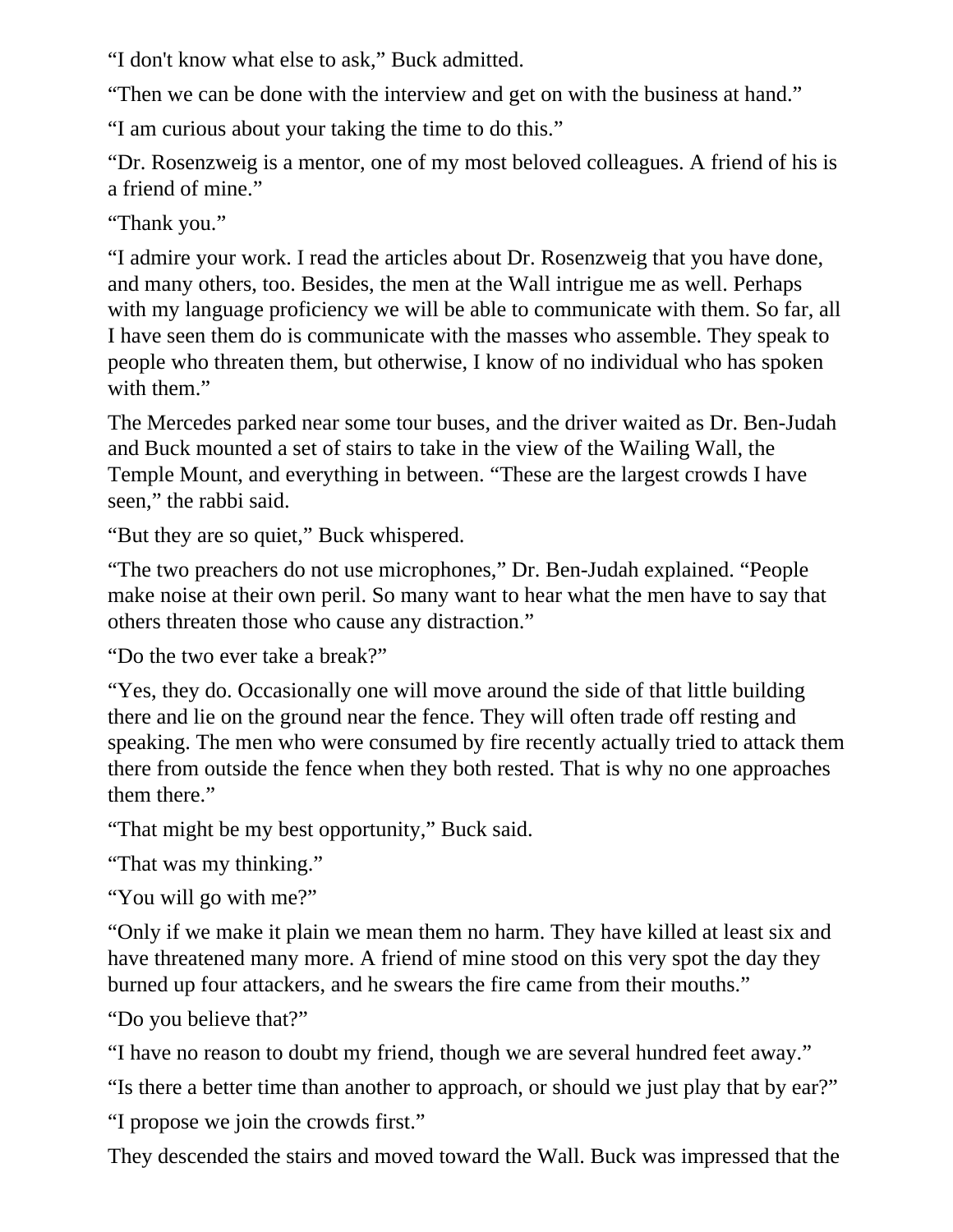crowd seemed so reverential. Within forty or fifty feet of the preachers were Orthodox rabbis, bowing, praying, sliding written prayers into the cracks between the stones in the Wall. Occasionally one of the rabbis would turn toward the witnesses and shake his fist, crying out in Hebrew, only to be shushed by the crowd. Sometimes one of the preachers would respond directly.

As Buck and Dr. Ben-Judah reached the edge of the crowd, a rabbi at the Wall fell to his knees, his eyes toward heaven, and howled out a prayer in anguish.

"Silence!" shouted one of the preachers, and the rabbi wept bitterly. The preacher turned to the crowd. "He beseeches almighty God to strike us dead for blaspheming his name! But he is as the Pharisees of old! He does not recognize the one who was God and is God and shall be God now and forevermore! We come to bring witness to the Godship of Jesus Christ of Nazareth!"

With that, the crying rabbi prostrated himself and hid his face, rocking in humiliation at the wickedness of what he heard.

Dr. Ben-Judah whispered to Buck, "Would you like me to translate?"

"Translate what? The prayer of the rabbi?"

"And the response of the preacher."

"I understood the preacher."

Dr. Ben-Judah looked puzzled. "If I had known you were fluent in Hebrew, it would have been much easier for me to communicate with you."

"I'm not. I didn't understand the prayer, but the preacher spoke to the crowd in English."

Ben-Judah shook his head. "My mistake," he said. "Sometimes I forget what language I'm in. But there! Right now! He's speaking in Hebrew again. He's saying—"

"Sir, sorry to interrupt. But he is speaking in English. There is a Hebraic accent, but he is saying, 'And now unto Him who is able to keep you from falling ... "

"You understand that?!"

"Of course."

The rabbi looked shaken. "Buck," he whispered ominously, "he is speaking in Hebrew."

Buck turned and stared at the two witnesses. They took turns speaking, sentence by sentence. Buck understood every word in English. Ben-Judah touched him lightly and he followed the rabbi deeper into the crowd. "English?" Ben-Judah asked a Hispanic-looking man who stood with a woman and three teenagers.

"Español," the man responded apologetically.

Dr. Ben-Judah immediately began conversing with him in Spanish. The man kept nodding and answering in the affirmative. The rabbi thanked him and moved on. He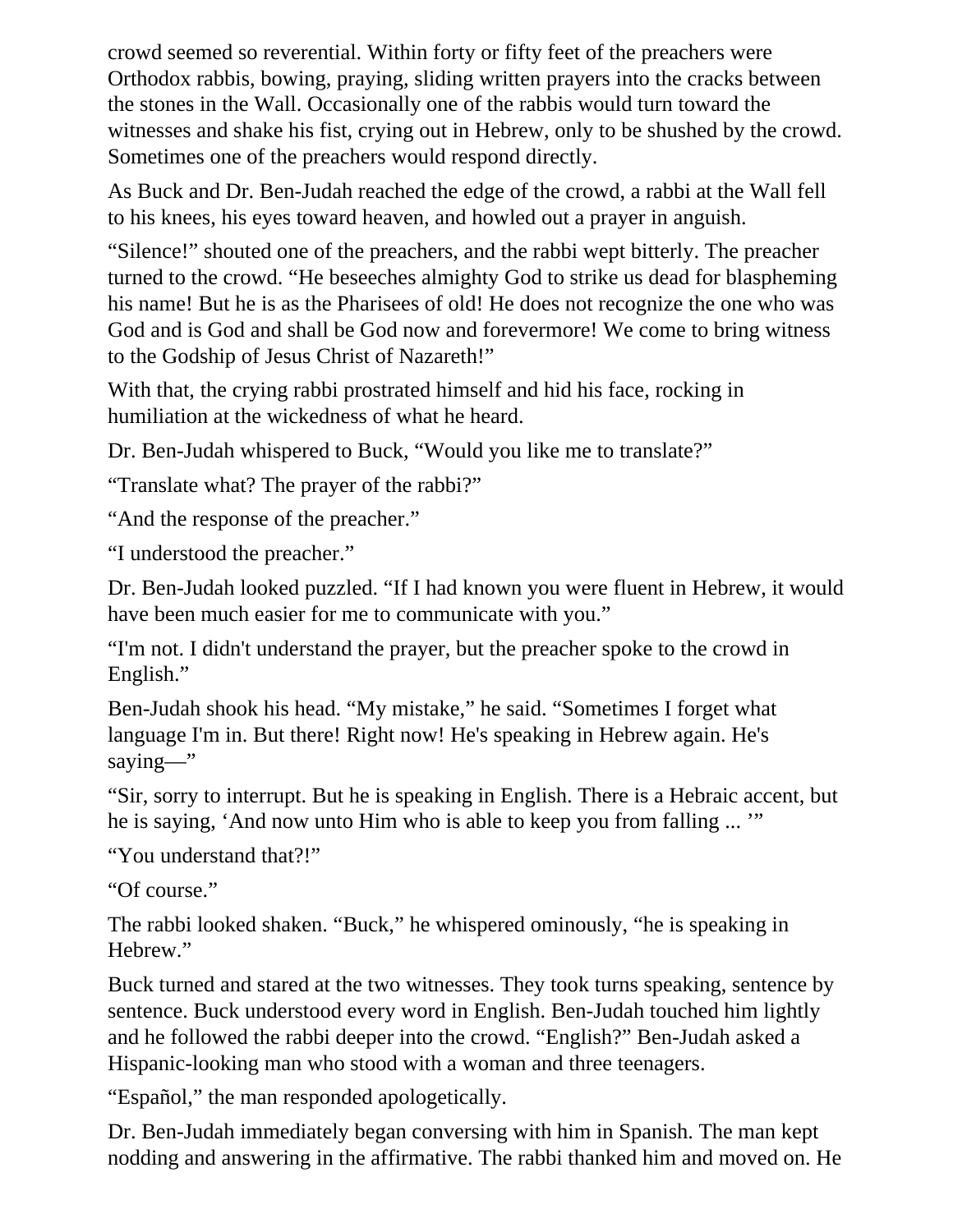found a Norwegian and spoke to him in his native tongue, then some Asians. He grabbed Buck's arm tight and pulled him away from the crowd and closer to the preachers. They stopped about thirty feet from the two men, separated by a fence of wrought-iron bars.

"These people are hearing the preachers in their own languages!" Ben-Judah shuddered. "Truly this is of God!"

"Are you sure?"

"No question. I hear them in Hebrew. You hear them in English. The family from Mexico knows only a little English but no Hebrew. The man from Norway knows some German and some English, but no Hebrew. He hears them in Norwegian. Oh God, oh God," the rabbi added, and Buck knew it was out of reverence. He was afraid Ben-Judah might collapse.

"Ayeee!" A young man wearing boots, khaki slacks, and a white T-shirt came screaming through the crowd. People fell to the ground when they saw his automatic weapon. He wore a gold necklace, and his black hair and beard were unkempt. His dark eyes were ablaze as he rattled off a few rounds into the air, which cleared a path for him directly to the preachers.

He shouted something in an Eastern dialect Buck did not understand, but as he lay on the pavement peeking out from under his arms, Rabbi Ben-Judah whispered, "He says he's on a mission from Allah."

Buck reached into his bag and turned on the tape recorder as the man ran to the front of the crowd. The two witnesses stopped preaching and stood shoulder to shoulder, glaring at the gunman as he approached. He ran full speed, firing as he ran, but the preachers stood rock solid, not speaking, not moving, arms crossed over their ragged robes. When the young man got to within five feet of them, he seemed to hit an invisible wall. He recoiled and flipped over backward, his weapon clattering away. His head smacked the ground first, and he lay groaning.

Suddenly one of the preachers shouted, "You are forbidden to come nigh to the servants of the Most High God! We are under his protection until the due time, and woe to anyone who approaches without the covering of Yahweh himself." And as he finished, the other breathed from his mouth a column of fire that incinerated the man's clothes, consumed his flesh and organs, and in seconds left a charred skeleton smoking on the ground. The weapon melted and was fused to the cement, and the man's molten necklace dripped gold through the cavity in his chest.

Buck lay on his stomach, his mouth agape, his hand on the back of the rabbi, who shuddered uncontrollably. In the distance families ran screaming toward their cars and buses while Israeli soldiers approached the Wall slowly, weapons at the ready.

One of the preachers spoke. "No one need fear us who comes to listen to our testimony to the living God! Many have believed and received our report. Only those who seek to do us harm shall die! Fear not!"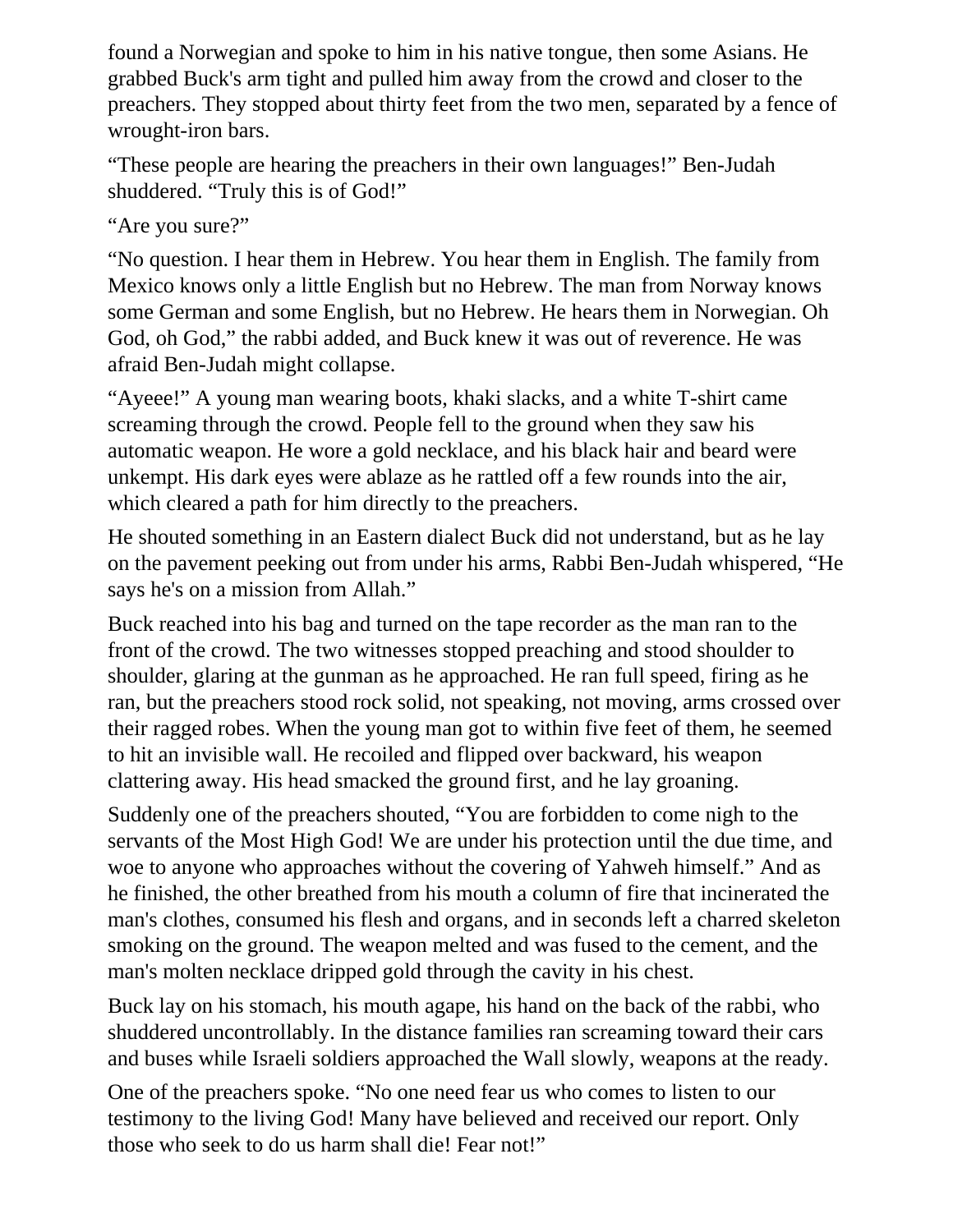Buck believed him. He wasn't sure the rabbi did. They stood and began to move away, but the eyes of the witnesses were on them. Israeli soldiers shouted at them from the edge of the plaza. "The soldiers are telling us to move away slowly," Dr. Ben-Judah translated.

"I want to stay," Buck said. "I want to talk to these men."

"Did you not see what just happened?"

"Of course, but I also heard them say they meant no harm to sincere listeners."

"But are you a sincere listener, or are you just a journalist looking for a scoop?"

"I'm both," Buck admitted.

"God bless you," the rabbi said. He turned and spoke in Hebrew to the two witnesses as Israeli soldiers shouted at him and Buck all the more. Buck and Ben-Judah backed away from the preachers, who now stood silent.

"I told them we would meet them at ten o'clock tonight behind the building where they occasionally rest. Will you be able to join me?"

"Like I would pass that up," Buck said.

Rayford returned from a quiet dinner with part of his new crew to an urgent message from Chloe. It took him a few minutes to get through, wishing she had given him some indication of what was wrong. It wasn't like her to say something was urgent unless it really was. She picked up the phone on the first ring.

```
"Hello?" she said. "Buck? Dad?"
```
"Yeah, what's up?"

"How's Buck?"

"I don't know. I haven't seen him yet."

"Are you going to?"

"Well, sure, I suppose."

"Do you know what hospital he's in?"

"What?"

"You didn't see it?"

"See what?"

"Dad, it was just on the morning news here. The two witnesses at the Wailing Wall burned some guy to death, and everybody around hit the ground. One of the last two lying there was Buck."

"Are you sure?"

"No question."

"Do you know for certain he was hurt?"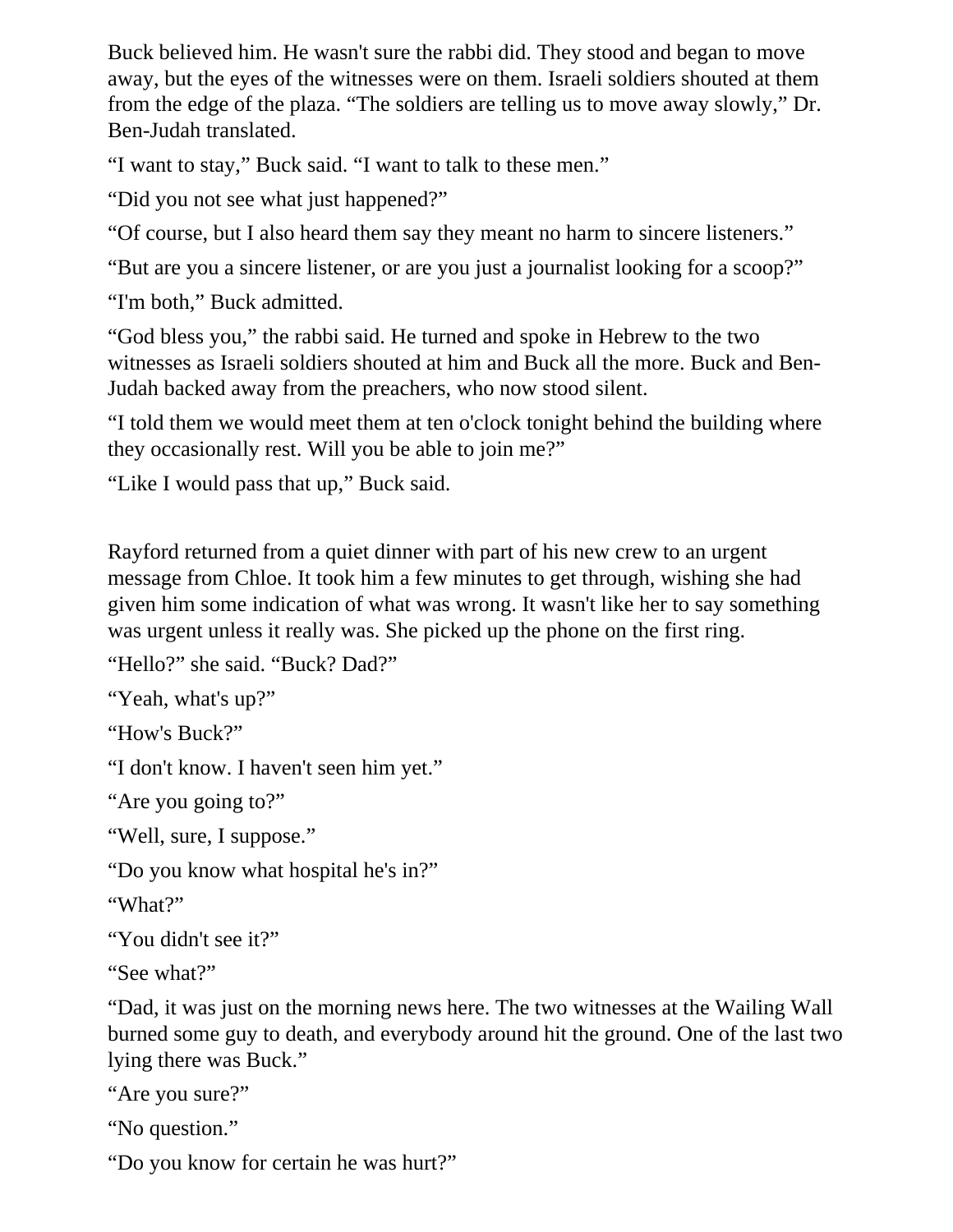"No! I just assumed. He was just lying there next to a guy in a black suit whose hat had fallen off."

"Where's he staying?"

"At the King David. I left a message for him. They said they had his key, so he was out. What does that mean?"

"Some people leave their keys at the desk whenever they go out. It doesn't mean anything special. I'm sure he'll call you."

"Isn't there some way you can find out if he was hurt?"

"I'll try. Let's leave it this way: If I find out anything either way, I'll call you. No news will be good news, at least."

Buck's knees felt like jelly. "Are you all right, Rabbi?"

"I'm fine," Dr. Ben-Judah said, "but I am nearly overcome."

"I know the feeling."

"I want to believe those men are of God."

"I believe they are," Buck said.

"Do you? Are you a student of the Scriptures?"

"Only recently."

"Come. I want to show you something."

When they got back to the car, the rabbi's driver stood with his door open, ashen faced. Tsion Ben-Judah spoke reassuringly to him in Hebrew, and the man kept looking past him to Buck. Buck tried to smile.

Buck got into the front seat, and Ben-Judah quietly guided the driver to park as close as possible to the Golden Gate at the east of the Temple Mount. He invited Buck to walk with him to the gate so he could interpret the Hebrew graffiti. "See here," he said. "It says, 'Come Messiah.' And here, 'Deliver us.' And there, 'Come in triumph.'

"My people have longed for and prayed for and watched and waited for our Messiah for centuries. But much of Judaism, even in the Holy Land, has become secular and less biblically oriented. My research project was assigned almost as an inevitability. People have lost sight of exactly what or whom they are looking for, and many have given up.

"And to show you how deep runs the animosity between the Muslim and the Jew, look at this cemetery the Muslims have built just outside the fence here."

"What's the significance?"

"Jewish tradition says that in the end times, Messiah and Elijah will lead the Jews to the temple in triumph through the gate from the east. But Elijah is a priest, and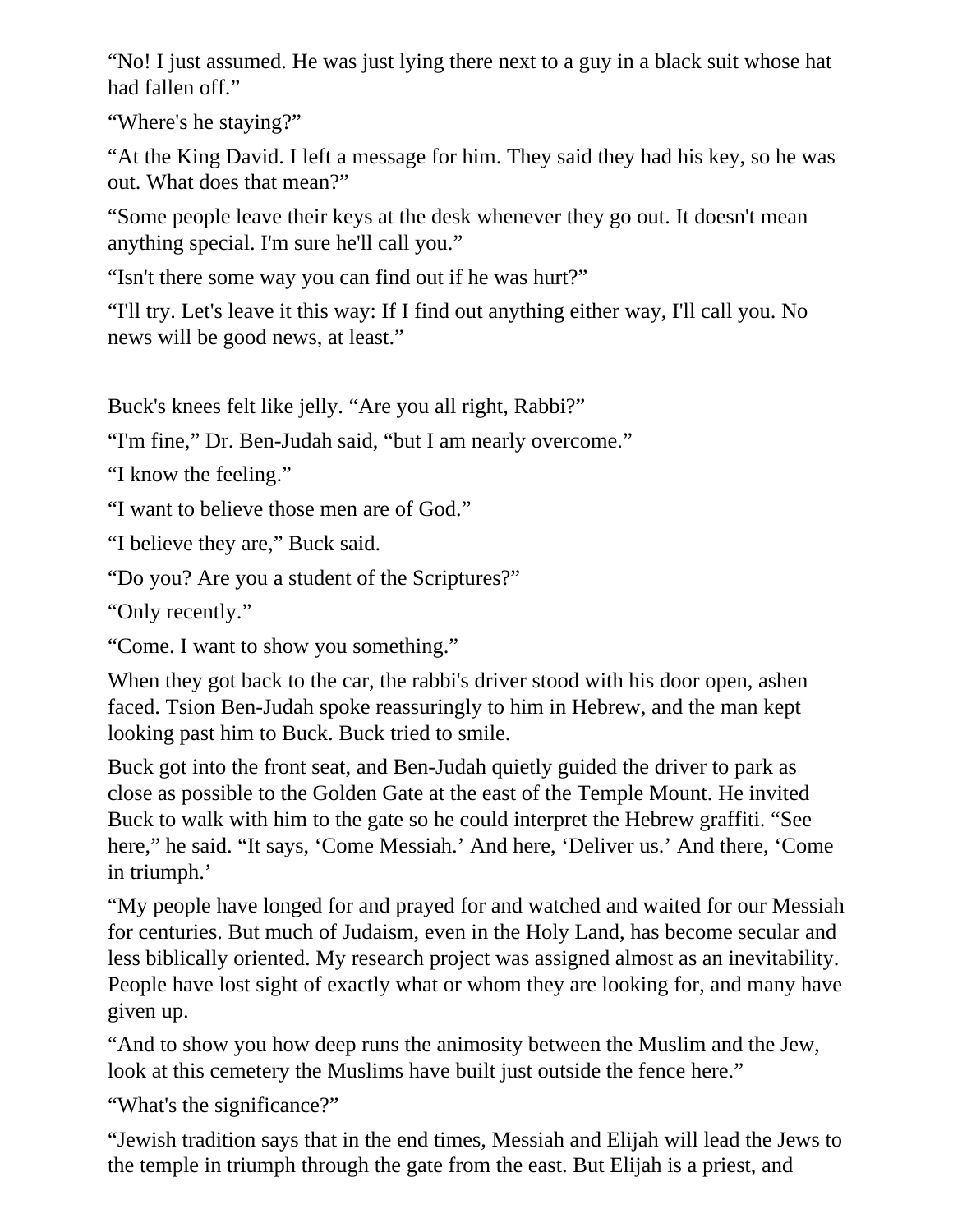walking through a graveyard would defile him, so the Muslims have put one here to make the triumphal entry impossible."

Buck reached for his tape recorder and was going to ask the rabbi to repeat that tidbit of history, but he noticed it was still running. "Look at this," Buck said. "I got the attack on tape."

He rewound the machine to where they heard gunfire and screaming. Then the man fell and the weapon clattered. In his mind's eye, Buck recalled the blast of fire coming from the witness's mouth. On the tape it sounded like a strong gust of wind. More screaming. Then the preachers shouted loudly in a language Buck couldn't understand.

"That's Hebrew!" Rabbi Ben-Judah said. "Surely you hear that!"

"They spoke in Hebrew," Buck acknowledged, "and the tape recorder picked it up in Hebrew. But I heard it in English as sure as I'm standing here."

"You did say you heard them promise no harm to anyone who came only to listen to their testimony."

"I understood every word."

The rabbi closed his eyes. "The timing of this is very important to my presentation."

Buck walked back to the car with him. "I need to tell you something," he said. "I believe your Messiah has already come."

"I know you do, young man. I will be interested to hear what the two preachers say when you tell them that."

Rayford checked with Steve Plank to see if his people had heard any more about another death at the Wailing Wall. He didn't ask specifically about Buck, still not wanting to let on about their friendship.

"We heard all about it," Plank said angrily. "The secretary-general believes those two should be arrested and tried for murder. He doesn't understand why the Israeli military seems so impotent."

"Maybe they're afraid of being incinerated."

"What chance would those two have against a sniper with a high-powered weapon? You close the place down, clear out the innocent bystanders, and shoot those two dead. Use a grenade or even a missile if you have to."

"That's Carpathia's idea?"

"Straight from the horse's mouth," Plank said.

"Spoken like a true pacifist."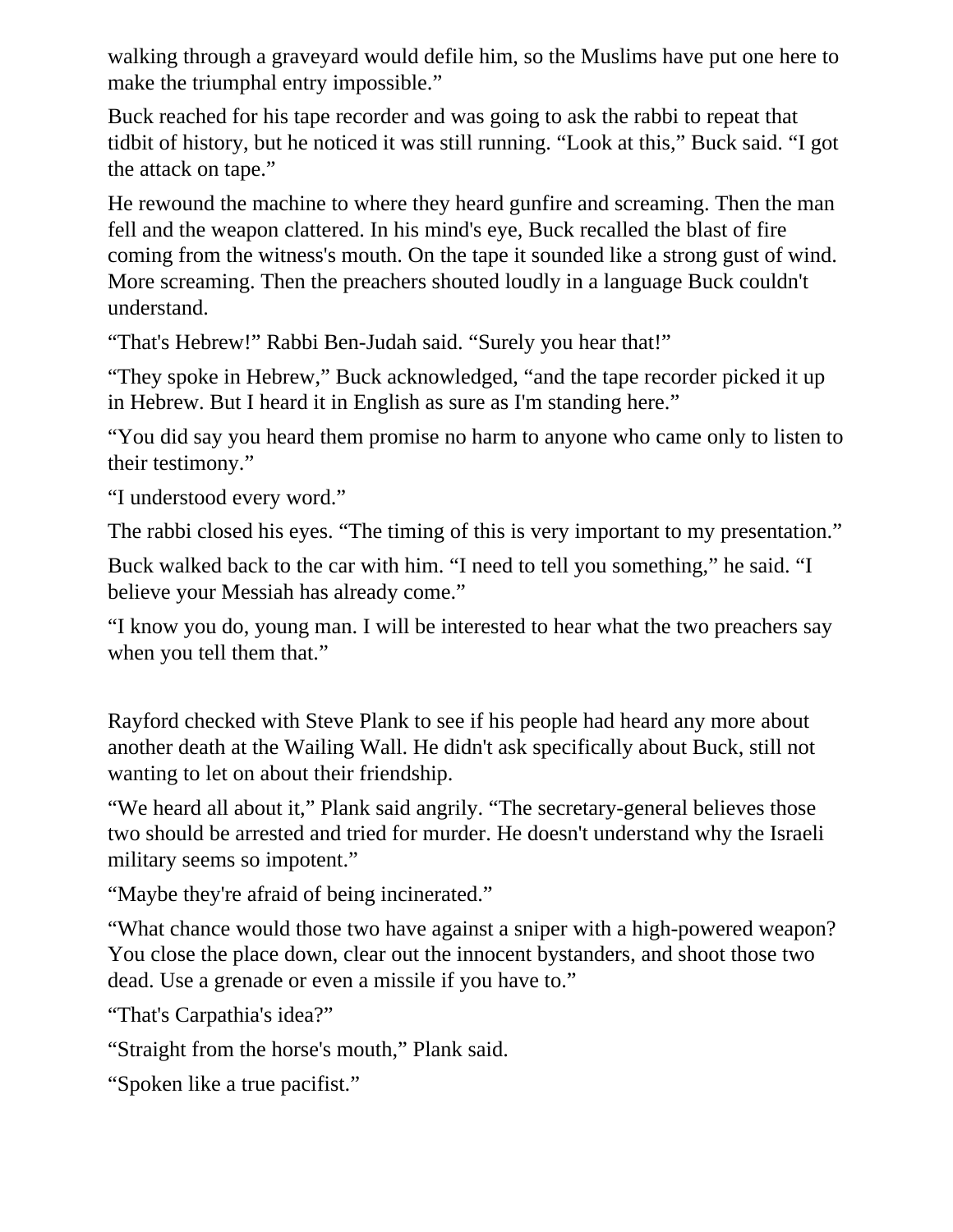## **CHAPTER FIFTEEN**

Rayford watched the news and was certain Chloe had been correct. It had indeed been Buck Williams, not more than thirty feet from the witnesses and even closer to the gunman, who was now little more than charred bones on the pavement. But Israeli television stayed with the images longer, and after watching the drama a few times, Rayford was able to take his eyes from the firebreathing witnesses and watch the edge of the screen. Buck rose quickly and helped the dark-suited man next to him. Neither appeared hurt.

Rayford dialed the King David Hotel. Buck was still out, so Rayford took a cab to the King David and sat waiting in the lobby. Knowing better than to be seen with Buck, he planned to slip away to a house phone as soon as he saw him.

"In the long history of Judaism," Rabbi Ben-Judah was saying, "there have been many evidences of the clear hand of God. More during Bible times, of course, but the protection of Israel against all odds in modern wars is another example. The destruction of the Russian Air Force, leaving the Holy Land unscathed, was plainly an act of God."

Buck turned in the seat of the car. "I was here when it happened."

"I read your account," Ben-Judah said. "But by the same token, Jews have learned to be skeptical of what appears to be divine intervention in their lives. Those who know the Scriptures know that while Moses had the power to turn a stick into a snake, so did Pharaoh's magicians. They could also imitate Moses' turning water into blood. Daniel was not the only dream-interpreter in the king's court. I tell you this only to explain why these two preachers are being looked upon with such suspicion. Their acts are mighty and terrible, but their message an anathema to the Jewish mind."

"But they are talking about the Messiah!" Buck said.

"And they seem to have the power to back up their statements," Ben-Judah said. "But the idea of Jesus having been the Jewish Messiah is thousands of years old. His very name is as profane to the Jew as racial slurs and epithets are to other minorities."

"Some have become believers here," Buck said. "I've seen it on the news, people bowing and praying before the fence, becoming followers of Christ."

"At great cost," the rabbi said. "And they are very much in the minority. No matter how impressive are these witnesses of Christ, you will not see significant numbers of Jews convert to Christianity."

"That's the second time you have referred to them as witnesses," Buck said. "You know that this is what the Bible—"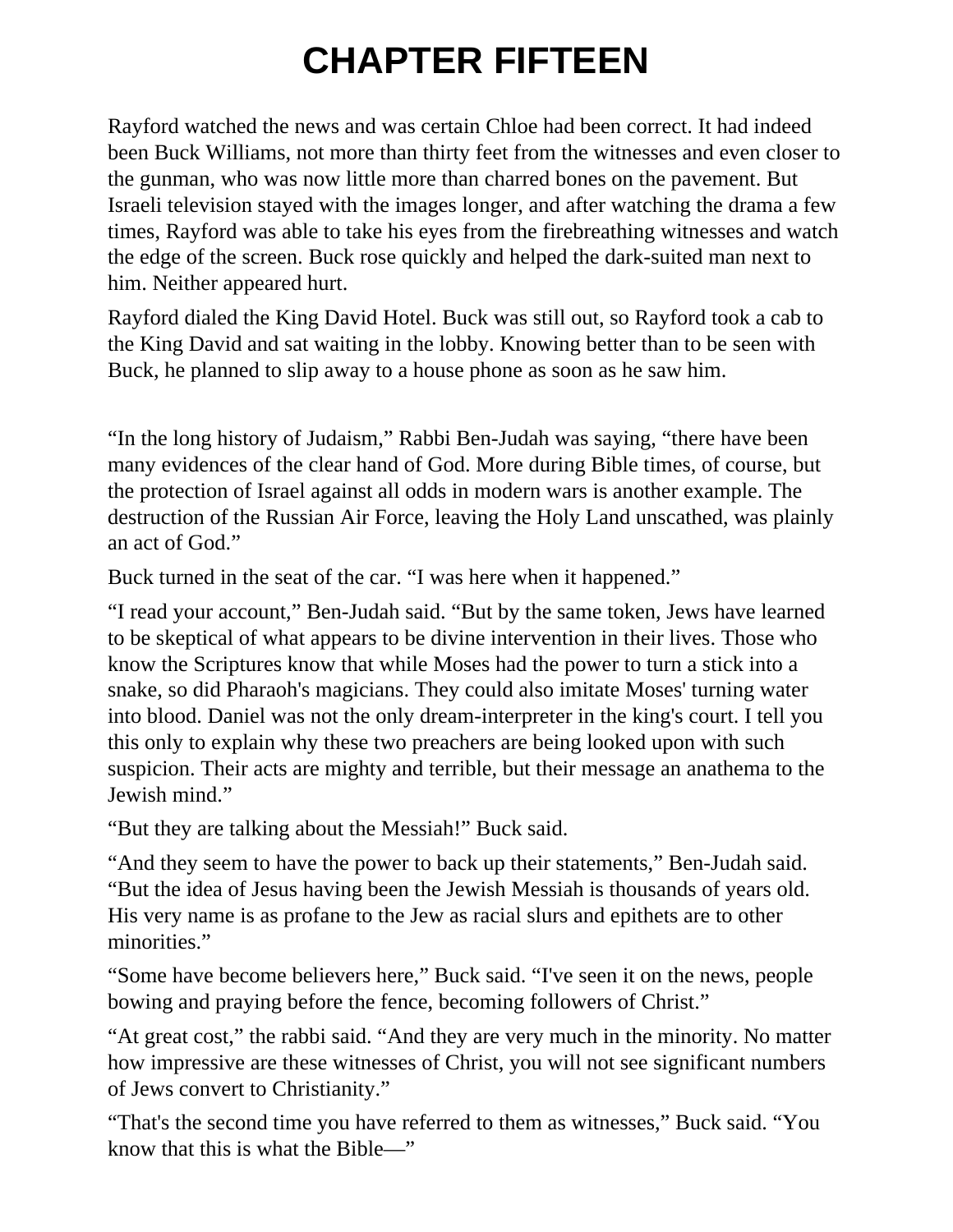"Mr. Williams," Rabbi Ben-Judah interrupted, "do not mistake me for a scholar of only the Torah. You must realize that my study has included the sacred works of all the major religions of the world."

"But what do you make of it, then, if you know the New Testament?"

"Well, first of all, you may be overstating it to say that I 'know' the New Testament. I cannot claim to know it the way I know my own Bible, having become steeped in the New Testament mostly only within the last three years. But secondly, you have now crossed over the line journalistically."

"I'm not asking as a journalist!" Buck said. "I'm asking as a Christian!"

"Don't mistake being a Gentile for being a Christian," the rabbi said. "Many, many people consider themselves Christians because they are not Jewish."

"I know the difference," Buck said. "Friend to friend, or at least acquaintance to acquaintance, with all your study, you must have come to some conclusions about Jesus as the Messiah."

The rabbi spoke carefully. "Young man, I have not released one iota of my findings to anyone in three years. Even those who commissioned and sponsored my study do not know what conclusions I have drawn. I respect you. I admire your courage. I will take you back to the two witnesses tonight as I promised. But I will not reveal to you any of what I will say on television tomorrow."

"I understand," Buck said. "More people may be watching than you think."

"Perhaps. And maybe I was being falsely modest when I said the program would not likely compete with the normal fare. CNN and the state agency that commissioned my study have cooperated in an international effort to inform Jews on every continent of the coming program. They tell me the audience in Israel will be only a fraction of the Jewish viewers around the world."

Rayford was reading the *International Tribune* when Buck hurried past him to the desk and retrieved his key and a message. Rayford loudly rattled the paper as he lowered it, and when Buck glanced his way Rayford motioned he would call him. Buck nodded and went upstairs.

"You'd better call Chloe," Rayford said when he reached Buck on the house phone a couple of minutes later. "Are you all right?"

"I'm fine. Rayford, I was right there!"

"I saw you."

"The rabbi I was with is a friend of Rosenzweig. He's the one who'll be on TV tomorrow afternoon. Get anyone you can to watch that. He's a really interesting guy."

"Will do. I promised Chloe one of us would call her as soon as I knew anything."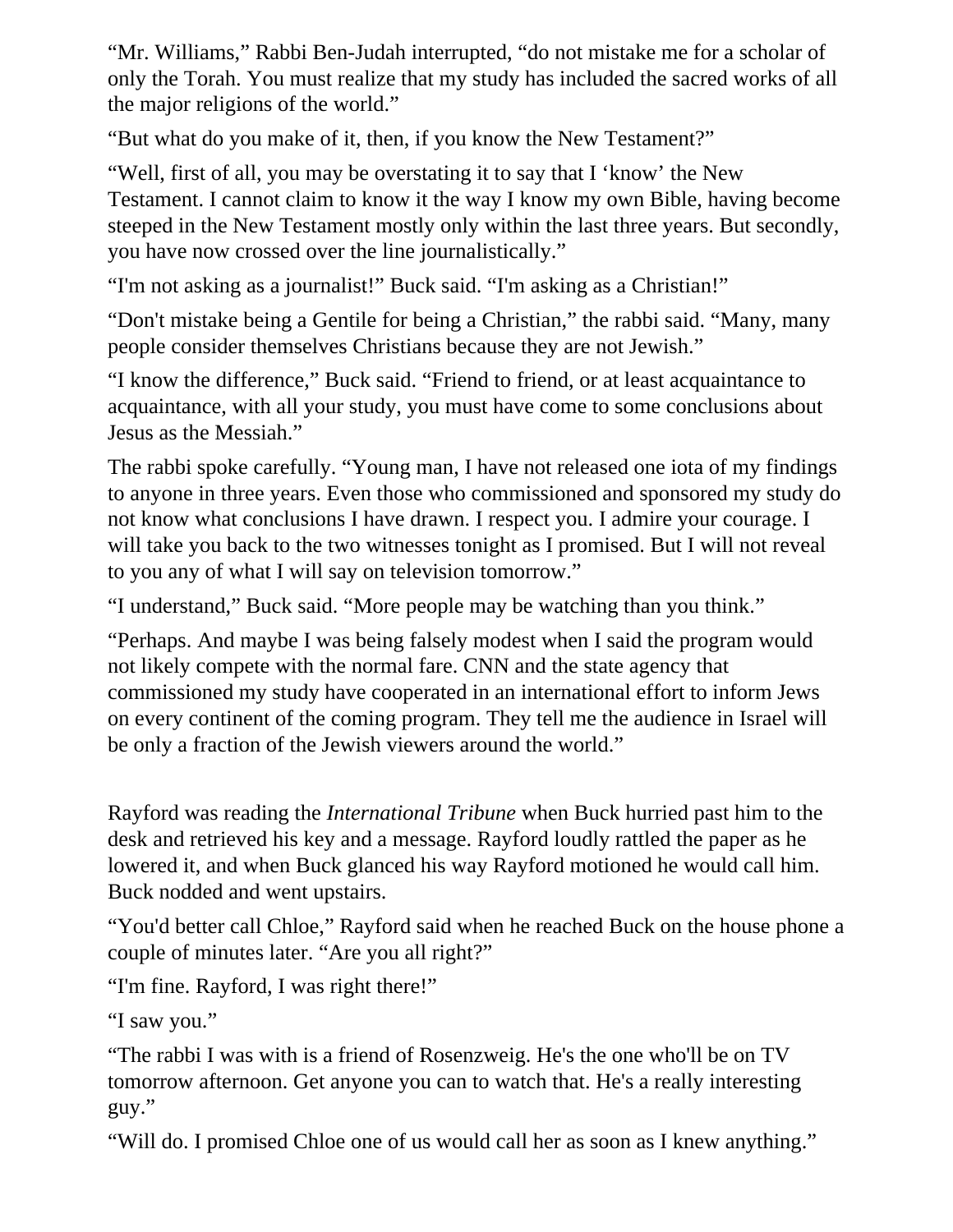```
"She saw it?"
"Yeah, on the morning news."
"I'll call her right now."
```
Buck placed the call through the hotel operator and hung up, waiting for the call that would tell him his party was on the line. Meanwhile he slumped on the edge of the bed and lowered his head. He shuddered at what he had seen. How could the rabbi have seen the same, heard the same, and then imply that these men could just as easily be magicians or seers as from God?

The phone rang. "Yes!"

"Buck!"

"I'm here, Chloe, and I'm fine."

"Oh, thank God."

"Well, thank you!"

Chloe sounded emotional. "Buck, those witnesses know the difference between believers and their enemies, don't they?"

"I sure hope so. I'll find out tonight. The rabbi is taking me back to see them."

"Who's the rabbi?"

Buck told her.

"Are you sure it's wise?"

"Chloe, it's the chance of a lifetime! No one has spoken to them individually."

"Where does the rabbi stand?"

"He's Orthodox, but he knows the New Testament, too, at least intellectually. Be sure you and Bruce watch tomorrow afternoon—well, it would be six hours earlier for you, of course. Tell everybody in the church to watch. It should be interesting. If you want to watch the covenant signing first, you're going to have to be up early."

"Buck, I miss you."

"I miss you too. More than you know."

Rayford returned to his hotel to find an envelope from Hattie Durham. The note inside read:

Captain Steele, this is no practical joke. The secretary-general wanted you to have the enclosed ticket to the festivities tomorrow morning and to express to you how impressed he was with the service on *Global Community One.* While he may not be able to speak with you personally until tomorrow afternoon on the way to Baghdad,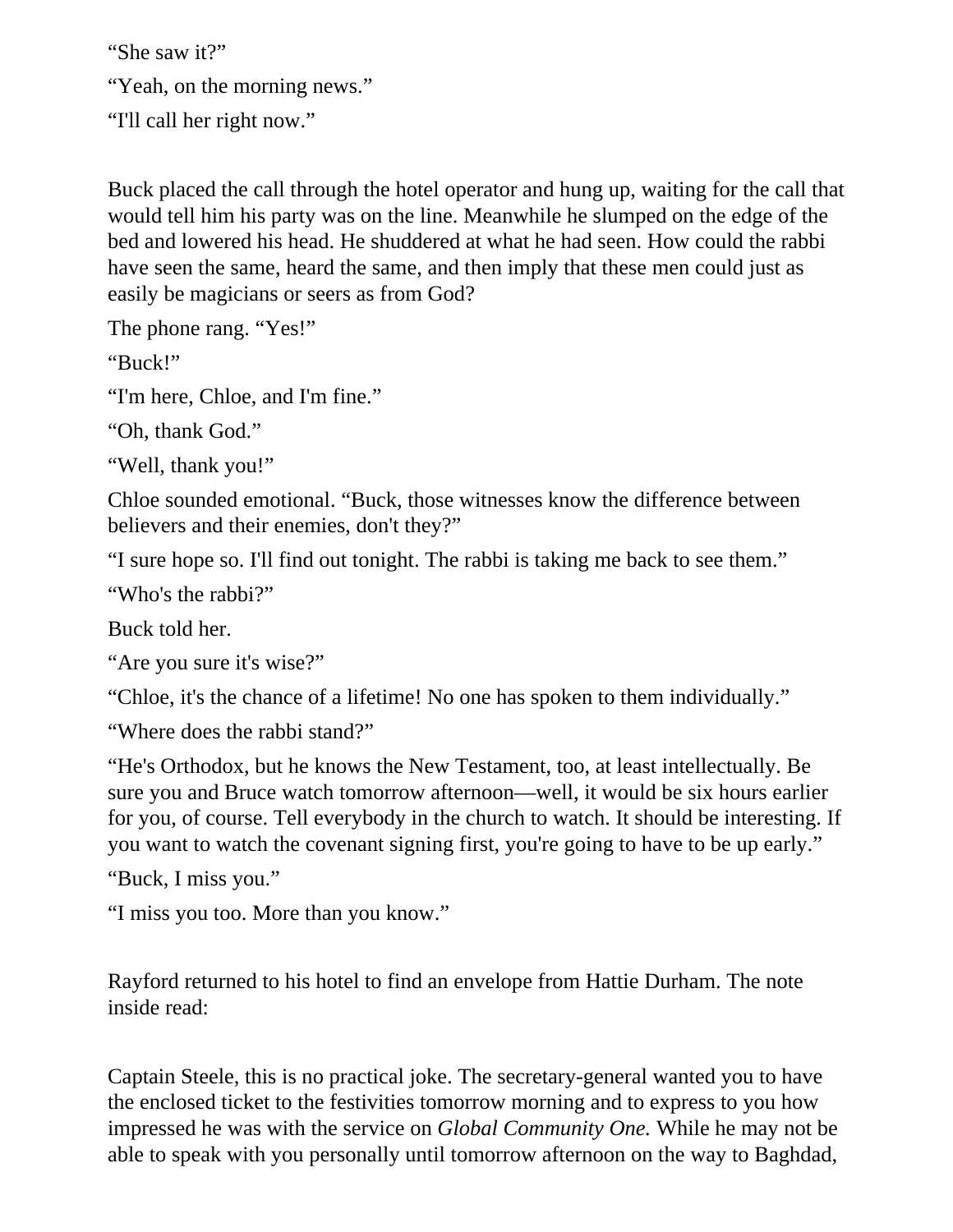he thanks you for your service. And so do I. Hattie D.

Rayford slid the ticket into his passport wallet and threw the note in the trash.

Buck, still out of kilter with the time change and the trauma of the morning, tried to get a few hours sleep before dinner. He dined alone, eating lightly and wondering if there had ever been such a thing as protocol for meeting with two men sent from God. Were they human? Were they spirits? Were they, as Bruce believed, Elijah and Moses? They called each other Eli and Moishe. Could they be thousands of years old? Buck was more anxious about talking with them than he had ever been about interviewing a head of state or even Nicolae Carpathia.

The evening would be chilly. Buck put on a wool sport coat with a heavy lining and pockets big enough that he wouldn't need a bag. He took only pen and pad and tape recorder and reminded himself to check with Jim Borland and others at the *Weekly*  to be sure photographers were at least getting long shots of the two when they preached.

At 9:45 Rayford sat straight up in his bed. He had dozed in his clothes with the television droning, but something had caught his attention. He'd heard the word *Chicago,* maybe *Chicago Tribune,* and it roused him. He began changing to his pajamas as he listened. The newscaster was summarizing a major story out of the United States.

"The secretary-general is out of the country this weekend and unavailable for comment, but media moguls from around the world are corroborating this report. The surprising legislation allows a nonelected official and an international nonprofit organization unrestricted ownership of all forms of media and opens the door to the United Nations, soon to be known as Global Community, to purchase and control newspapers, magazines, radio, television, cable, and satellite communications outlets.

"The only limit will be the amount of capital available to Global Community, but the following media are among many rumored to be under consideration by a buyout team from Global Community: *New York Times, Long Island News Day, USA Today, Boston Globe, Baltimore Sun, Washington Post, Atlanta Journal and Constitution, Tampa Tribune, Orlando Sentinel, Houston ...* "

Rayford sat on the edge of the bed and listened in disbelief. Nicolae Carpathia had done it—put himself in a position to control the news and thus control the minds of most of the people within his sphere of influence.

The newscaster droned on with the list: Turner Network News, the Cable News Network, the Entertainment and Sports Network, the Columbia Broadcast System, the American Broadcasting Corporation, the Fox Television Network, the National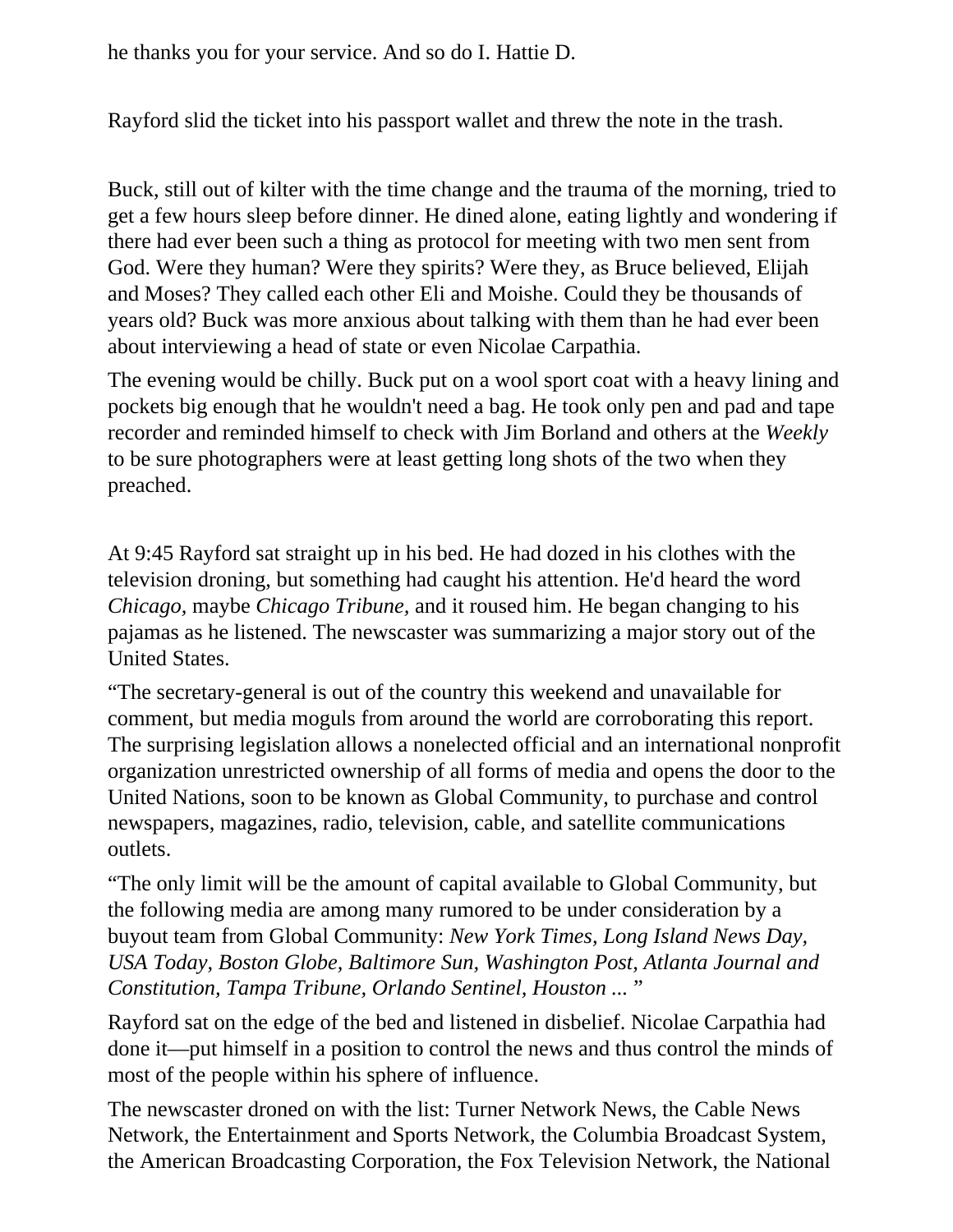Broadcasting Corporation, the Christian Broadcasting Network, the Family Radio Network, Trinity Broadcasting Network, Time-Warner, Disney, *U.S. News and World Report, Global Weekly, Newsweek, Reader's Digest,* and a host of other news and feature syndicates and magazine groups.

"Most shocking is the initial reaction from current owners, most of whom seem to welcome the new capital and say they take Global Community leader Nicolae Carpathia at his word when he pledges no interference."

Rayford thought about calling Buck. But surely he had heard the news before it had come over television. Someone from the *Global Weekly* staff would have had to have informed him, or at least he would have heard it from one of the hundreds of other media employees in Israel for the signing. But maybe everybody thought everybody else was calling Buck. Rayford didn't want him to be the last to find out.

He reached for the phone. But there was no answer in Buck's room.

A tentative crowd milled about in the darkness, some fifty yards from the Wailing Wall. Remains of the would-be assassin had been removed, and the local military commander told the news media that he and his charges were unable to take action "against two people who have no weapons, have touched no one, and who have themselves been attacked."

No one from the crowd seemed willing to move any closer, though the two preachers could be seen in the faint light, standing near one end of the Wall. They neither advanced nor spoke.

As Rabbi Tsion Ben-Judah's driver pulled into a nearly empty parking area, Buck was tempted to ask if the rabbi believed in prayer. Buck knew the rabbi would say he did, but Buck wanted to pray aloud for the protection of Christ, and that was simply something one would not ask an Orthodox rabbi to pray for. Buck prayed silently.

He and Tsion left the car and walked slowly and carefully, far around the small crowd. The rabbi walked with his hands clasped in front of him, and Buck couldn't help doing a double take when he noticed. It seemed an unusually pious and almost showy gesture—particularly because Ben-Judah had seemed disarmingly humble for one holding such a lofty position in religious academia.

"I am walking in a traditional position of deference and conciliation," the rabbi explained. "I want no mistakes, no misunderstanding. It is important to our safety that these men know we come in humility and curiosity. We mean them no harm."

Buck looked into the rabbi's eyes. "The truth is we are scared to death and don't want to give them any reason to kill us."

Buck thought he saw a smile. "You have a way of knifing to the truth," Ben-Judah said. "I am praying that we will both be healthy on the way back as well and able to discuss our shared experience here."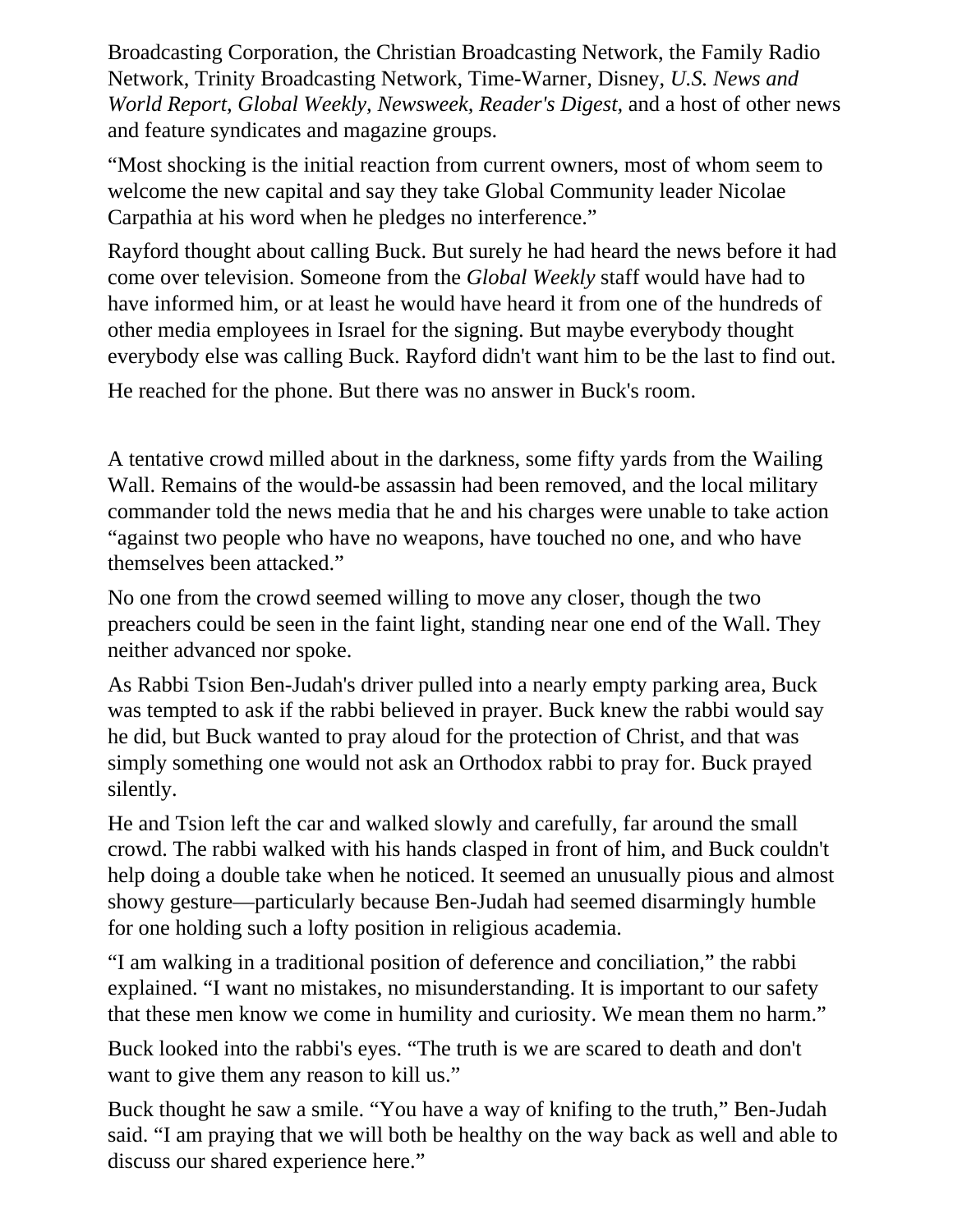*Me too*, Buck thought, but he said nothing.

Three Israeli soldiers stepped in front of Buck and the rabbi, and one spoke sharply in Hebrew. Buck began to reach for his press pass, then realized it carried no weight here. Tsion Ben-Judah moved forward and spoke earnestly and quietly to the leader, again in Hebrew. The soldier asked a few questions, sounding less hostile and more curious than at first. Finally he nodded, and they were able to pass.

Buck glanced back. The soldiers had not moved. "What was that all about?" he asked.

"They said only the Orthodox are allowed past a certain point. I assured them you were with me. I am always amused when the secular military tries to enforce religious laws. He warned me of what had happened earlier, but I told him we had an appointment and were willing to take the risk."

```
"Are we?" Buck asked lightly.
```
The rabbi shrugged. "Perhaps not. But we are going to proceed anyway, are we not? Because we said we would, and neither of us would miss this opportunity."

As they continued, the two witnesses stared at them from the end of the Wailing Wall, some fifty or so feet away. "We are headed for the fence over there," Ben-Judah said, pointing to the other side of the small building. "If they are still willing to meet us, they will come there, and we will have the fence between us."

"After what happened to the assassin today, that wouldn't be much help."

"We are not armed."

"How do they know?"

"They don't."

When Buck and Ben-Judah were within about fifteen feet of the fence, one of the witnesses held up a hand, and they stopped. He spoke, not at the top of his voice as Buck had always heard him before, but still in a sonorous tone. "We will approach and introduce ourselves," he said. The two men walked slowly and stood just inside the iron bars. "Call me Eli," he said. "And this is Moishe."

"English?" Buck whispered.

"Hebrew," Ben-Judah responded.

"Silence!" Eli said in a hoarse whisper.

Buck jumped. He recalled one of the two shouting at a rabbi to be silent earlier that day. A few minutes later another man lay dead and charred.

Eli motioned that Buck and Tsion could approach. They advanced to within a couple feet of the fence. Buck was struck by their ragged robes. The scent of ashes, as from a recent fire, hung about them. In the dim light from a distant lamp their long, sinewy arms seemed muscled and leathery. They had large, bony hands and were barefoot.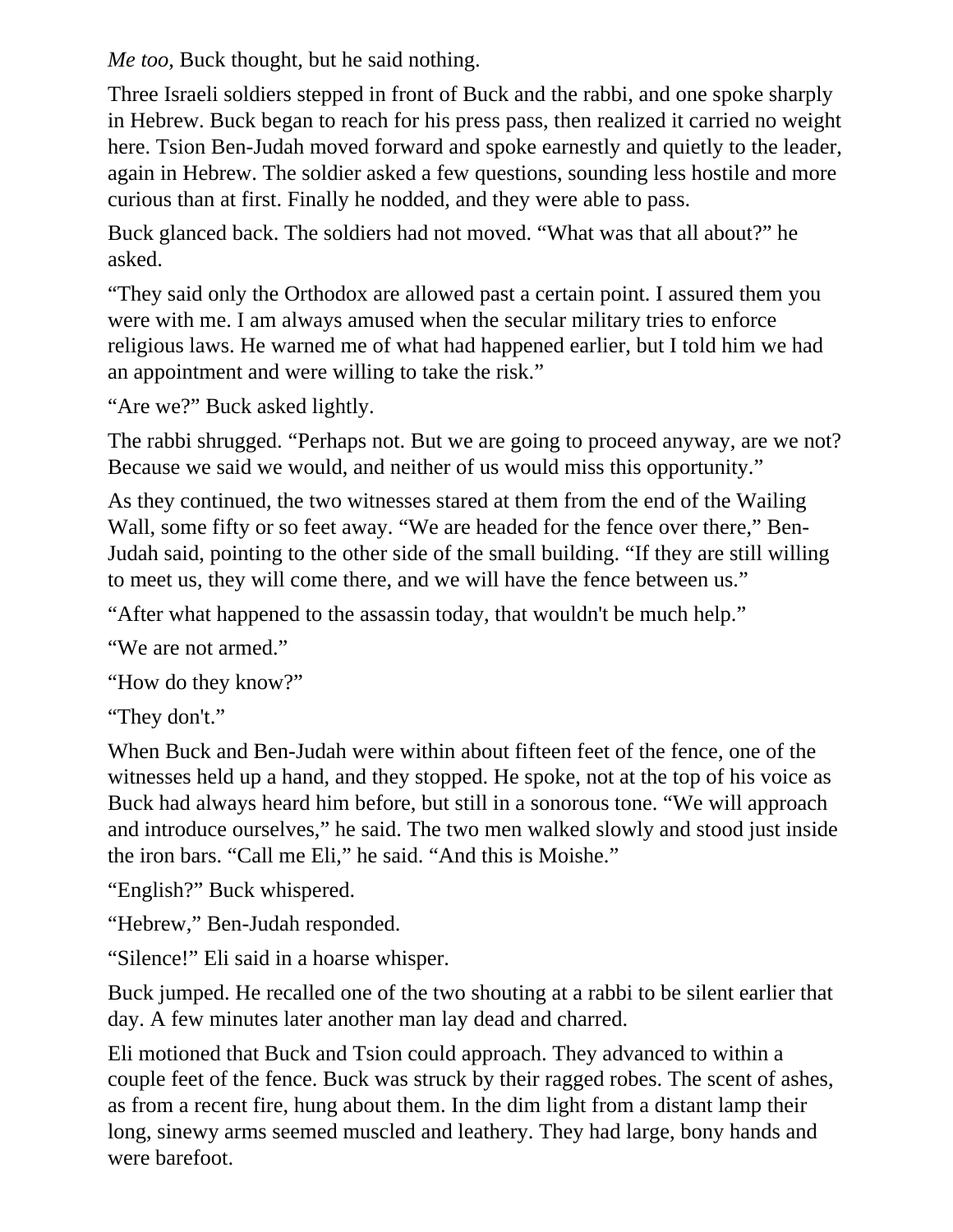Eli said, "We will answer no questions as to our identities or our origin. God will reveal this to the world in his own time."

Tsion Ben-Judah nodded and bowed slightly from the waist. Buck reached into his pocket and turned on the tape recorder. Suddenly Moishe stepped close and put his bearded face between the bars. He stared at the rabbi with hooded eyes and a sweatstreaked face.

He spoke very quietly and in a low, deep voice, but every word was distinct to Buck. He couldn't wait to ask Tsion whether he had heard Moishe in English or Hebrew.

Moishe spoke as if he had just thought of something very interesting, but the words were familiar to Buck.

"Many years ago, there was a man of the Pharisees named Nicodemus, a ruler of the Jews. Like you, this man came to Jesus by night."

Rabbi Ben-Judah whispered, "Eli and Moishe, we know that you come from God; for no one can do these signs that you do unless God is with him."

Eli spoke. "Most assuredly, I say to you, unless one is born again, he cannot see the kingdom of God."

"How can a man be born when he is old?" Rabbi Ben-Judah said, and Buck realized he was quoting New Testament Scripture. "Can he enter a second time into his mother's womb and be born?"

Moishe answered, "Most assuredly, I say to you, unless one is born of water and the Spirit, he cannot enter the kingdom of God. That which is born of the flesh is flesh, and that which is born of the Spirit is spirit. Do not marvel that I said to you, 'You must be born again."

Eli spoke up again: "The wind blows where it wishes, and you hear the sound of it, but cannot tell where it comes from and where it goes. So is everyone who is born of the Spirit."

Right on cue, the rabbi said, "How can these things be?"

Moishe lifted his head. "Are you the teacher of Israel, and do not know these things? Most assuredly, I say to you, we speak what we know and testify what we have seen, and you do not receive our witness. If we have told you earthly things and you do not believe, how will you believe if we tell you heavenly things?"

Eli nodded. "No one has ascended to heaven but He who came down from heaven, that is, the Son of Man who is in heaven. And as Moses lifted up the serpent in the wilderness, even so must the Son of Man be lifted up, that whoever believes in Him should not perish but have eternal life. For God so loved the world that He gave His only begotten Son, that whoever believes in Him should not perish but have everlasting life."

Buck was light-headed with excitement. He felt as if he had been dropped back into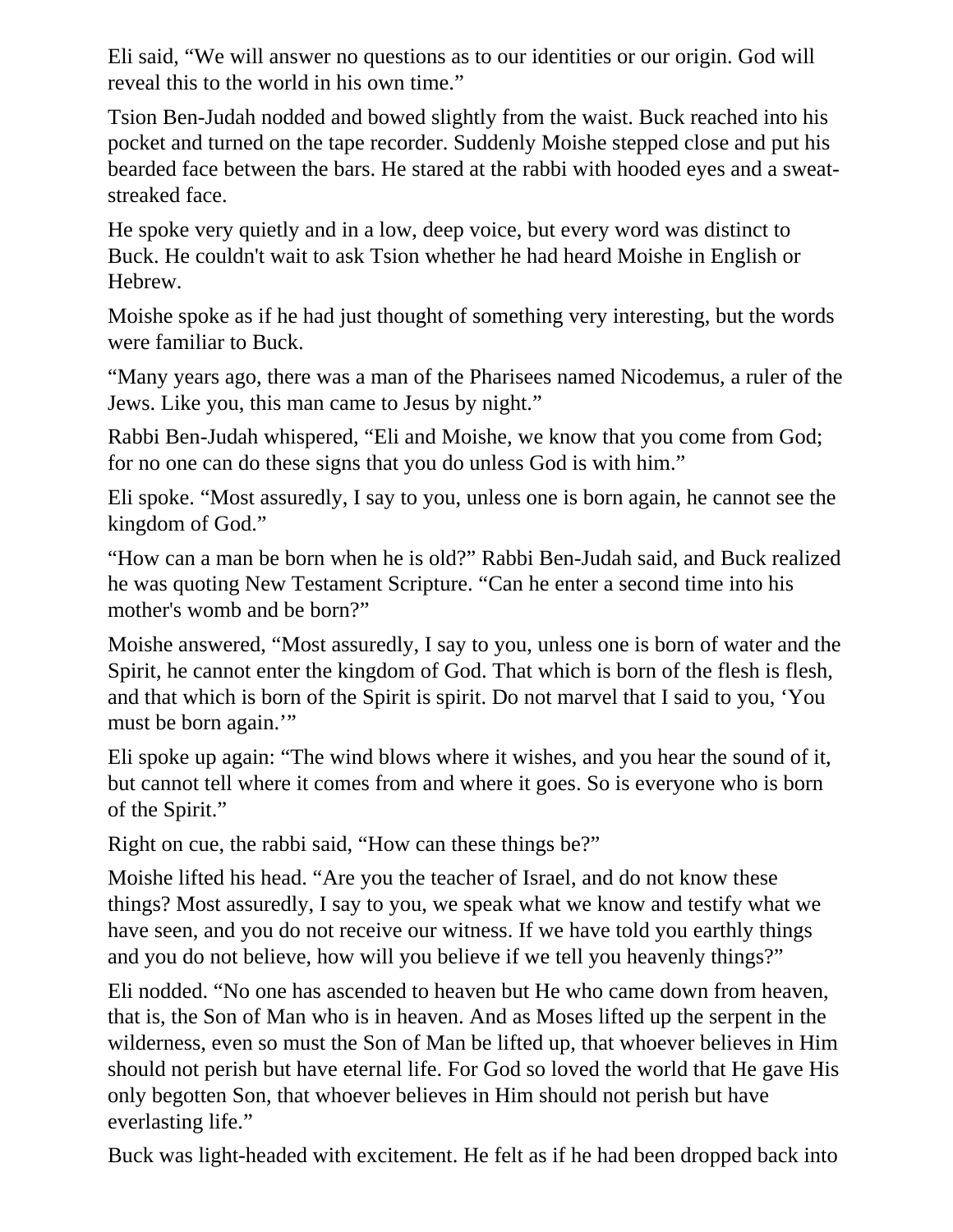ancient history and was a spectator at one of the most famous nighttime conversations ever. Not for an instant did he forget that his companion was not Nicodemus of old, or that the other two men were not Jesus. He was new to this truth, new to this Scripture, but he knew what was coming as Moishe concluded, "For God did not send His Son into the world to condemn the world, but that the world through Him might be saved. He who believes in Him is not condemned; but he who does not believe is condemned already, because he has not believed in the name of the only begotten Son of God."

Suddenly the rabbi became animated. He gestured broadly, raising his hands and spreading them wide. As if in some play or recital, he set the witnesses up for their next response. "And what," he said, "is the condemnation?"

The two answered in unison, "That the Light has already come into the world."

"And how did men miss it?"

"Men loved darkness rather than light."

"Why?"

"Because their deeds were evil."

"God forgive us," the rabbi said.

And the two witnesses said, "God forgive you. Thus ends our message."

"Will you speak with us no more?" Ben-Judah asked.

"No more," Eli said, but Buck did not see his mouth move. He thought he had been mistaken, that perhaps Moishe had said it. But Eli continued, speaking clearly but not aloud. "Moishe and I will not speak again until dawn when we will continue to testify to the coming of the Lord."

"But I have so many questions," Buck said.

"No more," they said in unison, neither opening his mouth. "We wish you God's blessing, the peace of Jesus Christ, and the presence of the Holy Spirit. Amen."

Buck's knees went weak as the men backed away. As he and the rabbi stared, Eli and Moishe merely moved against the building and sat, leaning back against the wall. "Goodbye and thank you," Buck said, feeling foolish.

Rabbi Ben-Judah sang a beautiful chant, a blessing of some sort that Buck did not understand. Eli and Moishe appeared to be praying, and then it seemed they slept where they sat.

Buck was speechless. He followed as Ben-Judah turned and walked toward a low chain fence. He stepped over it and moved away from the Temple Mount and across the road to a small grove of trees. Buck wondered if perhaps the rabbi wished to be alone, but his body language indicated he wanted Buck to stay with him.

When they reached the edge of the trees, the rabbi simply stood gazing into the sky. He covered his face with his hands and wept, his crying becoming great sobs.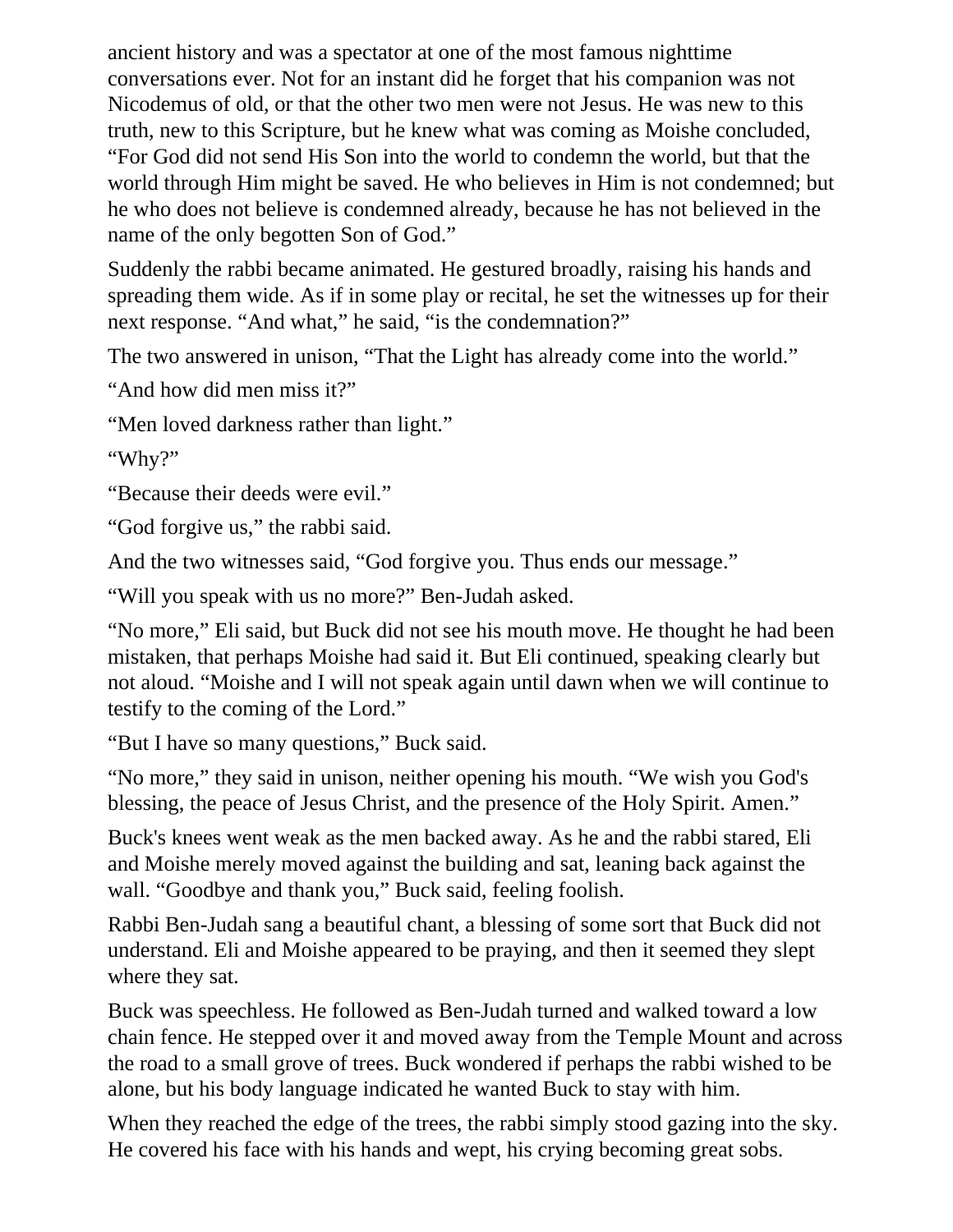Buck, too, was overcome and could not stop the tears. They had been on holy ground, he knew. What he did not know was how the rabbi interpreted all this. Could he have missed the message of the conversation between Nicodemus and Jesus when he had read it from the Scriptures, and again now when he had been part of its re-creation?

Buck certainly hadn't missed it. The Tribulation Force would not be able to believe his privilege. He would not hoard it, would not be jealous of it. In fact, he wished they could have all been there with him.

As if sensing that Buck wanted to talk, Ben-Judah precluded him. "We must not debase the experience by reducing it to words," he said. "Until tomorrow, my friend."

The rabbi turned, and there at the roadside was his car and driver. He moved to the front passenger door and opened it for Buck. Buck slid in and whispered his thanks. The rabbi went around the front of the car and whispered to the driver, who pulled away, leaving Ben-Judah at the side of the road.

"What's up?" Buck said, craning to watch the black suit fade into the night. "Is he finding his own way back?"

The driver said nothing.

"I hope I haven't offended him."

The driver looked to Buck apologetically and shrugged. "No Englees," he said, and drove Buck back to the King David Hotel.

The man at the counter handed Buck a message from Rayford, but since it was not marked urgent, he decided not to call him until morning. If he didn't reach Rayford, he would look for him at the signing of the covenant.

Buck left the light off in his room and stepped out the glass door to the tiny balcony in the trees. Through the branches he saw the full moon in a cloudless sky. The wind was still, but the night had grown colder. He raised his collar and gazed at the beauty of the night. He felt as privileged as any man on earth. Besides his charmed professional life and the gift he had honed, he had been eyewitness to some of the most astounding works of God in the history of the world.

He had been in Israel when the Russians attacked less than a year and a half before. God had clearly destroyed the threat to his chosen people. Buck had been in the air when the Rapture had occurred, in a plane flown by a man he had never met, served by a senior flight attendant whose future now seemed his responsibility. And the daughter of that pilot? He believed he was in love with her, if he knew what love was.

Buck hunched his shoulders and let his sleeves cover his hands, then folded his arms. He had been spared a car bombing in London, had received Christ on the cusp of the end of the world, and had been supernaturally protected while witnessing two murders by the Antichrist himself. This very day he had seen Scripture fulfilled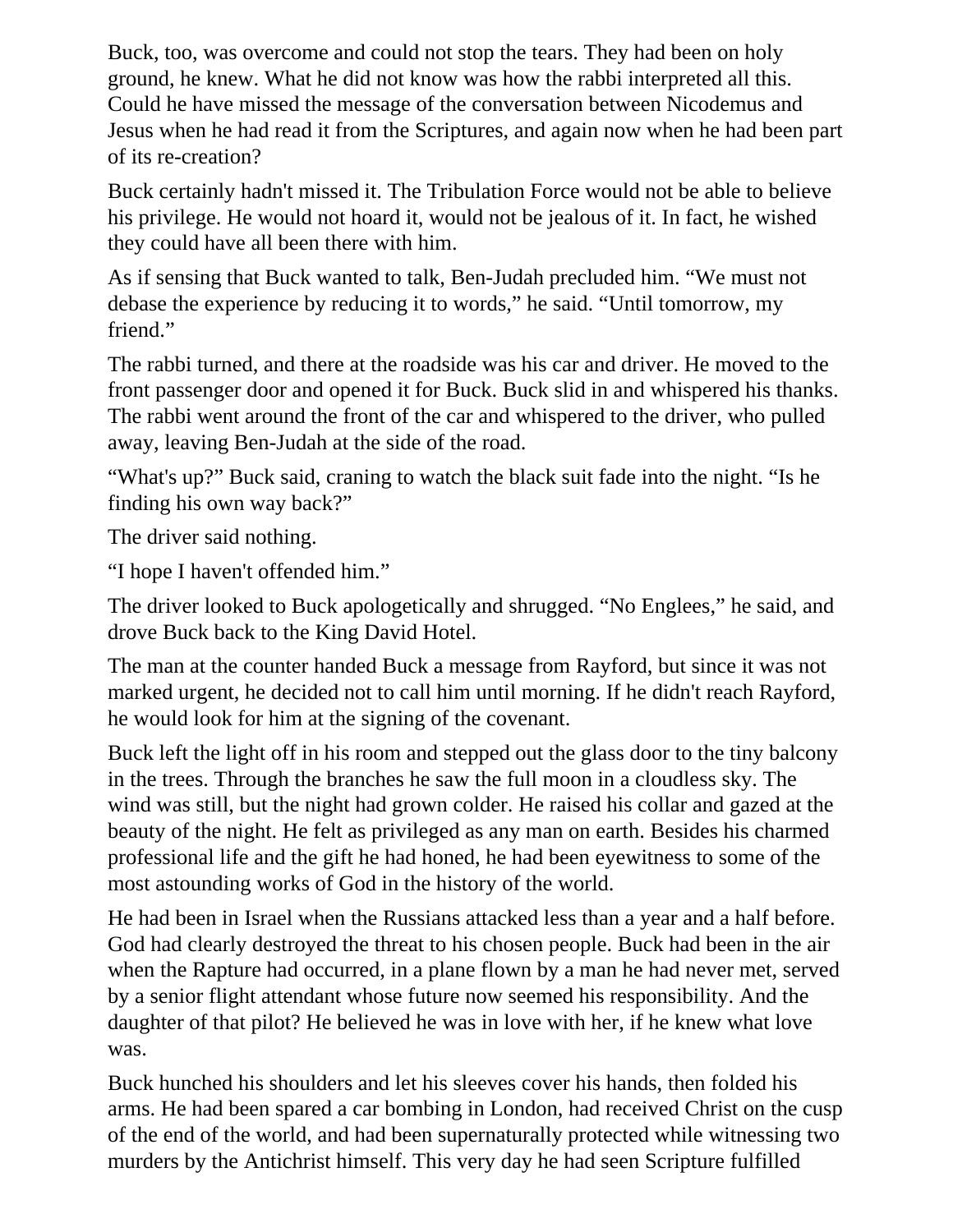when a would-be killer was thwarted by fire from the throat of one of the two witnesses.

And then, to have heard these two recite Jesus' words to Nicodemus! Buck wanted to humble himself, to communicate to his Creator and his Savior how unworthy he felt, how grateful he was. "All I can do," he whispered huskily into the night air, "is to give you all of me for as long as I have left. I will do what you want, go where you send me, obey you regardless."

He pulled from his pocket the tape recorder and rewound it. When he played the conversation he had witnessed that evening, he was stunned to hear no English. It shouldn't have been a surprise, he realized. It had been typical of the day. But he heard at least three languages. He recognized Hebrew, though he didn't understand it. He recognized Greek, but didn't understand that either. The other language, which he was sure he had never heard before, was used when the witnesses had directly quoted Jesus. That had to be Aramaic.

At the end of the tape, Buck heard Dr. Ben-Judah ask something in Hebrew, which he remembered having heard in English as "Will you speak with us no more?" But he heard no response.

Then he heard himself say, "But I have so many questions." And then after a pause, "Goodbye and thank you." What the men had spoken to his heart had not been recorded.

Buck took a pen and punched out the tabs, making it impossible to record over his priceless cassette.

The only thing that could make this even more perfect would to be able to share it with Chloe. He looked at his watch. It was just after midnight in Israel, making it around six in Chicago. But when Buck reached Chloe, he could barely speak. He managed to work out the story of the evening between his tears, and Chloe wept with him. "Buck," she concluded at last, "we wasted so many years without Christ. I'll pray for the rabbi."

A few minutes later, Rayford was awakened by his phone. He was certain it would be Buck and hoped he had not heard the news of Carpathia's media plans from someone else.

"Daddy, it's Chloe," she said. "I just talked to Buck, but I didn't have the heart to tell him about the media stuff. Have you heard?"

Rayford told her he had and asked if she was sure Buck didn't know. She related everything Buck had told her about his evening. "I'll try to reach him in the morning," Rayford said. "He's sure to hear it from someone else if I don't get to him first."

"He was so overcome, Dad. It wasn't the time to give him that news. I didn't know how he'd react. What do you think will happen to him?"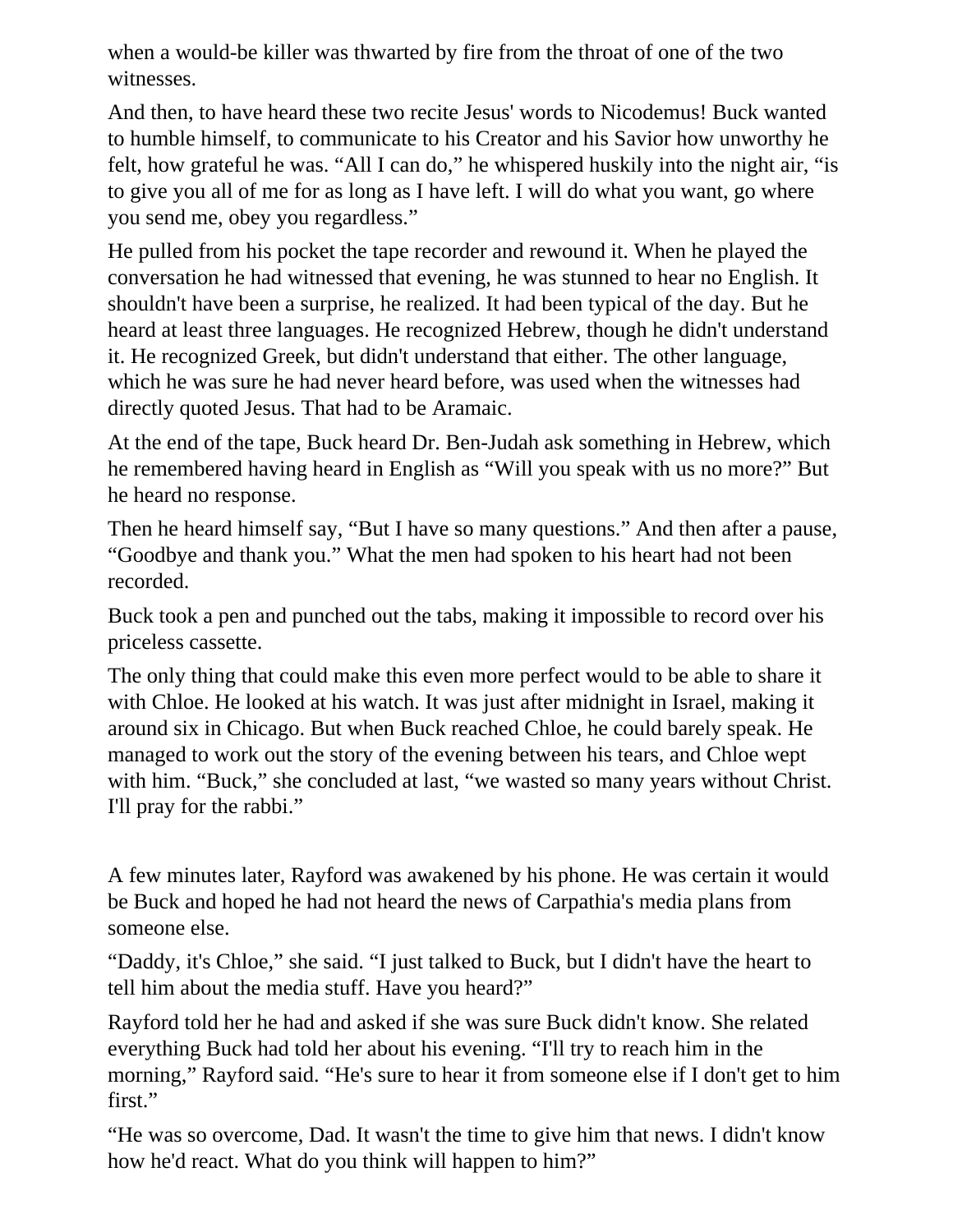"Buck will survive. He'll have to swallow a lot of pride, having to work for Carpathia wherever he goes. But he'll be all right. Knowing him, he'll find a way to get the truth to the masses, either by camouflaging it in Carpathia's own publications or by operating some sort of bootleg production that is sold under the counter."

"It sounds like Carpathia is going to control everything."

"It sure does."

Rayford tried calling Buck at six-thirty the next morning, but he had already left the hotel.

It had been ages since Buck had seen Steve Plank so harried. "This job was fun and interesting until today," Steve said as the entourage at his hotel began assembling for the short trip to the Old City. "Carpathia's got a burr in his saddle, and I'm the one who takes the heat."

"What's up?"

"Oh, nothing special. We just have to have everything perfect, that's all."

"And you're trying to talk me into working for him? I don't think so."

"Well, that'll be a moot question in a couple of weeks anyway, won't it?"

"It sure will." Buck smiled to himself. He had decided to turn the *Tribune* offer down flat and stay with *Global Weekly*.

"You're going with us to Baghdad, right?"

"I'm trying to find a way there, but not with you, no."

"Buck, there aren't going to be too many ways to get there. We've got the room, and for all practical purposes, you work for Carpathia anyway. Just come along. You'll love what he has in mind for New Babylon, and if the reports can be believed, it's already coming along nicely."

"I work for Carpathia? I thought we were pretty clear on that."

"It's just a matter of time, my boy."

"Dream on," Buck said, but wondered about Plank's puzzled look. Buck found Jim Borland organizing his notes. "Hey, Jim," he said. Borland hardly looked up. "Interview Carpathia yet?"

"Yep," Borland said. "No big deal. Right now all he's concerned about is moving the signing."

"Moving it?"

"He's afraid of those weirdos at the Wailing Wall. The soldiers can keep the place clear of tourists, but the guys at the Wall will have an audience of the covenantsigning crowd."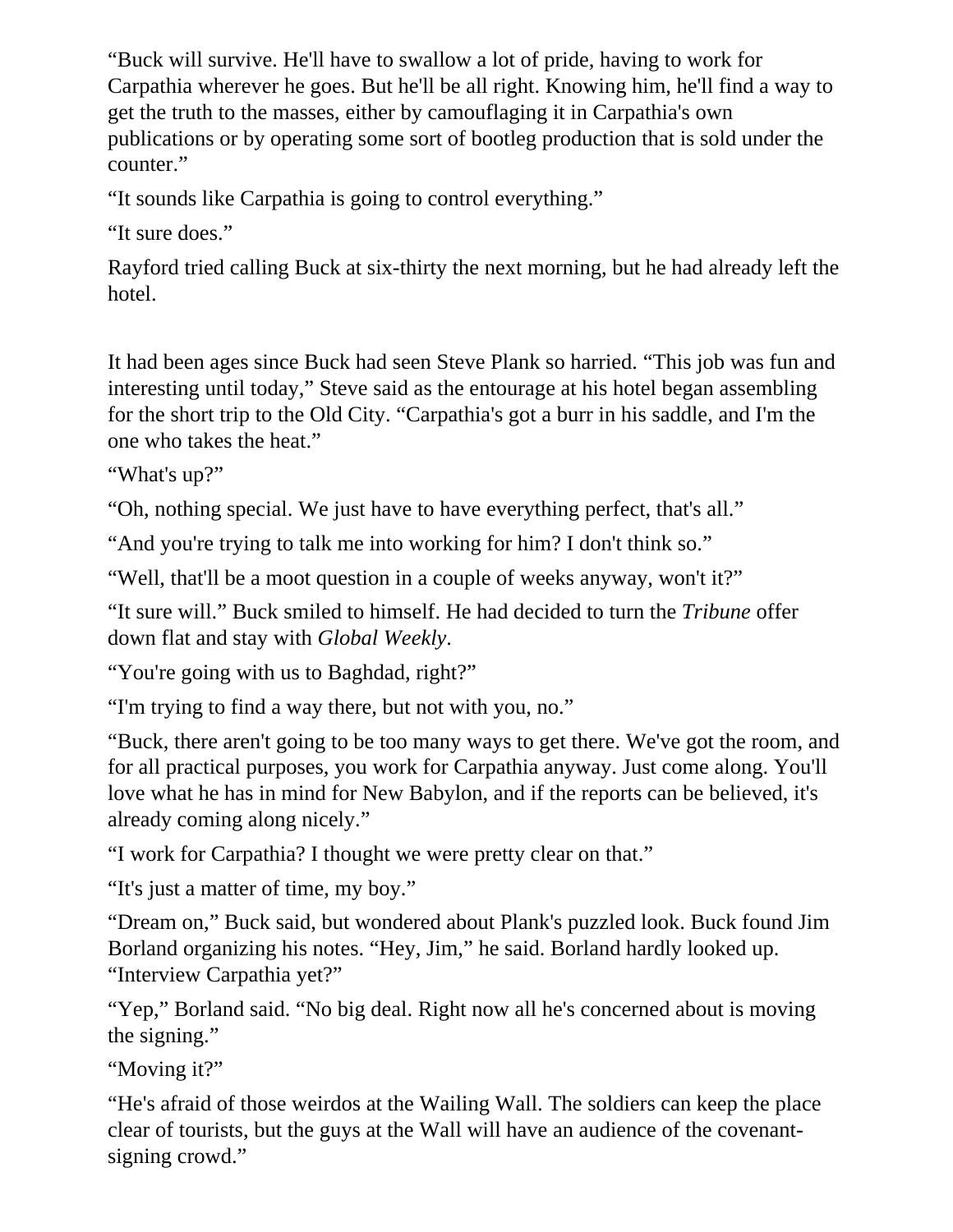"Pretty big crowd," Buck said.

"No kidding. I don't know why they don't just keep those two homeless guys away." "You don't?"

"What, Buck? You think those old coots are going to breathe their fire on the army? Get serious. You believe that fire story?"

"I saw the guy, Jimmy. He was toast."

"A million-to-one he set himself on fire."

"This was no immolation, Jim. He hit the ground, and one of those two incinerated him."

"With fire from his mouth."

"That's what I saw."

"It's a good thing you're off the cover story, Buck. You're losing it. So did you also get an exclusive interview with them?"

"Not entirely exclusive and not exactly an interview."

"In other words, no, you struck out, right?"

"No. I was with them late last night. I did not get into a give-and-take, that's all I'll say."

"I'd say if you're going to write fiction, you ought to get a novel deal and go for it. You'd still wind up publishing with Carpathia, but you might have a little more latitude."

"I wouldn't work for Carpathia," Buck said.

"Then you won't be in communications."

"What are you talking about?"

Borland told him of the announcement.

Buck blanched. "*Global Weekly*'s included?" "*Included*? If you ask me, it's one of the plums."

Buck shook his head. So he was writing his stories for Carpathia after all. "No wonder everybody looks shell-shocked. So, if the signing isn't near the Wall, where will it be?"

"The Knesset."

"Inside?"

"Don't think so."

"Is the outside conducive?"

"Don't think so."

"Listen, Jimmy, are you going to watch Rabbi Ben-Judah this afternoon?"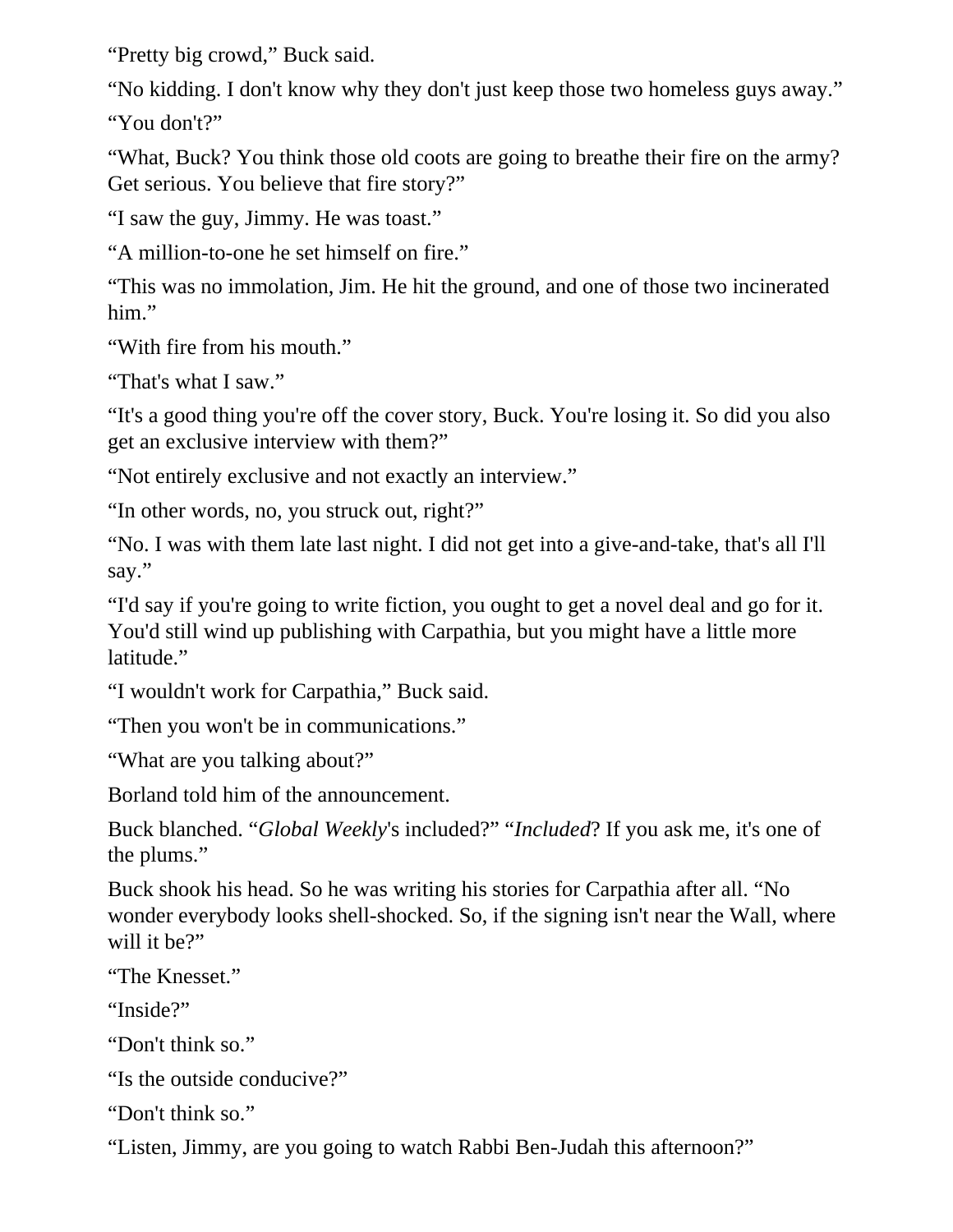"If they show it on the plane to Baghdad."

"You got a flight?"

"I'm going on *Global Community One*."

"You've sold out?"

"You can't sell out to your boss, Buck."

"He's not your boss yet."

"It's only a matter of time, pal."

Chaim Rosenzweig came scurrying by and slid to a stop. "Cameron!" he said. "Come, come!" Buck followed the stooped old man to a corner. "Stay with me, please! Nicolae is not happy this morning. We're moving to the Knesset, everything is in an uproar, he wants everybody to go to Babylon and some are resisting. To tell you the truth, I think he would kill those two at the Wailing Wall himself if he had the opportunity. All morning they have been howling about the injustice of the signing, about how the covenant signals an unholy alliance between a people who missed their Messiah the first time and a leader who denies the existence of God. But, Cameron, Nicolae is not an atheist. An agnostic at best—but so am I!"

"You're not an agnostic since the Russian invasion!"

"Well, maybe not, but those are strong words against Nicolae."

"I thought no one was allowed into the area in front of the Wall this morning. Who are they saying this to?"

"The press is there with their long-range directional microphones, and those men have lungs! Nicolae has been on the phone to CNN all morning, insisting that they give the two no more coverage today of all days. CNN has resisted, of course. But when he owns them, they will do what he says. That will be a relief."

"Chaim! You *want* that kind of leadership? Control of the media?"

"I am so tired of most of the press, Cameron. You must know that I hold you in the highest regard. You are one of few I trust. The rest are so biased, so critical, so negative. We must pull the world together once and for all, and a credible, state-run news organization will finally get it right."

"That's scary," Buck said. And quietly he grieved for his old friend who had seen so much and was now willing to surrender so much to a man he should not trust.

## **CHAPTER SIXTEEN**

Rayford's day—and, he felt, his future—were both set. He would attend the gala festivities, then get a cab back to Ben Gurion International Airport at Lod, nine miles southeast of Tel Aviv. By the time he arrived, the crew should have the 757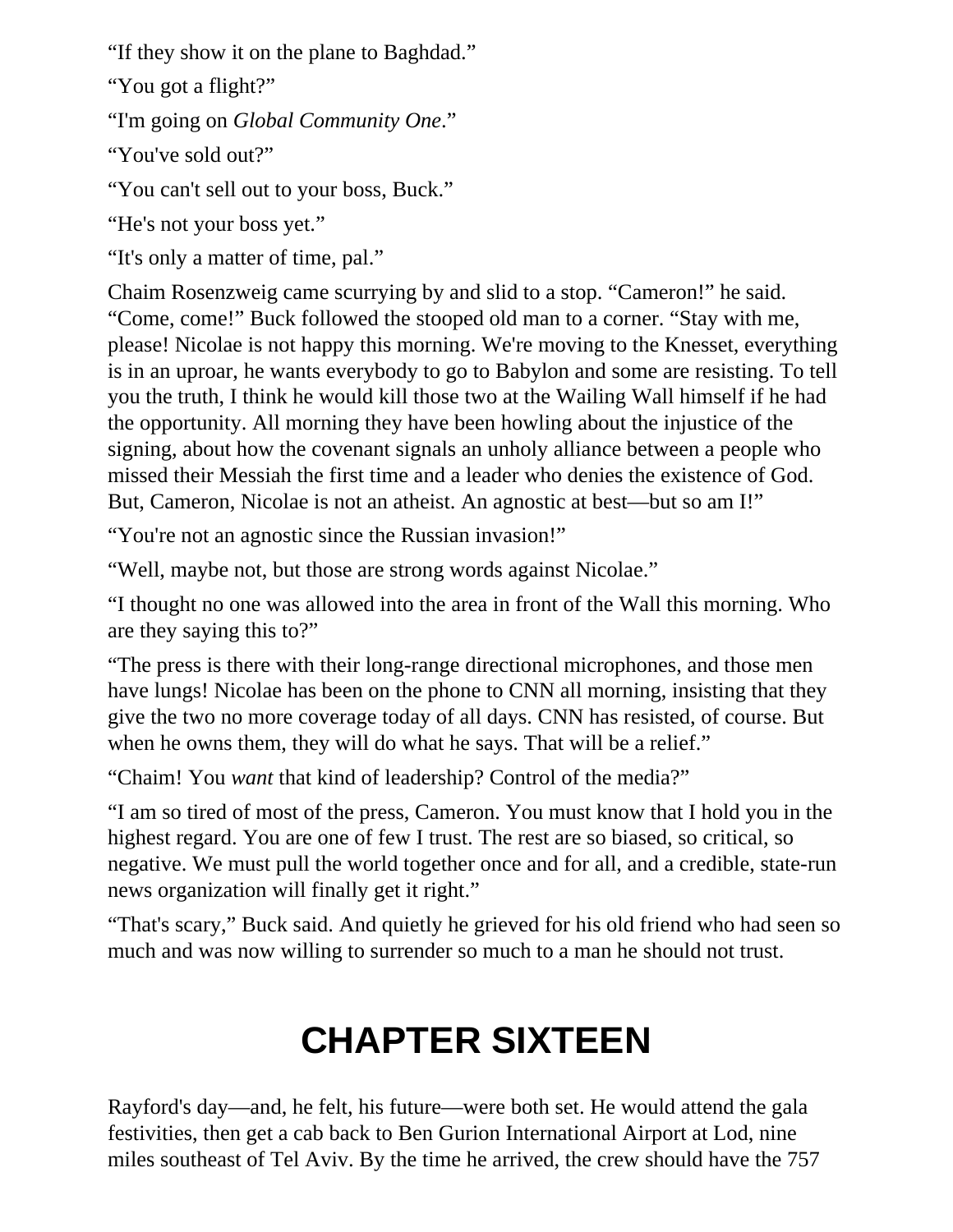shipshape, and he would begin preflight safety checklists. The schedule called for an afternoon flight to Baghdad and then a nonstop to New York. By flying west at that time of day, he would go against conventional schedules and wisdom, but for this trip, and maybe for the rest of Rayford's career, Carpathia was the boss.

Rayford would spend the night in New York before heading back home to decide whether it was really feasible to do this job from Chicago. Maybe he and Chloe would move to New York. Clearly the piloting of *Air Force One* for the president was a ruse. His job was ferrying Nicolae Carpathia wherever he wanted to go, and for some reason, Rayford felt compelled to sublimate his wishes, his desires, his will, and his logic. God had laid this in his lap for some reason, and as long as he didn't have to live a lie, at least for now he would do it.

What he had been learning from Bruce and his own study of prophecy indicated that the day would come when the Antichrist would no longer be a deceiver. He would show his colors and rule the world with an iron fist. He would smash his enemies and kill anyone disloyal to his regime. That would put every follower of Christ at risk of martyrdom. Rayford foresaw the day when he would have to leave Carpathia's employ and become a fugitive, merely to survive and help other believers do the same.

Buck saw an American Secret Service agent making a beeline toward him. "Cameron Williams?"

"Who's asking?"

"Secret Service, and you know it. Can I see some ID please?"

"I've been cleared a hundred times over." Buck reached for his credentials.

"I know that." The agent peered at Buck's identification. "Fitz wants to see you, and I've got to be sure I bring him the right guy."

"The president wants to see me?"

The agent snapped Buck's wallet shut and handed it back, nodding. "Follow me."

In a small office at the back of the Knesset Building, more than two dozen members of the press fought for position by the door, waiting to pounce on President Gerald Fitzhugh the moment he headed for the ceremonies. Two more agents—lapel pins showing, earpieces in place, hands clasped in front—stood guarding the door.

"When can we expect him?" they were asked.

But the agents didn't respond. The media were not their responsibility, except to keep them away when necessary. The agents knew better than the press secretary when the president would move from one location to another, but that was certainly nobody else's business.

Buck looked forward to seeing the president again. It had been a few years since he had done the Newsmaker of the Year story on Fitzhugh, the year Fitz had been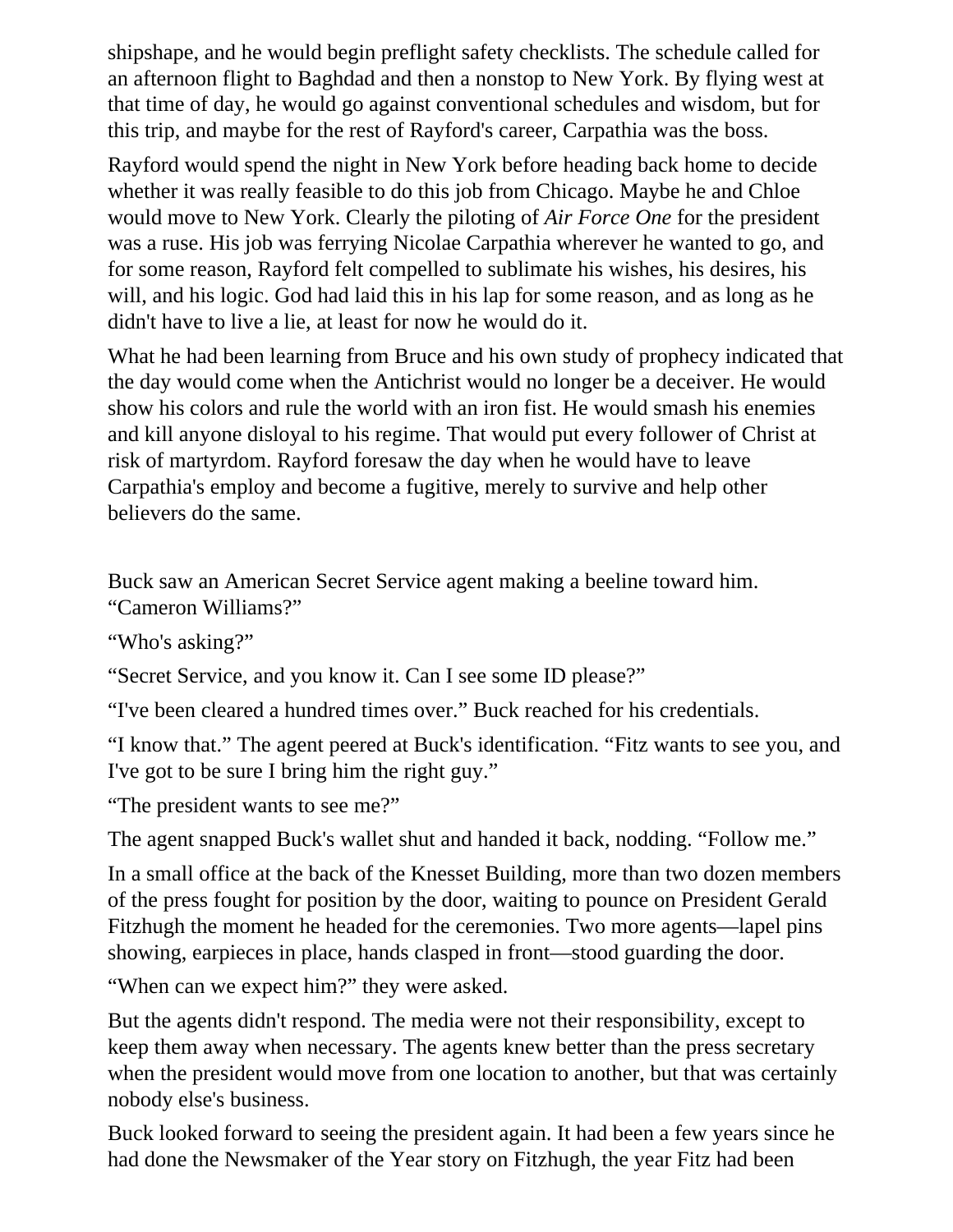reelected and also the second time the man had won *Global Weekly*'s honor. Buck seemed to have hit it off with the president, who was a younger version of Lyndon Johnson. Fitzhugh had been just fifty-two when elected the first time and was now pushing fifty-nine. He was robust and youthful, an exuberant, earthy man. He used profanity liberally, and though Buck had never been in his presence when Fitz was angry, his outbursts were legendary among staffers.

Buck's lack of exposure to the presidential temper ended that Monday morning.

As Buck's escort maneuvered him through the throng before the door, the agents recognized their colleague and stepped aside so Buck could enter. American members of the press corps expressed their displeasure with Buck's easy access.

"How does he *do* that?"

"It never fails!"

"It's not what you know or how much you hustle! It's who you know!"

"The rich get richer!"

Buck only wished they were right. He wished he had somehow talked his way into a scoop, an exclusive with the president. But he was as much in the dark as they were about what he was doing there.

Buck's Secret Service escort handed him off to a presidential aide, who grasped his sleeve and dragged him to a corner of the room where the president sat on the edge of a huge side chair. His suit jacket was open, his tie loose, and he was whispering with a couple of advisers. "Mr. President, Cameron Williams of *Global Weekly*," the aide announced.

"Give me a minute," Fitzhugh said, and the aide and the two advisers began to move away. The president grabbed one of the advisers. "Not you, Rob! How long do you have to work for me before you catch on? I need you here. When I say to give me a minute, I don't mean you."

"Sorry, sir."

"And quit apologizing."

"Sorry."

As soon as he had said that, Rob realized he shouldn't have apologized for apologizing. "Sorry, well, sorry. OK."

Fitzhugh rolled his eyes. "Somebody get Williams a chair, will ya? For crying out loud, let's get with it here. We've only got a few minutes."

"Eleven," Rob said apologetically.

"Fine. Eleven it is."

Buck stuck out his hand. "Mr. President," he said. Fitzhugh gave his hand a perfunctory squeeze, not making eye contact.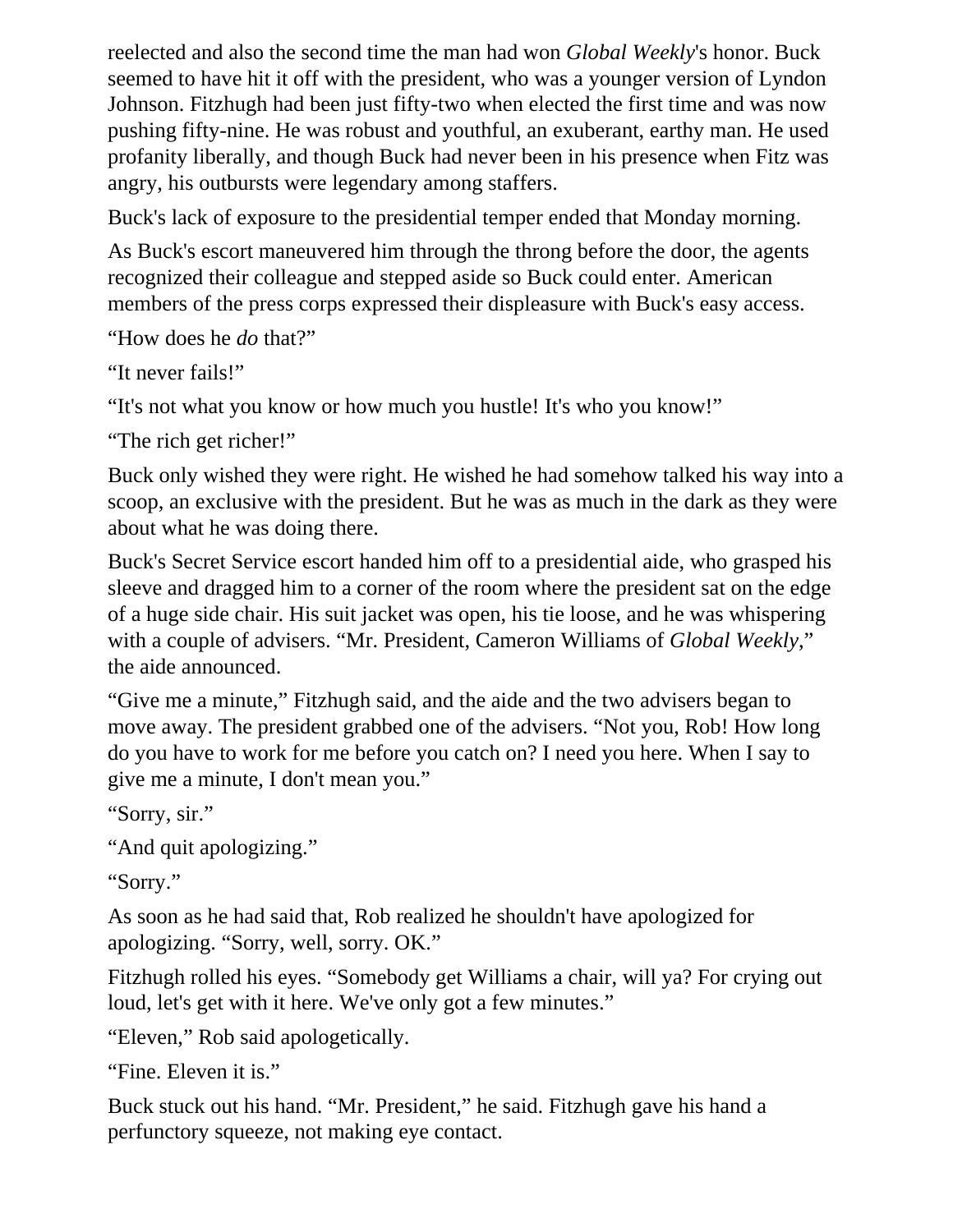"Sit down here, Williams." Fitzhugh's face was red, and sweat had begun to bead on his forehead. "First off, this is totally off the record, all right?"

"Whatever you say, sir."

"No, not whatever I say! I've heard that before and been burned."

"Not by me, sir."

"No, not by you, but I remember once I told you something and then said it was off the record and you gave me that cockamamie stuff about when it is and when it isn't off the record legally."

"As I recall, sir, I cut you some slack on that."

"So you said."

"Technically, you can't say something's off the record after the fact. Only before you say it."

"Yeah, I think I've learned that a few times. So, we're clear this is all off the record from the git-go, right?"

"Loud and clear, sir."

"Williams, I want to know what in blazes is going on with Carpathia. You've spent some time with him. You've interviewed him. Word is he's trying to hire you. You know the man?"

"Not well, sir."

"I'm getting pretty steamed by him, to tell you the truth, but he's the most popular guy in the world since Jesus himself, so who am I to squawk?"

Buck was staggered by the truth of that statement. "I thought you were a big supporter of his, sir—America showing the way, and all that."

"Well, I am! I mean, I was. I invited him to the White House! He spoke to the joint session. I like his ideas. I wasn't a pacifist till I heard him talk about it, and by George I think he can pull this off. But the polls say he would double me in a run for the presidency right now! Only he doesn't want that. He wants me to stay in office and be my boss!"

"He told you that?"

"Don't be naive, Williams. I wouldn't have brought you in here if I thought you were going to take everything literally. But look, he weasels me out of *Air Force One*, and now have you seen the thing? He's got Global *Community One* painted on it and is issuing a statement this afternoon thanking the citizens of the United States for giving it to him. I've got a mind to call him a liar to his face and try to turn some of his good press around."

"It would never work sir," the obsequious Rob interjected. "I mean, I know you didn't ask, but the statement going out makes it appear he tried to refuse, you insisted, and he reluctantly agreed."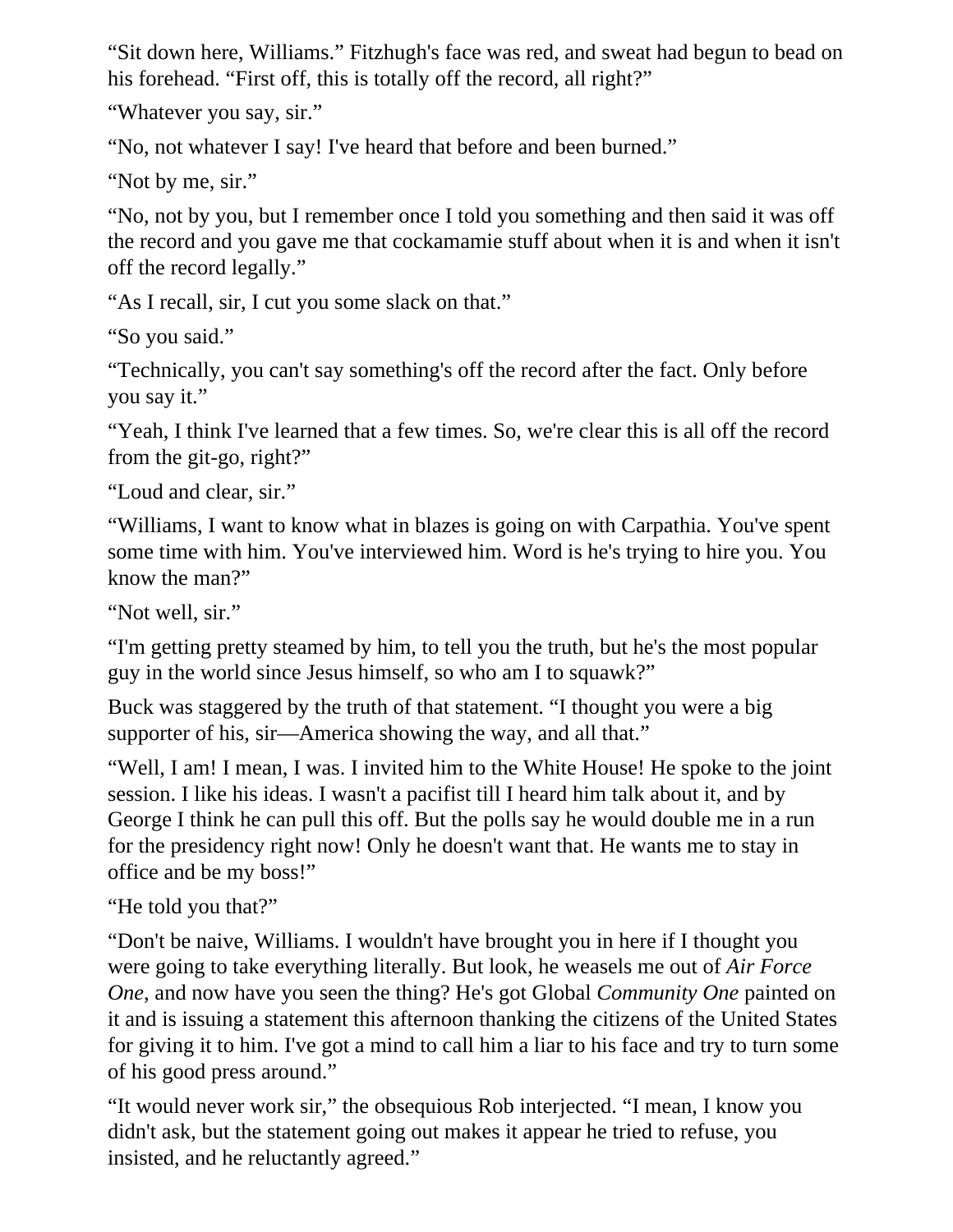The president turned back to Buck. "There you go, Williams, you see? You see what he does? Now am I getting myself in hotter water by sharing this stuff with you? Are you already on his payroll and going to blow the whistle on me?"

Buck wanted to tell him what he had seen, what he really knew about Carpathia, who the Bible proved he was. "I can't say I'm a Carpathia fan," Buck said.

"Well, are you a Fitzhugh fan? I'm not going to ask you how you voted—"

"I don't mind telling you. The first time you ran, I voted for your opponent. The second time I voted for you."

"Won you over, did I?"

"You did."

"So what's *your* problem with Carpathia? He's so smooth, so persuasive, so believable. I think he's got almost all of the people fooled most of the time."

"I guess that's one of my problems," Buck said. "I'm not sure what he's using for leverage, but it seems to work. He gets what he wants when he wants it, and he looks like a reluctant hero."

"That's it!" the president said, slapping Buck's knee hard enough to make it sting. "That's what gets me too!" He swore. And then he swore again. Soon he was lacing every sentence with profanity. Buck was afraid the man would burst a blood vessel.

"I've got to put a stop to it," he raged. "This is really ticking me off. He's going to come off sacrosanct today, making me look like an overgrown wuss. I mean, it's one thing for the United States to model leadership to the world, but what we look like now is one of his puppets. I'm a strong guy, a strong leader, decisive. And somehow he's succeeded in making me look like his sycophant." He took a deep breath. "Williams, do you know the trouble we've got with the militia?"

"I can only imagine."

"I'll tell you, they've got a point, and I can't argue with them! Our intelligence is telling us they're starting to hoard and hide some major weaponry, because they're so against my plan to join this destroy-90-give-l0-to-the-U.N. or Global Community or whatever he's calling it this week. I'd like to believe his motives are pure and that this is the last step toward true peace, but it's the little things that make me wonder. Like this airplane deal.

"We got the new plane, we needed a new pilot. I don't care who flies the thing as long as he's qualified. We get a list from people we trust, but all of a sudden there's only one name on that list acceptable to the Grand Potentate of the World, and he's going to get the job. Now I should care even less, because I guess I've given the plane *and* the crew to Carpathia!" And he swore some more.

"Well, sir, I don't know what to tell you, but it is a pity you're not getting the services of the new pilot. I know him and he's tops."

"Well, great. Wouldn't you think I'd get the best pilot in my own country? No! And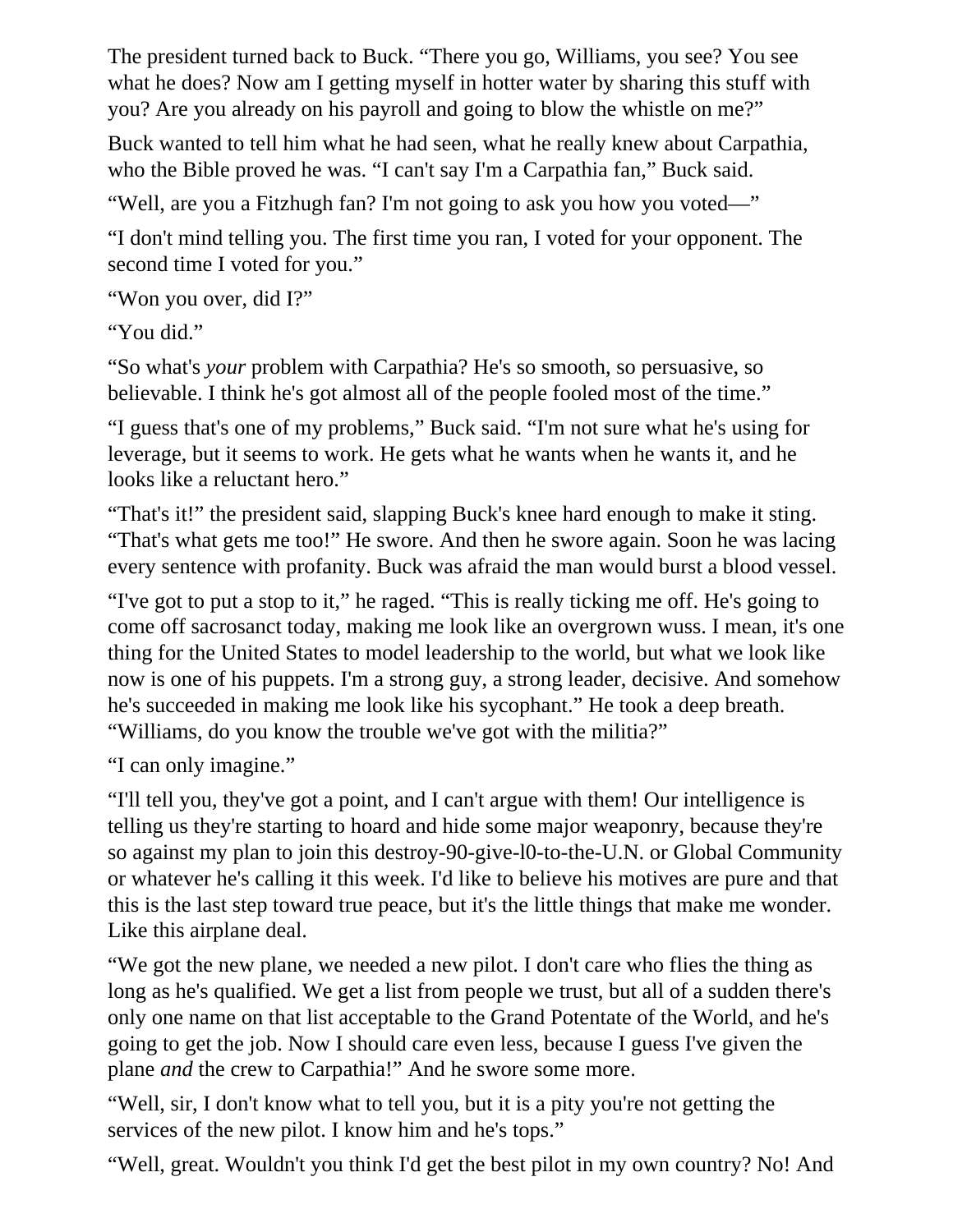I wasn't exaggerating about that new title for Carpathia. There's some resolution in the U.N., excuse me, Global Community, and the Security Council is supposed to vote on it soon. It calls for a 'more appropriate title' for the secretary-general, given that he will soon become the commander in chief f the world's remaining military power and the chief financial officer of the global bank. The worst part is, that resolution came from our own ambassador, and I didn't know a thing about it until it went to committee. The only recourse I have is to insist he vote against his own proposal, withdraw it, or resign. How would that make me look, firing a guy because he wants to give the head of the Global Community, whom the whole world loves, a better title?"

The president wasn't giving Buck an opportunity to respond, which was all right with him, because he had no idea what to say.

Fitzhugh leaned forward and whispered, "And this media thing! We agreed with him that our conflict of interest laws were a little restrictive, along with those of most of the rest of the world. We didn't want to keep the U.N. or whatever from having the right to publish more widely when they were so close to world peace. So we make a little loophole for him and now look what we've got. He'll have bought up all the newspapers and magazines and radio and TV networks before we can change our minds!

"Where's he getting the money, Williams? Can you tell me that?"

Cameron had a crisis of conscience. He had implied to Carpathia that he would not tell about the inheritance from Stonagal. And yet were promises made to devils required to be kept? Wouldn't that be on the same order as lying to an intruder when he asks where your loved ones are?

"I couldn't tell you," Buck said. He felt no loyalty to Carpathia, but he couldn't afford having it get back to Carpathia that he had broken a confidence as significant as this. He had to hold on to his own ability to function—for as long as he could.

"You know what our intelligence people are telling us?" Fitzhugh continued. "That the eventual plan is for the heads of countries represented by the ten members of the Security Council to actually report as subordinates to their ambassadors. That would make those ten ambassadors kings of the world under Carpathia's rule."

Buck scowled. "In other words, you and the Mexican president and the Canadian prime minister would report to the U.N. ambassador of North America?"

"That's it, Williams. But you've got to forget the United Nations. It's the Global Community now."

"My mistake."

"Well, it's a mistake all right, but it's not yours."

"Sir, is there something I can do to help?"

President Fitzhugh looked to the ceiling and wiped his sweaty face with his hand. "I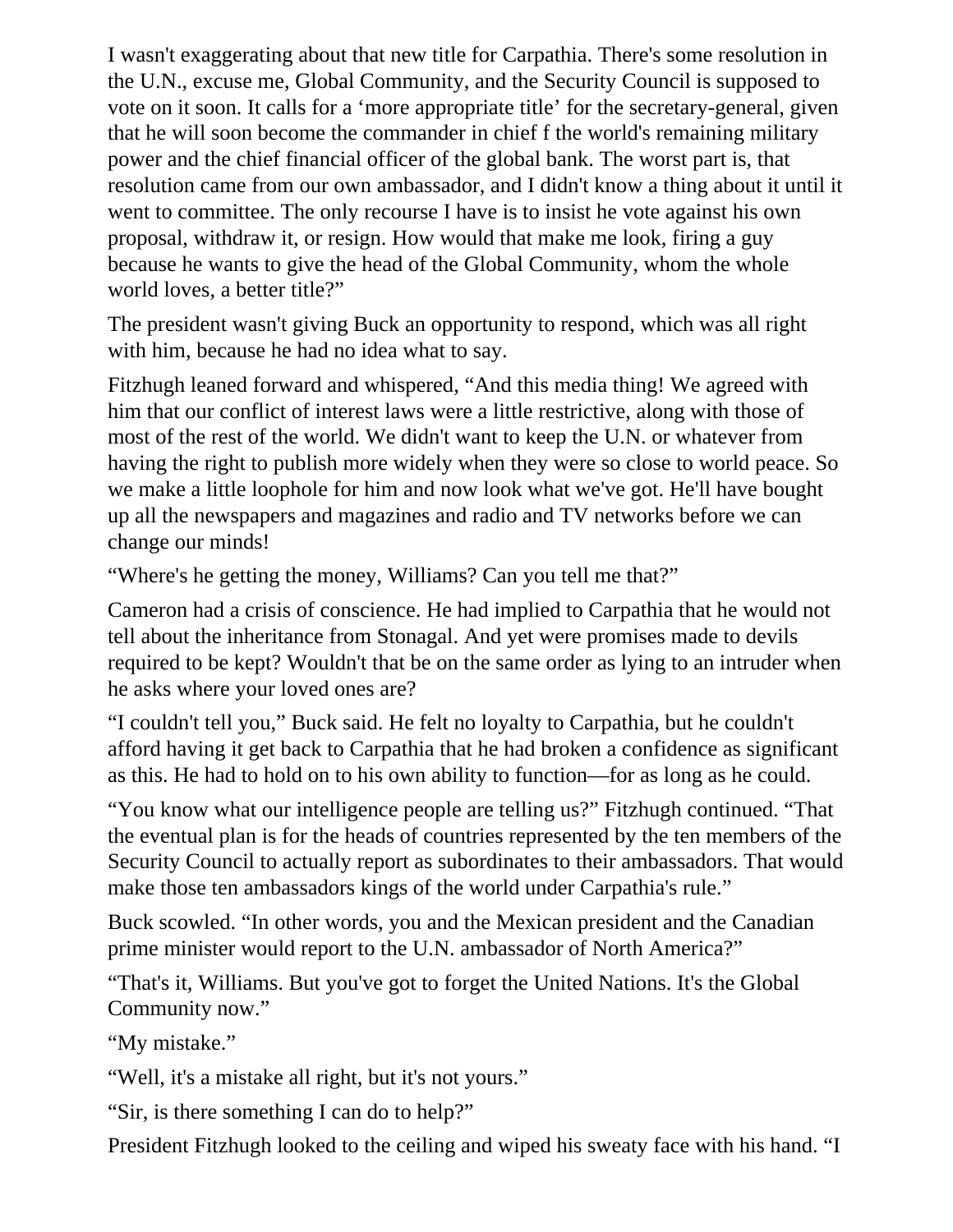don't know. I just wanted to unload, I guess, and I thought maybe you had some insight. Anything we can get on this guy to slow him down a little. There's got to be a chink in his armor somewhere."

"I wish I could be of more help," Buck said, suddenly realizing what an understatement that was. What he wouldn't give to expose Nicolae Carpathia as a lying murderer, the hypnotic Antichrist! And though Buck would oppose him, anyone without Christ would never understand or agree. Besides, Scripture didn't seem to indicate that even Christ's followers would be able to do more than simply bear up against him. The Antichrist was on a course foretold centuries before, and the drama would be played out to the end.

Nicolae Carpathia was going to swallow up the president of the United States and everyone else in his path. He would gain ultimate power, and then the true battle would begin, the war between heaven and hell. The ultimate cold war would become a battle to the death. Buck took comfort in the assurance that the end had been known from the beginning ... even if he had known it for only a few weeks.

The aide who had announced Buck to President Fitzhugh politely interrupted. "Excuse me, Mr. President, but the secretary-general is asking for five minutes before the ceremony."

Fitzhugh swore again. "I guess we're through, Williams. I appreciate the ear anyway, and I'm grateful for your confidence."

"Certainly, sir. Ah, it would be really good if Carpathia did not see me in here. He will ask what this was about."

"Yeah, OK, listen, Rob. Go out there and tell Carpathia's people that this room is not conducive and that we'll meet him anywhere else he says in one minute. And get me Pudge."

Pudge was apparently the nickname of the agent who had accompanied Buck in the first place. The moniker didn't fit the trim young man. "Pudge, get Williams out of here without Carpathia's people seeing him."

The president knotted his tie and buttoned his coat, then was escorted to another room for his meeting with Carpathia. Buck was shielded by Pudge, the Secret Service agent, until the coast was clear. Then he made his way to the staging area, where he would be introduced as part of the American delegation.

Rayford's credentials gave him a seat near the front with the American dignitaries. He was one of few people who knew that the witnesses at the Wailing Wall were right—that this was the celebration of an unholy alliance. He knew, but he felt helpless. No one could stem the tide of history.

Bruce Barnes had taught him that much.

Rayford missed Bruce already. He had begun to enjoy the nightly meetings and all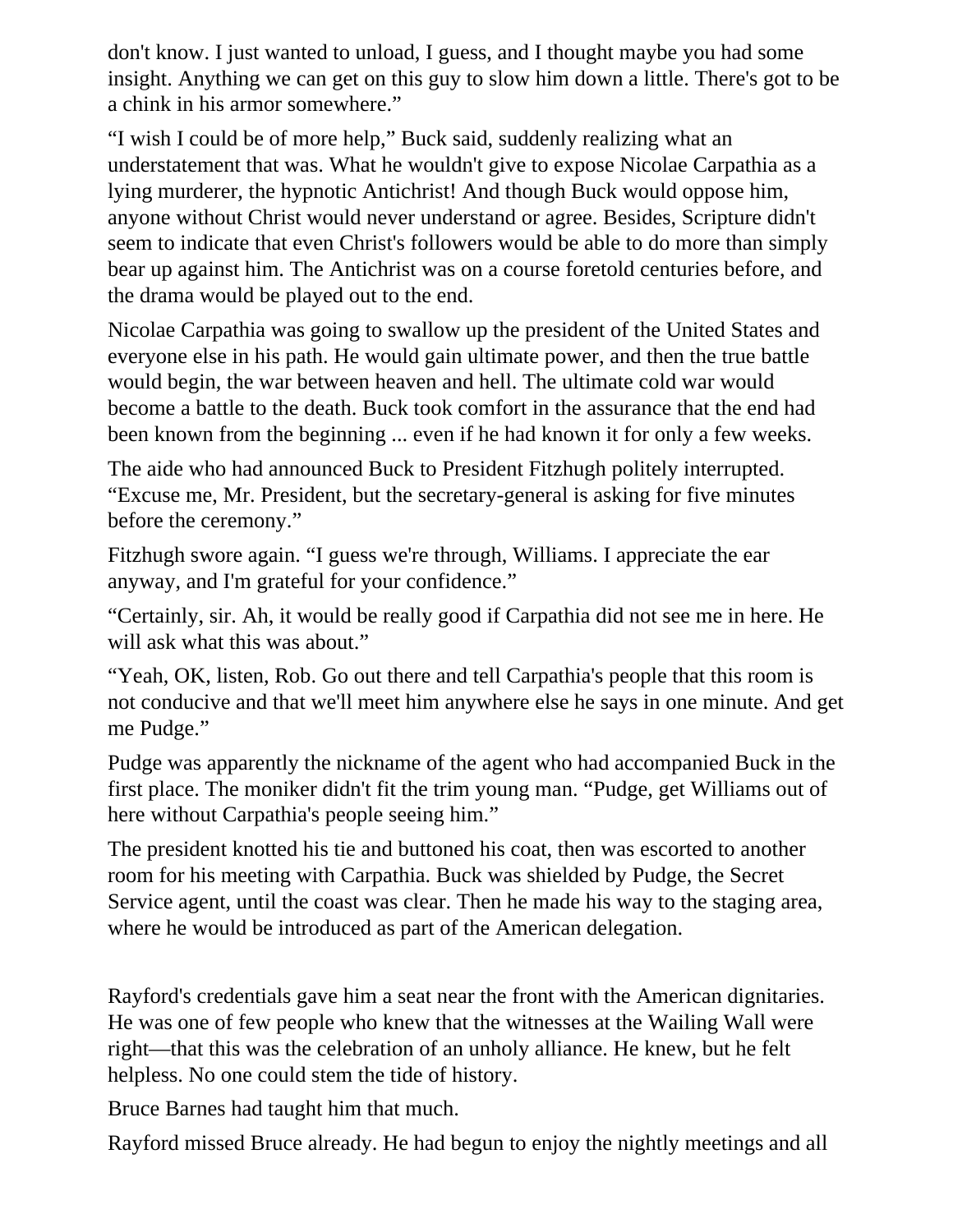the insight he was gaining. And Bruce's intuition was right. The Holy Land was the place to be right now. If this was where the first of 144,000 Jewish converts would come from, Bruce would want to be here.

According to what Bruce had taught Rayford and Chloe and Buck from the Scriptures, the converts would come from every part of the globe and would reap an incredible harvest—perhaps a billion souls. The 144,000 would be Jews, 12,000 from each of the original twelve tribes, but they would be gathered from all over the world, a restoration of the dispersion of Jews throughout history. Imagine, Rayford thought, Jews ministering in their own lands and their own tongues, drawing millions to Jesus the Messiah.

Despite all the mayhem and heartache to come, there would be many mighty victories, and Rayford looked forward to them. But he was not excited about the breaking up and dispersing of the Tribulation Force. Who knew where Buck would land if Carpathia really bought up all the media? If the relationship between Buck and Chloe blossomed, they might end up together somewhere far away.

He turned in his chair and surveyed the crowd. Hundreds were filing into their seats. Security was heavy and tight. At the top of the hour he saw the red lights on the TV cameras come on. Music swelled, news reporters whispered into their microphones, and the crowd hushed. Rayford sat tall and straight, his cap in his lap, wondering if Chloe could see him from their home in suburban Chicago. It was the middle of the night there, and she would not be looking for him as much as for Buck. Buck would be easy to spot. He had a position on the dais directly behind the chair of one of the signers, Dr. Chaim Rosenzweig.

To polite applause, the dignitaries were announced—veteran members of the Knesset, ambassadors from around the world, American statesmen and former presidents, Israeli leaders.

Finally came the second tier, those who would stand behind the chairs. Buck was introduced as "Mr. Cameron 'Buck' Williams, former senior staff writer and current Midwest bureau writer for *Global Weekly,* of the United States of America." Rayford smiled as Buck did at the lukewarm response. Obviously everybody wondered who he was and why he was considered a dignitary.

The loudest applause was reserved for the last five men: the chief rabbi of Israel, the Nobel Prize-winning botanist Chaim Rosenzweig of Israel, the prime minister of Israel, the president of the United States, and the secretary-general of the Global Community.

By the time Carpathia was announced and entered with his trademark shy confidence, the audience was standing. Rayford rose reluctantly and clapped without making a sound, his cap tucked under his arm. He found it difficult to reconcile the appearance of applauding the enemy of Christ.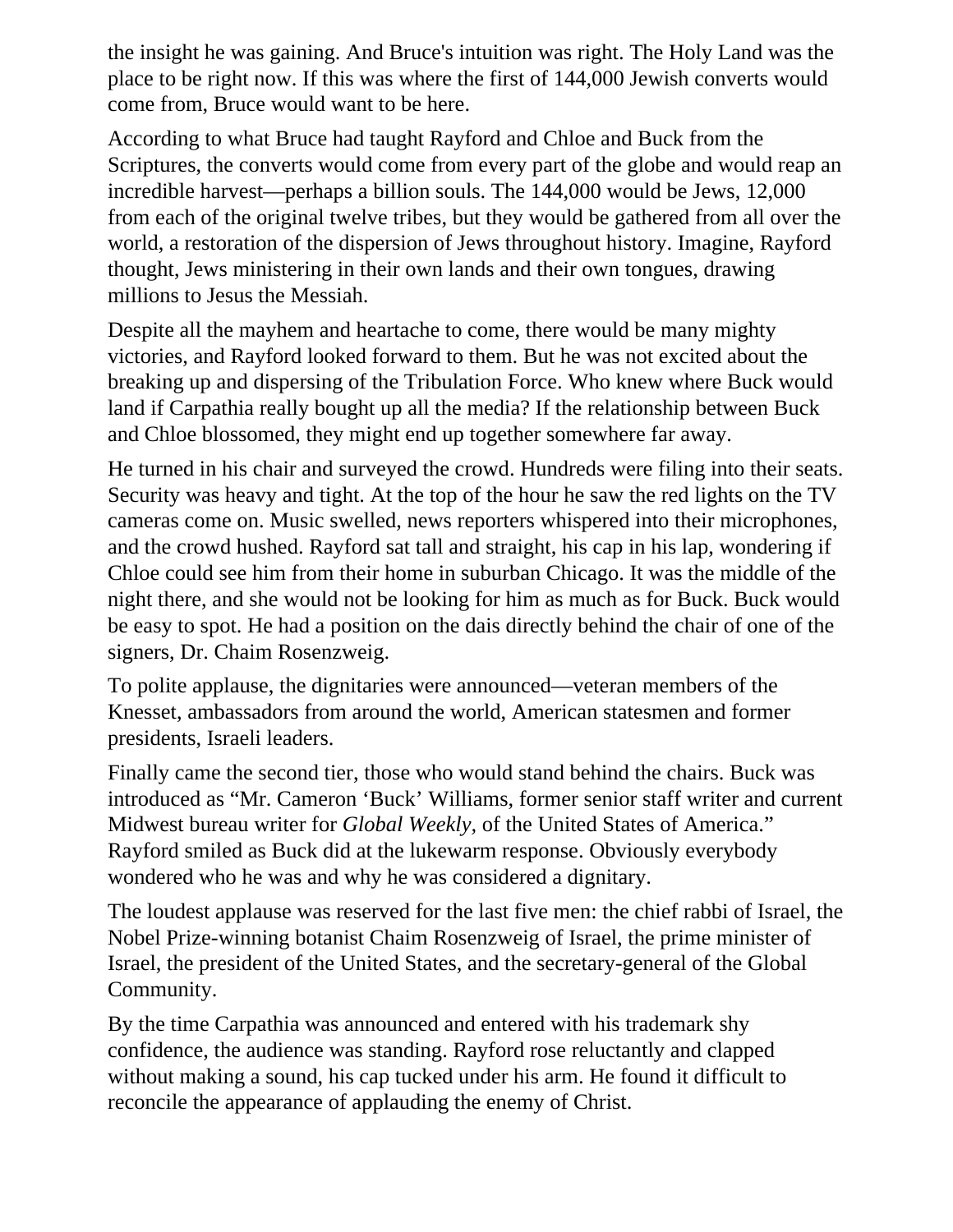Chaim Rosenzweig turned to beam at Buck, who smiled at him. Buck wished he could rescue his friend from this debacle, but the time was not right. All he could do was let the man enjoy the moment, for he would not have too many more to enjoy.

"This is a great day, Cameron," he whispered, reaching for Buck's hand with both of his. He patted Buck's hand as if Buck were his son.

For a fleeting instant, Buck almost wished God couldn't see him. Flash units were erupting all over, recording for posterity the dignitaries lending their support to this historic covenant. And Buck was the only one in the picture who knew who Carpathia was, who knew that the signing of the treaty would officially usher in the Tribulation.

Suddenly Buck remembered the Velcro-backed *Global Weekly* patch in his side pocket. As he pulled it out to apply it to his breast pocket, the Velcro caught the flap over the side pocket and held fast. As Buck lifted, his entire jacket pulled up over his belt, and when he let go, the hem stayed up by his shirt. By the time he smoothed out his jacket and used both hands to yank the patch free, he had been photographed a dozen times looking like a contortionist.

When the applause died and the crowd resumed their seats, Carpathia stood, microphone in hand. "This is an historic day," he began with a smile. "While all this has come about in record time, it has been nonetheless a herculean effort to pull together all the resources necessary to make it happen. Today we honor many individuals. First, my beloved friend and mentor, a father figure to me, the brilliant Dr. Chaim Rosenzweig of Israel!"

The crowd responded with enthusiasm, and Chaim rose unsteadily, waving his little wave and smiling like a small boy. Buck wanted to pat him on the back, to congratulate him for his accomplishments, but he grieved for his friend. Rosenzweig was being used. He was a small part of a devious plot that would make the world unsafe for him and his loved ones.

Carpathia sang the praises of the chief rabbi, of the Israeli prime minister, and finally of "the Honorable Gerald Fitzhugh, president of the United States of America, the greatest friend Israel has ever had."

More thunderous applause. Fitzhugh rose a few inches from his chair to acknowledge the response, and just when it was about to die down, Carpathia himself kept it going, tucking the microphone under his arm and stepping back to applaud loudly himself.

Fitzhugh appeared embarrassed, almost flustered, and looked to Carpathia as if wondering what to do. Carpathia beamed, as if thrilled for his friend the president. He shrugged and offered the microphone to Fitzhugh. At first the president didn't react, then he seemed to wave it off. Finally he accepted it to the roar of the audience.

Buck was amazed at Carpathia's ability to control the crowd. Clearly this was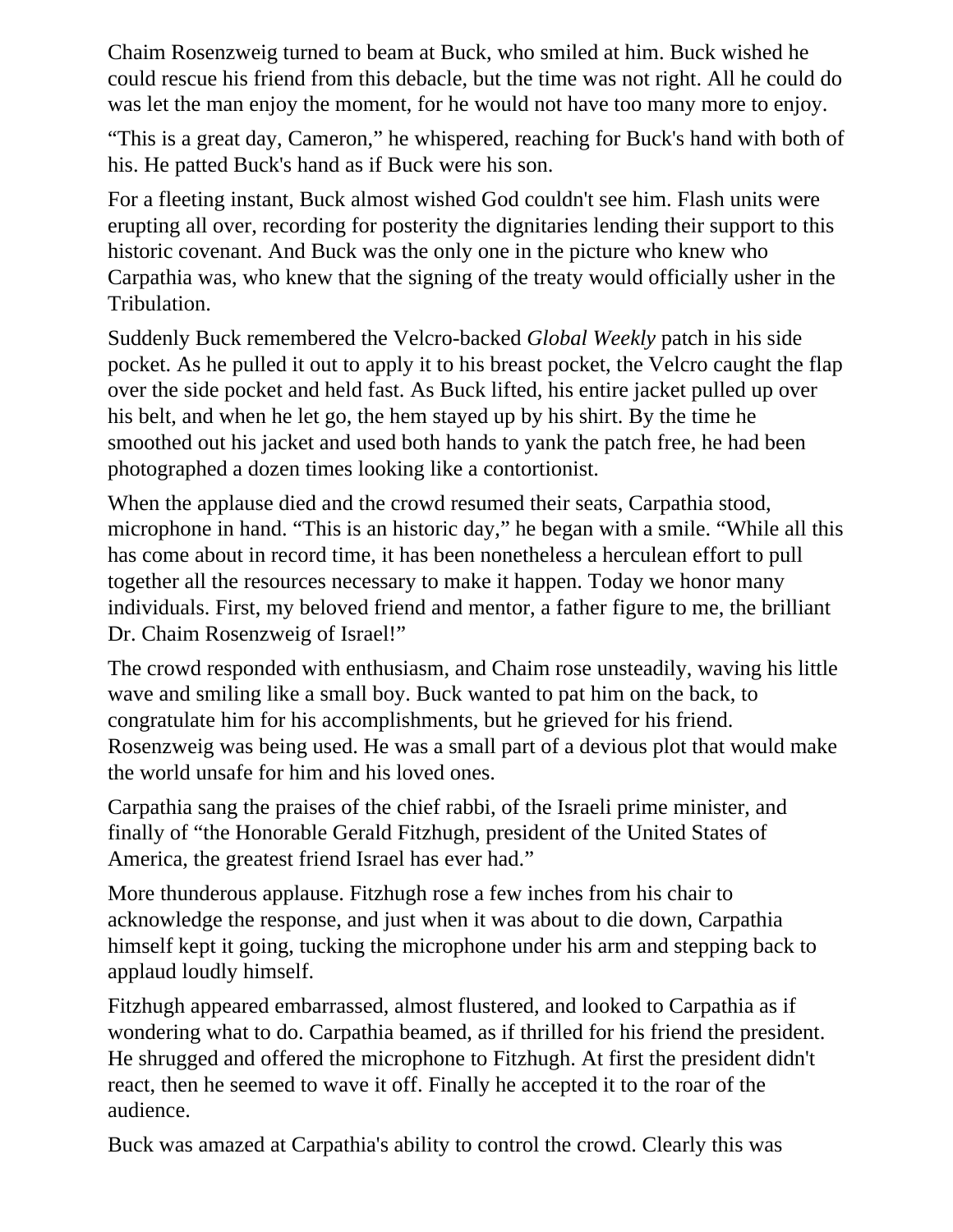something he had choreographed. But what would Fitzhugh do now? Surely the only appropriate reaction would be to thank the people and toss a few bouquets at his good friends the Israelis. And despite Fitzhugh's dawning awareness of the devious agenda of Nicolae Carpathia, he would have to acknowledge Nicolae's role in the peace process.

Fitzhugh's chair scraped noisily as he stood, pushing back awkwardly against his own secretary of state. He had to wait for the crowd to quiet, and the process seemed to take forever. Carpathia rushed to Fitzhugh and thrust his hand aloft, the way a referee does with the winning boxer, and the Israeli crowd cheered all the more.

Finally, Carpathia stepped into the background and President Fitzhugh stood in the center of the dais, obligated to say a few words. As soon as Fitzhugh began to speak, Buck knew Carpathia was at work. And while he didn't expect to witness a murder, as he had in New York, Buck became immediately convinced that Carpathia had somehow caused something every bit as sinister. For the Gerald Fitzhugh speaking to the enthusiastic throng was anything but the frustrated president Buck had met with just minutes before.

Buck felt his neck grow warm and his knees weaken as Fitzhugh spoke. He leaned forward and gripped the back of Rosenzweig's chair, trying in vain to keep from trembling. Buck felt the clear presence of evil, and nausea nearly overtook him.

"The last thing I want to do at a moment like this," President Fitzhugh said, "is to detract in any way from the occasion at hand. However, with your kind indulgence and that of our great leader of the aptly renamed Global Community, I would like to make a couple of brief points.

"First, it has been a privilege to see what Nicolae Carpathia has done in just a few short weeks. I am certain we all agree that the world is a more loving, peaceful place because of him."

Carpathia made an effort to take back the microphone, but President Fitzhugh resisted. "Now I have the floor, sir, if you don't mind!" This brought a peal of laughter. "I've said it before, and I'll say it again, the secretary-general's idea for global disarmament is a stroke of genius. I support it without reservation and am proud to lead the way to the rapid destruction of 90 percent of our weapons and the donation of the other 10 percent to Global Community, under Mr. Carpathia's direction."

Buck's head swam and he fought to keep his equilibrium.

"As a tangible expression of my personal support and that of our nation as a whole, we have also gifted Global Community with the brand-new *Air Force One.* We have financed its repainting and titling, and it can be viewed at Ben Gurion International.

"Now I surrender the microphone to the man of destiny, the leader whose current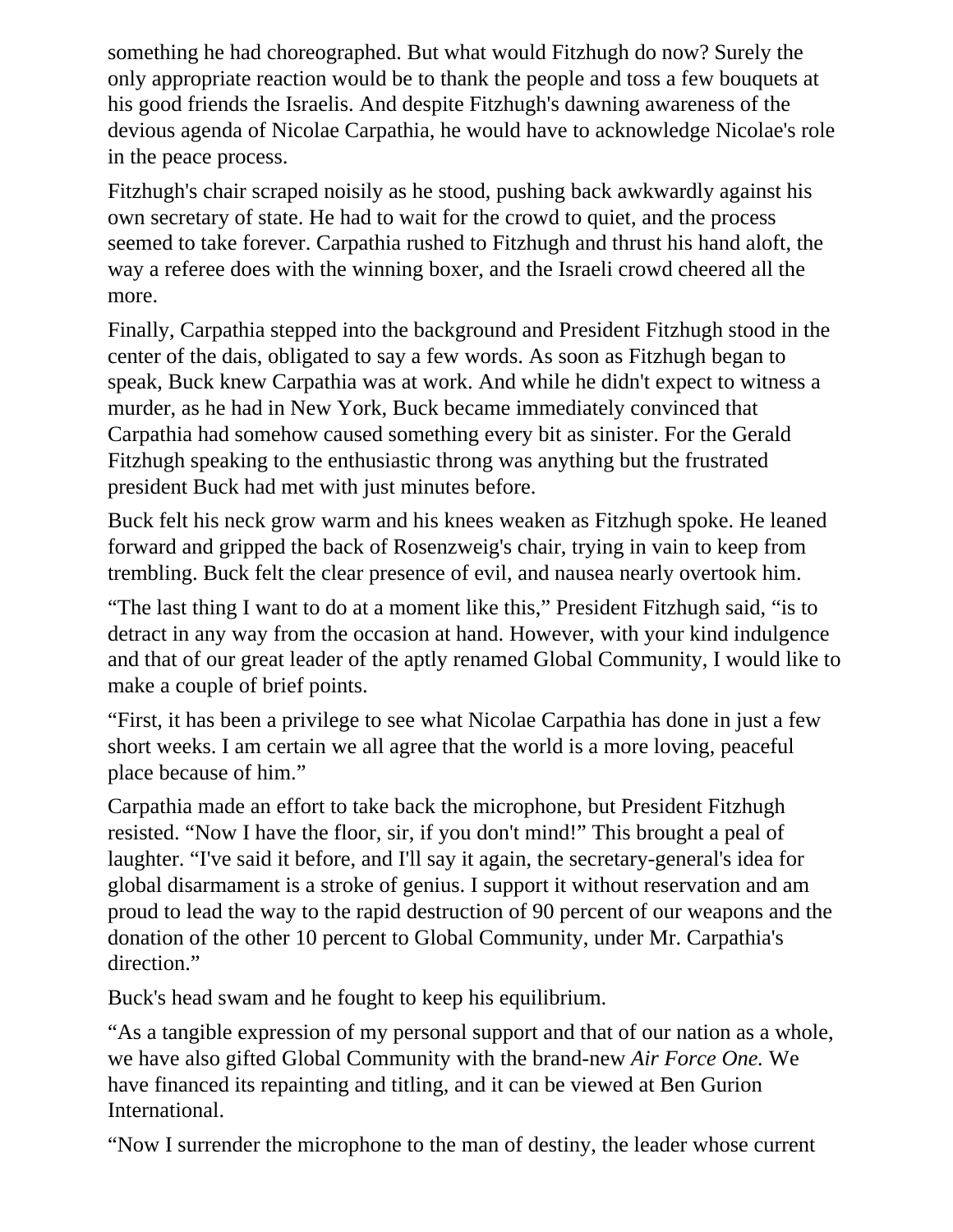title does not do justice to the extent of his influence, to my personal friend and compatriot, Nicolae Carpathia!"

Nicolae appeared to accept the microphone reluctantly and seemed embarrassed by all the attention. He looked bemused, as if helpless to know what to do with such a recalcitrant U.S. president who didn't know when enough was enough.

When the applause finally died down, Carpathia affected his humblest tone and said, "I apologize for my overexuberant friend, who has been too kind and too generous, and to whom the Global Community owes a tremendous debt."

Rayford kept a close eye on Buck. The man did not look well. Buck had seemed to nearly topple, and Rayford wondered if it was the heat or merely the nauseating mutual-admiration-society speeches that were turning Buck green around the gills.

The Israeli dignitaries, except Rosenzweig of course, looked vaguely uncomfortable with all the talk of destroying weapons and disarming. A strong military had been their best defense for decades, and without the covenant with Global Community, they would have been loath to agree to Carpathia's disarmament plan.

The rest of the ceremony was anticlimactic to the rousing—and, in Rayford's mind, disturbing—speech of the president. Fitzhugh seemed more enamored of Carpathia every time they were together. But his view only mirrored that of most of the populace of the world. Unless one was a student of Bible prophecy and read between the lines, one would easily believe that Nicolae Carpathia was a gift from God at the most crucial moment in world history.

Buck recovered control as other leaders made innocuous speeches and rattled on about the importance and historicity of the document they were about to sign. Several decorative pens were produced as television, film, video, and still cameras zeroed in on the signers. The pens were passed back and forth, the poses struck, and the signatures applied. With handshakes, embraces, and kisses on both cheeks all around, the treaty was inaugurated.

And the signers of this treaty—all except one—were ignorant of its consequences, unaware they had been party to an unholy alliance.

A covenant had been struck. God's chosen people, who planned to rebuild the temple and reinstitute the system of sacrifices until the coming of their Messiah, had signed a deal with the devil.

Only two men on the dais knew this pact signaled the beginning of the end of time. One was maniacally hopeful; the other trembled at what was to come.

At the famed Wall, the two witnesses wailed the truth. At the tops of their voices, the sound carrying to the far reaches of the Temple Mount and beyond, they called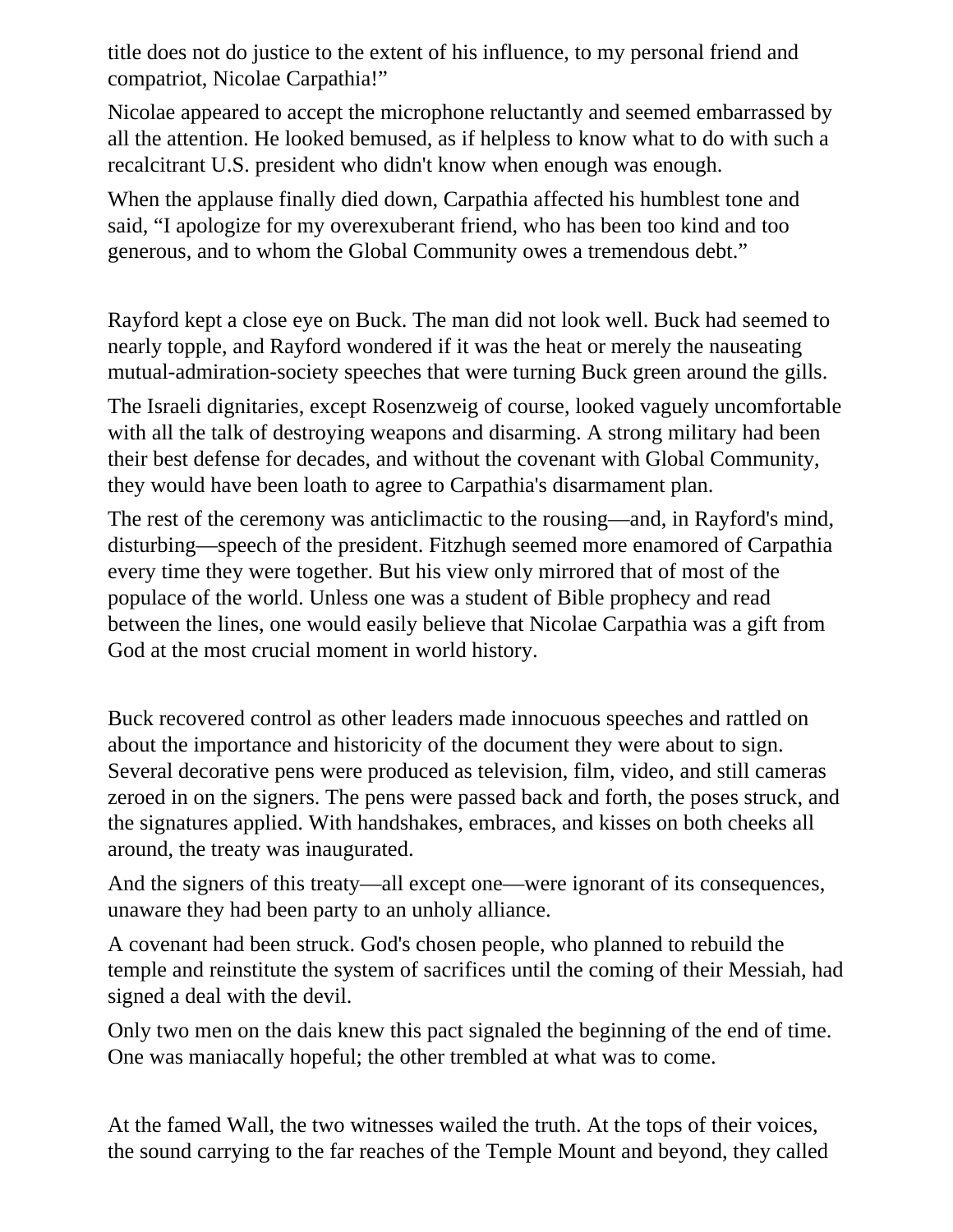out the news: "Thus *begins the last terrible week of the Lord*!" The seven-year "week" had begun.

The Tribulation.

## **CHAPTER SEVENTEEN**

Rayford Steele sat in a phone booth at Ben Gurion Airport. He was early, preceding the Carpathia delegation by more than an hour. His crew was busy on *Global Community One*, and he had time to wait for an international operator to try to get through to Chloe.

"I saw you, Dad!" she laughed. "They tried to flash names with each shot. They had yours almost right. It said you were Raymond Steel, no *e* on the end, and that you were the pilot of *Air Force One*."

Rayford smiled, warmed by the sound of his daughter's voice. "Close. And the press wonders why no one trusts them."

"They didn't know what to do with Buck," Chloe said. "The first few times they panned to him, they didn't put anything on the screen. Then somebody must have heard the announcement when he was introduced and they came up with 'Duke Wilson, former writer, *Newsweek.*'"

"Perfect," Rayford said.

"Buck's all excited about this rabbi who's going to be on international CNN in a couple of hours. You going to get a chance to watch?"

"We'll have it on the plane."

"You can get it that far away and that far up?"

"You should see the technology, Chlo'. The reception will be better than we get on cable at home. At least as good, anyway."

Buck felt an overwhelming sadness. Chaim Rosenzweig had embraced him at least three times after the ceremony, exulting that this was one of the happiest days of his life. He pleaded with Buck to come along on the flight to Baghdad. "You will be working for Nicolae in a month regardless," Chaim said. "No one will see this as conflict of interest."

"I will, especially in a month when he owns whatever rag I work for."

"Don't be negative today, of all days," Chaim said.

"Come along. Marvel. Enjoy. I have seen the plans. New Babylon will be magnificent."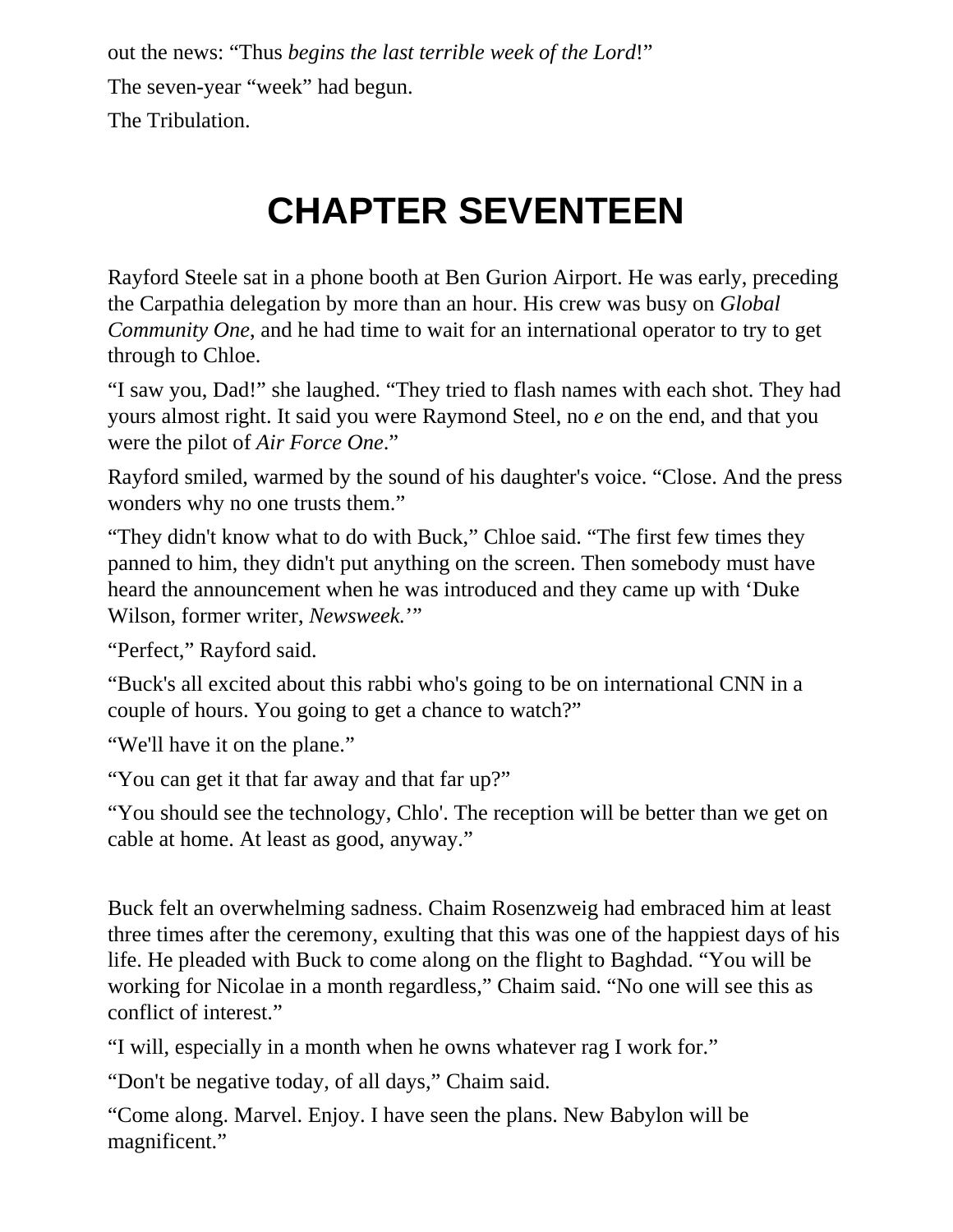Buck wanted to weep for his friend. When would it all come crashing down on Chaim? Might he die before he realized he'd been duped and used? Maybe that would be best. But Buck also feared for Chaim's soul. "Will you watch Dr. Ben-Judah on live television today?"

"Of course! Wouldn't miss it! He has been my friend since Hebrew University days. I understand they will have it on the plane to Baghdad. Another reason for you to come along."

Buck shook his head. "I will be watching from here. But once your friend outlines his findings, you and I should talk about the ramifications."

"Ah, I am not a religious man, Cameron. You know this. I likely should not be surprised with what Tsion comes up with today. He is an able scholar and careful researcher, brilliant really, and an engaging speaker. He reminds me somewhat of Nicolae."

## *Please*, Buck thought. *Anything but that*!

"What do you think he'll say?"

"Like most Orthodox Jews, he will come to the conclusion that Messiah is yet to come. There are a few fringe groups, as you know, who believe Messiah already came, but these so-called Messiahs are no longer in Israel. Some are dead. Some have moved to other countries. None brought the justice and peace the Torah predicts. So, like all of us, Tsion will outline the prophecies and encourage us to keep waiting and watching. It will be uplifting and inspirational, which I believe was the point of the research project in the beginning.

"He may talk about hastening the coming of Messiah. Some groups moved into ancient Jewish dwellings, believing they had a sacred right to do so and that this would help fulfill some prophecies, clearing the way for the coming of Messiah. Others are so upset at the Muslim desecration of the Temple Mount that they have reopened synagogues in the same vicinity, as close as they can to the original site of the temple."

"You know there are Gentiles who also believe Messiah has already come," Buck said carefully.

Chaim was looking over Buck's shoulder, making sure he was not left behind when the entourage moved toward transportation back to the hotels and eventually to Ben Gurion for the flight to Baghdad. "Yes, yes, I know, Cameron. But I would sooner believe Messiah is not a person but more of an ideology."

He began moving away and Buck suddenly felt desperate. He held Chaim's arm. "Doctor, Messiah is more than an ideology!"

Rosenzweig stopped and looked his friend in the face. "Cameron, we can discuss this, but if you are going to be so literal about it, let me tell you something. If Messiah is a person, if he is to come to bring peace and justice and hope to the world, I agree with those who believe he is already here."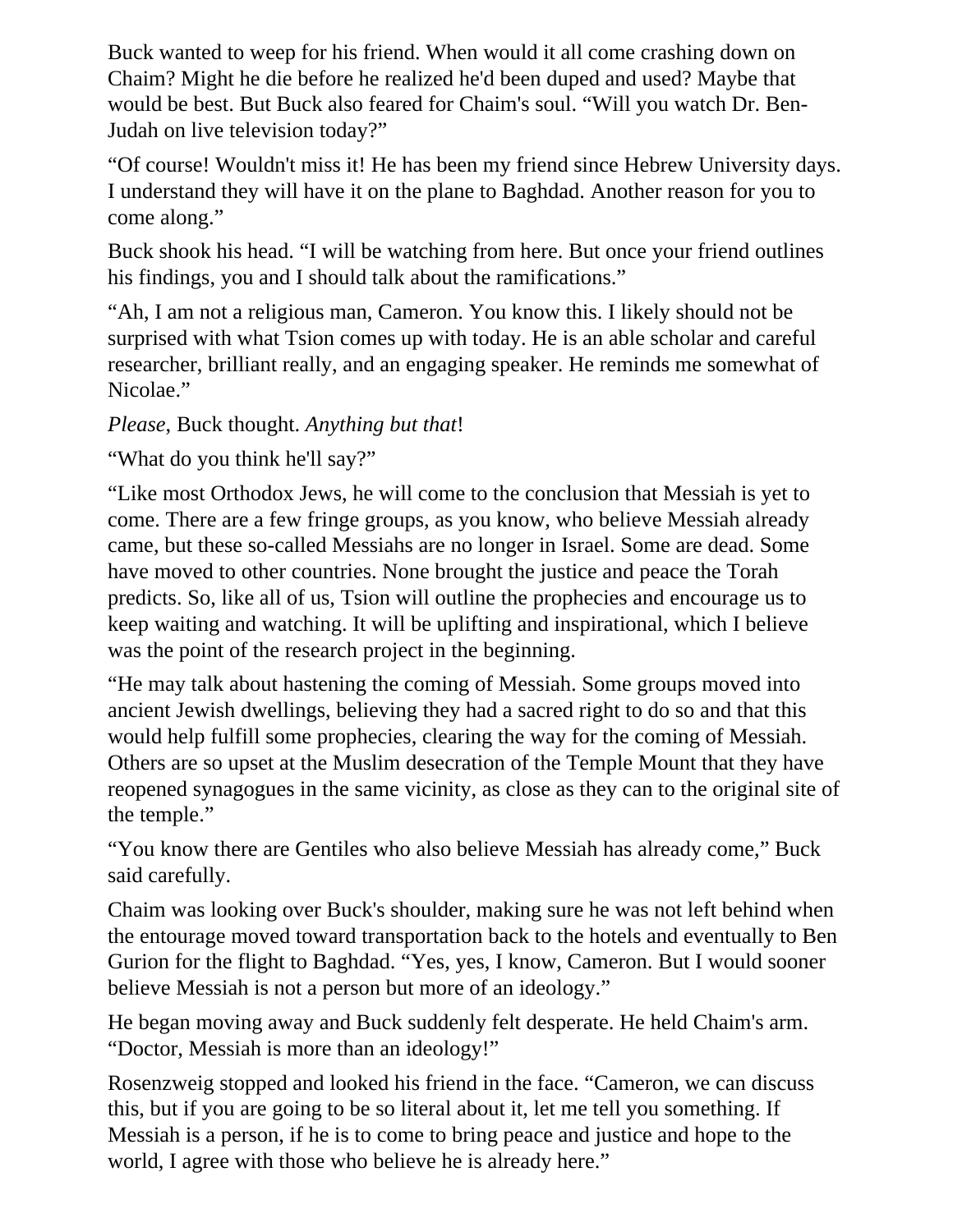"You do?"

"Yes, don't you?"

"You believe in Messiah?"

"I said if, Cameron. That is a big if."

"If Messiah is real and is to come, what?" Buck pleaded as his friend pulled away.

"Don't you see, Cameron? Nicolae himself fulfills most of the prophecies. Maybe all, but this is not my area of scholarship. Now I must go. I will see you in Babylon?"

"No, I told you—"

Rosenzweig stopped and returned. "I thought you just meant you were finding your own way there so as not to accept any favors from an interview subject."

"I was, but I have changed my mind. I'm not going. If I do wind up working for a Carpathia-owned publication, I imagine I'll tour New Babylon soon enough."

"What will you do? Are you returning to the States? Will I see you there?"

"I don't know. We'll see."

"Cameron! Give me a smile on this historic day!"

But Buck could not muster one. He walked all the way back to the King David Hotel, where the clerk asked if he still wanted information on commercial flights to Baghdad. "No, thanks," he said.

"Very good, sir. A message for you."

The envelope bore the return address of Dr. Tsion Ben-Judah. Buck trotted up to his room before tearing it open. It read, "Sorry to abandon you last night. Would not have been able to converse. Would you do me the honor of joining me for lunch and accompanying me to the ICNN studio? I will await your call."

Buck looked at his watch. Surely it was too late. He placed the call, only to get a housekeeper who said that the rabbi had left twenty minutes before. Buck slammed his hand on the dresser. What a privilege he would miss, just because he had walked back to the hotel instead of taking a cab! Perhaps he would take a cab to the TV studio and meet Tsion there after lunch. But did the rabbi want to talk before going on the air; was that it?

Buck lifted the receiver, and the front desk answered. "Can you get me a cab, please?"

"Certainly, sir, but a call has just come in for you. Would you like to take it now?"

"Yes, and hold onto that cab until I get back to you."

"Yes, sir. Hang up, please, and I will ring your call through."

It was Tsion. "Dr. Ben-Judah! I'm so glad you called! I just got back."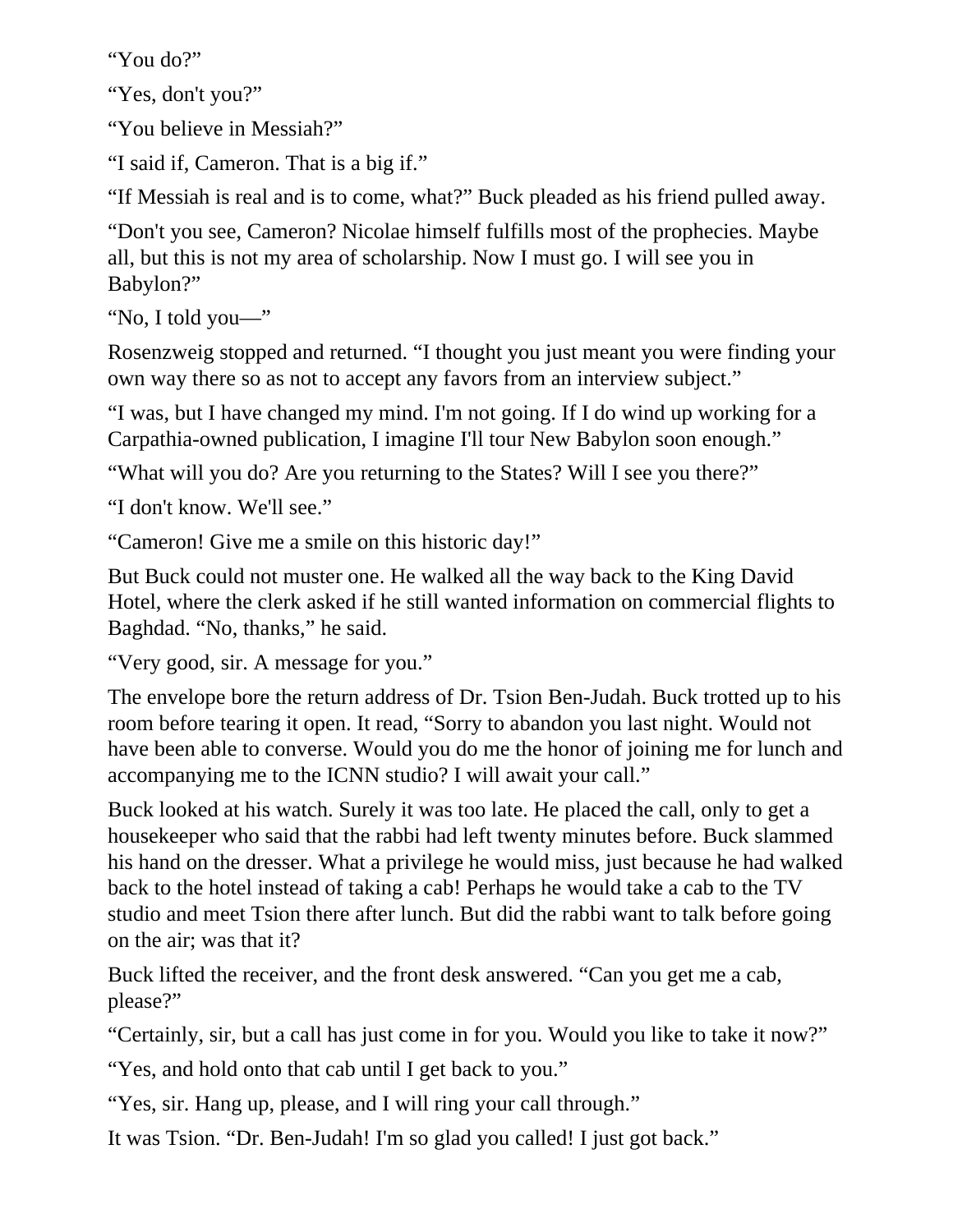"I was at the signing, Buck," Tsion said in his thick Hebrew accent, "but I did not make myself visible or available."

"Is your lunch invitation still open?"

"It is."

"When shall I meet you, and where?"

"How about now, out in front?"

"I'm there."

*Thank you, Lord*, Buck breathed as he ran down the stairs. *Give me the opportunity to tell this man that you are the Messiah*.

At the car the rabbi shook Buck's hand with both of his and pulled him close. "Buck, we have shared an incredible experience. I feel a bond. But now I am nervous about informing the world of my findings, and I need to talk over lunch. May we?"

The rabbi directed his driver to a small cafe in a busy section of Jerusalem. Tsion, a huge, black, three-ring binder under his arm, spoke quietly to the waiter in Hebrew, and they were directed to a window table surrounded by plants. When menus were brought, Ben-Judah looked at his watch, waved off the menus, and spoke again in his native tongue. Buck assumed he was ordering for both of them.

"Do you still need your patch, identifying yourself as a reporter from the magazine?"

Buck quickly yanked the patch off his pocket.

"It came off much easier than it went on, did it not?"

Buck laughed.

As Tsion joined in the laughter, the waiter brought an unsliced loaf of warm bread, butter, a wheel of cheese, a mayonnaise—like sauce, a bowl of green apples, and fresh cucumbers.

"If you will allow me?" Ben-Judah pointed to the plate.

"Please."

The rabbi sliced the warm bread in huge sections, slathered them with butter and the sauce, applied slices of the cucumber and cheese, then put apple slices on the side and slid a plate in front of Buck.

Buck waited as the rabbi prepared his own plate. "Please do not wait for me. Eat while the bread is warm."

Buck bowed his head briefly, praying again for Tsion Ben-Judah's soul. He raised his eyes and lifted the delicacy.

"You are a man of prayer," Tsion observed as he continued to prepare his meal.

"I am." Buck continued to pray silently, wondering if now was the time to jump in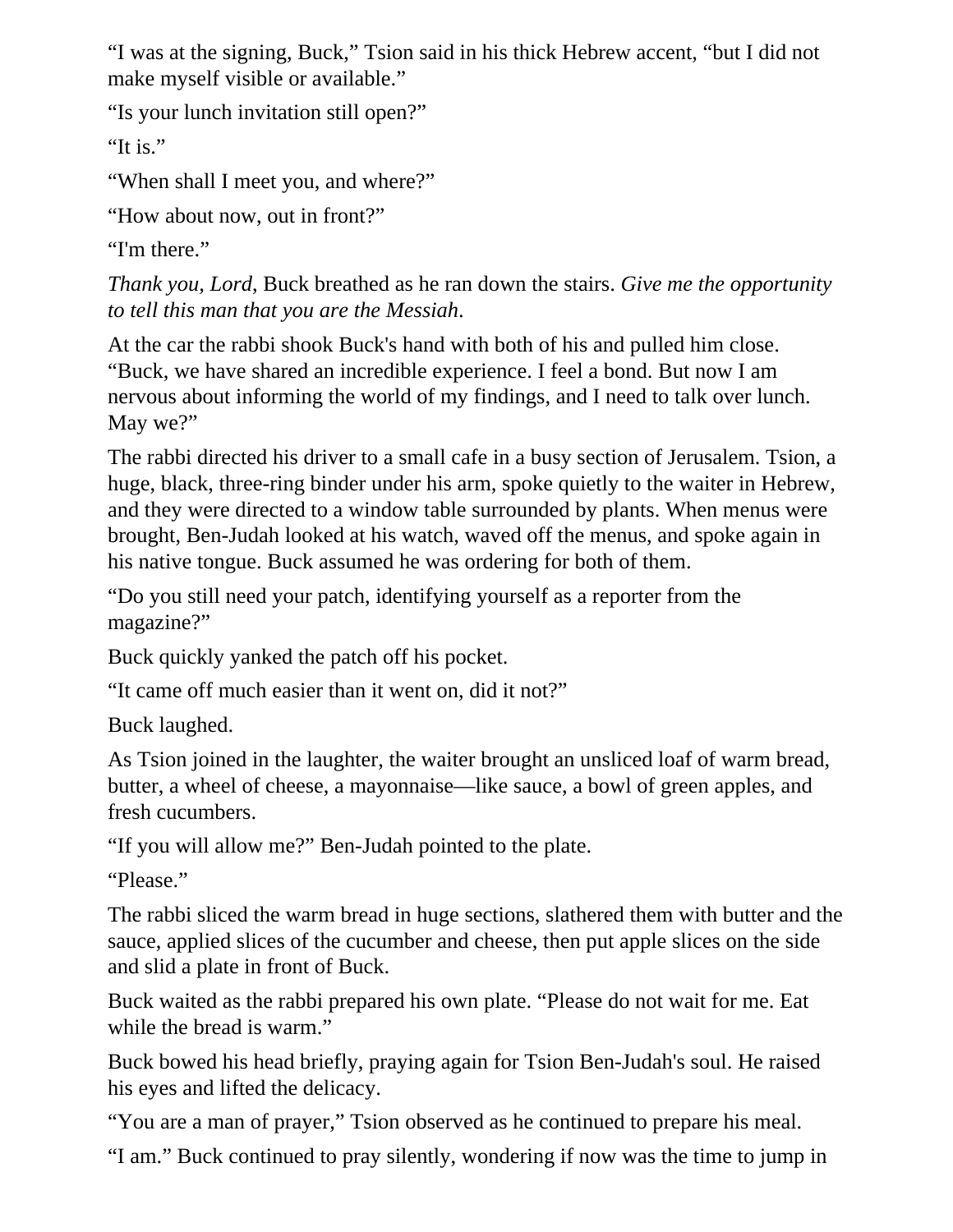with a timely word. Could this man be influenced within an hour of revealing his scholarly research to the world? Buck felt foolish. The rabbi was smiling.

"What is it, Tsion?"

"I was just recalling the last American with whom I shared a meal here. He was on a junket, sightseeing, and I was asked to entertain him. He was some sort of a religious leader, and we all take turns here, you know, making the tourists feel welcome." Buck nodded.

"I made the mistake of asking if he wanted to try one of my favorites, a vegetable and cheese sandwich. Either my accent was too difficult for him or he understood me and the offering did not appeal. He politely declined and ordered something more familiar, something with pita bread and shrimp, as I recall. But I asked the waiter, in my own language, to bring extra of what I was having, due to what I call the jealousy factor. It was not long before the man had pushed his plate aside and was sampling what I had ordered."

Buck laughed. "And now you simply order for your guests."

"Exactly."

And before the rabbi ate, he prayed silently too.

"I skipped breakfast," Buck said, lifting the bread in salute.

Tsion Ben-Judah beamed with delight. "Perfect!" he said. "An international adage says that hunger is the best seasoning."

Buck found it true. He had to slow down to keep from overeating, which had rarely been a problem for him. "Tsion," he began finally, "did you just want company before going on the air, or was there something specific you wanted to talk about?"

"Something specific," the rabbi said, looking at his watch. "How does my hair look, by the way?"

"Fine. They'll probably comb out the hat line there in makeup."

"Makeup? I had forgotten that part. No wonder they want me so early."

Ben-Judah checked his watch, then pushed his plates aside and hefted the notebook onto the table. It contained a four-inch stack of manuscript pages. "I have several more of these in my office," he said, "but this is the essence, the conclusion, the result of my three years of exhaustive—and exhausting—work with a team of young students who were of incalculable help to me."

"You're not dreaming of reading that aloud in an hour, are you?"

"No, no!" Ben-Judah said, laughing. "This is what you would call my security blanket. If I draw a blank, I pick up the blanket. No matter where I turn, there is something I should say. You might be interested to know that I have memorized what I will say on television."

"An hour's worth?"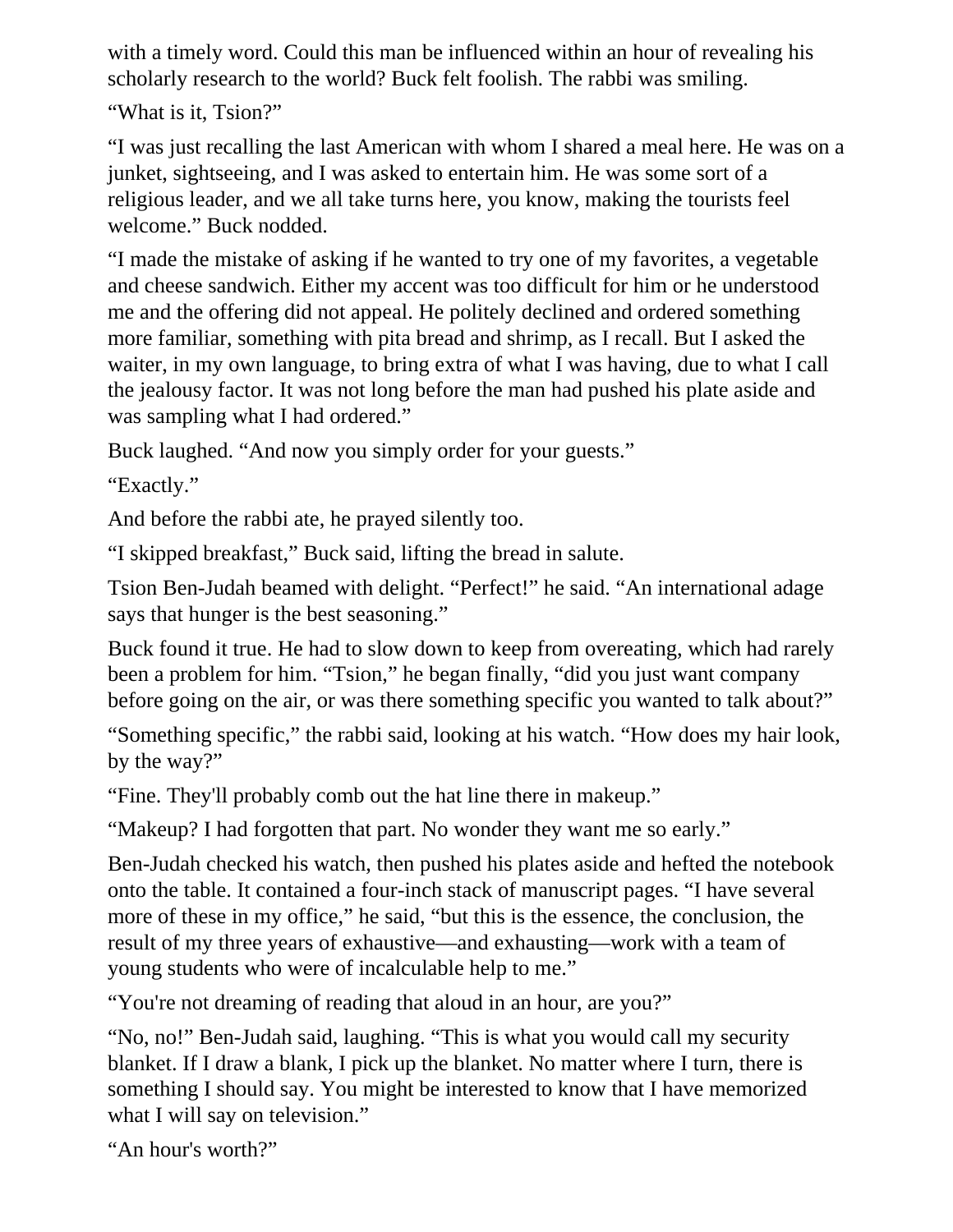"That might have seemed daunting to me, too, three years ago. Now I know I could go on for many more hours, and without notes. But I must stick to my plan to redeem the time. If I get off on tangents, I will never finish."

"And yet you'll take your notes with you."

"I am confident, Buck, but I am no fool. Much of my life has consisted of speaking publicly, but about half the time that has been in Hebrew. Naturally, with their worldwide audience, CNN prefers English. That makes it more difficult for me, and I don't want to compound that by losing my way."

"I'm sure you'll do fine."

"You have just satisfied the requirements of your end of the conversation!" the rabbi said, grinning. "Treating you to lunch is already a profitable proposition."

"So you just needed a little cheerleading."

The rabbi seemed to think about the word for a moment. Though it was an American term, Buck assumed it was self-explanatory. "Yes," Ben-Judah said. "Cheerleading. And I want to ask you a question. If it is too personal, you may decline to answer."

Buck held his hands apart as if open to any question.

"Last night you asked me my conclusions on the Messiah question, and I told you, in essence, that you would have to wait until the rest of the world heard it. But let me pose the same question to you."

*Praise the Lord*, Buck thought. "How much time do we have?"

"About twenty minutes. If it takes longer, we can continue in the car on the way to the studio. Maybe even into makeup."

The rabbi smiled at his own humor, but Buck was already formulating his story. "You already know about my being at a kibbutz when the Russians attacked Israel."

Ben-Judah nodded. "The day you lost your agnosticism."

"Right. Well, I was on an airplane, headed for London, the day of the disappearances."

"You don't say."

And Buck was off and running with the story of his own spiritual journey. He wasn't finished until the rabbi was out of makeup and sitting nervously in the green room. "Did I go on too long?" Buck asked. "I realize it was asking a lot for you to even pretend to pay attention with your mind on your own presentation."

"No, Buck," the rabbi said, deep emotion in his voice. "I should be able to do this in my sleep. If I tried to push any more into my head at this late date, I would lose it all."

So that was it? No response? No thank you? No "you're a fool"?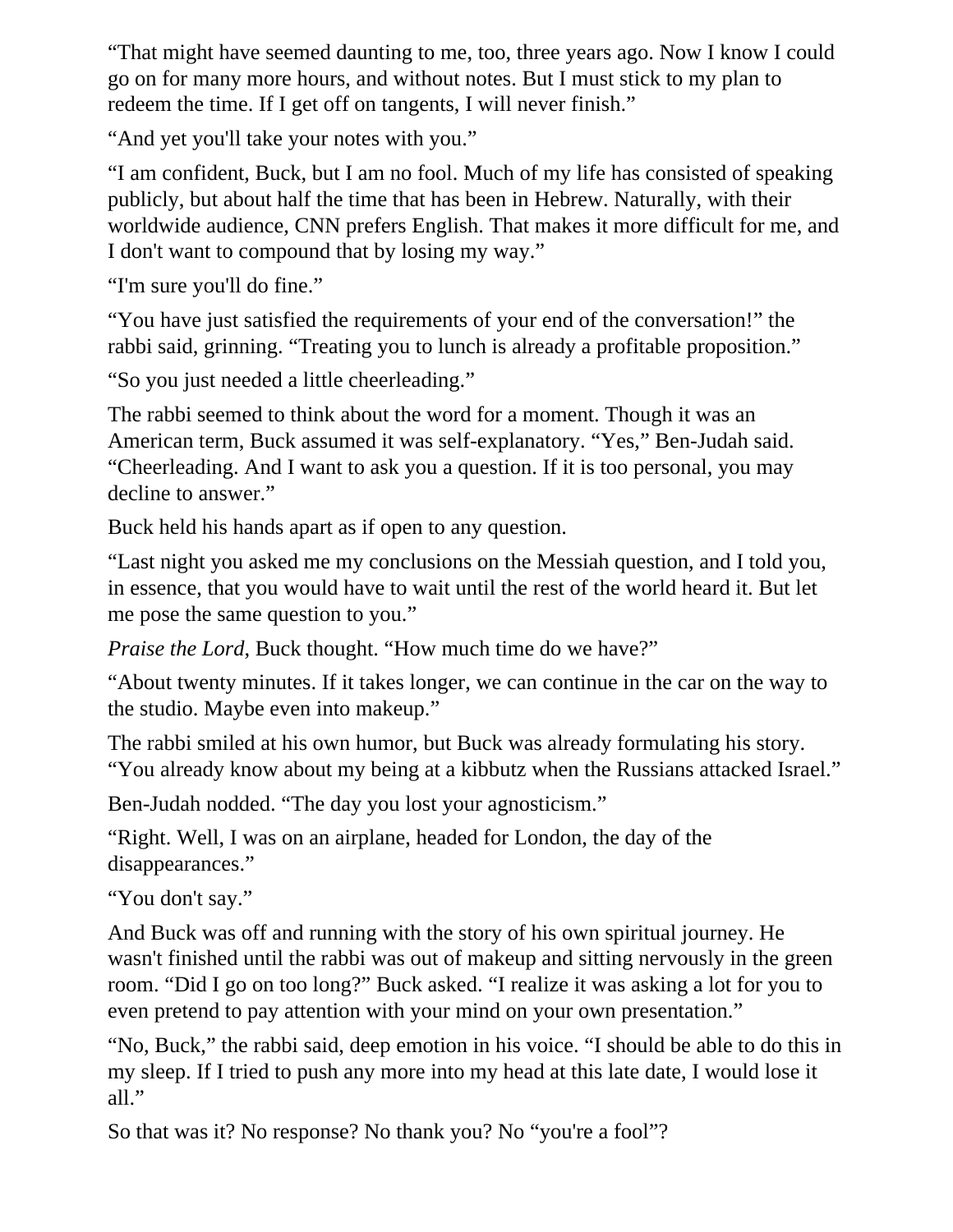Finally, after a long silence, Tsion spoke again. "Buck, I deeply appreciate your sharing that with me."

A young woman with a battery pack on her hip, earphones and mouthpiece in place, slipped in. "Dr. Ben-Judah," she said. "We are ready for you in the studio for sound check, and ninety seconds to air."

"I am ready." Ben-Judah did not move.

The young woman hesitated, looking doubtful. Apparently she was not used to guests who didn't simply nervously follow her to the set. She left.

Tsion Ben-Judah rose with his notebook under his arm and opened the door, standing there with his free hand on the knob. "Now, Buck Williams, if you would be so kind as to do me a favor while you wait here."

"Sure."

"As you are a man of prayer, would you pray that I will say what God wants me to say?"

Buck raised a fist of encouragement to his new friend and nodded.

"Want to take over?" Rayford asked his first officer. "I wouldn't mind catching this special CNN report."

"Roger. That rabbi thing?"

"Right."

The first officer shook his head. "That would put me right to sleep."

Rayford made his way out of the cockpit but was disappointed to see that the television was not on in the main cabin. He moved toward the back where other dignitaries and press were gathering around another TV. But before Rayford was completely out of Carpathia's conference room, Nicolae noticed him. "Captain Steele! Please! Spend a few minutes with us!"

"Thank you, sir, but I was hoping to catch the—"

"The Messiah broadcast, yes, of course! Turn it on!"

Someone turned on the set and tuned in ICNN. "You know," Carpathia announced to all within earshot, "our captain believes Jesus was the Messiah."

Chaim Rosenzweig said, "Frankly, as a nonreligious Jew, I think Nicolae fulfills more of the prophecies than Jesus did."

Rayford recoiled. *What blasphemy!* He knew Buck liked and respected Rosenzweig, but what a statement!

"No offense, sir, but I doubt many Jews could believe in a Messiah—even if they think he is yet to come—who was born other than in the Holy Land."

"Ah, well, you see?" Rosenzweig said. "I am not that much a student. Now this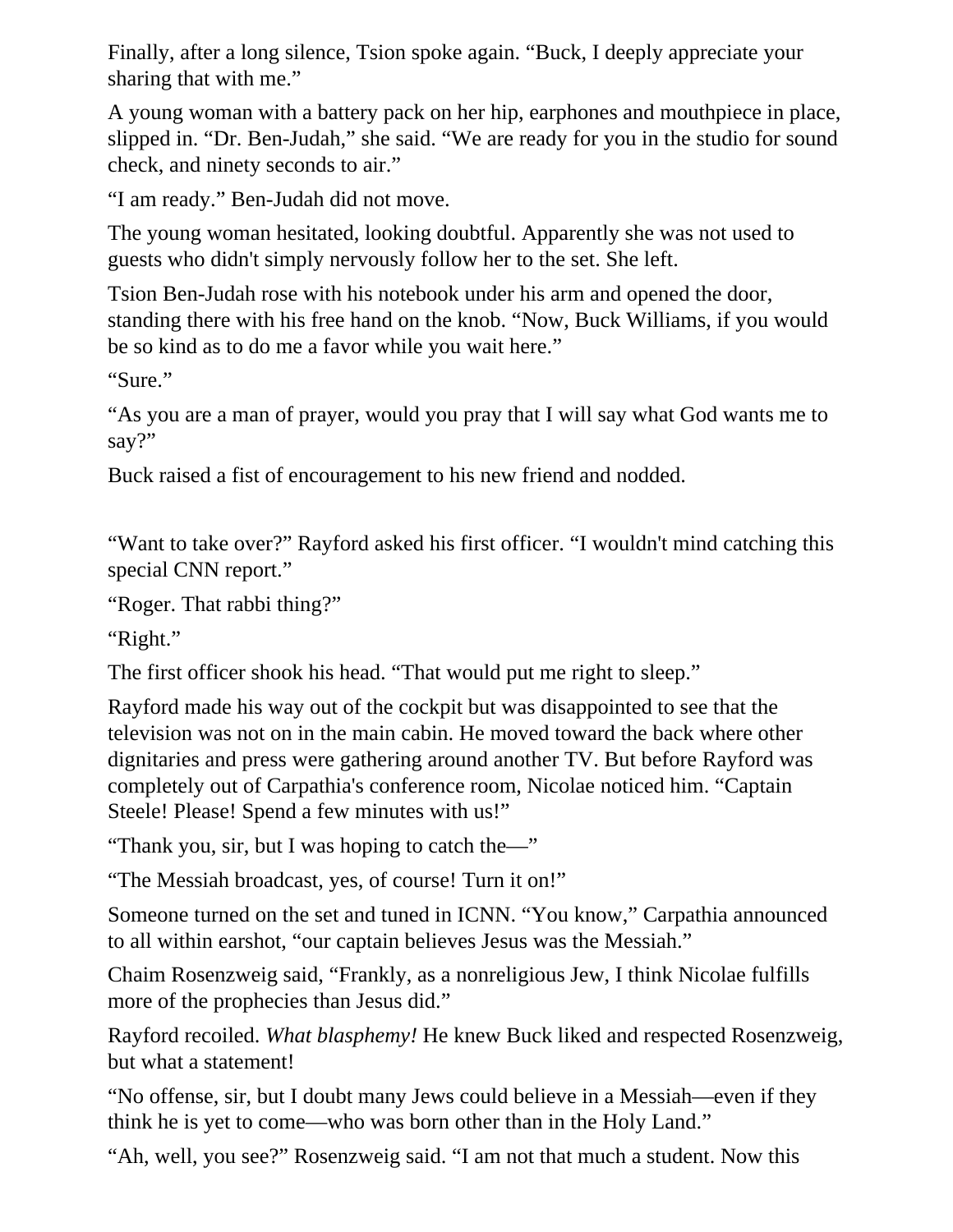man," he added, pointing to the TV screen where Tsion Ben-Judah was being introduced, "here is your religious scholar. After three years of intensive research, he ought to be able to outline the qualifications of Messiah."

*I'll bet,* Rayford thought. He stood in a corner and leaned against the wall to keep out of the way. Carpathia slipped off his suit jacket, and a flight attendant immediately hung it for him. He loosened his tie, rolled up his sleeves, and sat down in front of the television holding a fresh seltzer with a twist. Carpathia obviously considered this a good hour's diversion, Rayford thought.

An off-camera announcer clarified that "the views and opinions expressed on this broadcast do not necessarily reflect the views of the International Cable News Network or its subscribing stations."

Rayford found Dr. Ben-Judah a most engaging communicator. He looked directly into the camera, and though his accent was thick, he spoke slowly and distinctly enough to be easily understood. Most of all, Rayford sensed an enthusiasm and a passion for his subject. This was not at all what Rayford had expected. He would have imagined an ancient rabbi with a long white beard, hunched over some musty manuscripts with a magnifying glass, comparing jots and tittles.

Ben-Judah, however, after a brief introduction of himself and the process through which he and his team did their research, began with a promise. "I have come to the conclusion that we may know beyond all shadow of doubt the identity of our Messiah. Our Bible has given clear prophecies, prerequisites, and predictions that only one person in the human race could ever fulfill. Follow along with me and see if you come to the same conclusion I have, and we shall see whether Messiah is a real person, whether he has already come, or whether he is yet to come."

Rabbi Ben-Judah said he and his team spent almost the entire first year of their project confirming the accuracy of the late Alfred Edersheim, a teacher of languages and Grinfield Lecturer on the Septuagint. Edersheim had postulated that there were 456 messianic passages in Scripture, supported by more than 558 references from the most ancient rabbinical writings.

"Now," the rabbi said, "I promise to not bore you with statistics, but let me just say that many of those prophetic passages are repetitive and some are obscure. But based on our careful study, we believe there are at least 109 separate and distinct prophecies Messiah must fulfill. They require a man so unusual and a life so unique that they eliminate all pretenders.

"I do not have time in this brief hour to cover all 109, of course, but I will deal with some of the most clearly obvious and specific ones. We consulted a mathematician and asked him to calculate the probability of even 20 of the 109 prophecies being fulfilled in one man. He came up with odds of one in one quadrillion, one hundred and twenty-five trillion!"

Dr. Ben-Judah gave what Rayford considered a brilliant example of how to easily identify someone with just a few marks. "Despite the billions of people who still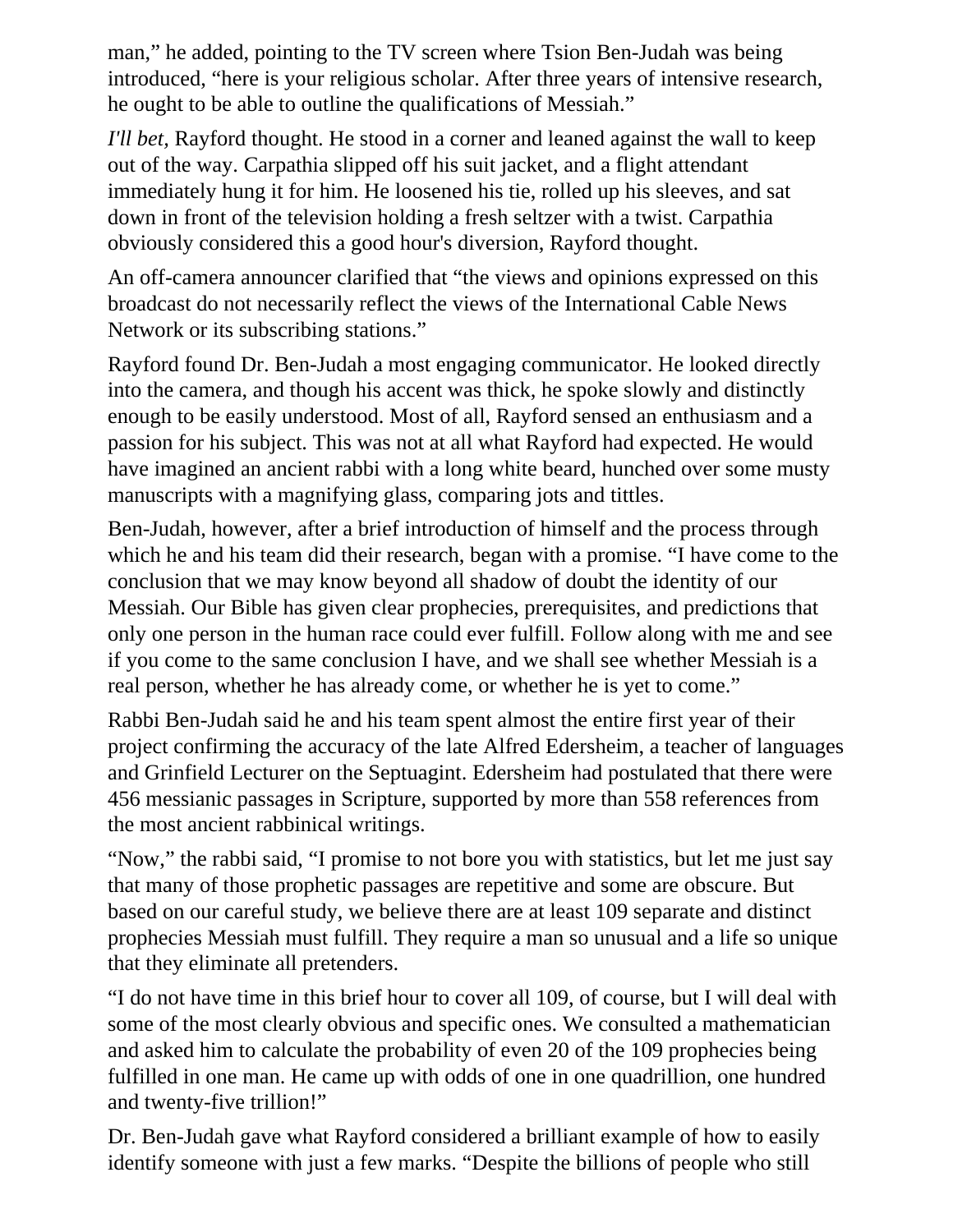populate this planet, you can put a postcard in the mail with just a few distinctions on it, and I will be the only person to receive it. You eliminate much of the world when you send it to Israel. You narrow it more when it comes to Jerusalem. You cut the potential recipients to a tiny fraction when it goes to a certain street, a certain number, a certain apartment. And then, with my first and last name on it, you have singled me out of billions. That, I believe, is what these prophecies of Messiah do. They eliminate, eliminate, eliminate, until only one person could ever fulfill them."

Dr. Ben-Judah was so engaging that everyone on the plane had stopped talking, moving, even shifting in their seats. Even Nicolae Carpathia, despite the occasional sip from his glass and the tinkling of the ice, barely moved. It seemed to Rayford that Carpathia was almost embarrassed by the attention Ben-Judah had commanded.

Trying not to cause a distraction, Rayford excused himself and quickly slipped back into the cockpit. He put a hand on his first officer's shoulder and leaned down to talk to him. The first officer lifted his left earphone.

"I want this plane to not touch the ground before five minutes after the hour."

"We're scheduled for about two minutes to, Cap, and we're making good time."

"Make whatever adjustments you have to make."

"Roger." He reached for the radio. "Baghdad tower, this is *Global Community One,*  over."

"Baghdad tower, go ahead *One*."

"We're reducing speed a few knots and are setting a new ETA of five minutes after the hour."

"Roger, Global. Problems?"

"Negative. Just experimenting with the new plane."

The first officer glanced up at Rayford to see if that was all right. Rayford gave him the thumbs-up and hurried back to the television.

Buck prayed as he watched. Other staffers had gathered around monitors. There was none of the usual behind-the-scenes banter. People were glued to the broadcast. To keep from jumping out of his skin, Buck dug out his notebook and pen and tried to keep copious notes. It was nearly impossible to keep up with the rabbi, who rolled on and on with prophecy after prophecy.

"Messiah is not limited to just a few identifying marks," Ben-Judah said. "We Jews have been looking for him, praying for him, longing for him for centuries, and yet we have stopped studying the many identification hallmarks in our Scriptures. We have ignored many and made favorites of others, to the point that we are now looking for a political leader who will right wrongs, bring justice, and promise peace."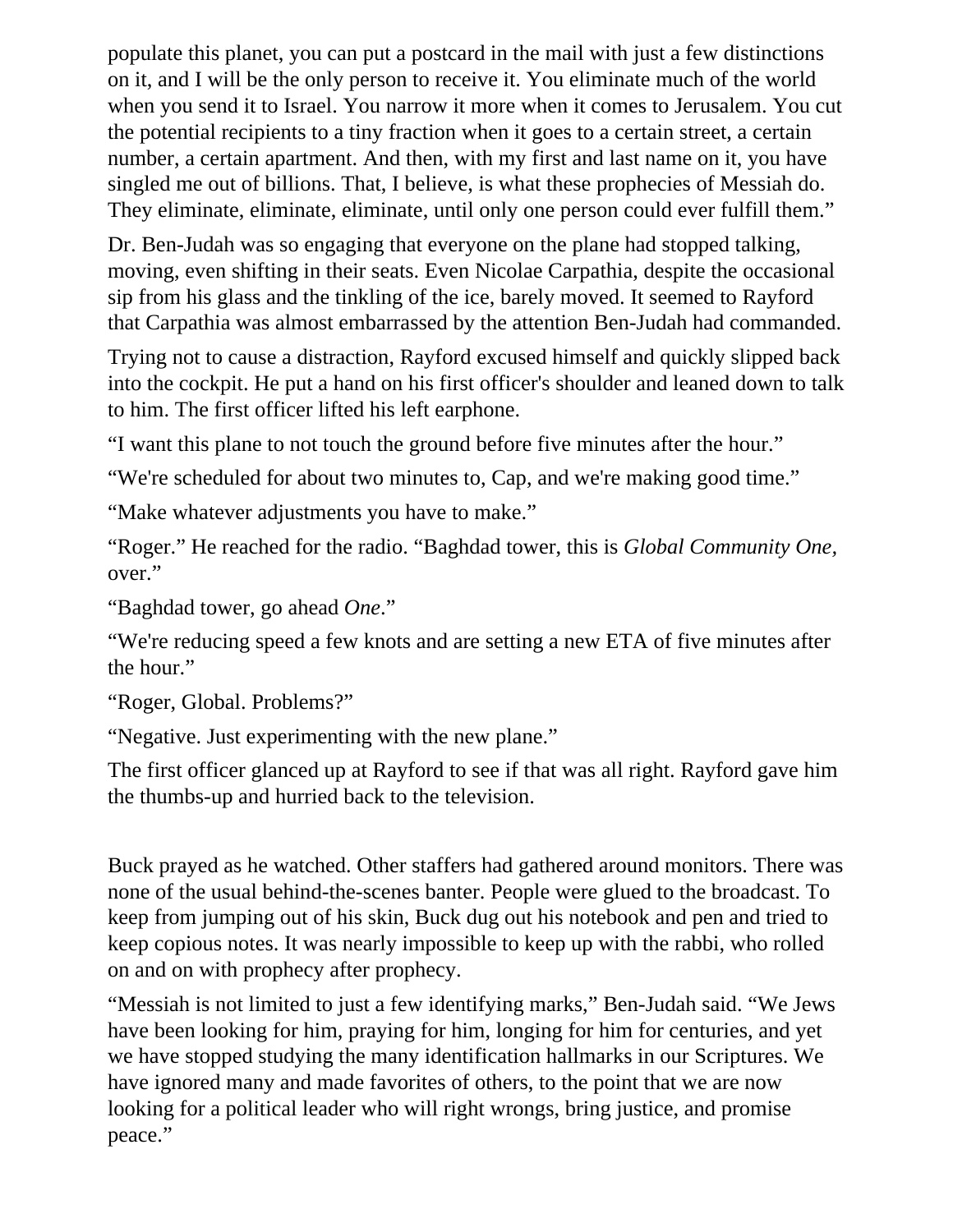Chaim Rosenzweig stepped over to Carpathia and clapped him on the back, turning to beam at everyone. He was largely ignored, especially by Carpathia.

"Some believe Messiah will restore things as they were in the glorious days of Solomon," Rabbi Ben-Judah continued. "Others believe Messiah will make all things new, ushering in a kingdom unlike anything we have ever seen. And yet the prophecies themselves tell us what Messiah will do. Let us examine just a few of them in the remaining time."

Buck was getting a glimpse of what was to come. Jesus was either the Messiah, the chosen one, the fulfillment of God's Word, or he could not stand up to the scrutiny of the record. If only one man could possibly fulfill the prophecies, it had to be Jesus. It didn't appear the rabbi was going to use the New Testament to try to convince his first and primary audience, the Jews. So the prophecies from hundreds of years before the birth of Christ would have to be clear enough to make the point—if indeed that was where Tsion was going.

Dr. Ben-Judah was sitting on the edge of the table where he had displayed the several-hundred-page conclusion to his research study. The camera zoomed in on his expressive features. "The very first qualification of Messiah, accepted by our scholars from the beginning, is that he should be born the seed of a woman, not the seed of a man like all other human beings. We know now that women do not possess 'seed.' The man provides the seed for the woman's egg. And so this must be a supernatural birth, as foretold in Isaiah 7:14, 'Therefore the Lord Himself will give you a sign: Behold, the virgin shall conceive and bear a Son, and shall call His name Immanuel.'

"Our Messiah must be born of a woman and not of a man because he must be righteous. All other humans are born of the seed of their father, and thus the sinful seed of Adam has been passed on to them. Not so with the Messiah, born of a virgin.

"Our Messiah must be born of an extremely rare bloodline. While he must be born of a woman, that woman must be of a bloodline that includes many of the fathers of Israel. God himself eliminated billions of people from this select bloodline so Messiah's identity would be unmistakable.

"First God eliminated two-thirds of the world's population by choosing Abraham, who was from the line of Shem, one of Noah's three sons. Of Abraham's two sons, God chose only Isaac, eliminating half of Abraham's progeny. One of the two sons of Isaac, Jacob, received the blessing but passed it on to only one of his twelve sons, Judah. That eliminated millions of other sons in Israel. The prophet Isaiah years later singled out King David as another through whom Messiah would come, predicting that he would be a 'root out of Jesse.' David's father, Jesse, was a son of Judah.

"Messiah, according to the prophet Micah, must be born in Bethlehem." The rabbi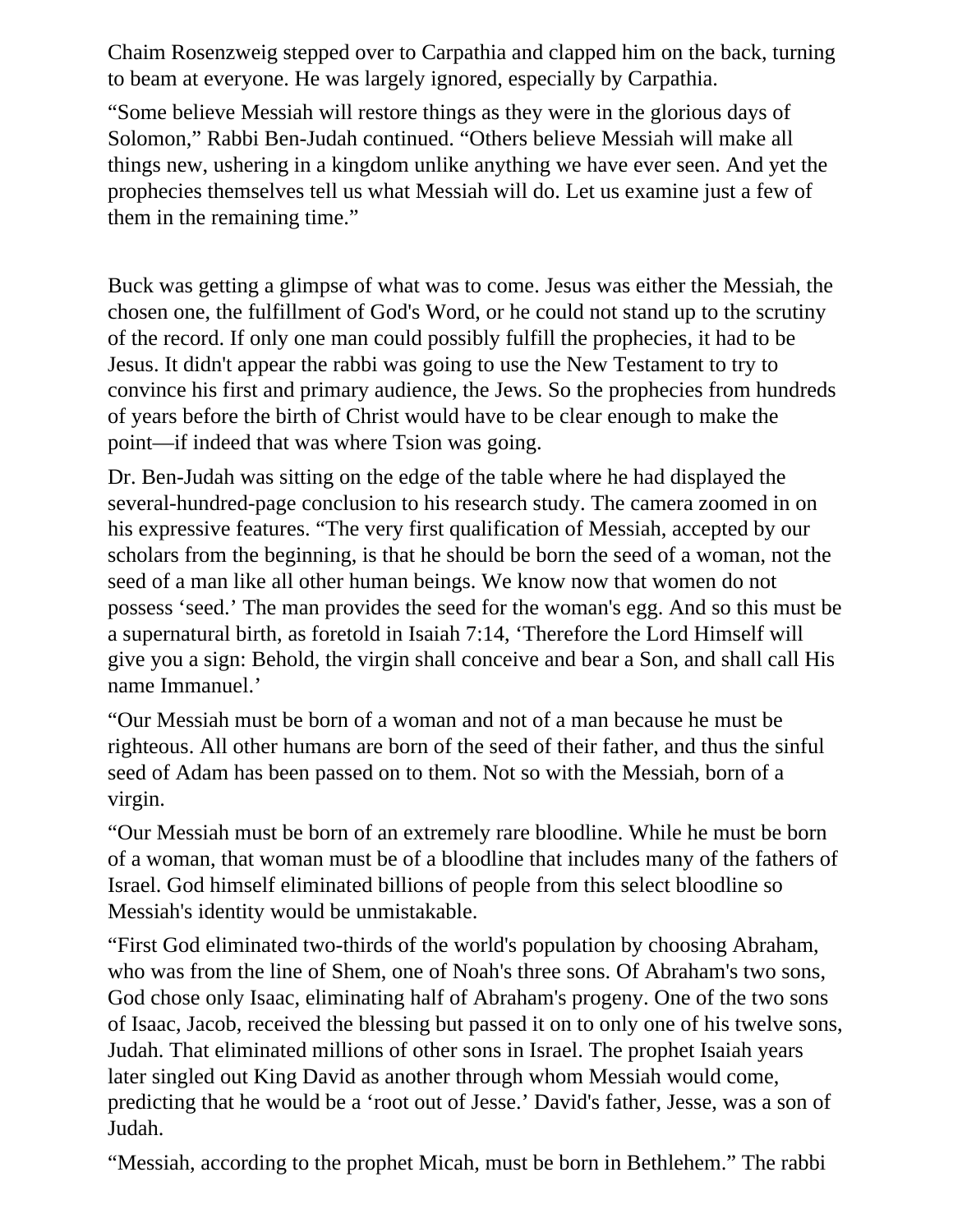turned to the passage in his notes and read, "'But you, Bethlehem Ephrathah, though you are little among the thousands of Judah, yet out of you shall come forth to Me the One to be Ruler in Israel, whose goings forth are from of old, from everlasting."

Chaim Rosenzweig was moving nervously, the only one on the plane not perfectly still. Rayford felt the old man had made a fool of himself and hoped he wouldn't compound it. But he did. "Nicolae," he said. "You were born in Bethlehem and moved to Cluj, right? Ha, ha!"

Others shushed him, but Carpathia finally sat back as if he had just realized something. "I know where this man is going!" he said. "Can you not see it? It is as plain as the nose on his face."

*I can*, Rayford thought. *It should be obvious to more than Carpathia by now.*

"He is going to claim to be the Messiah himself!" Carpathia shouted. "He was probably born in Bethlehem, and who knows what his bloodline is. Most people deny being born out of wedlock, but maybe that is his history. He can claim his mother was never with a man before he was born, and voila, the Jews have their Messiah!"

"Ach!" Rosenzweig said. "You are speaking of a dear friend of mine. He would never claim such a thing."

"You watch and see," Carpathia said.

A steward leaned in and whispered, "Phone for you, Mr. Secretary-General."

"Who is it?"

"Your assistant calling from New York."

"Which one?"

"Ms. Durham."

"Take a message."

Carpathia turned back to the screen as Rabbi Ben-Judah continued. "As a child, Messiah will go to Egypt, because the prophet Hosea says that out of Egypt God will call him. Isaiah 9:1-2 indicates that Messiah will minister mostly in Galilee.

"One of the prophecies we Jews do not like and tend to ignore is that Messiah will be rejected by his own people. Isaiah prophesied, 'He is despised and rejected by men, a Man of sorrows and acquainted with grief. And we hid, as it were, our faces from Him; He was despised, and we did not esteem Him.'"

The rabbi looked at his watch. "My time is fleeting," he said, "so I want to speed through a few more clear prophecies and tell you what conclusion I have drawn. Isaiah and Malachi predict that Messiah will be preceded by a forerunner. The Psalmist said Messiah would be betrayed by a friend. Zechariah said that he would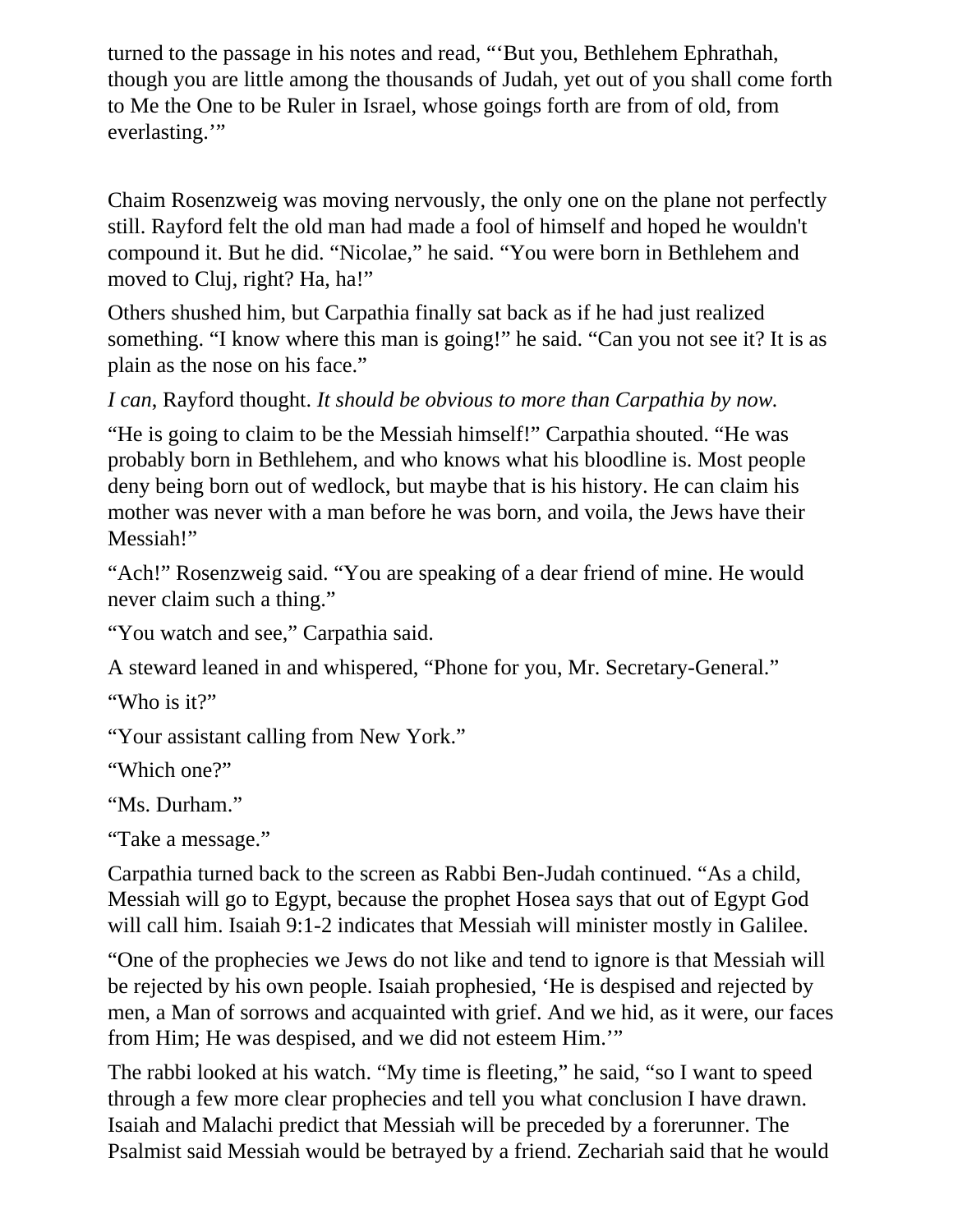be betrayed for thirty pieces of silver. He adds that people will look on the one whom they have pierced.

"The Psalmist prophesied that people would 'look and stare at Me. They divide My garments among them, and for My clothing they cast lots.' And later it is prophesied that 'He guards all his bones; not one of them is broken.'

"Isaiah says 'they made His grave with the wicked; but with the rich at His death, because He had done no violence, nor was any deceit in His mouth.' The Psalms say he was to be resurrected.

"If I had more time, I could share with you dozens more prophecies from the Hebrew Scriptures that point to the qualifications of the Messiah. I will broadcast a phone number at the end of this broadcast so you can order all the printed material from our study. The study will convince you that we can be absolutely sure only one person could ever be qualified to be the special Anointed One of Jehovah.

"Let me close by saying that the three years I have invested in searching the sacred writings of Moses and the prophets have been the most rewarding of my life. I expanded my study to books of history and other sacred writings, including the New Testament of the Gentiles, combing every record I could find to see if anyone has ever lived up to the messianic qualifications. Was there one born in Bethlehem of a virgin, a descendant of King David, traced back to our father Abraham, who was taken to Egypt, called back to minister in Galilee, preceded by a forerunner, rejected by God's own people, betrayed for thirty pieces of silver, pierced without breaking a bone, buried with the rich, and resurrected?

"According to one of the greatest of all Hebrew prophets, Daniel, there would be exactly 483 years between the decree to rebuild the wall and the city of Jerusalem 'in troublesome times' before the Messiah would be cut off for the sins of the people."

Ben-Judah looked directly into the camera. "Exactly 483 years after the rebuilding of Jerusalem and its walls, Jesus Christ of Nazareth offered himself to the nation of Israel. He rode into the city on a donkey to the rejoicing of the people, just as the prophet Zechariah had predicted: 'Rejoice greatly, O daughter of Zion! Shout, O daughter of Jerusalem! Behold, your King is coming to you; He is just and having salvation, lowly and riding on a donkey, a colt, the foal of a donkey.'"

Buck leaped from the couch in the green room, standing now, watching the monitor. Others had gathered, but he couldn't help himself. He shouted, "Yes! Go, Tsion! Amen!" Buck heard phones ringing down the hall, and the rabbi hadn't even flashed the number yet.

"Jesus Christ is the Messiah!" the rabbi concluded. "There can be no other option. I had come to this answer but was afraid to act on it, and I was almost too late. Jesus came to rapture his church, to take them with him to heaven as he said he would. I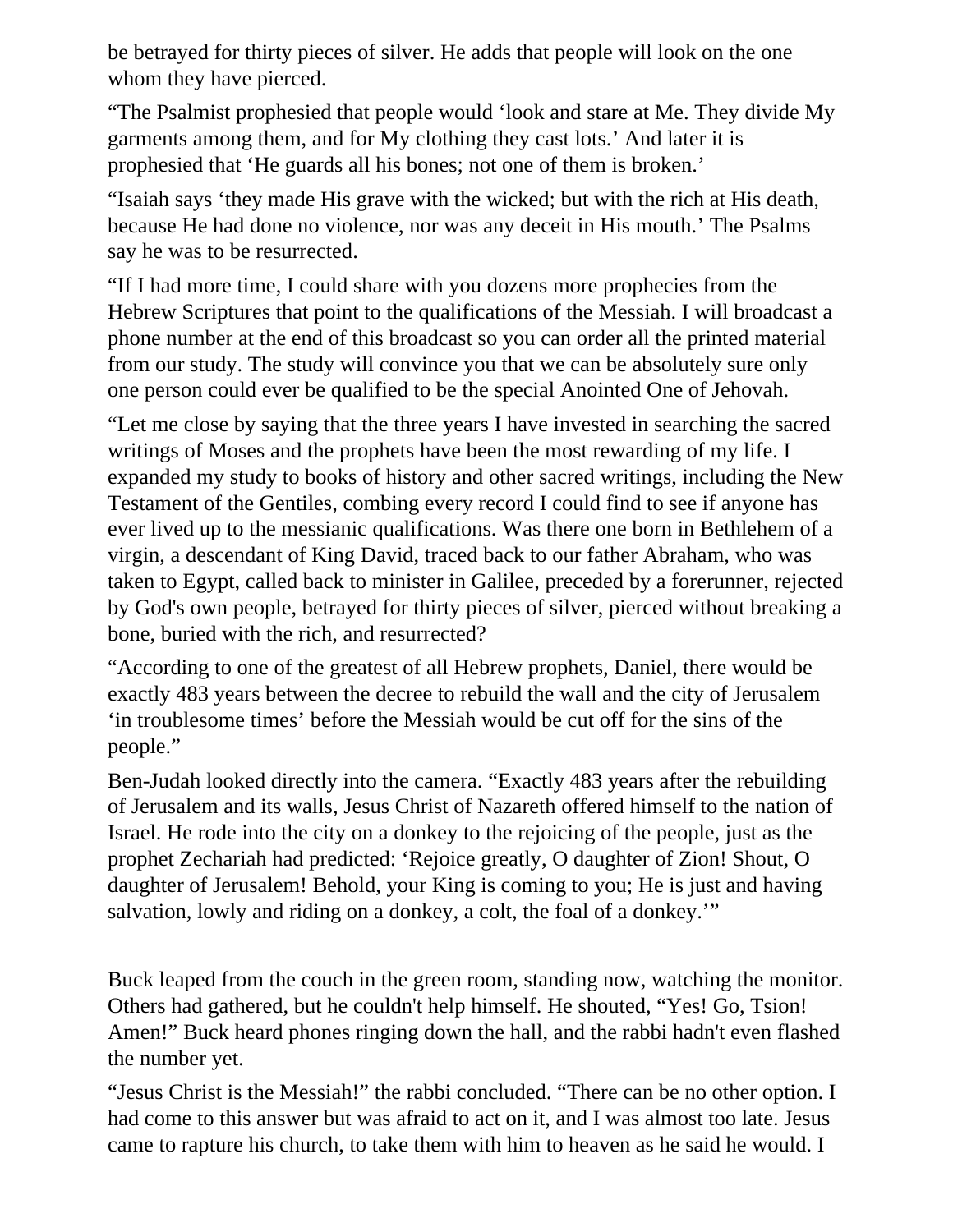was not among them, because I wavered. But I have since received him as my Savior. He is coming back in seven years! Be ready!"

Suddenly the TV studio was crawling with activity. Orthodox rabbis called, angry Israelis pounded on the doors, studio technicians looked for the cue to pull the plug.

"Here is the number to call to obtain more information!" the rabbi said. "If they will not flash it, let me quote it for you!" And he did, as directors signaled the cameramen to shut down. "Yeshua ben Yosef, Jesus son of Joseph, is Yeshua Hamashiac!" the rabbi shouted quickly. "Jesus is the Messiah!" And the screen went blank.

Rabbi Ben-Judah gathered up his notebook and looked frantically for Buck.

"I'm here, brother!" Buck said, running into the studio. "Where's the car?"

"Hidden around back, and my driver still doesn't know why!"

Executives burst into the studio. "Wait! People need to see you!"

The rabbi hesitated, looking to Buck. "What if they are seeking Christ?"

"They can call!" Buck said. "I'm getting you out of here!"

They ran through the back door and skipped into the employee parking lot. No sign of the Mercedes. Suddenly, from across the road, the driver jumped from the car, waving and shouting. Buck and Tsion sprinted toward him.

"Now *that* was anticlimactic." Nicolae Carpathia concluded. "I would have liked him saying *he* was the Messiah better. This is old news. Lots of people believe this myth. So they have a primo Hebrew rabbi convert. Big deal."

*It sure is*, Rayford thought, moving back to the cockpit for the landing.

Buck felt awkward in the small home of Tsion Ben-Judah, whose wife embraced him tearfully and then sat with her children in another room, sobbing loudly. "I support you, Tsion," she called out. "But our lives are ruined!"

Tsion answered the phone and motioned for Buck to pick up the extension in the other room. Mrs. Ben-Judah tried to quiet herself while Buck was listening in.

"Yes, this is Rabbi Ben-Judah."

"This is Eli. I spoke to you last night."

"Of course! How did you get my number?"

"I called the one you mentioned on the broadcast, and the student who answered gave it to me. Somehow I convinced her who I was."

"It's good to hear from you."

"I rejoice with you, Tsion my brother, in the fellowship of Jesus Christ. Many have received him under our preaching here in Jerusalem. We have arranged for a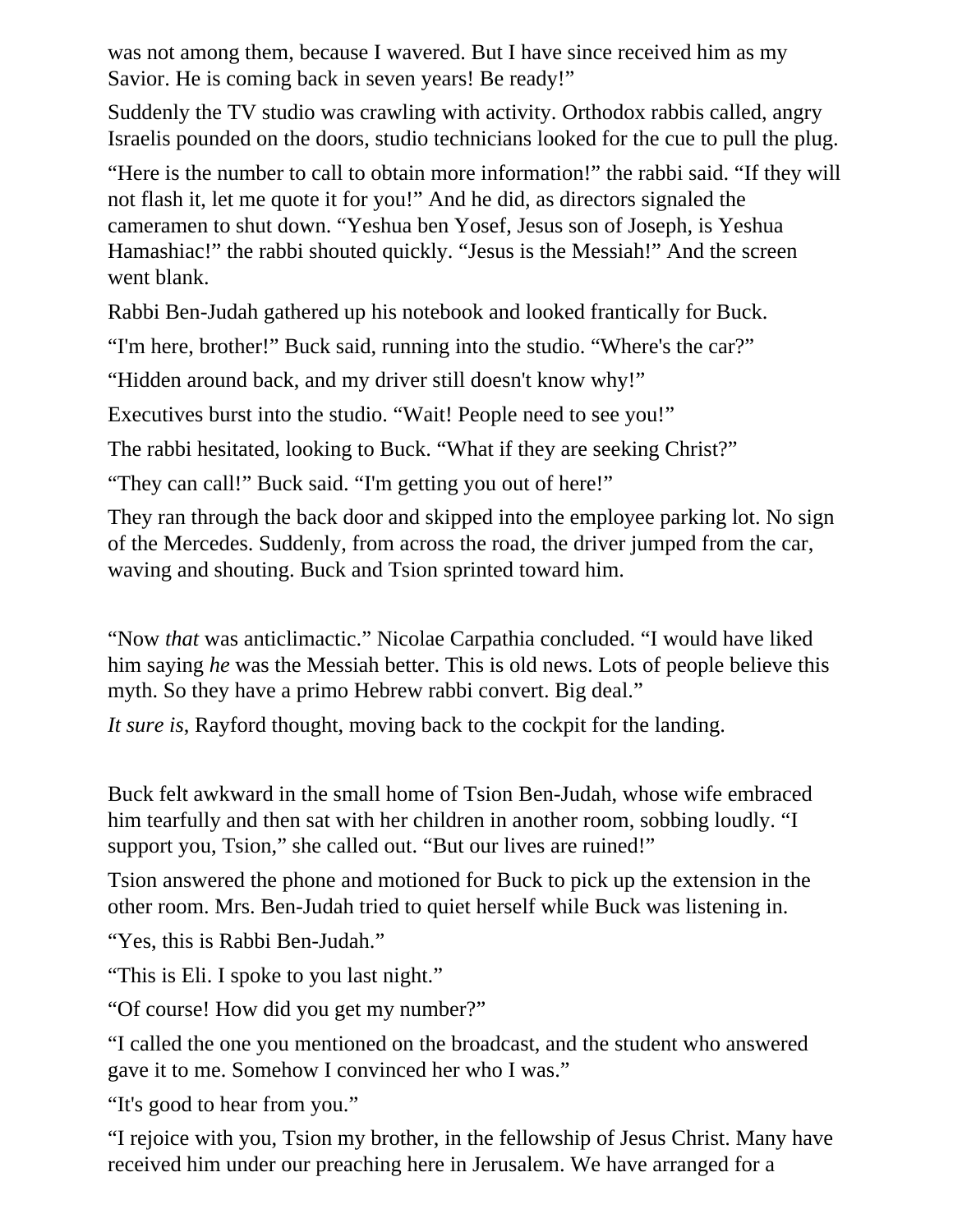meeting of new believers in Teddy Kollek Stadium. Would you come and address  $us?"$ 

"Frankly, brother Eli, I fear for the safety of my family and myself."

"Have no fear. Moishe and I will make clear that anyone who threatens harm to you will answer to us. And I think our record is plain on that account."

## **CHAPTER EIGHTEEN**

*Eighteen months later*

It was frigid in Chicago. Rayford Steele pulled his heavy parka out of the closet. He hated lugging it through the airport, but he needed it just to get from the house to the car and from the car to the terminal. For months it had been all he could do to look at himself in the mirror while dressing for work. Often he packed his *Global Community One* captain's uniform, with its gaudy gold braids and buttons on a background of navy. In truth, it would have been a snappy-looking and only slightly formal and pompous uniform, had it not been such a stark reminder that he was working for the devil.

The strain of living in Chicago while flying out of New York showed on Rayford's face. "I'm worried about you, Dad," Chloe had said more than once. She had even offered to move with him to New York, especially after Buck had relocated there a few months before. Rayford knew Chloe and Buck missed each other terribly, but he had his own reasons for wanting to stay in Chicago for as long as possible. Not the least of which was Amanda White.

"I'll be married before you will if Buck doesn't get on the ball. Has he even held your hand yet?"

Chloe blushed. "Wouldn't you like to know? This is just all new to him, Dad. He's never been in love before."

"And you have?"

"I thought I had been, until Buck. We've talked about the future and everything. He just hasn't popped the question."

Rayford put on his cap and stood before the mirror, parka slung over his shoulder. He made a face, sighed, and shook his head. "We close on this house two weeks from tomorrow," he said. "And then you either come with me to New Babylon or you're on your own. Buck could sure make life easier for all of us by being a little decisive."

"I'm not going to push him, Dad. Being apart has been a good test. And I hate the idea of leaving Bruce alone at New Hope."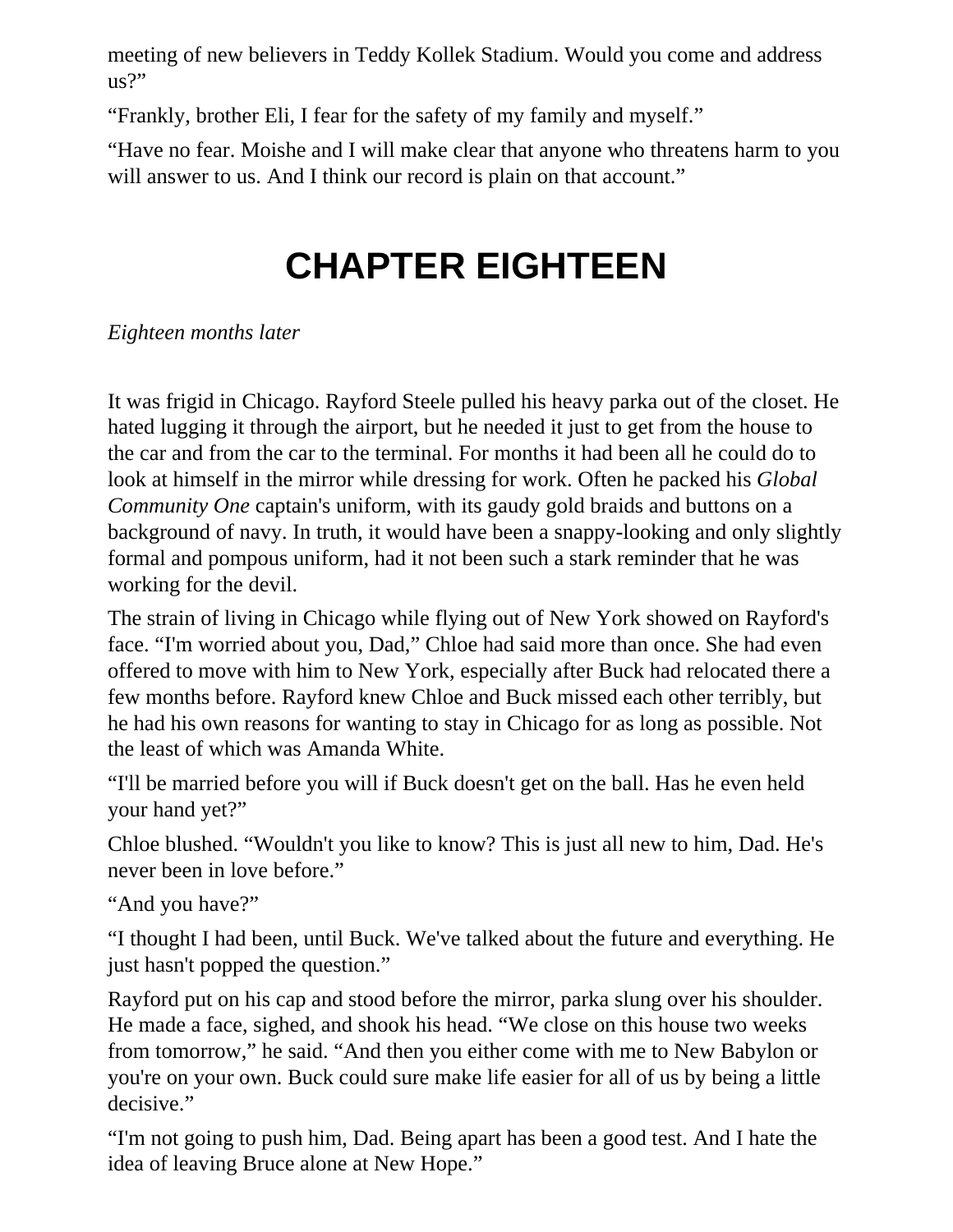"Bruce is hardly alone. The church is bigger than it's ever been, and the underground shelter won't be much of a secret for long. It must be bigger than the sanctuary."

Bruce Barnes had done his share of traveling, too. He had instituted a program of house churches, small groups that met all over the suburbs and throughout the state in anticipation of the day when the assembling of the saints would be outlawed. It wouldn't be long. Bruce had gone all over the world, multiplying the small-group ministry, starting in Israel and seeing the ministry of the two witnesses and Rabbi Tsion Ben-Judah swell to fill the largest stadiums on the globe.

The 144,000 Jewish evangelists were represented in every country, often infiltrating colleges and universities. Millions and millions had become believers, but as faith had grown, crime and mayhem had increased as well.

Already there was pressure from the Global Community North American government outpost in Washington D.C. to convert all churches into official branches of what was now called Enigma Babylon One World Faith. The one-world religion was headed by the new Pope Peter, formerly Peter Mathews of the United States. He had ushered in what he called "a new era of tolerance and unity" among the major religions. The biggest enemy of Enigma Babylon, which had taken over the Vatican as its headquarters, were the millions of people who believed that Jesus was the only way to God.

*To say arbitrarily*, Pontifex Maximus Peter wrote in an official Enigma Babylon declaration, *that the Jewish and Protestant Bible, containing only the Old and New Testaments, is the final authority for faith and practice, represents the height of intolerance and disunity. It flies in the face of all we have accomplished, and adherents to that false doctrine are hereby considered heretics.*

Pontifex Maximus Peter had lumped the Orthodox Jews and the new Christian believers together. He had as much problem with the newly rebuilt temple and its return to the system of sacrifices as he did with the millions and millions of converts to Christ. And ironically, the supreme pontiff had strange bedfellows in opposing the new temple. Eli and Moishe, the now world-famous witnesses whom no one dared oppose, often spoke out against the temple. But their logic was an anathema to Enigma Babylon.

"Israel has rebuilt the temple to hasten the return of their Messiah," Eli and Moishe had said, "not realizing that she built it apart from the true Messiah, who has already come! Israel has constructed a temple of rejection! Do not wonder why so few of the 144,000 Jewish evangelists are from Israel! Israel remains largely unbelieving and will soon suffer for it!"

The witnesses had been ablaze with anger the day the temple was dedicated and presented to the world. Hundreds of thousands began streaming to Jerusalem to see it; nearly as many as had begun pilgrimages to New Babylon to see the magnificent new Global Community headquarters Nicolae Carpathia had designed.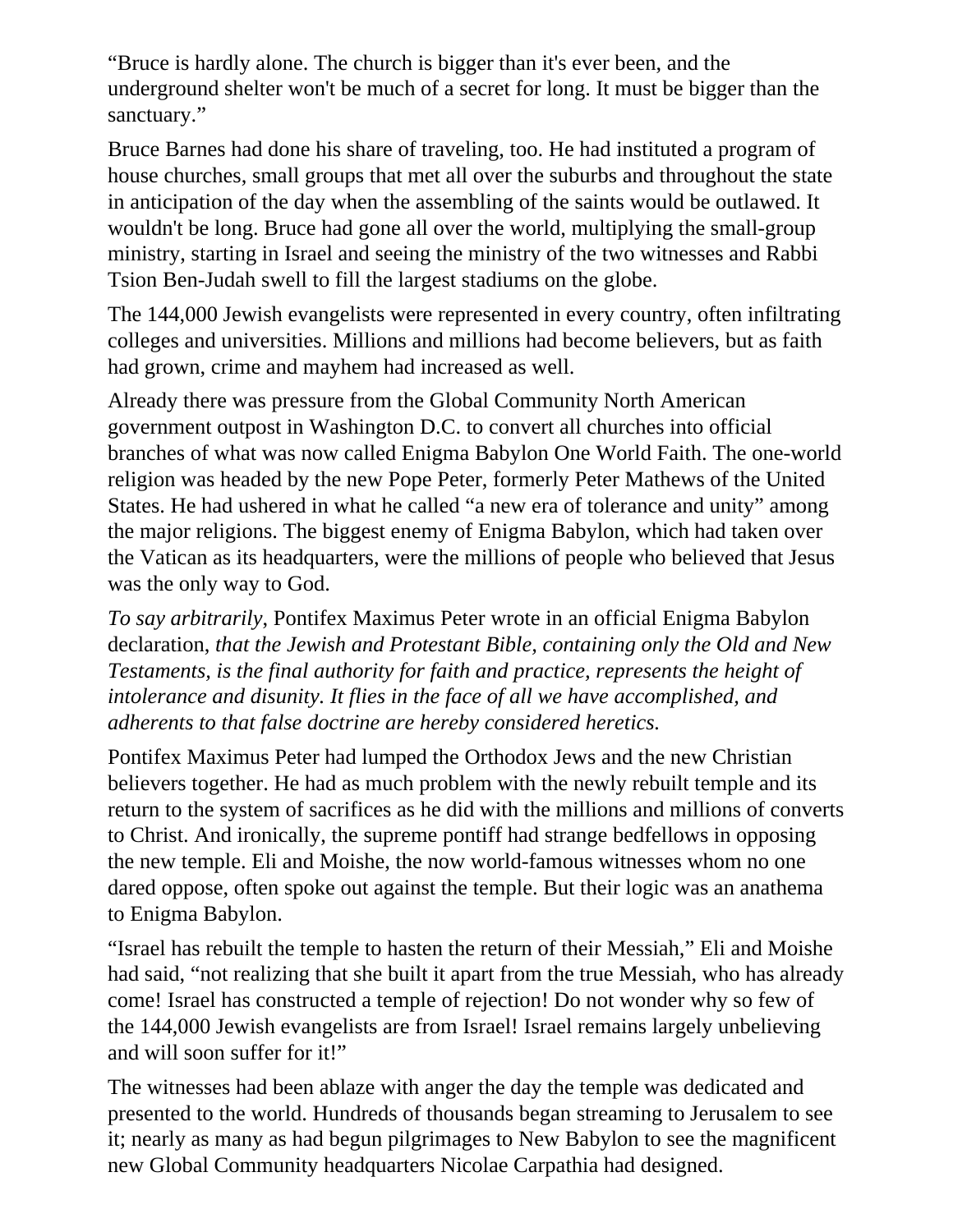Eli and Moishe had angered everyone, including the visiting Carpathia, the day of the celebration of the reopening of the temple. For the first time they had preached other than at the Wailing Wall or at a huge stadium. That day they waited until the temple was full and thousands more filled the Temple Mount shoulder to shoulder. Moishe and Eli made their way to the temple side of the Golden Gate, much to the consternation of the crowd. They were jeered and hissed and booed, but no one dared approach, let alone try to harm them.

Nicolae Carpathia had been among the cadre of dignitaries that day. He railed against the interlopers, but Eli and Moishe silenced even him. Without the aid of microphones, the two witnesses spoke loudly enough for all to hear, crying out in the courtyard, "Nicolae! You yourself will one day defile and desecrate this temple!"

"Nonsense!" Carpathia had responded. "Is there not a military leader in Israel with the fortitude to silence these two?"

The Israeli prime minister, who now reported to the Global Community ambassador of the United States of Asia, was caught on microphone and news tape. "Sir, we have become a weaponless society, thanks to you."

"These two are weaponless as well!" Carpathia had thundered. "Subdue them!"

But Eli and Moishe continued to shout, "God does not dwell in temples made with hands! The body of believers is the temple of the Holy Spirit!"

Carpathia, who had been merely trying to support his friends in Israel by honoring them for their new temple, asked the crowd, "Do you wish to listen to me or to them?"

The crowd had shouted, "You, Potentate! You!"

"There is no potentate but God himself!" Eli responded.

And Moishe added, "Your blood sacrifices shall turn to water, and your waterdrawing to blood!"

Buck had been there that day as the new publisher of the renamed *Global Community Weekly*. He resisted Carpathia's urging him to editorialize about what Nicolae called the intrusion of the two witnesses, and he persuaded the Global Community potentate that the coverage could not ignore the facts. The blood let from a sacrificed heifer had indeed turned to water. And the water drawn in another ceremony turned to blood in the pail. The Israelis blamed the two witnesses for debasing their celebration.

Buck hated the money he was making. Not even an outrageous salary could make his life easier. He had been forced to move back to New York. Much of the old guard at *Global Weekly* had been fired, including Stanton Bailey and Marge Potter, and even Jim Borland. Steve Plank was now publisher of the *Global Community*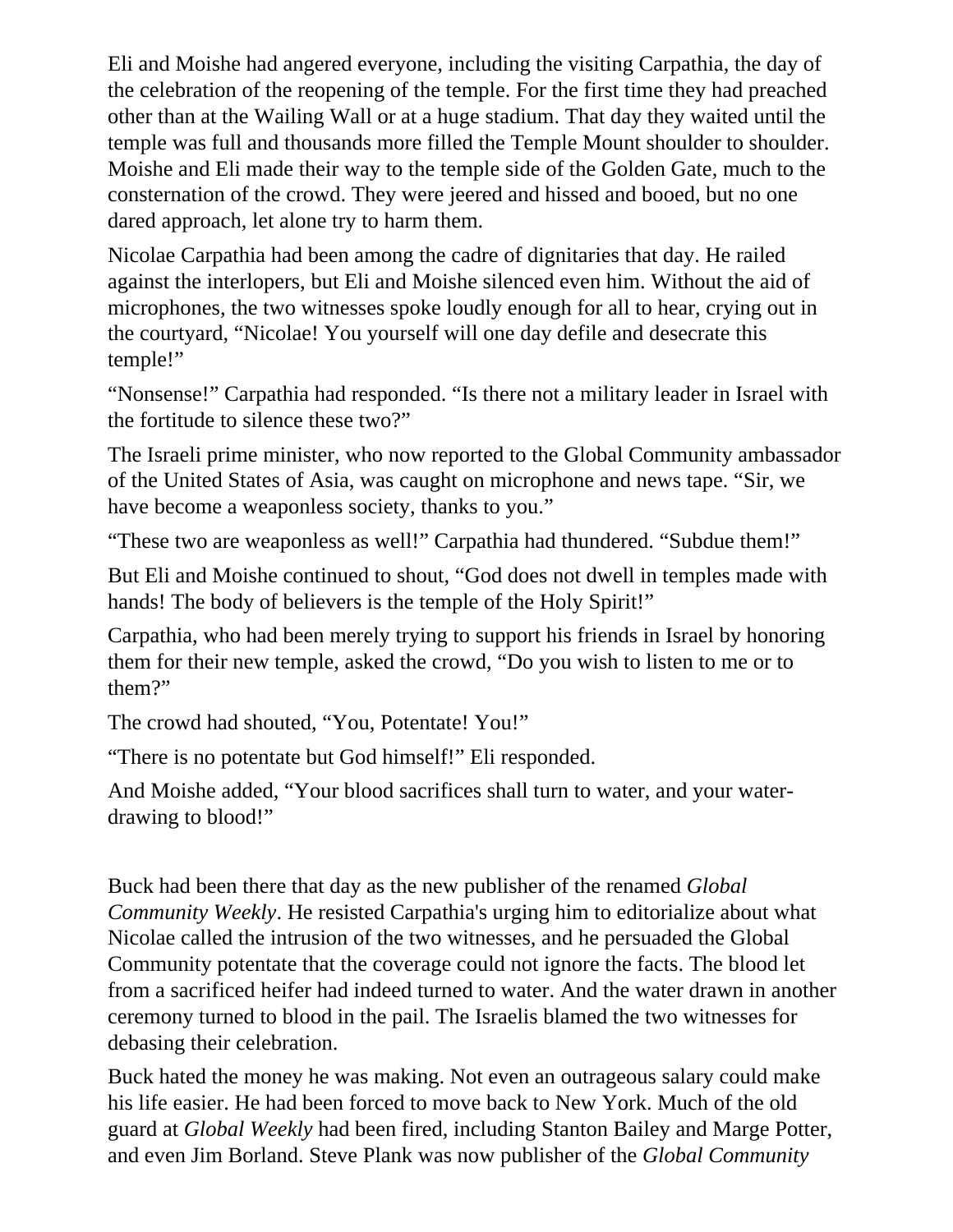*East Coast Daily Times,* a newspaper borne out of the merger of the *New York Times,* the *Washington Post,* and the *Boston Globe.* Though Steve wouldn't admit it, Buck believed the luster had faded from Steve's relationship to the potentate too.

The only positive factor about Buck's new position was that he now had the means to isolate himself somewhat against the terrible crime wave that had broken all records in North America. Carpathia had used it to sway public opinion and get the populace behind the idea that the North American ambassador to the Global Community should supplant the sitting president. Gerald Fitzhugh and his vice president were now headquartered in the old Executive Office Building in Washington, in charge of enforcing Potentate Carpathia's global disarmament plan in America.

Buck's one act of resistance to Carpathia was to ignore the rumors about Fitzhugh plotting with the militia to oppose the Global Community regime by force. Buck was all for it and had secretly studied the feasibility of producing an anti-Global Community Web site on the Internet. As soon as he could figure out a way to do it without its being traced back to his penthouse apartment on Fifth Avenue, he would do it.

At least Buck had convinced Potentate Carpathia that Buck's moving to New Babylon would be a mistake. New York was still the world publishing capital, after all. He was already heartbroken that Chloe's father was being required to relocate to New Babylon. The new city was palatial, but unless a person lived indoors twentyfour hours a day, the weather in Iraq was unbearable. And despite Carpathia's unparalleled popularity and his emphasis on the new one-world government and oneworld religion, there were still enough vestiges of the old ways in the Middle East that a western woman would feel totally out of place there.

Buck had been thrilled at how Rayford and Amanda White had taken to each other. That took pressure off Buck and Chloe, wondering about the future, worrying about leaving her father alone if they were ever to marry. But how could Rayford expect an American woman to live in New Babylon? And how long could they live there before the potentate began to step up his attacks on Christian believers? According to Bruce Barnes, the days of persecution were not far off.

Buck missed Bruce more than he thought possible. Buck tried to see him every time he got back to Chicago to see Chloe. Anytime Bruce came through New York or they happened to run into each other in a foreign city, Bruce tried to make the time for a private study session. Bruce was fast becoming one of the leading prophecy scholars among new believers. The year or year and a half of peace, he said, was fast coming to a close. Once the next three horsemen of the Apocalypse appeared, seventeen more judgments would come in rapid succession, leading to the glorious appearing of Christ seven years from the signing of the covenant between Israel and the Antichrist.

Bruce had become famous, even popular. But many believers were growing tired of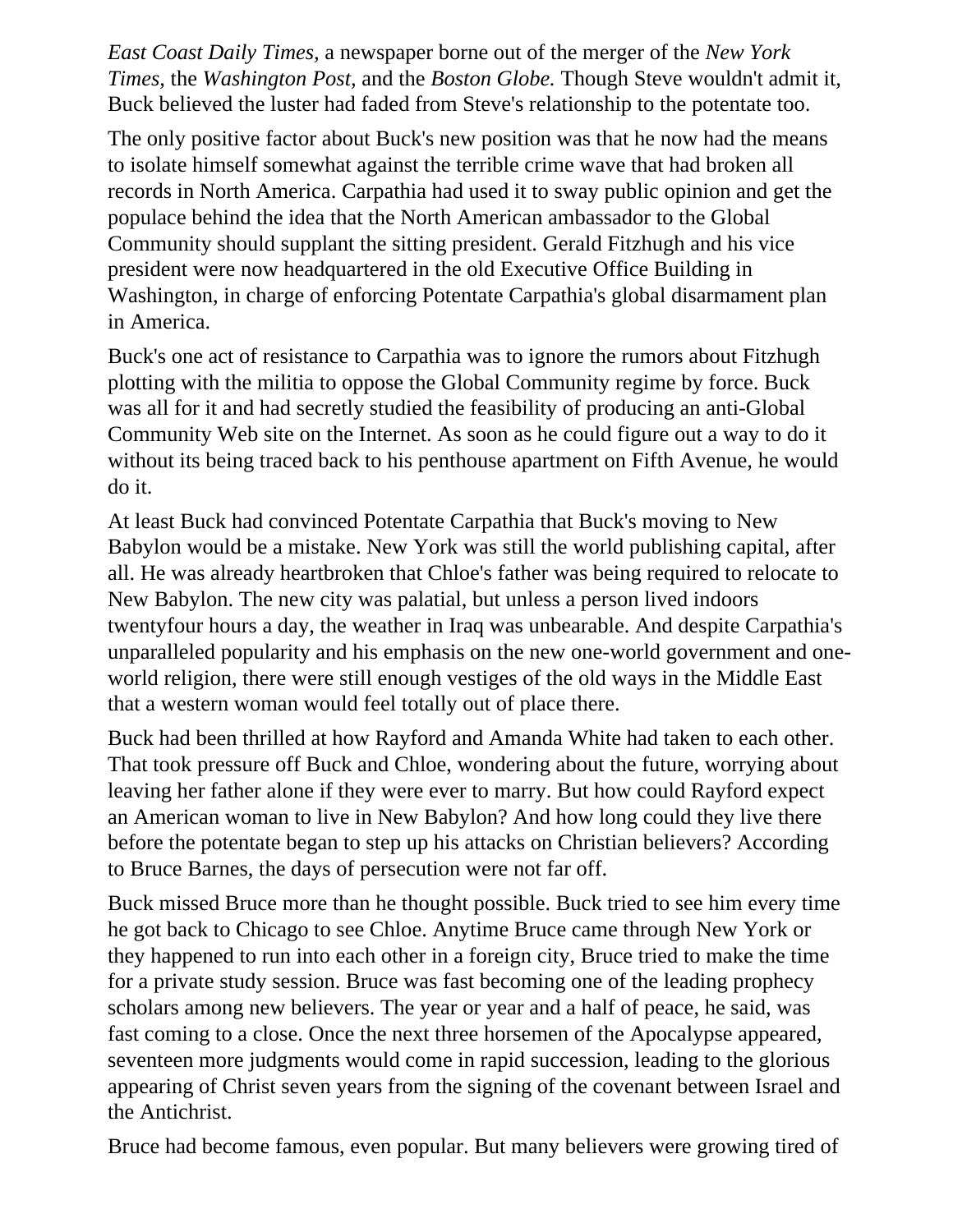his dire warnings.

Rayford was going to be out of town until the day before he and Chloe and the new buyers were to close on the house. He smiled at the idea of buyers securing a thirtyyear mortgage. Someone was going to lose on that deal.

With Rayford gone, Chloe would be left with much of the work, selling stuff off, putting furniture into storage, and arranging with a moving company to ship her things to a local apartment and his all the way to Iraq.

For the past couple of months, Amanda had been driving Rayford to O'Hare for these long trips, but she had recently taken a new position and couldn't get away. So today, Chloe would take Rayford by Amanda's new office, where she was chief buyer for a retail clothier. When they had said their good-byes, Chloe would drive him to the airport and bring the car back home.

"So how's it going with you two?" Chloe asked in the car.

"We're close."

"I know you're close. That's obvious to everybody. Close to what, is the question."

"Close," he said.

As they drove, Rayford's mind drifted to Amanda. Neither he nor Chloe had known what to make of her at first. A tall, handsome woman a couple of years Rayford's senior, she had streaked hair and impeccable taste in clothes. A week after Rayford had returned from his first assignment flying *Global Community One* to the Middle East, Bruce had introduced her to the Steeles after a Sunday morning service. Rayford was tired and none too happy about his reluctant decision to leave Pan-Con for the employ of Nicolae Carpathia, and he was not really in the mood to be sociable.

Mrs. White, however, seemed oblivious to Rayford and Chloe as people. To her they had been just names associated with a former acquaintance, Irene Steele, who had left an indelible impression on her. Amanda had insisted on taking them to dinner that Sunday noon and was adamant about paying. Rayford had not felt much like talking, but that seemed not to be an issue for Amanda. She had a lot to say.

"I've wanted to meet you, Captain Steele, because—"

"Rayford, please."

"Well, I'll call you Mr. Steele for now, then, if *captain is* too formal. Rayford is a little too familiar for me, though that is what Irene called you. Anyway, she was the sweetest little woman, so soft-spoken, so totally in love and devoted to you. She was the sole reason I came as close as I did to becoming a Christian before the Rapture, and—second only to the vanishings themselves—she was the reason I finally did come to the Lord. Then I couldn't remember her name, and none of the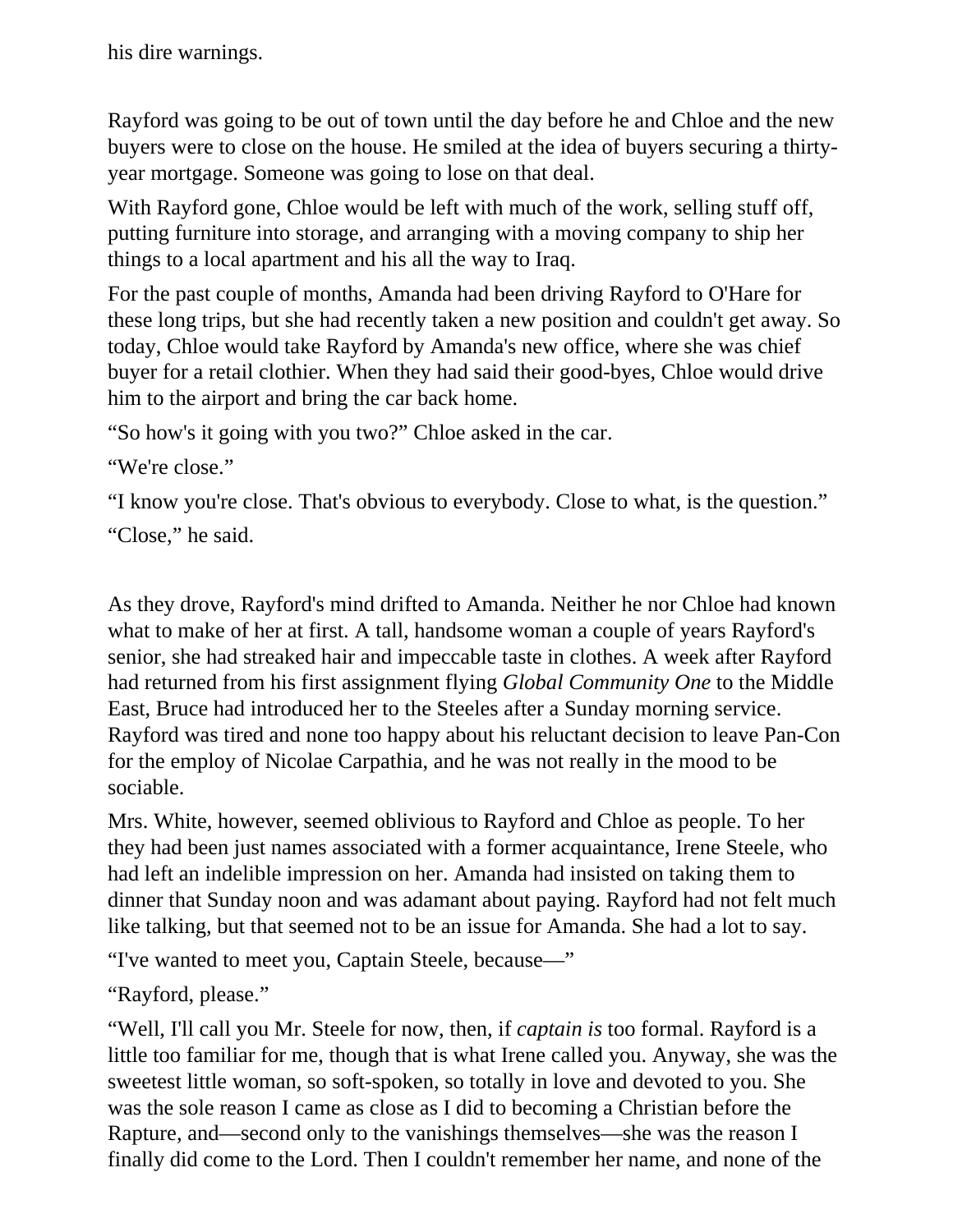other ladies from that Bible study were still around. That made me feel lonely, as you can imagine. And I lost my family, too, I'm sure Bruce told you. So it's been hard.

"Bruce has certainly been a godsend though. Have you learned as much from him as I have? Well, of course you have. You've been with him for weeks."

Eventually Amanda slowed down and shared her own story of the loss of her family. "We had been in a dead church all our lives. Then my husband got invited to some outing at a friend's church, came home, and insisted that we at least check out the Sunday services there. I don't mind telling you, I was not comfortable. They made a big deal all the time about being saved.

"Well, before I could get my little mind around the idea, I was the only one in my family who *wasn't* saved. To tell you the truth, the whole thing sounded a little white trashy to me. I didn't know I had a lot of pride. Lost people never know that, do they? Well, I pretended I was right there with my family, but they knew. They kept encouraging me to go to this women's Bible study, so finally I went. I was just sure it was going to be more of the same—frumpy middle-aged women talking about being sinners saved by grace."

Somehow, Amanda White managed to finish her meal while talking, but when she got to this part of her story she clouded up and had to excuse herself for a few minutes. Chloe rolled her eyes. "Dad!" she said. "What planet would you guess she's from?"

Rayford had chuckled. "I do want to hear her impressions of your mother," he said. "And she certainly sounds 'saved' now, doesn't she?"

"Yeah, but she's a long way from frumpy white trash."

When Amanda returned, she apologized and said she was "determined to get this said." Rayford smiled encouragingly at her while Chloe made faces at him behind her back, trying to get him to laugh.

"I'm not going to bother you anymore," she said. "I'm an executive and not the type to insert myself into people's lives. I just wanted to get together with you one time to tell you what your wife, and your mother, meant in my life. You know, I had only one brief conversation with her. It came after that one meeting, and I was glad I got the chance to tell her how she had impressed me.

"If you're interested, I'll tell you about it. But if I've already rattled on too long, tell me that, too, and I'll let you go with just the knowledge that Mrs. Steele was a wonderful lady."

Rayford actually considered saying that they had had a tiring week and needed to get home, but he would never be that rude. Even Chloe would likely chastise him for a move like that, so he said, "Oh, by all means, we'd love to hear it. The truth is," he added, "I love to talk about Irene."

"Well, I don't know why I forgot her name for so long, because I was so struck by it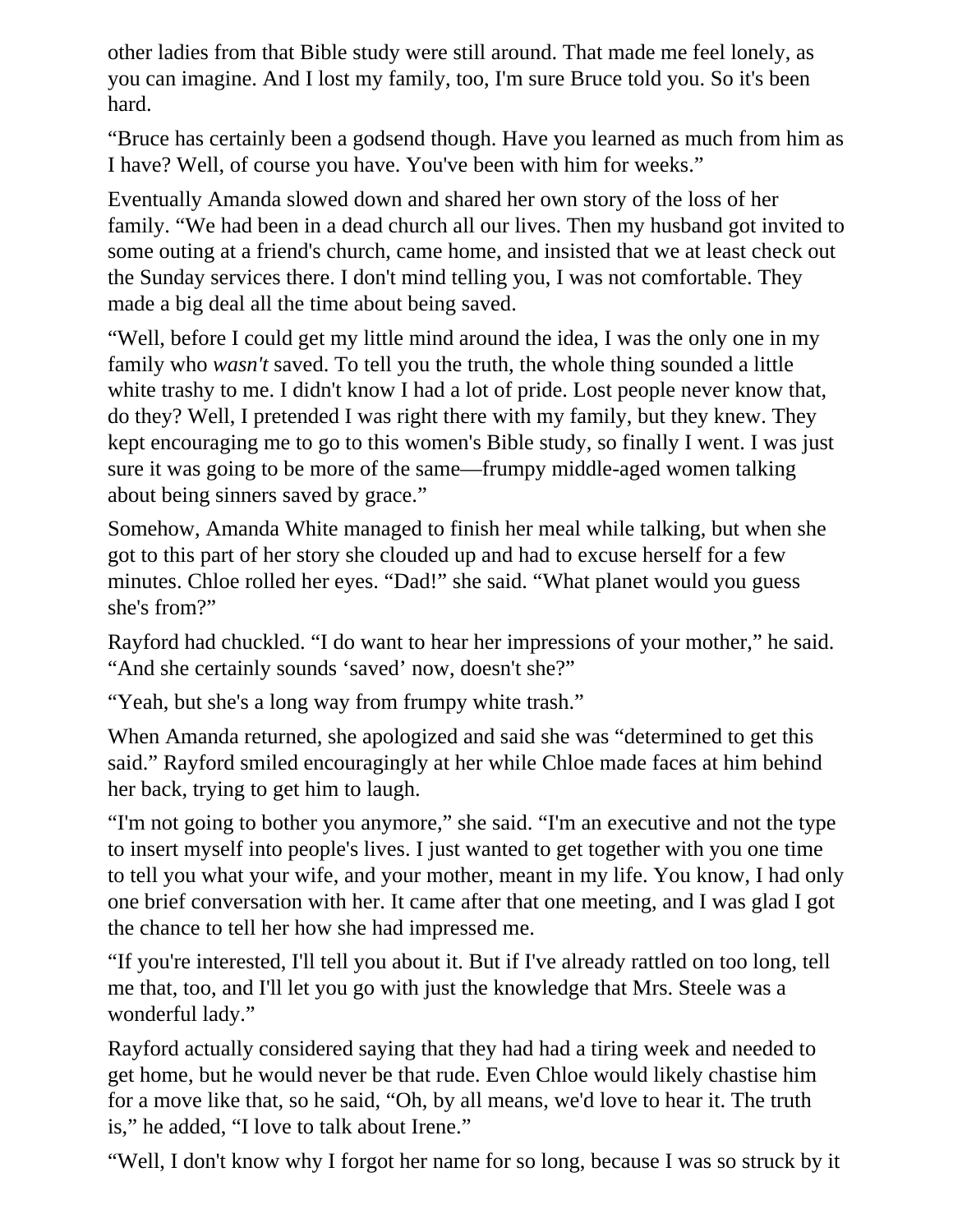at first. Besides sounding a little like iron and steel, I remember thinking that Irene sounded more like a name of someone many years older than your wife. She was about forty, right?"

## Rayford nodded.

"Anyway, I took the morning off, and I arrived at this home where the ladies were meeting that week. They all looked so normal and were wonderful to me. I noticed your wife right off. She was just radiant—friendly and smiling and talking with everyone. She welcomed me and asked about me. And then during the Bible study, prayer, and discussion, I was just impressed by her. What more can I say?"

*A lot*, Rayford hoped. But he didn't want to interview the woman. What had so impressed her? He was glad when Chloe jumped in.

"I'm glad to hear that, Mrs. White, because I was never more impressed with my mother than after I had left home. I had always thought her a little too religious, too strict, too rigid. Only when we were apart did I realize how much I loved her because of how much she cared for me."

"Well," Amanda said, "it was her own story that moved me, but more than that, it was her carriage, her countenance. I don't know if you knew this, but she had not been a Christian long either. Her story was the same as mine. She said her family had been going to church sort of perfunctorily for years. But when she found New Hope Village Church, she found Christ.

"There was a peace, a gentleness, a kindness, a serenity about her that I had never seen in anyone else. She had confidence, but she was humble. She was outgoing, yet not pushy or self-promoting. I loved her immediately. She grew emotional when she talked about her family, and she said that her husband and her daughter were at the top of her prayer list. She loved you both so deeply. She said her greatest fear was that she would reach you too late and that you would not go to heaven with her and her son. I don't remember his name."

"Rayford, Junior," Chloe said. "She would have called him Raymie."

"After the meeting I sought her out and told her that my family was the opposite. They were all worried that they would go to heaven without me. She told me how to receive Christ. I told her I wasn't ready, and she warned me not to put it off and said she would pray for me. That night my family disappeared from their beds. Almost everyone was gone from our new church, including all the Bible study ladies. Eventually I tracked down Bruce and asked if he knew Irene Steele."

Rayford and Chloe had returned home chagrined and a little ashamed of themselves. "That was nice," Rayford said. "I'm glad we took the time for that."

"I just wish I hadn't been such a creep," Chloe said. "For hardly having known her, that woman had a lot of insight into Mom."

For nearly a year after that, Rayford saw Amanda White only on Sundays and at an occasional midweek meeting of the larger core study group. She was always cordial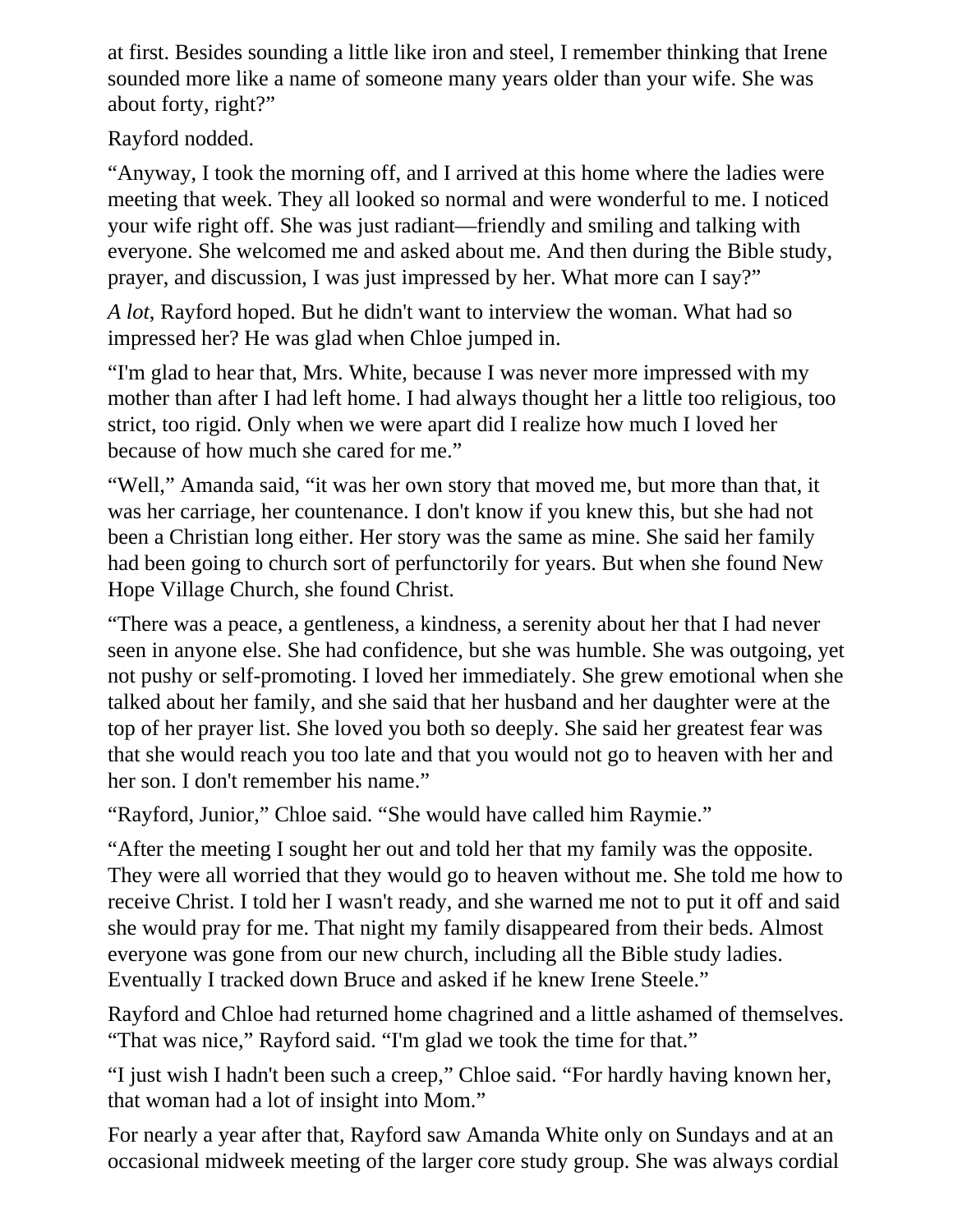and friendly, but what impressed him most was her servant's attitude. She continually prayed for people, and she was busy in the church all the time. She studied, she grew, she learned, she talked to people about their standing with God.

As Rayford watched her from afar, she became more and more attractive to him. One Sunday he told Chloe, "You know, we never reciprocated on Amanda White's dinner invitation."

"You want to have her over?" Chloe asked.

"I want to ask her out."

"Pardon me?"

"You heard me."

"Dad! You mean like on a date?"

"A double date. With you and Buck."

Chloe had laughed, then apologized. "It's not funny. I'm just surprised."

"Don't make a big deal of it," he said. "I just might ask her."

"Don't *you* make a big deal of it," Chloe said.

Buck was not surprised when Chloe told him her Dad wanted them to double-date with Amanda White. "I wondered when he'd get around to it."

"To dating?"

"To dating Amanda White."

"You noticed something there? You never said anything."

"I didn't want to risk your mentioning it and planting an idea in his head that wasn't his own."

"That rarely happens."

"Anyway, I think they'll be good for each other," Buck said. "He needs companionship his own age, and if something comes of it, so much the better." "Why?"

"Because he's not going to want to be alone if we decide to get more serious."

"Seems to me we've already decided." Chloe slipped her hand into Buck's.

"I just don't know what to do about timing and geography, with everything breaking the way it has."

Buck was hoping for some hint from Chloe that she would be willing to follow him anywhere, that she was either ready for marriage or that she needed more time. Time was getting away from them, but still Buck hesitated.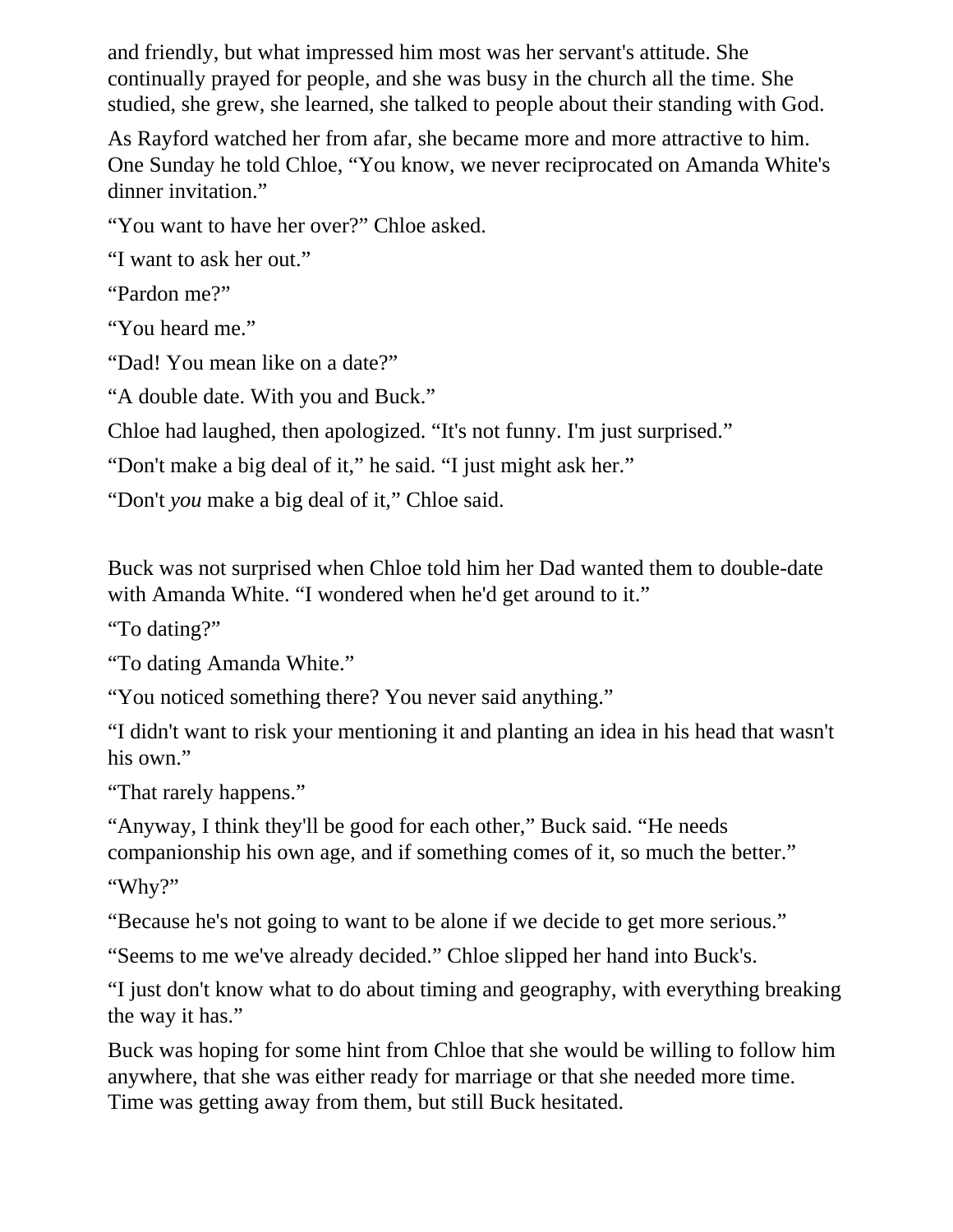"I'm ready when he is," Chloe told Rayford. "But I'm not going to say a word."

"Why not?" Rayford said. "Men need a few signals."

"He's getting all the signals he needs."

"So you've held his hand by now?"

"Dad!"

"Bet you've even kissed him."

"No comment."

"That's a yes if I ever heard one."

"Like I said, he's getting all the signals he needs."

In fact, Buck would never forget the first time he had kissed Chloe. It had been the night he left for New York by car, about a year before. Carpathia had bought up the *Weekly* as well as any of the competition worth working for, and Buck seemed to have less choice than ever over his own career. He could try bootlegging copy over the Internet, but he still needed to make a living. And Bruce, who was at the church less and less all the tune due to his ministry all over the world, had encouraged him to stay with *Global Weekly,* even after the name was changed to *Global Community Weekly*. "I wish we could change the last word one more time," Buck said. "*To Weakly*."

Buck had resigned himself to doing the best he could for the kingdom of God, just as Chloe's father had done. But he still hid his identity as a believer. Whatever freedom and perceived objectivity he had would soon be gone if that truth was known to Carpathia.

That last night in Chicago, he and Chloe were in his apartment packing the last of his personal things. His plan was to leave by nine o'clock that night and drive all the way to New York City in one marathon stretch. As they worked, they talked about how much they would hate being apart, how much they would miss each other, how often they would phone and email each other.

"I wish you could come with me," Buck said at one point.

"Yeah, that would be appropriate," she said.

"Someday," he said.

"Someday what?"

But he would not bite. He carried a box to the car and came back in, passing her as she taped another. Tears ran down her face.

"What's this?" he said, stopping to wipe her face with his fingers. "Don't get *me*  started now."

"You'll never miss me as much as I'll miss you," she said, trying to continue to work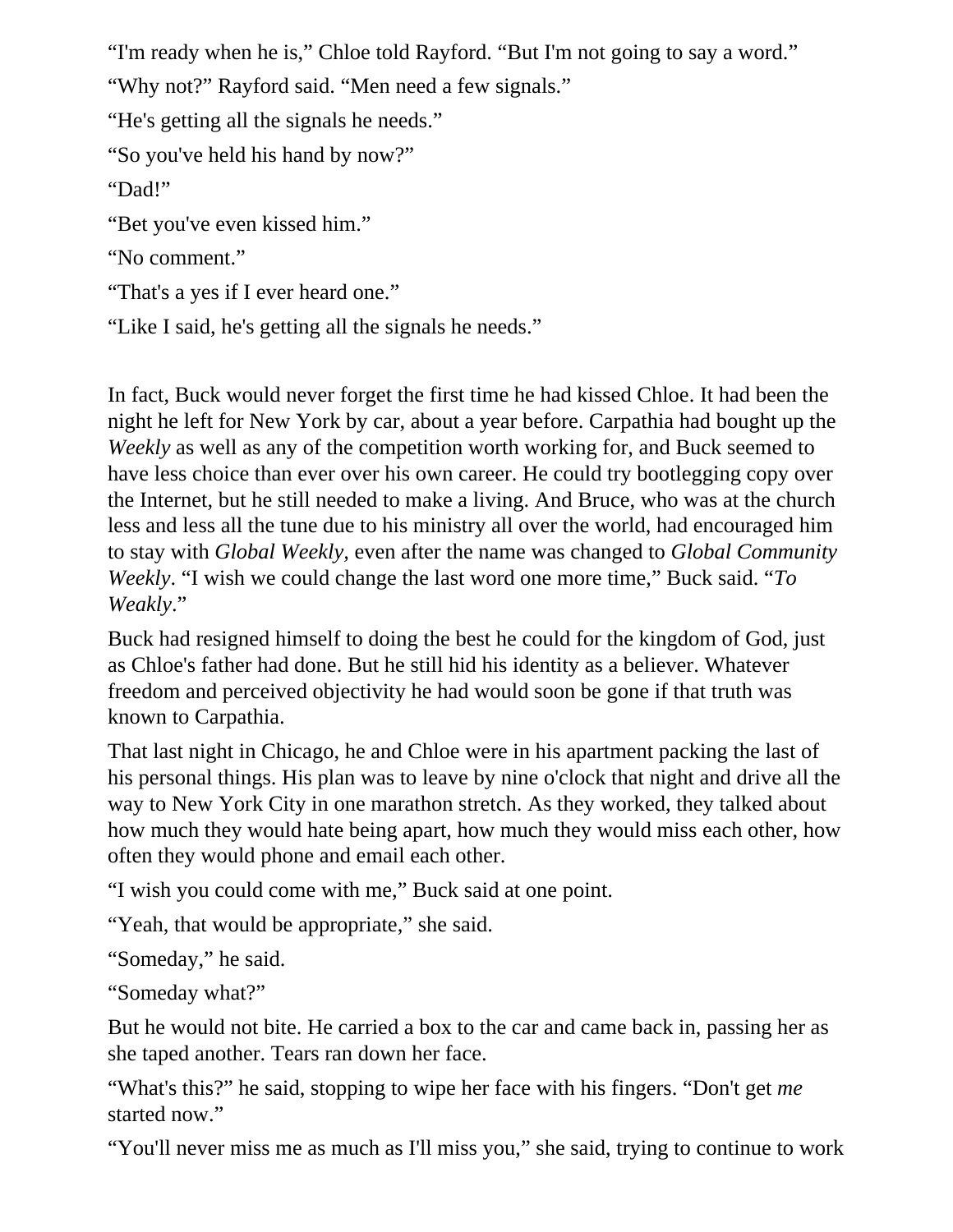with him hovering, a hand on her face.

"Stop it," he whispered. "Come here."

She set down the tape and stood to face him. He embraced her and pulled her close. Her hands were at her sides, and her cheek was on his chest. They had held each other before, and they had walked hand in hand, sometimes arm in arm. They had expressed their deep feelings for each other without mentioning love. And they had agreed not to cry and not to say anything rash in the moment of parting.

"We'll see each other often," he said. "You'll rendezvous with your dad when he comes through New York. And I'll have reasons to come here."

"What reason? The Chicago office is closing."

"This reason," he said, holding her tighter. And she began to sob.

"I'm sorry," she said. "This is going to be so hard."

"I know."

"No you don't. Buck, you can't say you care for me as much as I care for you."

Buck had already planned his first kiss. He had hoped to find a reason to simply brush her lips with his at the end of an evening, say good night, and slip away. He didn't want to have to deal with her reaction, or deal with kissing her again just then. It was going to be meaningful and special, but quick and simple, something they could build on later.

But now he wanted her to know how he felt. He was angry at himself for being so good at writing but so incompetent at telling her to her face how much she meant to him.

He stepped back and took her face in his hands. She resisted at first and tried to hide her face in his chest again, but he insisted she look at him. "I don't ever want to hear you say that again," he said.

"But, Buck, it's true—"

He lowered his head until his eyes were inches from hers. "Did you hear me?" he said. "Don't say it again. Don't imply it, don't even think it. There's no possible way you could care for me more than I care for you. You are my whole life. I *love* you, Chloe. Don't you know that?"

He felt her nearly recoil at that first declaration of his love. Her tears rolled over his hands, and she began to say, "How would I—?" But he lowered his mouth to hers, cutting off her words. And it was no quick touch of the lips. She raised her hands between his arms, wrapped them around his neck, and held him tight as they kissed.

She pulled away briefly and whispered, "Did you only say that because you're leaving and—" But he covered her mouth again with his.

A moment later he touched her nose with the tip of his own and said, "Don't doubt my love for you ever again. Promise."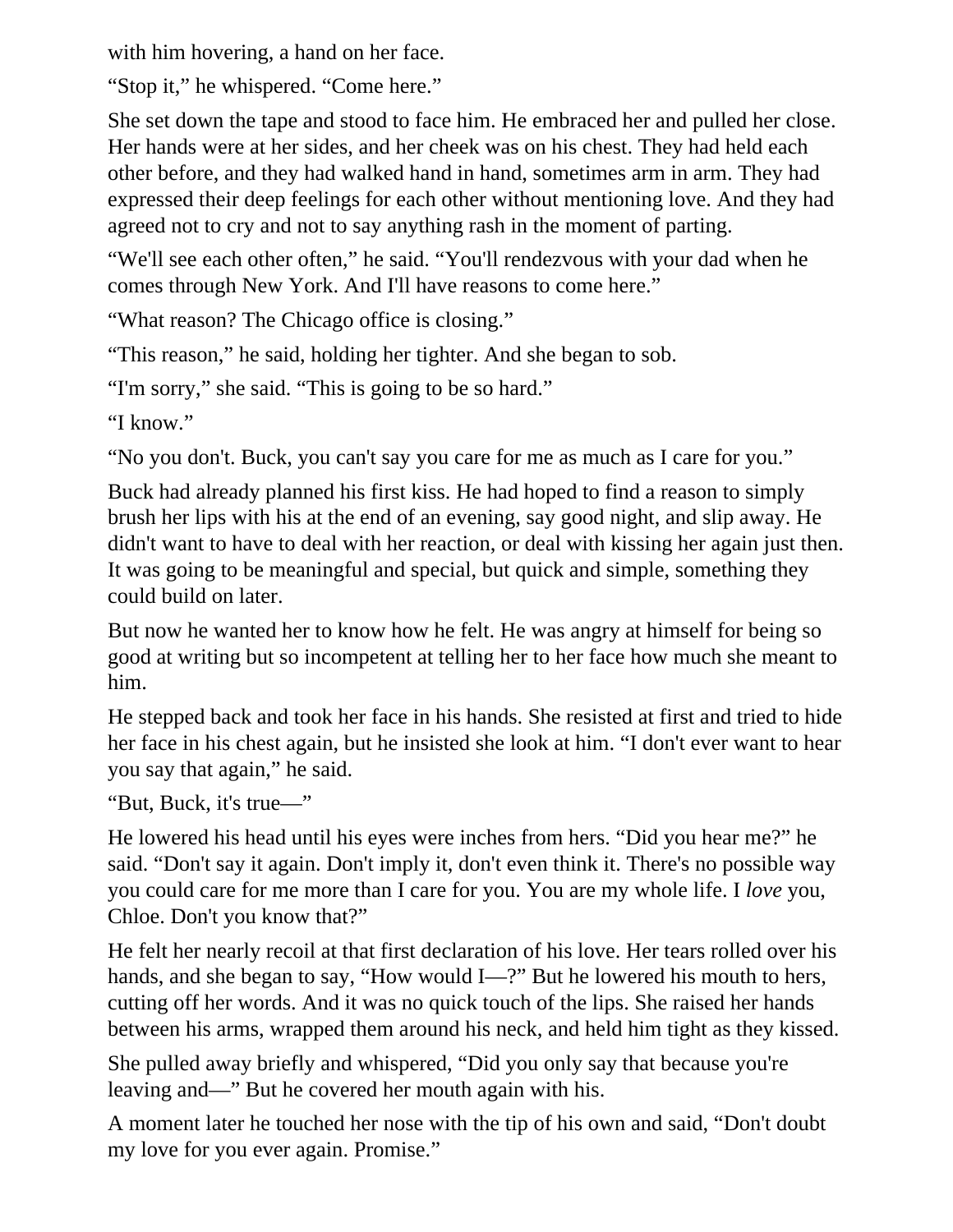"But, Buck—"

"Promise."

"I promise. And I love you, too, Buck."

Rayford was not sure just when his respect and admiration for Amanda White had developed into love. He had grown fond of her, liked her, loved being with her. They had become comfortable enough with each other to touch each other when they spoke, to hold hands, to embrace. But when he found himself missing her after only a day away and needing to call her when he was gone more than a few days, he knew something was developing.

She actually started kissing Rayford before he kissed her. Twice when he returned to Chicago after several days away, Amanda greeted him with a hug and a peck on the cheek. He had liked it, but had also been embarrassed. But the third time he returned from such a trip, she merely embraced him and did not attempt to kiss him.

His timing had been perfect. He had decided that if she tried to kiss him on the cheek this time, he would turn and take it on the lips. He had brought her a gift from Paris, an expensive necklace. When she did not try to kiss him, he just held her embrace longer and said, "Come here a minute."

As passengers and crew passed them in the corridor, Rayford had Amanda sit next to him in the waiting area. It was awkward with an armrest between them. Both were bundled up, Amanda in a fur coat and Rayford with his uniform coat over his arm. He pulled the jewelry box from the sack in his flight bag. "This is for you."

Amanda, knowing where he had been, made a big deal over the bag, the name of the store, and the box. Finally, she opened it and appeared to stop breathing. It was a magnificent piece, gold with diamonds. "Rayford!" she said. "I don't know what to say."

"Don't say anything," he said. And he took her in his arms, the package in her hands nearly crushed between them, and kissed her.

"I still don't know what to say," she said with a twinkle in her eye, and he kissed her again.

Now, two weeks before his move to New Babylon, Rayford had been on the phone with Buck more often than Chloe had. While she was warming up the car, he sneaked in one last call.

"Everything set?" he asked Buck.

"Everything. I'll be there."

"Good."

In the car he asked Chloe, "What's the status on your apartment?"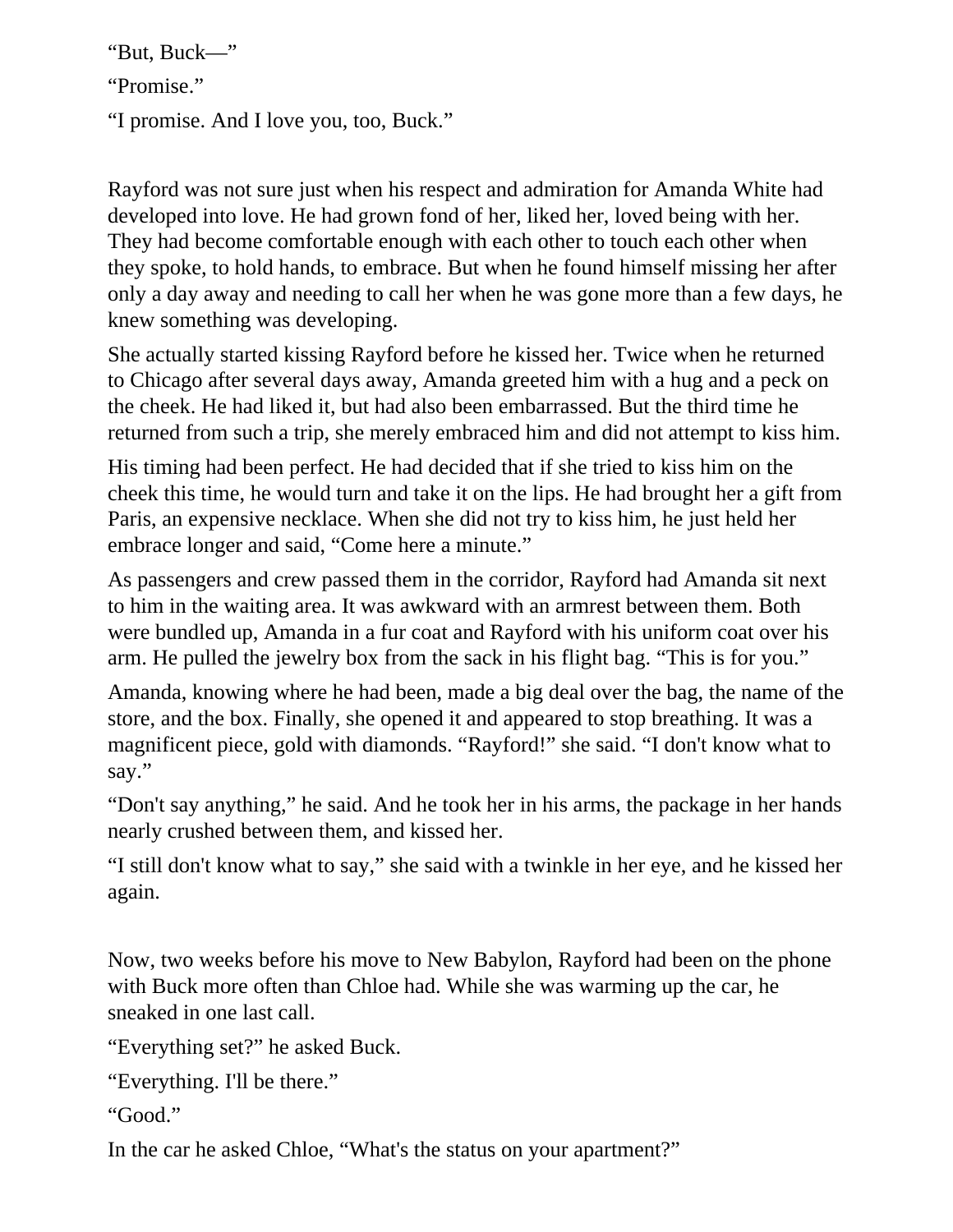"They promised it'll be ready," she said. "But I'm getting a little skittish because they keep stalling me on the paperwork."

"You're going to be all right here with me in New Babylon and Buck in New York?"

"It's not my first choice, but I have no interest living anywhere near Carpathia, and certainly not in Iraq."

"What's Buck saying?"

"I haven't been able to reach him today. He must be on assignment somewhere. I know he wanted to see Fitzhugh in D.C. soon."

"Yeah, maybe that's where he is."

Chloe stopped at Amanda's clothing store in Des Plaines and waited in the car as Rayford hurried in to say good-bye.

"Is he here?" he asked her secretary.

"He is, and she is," the secretary said. "She's in her office, and he's in that one." She pointed to a smaller office next to Amanda's.

"As soon as I'm in there, would you run out to the car and tell my daughter she has a call she can take in there?"

"Sure."

Rayford knocked and entered Amanda's office. "I hope you're not expecting me to be cheery, Ray," she said. "I've been trying to work up a smile all day, and it's not working."

"Let me see what I can do to make you smile," he said, pulling her from her chair and kissing her.

"You know Buck's here," she said.

"Yeah. It'll be a nice surprise for Chloe."

"Are you going to come and surprise me like that sometime?"

"Maybe I'll surprise you right now," he said. "How do you like your new job?"

"I hate it. I'd leave in a New York minute if the right guy came along."

"The right guy just came along," Rayford said, slipping a small box from his side pocket and pressing it into Amanda's back.

She pulled away. "What is that?"

"What? This? I don't know. Why don't you tell me?"

Buck had heard Rayford outside the door and knew Chloe wouldn't be far behind. He turned the light off and felt his way back to the chair behind the desk. In a few minutes he heard Chloe. "In here?" she said.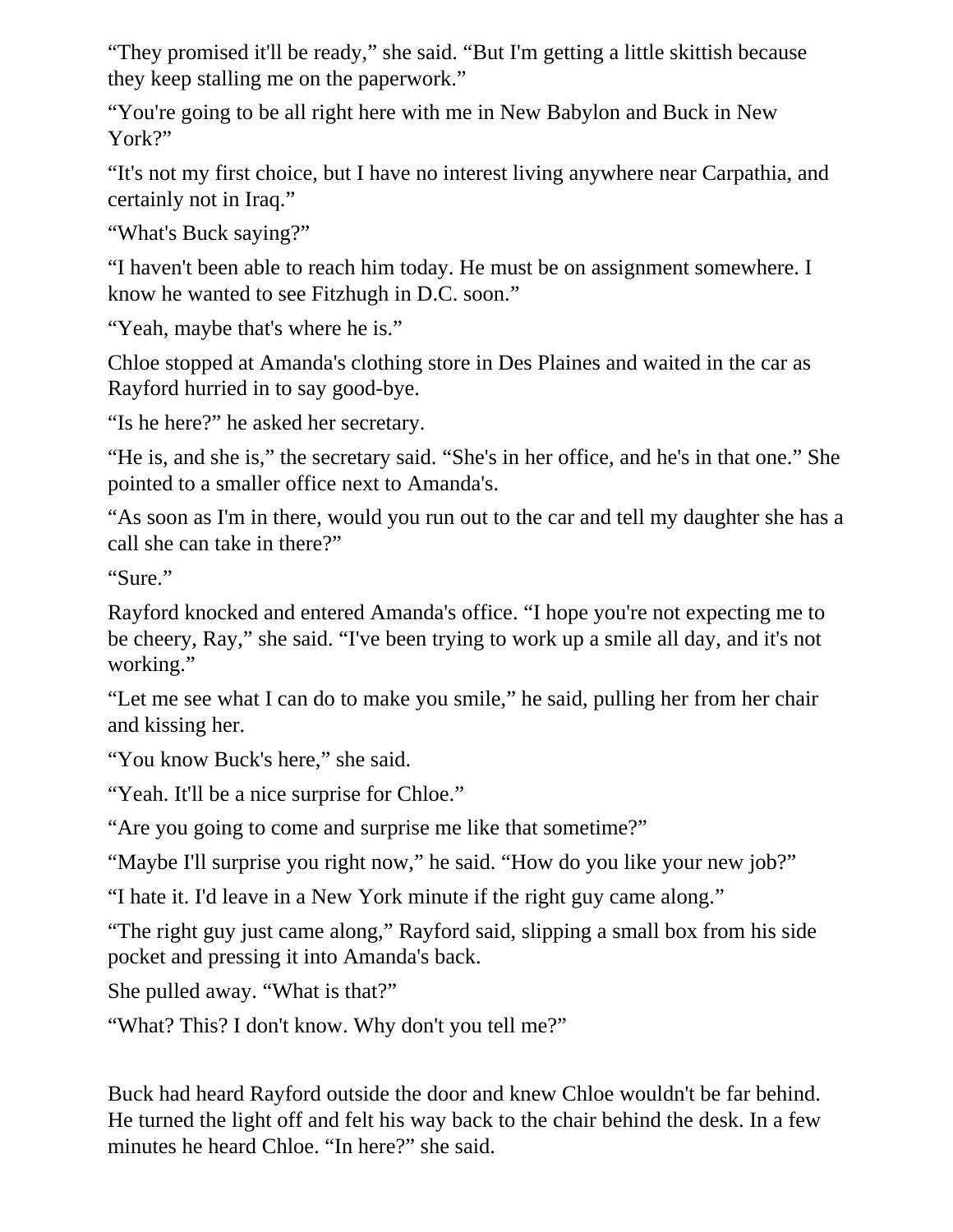"Yes, ma'am," the secretary said. "Line one."

The door opened slowly, and Chloe turned on the light. She jumped when she saw Buck behind the desk, then squealed and ran to him. As soon as he stood, she leaped into his arms and he held her, twirling her around.

"Shhh," he said. "This is a business!"

"Did Daddy know about this? Of course he did! He had to."

"He knew," Buck said. "Surprised?"

"Of course! What are you doing in town? How long can you stay? What are we doing?"

"I'm in town only to see you. I leave on a red-eye tonight for Washington. And we're going to dinner after we drop your dad off at the airport."

"Yeah, you came only to see me."

"I told you a long time ago to never doubt my love for you."

"I know."

He turned and lowered her into the chair he had been sitting in, then knelt before her and pulled a ring box from his pocket.

"Oh, Ray!" Amanda said, gazing at the ring on her finger. "I love you. And for the few years we have left, I will love being yours."

"There's one more thing," he said.

"What?"

"Buck and I have been talking. He's proposing in the next room right now, and we were wondering if you two might be open to a double ceremony with Bruce officiating."

Rayford wondered how she would react. She and Chloe were friends, but not close.

"That would be wonderful! But Chloe might not go for it, so let's leave it up to her, no hard feelings either way. If she wants her own day, fine. But I love the idea. When?"

"The day before we close on the house. You give two weeks' notice here and move with me to New Babylon."

"Rayford Steele!" she said. "It takes a while to get your temperature up, but not long to make you boil. I'll write my resignation before your plane leaves the ground."

"Have you wondered why you never got the paperwork on the apartment?" Buck asked.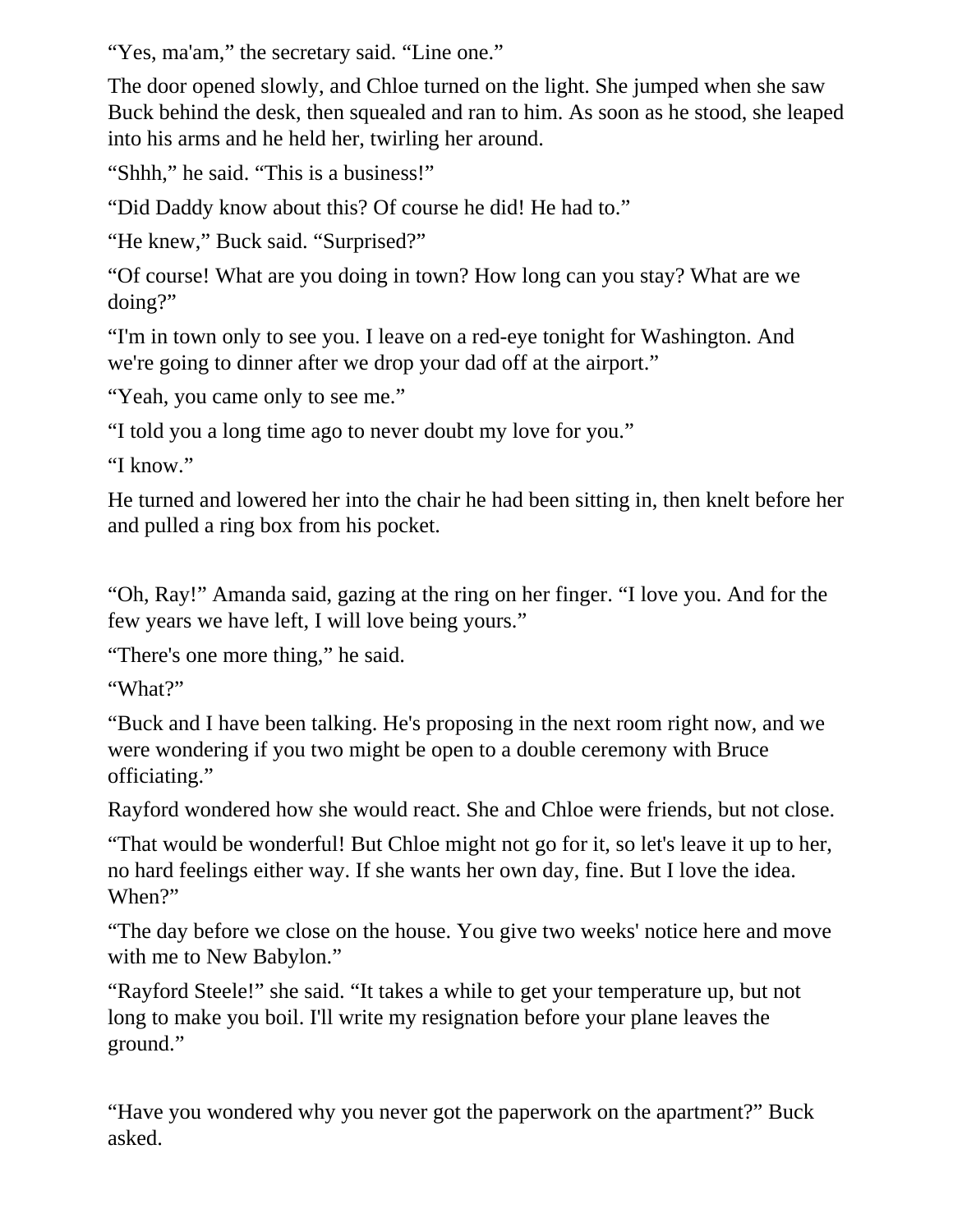Chloe nodded.

"Because that deal's not going to happen. If you'll have me, I want you to move in with me in New York."

"Rayford," Amanda said. "I didn't think I would ever be truly happy again. But I am."

"A double ceremony?" Chloe swiped at her tears. "I'd love it. But do you think Amanda would stand for it?"

## **CHAPTER NINETEEN**

Something big was brewing. In a clandestine meeting, Buck went to see American President Gerald Fitzhugh. The president had become a tragic figure, reduced to a mere token. After serving his country for most of two terms in office, he now was relegated to a suite in the Executive Office Building and had lost most of the trappings from his previous role. Now his Secret Service protection consisted of three men rotating every twenty-four hours, and they were financed by the Global Community.

Buck met with Fitzhugh shortly after he proposed to Chloe, two weeks before the scheduled wedding. The president groused that his bodyguards were really there to make sure Carpathia knew his every move. But the most shattering thing, in Fitzhugh's mind, was that the U.S. public had so easily accepted the president's demotion. Everyone was enamored of Nicolae Carpathia, and no one else mattered.

Fitzhugh pulled Buck into a secure room and left his Secret Service agent out of earshot. The worm was about to turn, Fitzhugh told Buck. At least two other heads of state believed it was time to throw off the shackles of the Global Community. "I'm risking my life telling this to an employee of Carpathia," Fitzhugh said.

"Hey, we're all employees of Carpathia," Buck said.

Fitzhugh confided to Buck that Egypt, England, and patriotic militia forces in the U.S. were determined to take action "before it was too late."

"What does that mean?" Buck asked.

"It means soon," Fitzhugh said. "It means stay out of the major East Coast cities."

"New York?" Buck said, and Fitzhugh nodded. "Washington?"

"Especially Washington."

"That's not going to be easy," Buck said. "My wife and I are going to be living in New York when we're married."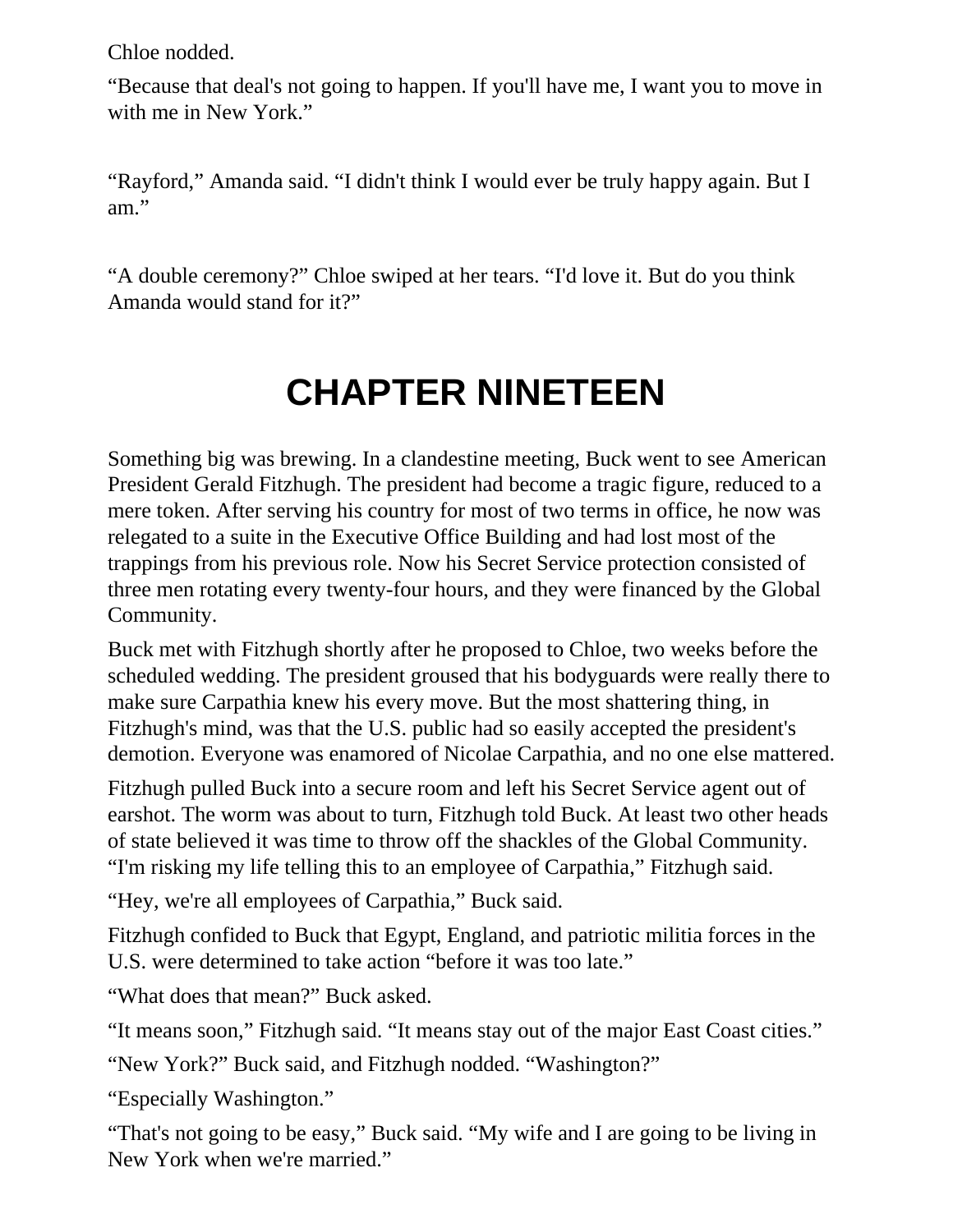"Not for long you're not."

"Can you give me an idea of timing?"

"That I cannot do," Fitzhugh said. "Let's just say I should be back in the Oval Office within a couple of months."

Buck desperately wanted to tell Fitzhugh that he was merely playing into Carpathia's hands. This was all part of the foretold future. The uprising against Antichrist would be crushed and would initiate World War III, from which would come worldwide famine, plagues, and the death of a quarter of the earth's population.

The double ceremony in Bruce's office two weeks later was the most private wedding anyone could imagine. Only the five of them were in the room. Bruce Barnes concluded by thanking God for all the smiles, the embraces, the kisses, and the prayer.

Buck asked if he could see the underground shelter Bruce had constructed. "It was barely under way when I moved to New York," he said.

"It's the best-kept secret in the church," Bruce said as they made their way down past the furnace room and through a secret doorway.

"You don't want church members to use it?" Buck asked.

"You'll see how small it is," Bruce said. "I'm encouraging families to build their own. It would be chaos if the church body showed up here in a time of danger."

Buck was astounded at how small the shelter was, but it seemed to have everything they would need to survive for a few weeks. The Tribulation Force was not made up of people who would hide out for long.

The five huddled to compare schedules and discuss when they might see each other again. Carpathia had devised a minute-by-minute schedule for the next six weeks that would have Rayford flying him all over the world, finally to Washington. Then Rayford would have a few days off before flying back to New Babylon. "Amanda and I could get here from Washington during that break," he said.

Buck said he and Chloe would come to Chicago then, too. Bruce would be back from a swing through Australia and Indonesia. They set the date, four in the afternoon, six weeks later. They would have a two-hour intensive Bible study in Bruce's office and then enjoy a nice dinner somewhere.

Before they parted, they held hands in a circle and prayed yet again. "Father," Bruce whispered, "for this brief flash of joy in a world on the brink of disaster, we thank you and pray your blessing and protection on us all until we meet back here again. Bind our hearts as brothers and sisters in Christ while we are apart."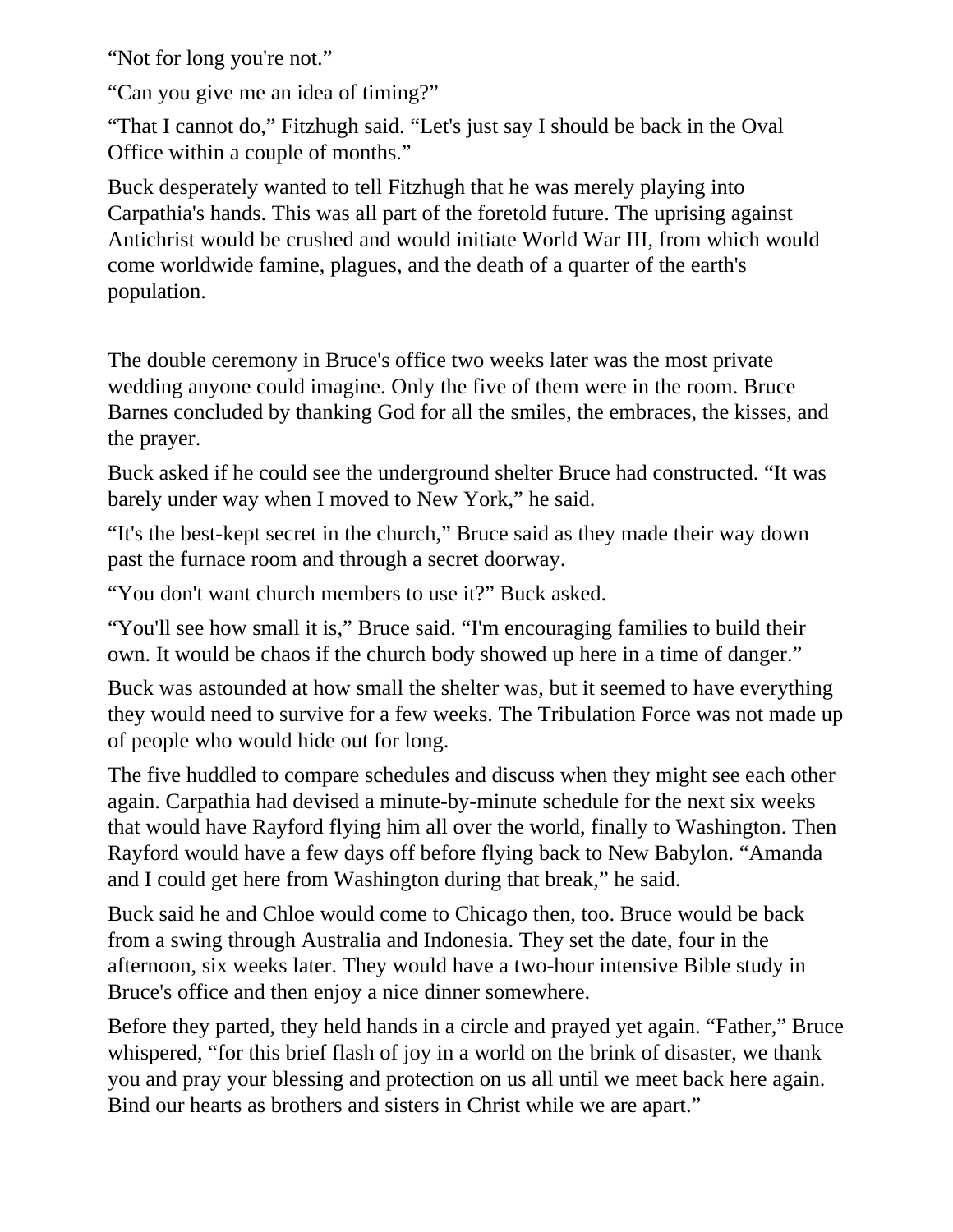Nicolae Carpathia seemed thrilled about Rayford's marriage and insisted upon meeting his new wife. He took both her hands in greeting and welcomed her and Rayford to his opulent offices, which covered the entire top floor of the Global Community headquarters in New Babylon. The suite also included conference rooms, private living quarters, and an elevator to the helipad. From there, one of Rayford's crew could ferry the potentate to the new airstrip.

Rayford could tell that Amanda's heart was in her throat. Her speech was constricted and her smile pasted on. Meeting the most evil man on the face of the earth was clearly out of her sphere of experience, though she had told Rayford she knew a few garment wholesalers who might have fit the bill.

After pleasantries, Nicolae immediately approved Rayford's request that Amanda accompany them on the next trip to the U.S. to see his daughter and new son-in-law. Rayford did not say who that son-in-law was, not even mentioning that the young newlyweds lived in New York City. He said, truthfully, that he and Amanda would visit the couple in Chicago.

"I will be in Washington at least four days," Carpathia said. "Enjoy whatever of that time you can. And now I have some news for you and your bride." Carpathia pulled a tiny remote control from his pocket and pointed it at the intercom on his desk across the room. "Darling, would you join us a moment, please?"

*Darling*? Rayford thought. *No pretense anymore*.

Hattie Durham knocked and entered. "Yes, sweetie?" she said. Rayford thought he would gag.

Carpathia leaped to his feet and embraced her gently as if she were a porcelain doll. Hattie turned to Rayford. "I'm so happy for you and Amelia," she said.

"Amanda," Rayford corrected, noticing his wife stiffen. He had told Amanda all about Hattie Durham, and apparently the two were not going to become soul mates.

"We have an announcement too," Carpathia said. "Hattie will be leaving the employ of Global Community to prepare for our new arrival."

Carpathia was beaming, as if expecting a joyous reaction. Rayford did what he could to not betray his disgust and loathing. "A new arrival?" he said. "When's the big day?"

"We just found out." Nicolae gave him a broad wink.

"Well, isn't that something?" Rayford said.

"I didn't realize you were married," Amanda said sweetly, and Rayford fought to keep his composure. She knew full well they were not.

"Oh, we will be," Hattie said, beaming. "He's going to make an honest woman of me yet."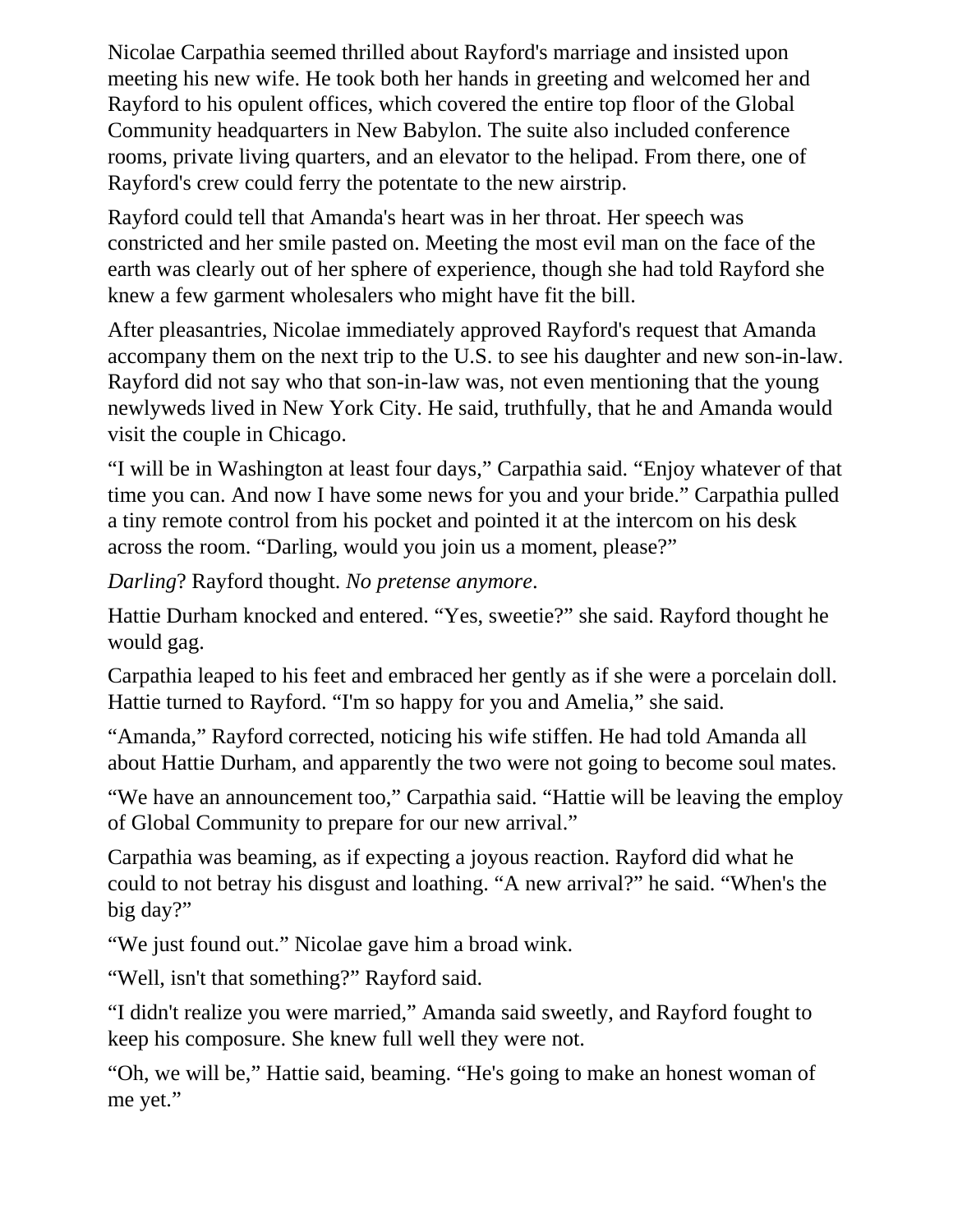Chloe broke down when she read her father's E-mail about Hattie. "Buck, we have failed that woman. We have all failed her."

"Don't I know it," Buck said. "I introduced her to him."

"But I know her too, and I know she knows the truth. I was right there when Daddy was sharing it with you, and she was at the same table. He tried, but we have to do more. We have to get to her somehow, talk to her."

"And have her know that I'm a believer, just like your dad is? It doesn't seem to matter that Nicolae's pilot is a Christian, but can you imagine how long I would last as his magazine publisher if he knew I was?"

"One of these days we have to get to Hattie, even if it means going to New Babylon."

"What are you going to do, Chloe? Tell her she's carrying the Antichrist's child and that she ought to leave him?"

"It may come to that."

Buck stood over Chloe's shoulder as she tapped out an E-mail message back to Rayford and Amanda. Both couples had taken to writing obscurely, not using names. "Any chance," Chloe wrote, "that she will come with him on the next trip to the capital?"

It was seven hours later, New Babylon time, when the message was sent, and the next day they received a reply: "None."

"Someday, somehow," Chloe told Buck. "And before that baby is born."

Rayford found it difficult to take in the incredible change in New Babylon since the first time he had visited following the treaty signing in Israel. He had to hand it to Carpathia and his sea of money. A lavish world capital had sprung up out of the ruins, and now it teemed with commerce, industry, and transportation. The center of global activity was moving east, and Rayford's homeland seemed headed for obsolescence.

The week before his and Amanda's flight to Washington with Nicolae and his entourage, Rayford e-mailed Bruce at New Hope, welcoming him back from his trip and asking some questions.

A few things still puzzle me about the future—a lot, actually. Could you explain for us the fifth and seventh?

He didn't write *seals*, not wanting to tip off any interloper. Bruce would know what he meant.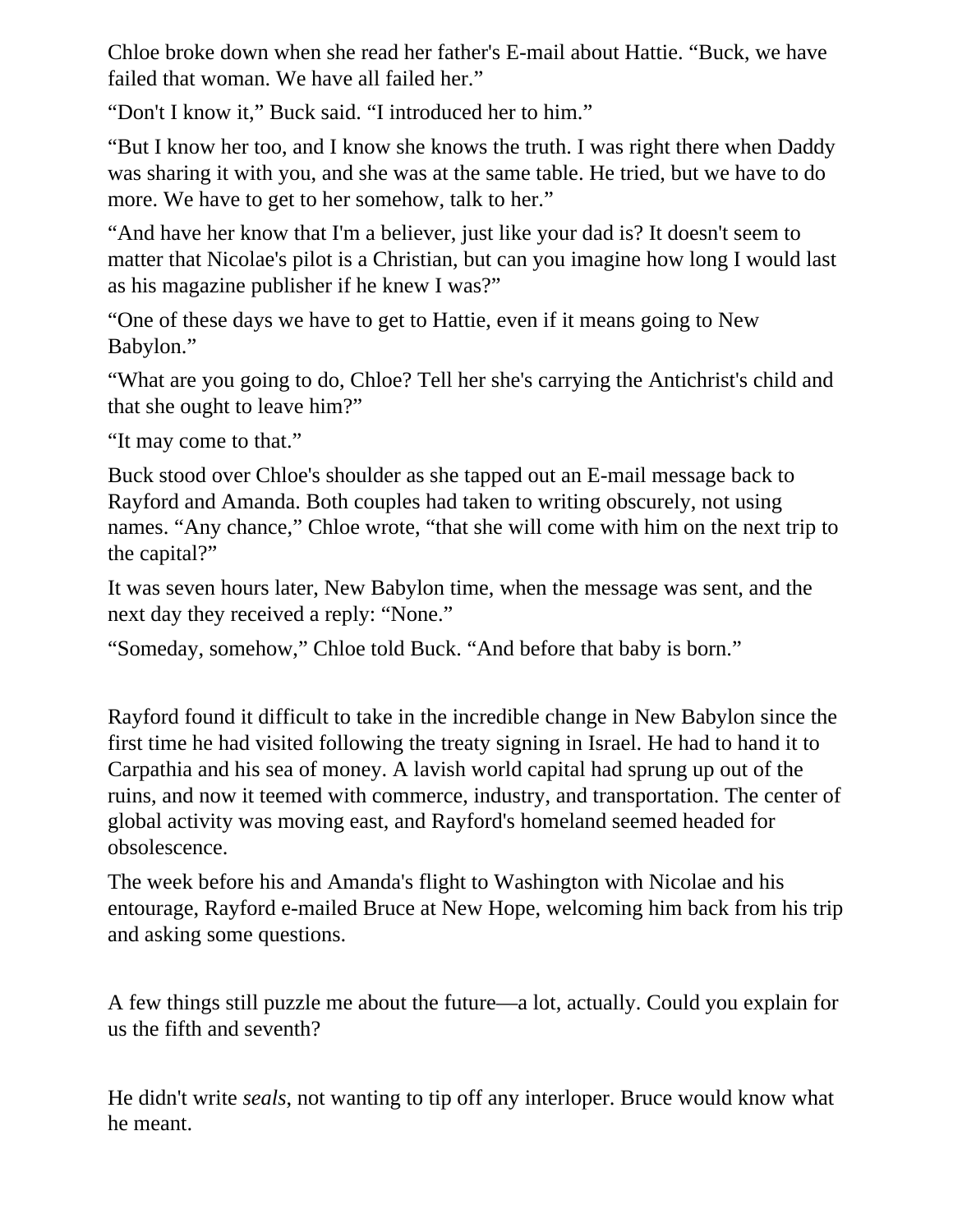I mean, the second, third, fourth, and sixth are selfexplanatory, but I'm still in the dark about five and seven. We can't wait to see you. "A" sends her love.

Buck and Chloe had settled in Buck's beautiful Fifth Avenue penthouse, but any joy normal newlyweds might have received from a place like that was lost on them. Chloe kept up her research and study on the Internet, and she and Buck kept in touch with Bruce daily via E-mail. Bruce was lonely and missed his family more than ever, he wrote, but he was thrilled that his four friends had found love and companionship. They all expressed great anticipation of the pleasure they would enjoy in each other's company at their upcoming reunion.

Buck had been praying about whether to tell Chloe of President Fitzhugh's warning about New York City and Washington. Fitzhugh was well connected and undoubtedly accurate, but Buck couldn't spend his life running from danger. Life was perilous these days, and war and destruction could break out anywhere. His job had taken him to the hottest hazard spots in the world. He didn't want to be reckless or foolishly put his wife in harm's way, but every member of the Tribulation Force knew the risks.

Rayford was grateful that Chloe had begun getting to know Amanda better by Email. When Rayford and Amanda were dating, he had monopolized most of Amanda's time, and while the women seemed to like each other, they had not bonded other than as believers. Now, communicating daily, Amanda seemed to be growing in her knowledge of Scripture. Chloe was passing along everything she was studying.

Between Bruce and Chloe, Rayford found his answers about the fifth and seventh seals. It was not pleasant news, but he hadn't expected any different. The fifth seal referred to the martyrdom of Tribulation saints. In a secured mail package, Bruce sent to Chloe—who forwarded it on to Rayford—his careful study and explanation of the passage from Revelation which referred to that fifth seal.

John sees under the altar the souls of those who had been slain for the Word of God and for the testimony which they held. They ask God how long it will be until he avenges their deaths. He gives them white robes and tells them that first some of their fellow servants and their brethren will also be martyred. So the fifth Seal Judgment costs people their lives who have become believers since the Rapture. That could include any one or all of us. I say before God, that I would count it a privilege to give my life for my Savior and my God.

Bruce's explanation of the seventh seal made it clear that it was still a mystery even to him.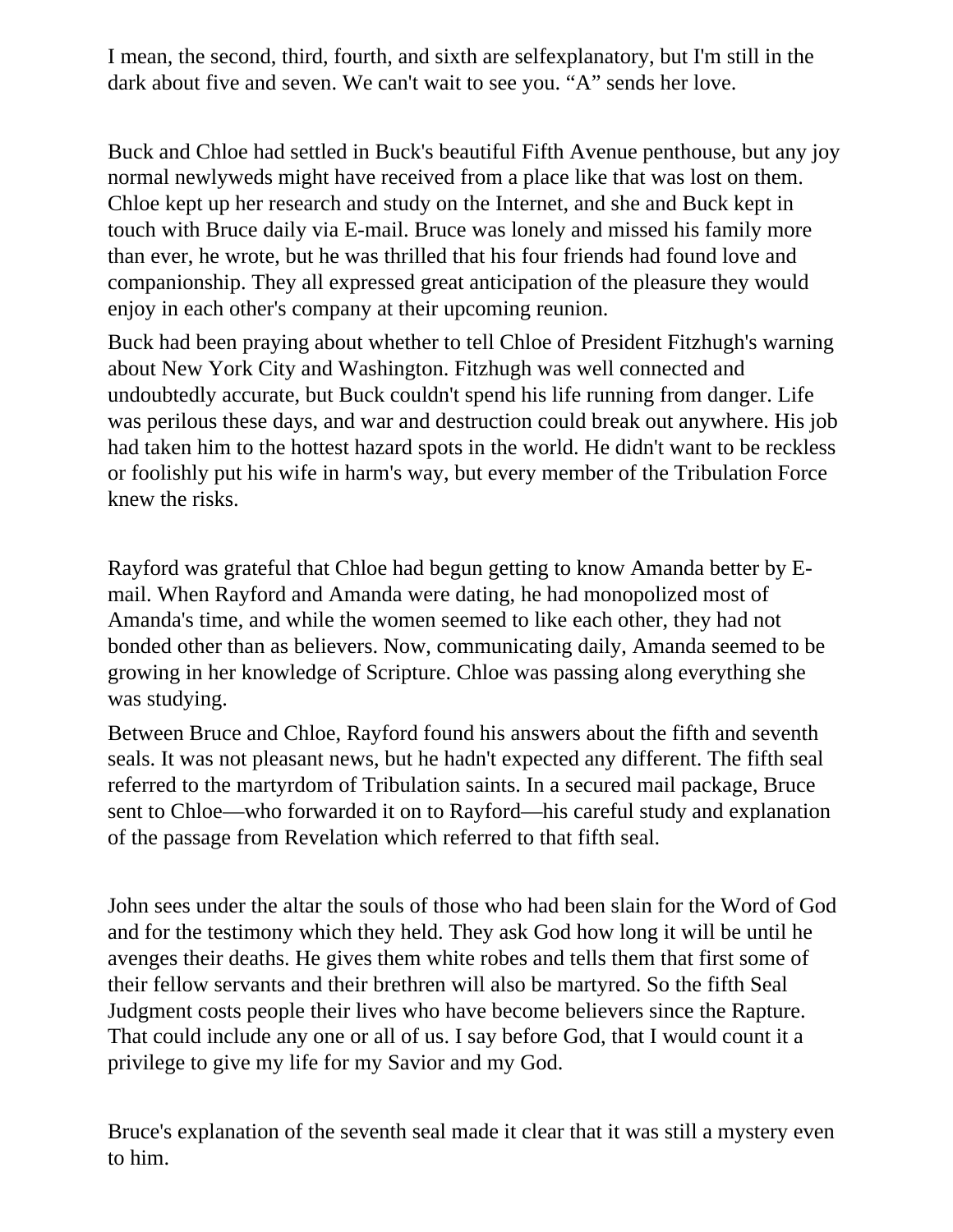The seventh seal is so awesome that when it is revealed in heaven, there is silence for half an hour. It seems to progress from the sixth seal, the greatest earthquake in history, and serves to initiate the seven Trumpet judgments, which, of course, are progressively worse than the Seal Judgments.

Amanda tried to summarize for Rayford: "We're looking at a world war, famine, plagues, death, the martyrdom of the saints, an earthquake, and then silence in heaven as the world is readied for the next seven Judgments."

Rayford shook his head, then cast his eyes down. "Bruce has been warning us of this all along. There are times I think I'm ready for whatever comes and other times when I wish the end would simply come quickly."

"This is the price we pay," she said, "for ignoring the warnings when we had the chance. And you and I were warned by the same woman."

Rayford nodded.

"Look here," Amanda said. "Bruce's last line says, 'Check your E-mail Monday at midnight. Lest you find this all as depressing as I have, I am uploading a favorite verse to comfort your hearts.'"

Bruce had sent it so it would be available to both couples just before they left for their trips to Chicago to meet up with him. It read simply, "He who dwells in the secret place of the Most High shall abide under the shadow of the Almighty."

Rayford shifted in the pilot's seat, eager to talk to Amanda and find out how she was faring on the grueling nonstop flight from New Babylon to Dulles International. She was spending as much of the time as she could in Rayford's private quarters behind the cockpit, but she had to be sociable enough with the rest of the contingent so as not to appear rude. That, Rayford knew, meant hours of small talk.

She had already been asked about the new import/export business she was starting, but then the mood in *Global Community One* seemed to shift. During one of the few breaks Rayford shared alone with her, she said, "Something's up. Someone keeps bringing Carpathia printouts. He studies them and scowls and has private, heated meetings."

"Hmph," Rayford said. "Could be something. Could be anything. Could be nothing."

Amanda smirked. "Don't doubt my intuition."

"I've learned that," he said.

Buck and Chloe arrived in Chicago the night before the scheduled rendezvous with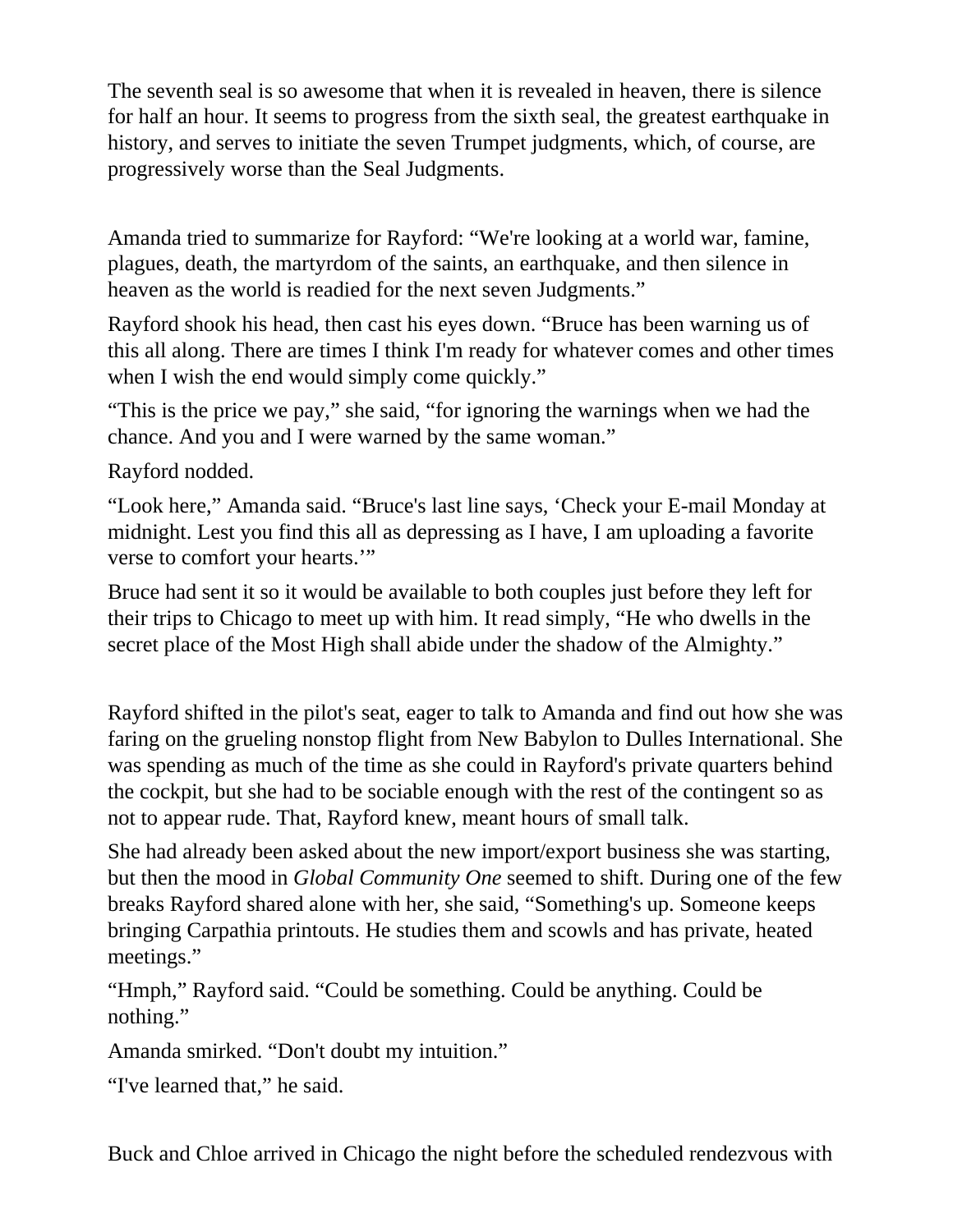the Tribulation Force. They checked into the Drake Hotel and called New Hope to leave a message for Bruce, telling him they had arrived and that they would see him the following afternoon at four. They knew from his E-mails that he was back in the States from his Australia/Indonesia trip, but they had heard nothing from him since.

They also e-mailed him that Rayford and Amanda were going to come to the Drake for lunch the next day and that the four of them would travel to Mount Prospect together that afternoon. If *you want to join us for lunch in the Cape Cod Room, we'd be delighted,* Buck had written.

A couple of hours later, when they still had received no response to either the Email or the phone message, Chloe said, "What do you think it means?"

"It means he's going to surprise us at lunch tomorrow."

"I hope you're right."

"Count on it," Buck said.

"Then it won't really be a surprise, will it?"

The phone rang. "So much for surprises." Buck said. "That has to be him."

But it wasn't.

Rayford had illuminated the Fasten Seat Belt sign and was five minutes from touchdown at Dulles when he was contacted through his earphones by one of Carpathia's communications engineers. "The potentate would like a word with you."

"Right now? We're close to final approach."

"I'll ask." A few seconds later he came back on. "In the cockpit with you alone after engine shutdown."

"We have a postflight checklist with the first officer and the navigator."

"Just a minute!" The engineer sounded peeved. When he came back on, he said, "Run the other two out of there after shutdown and do the postflight jazz after your meeting with the potentate."

"Roger," Rayford muttered.

"If you recognize my voice and will talk to me, call me at this pay phone number, and make sure you call from a pay phone."

"Affirmative," Buck said. He hung up and turned to Chloe. "I've got to run out for a minute."

"Why? Who was that?"

"Gerald Fitzhugh."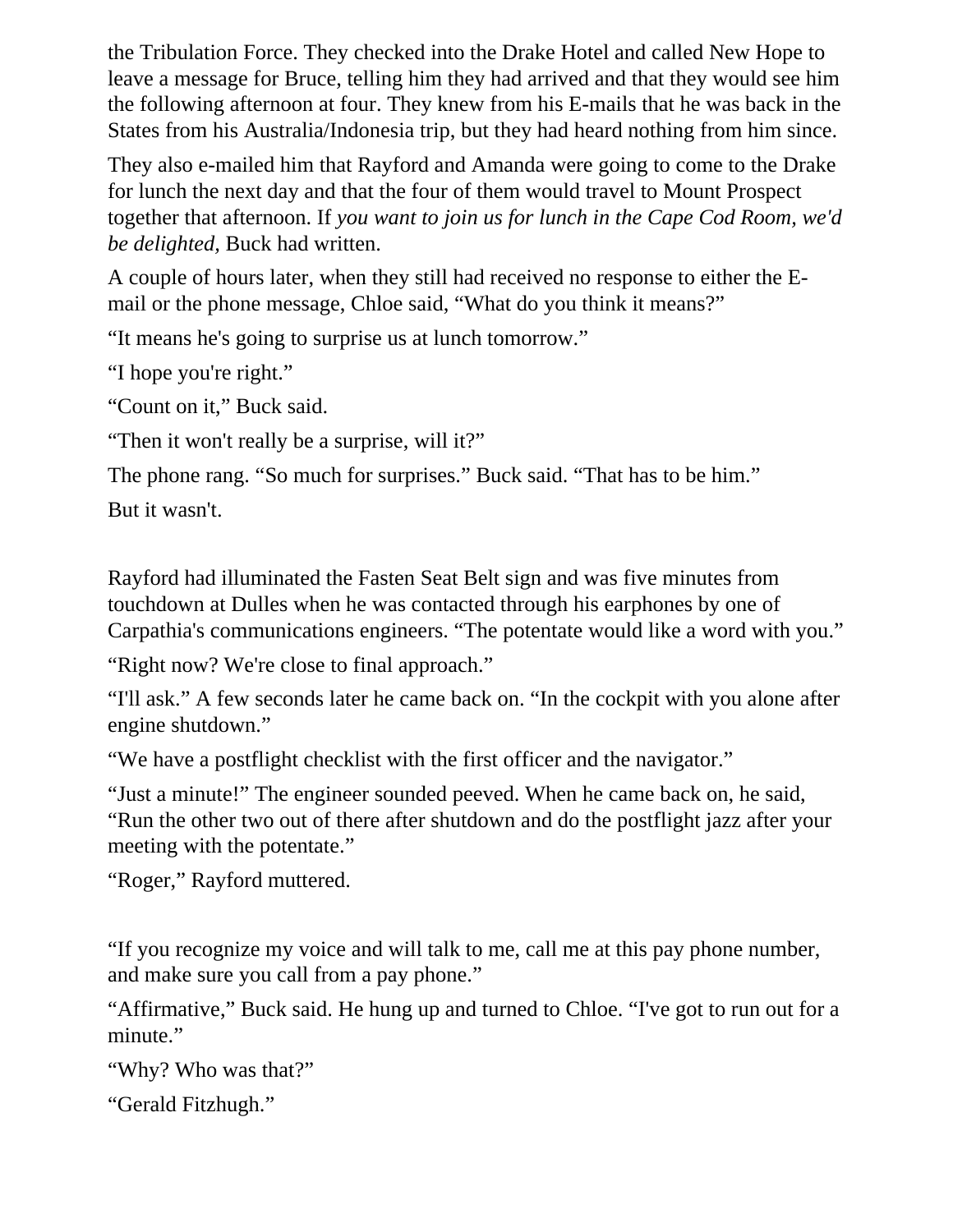"Thank you, gentlemen, and forgive me for the intrusion," Carpathia said as he passed the first officer and navigator on his way into the cockpit. Rayford knew they were as annoyed as he at the breach of procedural protocol, but then Carpathia was the boss. Was he ever.

Carpathia slipped deftly into the copilot chair.

Rayford imagined that along with all his other gifts, the man could probably learn to fly a jet in an afternoon.

"Captain, I feel the need to take you into my confidence. Our intelligence has discovered an insurrection plot, and we are being forced to circulate false itineraries for me in the United States." Rayford nodded, and Carpathia continued. "We suspect militia involvement and even collusion between disgruntled American factions and at least two other countries. To be on the safe side, we are scrambling our radio communications and telling the press conflicting stories of my destinations."

"Sounds like a plan," Rayford said.

"Most people think I will be in Washington for at least four days, but we are now announcing that I will also be in Chicago, New York, Boston, and perhaps even Los Angeles over the next three days."

"Do I hear my little vacation slipping away?" Rayford said.

"On the contrary. But I do want you available on a moment's notice."

"I will leave word where I can be reached."

"I would like you to fly the plane to Chicago and have someone you trust return it to New York the same day."

"I know just the person," Rayford said.

"I'll get to New York somehow, and we can leave the country from there on schedule. We're just trying to keep the insurrectionists off balance."

"Hey," Buck said when President Fitzhugh picked up on the first ring. "It's me."

"I'm glad you're not at home," Fitzhugh said.

"Can you tell me more?"

"Just that it's good you're not at home."

"Gotcha. When can I return home?"

"That could be problematic, but you'll know before you head back that way. How long are you away from home?"

"Four days."

"Perfect."

Click.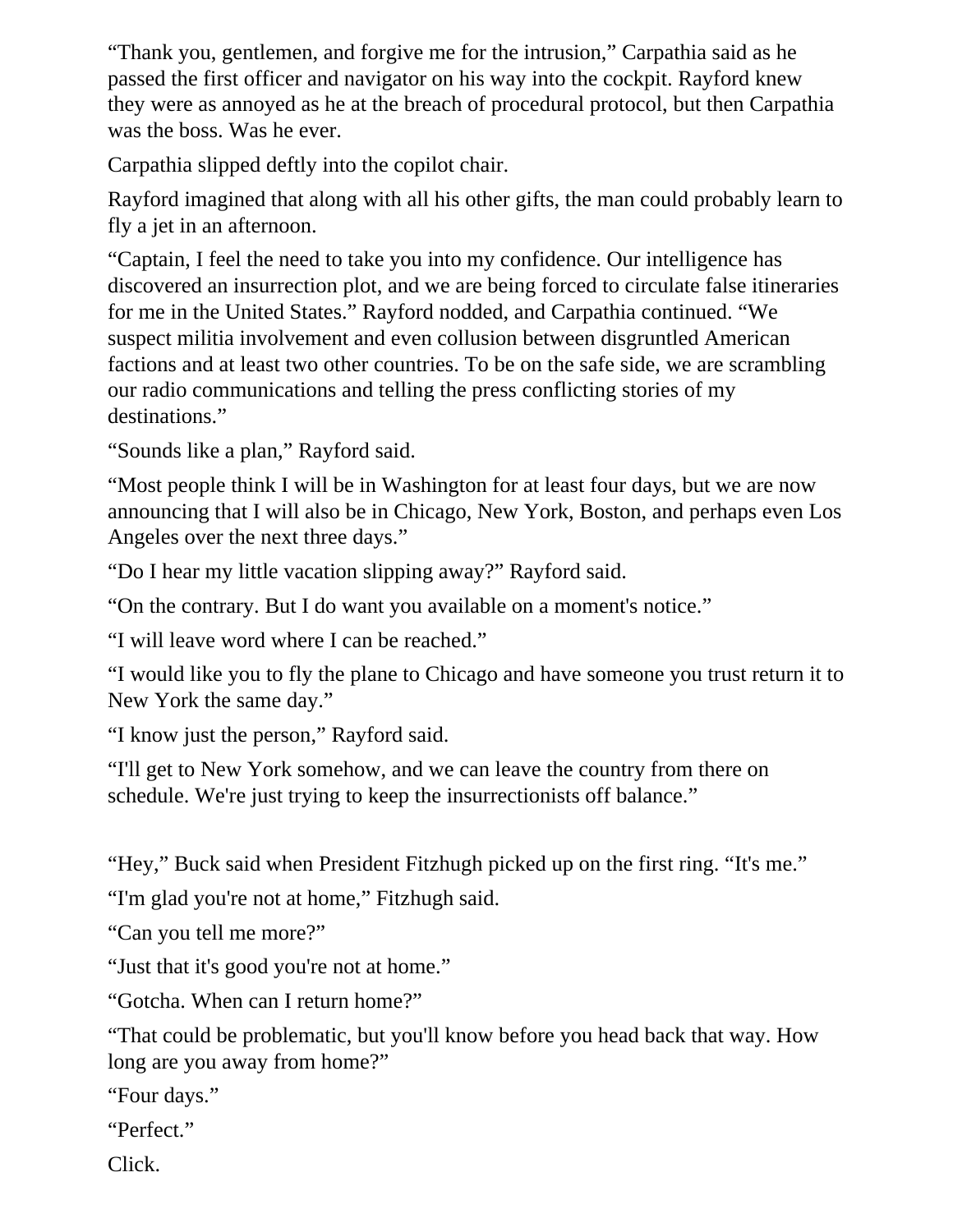"Hello? Mrs. Halliday?"

"Yes. Who's—?"

"This is Rayford Steele calling for Earl, but please don't tell him it's me. I have a surprise for him."

In the morning Buck took a call from one of the women who helped out in the office at New Hope. "We're a little worried about Pastor Barnes," she said.

"Ma'am?"

"He was gonna surprise y'all by comin' down there for lunch."

"We thought he might."

"But he picked up some kinda bug in Indonesia and we had to get him to the emergency room. He didn't want us to tell anyone, because he was sure it was something they could fix real quick and he could still get down there. But he's slipped into a coma."

"A coma!?"

"Like I say, we're a little worried about him."

"As soon as the Steeles get here, we'll head out there. Where is he?"

"Northwest Community Hospital in Arlington Heights."

"We'll find it," Buck said.

Rayford and Amanda met Earl Halliday at O'Hare at ten that morning. "I'll never forget this, Ray," Earl said. "I mean, it's not like carting around the potentate himself, or even the president, but I can pretend."

"They're expecting you at Kennedy," Rayford said. "I'll give you a call later to see how you liked flying her."

Rayford rented a car, and Amanda answered a page from Chloe. "We have to pick them up and go straight to Arlington Heights."

"Why? What's up?"

Buck and Chloe were waiting at the curb in front of the Drake when Rayford and Amanda pulled up. After quick embraces all around, they piled into the car. "Northwest Community is on Central, right, Chlo'?" Rayford said.

"Right. Let's hurry."

Despite their concern for Bruce, Rayford felt a little more whole. He had a fourperson family again, albeit a new wife and a new son. They discussed Bruce's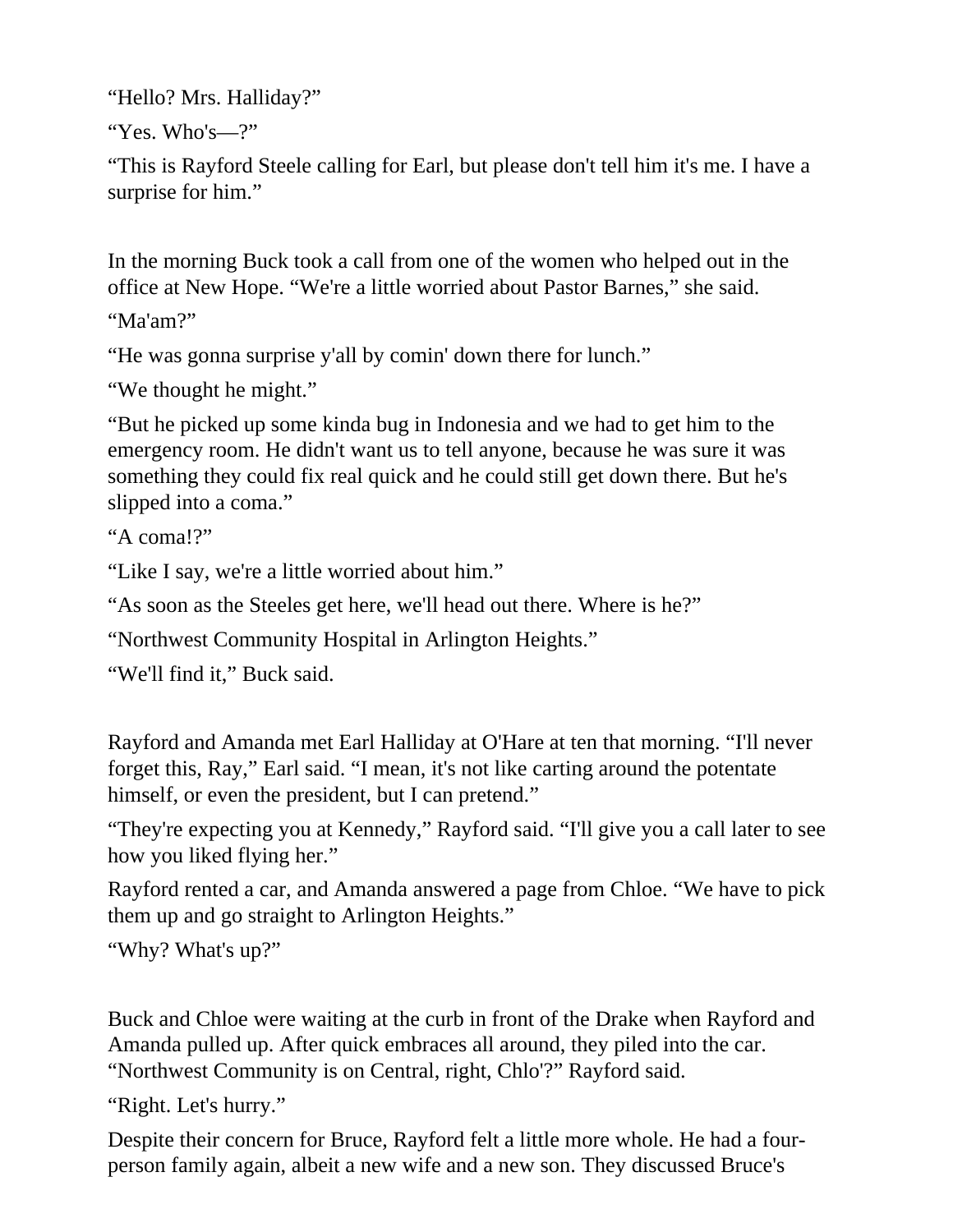situation and brought each other up to date, and though they were all aware that they were living in a time of great danger, for the moment they simply enjoyed being together again.

Buck sat in the backseat with Chloe, listening. How refreshing to be with people who were related and yet loved each other, cared about each other, respected one another. He didn't even want to think about the small-minded family he had come from. Somehow, someday, he would convince them they were not the Christians they thought they were. Had they been, they would not have been left behind, as he was.

Chloe leaned against Buck and slipped her hand into his. He was grateful she was so casual, so matter-of-fact, about her devotion to him. She was the greatest gift God could have granted him since his salvation.

"What's this?" he heard Rayford say. "And we've been making such good time."

Rayford was trying to exit onto Arlington Heights Road off the Northwest Tollway. Chloe had told him that would put them close to Northwest Community Hospital. But now local and state police and Global Community peacekeepers were directing a snarl of traffic past the exits. Everything came to a standstill.

After a few minutes they were able to creep forward a little. Rayford rolled down his window and asked a cop what was happening.

"Where've you been, pal? Keep it moving."

"What does he mean?" Amanda reached for the radio. "What are the news stations on, Chloe?"

Chloe moved away from Buck and leaned forward. "Hit AM, then try 1, 2, and 3," she said. "One of those should be WGN or 'MAQ."

They stopped again, this time with a Global Community peacekeeper right next to Buck's window. Buck lowered it and flashed his Global Community *Weekly* press pass. "What's the trouble down there?"

"Militia had taken over an old Nike base to store contraband weapons. After the attack on Washington, our boys wiped them out."

"The attack on Washington?" Rayford said, craning his neck to talk to the officer. "Washington, D.C.?"

"Keep moving," the officer said. "If you need to get back this way you can get off at Route 53 and try the side streets, but don't expect to get near that old Nike base."

Rayford had to keep driving, but he and Buck hollered questions at every officer they passed while Amanda kept looking for a local station. Every one she tried carried the Emergency Broadcast System tone. "Put it on 'scan,'" Chloe suggested. Finally the radio found an EBS station and Amanda locked it in.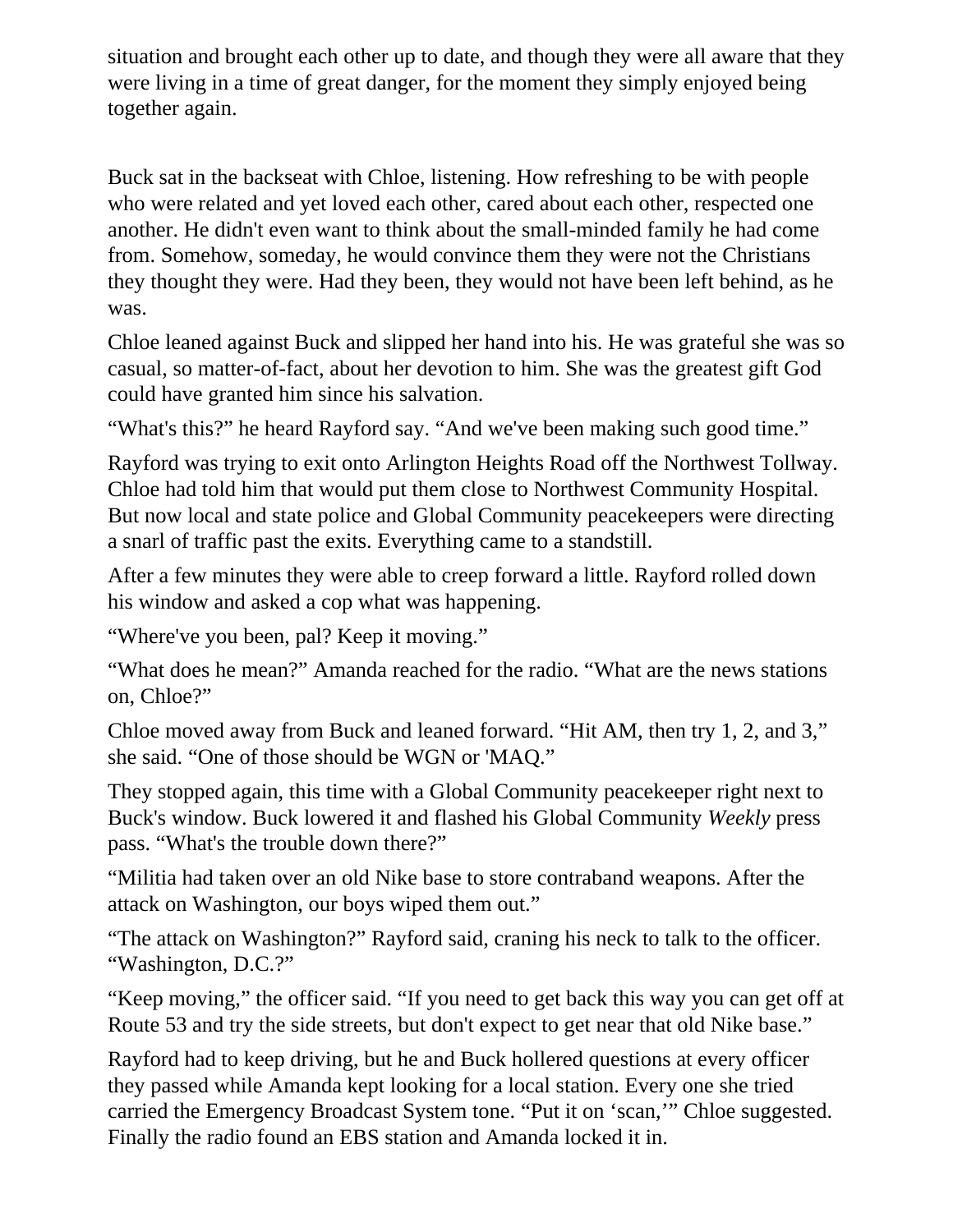A Cable News Network/Global Community Network radio correspondent was broadcasting live just outside Washington, D.C. "The fate of Global Community Potentate Nicolae Carpathia remains in question at this hour as Washington lies in ruins," he said. "The massive assault was launched by east coast militia, with the aid of the United States of Britain and the former sovereign state of Egypt, now part of the Middle Eastern Commonwealth.

"Potentate Carpathia arrived here last night and was thought to be staying in the presidential suite of the Capital Noir, but eyewitnesses say that luxury hotel was leveled this morning.

"Global Community peacekeeping forces immediately retaliated by destroying a former Nike center in suburban Chicago. Reports from there indicate that thousands of civilian casualties have been reported in surrounding suburbs, and a colossal traffic tie-up is hampering rescue efforts."

"Oh, dear God!" Amanda prayed.

"Other attacks we know about at this moment," the reporter went on, "include a foray of Egyptian ground forces toward Iraq, obviously intending a siege upon New Babylon. That effort was quickly eliminated by Global Community air forces, which are now advancing on England. This may be a retaliatory strike for Britain's part in the American militia action against Washington. Please hold. Ah, please stand by ... Potentate Carpathia is safe! He will address the nation via radio. We will stand by here and bring that to you as we receive it."

"We've got to get to Bruce," Chloe said, as Rayford inched along. "Everybody's going to be taking 53 north, Dad. Let's go south and double back."

"It'll be another few moments before Potentate Carpathia comes on," the reporter said. "Apparently the GCN is ensuring that his transmission cannot be traced. Meanwhile, this news out of Chicago regarding the strike against the former Nike base: It appears to have been preemptive as well as retaliatory. Global Community intelligence today uncovered a plot to destroy Potentate Carpathia's plane, which may or may not have contained Carpathia when it was flown to O'Hare International this morning. That plane is now airborne, destination unknown, though Global Community forces are marshaling in New York City."

Amanda grabbed Rayford's arm. "We could have been killed!"

When Rayford spoke, Buck thought he might break down. "Let's just hope I didn't fulfill Earl's dream by getting *him* killed," he said.

"You want me to drive, Rayford?" Buck asked.

"No, I'll be all right."

The radio announcer continued: "We're on standby for a lie feed, excuse me, a *live* feed from Global Community Potentate Nicolae Carpathia ... "

"He had *that* right the first time," Chloe said.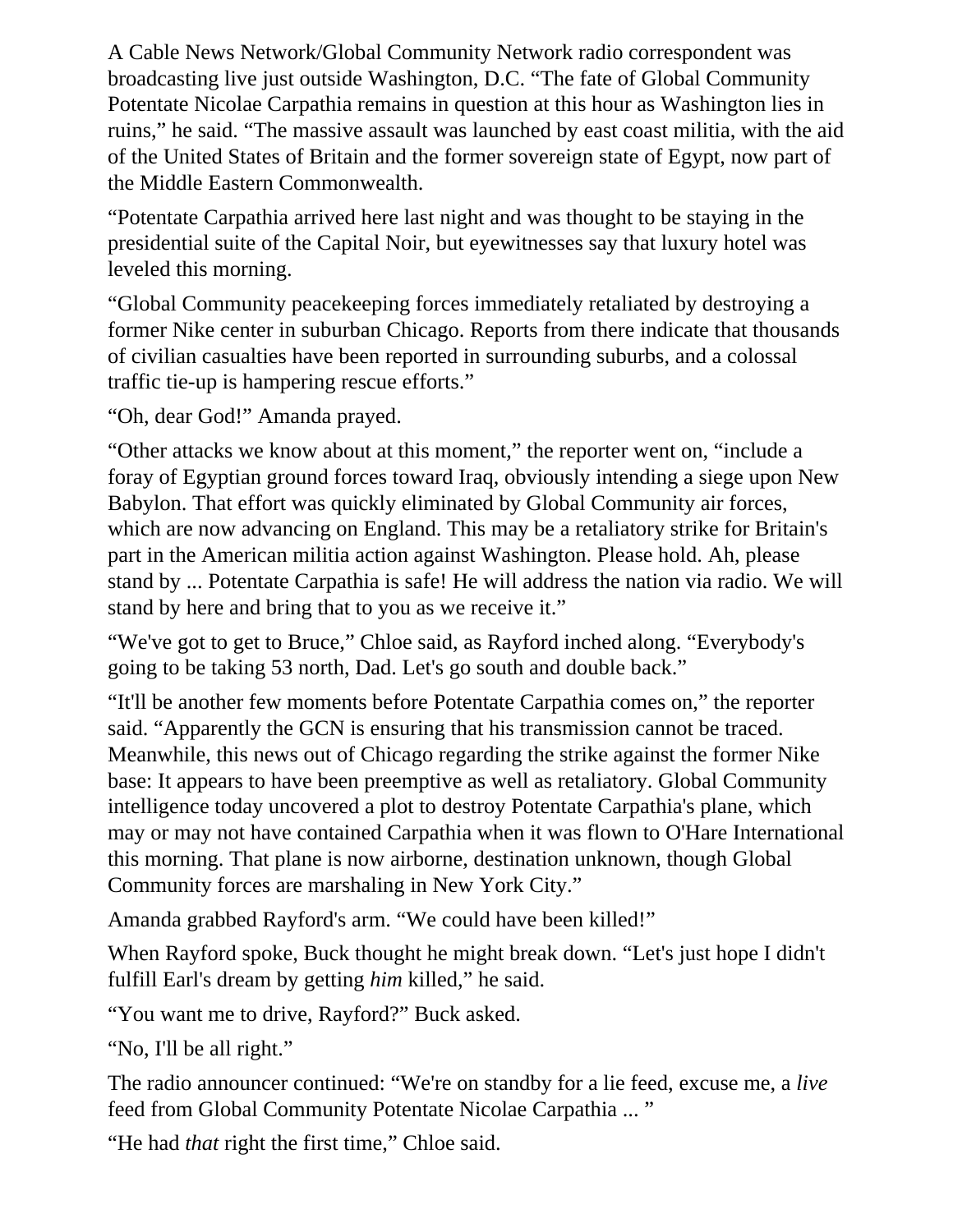" ... Meanwhile, this word from Chicago. GC peacekeeping forces spokesmen say the destruction of the old Nike base was effected without the use of nuclear weapons, and though they regret heavy civilian casualties in nearby suburbs, they have issued the following statement: 'Casualties should be laid at the feet of the militia underground. Unauthorized military forces are illegal to start with, but the folly of mustering arms in a civilian area has literally blown up in their faces.' There is, we repeat, no danger of radiation fallout in the Chicago area, though peacekeeping forces are not allowing automobile traffic near the site of the destruction. Please stand by now for this live feed from Potentate Nicolae Carpathia."

Rayford had finally exited south onto Route 53, snaked his way through an Authorized Vehicles Only turnaround, and was heading north toward Rolling Meadows.

"Loyal citizens of the Global Community," came the voice of Carpathia, "I come to you today with a broken heart, unable to tell you even from where I speak. For more than a year we have worked to draw this Global Community together under a banner of peace and harmony. Today, unfortunately, we have been reminded again that there are still those among us who would pull us apart.

"It is no secret that I am, always have been, and always will be, a pacifist. I do not believe in war. I do not believe in weaponry. I do not believe in bloodshed. On the other hand, I feel responsible for you, my brother or my sister in this global village.

"Global Community peacekeeping forces have already crushed the resistance. The death of innocent civilians weighs heavy on me, but I pledge immediate judgment upon all enemies of peace. The beautiful capital of the United States of North America has been laid waste, and you will hear stories of more destruction and death. Our goal remains peace and reconstruction. I will be back at the secure headquarters in New Babylon in due time and will communicate with you frequently.

"Above all, do not fear. Live in confidence that no threat to global tranquility will be tolerated, and no enemy of peace will survive."

As Rayford looked for a route that would get him near Northwest Community Hospital, the CNN/GCN correspondent came back on. "This late word: Anti-Global Community militia forces have threatened nuclear war on New York City, primarily Kennedy International Airport. Civilians are fleeing the area and causing one of the worst pedestrian and auto traffic jams in that city's history.

"Peacekeeping forces say they have the ability and technology to intercept missiles but are worried about residual damage to outlying areas.

"And now this from London: A one-hundred-megaton bomb has destroyed Heathrow Airport, and radiation fallout threatens the populace for miles. The bomb was apparently dropped by peacekeeping forces after contraband Egyptian and British fighter-bombers were discovered rallying from a closed military airstrip near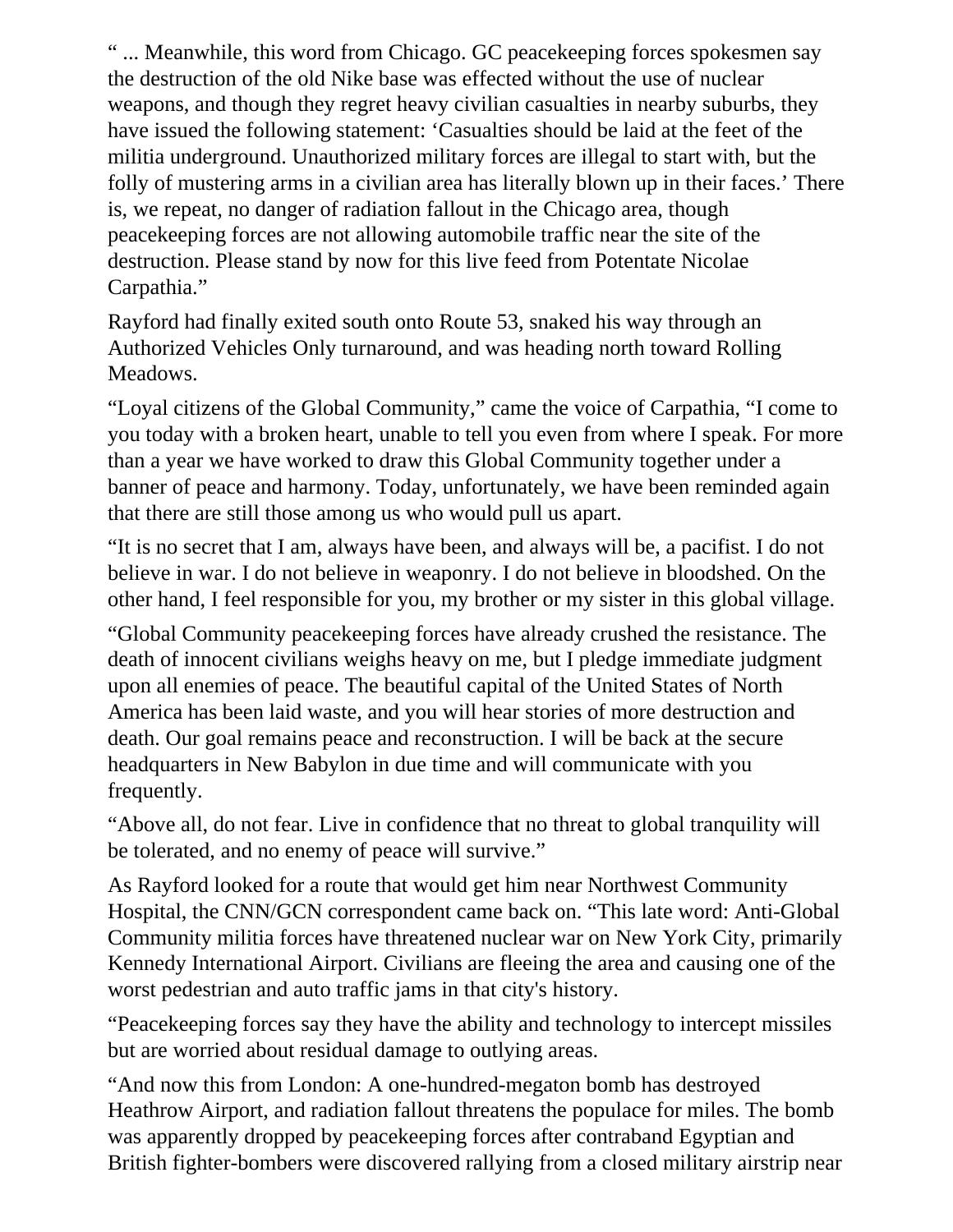Heathrow. The warships, which have all been shot from the sky, were reportedly nuclear-equipped and en route to Baghdad and New Babylon."

"It's the end of the world," Chloe whispered. "God help us."

"Maybe we should just try to get to New Hope," Amanda suggested.

"Not till we check on Bruce," Rayford said. He asked stunned passersby if it was possible to get to Northwest Community Hospital on foot.

"It's possible," a woman said. "It's right past that field and over the rise. But I don't know how close they'll let you get to what's left of it."

"It was hit?"

"Was it hit? Mister, it's just up the road and across the street from the old Nike base. Most people think it got hit first."

"I'm going," Rayford said.

"Me too," Buck said.

"We're all going," Chloe insisted, but Rayford held up a hand.

"We're not all going. It's going to be hard enough for one of us to get past security. Buck or I will have a better chance because we have Global Community identification. I think one of us with an ID should go, and the other should stay with the wives. We all have to be with someone who can get past the red tape if necessary."

"I want to go," Buck said, "but you make the call."

"Stay and make sure the car is positioned so we can get out of here and get to Mount Prospect. If I'm not back in half an hour, take the risk and come looking for me."

"Daddy, if Bruce is any better, try to bring him with you."

"Don't worry, Chloe," Rayford said. "I'm ahead of you."

As soon as Rayford had jogged through the muddy weeds and out of sight, Buck regretted agreeing to stay behind. He had always been a person of action, and as he watched shell-shocked citizens milling about and commiserating, he could hardly stand still.

Rayford's heart sank as he came over the rise and saw the hospital. Part of the full height of the structure was still intact, but much of it was rubble. Emergency vehicles surrounded the mess, with white-uniformed rescue workers scurrying about. A long stretch of police barrier tape had been stretched around the hospital campus. As Rayford lifted it to duck under, a security guard, weapon ready, ran toward him.

"Halt!" he called out. "This is a restricted area!"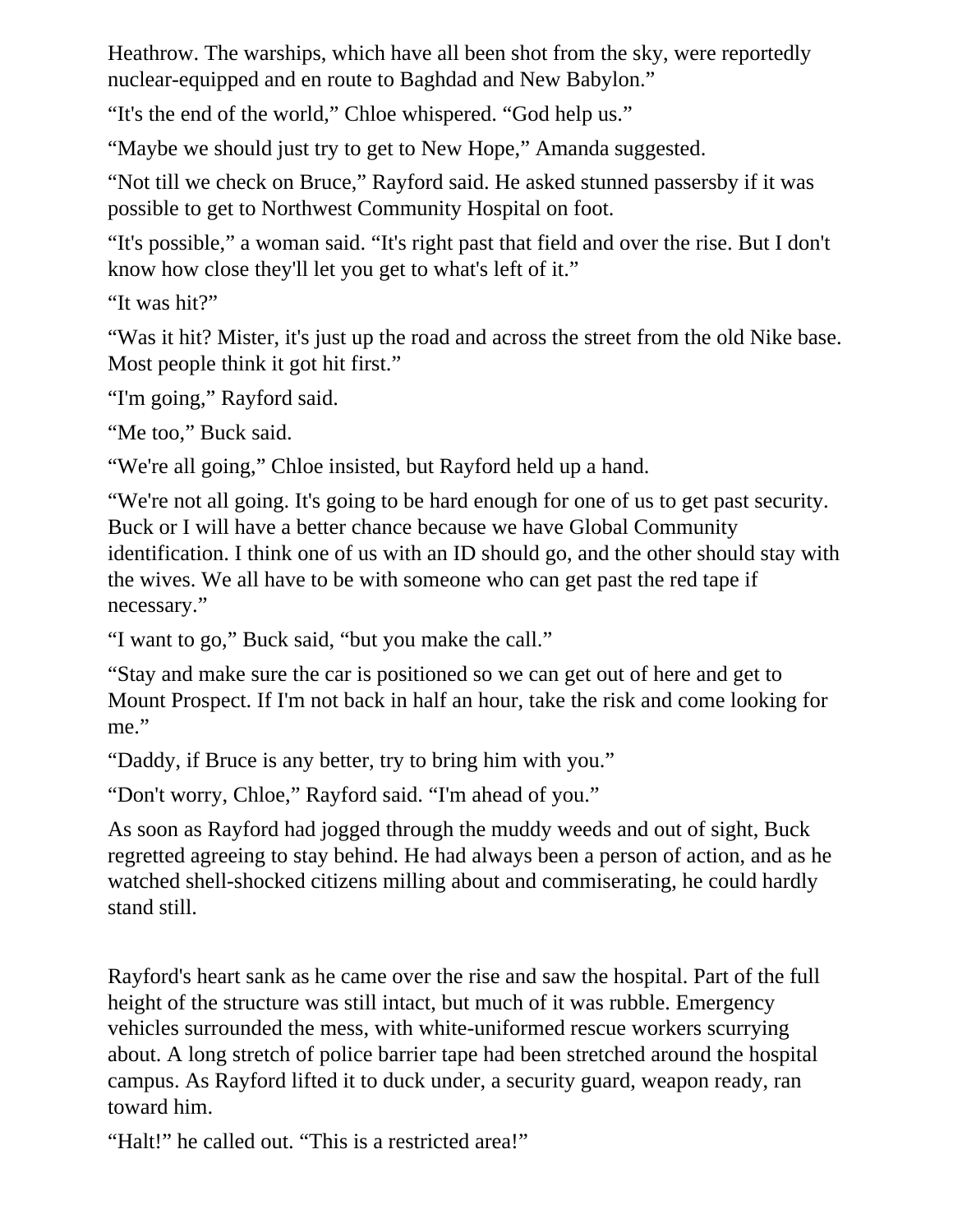"I have clearance!" Rayford shouted, waving his ID wallet.

"Stay right there!" the guard hollered. When he got to Rayford he took the wallet and studied it, comparing the photo to Rayford's face. "Wow! Clearance level 2-A. You work for Carpathia himself?"

Rayford nodded.

"What's your job?"

"Classified."

"Is he around here?"

"No, and I wouldn't tell you if he was."

"You're all good," the guard said, and Rayford headed toward what had been the front of the building. He was largely ignored by people too busy to care who did or did not have clearance to be there. Body after body was laid out in a neat row and covered. "Any survivors?" Rayford asked an emergency medical technician.

"Three so far," the man said. "All women. Two nurses and a doctor. They were outside for a smoke."

"No one inside?"

"We hear voices," the man said. "But we haven't gotten to anyone in time yet."

Breathing a prayer, Rayford folded his wallet so his ID was facing out. He slid it into his breast pocket. He strode to the makeshift outdoor morgue where several EMTs moved among the remains, lifting sheets and taking notes, trying to reconcile patient and employee lists with body parts and ID bracelets.

"Help or get out of the way," a heavyset woman said as she brushed past Rayford.

"I'm looking for a Bruce Barnes," Rayford said.

The woman, whose nameplate read *Patricia Devlin*, stopped and squinted, cocked her head, and checked her clipboard. She flipped through the three top pages, shaking her head. "Staff or patient?" she asked.

"Patient. Brought into the emergency room. He was in a coma last we heard."

"Probably ICU then," she said. "Check over there." Patricia pointed to six bodies at the end of a row. "Just a minute," she added, flipping to yet one more page. "Barnes, ICU. Yep, that's where he was. There's still more inside, you know, but ICU was just about vaporized."

"So he might be here and he might still be inside?"

"If he's out here, hon, he's confirmed dead. If he's still inside, they may never find him."

"No chance for anybody in ICU?"

"Not so far. Relative?"

"Closer than a brother."